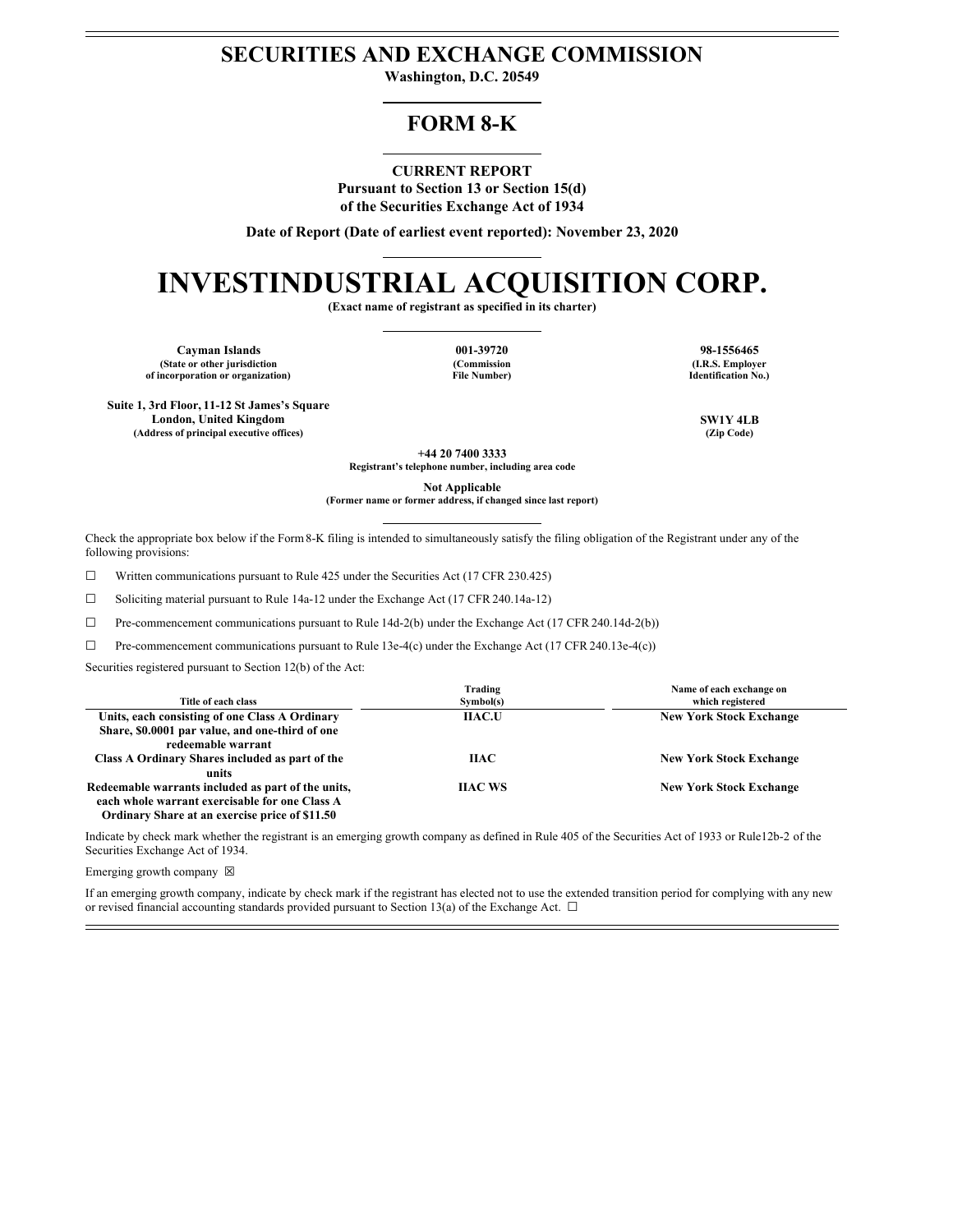#### **Item 1.01. Entry into a Material Definitive Agreement.**

On November 18, 2020, the Registration Statement on FormS-1 (File No. 333-249462) (the "Registration Statement") relating to the initial public offering (the "IPO") of Investindustrial Acquisition Corp. (the "Company") was declared effective by the U.S. Securities and Exchange Commission. On November 23, 2020 the Company consummated the IPO of 35,000,000 units (the "Units"). Each Unit consists of one Class A ordinary share, \$0.0001 par value per share (the "Class A Ordinary Shares"), and one-third of one redeemable warrant (the "Public Warrants"), each whole Public Warrant entitling the holder thereof to purchase one Class A Ordinary Share at an exercise price of \$11.50 per share, subject to adjustment. The Units were sold at an offering price of \$10.00 per Unit, generating gross proceeds of \$350,000,000. The Company has granted the underwriters of the IPO a 45-day option to purchase up to an additional 5,250,000 units at the IPO price to cover over-allotments, if any. Further, in connection with the IPO, the Company entered into the following agreements, forms of which were previously filed as exhibits to the Registration Statement:

- an Underwriting Agreement, dated November 18, 2020, among the Company and Deutsche Bank Securities Inc. and Goldman Sachs & Co. LLC, as representatives of the underwriters named in Schedule I therein, which contains customary representations and warranties and indemnification of the underwriter by the Company;
- a Private Placement Warrants Purchase Agreement, dated November 18, 2020, between the Company and Investindustrial Acquisition Corp. L.P. (the "Sponsor"), pursuant to which the Sponsor purchased 6,000,000 private placement warrants, each exercisable to purchase one Class A Ordinary Share at \$11.50 per share, subject to adjustment, at a price of \$1.50 per warrant (the "Private Placement Warrants" and, together with the Public Warrants, the "Warrants");
- a Warrant Agreement, dated November 23, 2020, between the Company and Continental Stock Transfer & Trust Company, as warrant agent (the "Warrant Agreement"), which sets forth the expiration and exercise price of and procedure for exercising the Warrants; certain adjustment features of the terms of exercise; provisions relating to redemption and cashless exercise of the Warrants; certain registration rights of the holders of Warrants; provision for amendments to the Warrant Agreement; and indemnification of the warrant agent by the Company under the agreement;
- an Investment Management Trust Agreement, dated November 23, 2020, between the Company and Continental Stock Transfer & Trust Company, as trustee, which establishes the trust account that will hold the net proceeds of the IPO and certain of the proceeds of the sale of the Private Placement Warrants, and sets forth the responsibilities of the trustee; the procedures for withdrawal and direction of funds from the trust account; and indemnification of the trustee by the Company under the agreement;
- a Registration and Shareholder Rights Agreement, dated November 23, 2020, among the Company, the Sponsor and certain equityholders of the Company, which provides for customary demand and piggy-back registration rights for the Sponsor and such other equityholders, and, upon and following consummation of the Company's initial business combination, the right of the Sponsor to nominate three individuals for election to the Company's board of directors;
- a Letter Agreement, dated November 23, 2020, among the Company, the Sponsor and each executive officer and director of the Company, pursuant to which the Sponsor and each executive officer and director of the Company has agreed to vote any Class A Ordinary Shares held by him, her or it in favor of the Company's initial business combination; to facilitate the liquidation and winding up of the Company if an initial business combination is not consummated within 24 months; to certain transfer restrictions with respect to the Company's securities; to certain indemnification obligations of the Sponsor; and the Company has agreed not to enter into a definitive agreement regarding an initial business combination without the prior consent of the Sponsor;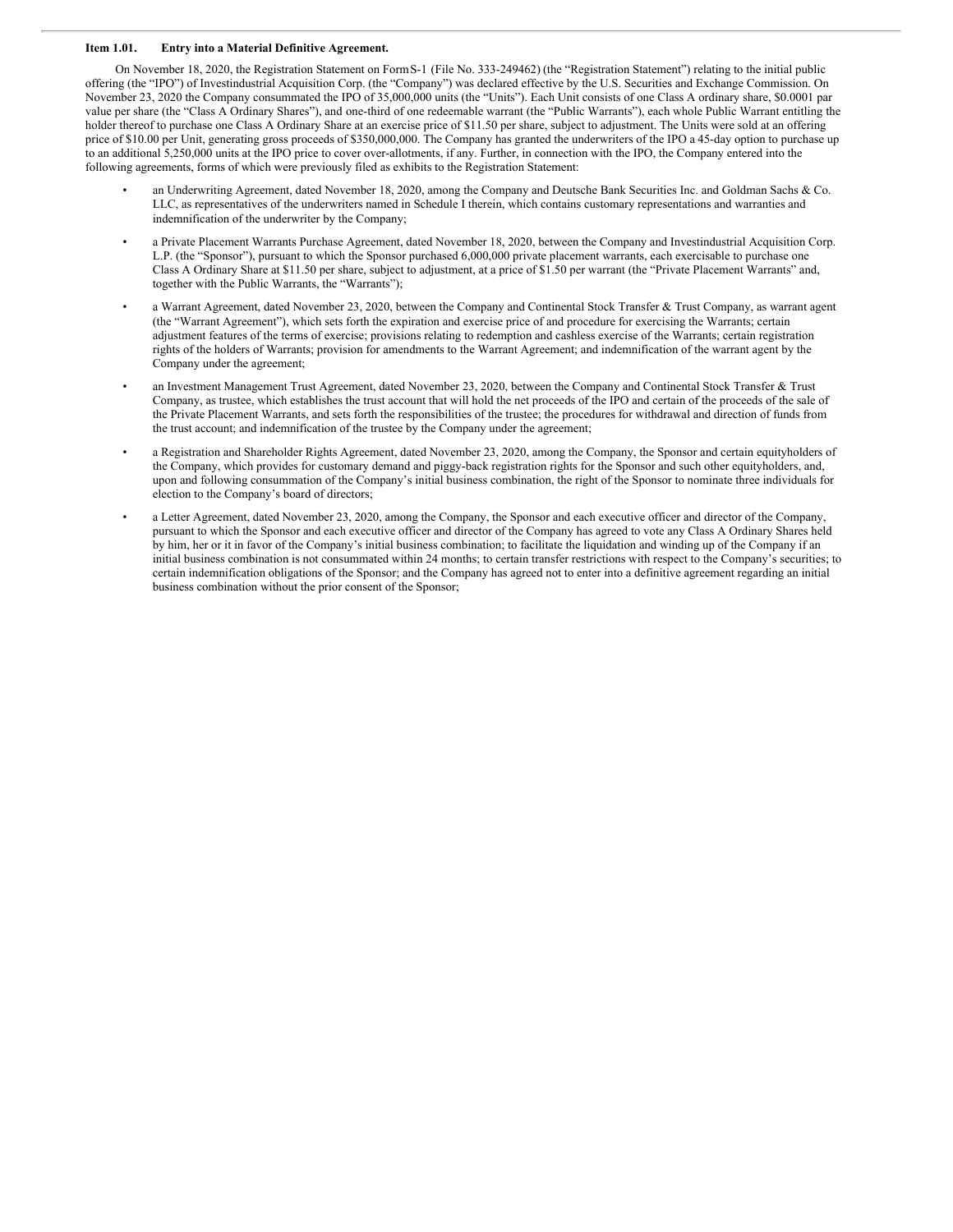- an Administrative Services Agreement, dated November 23, 2020, between the Company and the Sponsor, pursuant to which the Sponsor has agreed to make available office space, secretarial and administrative services, as may be required by the Company from time to time, for up to \$10,000 per month until the earlier of the Company's initial business combination or liquidation; and
- a Forward Purchase Agreement, dated November 18, 2020, between the Company and an affiliate of the Sponsor, providing for the purchase of up to \$250,000,000 of Units, with each Unit consisting of one Class A Ordinary Share and one-third of one Public Warrant to purchase one Class A Ordinary Share at \$11.50 per share, for a purchase price of \$10.00 per Unit, in a private placement to occur concurrently with the closing of the Company's initial business combination.

The above descriptions are qualified in their entirety by reference to the full text of the applicable agreement, each of which is incorporated by reference herein and filed herewith as Exhibits 1.1, 10.1, 4.1, 10.2, 10.3, 10.4, 10.5 and 10.6, respectively.

#### **Item 3.02. Unregistered Sales of Equity Securities.**

On November 18, 2020 and in connection with the IPO, the Company consummated the private placement of 6,000,000 Private Placement Warrants at a price of \$1.50 per Private Placement Warrant, generating total proceeds of \$9,000,000 (the "Private Placement"). The Private Placement Warrants, which were purchased by the Sponsor, are substantially similar to the Public Warrants, except that if held by the Sponsor or its permitted transferees, they (i) may be exercised for cash or on a cashless basis, (ii) are not subject to being called for redemption (except in certain circumstances when the Public Warrants are called for redemption and a certain price per Class A Ordinary Share threshold is met) and (iii) subject to certain limited exceptions, will be subject to transfer restrictions until 30 days following the consummation of the Company's initial business combination. If the Private Placement Warrants are held by holders other than the Sponsor or its permitted transferees, the Private Placement Warrants will be redeemable by the Company in all redemption scenarios and exercisable by holders on the same basis as the Public Warrants. The Private Placement Warrants have been issued pursuant to, and are governed by the Warrant Agreement.

#### **Item 5.03. Amendments to Memorandum and Articles of Association.**

On October 27, 2020 and in connection with the IPO, the Company adopted its Amended and Restated Memorandum and Articles of Association. The Amended and Restated Memorandum and Articles of Association is filed herewith as Exhibit 3.1 and is incorporated by reference herein.

#### **Item 9.01. Financial Statements and Exhibits.**

#### **(d) Exhibits**

- 1.1 [Underwriting](#page-25-0) Agreement among the Company and Deutsche Bank Securities Inc. and Goldman Sachs & Co. LLC
- 3.1 Amended and Restated [Memorandum](#page-66-0) and Articles of Association
- 4.1 Warrant Agreement between [Continental](#page-101-0) Stock Transfer & Trust Company and the Company
- 10.1 Private Placement Warrants Purchase [Agreement](#page-121-0) between the Company and the Sponsor
- 10.2 Investment [Management](#page-133-0) Trust Account Agreement between Continental Stock Transfer & Trust Company and the Company
- 10.3 Registration and Shareholder Rights Agreement among the Company, the Sponsor and certain other [equityholders](#page-152-0) named therein
- 10.4 Letter Agreement among the Company, the Sponsor and the [Company's](#page-171-0) officers and directors
- 10.5 [Administrative](#page-179-0) Services Agreement between the Company and the Sponsor
- 10.6 Forward Purchase [Agreement](#page-189-0) between the Company and an affiliate of the Sponsor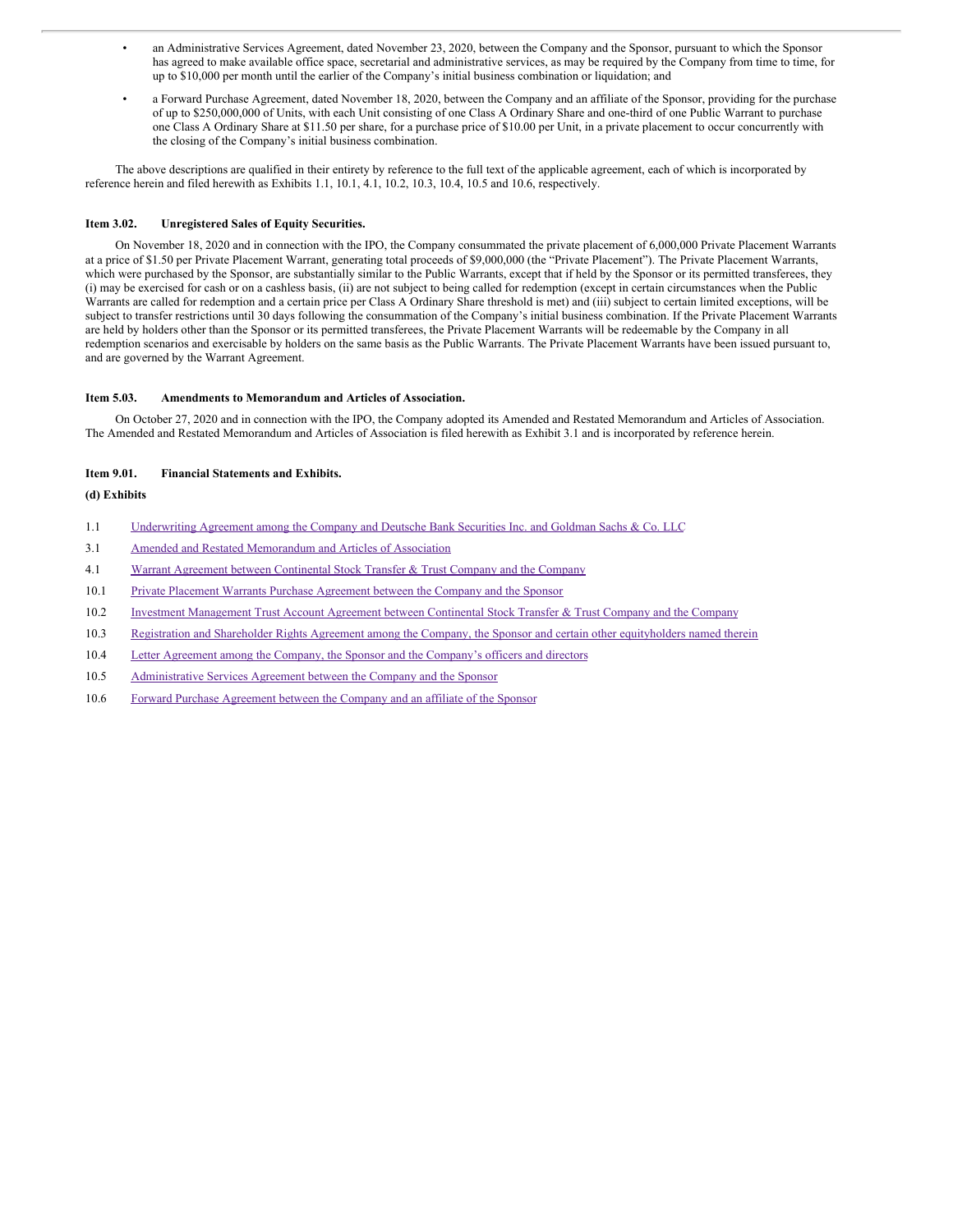## **SIGNATURES**

Pursuant to the requirements of the Securities Exchange Act of 1934, the registrant has duly caused this report to be signed on its behalf by the undersigned hereunto duly authorized.

## Date: November 23, 2020 INVESTINDUSTRIAL ACQUISITION CORP.

By: /s/ Roberto Ardagna

Name: Roberto Ardagna

Title: Chief Executive Officer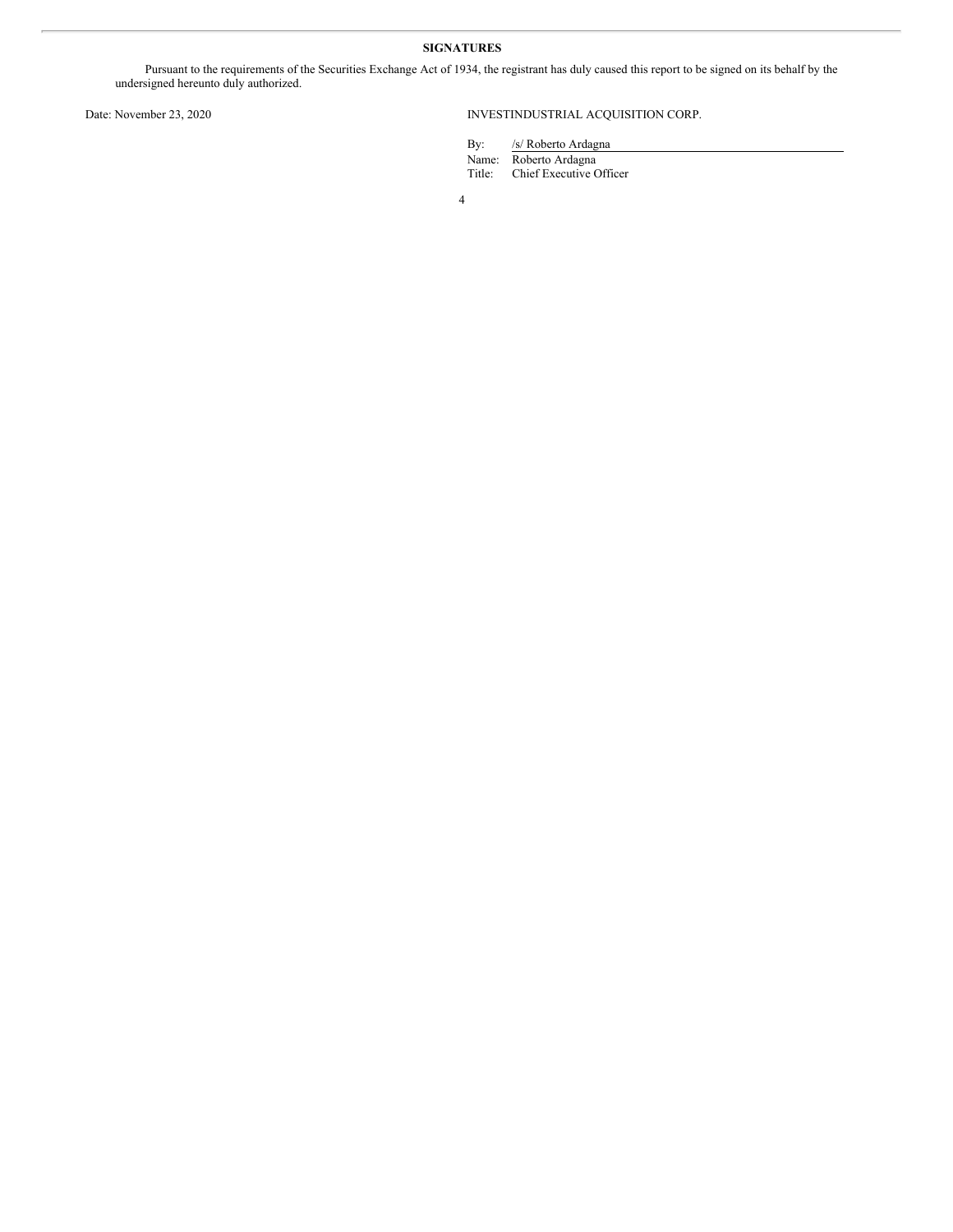#### *EXECUTION VERSION*

#### 35,000,000 Units

#### Investindustrial Acquisition Corp.

### UNDERWRITING AGREEMENT

November 18, 2020

Deutsche Bank Securities Inc. 60 Wall Street New York, New York 10005

Goldman Sachs & Co. LLC 200 West Street New York, New York 10282

As Representative of the several Underwriters

#### Ladies and Gentlemen:

Investindustrial Acquisition Corp., an exempted company incorporated under the laws of the Cayman Islands (the "Company"), proposes, subject to the terms and conditions stated in this agreement (this "Agreement"), to sell to you and, as applicable, to the several underwriters named in Schedule I hereto (collectively, the "Underwriters"), for whom you (the "Representatives") are acting as representatives, 35,000,000 units (the "Units") of the Company (said units to be issued and sold by the Company being hereinafter called the "Underwritten Securities"). The Company also proposes to grant to the Underwriters an option to purchase up to 5,250,000 additional units to cover over-allotments, if any (the "Option Securities"; the Option Securities, together with the Underwritten Securities, being hereinafter called the "Securities"). To the extent there are no additional Underwriters listed on Schedule I other than you, the term Representatives as used herein shall mean you, as Underwriters, and the term Underwriter shall mean either the singular or plural as the context requires. Certain capitalized terms used herein and not otherwise defined are defined in Section 25 hereof.

Each Unit consists of one Class A ordinary share of the Company, par value U.S. \$0.0001 per share (the "Ordinary Share(s)"), andone-third of one warrant, where each whole warrant is exercisable to purchase one Ordinary Share (the "Warrant(s)"). The Ordinary Shares and Warrants included in the Units will not trade separately until the 52nd day following the date of the Prospectus (unless the Representatives inform the Company of their decision to allow earlier separate trading), subject to (a) the Company's preparation of an audited balance sheet reflecting the receipt by the Company of the proceeds of the Offering (as defined below), (b) the filing of such audited balance sheet with the Commission on a Form 8-K or similar form by the Company that includes such audited balance sheet, and (c) the Company having issued a press release announcing when such separate trading will begin. Each whole Warrant entitles its holder, upon exercise, to purchase one Ordinary Share for U.S. \$11.50 per share during the period commencing on the later of thirty (30) days after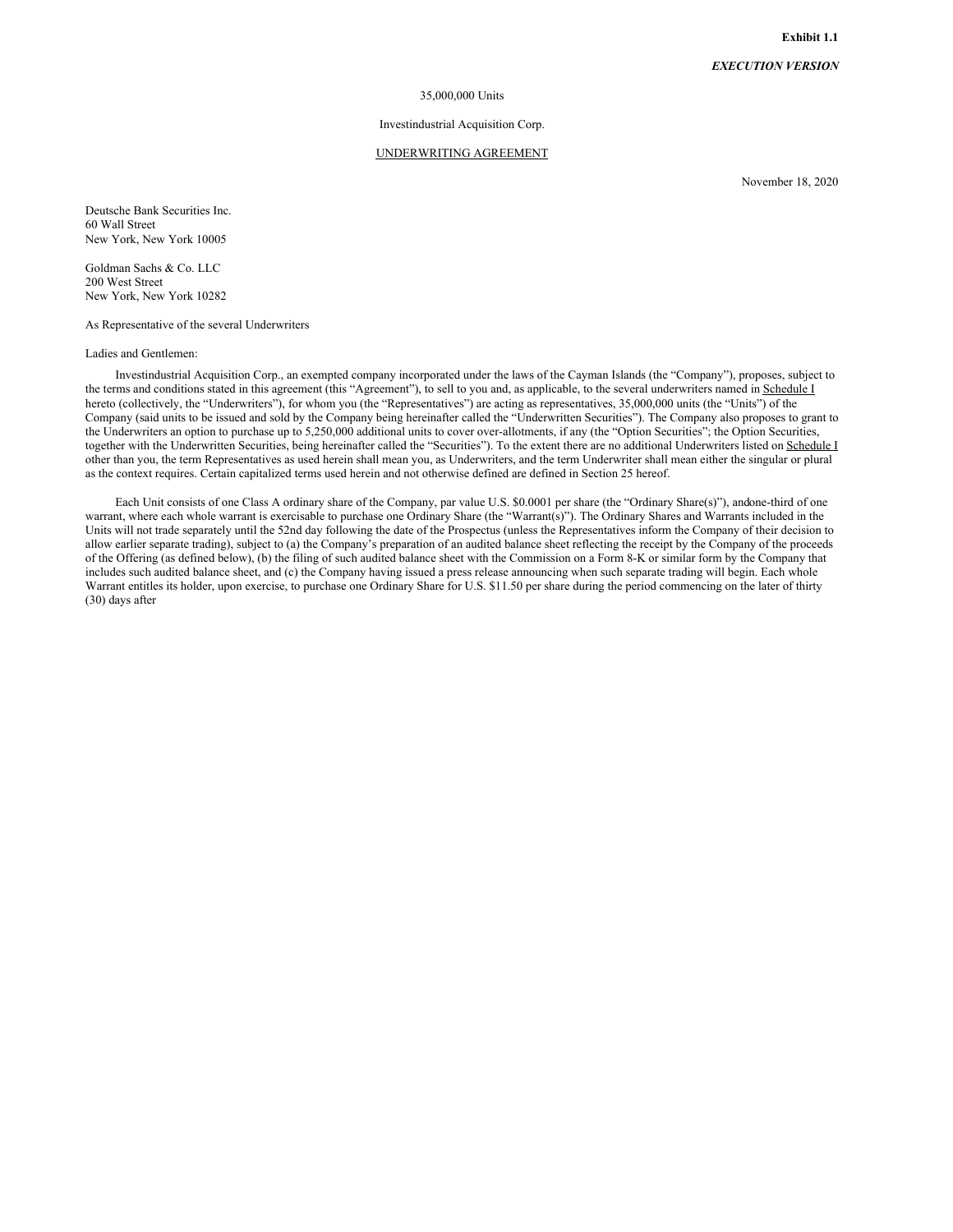the completion of an initial Business Combination (as defined below) or twelve (12) months from the date of the consummation of the Offering and terminating on the five-year anniversary of the date of the completion of such initial Business Combination or earlier upon redemption; provided, however, that pursuant to the Warrant Agreement (as defined below), a warrant may not be exercised for a fractional share, so that only a number of warrants that is a multiple of three (3) may be exercised at any given time by a holder thereof. As used herein, the term "Business Combination" (as described more fully in the Registration Statement) shall mean a merger, share exchange, asset acquisition, share purchase, reorganization or similar business combination with one or more businesses.

The Company will enter into an Investment Management Trust Agreement, effective as of the Closing Date (as defined below), with Continental Stock Transfer & Trust Company ("CST"), as trustee, in substantially the form filed as Exhibit 10.1 to the Registration Statement (the "Trust Agreement"), pursuant to which the proceeds from the sale of the Private Placement Warrants (as defined below) and certain proceeds of the Offering will be deposited and held in a U.S. based trust account (the "Trust Account") for the benefit of the Company, the Underwriters and the holders of the Underwritten Securities and the Option Securities, if and when issued.

The Company will enter into a Warrant Agreement, effective as of the Closing Date, with respect to the Warrants and the Private Placement Warrants (as defined below) with CST, as warrant agent, in substantially the form filed as Exhibit 4.4 to the Registration Statement (the "Warrant Agreement"), pursuant to which CST will act as warrant agent in connection with the issuance, registration, transfer, exchange, redemption, and exercise of the Warrants and Private Placement Warrants.

The Company has entered into a Securities Subscription Agreement, dated as of September 10, 2020 (the "Founder's Purchase Agreement"), with Investindustrial Acquisition Corp. L.P., a limited partnership formed under the laws of England & Wales (the "Sponsor"), pursuant to which the Sponsor purchased an aggregate of 10,062,500 Class B ordinary shares, par value U.S. \$0.0001 per share, of the Company (including the Ordinary Shares issuable upon conversion thereof, the "Founder Shares"), for an aggregate purchase price of U.S. \$25,000. The Founder Shares are substantially similar to the Ordinary Shares included in the Units except as described in the Prospectus.

The Company has entered into a forward purchase agreement, effective as of November 18, 2020 (the Forward Purchase Agreement") with one or more affiliates of the Sponsor (the "Forward Purchaser") providing for the sale of up to 25,000,000 Class A ordinary shares (together, the "Forward Purchase Shares"), for an aggregate purchase price of up to \$250,000,000, or \$10.00 per Forward Purchase Share, in a private placement transaction to close concurrently with the closing of the initial Business Combination, and the closing of which is subject to certain conditions included in the Forward Purchase Agreement.

The Company has entered into a Sponsor Warrants Purchase Agreement, effective as of November 18, 2020 (the "Warrant Subscription Agreement"), with the Sponsor, pursuant to which the Sponsor agreed to purchase an aggregate of 6,000,000 warrants (or up to 6,700,000 warrants if the over-allotment option is exercised in full), at a price of U.S. \$1.50 per Private Placement Warrant, each entitling the holder, upon exercise, to purchase one Ordinary Share (the "Private Placement Warrants"), for U.S. \$11.50 per share. The Private Placement Warrants are substantially similar to the Warrants included in the Units, except as described in the Prospectus.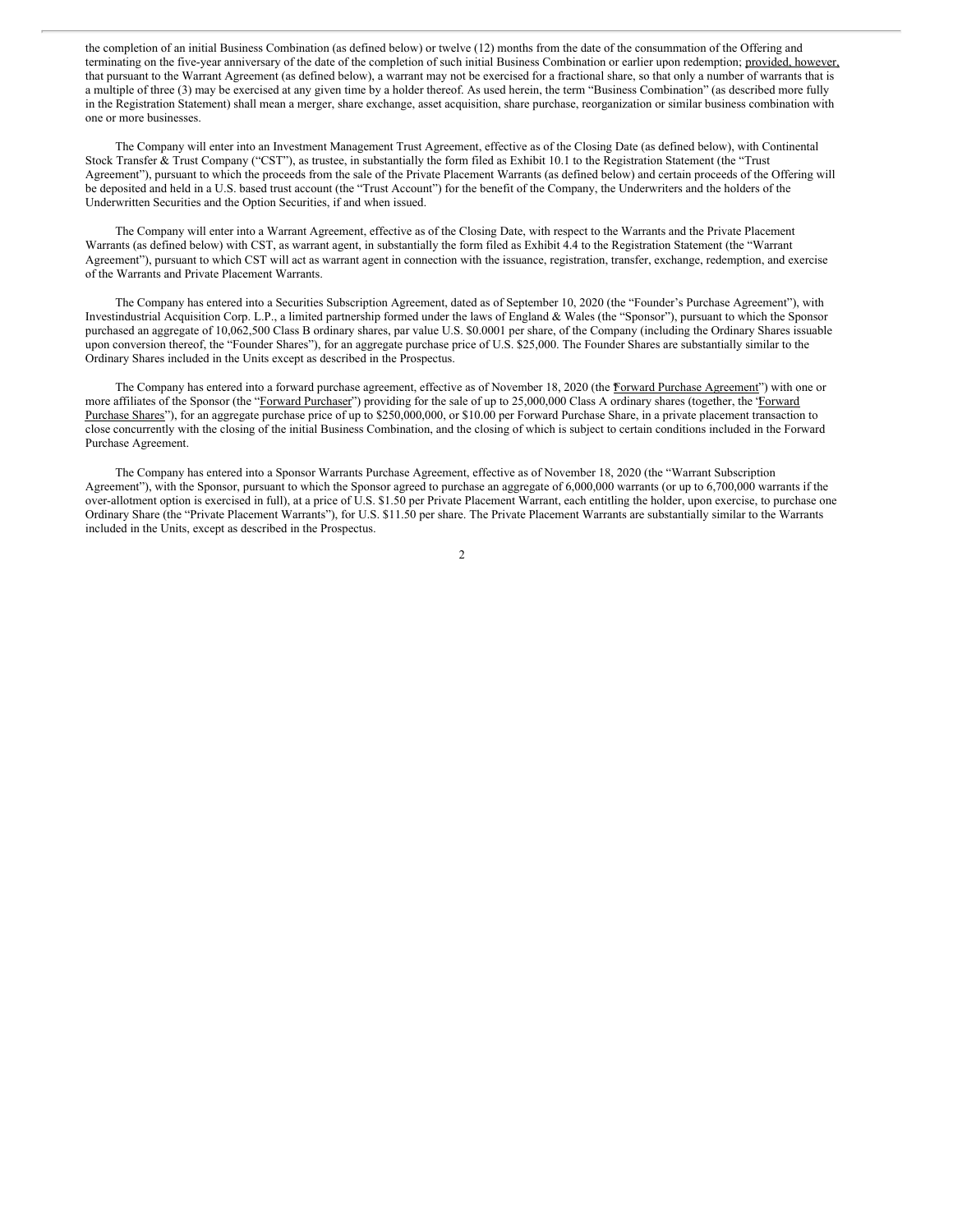The Company will enter into a Registration and Shareholder Rights Agreement, dated as of the Closing Date, 2020, with the Sponsor and the other parties thereto, in substantially the form filed as Exhibit 10.2 to the Registration Statement (the "Registration Rights Agreement"), pursuant to which the Company has granted certain registration rights in respect of the Founder Shares, the Ordinary Shares underlying the Founder Shares, the Private Placement Warrants, the Ordinary Shares underlying the Private Placement Warrants and the Warrants that may be issued upon conversion of working capital loans. Pursuant to the Forward Purchase Agreement, the Company has also granted certain registration rights in respect of the Forward Purchase Shares.

The Company will enter to be duly executed and delivered a letter agreement, dated the Closing Date, 2020, between the Sponsor and each of the Company's officers, directors, and director nominees, in the form filed as Exhibit 10.8 to the Registration Statement (the "Insider Letter").

The Company will enter into an Administrative Services Agreement, dated as of the Closing Date, 2020, with the Sponsor, in substantially the form filed as Exhibit 10.5 to the Registration Statement (the "Administrative Services Agreement"), pursuant to which the Company will pay to the Sponsor an aggregate monthly fee of U.S. \$10,000 for certain office space, utilities and secretarial and administrative support.

#### 1. REPRESENTATIONS AND WARRANTIES.

The Company represents and warrants to, and agrees with, each Underwriter as set forth below in this Section 1.

(a) The Company has prepared and filed with the Commission the Registration Statement on FormS-1 (file number 333-249462), including the related Preliminary Prospectus, for registration under the Act of the offering and sale of the Securities. Such Registration Statement, including any amendments thereto filed prior to the Execution Time, has become effective. The Company has filed one or more amendments thereto, including the related Preliminary Prospectus, each of which has previously been furnished to you. The Company will file with the Commission the Prospectus in accordance with Rule 424(b). As filed, such Prospectus shall contain all information required by the Act and, except to the extent the Representatives shall agree in writing to a modification, shall be in all substantive respects in the form furnished to you prior to the Execution Time or, to the extent not completed at the Execution Time, shall contain only such specific additional information and other changes (beyond that contained in the latest Preliminary Prospectus) as the Company has advised you, prior to the Execution Time, will be included or made therein. The Company has complied to the Commission's satisfaction with all requests of the Commission for additional or supplemental information.

(b) On the Effective Date, the Registration Statement did, and when the Prospectus is first filed in accordance with Rule 424(b) and on the Closing Date (as defined herein) and on any date on which Option Securities are purchased, if such date is not the Closing Date (a "settlement date"), the Prospectus (and any supplement thereto) will, comply in all material respects with the applicable requirements of the Act; on the Effective Date and at the Execution Time, the Registration Statement did not and will not contain any untrue statement of a material fact or omit to state any material fact required to be stated therein or necessary in order to make the statements therein, in light of the circumstances under which they were made, not misleading; as of the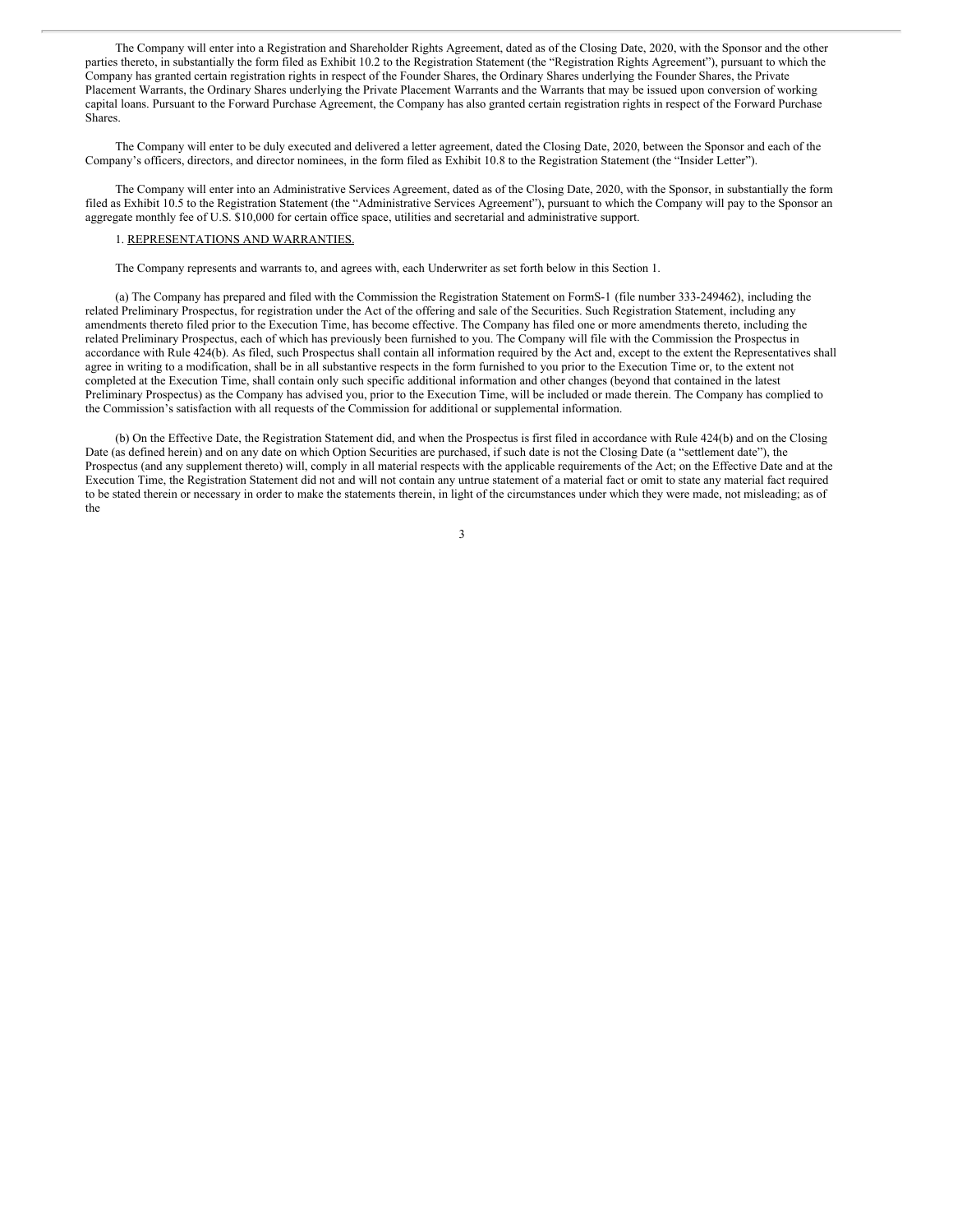Applicable Time and on the Closing Date and any settlement date, any individual Written Testing-the-Waters Communication (as defined herein) did not conflict with the information contained in the Registration Statement or the Statutory Prospectus, complied in all material respects with the Act, when considered together with the Statutory Prospectus, and did not and will not contain any untrue statement of a material fact or omit to state any material fact necessary in order to make the statements therein, in light of the circumstances under which they were made, not misleading; and on the date of any filing pursuant to Rule 424(b) and on the Closing Date and any settlement date, the Prospectus (together with any supplement thereto) will not include any untrue statement of a material fact or omit to state a material fact necessary in order to make the statements therein, in the light of the circumstances under which they were made, not misleading; provided, however, that the Company makes no representations or warranties as to the information contained in or omitted from the Registration Statement or the Prospectus (or any supplement thereto) in reliance upon and in conformity with information furnished in writing to the Company by or on behalf of any Underwriter through the Representatives specifically for inclusion in the Registration Statement or the Prospectus (or any supplement thereto), it being understood and agreed that the only such information furnished by any Underwriter consists of the information described as such in Section 8(b) hereof.

(c) The Statutory Prospectus, as of the Applicable Time, did not contain any untrue statement of a material fact or omit to state any material fact necessary in order to make the statements therein, in the light of the circumstances under which they were made, not misleading; provided, however, that the Company makes no representations or warranties as to the information contained in or omitted from the Statutory Prospectus in reliance upon and in conformity with written information furnished to the Company by or on behalf of any Underwriter through the Representatives specifically for use therein, it being understood and agreed that the only such information furnished by or on behalf of any Underwriter consists of the information described as such in Section 8(b) hereof.

(d) The Company has filed with the Commission a Form8-A (file number 001-39720) providing for the registration under the Exchange Act of the Securities, the Ordinary Shares included as part of the Securities and the Warrants included as part of the Securities, which registration is currently effective on the date hereof. The Securities have been authorized for listing, subject to official notice of issuance and evidence of satisfactory distribution, on the New York Stock Exchange, and the Company knows of no reason or set of facts that is likely to adversely affect such authorization.

(e) The Commission has not issued any order or, to the Company's knowledge, threatened to issue any order preventing or suspending the effectiveness of the Registration Statement or the use of any Preliminary Prospectus, the Prospectus or any part thereof, and has not instituted or, to the Company's knowledge, threatened to institute any proceedings with respect to such an order.

(f) (i) At the time of filing the Registration Statement and (ii) as of the Execution Time (with such date being used as the determination date for purposes of this clause (ii)), the Company was and is an Ineligible Issuer (as defined in Rule 405).

(g) The Company has not prepared or used a Free Writing Prospectus.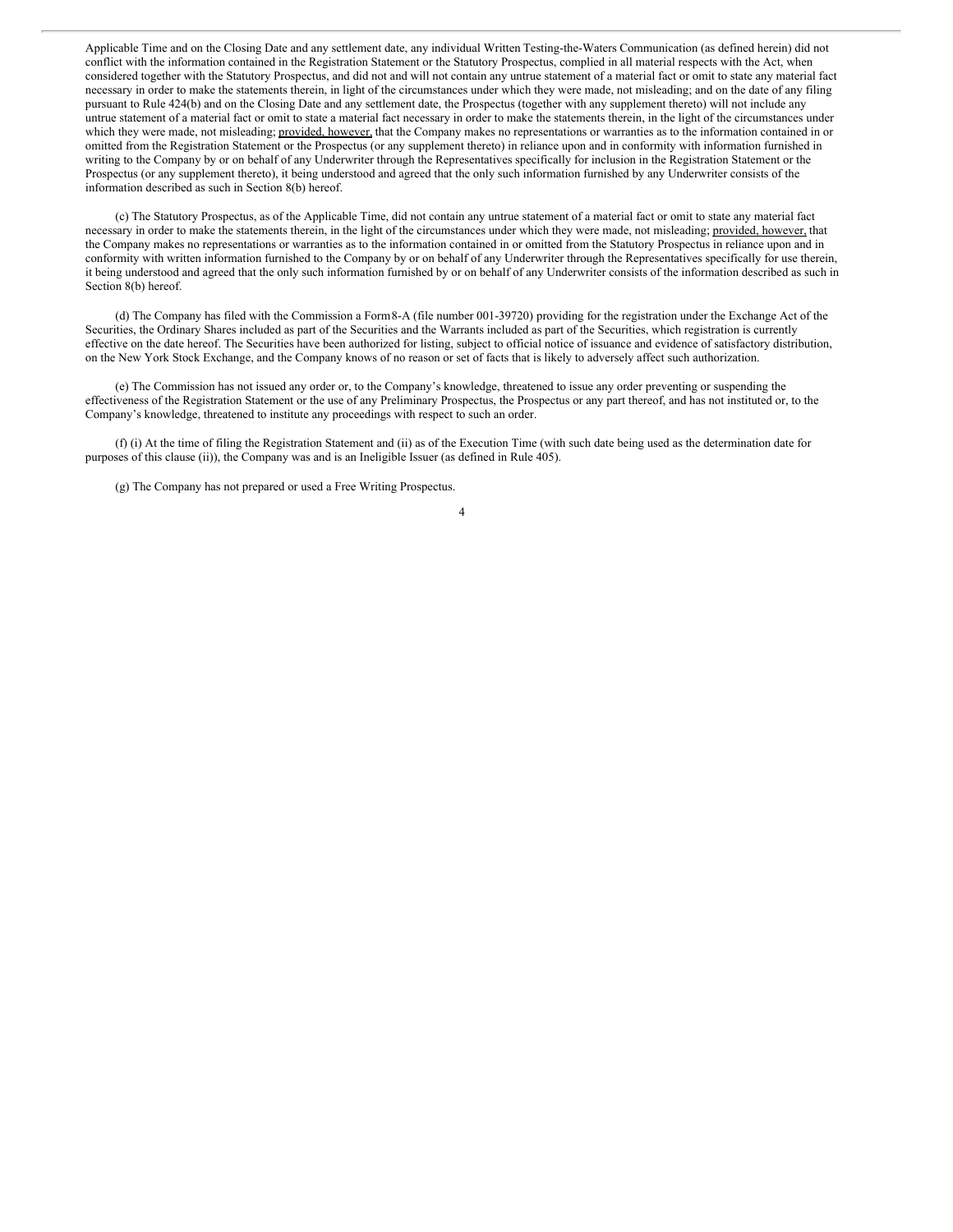(h) The Company has been duly incorporated and is validly existing as an exempted company in good standing under the laws of the Cayman Islands with full corporate power and authority to own or lease, as the case may be, and to operate its properties and conduct its business as described in the Statutory Prospectus and the Prospectus and to enter into this Agreement, the Trust Agreement, the Warrant Agreement, the Founder's Purchase Agreement, the Forward Purchase Agreement, the Warrant Subscription Agreement, the Registration Rights Agreement, the Insider Letter and the Administrative Services Agreement, and to carry out the transactions contemplated hereby and thereby, and is duly qualified to do business as a foreign corporation and is in good standing under the laws of each jurisdiction that requires such qualification.

(i) There is no franchise, contract or other document of a character required to be described in the Registration Statement or Prospectus, or to be filed as an exhibit thereto, which is not described or filed as required (and the Statutory Prospectus contains in all material respects the same description of the foregoing matters contained in the Prospectus); and the statements in the Statutory Prospectus and the Prospectus under the headings "Principal Shareholders," "Certain Relationships and Related Party Transactions," and "Description of Securities," insofar as such statements summarize legal matters, agreements, documents or proceedings discussed therein, are accurate and fair summaries of such legal matters, agreements, documents or proceedings. There are no business relationships or related party transactions involving the Company or any other person required by the Act to be described in the Registration Statement or the Prospectus that have not been described as required.

(j) The Company's authorized equity capitalization is as set forth in the Statutory Prospectus and the Prospectus.

(k) All issued and outstanding securities of the Company have been duly and validly authorized and issued and are fully paid and, except with respect to the forfeiture of certain Founder Shares as described in the Registration Statement upon the failure by the Underwriters to purchase any or all of the Option Securities, nonassessable; and none of such securities were issued in violation of the preemptive rights of any holders of any security of the Company or similar contractual rights granted by the Company. The offers and sales of the Founder Shares were at all relevant times, based in part on the representations and warranties of the purchasers of such Founder Shares, exempt from such registration requirements. The holders of outstanding securities of the Company are not entitled to preemptive or other rights to subscribe for the Securities and, except as set forth in the Statutory Prospectus and the Prospectus, no options, warrants or other rights to purchase, agreements or other obligations to issue, or rights to convert any obligations into or exchange any securities for, shares or other ownership interests in the Company are outstanding.

(l) The Securities have been duly authorized and when issued and delivered against payment by the underwriters pursuant to this Agreement, will be validly issued.

(m) The Ordinary Shares included in the Units have been duly authorized and, when delivered by registering such Ordinary Shares in the register of members of the Company against payment for the Securities by the Underwriters pursuant to this Agreement, will be validly issued, fully paid and nonassessable. The holders of such Ordinary Shares are not and will not be subject to personal liability by reason of being such holders; such Ordinary Shares are not and will not be subject to any preemptive or other similar contractual rights granted by the Company.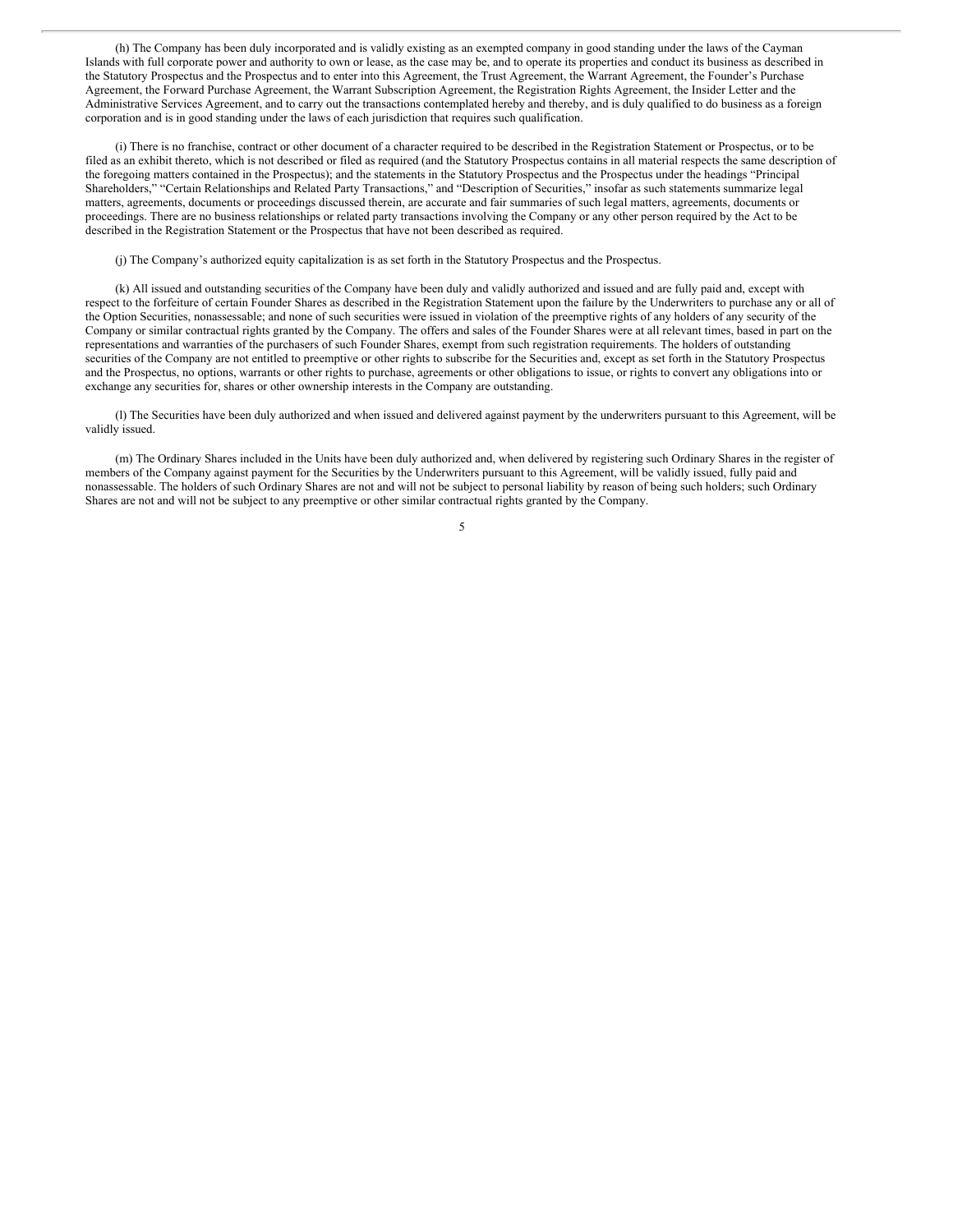(n) The Warrants included in the Units, when issued and delivered in the manner set forth in the Warrant Agreement against payment for the Securities by the Underwriters pursuant to this Agreement, will be duly issued and delivered, and will constitute valid and binding obligations of the Company, enforceable against the Company in accordance with their terms, except as the enforceability thereof may be limited by bankruptcy, insolvency, or similar laws affecting creditors' rights generally from time to time in effect and by equitable principles of general applicability.

(o) The Ordinary Shares issuable upon exercise of the Warrants included in the Units and the Private Placement Warrants have been duly authorized and reserved for issuance upon exercise thereof and, when delivered by registering such Ordinary Shares in the register of members of the Company against payment therefor pursuant to the Warrants and the Private Placement Warrants, as applicable, and the Warrant Agreement, will be validly issued, fully paid and nonassessable. The holders of such Ordinary Shares are not and will not be subject to personal liability by reason of being such holders; such Ordinary Shares are not and will not be subject to any preemptive or other similar contractual rights granted by the Company; and all corporate action required to be taken for the authorization, issuance and sale of such Ordinary Shares (other than such delivery at the time of issuance) has been duly and validly taken.

(p) The certificates for the Ordinary Shares are in valid and proper form.

(q) Except as set forth in the Statutory Prospectus and the Prospectus, no holders of any securities of the Company or any rights exercisable for or convertible or exchangeable into securities of the Company have the right to require the Company to register any such securities of the Company under the Act or to include any such securities in a registration statement to be filed by the Company.

(r) No securities of the Company have been sold by the Company or by or on behalf of, or for the benefit of, any person or persons controlling, controlled by, or under common control with the Company from its inception through and including the date hereof, except as disclosed in the Registration Statement, the Statutory Prospectus and the Prospectus.

(s) Neither the Company nor any of its affiliates has, prior to the date hereof, made any offer or sale of any securities that are required to be "integrated" pursuant to the Act with the offer and sale of the Underwritten Securities pursuant to the Registration Statement.

(t) The Founder Shares issued on September 10, 2020 are duly authorized, validly issued, fully paid and nonassessable.

(u) The Private Placement Warrants, when delivered upon the consummation of this offering, will be duly issued, and will constitute valid and binding obligations of the Company, enforceable against the Company in accordance with their terms, except as the enforceability thereof may be limited by bankruptcy, insolvency, or similar laws affecting creditors' rights generally from time to time in effect and by equitable principles of general applicability.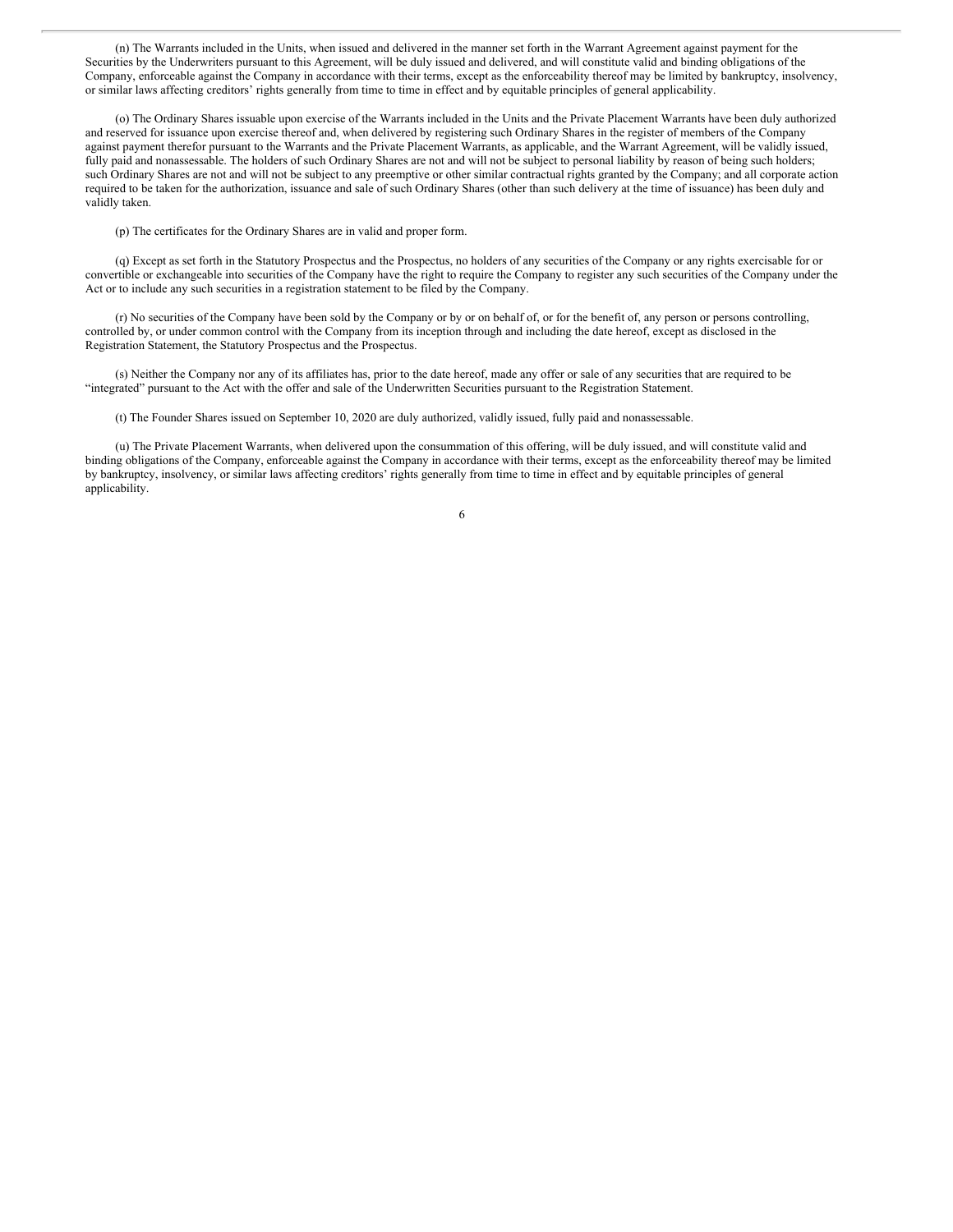(v) This Agreement has been duly authorized, executed and delivered by the Company and is a valid and binding agreement of the Company, enforceable against the Company.

(w) The Trust Agreement has been duly authorized by the Company and, when executed and delivered by the Company, will be a valid and binding agreement of the Company, enforceable against the Company, in accordance with its terms except as the enforceability thereof may be limited by bankruptcy, insolvency, or similar laws affecting creditors' rights generally from time to time in effect and by equitable principles of general applicability.

(x) The Warrant Agreement has been duly authorized by the Company and, when executed and delivered by the Company will be a valid and binding agreement of the Company, enforceable against the Company in accordance with its terms except as the enforceability thereof may be limited by bankruptcy, insolvency, or similar laws affecting creditors' rights generally from time to time in effect and by equitable principles of general applicability.

(y) The Founder's Purchase Agreement has been duly authorized, executed and delivered by the Company and the Sponsor, and is a valid and binding agreement of the Company and the Sponsor, enforceable against the Company and the Sponsor in accordance with its terms except as the enforceability thereof may be limited by bankruptcy, insolvency, or similar laws affecting creditors' rights generally from time to time in effect and by equitable principles of general applicability.

(z) The Forward Purchase Agreement has been duly authorized, executed and delivered by the Company and the Forward Purchaser, and is a valid and binding agreement of the Company and the Forward Purchaser, enforceable against the Company and the Forward Purchaser in accordance with its terms except as the enforceability thereof may be limited by bankruptcy, insolvency, or similar laws affecting creditors' rights generally from time to time in effect and by equitable principles of general applicability.

(aa) The Warrant Subscription Agreement has been duly authorized, executed and delivered by the Company and the Sponsor, and is a valid and binding agreement of the Company and the Sponsor, enforceable against the Company and the Sponsor in accordance with its terms except as the enforceability thereof may be limited by bankruptcy, insolvency, or similar laws affecting creditors' rights generally from time to time in effect and by equitable principles of general applicability.

(bb) The Registration Rights Agreement has been duly authorized by the Company and, when executed and delivered by the Company, will be a valid and binding agreement of the Company, enforceable against the Company in accordance with its terms except as the enforceability thereof may be limited by bankruptcy, insolvency, or similar laws affecting creditors' rights generally from time to time in effect and by equitable principles of general applicability.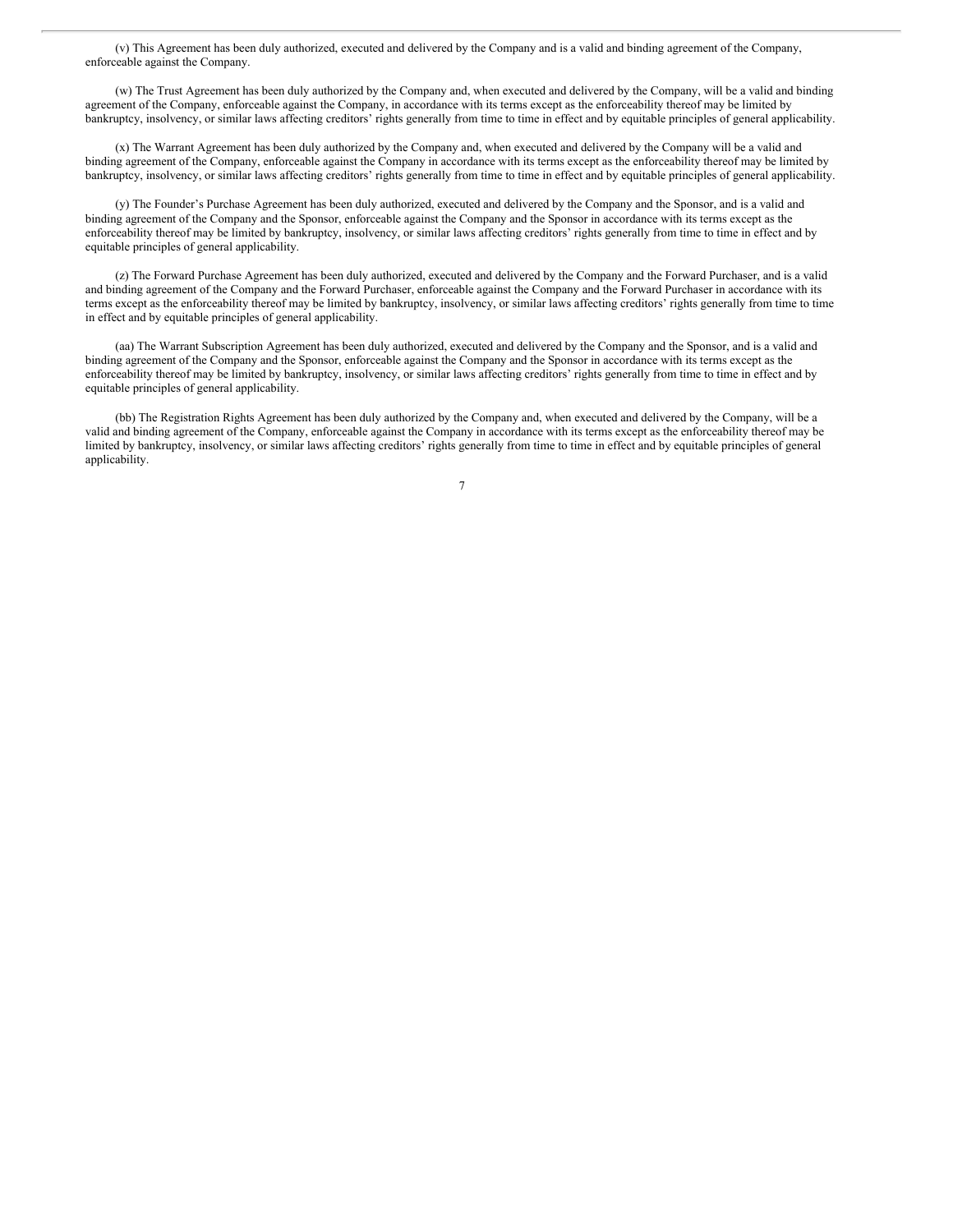(cc) The Insider Letter to be executed by the Company and, to the Company's knowledge, each executive officer, director and director nominee of the Company, has been duly authorized and, when executed and delivered by the Company, the Sponsor and, to the Company's knowledge, each such member, executive officer, director and director nominee, respectively, will constitute valid and binding agreements of the Company, the Sponsor and, to the Company's knowledge, each such member, executive officer, director and director nominee, respectively, enforceable against the Company, the Sponsor and, to the Company's knowledge, each such member, executive officer, director and director nominee, respectively, in accordance with their terms except as the enforceability thereof may be limited by bankruptcy, insolvency, or similar laws affecting creditors' rights generally from time to time in effect and by equitable principles of general applicability.

(dd) The Administrative Services Agreement has been duly authorized by the Company and, when executed and delivered by the Company and, assuming the due authorization, execution and delivery thereof by the Sponsor, will be a valid and binding agreement of the Company, enforceable against the Company in accordance with its terms except as the enforceability thereof may be limited by bankruptcy, insolvency, or similar laws affecting creditors' rights generally from time to time in effect and by equitable principles of general applicability.

(ee) The Company is not and, after giving effect to the offering and sale of the Securities and the application of the proceeds thereof as described in the Statutory Prospectus and the Prospectus, will not be an "investment company" as defined in the Investment Company Act of 1940, as amended.

(ff) No consent, approval, authorization, filing with or order of any court or governmental agency or body is required in connection with the transactions contemplated herein or in the Trust Agreement, the Warrant Agreement, the Forward Purchase Agreement, the Founder's Purchase Agreement, the Warrant Subscription Agreement, the Registration Rights Agreement, the Insider Letter or the Administrative Services Agreement, except for the registration under the Act and the Exchange Act of the Securities and such as may be required under state securities or blue sky laws of any jurisdiction in connection with the purchase and distribution of the Securities by the Underwriters in the manner contemplated herein and in the Statutory Prospectus and the Prospectus.

(gg) The Company is not in violation or default of (i) any provision of its Amended and Restated Memorandum and Articles of Association, (ii) the terms of any indenture, contract, lease, mortgage, deed of trust, note agreement, loan agreement or other agreement, obligation, condition, covenant or instrument to which it is a party or bound or to which its property is subject, or (iii) any (x) statute, law, rule or regulation, or (y) judgment, order or decree of any court, regulatory body, administrative agency, governmental body, arbitrator or other authority having jurisdiction over the Company; except in the case of clauses (ii) and (iii) above for any such conflict, breach or violation that would not, individually or in the aggregate, be reasonably expected to have a material adverse effect on the financial condition, prospects, earnings, business or properties of the Company, taken as a whole, whether or not arising from transactions in the ordinary course of business (a "Material Adverse Effect").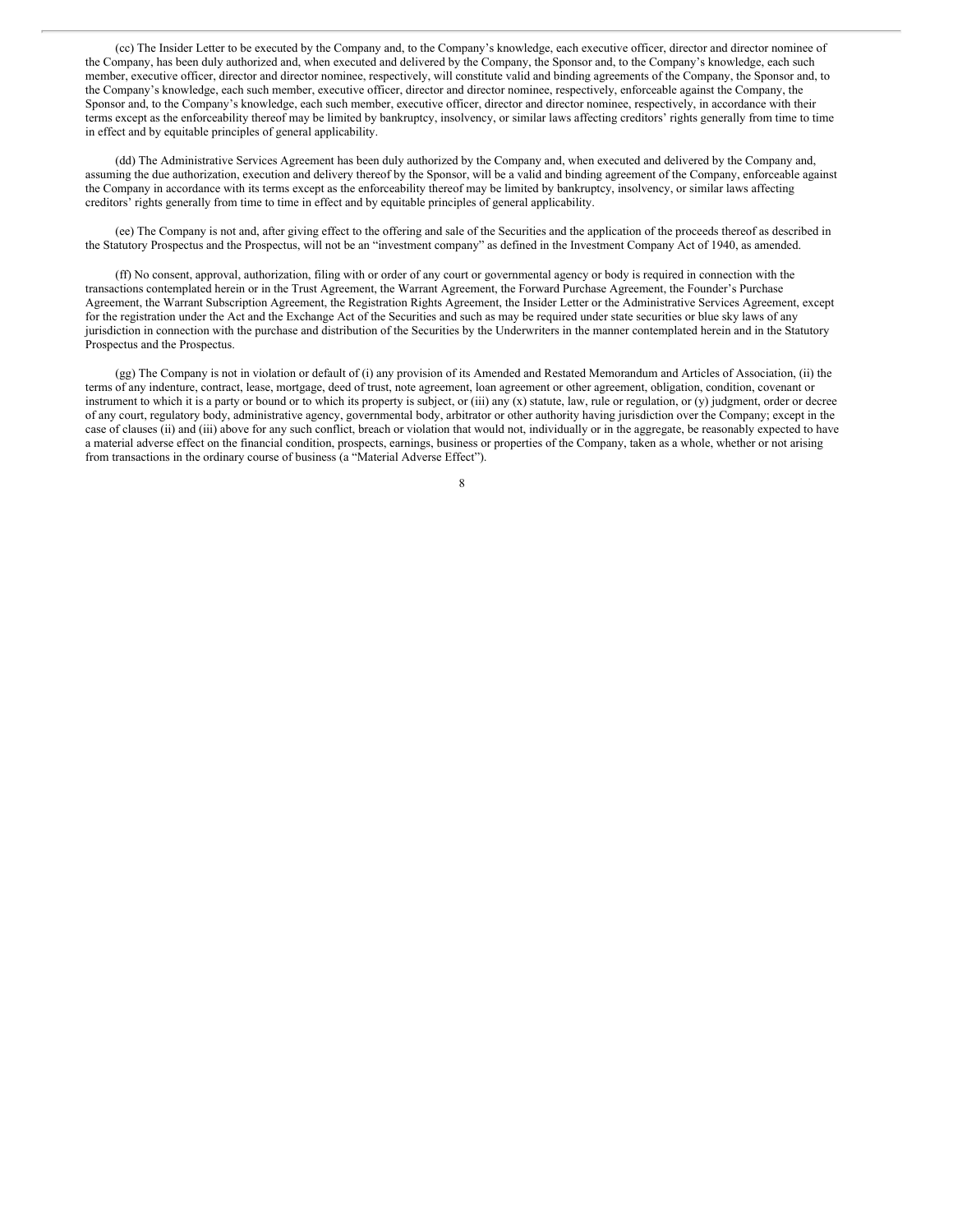(hh) Neither the issue and sale of the Securities nor the consummation of any other of the transactions herein contemplated nor the fulfillment of the terms hereof or of the Trust Agreement, the Warrant Agreement, the Forward Purchase Agreement, the Founder's Purchase Agreement, the Warrant Subscription Agreement, the Registration Rights Agreement, the Insider Letter or the Administrative Services Agreement will conflict with, result in a breach or violation of, or imposition of any lien, charge or encumbrance upon any property or assets of the Company pursuant to, (i) the Amended and Restated Memorandum and Articles of Association of the Company, (ii) the terms of any indenture, contract, lease, mortgage, deed of trust, note agreement, loan agreement or other agreement, obligation, condition, covenant or instrument to which the Company is a party or bound or to which the Company's property is subject, or (iii) any statute, law, rule, or regulation, judgment, order or decree applicable to the Company of any court, regulatory body, administrative agency, governmental body, arbitrator or other authority having jurisdiction over the Company or any of its respective properties.

(ii) No holders of securities of the Company have rights to the registration of such securities under the Registration Statement.

(jj) The historical financial statements, including the notes thereto and the supporting schedules, if any, of the Company included in the Statutory Prospectus, the Prospectus and the Registration Statement present fairly the financial condition, results of operations and cash flows of the Company as of the dates and for the periods indicated, comply as to form with the applicable accounting requirements of the Act and have been prepared in conformity with generally accepted accounting principles applied on a consistent basis throughout the periods involved (except as otherwise noted therein). The Company is not party to any off-balance sheet transactions, arrangements, obligations (including contingent obligations), or other relationships with unconsolidated entities or other persons that may have a material current or future effect on the Company's financial condition, changes in financial condition, results of operations, liquidity, capital expenditures, capital resources, or significant components of revenues or expenses. The statistical, industry-related and market-related data included in the Registration Statement, the Statutory Prospectus and the Prospectus are based on or derived from sources that the Company reasonably and in good faith believes are reliable and accurate, and such data agree with the sources from which they are derived.

(kk) No action, suit or proceeding by or before any court or governmental agency, authority or body or any arbitrator involving the Company or the Sponsor, or the property of either of them is pending or, to the knowledge of the Company, threatened that (i) could reasonably be expected to have a material adverse effect on the performance of this Agreement or the consummation of any of the transactions contemplated hereby by the Company or (ii) could reasonably be expected to have a Material Adverse Effect, except as set forth in or contemplated in the Statutory Prospectus and the Prospectus (exclusive of any supplement thereto).

(ll) The Company owns or leases all such properties as are necessary to the conduct of its operations as presently conducted.

(mm) WithumSmith+Brown, PC ("Withum"), who have certified certain financial statements of the Company and delivered their report with respect to the audited financial statements and schedules included in the Registration Statement, Statutory Prospectus and the Prospectus, is a registered public accounting firm that is independent with respect to the Company within the meaning of the Act and the Exchange Act and the applicable published rules and regulations thereunder.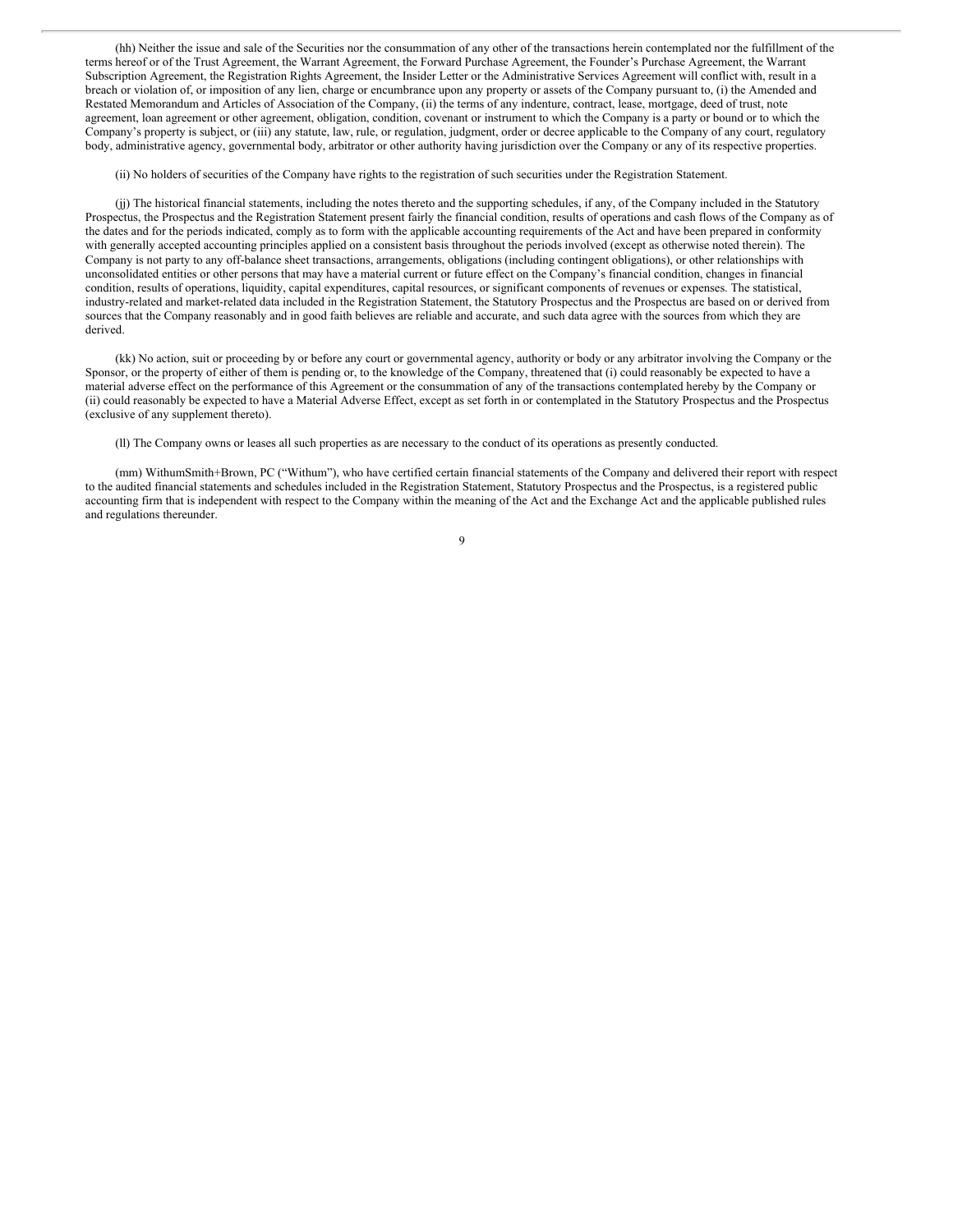(nn) Except as disclosed in the Registration Statement, the Statutory Prospectus and the Prospectus, the Company is not aware of (i) any material weakness in internal control over financial reporting or (ii) any change in internal control over financial reporting that has materially affected, or is reasonably likely to materially affect, the Company's internal control over financial reporting. The Company maintains effective "disclosure controls and procedures" (as defined under Rule 13a-15(e) under the Exchange Act) to the extent required by such rule.

(oo) Solely to the extent that the Sarbanes-Oxley Act of 2002, as amended, and the rules and regulations promulgated by the Commission thereunder (the "Sarbanes-Oxley Act") have been applicable to the Company, there is and has been no failure on the part of the Company to comply in all material respects with the applicable provisions of the Sarbanes-Oxley Act.

(pp) There is and has been no failure on the part of the Company or, to the knowledge of the Company, any of the Company's officers or directors, in their capacities as such, to comply with (as and when applicable), and immediately following the Effective Date the Company will be in compliance with, the requirements of Section 303A of the New York Stock Exchange Listed Company Manual. Further, there is and has been no failure on the part of the Company or, to the knowledge of the Company, any of the Company's officers or directors, in their capacities as such, to comply with (as and when applicable), and immediately following the Effective Date the Company will be in compliance with, the phase-in requirements and all other provisions of the New York Stock Exchange corporate governance requirements set forth in the New York Stock Exchange's Listing Standards.

(qq) There are no transfer, stamp, issue, registration, documentary or other similar taxes, duties, fees or charges under U.S. federal law or the laws of any state, or any political subdivision thereof, or under the laws of any non-U.S. jurisdiction, required to be paid in connection with the execution and delivery of this Agreement or the issuance or sale by the Company of the Securities.

(rr) The Company has filed all tax returns (including U.S. federal, state andnon-U.S.) that are required to be filed by it or has requested extensions thereof (except in any case in which the failure so to file would not have a Material Adverse Effect) through the date hereof and has paid all taxes required to be paid by it and any other assessment, fine or penalty levied against it, to the extent that any of the foregoing is due and payable, except for any such assessment, fine or penalty that is currently being contested in good faith and for which adequate reserves required by generally accepted accounting principles have been created with respect thereto or as would not have a Material Adverse Effect, except as set forth in or contemplated in the Registration Statement, the Statutory Prospectus and the Prospectus (exclusive of any supplement thereto).

(ss) No governmental approvals are currently required in order for the Company to pay dividends, interest attributable to shareholders' equity or other distributions declared by the Company to the holders of Ordinary Shares, and, under current laws and regulations, any amounts payable with respect to the Ordinary Shares (i) upon liquidation of the Company or upon redemption thereof and (ii) in the form of dividends or interest attributable to shareholders' equity declared and payable on the Ordinary Shares shall be paid by the Company in U.S. dollars and may be freely transferred out of the Cayman Islands; no such payments made to holders thereof or therein who are non-residents of the Cayman Islands are subject to income, withholding or other taxes under laws and regulations of the Cayman Islands or any political subdivision or taxing authority thereof or therein, and such payments will otherwise be free and clear of any other tax, duty, withholding or deduction in the Cayman Islands or any political subdivision or taxing authority thereof or therein and without the necessity of obtaining any governmental authorization in the Cayman Islands or any political subdivision or taxing authority thereof or therein.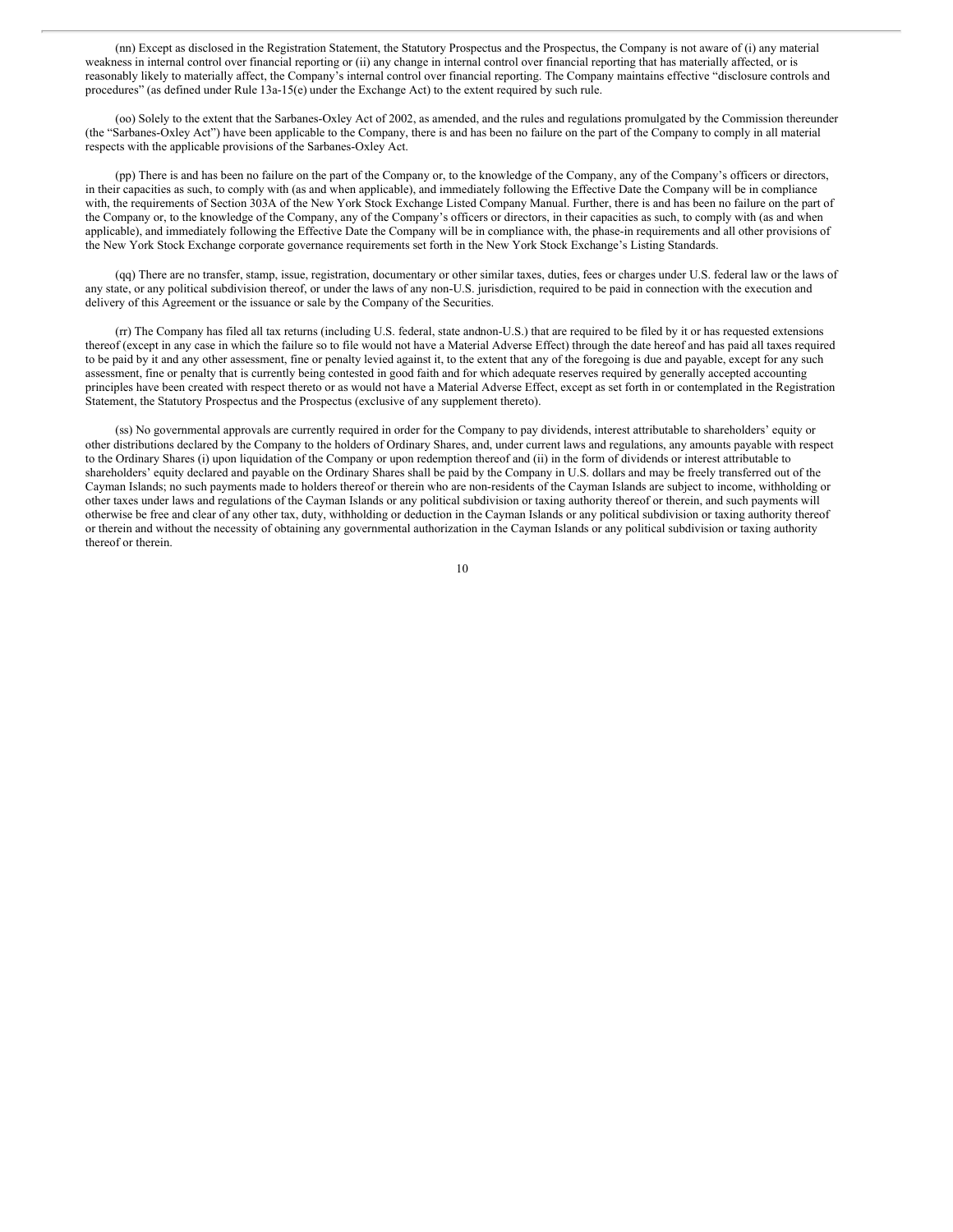(tt) The Company possesses all licenses, certificates, permits and other authorizations issued by the appropriate federal, state or foreign regulatory authorities necessary to conduct its business, and the Company has not received any notice of proceedings relating to the revocation or modification of any such license, certificate, authorization or permit that, singly or in the aggregate, if the subject of an unfavorable decision, ruling or finding, would have a Material Adverse Effect, except as set forth in or contemplated in the Statutory Prospectus and the Prospectus (exclusive of any supplement thereto).

(uu) None of the Company, the Sponsor or, to the knowledge of the Company, any director, director nominee, officer, agent, employee, affiliate or other person associated with or acting on behalf of the Company: (i) has used any corporate funds for any unlawful contribution, gift, entertainment or other unlawful expense relating to political activity; (ii) has made any direct or indirect unlawful contribution or payment to any official of, or candidate for, or any employee of, any federal, state or foreign office from corporate funds; (iii) has made any bribe, unlawful rebate, payoff, influence payment, kickback or other unlawful payment; or (iv) is aware of or has taken any action, directly or indirectly, that would result in a violation by such persons of the OECD Convention on Combating Bribery of Foreign Public Officials in International Business Transactions ("OECD Convention"), the Foreign Corrupt Practices Act of 1977, as amended, and the rules and regulations thereunder (collectively, the "FCPA") or any similar law or regulation to which the Company, any director, director nominee, officer, agent, employee, affiliate or other person associated with or acting on behalf of the Company is subject. The Company, the Sponsor and, to the knowledge of the Company, its directors, director nominees, officers, agents, employees and affiliates have each conducted the business of the Company and their own businesses on behalf of the Company in compliance with the FCPA and any applicable similar law or regulation and have instituted and maintain policies and procedures designed to ensure, and which are reasonably expected to continue to ensure, continued compliance therewith.

(vv) The operations of the Company are and have been conducted at all times in compliance with applicable financial record-keeping and reporting requirements, including those of the Bank Secrecy Act, as amended by Title III of the Uniting and Strengthening America by Providing Appropriate Tools Required to Intercept and Obstruct Terrorism Act of 2001 (USA PATRIOT Act), the Currency and Foreign Transactions Reporting Act of 1970, as amended, the applicable money laundering statutes of jurisdictions where the Company conducts business, the applicable rules and regulations thereunder and any related or similar rules, regulations or guidelines, issued, administered or enforced by any governmental agency (collectively, the "Money Laundering Laws") and no action, suit or proceeding by or before any court or governmental agency, authority or body or any arbitrator involving the Company with respect to the Money Laundering Laws is pending or, to the knowledge of the Company, threatened.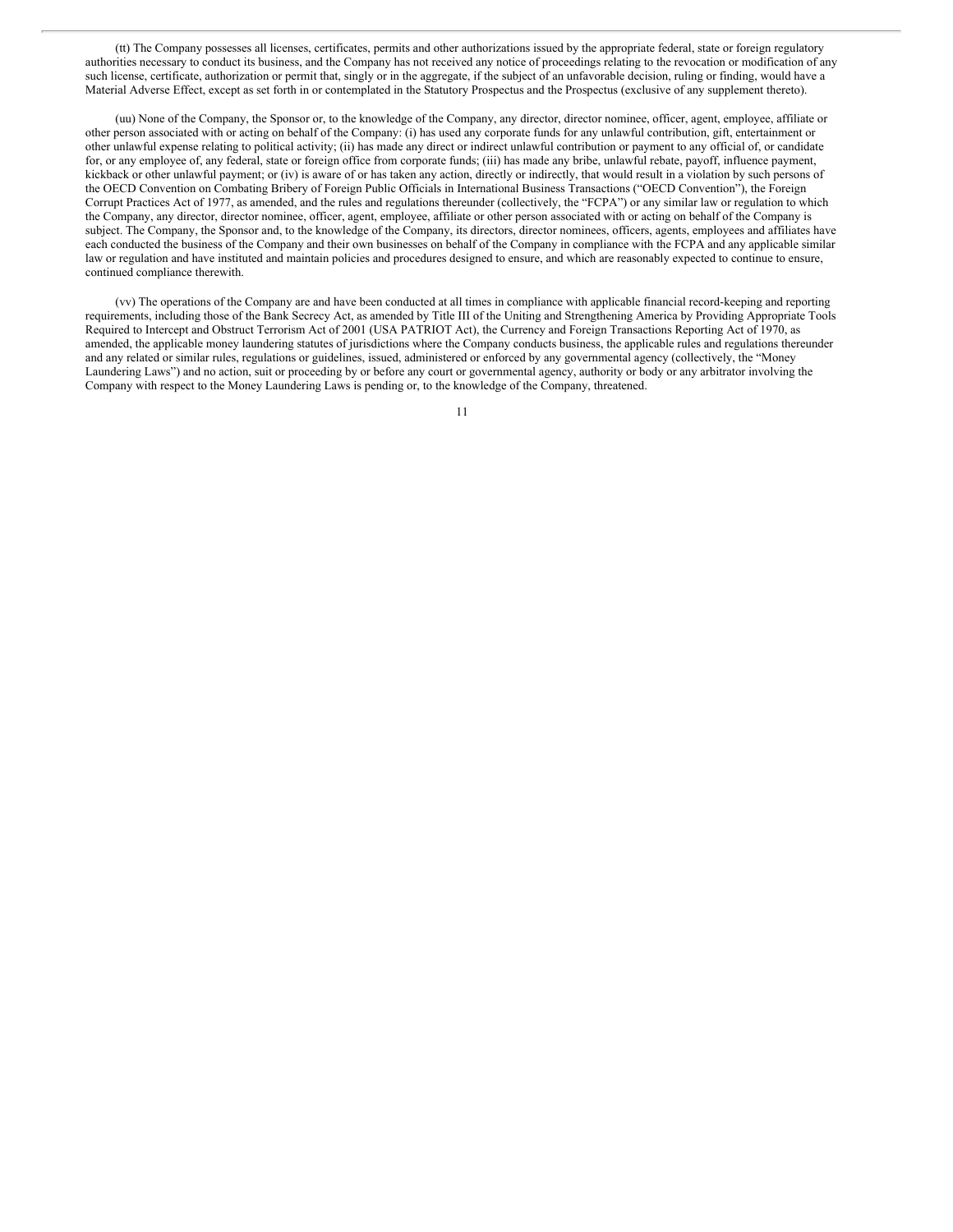(ww) None of the Company, the Sponsor or, to the knowledge of the Company, any director, director nominee, officer, agent or affiliate of the Company is currently subject to any sanctions administered by the Office of Foreign Assets Control of the U.S. Treasury Department ("OFAC") or any similar sanctions imposed by any other body, governmental or other, to which any of such persons is subject (collectively, "other economic sanctions"); and the Company will not directly or indirectly use the proceeds of the Offering, or lend, contribute or otherwise make available such proceeds to any subsidiary, joint venture partner or other person or entity, for the purpose of financing the activities of any person currently subject to any sanctions administered by OFAC or other economic sanctions.

(xx) Except as disclosed in the Registration Statement, the Statutory Prospectus and the Prospectus, the Company (i) does not have any material lending or other relationship with any bank or lending affiliate of any of the Underwriters and (ii) does not intend to use any of the proceeds from the sale of the Securities hereunder to repay any outstanding debt owed to any affiliate of any of the Underwriters.

(yy) All information contained in the questionnaires (the "Questionnaires") completed by the Sponsor and, to the knowledge of the Company, the Company's officers, directors and director nominees and provided to the Underwriters, is true and correct and the Company has not become aware of any information that would cause the information disclosed in the Questionnaires completed by the Sponsor or the Company's officers, directors and director nominees to become inaccurate and incorrect.

(zz) Prior to the date hereof, the Company has not selected any specific Business Combination target and has not, nor has anyone on the Company's behalf, initiated any substantive discussions, directly or indirectly, with any Business Combination target with respect to an initial Business Combination.

(aaa) Except as described in the Registration Statement, the Statutory Prospectus and the Prospectus, there are no claims, payments, arrangements, contracts, agreements or understandings relating to the payment of a brokerage commission or finder's, consulting, origination or similar fee by the Company or the Sponsor with respect to the sale of the Securities hereunder or any other arrangements, agreements or understandings of the Company, the Sponsor or any officer or director of the Company, or their respective affiliates, that may affect the Underwriters' compensation, as determined by the Financial Industry Regulatory Authority, Inc. ("FINRA").

(bbb) Except as described in the Registration Statement, the Statutory Prospectus and the Prospectus, the Company has not made any direct or indirect payments (in cash, securities or any other type of "underwriting compensation" as defined in Rule 5110(j)(22) of FINRA's Conduct Rules): (i) to any person, as a finder's fee, consulting fee or otherwise, in consideration of such person raising capital for the Company or introducing to the Company persons who raised or provided capital to the Company; (ii) to any person that, to the Company's knowledge, has been accepted by FINRA as a member of FINRA (a "Member"); or (iii) to any person or entity that, to the Company's knowledge, has any direct or indirect affiliation or association with any Member, within the twelve months prior to the Effective Date, other than payments to the Underwriters pursuant to this Agreement.

(ccc) No Member and/or any person associated or affiliated with a Member has received any underwriting compensation in connection with a public offering that has not been completed according to the terms of an agreement entered into by the Company and a participating Member.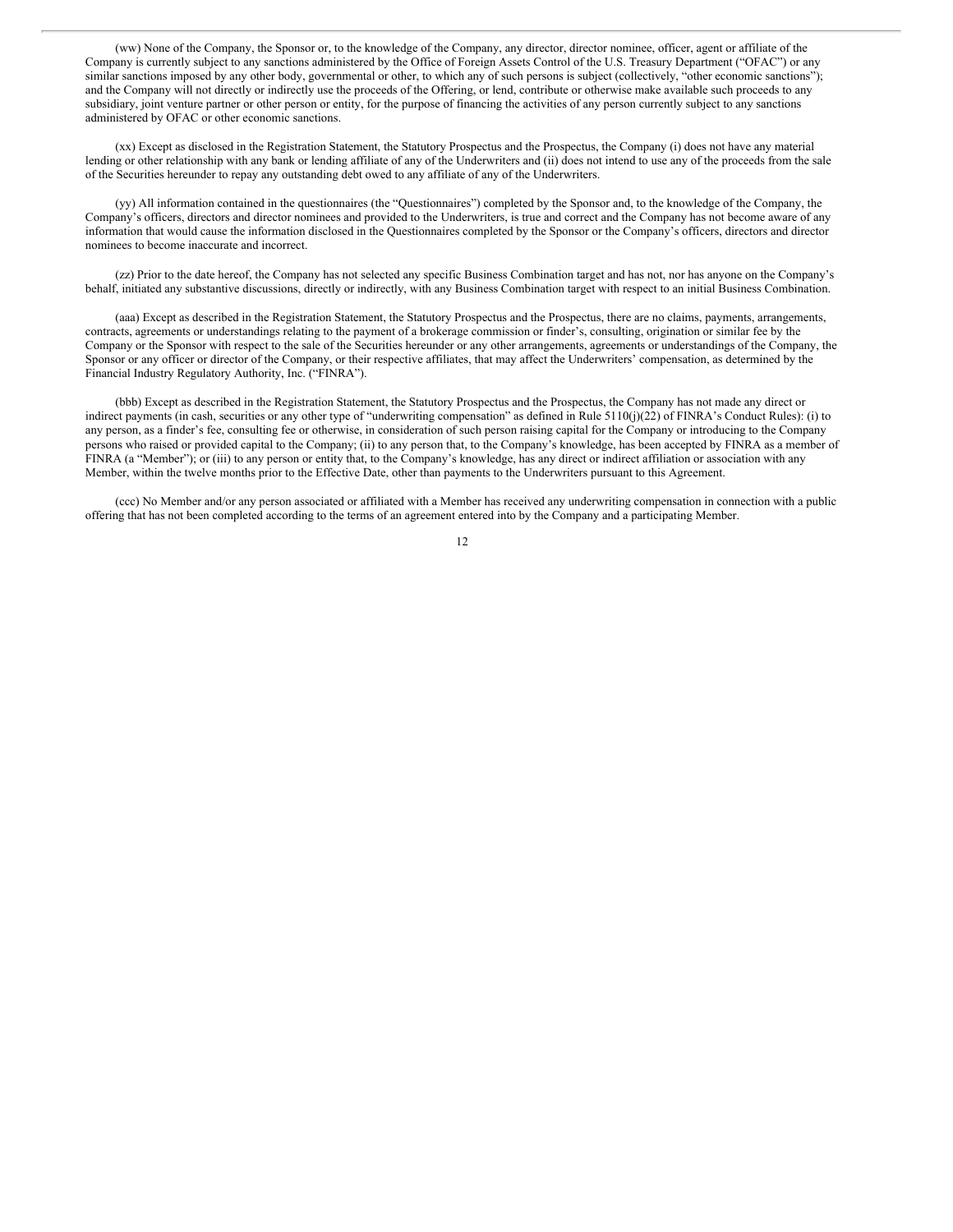(ddd) Except as disclosed in the FINRA Questionnaires provided to the Representatives, no officer, director, or beneficial owner of any class of the Company's securities (whether debt or equity, registered or unregistered, regardless of the time acquired or the source from which derived) (any such individual or entity, a "Company Affiliate") is a Member or a person associated or affiliated with a Member.

(eee) Except as disclosed in the FINRA Questionnaires provided to the Representatives, no Company Affiliate is an owner of shares or other stock of any Member (other than securities purchased on the open market).

(fff) No Company Affiliate has made a subordinated loan to any Member.

(ggg) Except as described in the Registration Statement, the Statutory Prospectus and the Prospectus, no proceeds from the sale of the Underwritten Securities (excluding underwriting compensation as disclosed in the Registration Statement, Statutory Prospectus and the Prospectus) will be paid by the Company to any Member, or any persons associated or affiliated with a Member.

(hhh) The Company has not issued any warrants or other securities, or granted any options, directly or indirectly to anyone who is an underwriter in the Offering or an affiliate or associated person (as defined by FINRA rules) of such an underwriter within the 180-day period prior to the initial confidential submission date of the Registration Statement.

(iii) Except for the issuance of securities to the Sponsor, no person to whom securities of the Company have been privately issued within the180-day period prior to the initial confidential submission date of the Registration Statement has to the Company's knowledge any relationship or affiliation or association with any Member.

(jjj) To the Company's knowledge, no Member intending to participate in the Offering has a conflict of interest with the Company. For this purpose, a "conflict of interest" means, if at the time of the Member's participation in the Offering, any of the following applies: (A) the securities are to be issued by the Member; (B) the Company controls, is controlled by or is under common control with the Member or the Member's associated persons; (C) at least 5% of the net offering proceeds, not including underwriting compensation, are intended to be: (i) used to reduce or retire the balance of a loan or credit facility extended by the Member, its affiliates and its associated persons, in the aggregate; or (ii) otherwise directed to the Member, its affiliates and associated persons, in the aggregate; or (D) as a result of the Offering and any transactions contemplated at the time of the Offering: (i) the Member will be an affiliate of the Company; (ii) the Member will become publicly owned; or (iii) the Company will become a Member or form a broker-dealer subsidiary.

(kkk) Except as described in the Statutory Prospectus and the Prospectus, to the Company's knowledge, none of the Sponsor, directors or officers of the Company is subject to a non-competition agreement or non-solicitation agreement with any employer or prior employer that could materially affect its ability to be and act in the capacity of shareholder, officer or director of the Company, as applicable.

<sup>13</sup>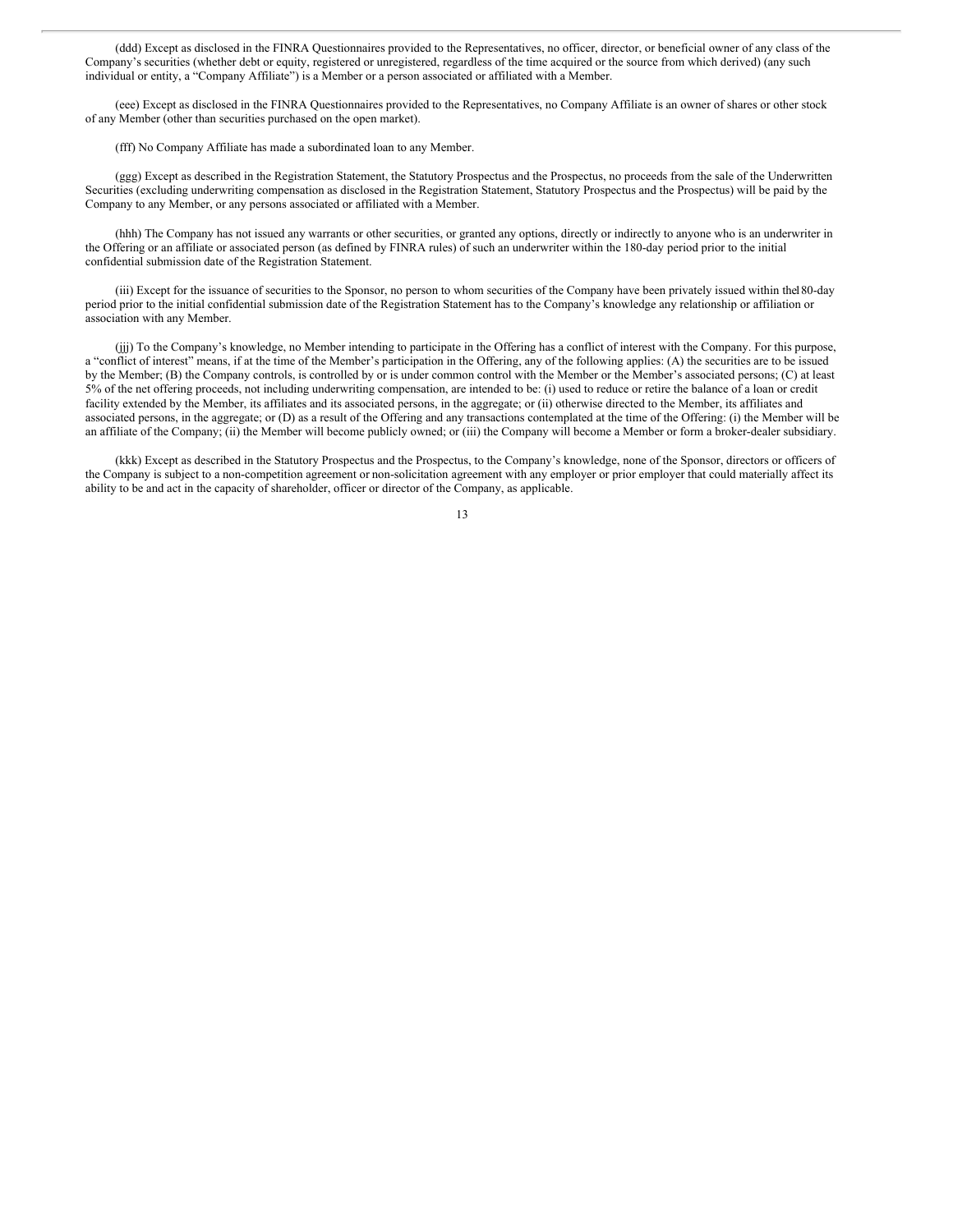(lll) The Company has not taken, directly or indirectly, any action designed to or that would constitute or that might reasonably be expected to cause or result in, under the Exchange Act or otherwise, stabilization or manipulation of the price of any security of the Company to facilitate the sale or resale of the Securities.

(mmm) The Company does not own an interest in any corporation, partnership, limited liability company, joint venture, trust or other entity.

(nnn) No relationship, direct or indirect, exists between or among any of the Company or any affiliate of the Company, on the one hand, and any director, director nominee, officer, stockholder, special advisor, customer or supplier of the Company or any affiliate of the Company, on the other hand, which is required by the Act or the Exchange Act to be described in the Registration Statement, the Statutory Prospectus or the Prospectus that is not described as required. There are no outstanding loans, advances (except normal advances for business expenses in the ordinary course of business) or guarantees of indebtedness by the Company to or for the benefit of any of the officers, directors or director nominees of the Company or any of their respective family members, except as disclosed in the Registration Statement, the Statutory Prospectus and the Prospectus. The Company has not extended or maintained credit, arranged for the extension of credit, or renewed an extension of credit, in the form of a personal loan to or for any director or officer of the Company.

(ooo) The Company has not offered, or caused the Underwriters to offer, the Underwritten Securities to any person or entity with the intention of unlawfully influencing: (a) a customer or supplier of the Company or any affiliate of the Company to alter the customer's or supplier's level or type of business with the Company or such affiliate; or (b) a journalist or publication to write or publish favorable information about the Company or any such affiliate.

(ppp) Upon delivery and payment for the Units on the Closing Date, the Company will not be subject to Rule 419 under the Act and none of the Company's outstanding securities will be deemed to be a "penny stock" as defined in Rule 3a51-1 under the Exchange Act.

(qqq) From the first date on which the Company engaged, directly or through any Person authorized to act on its behalf, in anyTesting-the-Waters Communication through the Execution Time, the Company has been and is an "emerging growth company," as defined in Section 2(a) of the Act (an "Emerging Growth Company"). "Testing-the-Waters Communication" means any oral or written communication with potential investors undertaken in reliance on Section 5(d) of the Act.

(rrr) The Company (i) has not alone engaged in anyTesting-the-Waters Communication other than Testing-the-Waters Communications with the consent of the Representatives with entities that the Company reasonably believes are qualified institutional buyers within the meaning of Rule 144A under the Act or institutions that are accredited investors within the meaning of Rule 501 under the Act and (ii) has not authorized anyone other than the Representatives to engage in Testing-the-Waters Communications. The Company reconfirms that the Representatives have been authorized to act on its behalf in undertaking Testing-the-Waters Communications. The Company has not distributed any Written Testing-the-Waters Communications other than those listed on Schedule III hereto. "Written Testing-the-Waters Communication" means any Testing-the-Waters Communication that is a written communication within the meaning of Rule 405 under the Act.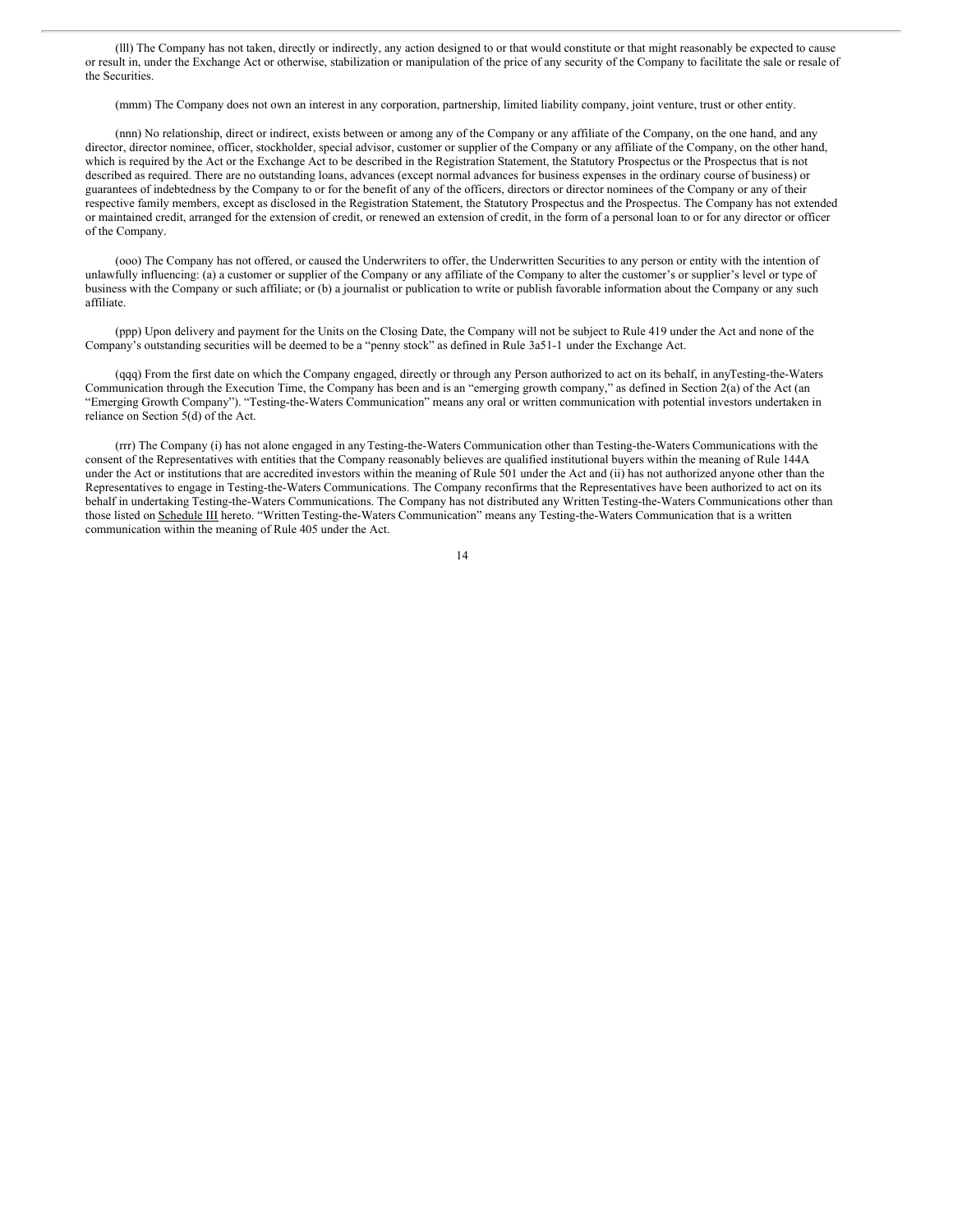(sss) Neither the Company nor any of its properties or assets has any immunity from the jurisdiction of any court or from any legal process (whether through service or notice, attachment prior to judgment, attachment in aid of execution or otherwise) under the laws of the Cayman Islands.

Any certificate signed by any officer of the Company and delivered to the Representatives or counsel for the Underwriters in connection with the Offering shall be deemed a representation and warranty by the Company, as to matters covered thereby, to each Underwriter.

#### 2. PURCHASE AND SALE.

(a) Subject to the terms and conditions and in reliance upon the representations and warranties herein set forth, the Company agrees to sell to each Underwriter, and each Underwriter agrees, severally and not jointly, to purchase from the Company, at a purchase price of U.S. \$9.80 per Unit, the amount of the Underwritten Securities set forth opposite such Underwriter's name in Schedule I hereto.

(b) Subject to the terms and conditions and in reliance upon the representations and warranties herein set forth, the Company hereby grants an option to the several Underwriters to purchase, severally and not jointly, up to 5,250,000 Option Securities at the same purchase price per Unit as the Underwriters shall pay for the Underwritten Securities. Said option may be exercised only to cover over-allotments in the sale of the Underwritten Securities by the Underwriters. Said option may be exercised in whole or in part at any time on or before the 45th day after the date of the Prospectus upon written notice by the Representatives to the Company setting forth the number of Option Securities as to which the several Underwriters are exercising the option and the settlement date. The number of Option Securities to be purchased by each Underwriter shall be based upon the same percentage of the total number of the Option Securities to be purchased by the several Underwriters as such Underwriter is purchasing of the Underwritten Securities, subject to such adjustments as the Representatives in their absolute discretion shall make to eliminate any fractional shares.

(c) In addition to the discount from the public offering price represented by the purchase price set forth in the first sentence of Section 2(a) of this Agreement, and subject to Section 5(hh), the Company hereby agrees to pay to the Underwriters a deferred discount of U.S. \$0.35 per Unit (including both Underwritten Securities and Option Securities) purchased hereunder (the "Deferred Discount"). The Underwriters hereby agree that if no Business Combination is consummated within the time period provided in the Trust Agreement and the funds held under the Trust Agreement are distributed to the holders of the Ordinary Shares included in the Securities sold pursuant to this Agreement (the "Public Stockholders"), (i) the Underwriters will forfeit any rights or claims to the Deferred Discount and (ii) the trustee under the Trust Agreement is authorized to distribute the Deferred Discount to the Public Stockholders on a pro rata basis.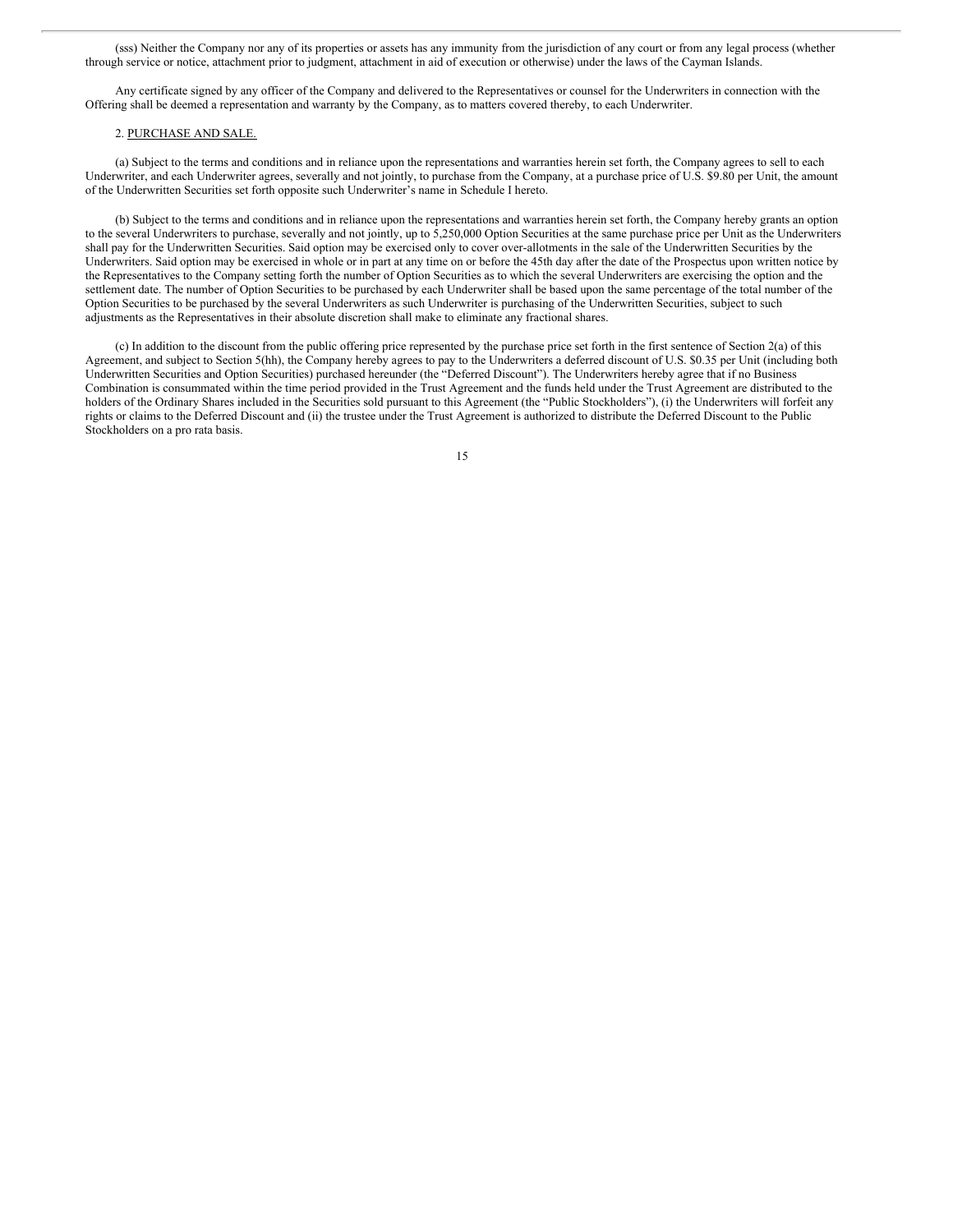#### 3. DELIVERY AND PAYMENT.

Delivery of and payment for the Underwritten Securities and the Option Securities (if the option provided for in Section 2 hereof shall have been exercised on or before the third Business Day prior to the Closing Date) shall be made at 9:00 a.m., New York City time, on November 23, 2020, or at such time on such later date not more than three Business Days after the foregoing date as the Representatives shall designate, which date and time may be postponed by agreement between the Representatives and the Company or as provided in Section 9 hereof (such date and time of delivery and payment for the Securities being herein called the "Closing Date"). Delivery of the Securities shall be made to the Representatives for the respective accounts of the several Underwriters against payment by the several Underwriters through the Representatives of the purchase price thereof by wire transfer payable in same-day funds to an account specified by the Company and to the Trust Account as described below in this Section 3. Delivery of the Underwritten Securities and the Option Securities shall be made through the facilities of The Depository Trust Company ("DTC") unless the Representatives shall otherwise instruct.

(a) Payment for the Underwritten Securities shall be made as follows: U.S. \$343,000,000 of the net proceeds for the Underwritten Securities (including U.S. \$12,250,000) of Deferred Discount) shall be deposited in the Trust Account pursuant to the terms of the Trust Agreement along with such portion of the gross proceeds of the Private Placement Warrants in order for the Trust Account to equal the product of the number of Units sold and the Public Offering price per Unit as set forth on the cover of the Prospectus upon delivery to the Representatives of the Underwritten Securities through the facilities of DTC or, if the Representatives have otherwise instructed, upon delivery to the Representatives of certificates (in form and substance satisfactory to the Representatives) representing the Underwritten Securities, in each case for the account of the Underwriters. The Underwritten Securities shall be registered in such name or names and in such authorized denominations as the Representatives may request in writing at least two Business Days prior to the Closing Date. If delivery is not made through the facilities of DTC, the Company will permit the Representatives to examine and package the Underwritten Securities for delivery, at least one Business Day prior to the Closing Date. The Company shall not be obligated to sell or deliver the Underwritten Securities except upon tender of payment by the Representatives for all the Underwritten Securities.

(b) Payment for the Option Securities shall be made as follows: U.S. \$9.80 per Option Security (including U.S. \$0.35 per Option Security of Deferred Discount) shall be deposited in the Trust Account pursuant to the terms of the Trust Agreement upon delivery to the Representatives of the Option Securities through the facilities of DTC or, if the Representatives have otherwise instructed, upon delivery to the Representatives of certificates (in form and substance satisfactory to the Representatives) representing the Option Securities (or through the facilities of DTC) for the account of the Underwriters. The Option Securities shall be registered in such name or names and in such authorized denominations as the Representatives may request in writing at least two Business Days prior to the Closing Date. If delivery is not made through the facilities of DTC, the Company will permit the Representatives to examine and package the Option Securities for delivery, at least one Business Day prior to the Closing Date. The Company shall not be obligated to sell or deliver the Option Securities except upon tender of payment by the Representatives for all the Option Securities.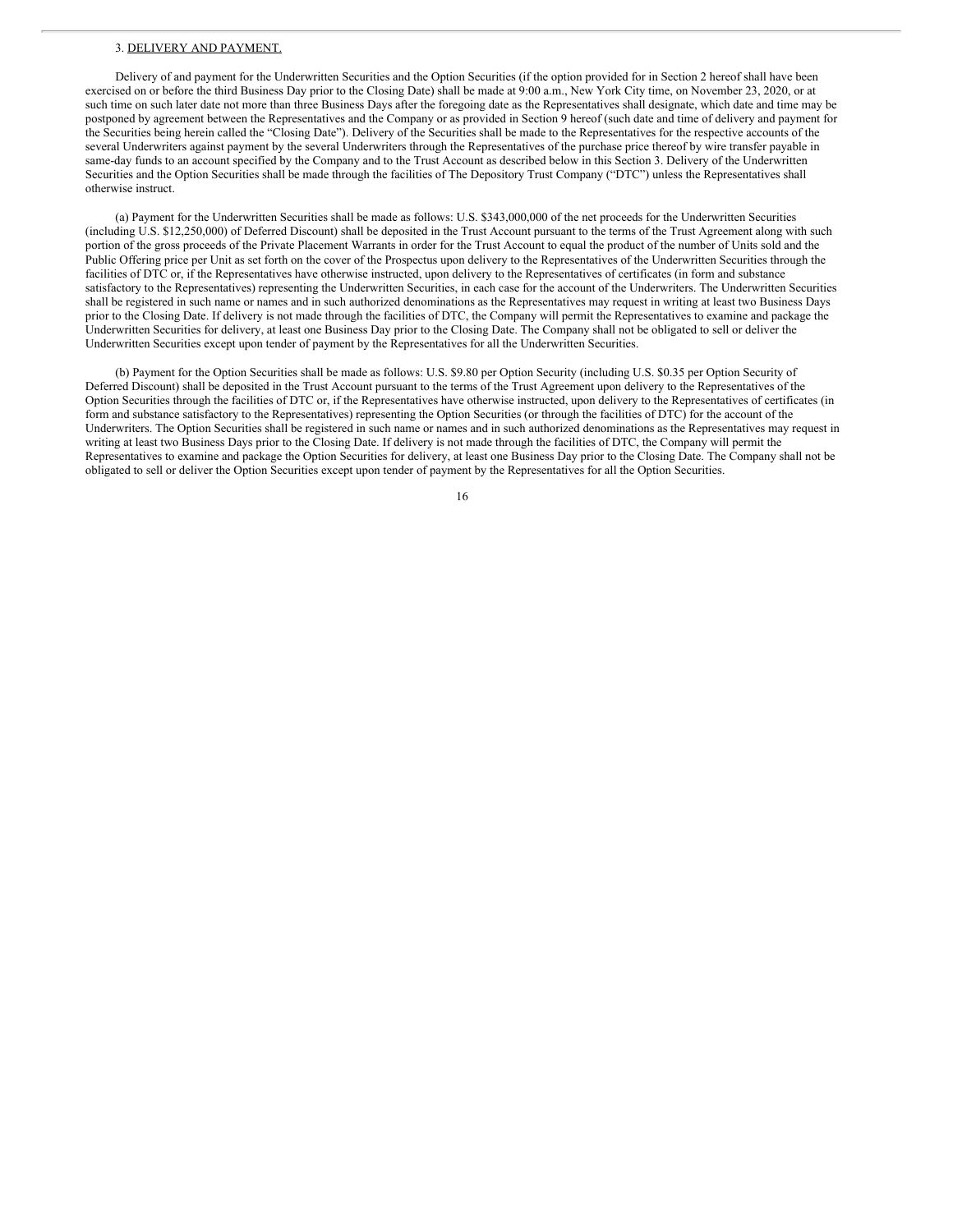If the option provided for in Section 2 hereof is exercised after the third Business Day prior to the Closing Date, the Company will deliver the Option Securities (at the expense of the Company) to the Representatives, at 60 Wall Street, New York, New York 10005, on the date specified by the Representatives (which shall be at least three Business Days after exercise of said option) for the respective accounts of the several Underwriters, against payment by the several Underwriters through the Representatives of the purchase price thereof to the Trust Account as described above in Section 3(b). If settlement for the Option Securities occurs after the Closing Date, the Company will deliver to the Representatives on the settlement date for the Option Securities, and the obligation of the Underwriters to purchase the Option Securities shall be conditioned upon receipt of, supplemental opinions, certificates and letters confirming as of such date the opinions, certificates and letters delivered on the Closing Date pursuant to Section 6 hereof.

#### 4. OFFERING BY UNDERWRITERS.

It is understood that the several Underwriters propose to offer the Securities for sale to the public as set forth in the Prospectus (the "Offering").

#### 5. AGREEMENTS.

The Company agrees with the several Underwriters that:

(a) Prior to the termination of the Offering, the Company will not file any amendment to the Registration Statement or supplement to the Prospectus or any Rule 462(b) Registration Statement unless the Company has furnished you a copy for your review prior to filing and will not file any such proposed amendment, supplement or Rule 462(b) Registration Statement to which you reasonably object. The Company will cause the Prospectus, properly completed, and any supplement thereto to be filed in a form approved by the Representatives with the Commission pursuant to the applicable paragraph of Rule 424(b) within the time period prescribed and will provide evidence satisfactory to the Representatives of such timely filing. The Company will promptly advise the Representatives (i) when the Prospectus, and any supplement thereto, shall have been filed (if required) with the Commission pursuant to Rule 424(b) or when any Rule 462(b) Registration Statement or any Written Testing-the-Waters Communication shall have been filed with the Commission, (ii) when, prior to termination of the Offering, any amendment to the Registration Statement shall have been filed or become effective, (iii) of any request by the Commission or its staff for any amendment of the Registration Statement, any Rule 462(b) Registration Statement or any Written Testing-the-Waters Communication or for any supplement to the Prospectus or for any additional information, (iv) of the issuance by the Commission of any stop order suspending the effectiveness of the Registration Statement or any order preventing or suspending the use of the Preliminary Prospectus, the Prospectus or any Written Testing-the-Waters Communication, or of the institution of any proceedings for that purpose or pursuant to Section 8A of the Act and (v) of the receipt by the Company of any notification with respect to the suspension of the qualification of the Securities for sale in any jurisdiction or the institution or threatening of any proceeding for such purpose. The Company will use its best efforts to prevent the issuance of any such stop order or the occurrence of any such suspension or objection to the use of the Registration Statement and, upon such issuance, occurrence or notice of objection, to obtain as soon as possible the withdrawal of such stop order or relief from such occurrence or objection, including, if necessary, by filing an amendment to the Registration Statement or a new registration statement and using its best efforts to have such amendment or new registration statement declared effective as soon as practicable.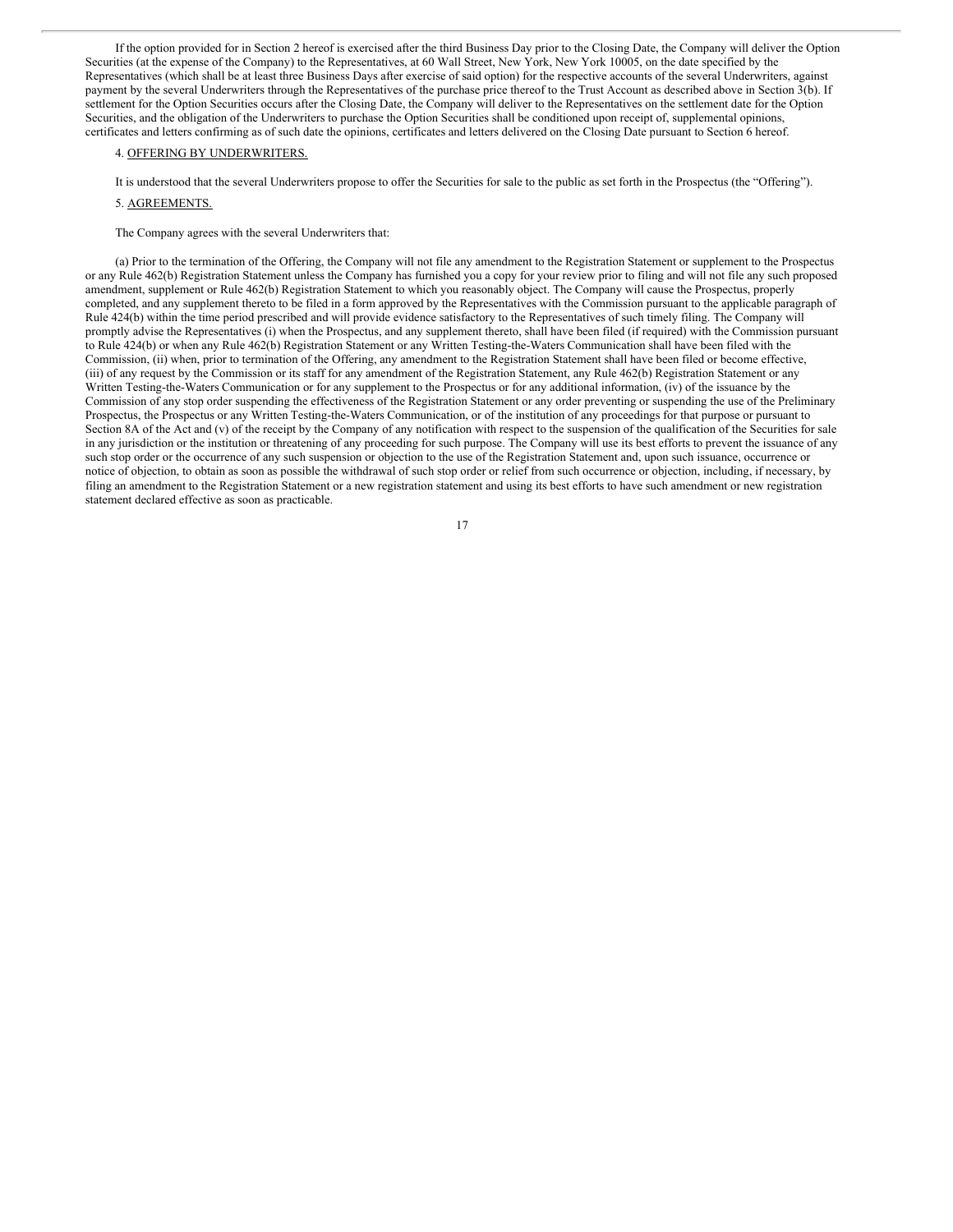(b) If, at any time prior to the filing of the Prospectus pursuant to Rule 424(b), any event or development occurs as a result of which the Statutory Prospectus would include any untrue statement of a material fact or omit to state any material fact necessary in order to make the statements therein in the light of the circumstances under which they were made at such time not misleading, the Company will: (i) notify promptly the Representatives so that any use of the Statutory Prospectus may cease until it is amended or supplemented; (ii) amend or supplement the Statutory Prospectus to correct such statement or omission; and (iii) supply any amendment or supplement to you in such quantities as you may reasonably request.

(c) If, at any time when a prospectus relating to the Securities is required to be delivered under the Act (including in circumstances where such requirement may be satisfied pursuant to Rule 172), any event or development occurs as a result of which the Prospectus as then supplemented would include any untrue statement of a material fact or omit to state any material fact necessary in order to make the statements therein in the light of the circumstances under which they were made at such time not misleading, or if it shall be necessary to amend the Registration Statement or supplement the Prospectus to comply with the Act or the rules thereunder, the Company promptly will: (i) notify the Representatives of any such event; (ii) prepare and file with the Commission, subject to the second sentence of paragraph (a) of this Section 5, an amendment or supplement that will correct such statement or omission or effect such compliance; and (iii) supply any supplemented Prospectus to you in such quantities as you may reasonably request.

(d) As soon as practicable, the Company will make generally available to its security holders and to the Representatives an earnings statement or statements of the Company and its subsidiaries that will satisfy the provisions of Section 11(a) of the Act and Rule 158.

(e) The Company will not make any offer relating to the Units that constitutes or would constitute a Free Writing Prospectus or a portion thereof required to be filed by the Company with the Commission or retained by the Company pursuant to Rule 433 under the Act.

(f) The Company will furnish to the Representatives and counsel for the Underwriters, without charge, signed copies of the Registration Statement (including exhibits thereto) and to each other Underwriter a copy of the Registration Statement (without exhibits thereto) and, so long as delivery of a prospectus by an Underwriter or dealer may be required by the Act (including in circumstances where such requirement may be satisfied pursuant to Rule 172), as many copies of each Preliminary Prospectus, the Prospectus and any supplement thereto as the Representatives may reasonably request. The Company will pay the expenses of printing or other production of all documents relating to the Offering.

(g) The Company will arrange, if necessary, for the qualification of the Securities for sale under the laws of such jurisdictions as the Representatives may designate and will maintain such qualifications in effect so long as required for the distribution of the Securities; provided that in no event shall the Company be obligated to qualify to do business in any jurisdiction where it is not now so qualified or to take any action that would subject it to service of process in suits, other than those arising out of the offering or sale of the Securities, in any jurisdiction where it is not now so subject.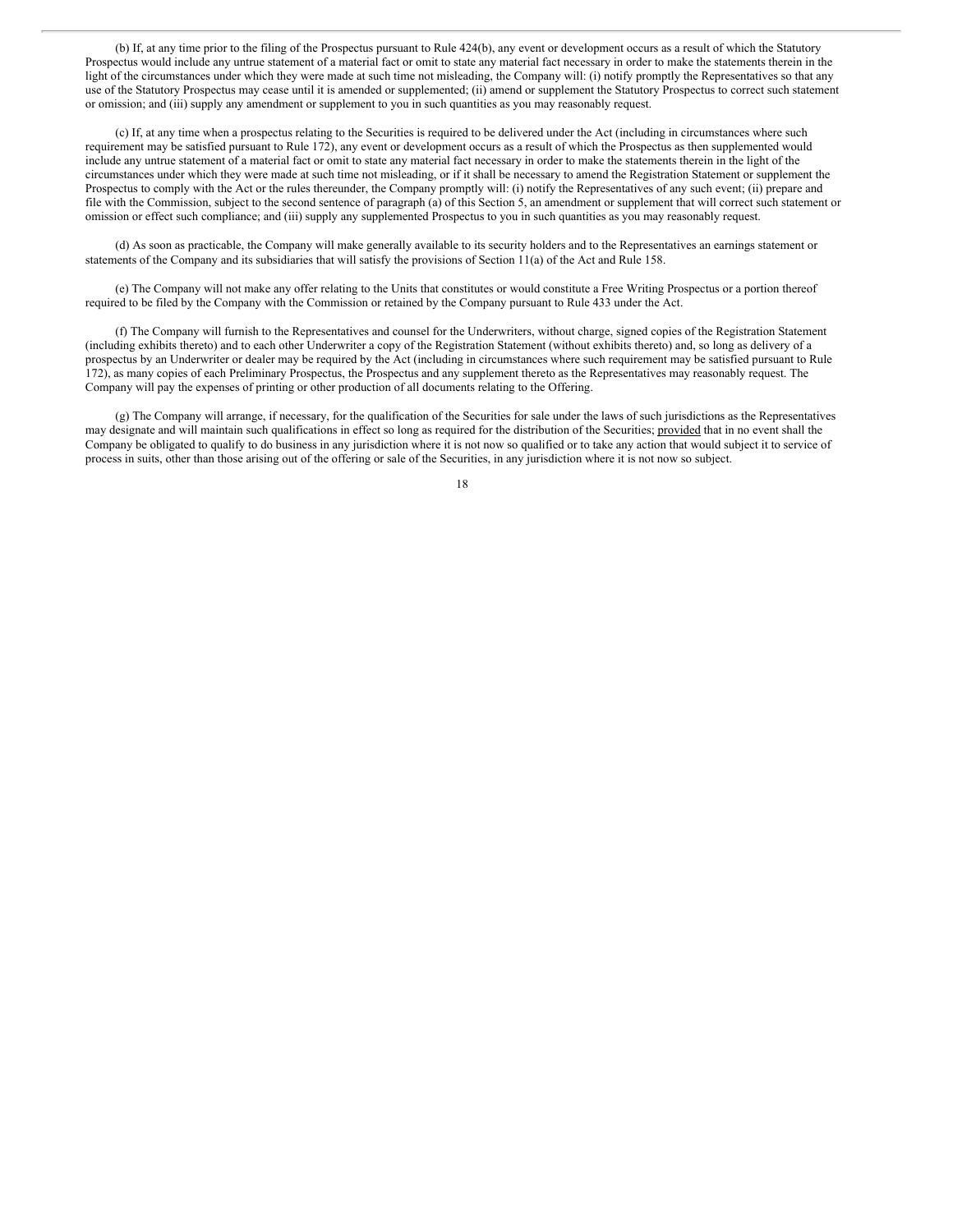(h) The Company will not, without the prior written consent of the Representatives, (x) offer, sell, contract to sell, pledge or otherwise dispose of (or enter into any transaction that is designed to, or might reasonably be expected to, result in the disposition (whether by actual disposition or effective economic disposition due to cash settlement or otherwise) by the Company or any affiliate of the Company or any person in privity with the Company or any affiliate of the Company), directly or indirectly, including the filing (or participation in the filing) of a registration statement with the Commission in respect of, or establish or increase a put equivalent position or liquidate or decrease a call equivalent position within the meaning of Section 16 of the Exchange Act with respect to, any other Units, Ordinary Shares, Warrants or any securities convertible into, or exercisable, or exchangeable for, Ordinary Shares or publicly announce an intention to effect any such transaction during the period commencing on the date hereof and ending 180 days after the date of this Agreement; provided, however, that the Company may (1) issue and sell the Private Placement Warrants, (2) issue and sell the Option Securities on exercise of the option provided for in Section 2 hereof, (3) register with the Commission pursuant to the Registration Rights Agreement or the Forward Purchase Agreement, as applicable, in accordance with the terms of the Registration Rights Agreement or Forward Purchase Agreement, respectively, the resale of the securities covered thereby and (4) issue securities in connection with a Business Combination, including the Forward Purchase Shares, or (y) release the Sponsor or any officer, director or director nominee from the 180-day lock-up set forth in Section 3 of the Insider Letter.

(i) The Company will not take, directly or indirectly, any action designed to or that would constitute or that might reasonably be expected to cause or result in, under the Exchange Act or otherwise, stabilization or manipulation of the price of any security of the Company to facilitate the sale or resale of the Securities.

(j) The Company agrees to pay the costs and expenses relating to the following matters: (i) the preparation, printing or reproduction and filing with the Commission of the Registration Statement (including financial statements and exhibits thereto), each Preliminary Prospectus, the Prospectus and each amendment or supplement to any of them; (ii) the printing (or reproduction) and delivery (including postage, air freight charges and charges for counting and packaging) of such copies of the Registration Statement, each Preliminary Prospectus, the Prospectus and all amendments or supplements to any of them, as may, in each case, be reasonably requested for use in connection with the offering and sale of the Securities; (iii) the preparation, printing, authentication, issuance and delivery of certificates for the Securities, including any stamp or transfer taxes in connection with the original issuance and sale of the Securities; (iv) the printing (or reproduction) and delivery of this Agreement and all other agreements or documents printed (or reproduced) and delivered in connection with the Offering; (v) the registration of the Securities under the Exchange Act and the listing of the Securities on the New York Stock Exchange; (vi) the printing and delivery of a preliminary blue sky memorandum, any registration or qualification of the Securities for offer and sale under the securities or blue sky laws of the several states and any filings required to be made with FINRA (including filing fees and the reasonable and documented fees and expenses of counsel for the Underwriters relating to such filings, memorandum, registration and qualification in an aggregate amount up to U.S. \$25,000); (vii) the transportation and other expenses incurred by or on behalf of the Company (and not the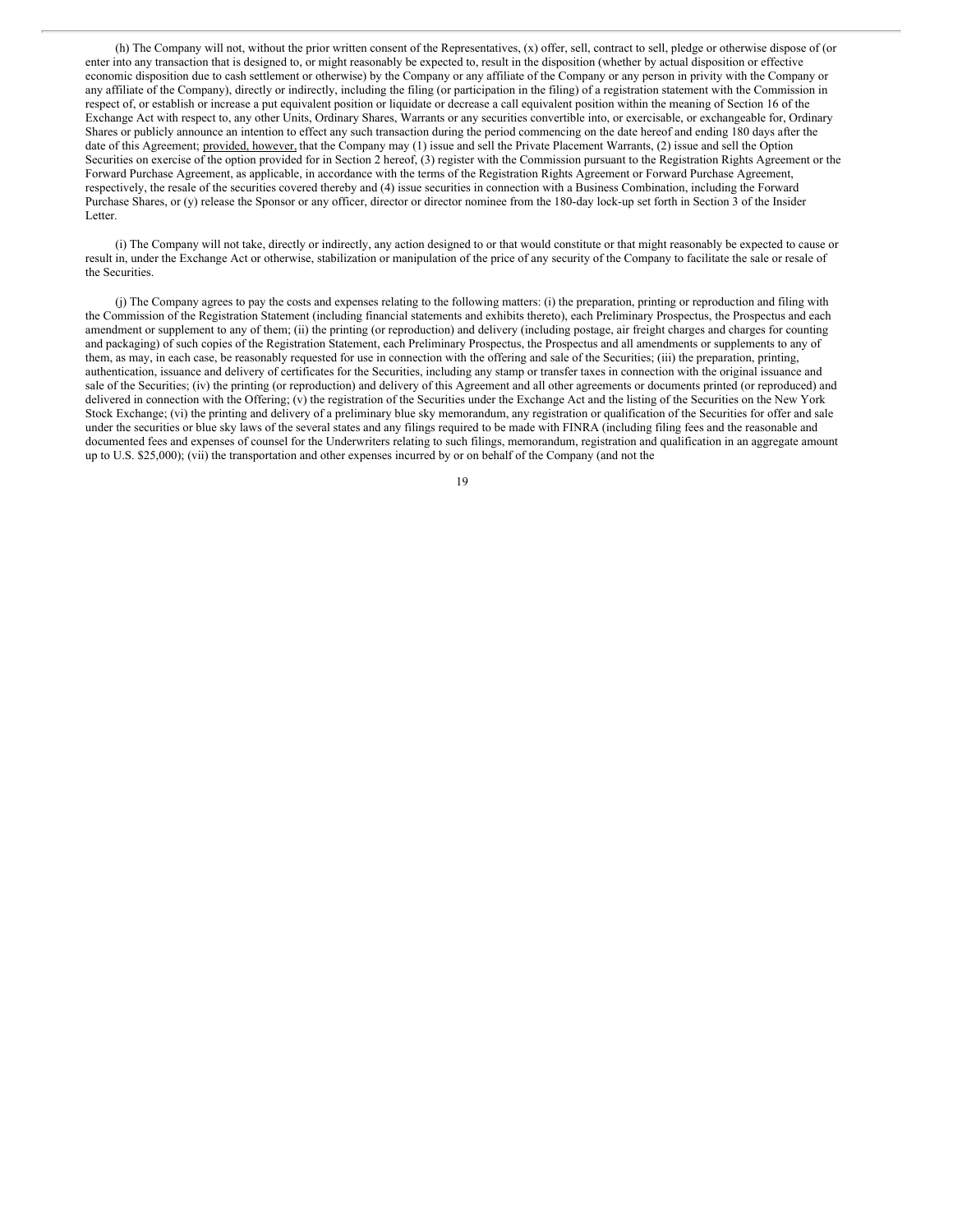Underwriters) in connection with presentations to prospective purchasers of the Securities; (viii) the fees and expenses of the Company's accountants and the fees and expenses of counsel for the Company (including local and special counsel); and (ix) all other costs and expenses incident to the performance by the Company of its obligations hereunder.

(k) For a period commencing on the Effective Date and ending five (5) years from the date of the consummation of the Business Combination or until such earlier time at which the Liquidation occurs, the Company will use its best efforts to maintain the registration of the Units, Ordinary Shares and Warrants under the provisions of the Exchange Act, except after giving effect to a going private transaction after the completion of a Business Combination. The Company will not deregister the Units, Ordinary Shares or Warrants under the Exchange Act (except in connection with a going private transaction after the completion of a Business Combination) without the prior written consent of the Representatives.

(l) The Company shall, on the date hereof, retain its independent registered public accounting firm to audit the balance sheet of the Company as of the Closing Date (the "Audited Balance Sheet") reflecting the receipt by the Company of the proceeds of the Offering on the Closing Date. As soon as the Audited Balance Sheet becomes available, the Company shall promptly, but not later than four Business Days after the Closing Date, file a Current Report on Form 8-K with the Commission, which Report shall contain the Company's Audited Balance Sheet. Additionally, upon the Company's receipt of the proceeds from the exercise of all or any portion of the option provided for in Section 2 hereof, the Company shall promptly, but not later than four Business Days after the receipt of such proceeds, file a Current Report on Form 8-K with the Commission, which report shall disclose the Company's sale of the Option Securities and its receipt of the proceeds therefrom.

(m) For a period commencing on the Effective Date and ending five (5) years from the date of the consummation of the Business Combination or until such earlier time at which the Liquidation occurs or the Ordinary Shares and Warrants cease to be publicly traded, the Company, at its expense, shall cause its regularly engaged independent registered public accounting firm to review (but not audit) the Company's financial statements for each of the first three fiscal quarters prior to the announcement of quarterly financial information, the filing of the Company's Form 10-Q quarterly report and the mailing, if any, of quarterly financial information to stockholders.

(n) For a period commencing on the Effective Date and ending five (5) years from the date of the consummation of the Business Combination or until such earlier time at which the Liquidation occurs, the Company shall, to the extent such information or documents are not otherwise publicly available, upon written request from the Representatives, furnish to the Representatives copies of such financial statements and other periodic and special reports as the Company from time to time furnishes generally to holders of any class of securities, and, to the extent such information or documents are not otherwise publicly available, upon written request from the Representatives, promptly furnish to the Representatives: (i) a copy of such registration statements, financial statements and periodic and special reports as the Company shall be required to file with the Commission and from time to time furnishes generally to holders of any such class of its securities; and (ii) such additional documents and information with respect to the Company and the affairs of any future subsidiaries of the Company as the Representatives may from time to time reasonably request, all subject to the execution of a satisfactory confidentiality agreement. Any registration statements, financial statements, periodic and special reports or other additional documents referred to in the preceding sentence filed on the Commission's EDGAR website will be considered furnished for the purposes of this section.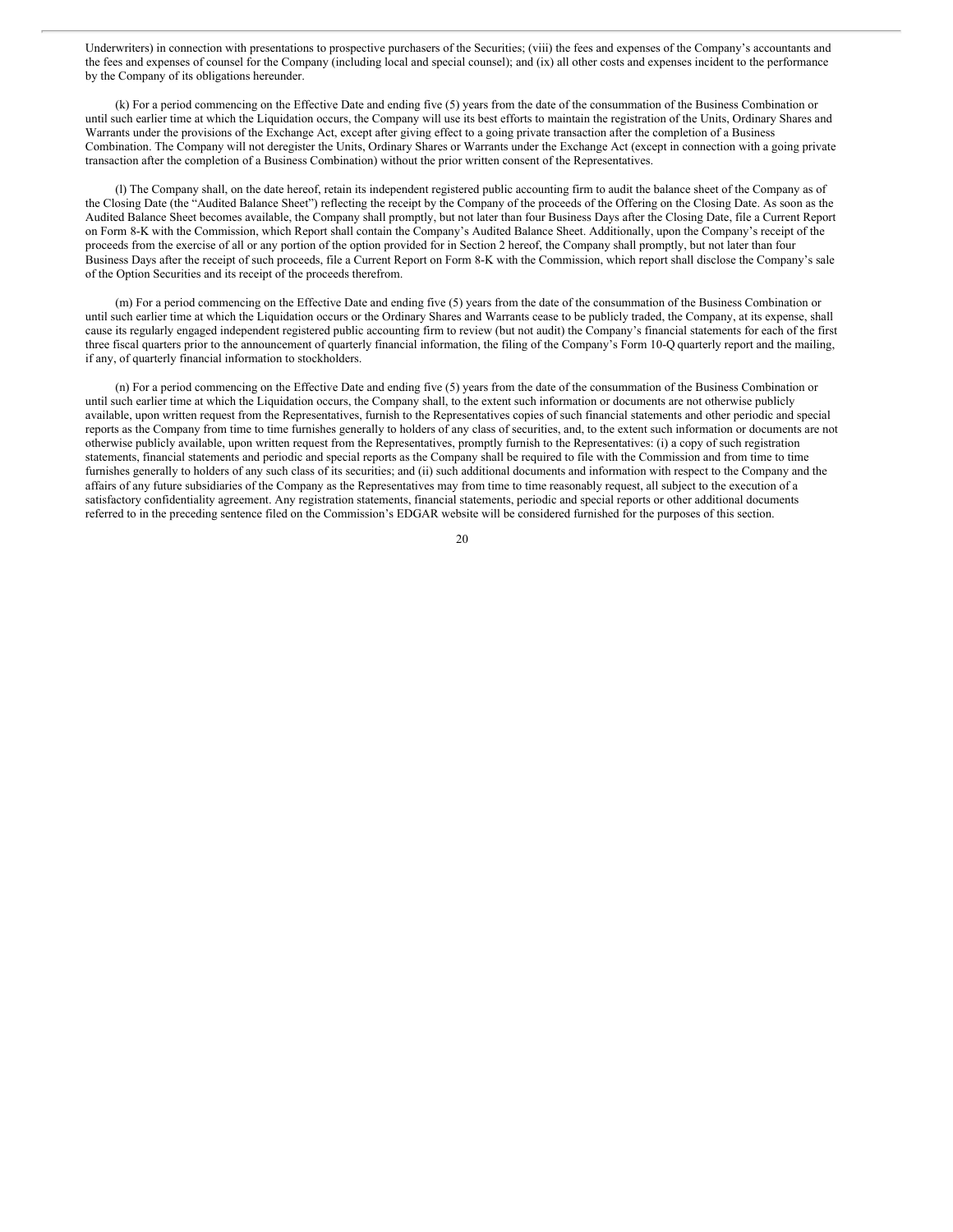(o) For a period commencing on the Effective Date and ending five (5) years from the date of the consummation of the Business Combination or until such earlier time at which the Liquidation occurs or the Ordinary Shares and Warrants cease to be publicly traded, the Company shall retain a transfer and warrant agent.

(p) In no event will the amounts payable by the Company for office space, utilities and secretarial and administrative support exceed U.S. \$10,000 per month in the aggregate until the earlier of the date of the consummation of the Business Combination or the Liquidation.

(q) The Company will not consummate a Business Combination with any entity that is affiliated with the Sponsor or any of the Company's officers or directors unless it obtains an opinion from an independent investment banking firm, or from another independent entity that commonly renders valuation opinions, that such Business Combination is fair to the Company from a financial point of view. The Company shall not pay the Sponsor or any of the Company's officers or directors, or any entity with which they are affiliated, a finder's fee, consulting fee or other compensation in connection with identifying, investigating and completing the Business Combination.

(r) The Company will apply the net proceeds from the Offering and the sale of the Private Placement Warrants and the Forward Purchase Shares received by it in a manner consistent in all material respects with the applications described under the caption "Use of Proceeds" in the Statutory Prospectus and the Prospectus.

(s) For a period of 60 days following the Effective Date, in the event any person or entity (regardless of any FINRA affiliation or association) is engaged to assist the Company in its search for a merger candidate or to provide any other merger and acquisition services, or has provided or will provide any investment banking, financial, advisory and/or consulting services to the Company, the Company agrees that it shall promptly provide to FINRA (via a FINRA submission), the Representatives and their counsel a notification prior to entering into the agreement or transaction relating to a potential Business Combination: (i) the identity of the person or entity providing any such services; (ii) complete details of all such services and copies of all agreements governing such services prior to entering into the agreement or transaction; and (iii) justification as to why the value received by any person or entity for such services is not underwriting compensation for the Offering. The Company also agrees that proper disclosure of such arrangement or potential arrangement will be made in the tender offer materials or proxy statement, as applicable, which the Company may file in connection with the Business Combination for purposes of offering redemption of shares held by its stockholders or for soliciting stockholder approval, as applicable.

(t) The Company shall advise FINRA, the Representatives and their counsel if it is aware that any 10% or greater stockholder of the Company becomes an affiliate or associated person of a Member participating in the distribution of the Securities.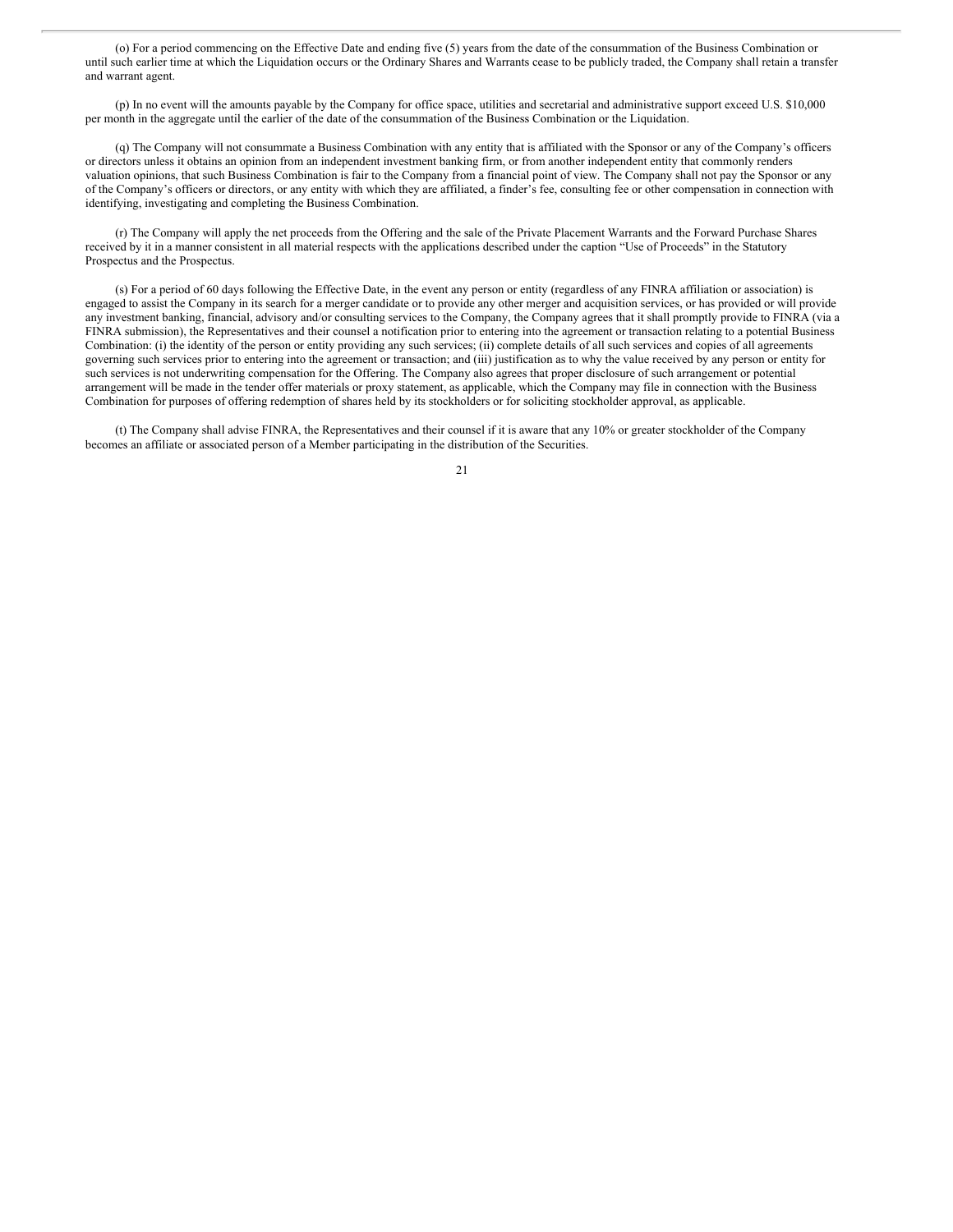<span id="page-25-0"></span>(u) The Company shall cause the proceeds of the Offering and the sale of the Private Placement Warrants to be held in the Trust Account to be invested only in United States government treasury bills with a maturity of 185 days or less or in money market funds meeting certain conditions under Rule 2a-7 under the Investment Company Act as set forth in the Trust Agreement and disclosed in the Statutory Prospectus and the Prospectus. The Company will otherwise conduct its business in a manner so that it will not become subject to the Investment Company Act. Furthermore, once the Company consummates a Business Combination, it will not be required to register as an investment company under the Investment Company Act.

(v) During the period prior to the Company's initial Business Combination or Liquidation, the Company may instruct the trustee under the Trust Agreement to release from the Trust Account, solely from interest income earned on the funds held in the Trust Account, amounts necessary to pay income tax and franchise tax obligations. Otherwise, all funds held in the Trust Account (including any interest income earned on the amounts held in the Trust Account (which interest shall be net of taxes payable)) will remain in the Trust Account until the earlier of (A) the consummation of the Company's initial Business Combination, (B) the redemption of Ordinary Shares tendered in connection with a stockholder vote to amend the Company's Amended and Restated Memorandum and Articles of Association (i) to modify the substance or timing of the Company's obligation to allow redemption in connection with the Business Combination or to redeem 100% of the Ordinary Shares held by Public Stockholders if the Company does not complete the Business Combination within 24 months of the Closing Date or (ii) with respect to any other provisions relating to stockholders' rights or pre-initial Business Combination activity, or (C) the Liquidation; provided, however, that in the event of the Liquidation, up to U.S. \$100,000 of interest income may be released to the Company if the proceeds of the Offering held outside of the Trust Account are not sufficient to cover the costs and expenses associated with implementing the Company's plan of dissolution.

(w) The Company will reserve and keep available that maximum number of its authorized but unissued securities that are issuable pursuant to the Forward Purchase Agreement and upon exercise of any of the Warrants and Private Placement Warrants outstanding from time to time.

(x) Prior to the consummation of a Business Combination or the Liquidation, the Company shall not issue any Ordinary Shares, Warrants or any options or other securities convertible into Ordinary Shares, or any shares of preferred stock, in each case, that participate in any manner in the Trust Account or that vote as a class with the Ordinary Shares on a Business Combination.

(y) The Company's audit committee will review on a quarterly basis all payments made to the Sponsor, to the Company's officers or directors, or to the Company's or any of such other persons' respective affiliates.

(z) The Company agrees that it will use commercially reasonable efforts to prevent the Company from becoming subject to Rule 419 under the Act prior to the consummation of any Business Combination, including, but not limited to, using its commercially reasonable efforts to prevent any of the Company's outstanding securities from being deemed to be a "penny stock" as defined in Rule 3a-51-1 under the Exchange Act during such period.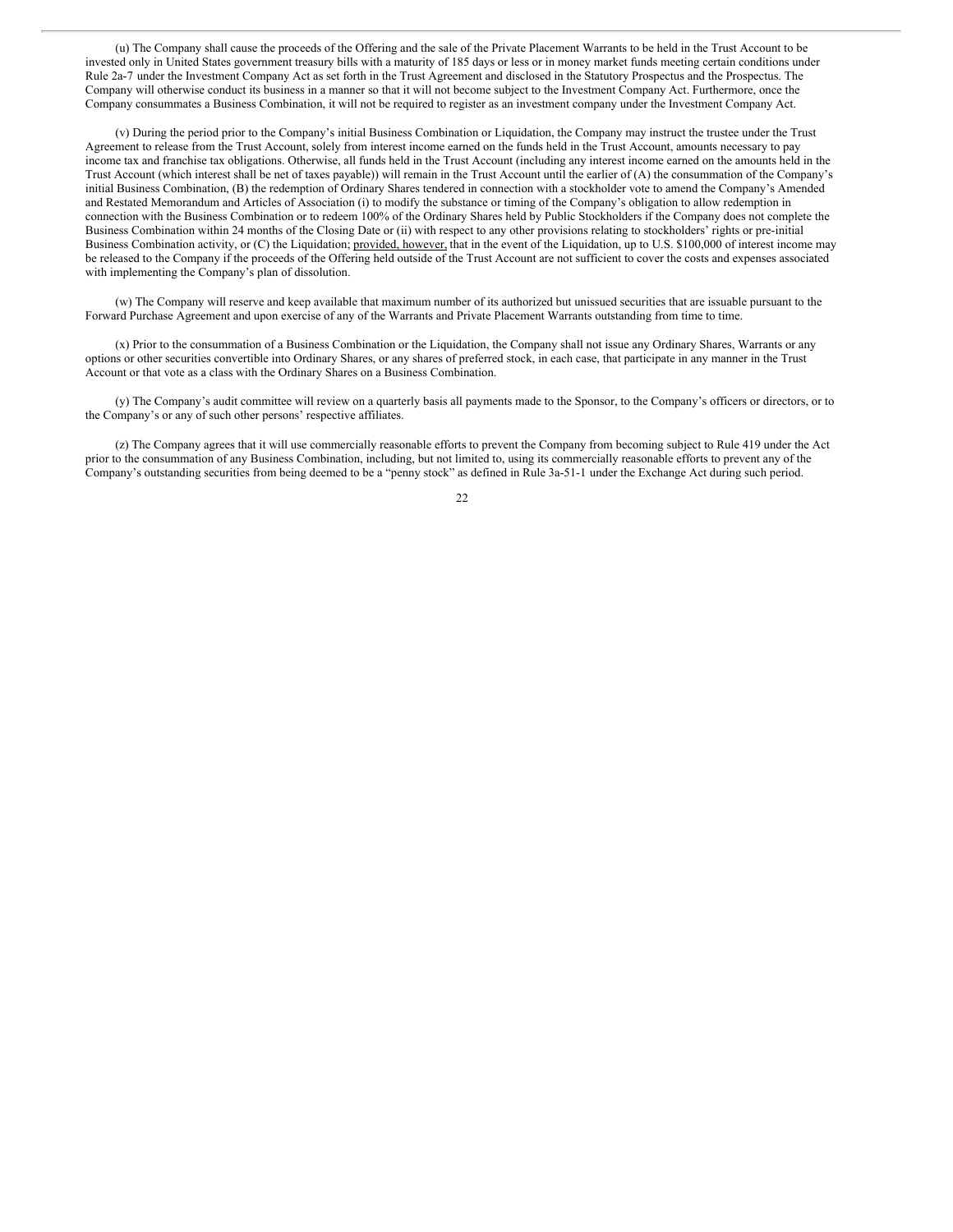(aa) To the extent required by Rule13a-15(e) under the Exchange Act, the Company will maintain "disclosure controls and procedures" (as defined in Rule 13a-15(e) under the Exchange Act) and a system of internal accounting controls sufficient to provide reasonable assurances that (i) transactions are executed in accordance with management's general or specific authorization, (ii) transactions are recorded as necessary in order to permit preparation of financial statements in accordance with GAAP and to maintain accountability for assets, (iii) access to assets is permitted only in accordance with management's general or specific authorization, and (iv) the recorded accountability for assets is compared with existing assets at reasonable intervals and appropriate action is taken with respect to any differences.

(bb) The Company will use commercially reasonable efforts to effect and maintain the listing of the Units, Ordinary Shares and Warrants on the New York Stock Exchange (or another national securities exchange or internationally recognized foreign securities exchange).

(cc) As soon as legally required to do so, the Company and its directors and officers, in their capacities as such, shall take all actions necessary to comply with any applicable provisions of the Sarbanes-Oxley Act, including Section 402 related to loans and Sections 302 and 906 related to certifications, and to comply with the requirements of the New York Stock Exchange's Listing Standards.

(dd) The Company shall not take any action or omit to take any action that would cause the Company to be in breach or violation of its Amended and Restated Memorandum and Articles of Association.

(ee) The Company will seek to have all vendors, service providers (other than independent accountants), prospective target businesses, lenders or other entities with which it does business enter into agreement waiving any right, title, interest or claim of any kind in or to any monies held in the Trust Account for the benefit of the Public Stockholders. The Company may forgo obtaining such waivers only if the Company shall have received the approval of its Chief Executive Officer.

(ff) The Company may consummate the initial Business Combination and conduct redemptions of Ordinary Shares for cash upon consummation of such Business Combination without a stockholder vote pursuant to Rule 13e-4 and Regulation 14E under the Exchange Act, including the filing of tender offer documents with the Commission. Such tender offer documents will contain substantially the same financial and other information about the initial Business Combination and the redemption rights as is required under the Commission's proxy rules and will provide each stockholder of the Company with the opportunity prior to the consummation of the initial Business Combination to redeem the Ordinary Shares held by such stockholder for an amount of cash per share equal to (A) the aggregate amount then on deposit in the Trust Account as of two business days prior to the consummation of the initial Business Combination, representing (x) the proceeds held in the Trust Account from the Offering and the sale of the Private Placement Warrants and (y) any interest income earned on the funds held in the Trust Account not previously released to the Company to pay franchise and income taxes, divided by (B) the total number of Ordinary Shares sold as part of the Units in the Offering (the "Public Stock") then outstanding. If, however, the Company elects not to file such tender offer documents, a stockholder vote is required by law or stock exchange listing requirement in connection with the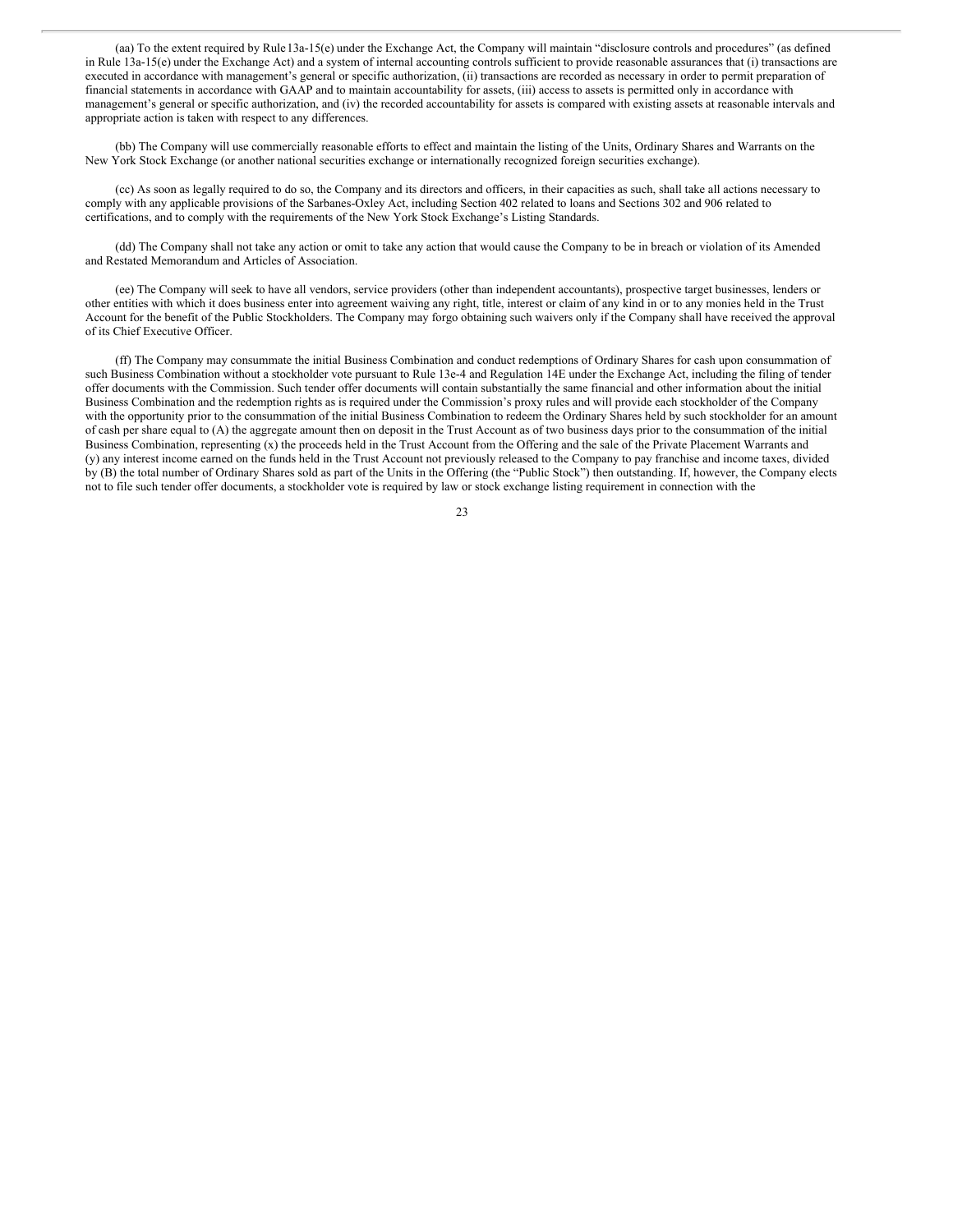initial Business Combination or the Company decides to hold a stockholder vote for business or other legal reasons, the Company will submit such Business Combination to the Company's stockholders for their approval ("Business Combination Vote"). With respect to the initial Business Combination Vote, if any, the Sponsor, officers and directors have agreed to vote all of their Founder Shares and any other Ordinary Shares purchased during or after the Offering in favor of the Company's initial Business Combination. If the Company seeks stockholder approval of the initial Business Combination, the Company will offer to each Public Stockholder holding Ordinary Shares the right to have its shares redeemed in conjunction with a proxy solicitation pursuant to the proxy rules of the Commission at a per share redemption price (the "Redemption Price") equal to (I) the aggregate amount then on deposit in the Trust Account as of two business days prior to the consummation of the initial Business Combination, representing (1) the proceeds held in the Trust Account from the Offering and the sale of the Private Placement Warrants and (2) any interest income earned on the funds held in the Trust Account not previously released to the Company to pay franchise and income taxes, divided by (II) the total amount of Public Stock then outstanding. If the Company seeks stockholder approval of the initial Business Combination, the Company may proceed with such Business Combination only if a majority of the outstanding Ordinary Shares voted by the stockholders at a duly held stockholders meeting are voted to approve such Business Combination. If, after seeking and receiving such stockholder approval, the Company elects to so proceed, it will redeem shares, at the Redemption Price, from those Public Stockholders who affirmatively requested such redemption. Only Public Stockholders holding Ordinary Shares who properly exercise their redemption rights, in accordance with the applicable tender offer or proxy materials related to such Business Combination and the Amended and Restated Memorandum and Articles of Association of the Company, shall be entitled to receive distributions from the Trust Account in connection with an initial Business Combination, and the Company shall pay no distributions with respect to any other holders of shares of capital stock of the Company in connection therewith. In the event that the Company does not effect a Business Combination by twenty-four (24) months from the closing of the Offering (unless extended in accordance with the Amended and Restated Memorandum and Articles of Association), the Company will (i) cease all operations except for the purpose of winding up, (ii) as promptly as reasonably possible but not more than ten (10) business days thereafter, redeem 100% of the Public Stock, at a per-share price, payable in cash, equal to the aggregate amount then on deposit in the Trust Account (including interest not previously released to the Company to pay franchise and income taxes, and less up to U.S. \$100,000 of interest to pay dissolution expenses), divided by the amount of then outstanding Public Stock, which redemption will completely extinguish Public Stockholders' rights as stockholders (including the right to receive further liquidating distributions, if any), subject to applicable law, and (iii) as promptly as reasonably possible following such redemption, subject to the approval of the Company's remaining stockholders and the Company's board of directors, dissolve and liquidate, subject in each case to the Company's obligations under Cayman Islands law to provide for claims of creditors and the requirements of other applicable law. Only Public Stockholders holding Ordinary Shares included in the Securities shall be entitled to receive such redemption amounts and the Company shall pay no such redemption amounts or any distributions in liquidation with respect to any other shares of capital stock of the Company. The Sponsor and the Company's officers and directors have agreed that they will not propose any amendment to the Company's Amended and Restated Memorandum and Articles of Association (i) to modify the substance or timing of the Company's obligation to allow redemption in connection with the Business Combination or to redeem 100% of the Ordinary Shares held by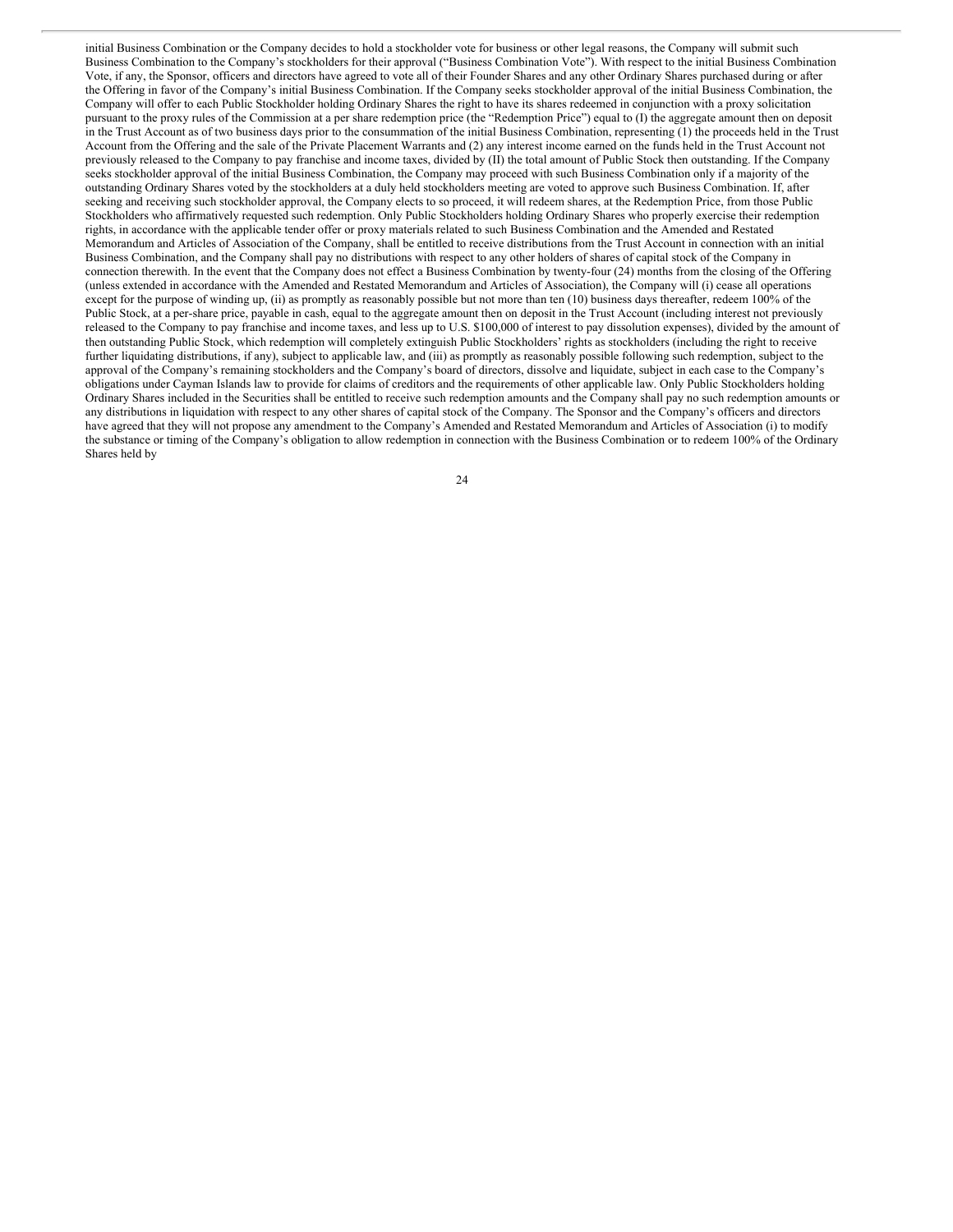Public Stockholders if the Company does not complete the Business Combination within 24 months of the Closing Date or (ii) with respect to any other provisions relating to stockholders' rights or pre-initial Business Combination activity unless the Company offers to redeem the Public Stock in connection with such amendment, as described in the Statutory Prospectus and Prospectus.

(gg) In the event that the Company desires or is required by an applicable law or regulation to cause an announcement ("Business Combination Announcement") to be placed in *The Wall Street Journal, The New York Times*or any other news or media publication or outlet or to be made via a public filing with the Commission announcing the consummation of the Business Combination that indicates that the Underwriters were the underwriters in the Offering, the Company shall supply the Representatives with a draft of the Business Combination Announcement and provide the Representatives with a reasonable advance opportunity to comment thereon, subject to the agreement of the Underwriters to keep confidential such draft announcement in accordance with each Representative's standard policies regarding confidential information.

(hh) Subject to the provisions of this paragraph, upon the consummation of the initial Business Combination, the Company and the Underwriters will jointly direct the Trustee to pay the Underwriters the Deferred Discount out of the proceeds of the Offering held in the Trust Account. The Underwriters shall have no claim to payment of any interest earned on the portion of the proceeds held in the Trust Account representing the Deferred Discount. If the Company fails to consummate its initial Business Combination within twenty-four (24) months from the closing of the Offering, the Deferred Discount will not be paid to the Underwriters and will, instead, be included in the Liquidation distribution of the proceeds held in the Trust Account made to the Public Stockholders. In connection with any such Liquidation, the Underwriters forfeit any rights or claims to the Deferred Discount.

(ii) The Company will endeavor in good faith, in cooperation with the Representatives, to qualify the Securities for offering and sale under the securities laws of such jurisdictions as the Representatives may reasonably designate, provided that no such qualification shall be required in any jurisdiction where, as a result thereof, the Company would be subject to service of general process or to taxation as a foreign corporation doing business in such jurisdiction. Until the earliest of (i) the date on which all Underwriters shall have ceased to engage in market-making activities in respect of the Securities, (ii) the date on which the Securities are listed on the New York Stock Exchange (or any successor thereto), (iii) a going private transaction after the completion of a Business Combination, and (iv) the date of the liquidation of the Company, in each jurisdiction where such qualification shall be effected, the Company will, unless the Representatives agree that such action is not at the time necessary or advisable, use all commercially reasonable efforts to file and make such statements or reports at such times as are or may be required to qualify the Securities for offering and sale under the securities laws of such jurisdiction.

(jj) If at any time following the distribution of any Written Testing-the-Waters Communication, there occurred or occurs an event or development as a result of which such Written Testing-the-Waters Communication included or would include any untrue statement of a material fact or omitted or would omit to state any material fact necessary to make the statements therein, in light of the circumstances under which they were made at such time, not misleading,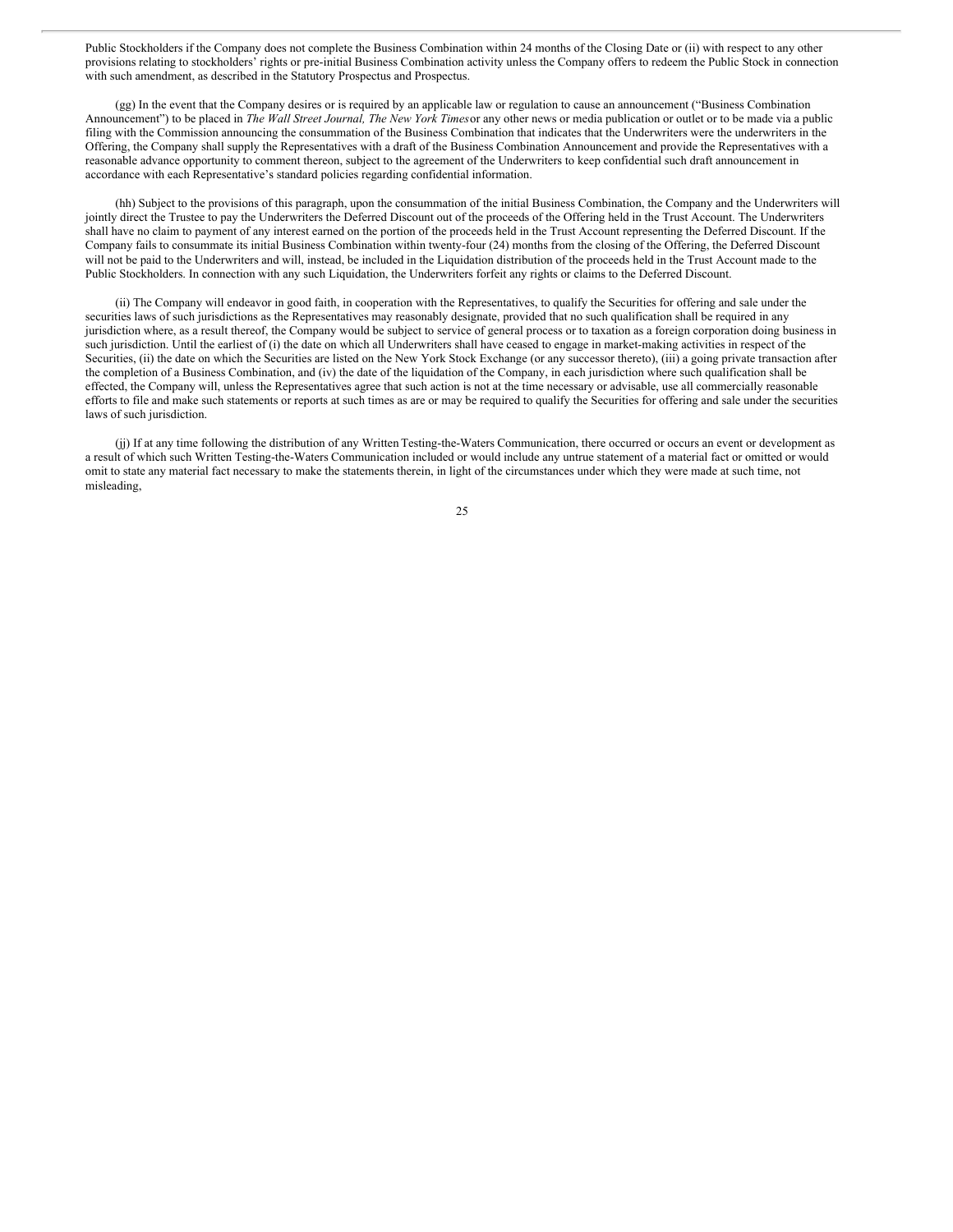the Company will promptly: (i) notify the Representatives so that use of the Written Testing-the-Waters Communication may cease until it is amended or supplemented; (ii) amend or supplement, at its own expense, such Written Testing-the-Waters Communication to eliminate or correct such untrue statement or omission; and (iii) supply any amendment or supplement to the Representatives in such quantities as may be reasonably requested.

(kk) The Company will promptly notify the Representatives if the Company ceases to be an Emerging Growth Company at any time prior to the later of (i) the completion of the distribution of the Securities within the meaning of the Act and (ii) the expiration of the 180-day restricted period referred to in Section 5(h) hereof.

(ll) Upon the earlier to occur of the expiration or termination of the Underwriters' over-allotment option, the Company shall cancel or otherwise effect the forfeiture of Founder Shares from the Sponsor, in an aggregate amount equal to the number of Founder Shares determined by multiplying (a) 1,312,500 by (b) a fraction, (i) the numerator of which is 10,062,500 minus the number of Ordinary Shares purchased by the Underwriters upon the exercise of their over-allotment option, and (ii) the denominator of which is 10,062,500. For the avoidance of doubt, if the Underwriters exercise their over-allotment option in full, the Company shall not cancel or otherwise effect the forfeiture of the Founder Shares pursuant to this subsection.

#### 6. CONDITIONS TO THE OBLIGATIONS OF THE UNDERWRITERS.

The obligations of the Underwriters to purchase the Underwritten Securities and the Option Securities, as the case may be, shall be subject to the accuracy of the representations and warranties on the part of the Company contained herein as of the Execution Time, the Closing Date and any settlement date pursuant to Section 3 hereof, to the accuracy of the statements of the Company made in any certificates pursuant to the provisions hereof, to the performance by the Company of its obligations hereunder and to the following additional conditions:

(a) The Prospectus, and any supplement thereto, have been filed in the manner and within the time period required by Rule 424(b); and no stop order suspending the effectiveness of the Registration Statement or any notice objecting to its use shall have been issued and no proceedings for that purpose shall have been instituted or threatened.

(b) The Company shall have requested and caused Kirkland & Ellis LLP, U.S. counsel for the Company, to have furnished to the Representatives its opinions dated the Closing Date and addressed to the Representatives, in a form reasonably acceptable to the Representatives.

(c) The Company shall have requested and caused Maples and Calder, Cayman Islands counsel for the Company, to have furnished to the Representatives its opinions dated the Closing Date and addressed to the Representatives, in a form satisfactory to the Representatives.

(d) The Representatives shall have received from Ropes & Gray LLP, counsel for the Underwriters, such opinion or opinions, dated the Closing Date and addressed to the Representatives, with respect to the issuance and sale of the Securities, the Registration Statement, the Statutory Prospectus, the Prospectus (together with any supplement thereto) and other related matters as the Representatives may reasonably require, and the Company shall have furnished to such counsel such documents as they request for the purpose of enabling them to pass upon such matters.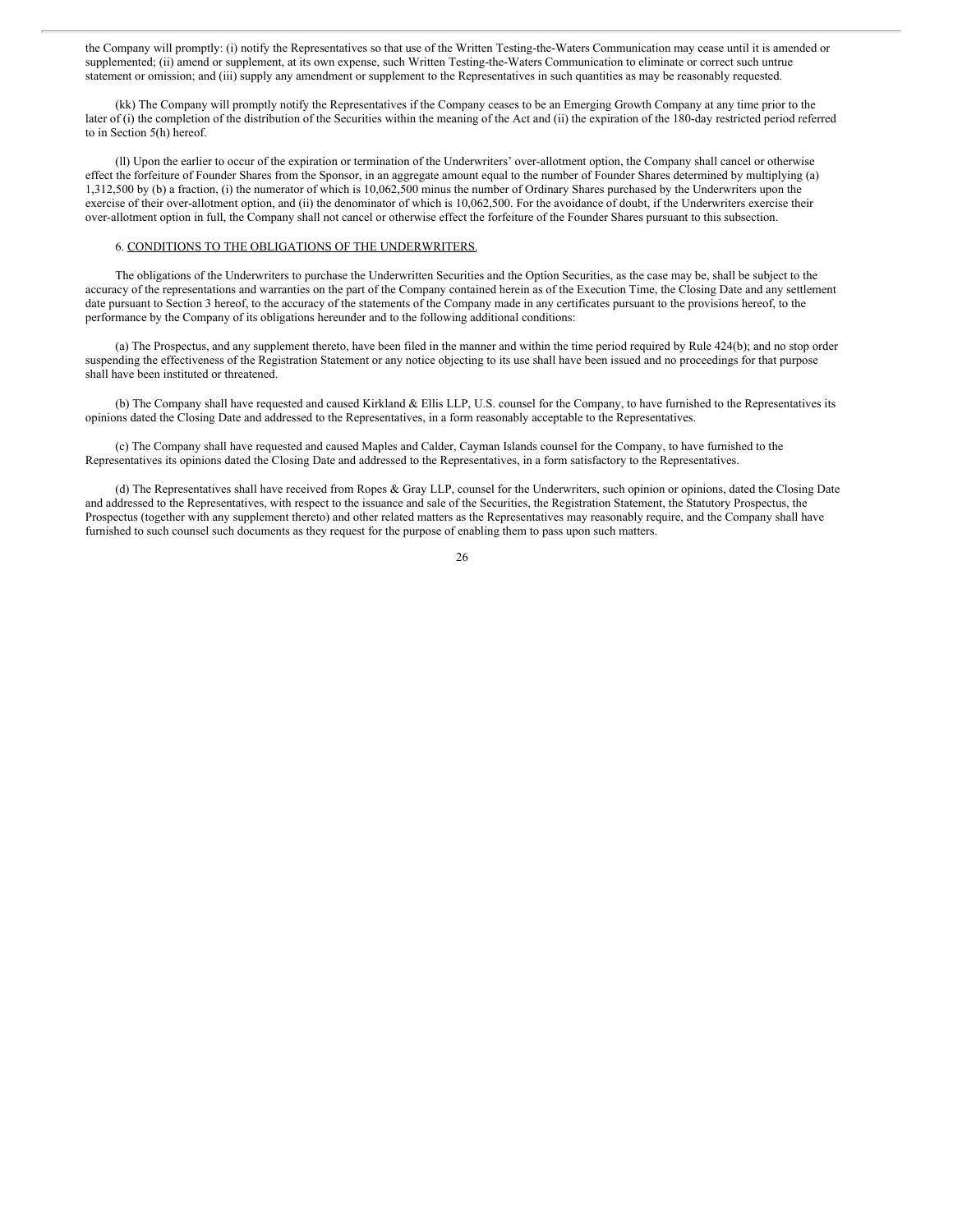(e) The Company shall have furnished to the Representatives a certificate of the Company, signed by the Chief Executive Officer and the principal financial or accounting officer of the Company, dated the Closing Date, to the effect that the signers of such certificate have carefully examined the Registration Statement each Preliminary Prospectus, the Prospectus and any amendment or supplement thereto, and this Agreement and that:

(i) the representations and warranties of the Company in this Agreement are true and correct on and as of the Closing Date with the same effect as if made on the Closing Date and the Company has complied with all the agreements and satisfied all the conditions on its part to be performed or satisfied at or prior to the Closing Date;

(ii) no stop order suspending the effectiveness of the Registration Statement or any notice objecting to its use has been issued and no proceedings for that purpose have been instituted or, to the Company's knowledge, threatened; and

(iii) since the date of the most recent financial statements included in the Statutory Prospectus and the Prospectus (exclusive of any supplement thereto), there has been no Material Adverse Effect, except as set forth in or contemplated in the Statutory Prospectus and the Prospectus (exclusive of any supplement thereto).

(f) The Company shall have furnished to the Representatives a certificate signed by the Secretary or Assistant Secretary of the Company, dated the Closing Date, certifying (i) that the Amended and Restated Memorandum and Articles of Association of the Company are true and complete, have not been modified and are in full force and effect, (ii) that the resolutions relating to the Offering contemplated by this Agreement are in full force and effect and have not been modified, (iii) copies of all correspondence between the Company or its counsel and the Commission, and (iv) as to the incumbency of the officers of the Company. The documents referred to in such certificate shall be attached to such certificate.

(g) The Company shall have requested and caused Withum to have furnished to the Representatives, at the Execution Time and at the Closing Date, letters, dated respectively as of the Execution Time and as of the Closing Date, in form and substance satisfactory to the Representatives, confirming that they are a registered public accounting firm that is independent with respect to the Company within the meaning of the Act and the Exchange Act and the applicable rules and regulations adopted by the Commission thereunder and that they have performed a review of the audited financial statements of the Company for the period from September 7, 2020 (date of inception) through September 10, 2020, provided that the cutoff date shall not be more than two business days prior to such Execution Time or Closing Date, as applicable, and stating in effect that:

(i) in their opinion the audited financial statements and financial statement schedules included in the Registration Statement, the Statutory Prospectus and the Prospectus and reported on by them comply as to form in all material respects with the applicable accounting requirements of the Act and the related rules and regulations adopted by the Commission; and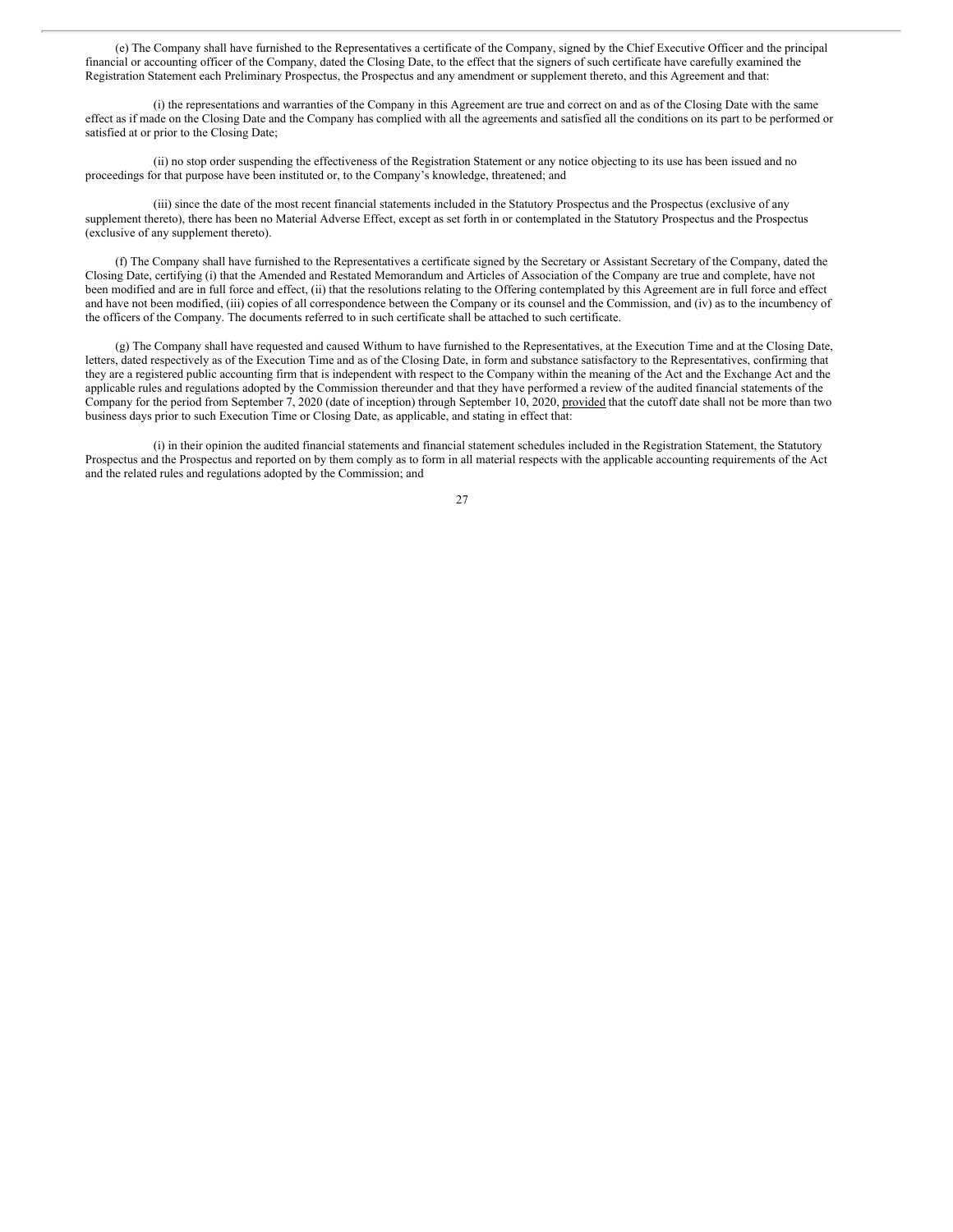(ii) they have performed certain other specified procedures as a result of which they determined that certain information of an accounting, financial or statistical nature (which is limited to accounting, financial or statistical information derived from the general accounting records of the Company) set forth in the Registration Statement, the Statutory Prospectus and the Prospectus, including the information set forth under the captions "Dilution" and "Capitalization" in the Statutory Prospectus and the Prospectus, agrees with the accounting records of the Company, excluding any questions of legal interpretation.

References to the Prospectus in this paragraph (g) include any supplement thereto at the date of the letters.

(h) Subsequent to the Execution Time or, if earlier, the dates as of which information is given in the Registration Statement (exclusive of any amendment thereof), the Statutory Prospectus and the Prospectus (exclusive of any supplement thereto), there shall not have been (i) any change or decrease specified in the letter or letters referred to in paragraph (g) of this Section 6 or (ii) any change, or any development involving a prospective change, in or affecting the earnings, business, management, properties, assets, operations, condition (financial or otherwise) or prospects of the Company, whether or not arising from transactions in the ordinary course of business, except as set forth in or contemplated in the Statutory Prospectus and the Prospectus (exclusive of any supplement thereto) the effect of which, in any case referred to in clause (i) or (ii) above, is, in the sole judgment of the Representatives, so material and adverse as to make it impractical or inadvisable to proceed with the offering or delivery of the Securities as contemplated by the Registration Statement (exclusive of any amendment thereof), the Statutory Prospectus and the Prospectus (exclusive of any supplement thereto).

(i) Prior to the Closing Date, the Company shall have furnished to the Representatives such further information, certificates and documents as the Representatives may reasonably request.

(j) FINRA shall not have raised any objection with respect to the fairness or reasonableness of the underwriting or other arrangements of the transactions contemplated hereby.

(k) The Securities shall be duly listed subject to notice of issuance on the New York Stock Exchange, satisfactory evidence of which shall have been provided to the Representatives.

(l) On the Effective Date, the Company shall have delivered to the Representatives executed copies of the Forward Purchase Agreement and the Warrant Subscription Agreement; on the Closing Date, the Company will deliver to the Representatives executed copies of the Trust Agreement, the Warrant Agreement, the Insider Letter, the Registration Rights Agreement and the Administrative Services Agreement.

(m) At least one Business Day prior to the Closing Date or a settlement date, as applicable, the Company shall have caused proceeds from the sale of the Private Placement Warrants to be deposited into the Trust Account such that the cumulative amount deposited into the Trust Account as of such Closing Date or such settlement date, as applicable, shall equal the product of the number of Units issued in the Offering as of such Closing Date or such settlement date, as applicable, and the public offering price per Unit as set forth on the cover of the Prospectus.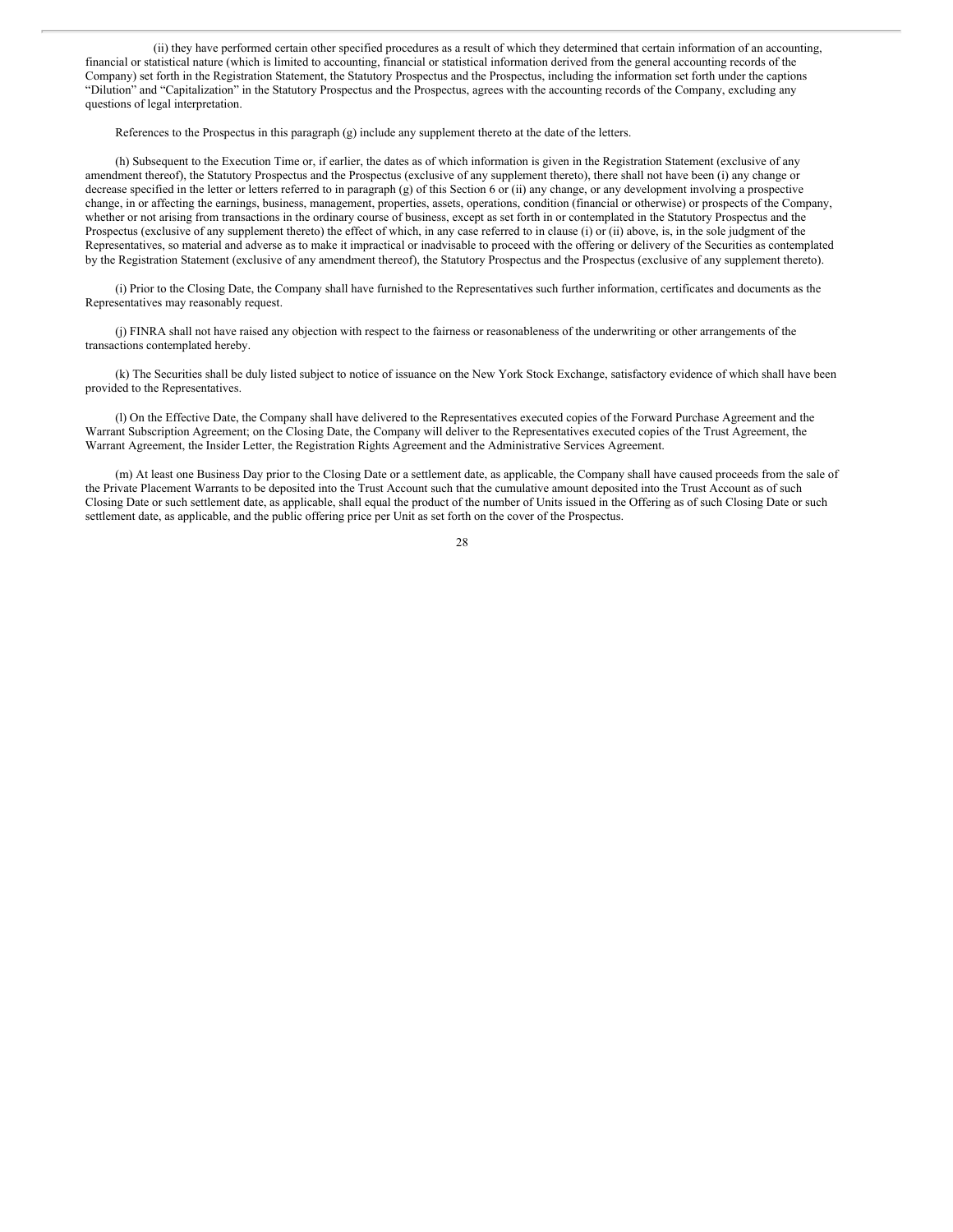(n) No order preventing or suspending the sale of the Units in any jurisdiction designated by the Representatives pursuant to Section 5(ii) hereof shall have been issued as of the Closing Date, and no proceedings for that purpose shall have been instituted or shall have been threatened.

If any of the conditions specified in this Section 6 shall not have been fulfilled when and as provided in this Agreement, or if any of the opinions and certificates mentioned above or elsewhere in this Agreement shall not be reasonably satisfactory in form and substance to the Representatives and counsel for the Underwriters, this Agreement and all obligations of the Underwriters hereunder may be canceled at, or at any time prior to, the Closing Date by the Representatives. Notice of such cancellation shall be given to the Company in writing or by telephone or facsimile confirmed in writing.

The documents required to be delivered by this Section 6 shall be delivered at the office of Ropes & Gray LLP, counsel for the Underwriters, at 1211 Avenue of the Americas, New York, New York 10036, Attention: Paul D. Tropp and Christopher J. Capuzzi, unless otherwise indicated herein, on the Closing Date.

#### 7. REIMBURSEMENT OF UNDERWRITERS' EXPENSES.

If the sale of the Securities provided for herein is not consummated because any condition to the obligations of the Underwriters set forth in Section 6 hereof is not satisfied, because of any termination pursuant to Section 10 hereof (other than clauses (ii), (iii) or (vi) thereof) or because of any refusal, inability or failure on the part of the Company to perform any agreement herein or comply with any provision hereof other than by reason of a default by any of the Underwriters, the Company will reimburse the Underwriters severally through the Representatives on demand for all reasonable out-of-pocket expenses (including reasonable fees and disbursements of counsel) that shall have been incurred by them in connection with the proposed purchase and sale of the Securities.

#### 8. INDEMNIFICATION AND CONTRIBUTION.

(a) The Company agrees to indemnify and hold harmless each Underwriter, the directors, officers, employees and agents of each Underwriter, each person who controls any Underwriter within the meaning of either the Act or the Exchange Act and each affiliate of each Underwriter against any and all losses, claims, damages or liabilities, joint or several, to which they or any of them may become subject under the Act, the Exchange Act or other U.S. federal or state statutory law or regulation, at common law or otherwise, insofar as such losses, claims, damages or liabilities (or actions in respect thereof) arise out of or are based upon any untrue statement or alleged untrue statement of a material fact contained in the Registration Statement for the registration of the Securities as originally filed or in any amendment thereof, or in any Preliminary Prospectus, the Statutory Prospectus, the Prospectus, any "roadshow" as defined in Section 433(h) of the Act or any Written Testing-the-Waters Communication or in any amendment thereof or supplement thereto, or arise out of or are based upon the omission or alleged omission to state therein a material fact required to be stated therein or necessary to make the statements therein not misleading, and agrees to reimburse each such indemnified party, as incurred, for any legal or other expenses reasonably incurred by them in connection with investigating or defending any such loss, claim, damage, liability or action; provided, however, that the Company will not be

29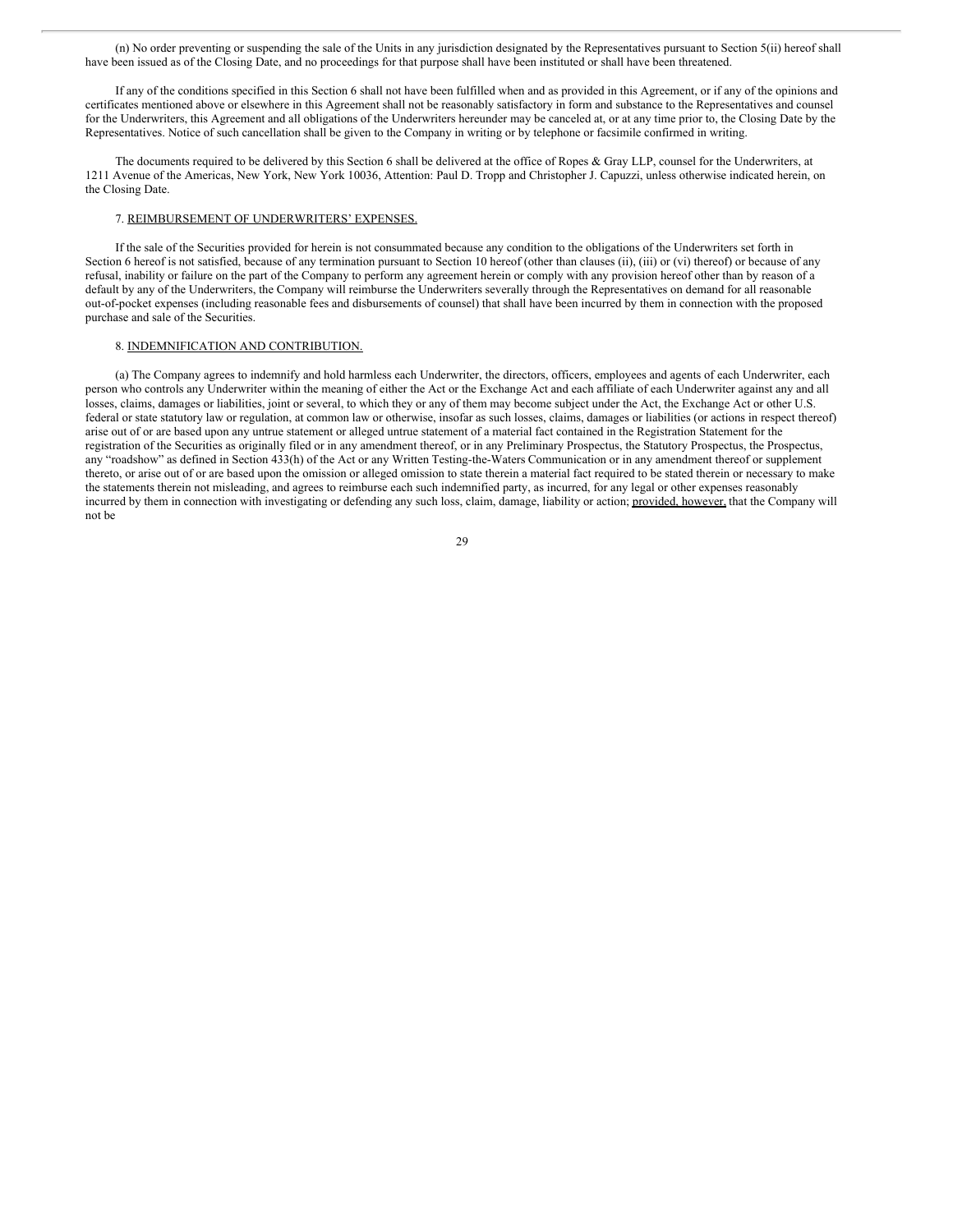liable in any such case to the extent that any such loss, claim, damage or liability arises out of or is based upon any such untrue statement or alleged untrue statement or omission or alleged omission made therein in reliance upon and in conformity with written information furnished to the Company by or on behalf of any Underwriter through the Representatives specifically for inclusion therein, it being understood and agreed that the only such information furnished by any Underwriter consists of the information described in the last sentence of Section 8(b) hereof. This indemnity agreement will be in addition to any liability that the Company may otherwise have.

(b) Each Underwriter severally and not jointly agrees to indemnify and hold harmless the Company, each of its directors, each of its officers who signs the Registration Statement, and each person who controls the Company within the meaning of either the Act or the Exchange Act, to the same extent as the foregoing indemnity from the Company to each Underwriter, but only with reference to written information relating to such Underwriter furnished to the Company by or on behalf of such Underwriter through the Representatives specifically for inclusion in the documents referred to in the foregoing indemnity. This indemnity agreement will be in addition to any liability that any Underwriter may otherwise have. The Company acknowledges that the following statements set forth under the heading "Underwriting" in the Preliminary Prospectus, the Statutory Prospectus and the Prospectus constitute the only information furnished in writing by or on behalf of the several Underwriters for inclusion in the documents referred to in the foregoing indemnity: (x) the list of Underwriters and their respective roles and participation in the sale of the Securities; (y) the sentence related to the Underwriters' intention not to make sales to discretionary accounts; and (z) the paragraphs related to stabilization, syndicate covering transactions and penalty bids.

(c) Promptly after receipt by an indemnified party under this Section 8 of notice of the commencement of any action, such indemnified party will, if a claim in respect thereof is to be made against the indemnifying party under this Section 8, notify the indemnifying party in writing of the commencement thereof; but the failure so to notify the indemnifying party (i) will not relieve it from liability under paragraph (a) or (b) above unless and to the extent it did not otherwise learn of such action and such failure results in the forfeiture by the indemnifying party of material rights and defenses and (ii) will not, in any event, relieve the indemnifying party from any obligations to any indemnified party other than the indemnification obligation provided in paragraph (a) or (b) above. The indemnifying party shall be entitled to appoint counsel of the indemnifying party's choice at the indemnifying party's expense to represent the indemnified party in any action for which indemnification is sought (in which case the indemnifying party shall not thereafter be responsible for the fees and expenses of any separate counsel retained by the indemnified party or parties except as set forth below); provided, however, that such counsel shall be satisfactory to the indemnified party. Notwithstanding the indemnifying party's election to appoint counsel to represent the indemnified party in an action, the indemnified party shall have the right to employ separate counsel (including local counsel), and the indemnifying party shall bear the reasonable fees, costs and expenses of such separate counsel if (i) the use of counsel chosen by the indemnifying party to represent the indemnified party would present such counsel with a conflict of interest, (ii) the actual or potential defendants in, or targets of, any such action include both the indemnified party and the indemnifying party and the indemnified party shall have reasonably concluded that there may be legal defenses available to it and/or other indemnified parties that are different from or additional to those available to the indemnifying party, (iii) the indemnifying party shall not have employed counsel satisfactory to the indemnified party to represent the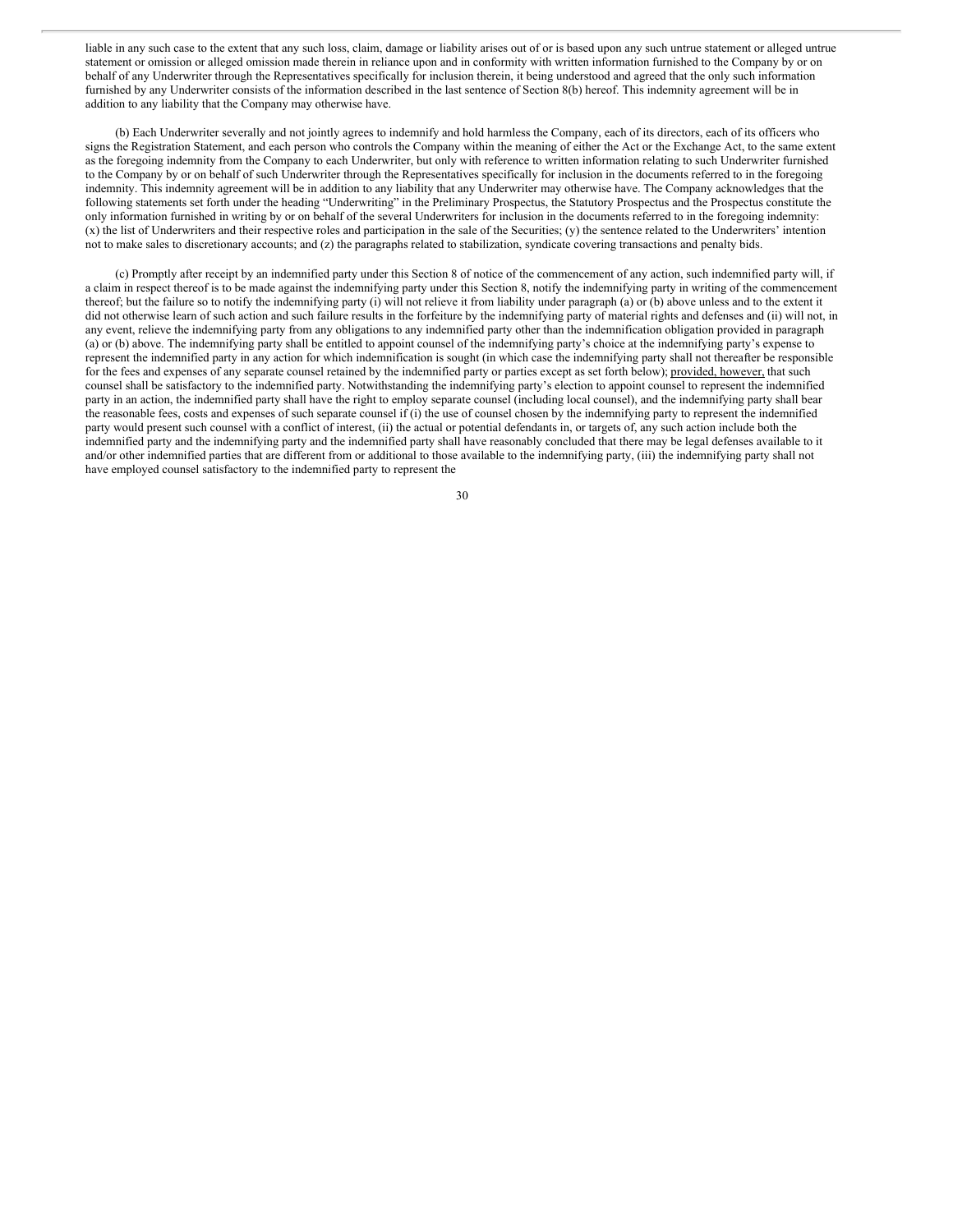indemnified party within a reasonable time after notice of the institution of such action or (iv) the indemnifying party shall authorize the indemnified party to employ separate counsel at the expense of the indemnifying party. An indemnifying party will not, without the prior written consent of the indemnified parties (which consent shall not be unreasonably withheld, delayed or conditioned), settle or compromise or consent to the entry of any judgment with respect to any pending or threatened claim, action, suit or proceeding in respect of which indemnification or contribution may be sought hereunder (whether or not the indemnified parties are actual or potential parties to such claim or action) unless (i) such settlement, compromise or consent includes an unconditional release of each indemnified party from all liability arising out of such claim, action, suit or proceeding and (ii) does not include a statement as to or an admission of fault, culpability or a failure to act by or on behalf of any indemnified party. If at any time an indemnified party shall have requested an indemnifying party to reimburse the indemnified party for fees and expenses of counsel, such indemnifying party agrees that it shall be liable for any settlement of any proceeding effected without its written consent if (i) such settlement is entered into more than 45 days after receipt by such indemnifying party of the aforesaid request, (ii) such indemnifying party shall have received notice of the terms of such settlement at least 30 days prior to such settlement being entered into and (iii) such indemnifying party shall not have reimbursed such indemnified party in accordance with such request prior to the date of such settlement.

(d) In the event that the indemnity provided in paragraph (a) or (b) of this Section 8 is unavailable to or insufficient to hold harmless an indemnified party for any reason, the Company and the Underwriters severally agree to contribute to the aggregate losses, claims, damages and liabilities (including legal or other expenses reasonably incurred in connection with investigating or defending the same) (collectively "Losses") to which the Company and one or more of the Underwriters may be subject in such proportion as is appropriate to reflect the relative benefits received by the Company on the one hand and by the Underwriters on the other from the Offering; provided, however, that in no case shall any Underwriter (except as may be provided in any agreement among underwriters relating to the Offering) be responsible for any amount in excess of the underwriting discount or commission applicable to the Securities purchased by such Underwriter hereunder. If the allocation provided by the immediately preceding sentence is unavailable for any reason, the Company and the Underwriters severally shall contribute in such proportion as is appropriate to reflect not only such relative benefits but also the relative fault of the Company on the one hand and of the Underwriters on the other in connection with the statements or omissions that resulted in such Losses as well as any other relevant equitable considerations. Benefits received by the Company shall be deemed to be equal to the total net proceeds from the Offering (before deducting expenses) received by it, and benefits received by the Underwriters shall be deemed to be equal to the total underwriting discounts and commissions, in each case as set forth on the cover page of the Prospectus. Relative fault shall be determined by reference to, among other things, whether any untrue or any alleged untrue statement of a material fact or the omission or alleged omission to state a material fact relates to information provided by the Company on the one hand or the Underwriters on the other, the intent of the parties and their relative knowledge, access to information and opportunity to correct or prevent such untrue statement or omission. The Company and the Underwriters agree that it would not be just and equitable if contribution were determined by pro rata allocation or any other method of allocation that does not take account of the equitable considerations referred to above. Notwithstanding the provisions of this paragraph (d), no person guilty of fraudulent misrepresentation (within the meaning of Section 11(f) of the Act) shall be entitled to contribution from any person who was not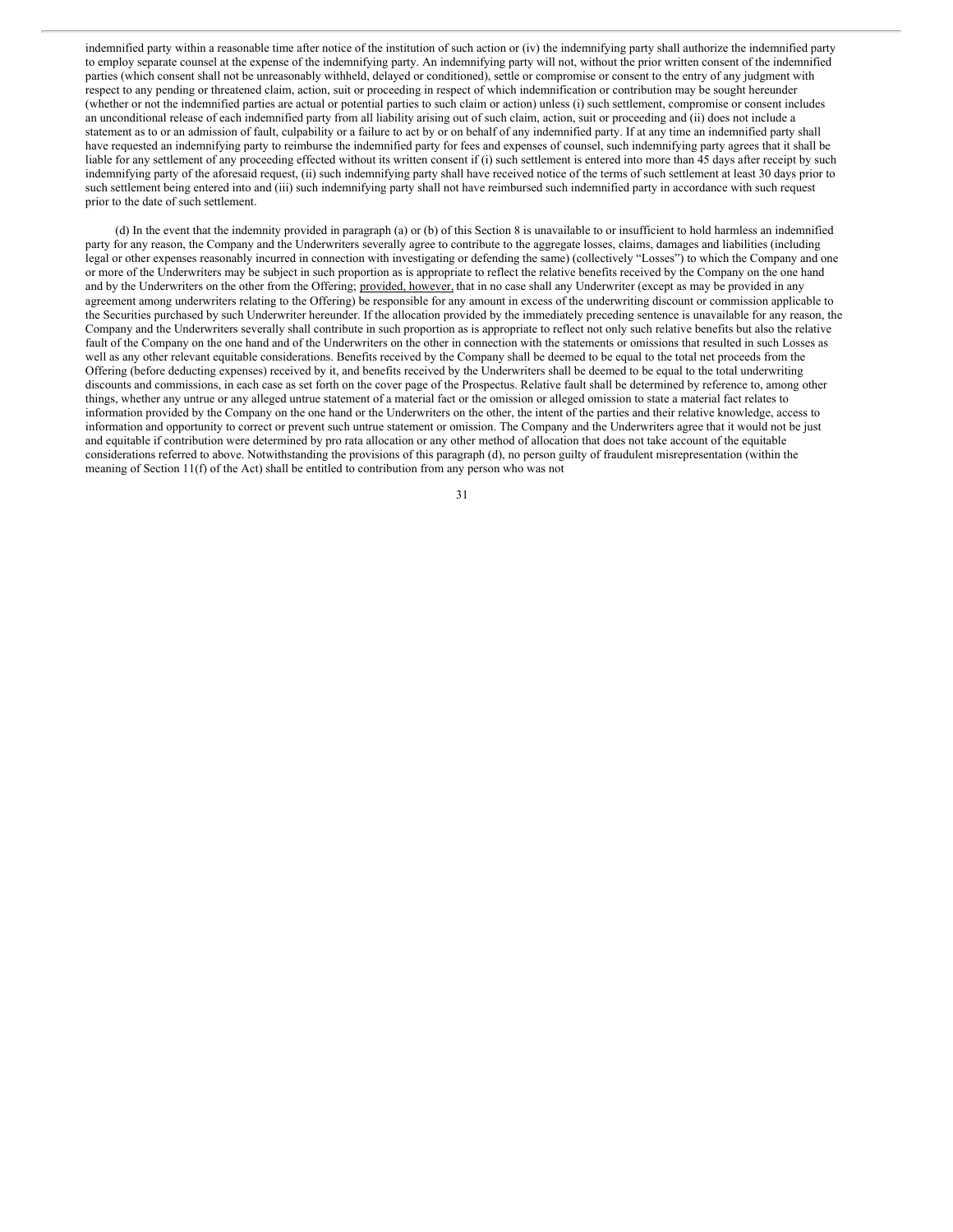guilty of such fraudulent misrepresentation. For purposes of this Section 8, each person who controls an Underwriter within the meaning of either the Act or the Exchange Act and each director, officer, employee and agent of an Underwriter shall have the same rights to contribution as such Underwriter, and each person who controls the Company within the meaning of either the Act or the Exchange Act, each officer of the Company who shall have signed the Registration Statement and each director of the Company shall have the same rights to contribution as the Company, subject in each case to the applicable terms and conditions of this paragraph (d).

(e) In any proceeding relating to the Registration Statement, the Preliminary Prospectus, the Statutory Prospectus, any WrittenTesting-the-Waters Communication, the Prospectus or any supplement or amendment thereto, each party against whom contribution may be sought under this Section 8 hereby consents to the exclusive jurisdiction of (i) the federal courts of the United States of America located in the City and County of New York, Borough of Manhattan and (ii) the courts of the State of New York located in the City and County of New York, Borough of Manhattan (collectively, the "Specified Courts"), agrees that process issuing from such courts may be served upon it by any other contributing party and consents to the service of such process and agrees that any other contributing party may join it as an additional defendant in any such proceeding in which such other contributing party is a party.

(f) Any losses, claims, damages, liabilities or expenses for which an indemnified party is entitled to indemnification or contribution under this Section 8 shall be paid by the indemnifying party to the indemnified party as such losses, claims, damages, liabilities or expenses are incurred. The indemnity and contribution agreements contained in this Section 8 and the representations and warranties of the Company set forth in this Agreement shall remain operative and in full force and effect, regardless of (i) any investigation made by or on behalf of any Underwriter, its directors or officers or any person controlling any Underwriter, the Company, its directors or officers or any persons controlling the Company, (ii) acceptance of any Securities and payment therefor hereunder, and (iii) any termination of this Agreement. A successor to any Underwriter, its directors or officers or any person controlling any Underwriter, or to the Company, its directors or officers, or any person controlling the Company, shall be entitled to the benefits of the indemnity, contribution and reimbursement agreements contained in this Section 8.

#### 9. DEFAULT BY AN UNDERWRITER.

If any one or more Underwriters shall fail to purchase and pay for any of the Securities agreed to be purchased by such Underwriter or Underwriters hereunder and such failure to purchase shall constitute a default in the performance of its or their obligations under this Agreement, the remaining Underwriters shall be obligated severally to take up and pay for (in the respective proportions that the amount of Securities set forth opposite their names in Schedule I hereto bears to the aggregate amount of Securities set forth opposite the names of all the remaining Underwriters) the Securities that the defaulting Underwriter or Underwriters agreed but failed to purchase; provided, however, that in the event that the aggregate amount of Securities that the defaulting Underwriter or Underwriters agreed but failed to purchase shall exceed 10% of the Underwritten Securities, the remaining Underwriters shall have the right to purchase all, but shall not be under any obligation to purchase any, of the Securities. If within one Business Day after such default relating to more than 10% of the Underwritten Securities the remaining Underwriters do not arrange for the purchase of such Underwritten Securities, then the Company shall be entitled to a further period of one Business Day

| I<br>×<br>۰. |  |
|--------------|--|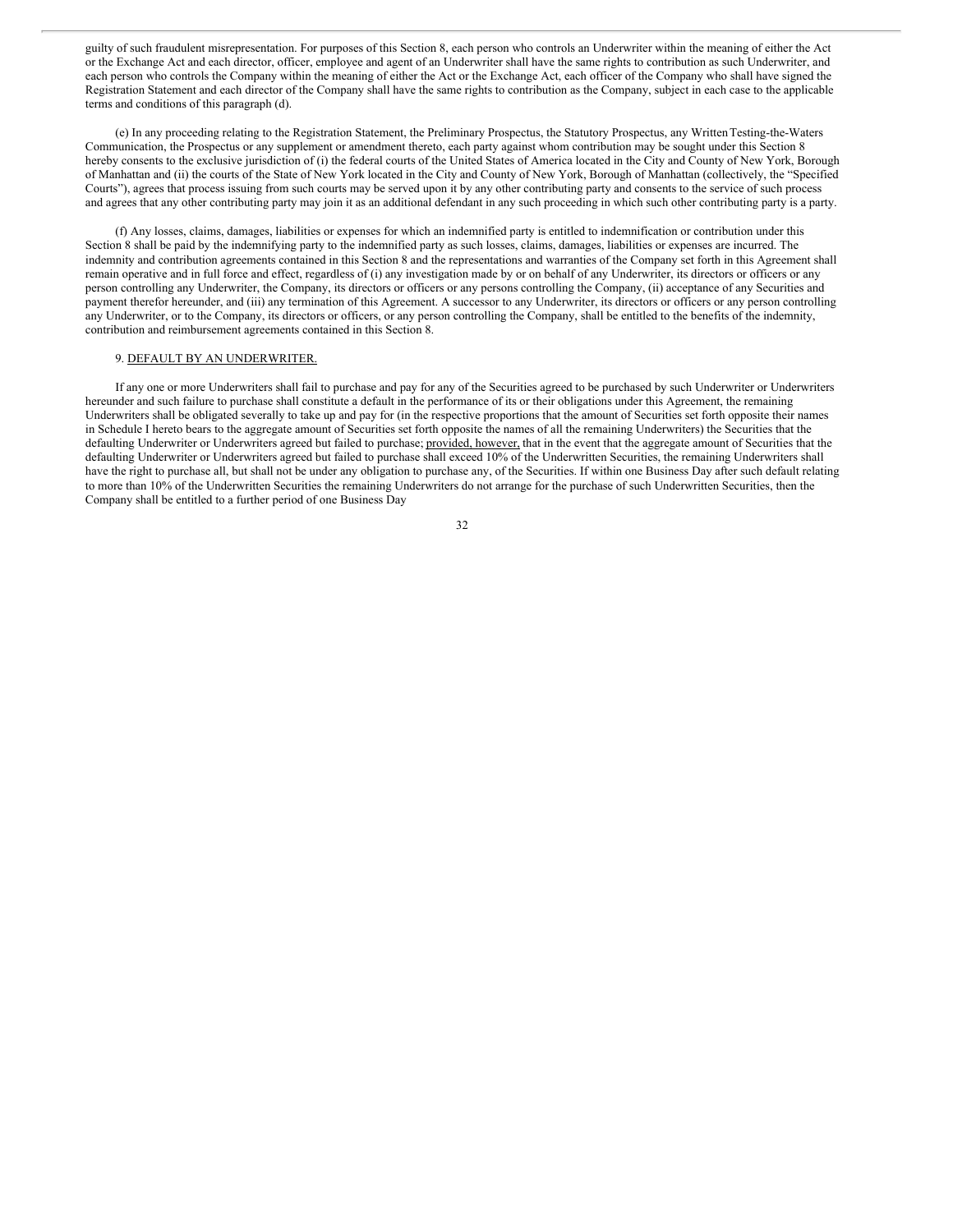within which to procure another party or parties reasonably satisfactory to you to purchase said Underwritten Securities. In the event that neither the remaining Underwriters nor the Company purchase or arrange for the purchase of all of the Underwritten Securities to which a default relates as provided in this Section 9, this Agreement will terminate without liability to any nondefaulting Underwriter or the Company. In the event of a default by any Underwriter as set forth in this Section 9, the Closing Date shall be postponed for such period, not exceeding five Business Days, as the Representatives shall determine in order that the required changes in the Registration Statement and the Prospectus or in any other documents or arrangements may be effected. Nothing contained in this Agreement shall relieve any defaulting Underwriter of its liability, if any, to the Company and any nondefaulting Underwriter for damages occasioned by its default hereunder.

# 10. TERMINATION.

This Agreement shall be subject to termination in the absolute discretion of the Representatives, by notice given to the Company prior to delivery of and payment for the Securities, if at any time prior to such delivery and payment (i) trading in the Company's Units, Ordinary Shares or Warrants shall have been suspended by the Commission, or trading in securities generally on the New York Stock Exchange or the Nasdaq Capital Market shall have been suspended or limited or minimum prices shall have been established on such exchange or trading market, (ii) a banking moratorium shall have been declared either by U.S. federal or New York State authorities, (iii) there shall have occurred any outbreak or escalation of hostilities, declaration by the United States of a national emergency or war, or other national or international calamity or crisis (including, without limitation, an act of terrorism) or change in economic or political conditions the effect of which on financial markets is such as to make it, in the sole judgment of the Representatives, impractical or inadvisable to proceed with the offering or delivery of the Securities as contemplated by the Statutory Prospectus or the Prospectus (exclusive of any supplement thereto), (iv) since the respective dates as of which information is given in the Registration Statement, the Statutory Prospectus and the Prospectus, any material adverse change or any development involving a prospective material adverse change in or affecting the earnings, business, management, properties, assets, operations, condition (financial or otherwise) or prospects of the Company, whether or not arising in the ordinary course of business, (v) the enactment, publication, decree or other promulgation of any statute, regulation, rule or order of any court or other governmental authority which in your opinion materially and adversely affects or may materially and adversely affect the business or operations of the Company, or (vi) the taking of any action by any governmental body or agency in respect of its monetary or fiscal affairs which in your opinion has a material adverse effect on the securities markets in the United States.

# 11. REPRESENTATIONS AND INDEMNITIES TO SURVIVE.

The respective agreements, representations, warranties, indemnities and other statements of the Company or its officers and of the Underwriters set forth in or made pursuant to this Agreement will remain in full force and effect, regardless of any investigation made by or on behalf of any Underwriter or the Company or any of the officers, directors, employees, agents or controlling persons referred to in Section 8 hereof, and will survive delivery of and payment for the Securities. The provisions of Sections 7 and 8 hereof shall survive the termination or cancellation of this Agreement.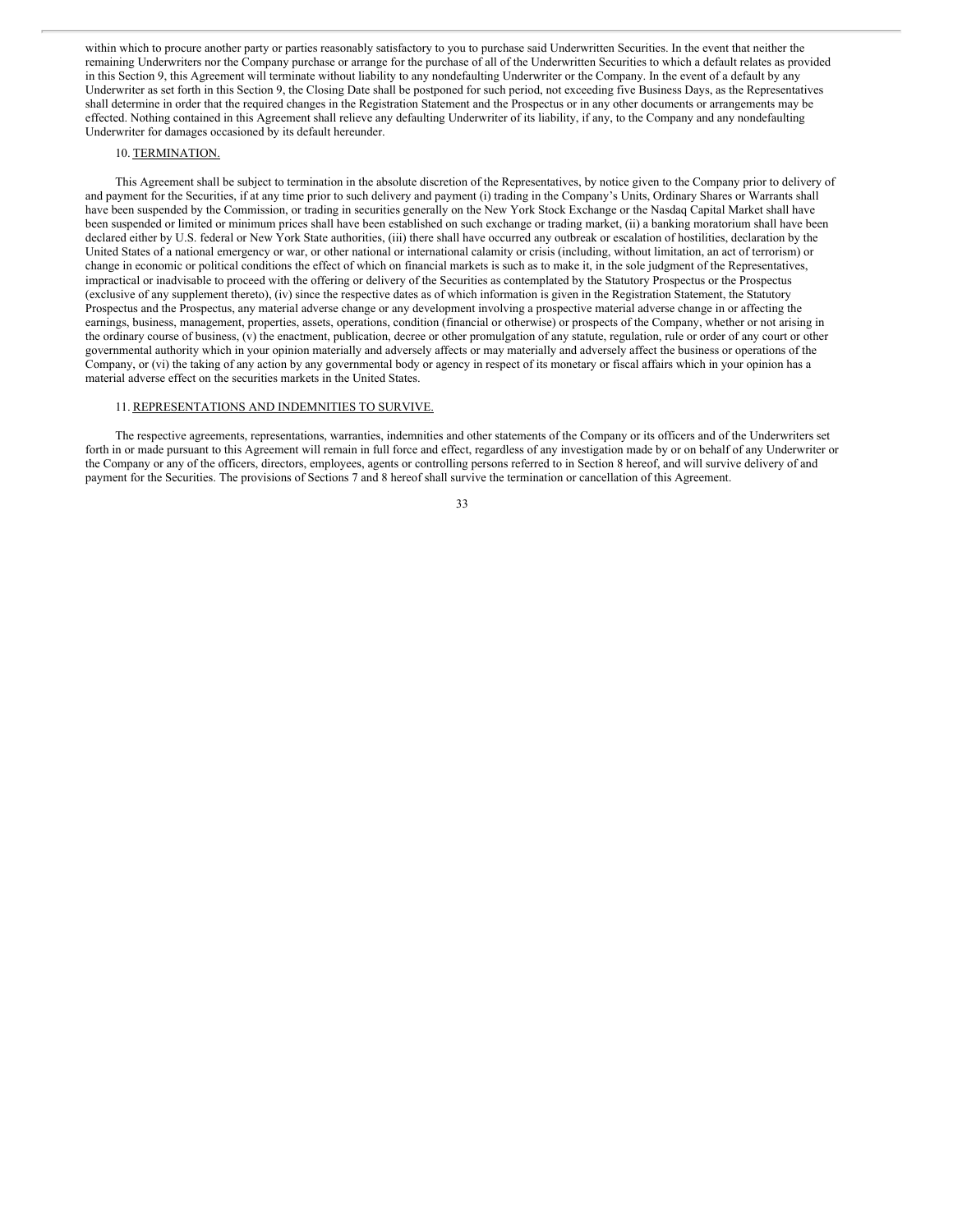# 12. NOTICES.

All communications hereunder will be in writing and effective only on receipt, and, if sent to the Representatives, will be mailed, delivered or telefaxed to Deutsche Bank Securities Inc., 60 Wall Street, 2nd Floor, New York, New York 10005, Attention: Equity Capital Markets – Syndicate Desk, with a copy to Deutsche Bank Securities Inc., 60 Wall Street, 36th Floor, New York, New York 10005, Attention: General Counsel, fax: (646) 374-1071; or, if sent to the Company, will be mailed or delivered to Investindustrial Acquisition Corp., Suite 1, 3rd Floor, 11012 St James's Square, London SW1Y 4LB, United Kingdom, Attention: Andrea Cicero, Chief Financial Officer.

## 13. SUCCESSORS.

This Agreement will inure to the benefit of and be binding upon the parties hereto and their respective successors and the officers, directors, employees, agents and controlling persons referred to in Section 8 hereof, and no other person will have any right or obligation hereunder.

# 14. NO FIDUCIARY DUTY.

The Company hereby acknowledges that (a) the purchase and sale of the Securities pursuant to this Agreement is anarm's-length commercial transaction between the Company, on the one hand, and the Underwriters and any affiliate through which it may be acting, on the other, (b) the Underwriters are acting as principal and not as an agent or fiduciary of the Company and (c) the Company's engagement of the Underwriters in connection with the Offering and the process leading up to the Offering is as independent contractors and not in any other capacity. Furthermore, the Company agrees that it is solely responsible for making its own judgments in connection with the Offering (irrespective of whether any of the Underwriters has advised or is currently advising the Company on related or other matters). The Company agrees that it will not claim that the Underwriters have rendered advisory services of any nature or respect, or owe an agency, fiduciary or similar duty to the Company, in connection with such transaction or the process leading thereto. None of the activities of the Underwriters in connection with the transactions contemplated herein constitutes a recommendation, investment advice, or solicitation of any action by the Underwriters with respect to any entity or natural person.

|                    | I |
|--------------------|---|
| ۰,<br>I<br>×<br>۰. |   |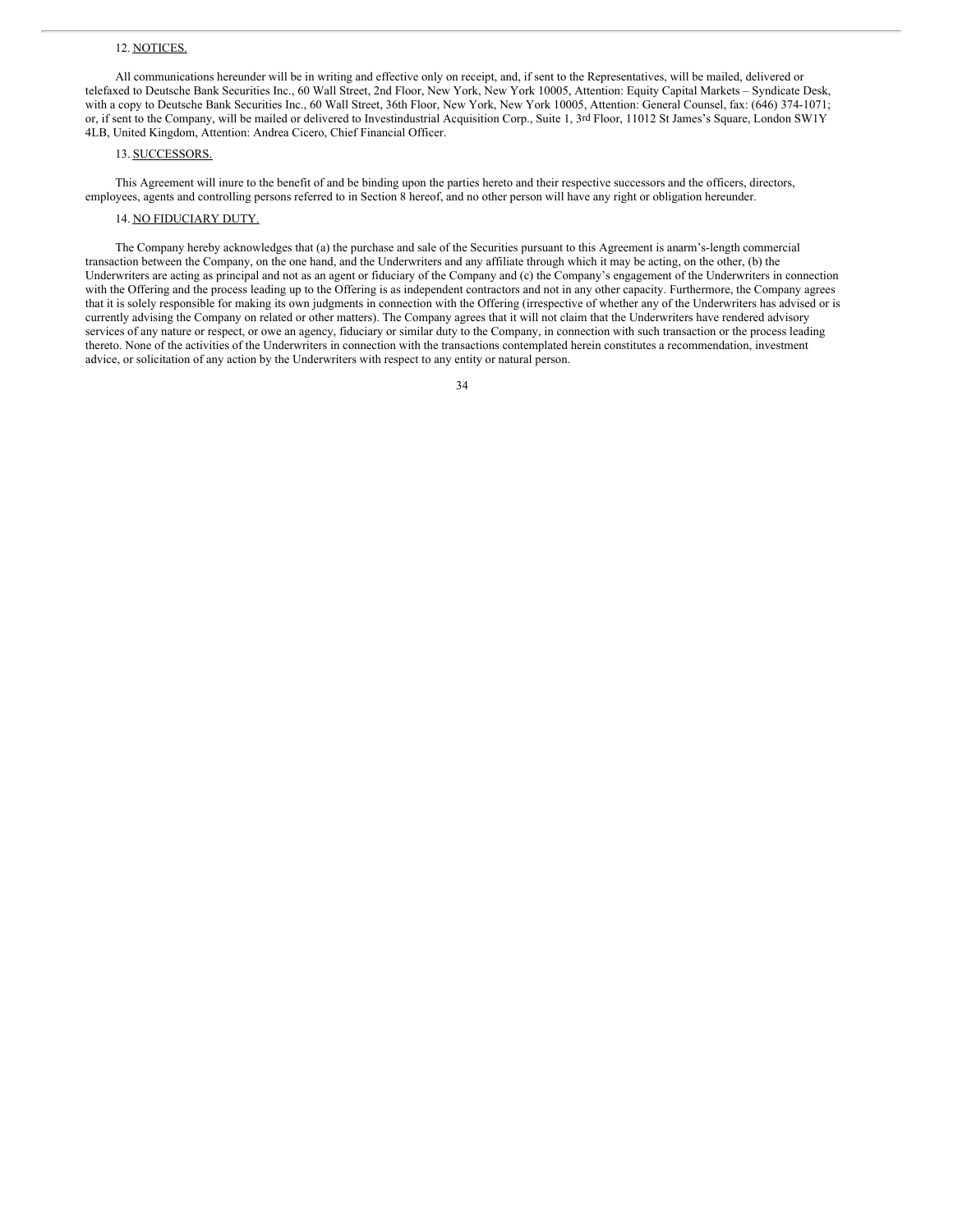#### 15. RECOGNITION OF THE U.S. SPECIAL RESOLUTION REGIMES.

(a) In the event that any Underwriter that is a Covered Entity becomes subject to a proceeding under a U.S. Special Resolution Regime, the transfer from such Underwriter of this Agreement, and any interest and obligation in or under this Agreement, will be effective to the same extent as the transfer would be effective under the U.S. Special Resolution Regime if this Agreement, and any such interest and obligation, were governed by the laws of the United States or a state of the United States.

(b) In the event that any Underwriter that is a Covered Entity or a BHC Act Affiliate of such Underwriter becomes subject to a proceeding under a U.S. Special Resolution Regime, Default Rights under this Agreement that may be exercised against such Underwriter are permitted to be exercised to no greater extent than such Default Rights could be exercised under the U.S. Special Resolution Regime if this Agreement were governed by the laws of the United States or a state of the United States.

For purposes of this Section 15: (A) a "BHC Act Affiliate" has the meaning assigned to the term "affiliate" in, and shall be interpreted in accordance with, 12 U.S.C. § 1841(k); (B) "Covered Entity" means any of the following: (i) a "covered entity" as that term is defined in, and interpreted in accordance with, 12 C.F.R. § 252.82(b); (ii) a "covered bank" as that term is defined in, and interpreted in accordance with, 12 C.F.R. § 47.3(b); or (iii) a "covered FSI" as that term is defined in, and interpreted in accordance with, 12 C.F.R. § 382.2(b); (C) "Default Right" has the meaning assigned to that term in, and shall be interpreted in accordance with, 12 C.F.R. §§ 252.81, 47.2 or 382.1, as applicable; and (D) "U.S. Special Resolution Regime" means each of (i) the Federal Deposit Insurance Act and the regulations promulgated thereunder and (ii) Title II of the Dodd-Frank Wall Street Reform and Consumer Protection Act and the regulations promulgated thereunder.

# 16. INTEGRATION.

This Agreement supersedes all prior agreements and understandings (whether written or oral) between the Company and the Underwriters, or any of them, with respect to the subject matter hereof.

#### 17. APPLICABLE LAW.

This Agreement will be governed by and construed in accordance with the laws of the State of New York applicable to contracts made and to be performed within the State of New York.

# 18. JURISDICTION.

The Company agrees that any suit, action or proceeding against the Company brought by any Underwriter, the directors, officers, employees, affiliates and agents of any Underwriter, or by any person who controls any Underwriter, arising out of or based upon this Agreement or the transactions contemplated hereby may be instituted in any New York Court, and waives any objection which it may now or hereafter have to the laying of venue of any such proceeding, and irrevocably submits to the exclusive jurisdiction of such courts in any suit, action or proceeding. The Company has appointed Puglisi & Associates, located at 850 Liberty Avenue, Suite 204, Newark, Delaware 19711, as its authorized agent (the "Authorized Agent") upon whom process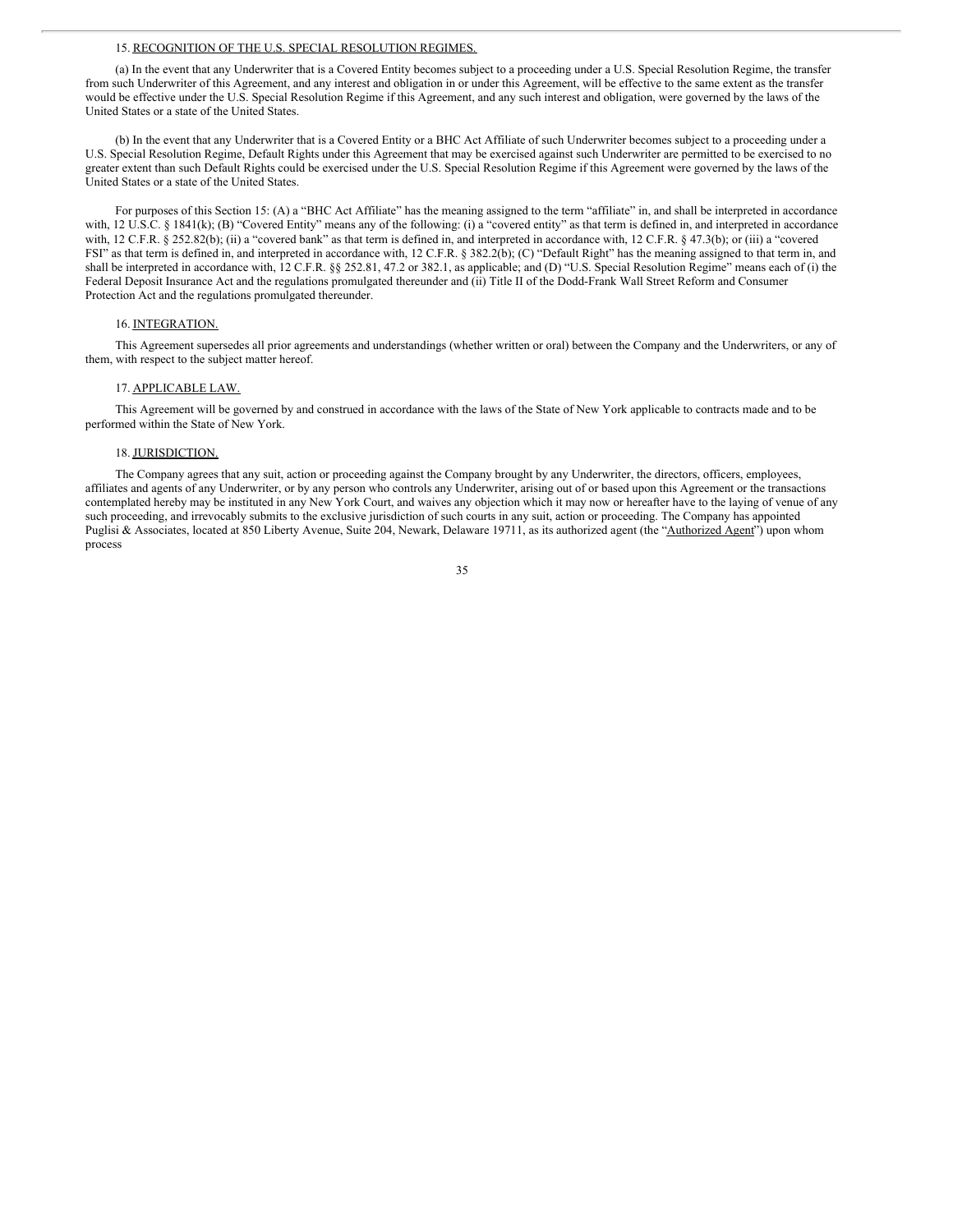may be served in any suit, action or proceeding arising out of or based upon this Agreement or the transactions contemplated herein which may be instituted in any New York Court, by any Underwriter, the directors, officers, employees, affiliates and agents of any Underwriter, or by any person who controls any Underwriter, and expressly accepts the exclusive jurisdiction of any such court in respect of any such suit, action or proceeding. The Company hereby represents and warrants that the Authorized Agent has accepted such appointment and has agreed to act as said agent for service of process, and the Company agrees to take any and all action, including the filing of any and all documents that may be necessary to continue such appointment in full force and effect as aforesaid. Service of process upon the Authorized Agent shall be deemed, in every respect, effective service upon the Company. Notwithstanding the foregoing, any action arising out of or based upon this Agreement may be instituted by any Underwriter, the directors, officers, employees, affiliates and agents of any Underwriter, or by any person who controls any Underwriter, in any court of competent jurisdiction in the Cayman Islands.

The provisions of this Section 18 shall survive the termination of this Agreement, in whole or in part.

# 19. CURRENCY.

Each reference in this Agreement to U.S. dollars or U.S. \$ (the "relevant currency") is of the essence. To the fullest extent permitted by law, the obligations of the Company in respect of any amount due under this Agreement will, notwithstanding any payment in any other currency (whether pursuant to a judgment or otherwise), be discharged only to the extent of the amount in the relevant currency that the party entitled to receive such payment may, in accordance with its normal procedures, purchase with the sum paid in such other currency (after any premium and costs of exchange) on the Business Day immediately following the day on which such party receives such payment. If the amount in the relevant currency that may be so purchased for any reason falls short of the amount originally due, the Company making such payment will pay such additional amounts, in the relevant currency, as may be necessary to compensate for the shortfall. Any obligation of the Company not discharged by such payment will, to the fullest extent permitted by applicable law, be due as a separate and independent obligation and, until discharged as provided herein, will continue in full force and effect.

#### 20. WAIVER OF IMMUNITY.

To the extent that the Company has or hereafter may acquire any immunity (sovereign or otherwise) from any legal action, suit or proceeding, from jurisdiction of any court or from set-off or any legal process (whether service or notice, attachment in aid or otherwise) with respect to itself or any of its property, the Company hereby irrevocably waivers and agrees not to plead or claim such immunity in respect of its obligations under this Agreement.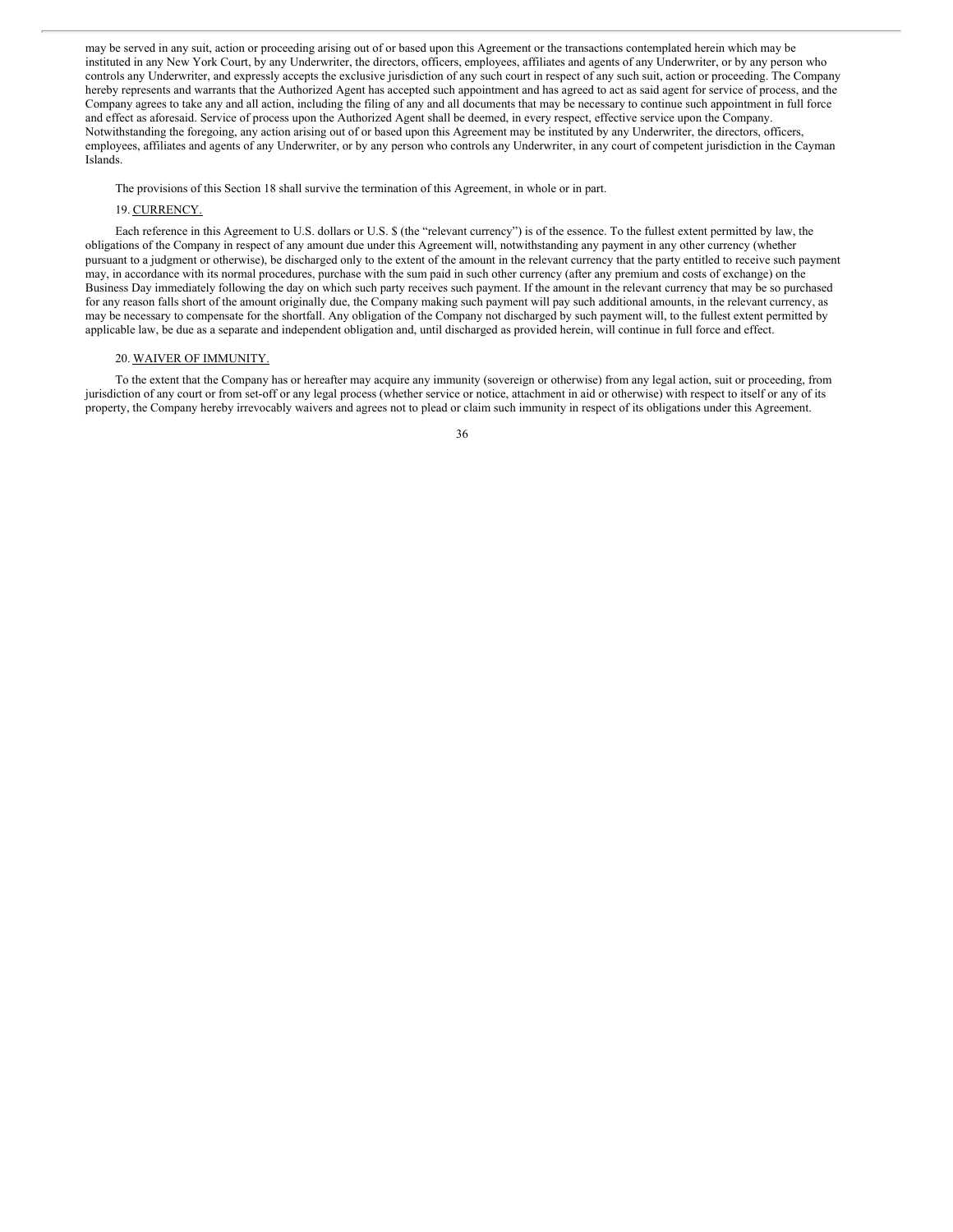#### 21. COMPLIANCE WITH USA PATRIOT ACT.

In accordance with the requirements of the USA PATRIOT Act (Title III of Pub. L.107-56 (signed into law October 26, 2001)), the Underwriters are required to obtain, verify and record information that identifies their respective clients, including the Company, which information may include the name and address of their respective clients, as well as other information that will allow the Underwriters to properly identify their respective clients.

# 22. WAIVER OF JURY TRIAL.

The Company hereby irrevocably waives, to the fullest extent permitted by applicable law, any and all right to trial by jury in any legal proceeding arising out of or relating to this Agreement or the transactions contemplated hereby.

#### 23. COUNTERPARTS; ELECTRONIC SIGNATURES.

This Agreement may be signed in one or more counterparts, each of which shall constitute an original and all of which together shall constitute one and the same agreement. Delivery of this Agreement by one party to the other may be made by facsimile, electronic mail (including any electronic signature complying with the New York Electronic Signatures and Records Act (N.Y. State Tech. §§ 301-309), as amended from time to time, or other applicable law) or other transmission method, and the parties hereto agree that any counterpart so delivered shall be deemed to have been duly and validly delivered and be valid and effective for all purposes.

#### 24. HEADINGS.

The section headings used herein are for convenience only and shall not affect the construction hereof.

#### 25. DEFINITIONS.

The terms that follow, when used in this Agreement, shall have the meanings indicated.

"Act" shall mean the Securities Act of 1933, as amended, and the rules and regulations of the Commission promulgated thereunder.

"Applicable Time" shall mean 5:00 p.m. (New York time) on the date of this Agreement.

"Business Day" shall mean any day other than a Saturday, a Sunday or a legal holiday or a day on which banking institutions or trust companies are authorized or obligated by law to close in New York City.

"Commission" shall mean the Securities and Exchange Commission.

"Effective Date" shall mean each date and time that the Registration Statement, any post-effective amendment or amendments thereto and any Rule 462(b) Registration Statement became or becomes effective.

"Exchange Act" shall mean the Securities Exchange Act of 1934, as amended, and the rules and regulations of the Commission promulgated thereunder.

"Execution Time" shall mean the date and time that this Agreement is executed and delivered by the parties hereto.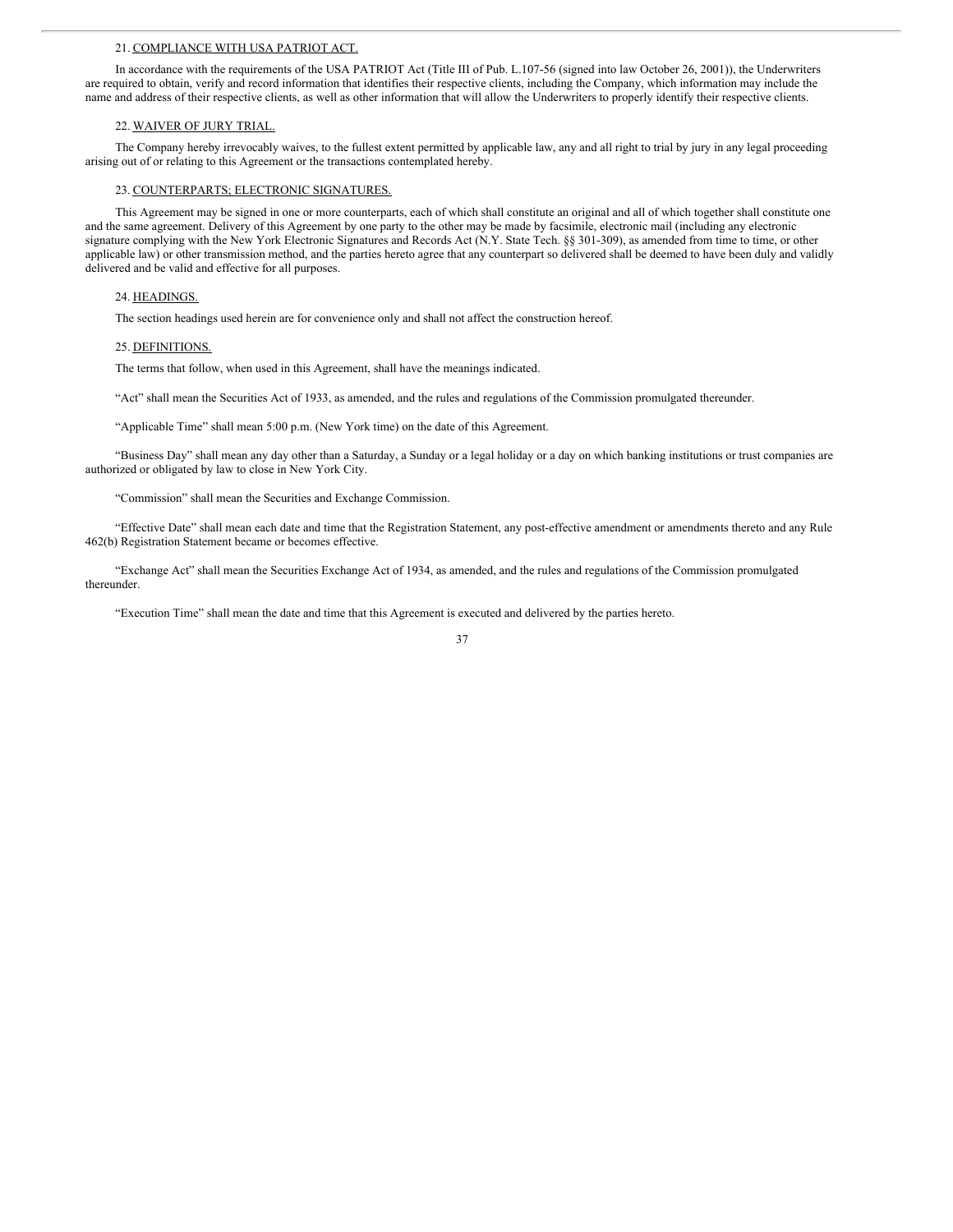"Free Writing Prospectus" shall mean a free writing prospectus, as defined in Rule 405.

"Liquidation" shall mean the distributions of the Trust Account to the Public Stockholders in connection with the redemption of Ordinary Shares held by the Public Stockholders pursuant to the terms of the Company's Amended and Restated Memorandum and Articles of Association, if the Company fails to consummate a Business Combination.

"New York Courts" shall mean the state or U.S. federal courts located in the City of New York and County of New York.

"Preliminary Prospectus" shall mean any preliminary prospectus referred to in paragraph 1(a) above and any preliminary prospectus included in the Registration Statement at the Effective Date that omits Rule 430A Information.

"Prospectus" shall mean the prospectus relating to the Securities that is first filed pursuant to Rule 424(b) after the Execution Time.

"Registration Statement" shall mean the registration statements referred to in paragraph 1(a) above, including exhibits and financial statements and any prospectus and prospectus supplement relating to the Securities that is filed with the Commission pursuant to Rule 424(b) and deemed part of such registration statement pursuant to Rule 430A, as amended at the Execution Time and, in the event any post-effective amendment thereto or any Rule 462(b) Registration Statement becomes effective prior to the Closing Date, shall also mean such registration statement as so amended or such Rule 462(b) Registration Statement, as the case may be.

"Rule 158", "Rule 163", "Rule 164", "Rule 172", "Rule 405", "Rule 415", "Rule 419", "Rule 424", "Rule 430A", "Rule 433" and "Rule 462" refer to such rules under the Act.

"Rule 430A Information" shall mean information with respect to the Securities and the offering thereof permitted to be omitted from the Registration Statement when it becomes effective pursuant to Rule 430A.

"Rule 462(b) Registration Statement" shall mean a registration statement and any amendments thereto filed pursuant to Rule 462(b) relating to the offering covered by the registration statement referred to in Section 1(a) hereof.

"Statutory Prospectus" shall mean (i) the Preliminary Prospectus dated November 13, 2020, relating to the Securities and (ii) the Time of Delivery Information, if any, set forth on Schedule II hereto.

[Remainder of Page Intentionally Left Blank]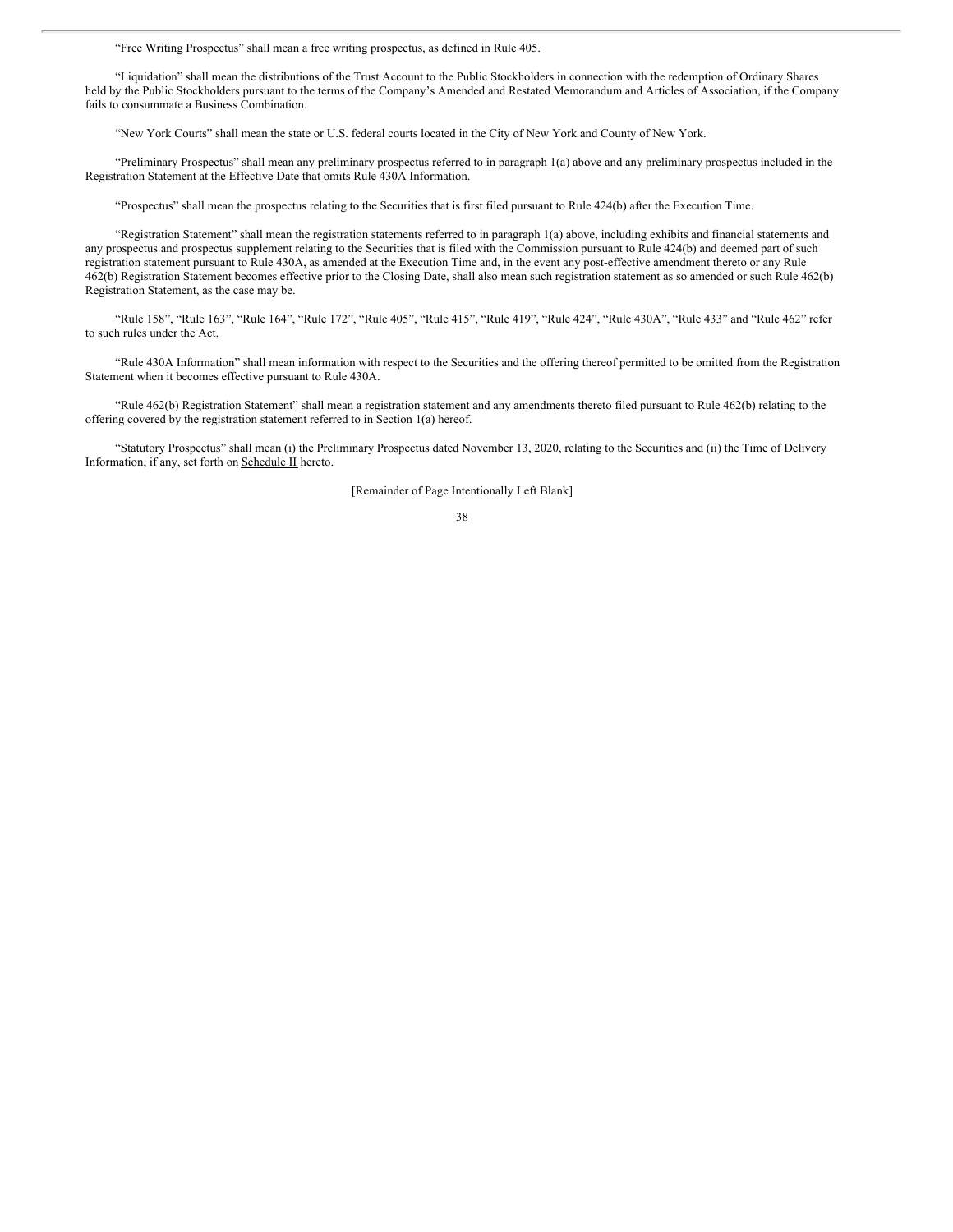If the foregoing is in accordance with your understanding of our agreement, please sign and return to us the enclosed duplicate hereof, whereupon it will become a binding agreement among the Company and the several Underwriters in accordance with its terms.

Very truly yours,

# **Investindustrial Acquisition Corp.**

By: /s/ Roberto Ardagna

Name: Roberto Ardagna Title: Chief Executive Officer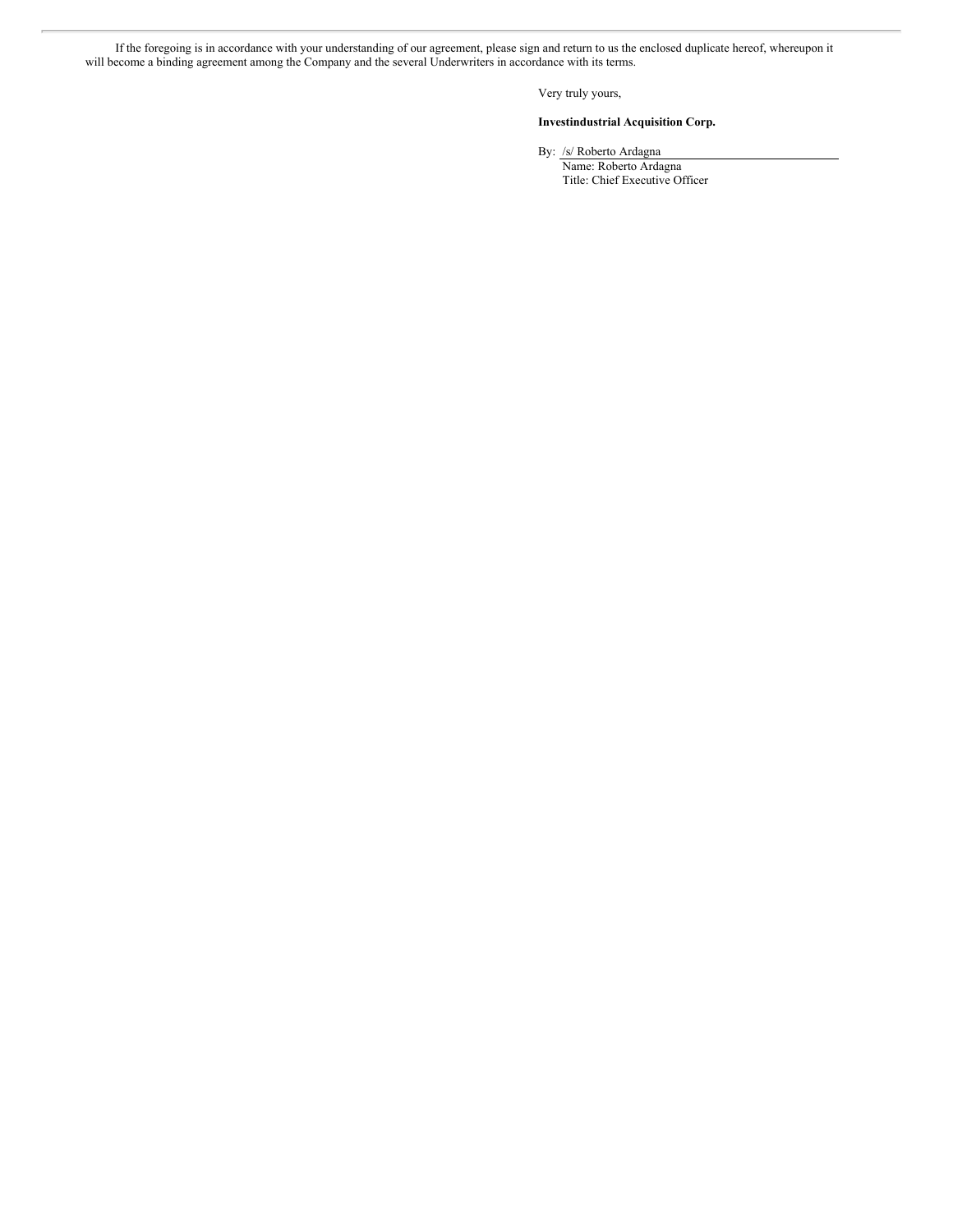The foregoing Underwriting Agreement is hereby confirmed and accepted as of the date first above written.

# **Deutsche Bank Securities Inc.**

By: /s/ Ravi Raghunathan Name: Ravi Raghunathan Title: Managing Director

By: /s/ Brandon Sun Name: Brandon Sun Title: Director

# **Goldman Sachs & Co. LLC**

By: /s/ Lyle Schwartz

Name: Lyle Schwartz Title: Managing Director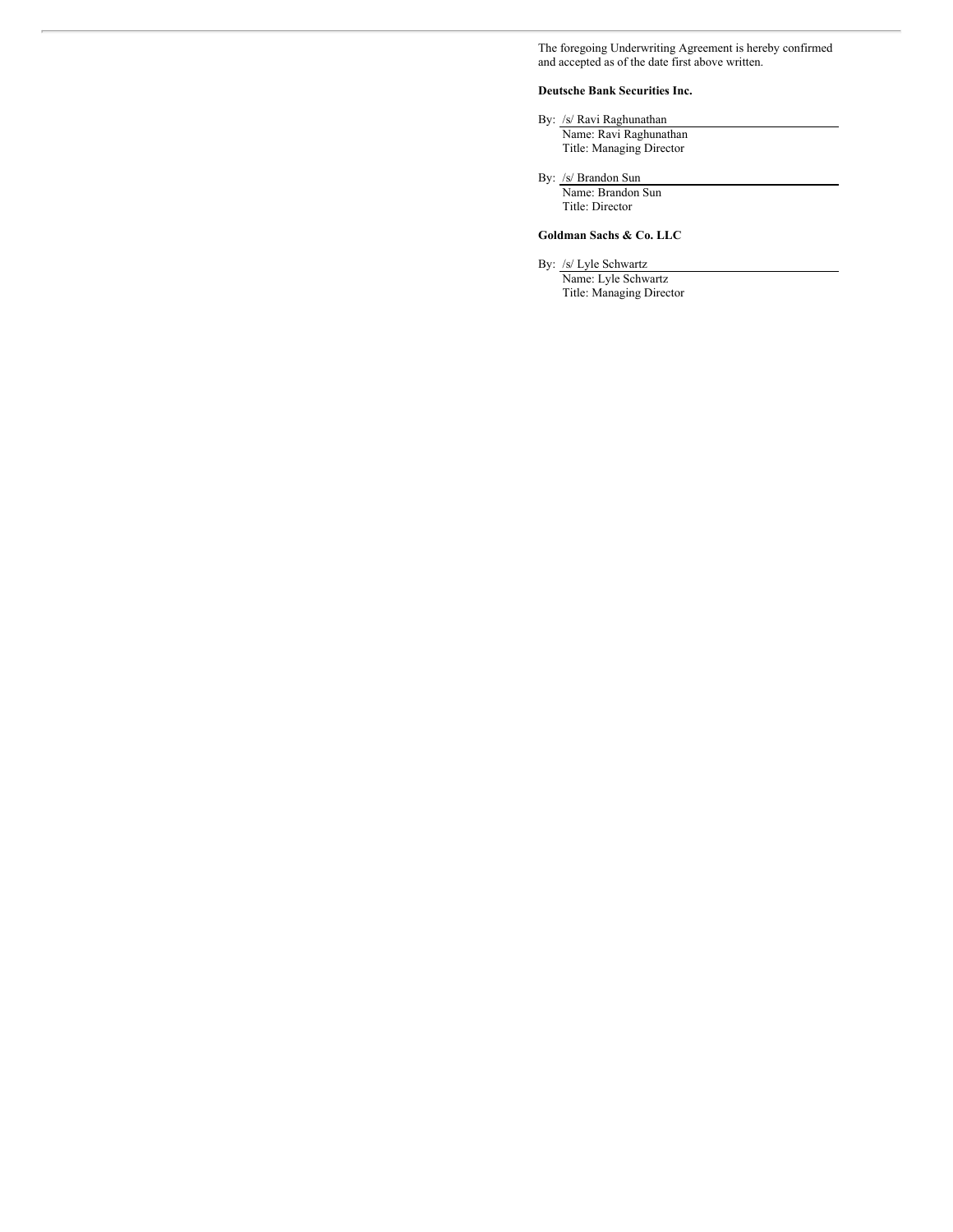# SCHEDULE I

|                               | Number of Underwritten     |
|-------------------------------|----------------------------|
| Underwriters                  | Securities to be Purchased |
| Deutsche Bank Securities Inc. | 22,750,000                 |
| Goldman Sachs & Co. LLC       | 12,250,000                 |
| Total                         | 35,000,000                 |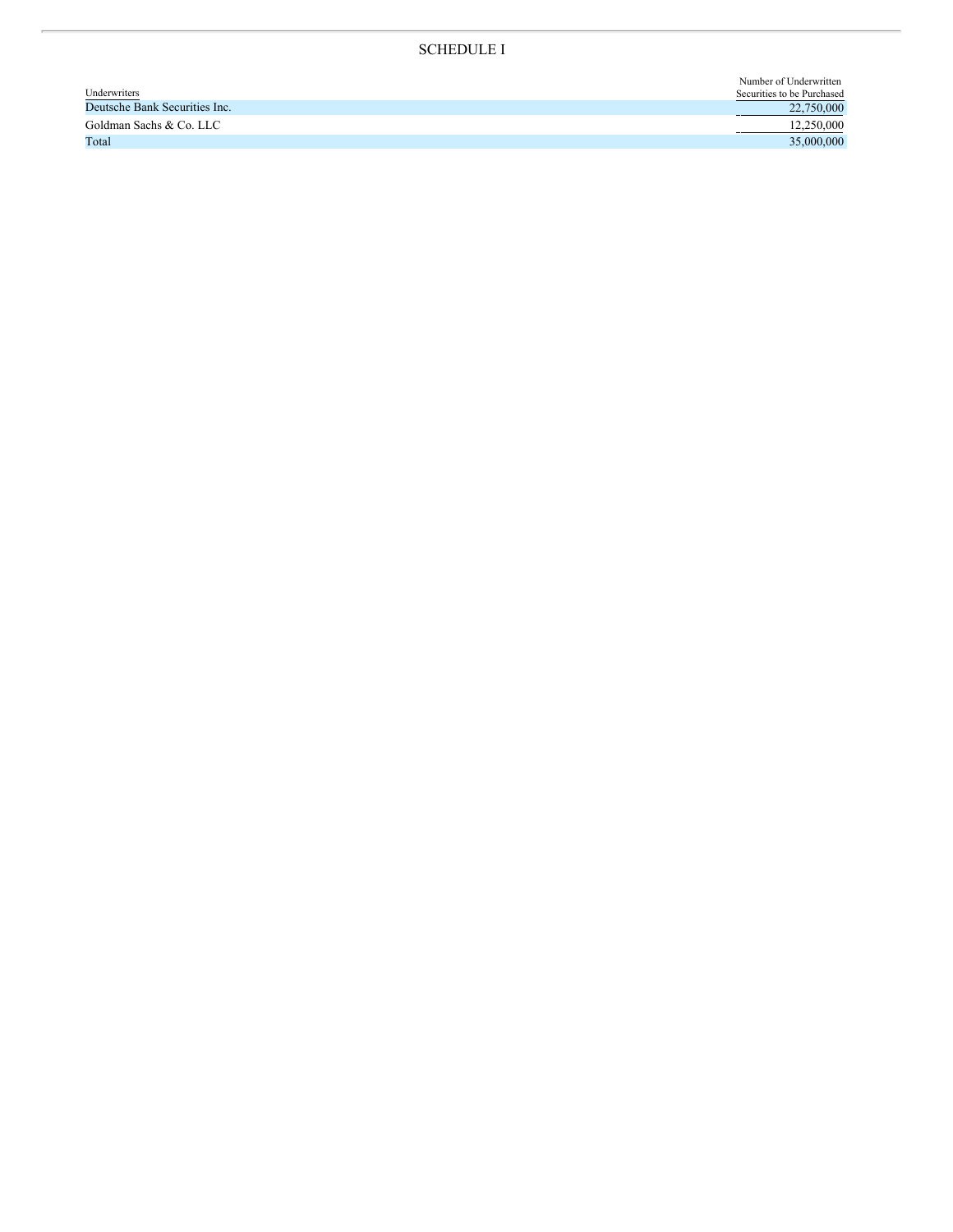# SCHEDULE II

# TIME OF DELIVERY INFORMATION

Investindustrial Acquisition Corp. priced 35,000,000 units at U.S. \$10.00 per unit plus an additional 5,250,000 units if the underwriters exercise their over-allotment option in full.

The units will be issued pursuant to an effective registration statement that has been previously filed with the Securities and Exchange Commission.

This communication shall not constitute an offer to sell or the solicitation of any offer to buy, nor shall there be any sale of the securities in any state or jurisdiction in which such offer, solicitation or sale would be unlawful prior to the registration or qualification under the securities law of any such state or jurisdiction.

Copies of the prospectus related to this offering may be obtained from Deutsche Bank Securities Inc., Attn.: Prospectus Group, 60 Wall Street, New York, NY 10005-2836, email: prospectus.CPDG@db.com, tel: (800) 503-4611.

.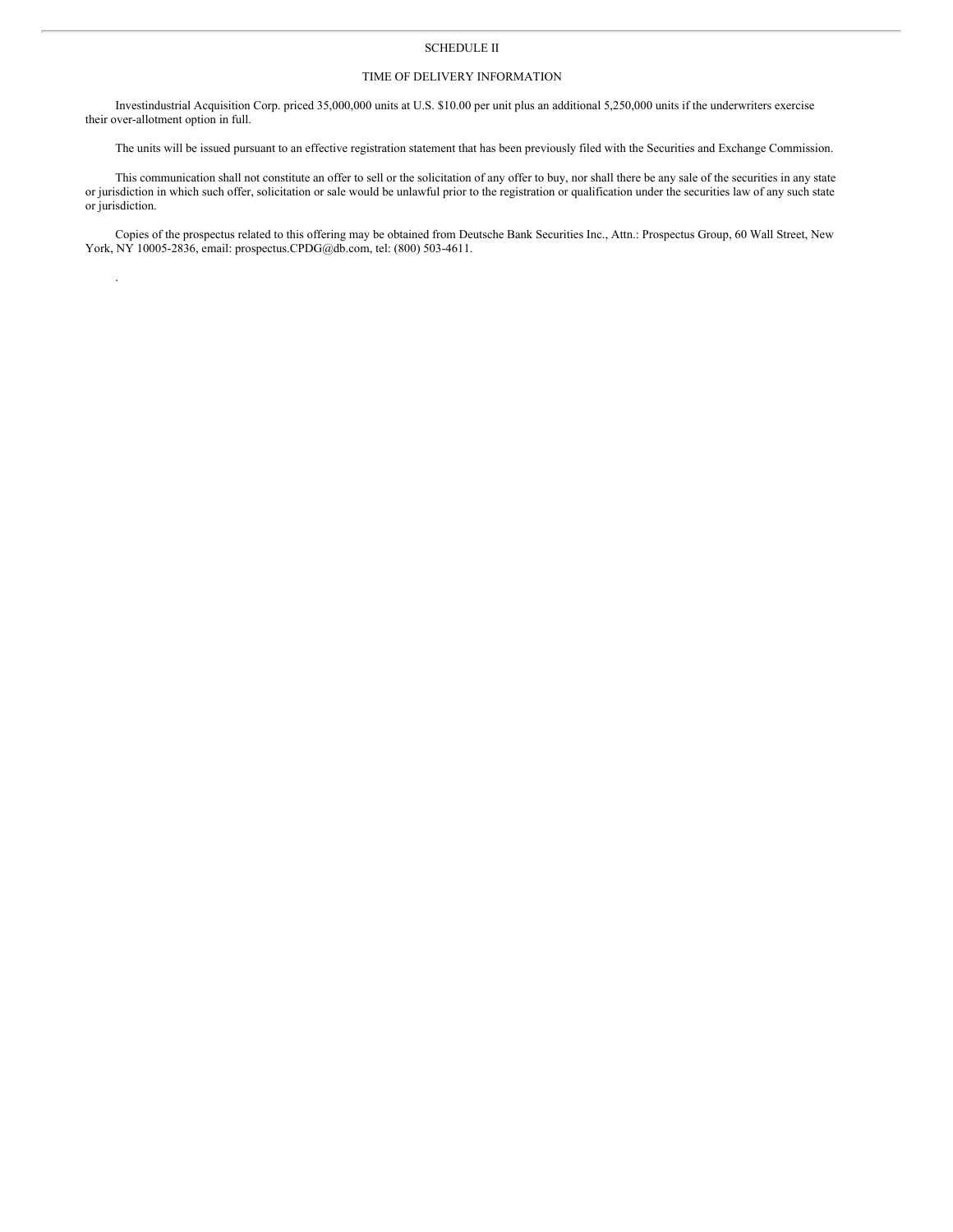# SCHEDULE III

# SCHEDULE OF WRITTEN TESTING-THE-WATERS COMMUNICATIONS

Reference is made to the materials used in the testing-the-waters presentation made to potential investors by the Company, to the extent such materials are deemed to be a "written communication" within the meaning of Rule 405 under the Securities Act.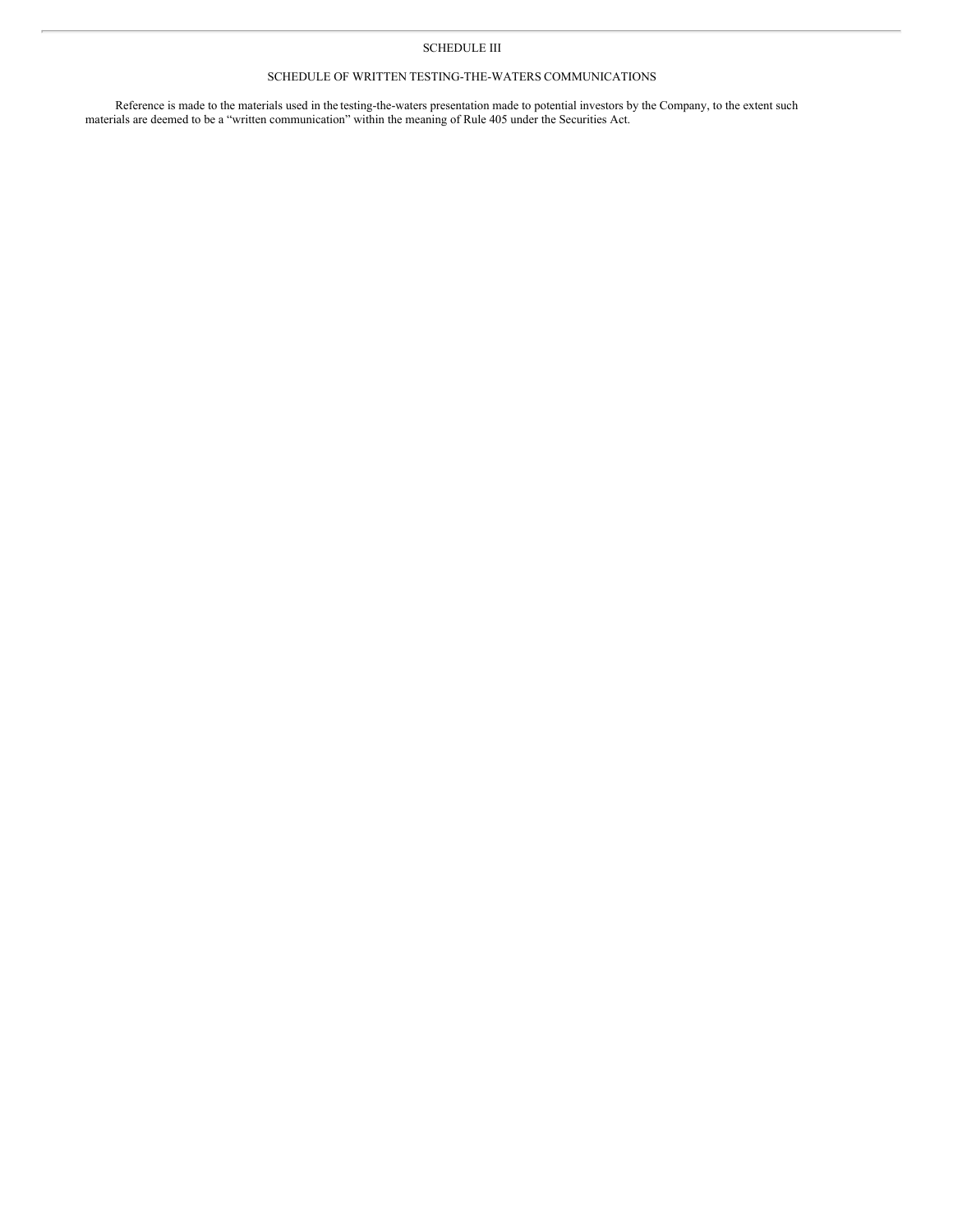# **THE COMPANIES LAW (2020 REVISION) OF THE CAYMAN ISLANDS COMPANY LIMITED BY SHARES**

# **AMENDED AND RESTATED MEMORANDUM AND ARTICLES OF ASSOCIATION**

**OF**

**INVESTINDUSTRIAL ACQUISITION CORP. (ADOPTED BY SPECIAL RESOLUTION DATED OCTOBER 27, 2020 AND EFFECTIVE ON OCTOBER 27, 2020)**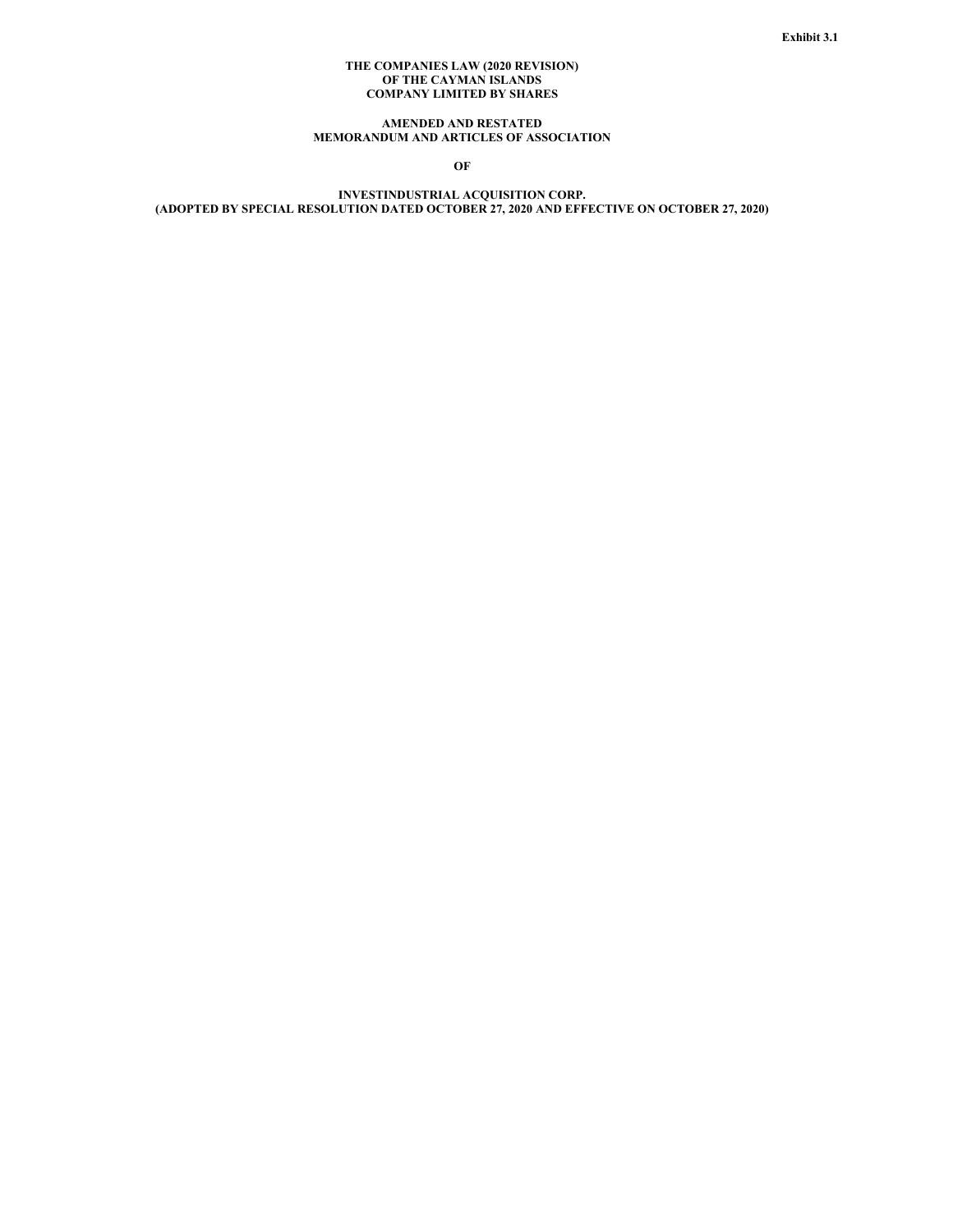### **THE COMPANIES LAW (2020 REVISION) OF THE CAYMAN ISLANDS COMPANY LIMITED BY SHARES**

#### **AMENDED AND RESTATED MEMORANDUM OF ASSOCIATION OF**

# **INVESTINDUSTRIAL ACQUISITION CORP.**

## **(ADOPTED BY SPECIAL RESOLUTION DATED OCTOBER 27, 2020 AND EFFECTIVE ON OCTOBER 27, 2020)**

- 1 The name of the Company is **Investindustrial Acquisition Corp.**
- 2 The Registered Office of the Company shall be at the offices of Maples Corporate Services Limited, PO Box 309, Ugland House, Grand Cayman, KY1-1104, Cayman Islands, or at such other place within the Cayman Islands as the Directors may decide.
- 3 The objects for which the Company is established are unrestricted and the Company shall have full power and authority to carry out any object not prohibited by the laws of the Cayman Islands.
- 4 The liability of each Member is limited to the amount unpaid on such Member's shares.
- 5 The share capital of the Company is US\$55,500 divided into 500,000,000 Class A ordinary shares of a par value of US\$0.0001 each, 50,000,000 Class B ordinary shares of a par value of US\$0.0001 each and 5,000,000 preference shares of a par value of US\$0.0001 each.
- 6 The Company has power to register by way of continuation as a body corporate limited by shares under the laws of any jurisdiction outside the Cayman Islands and to be deregistered in the Cayman Islands.
- 7 Capitalised terms that are not defined in this Amended and Restated Memorandum of Association bear the respective meanings given to them in the Amended and Restated Articles of Association of the Company.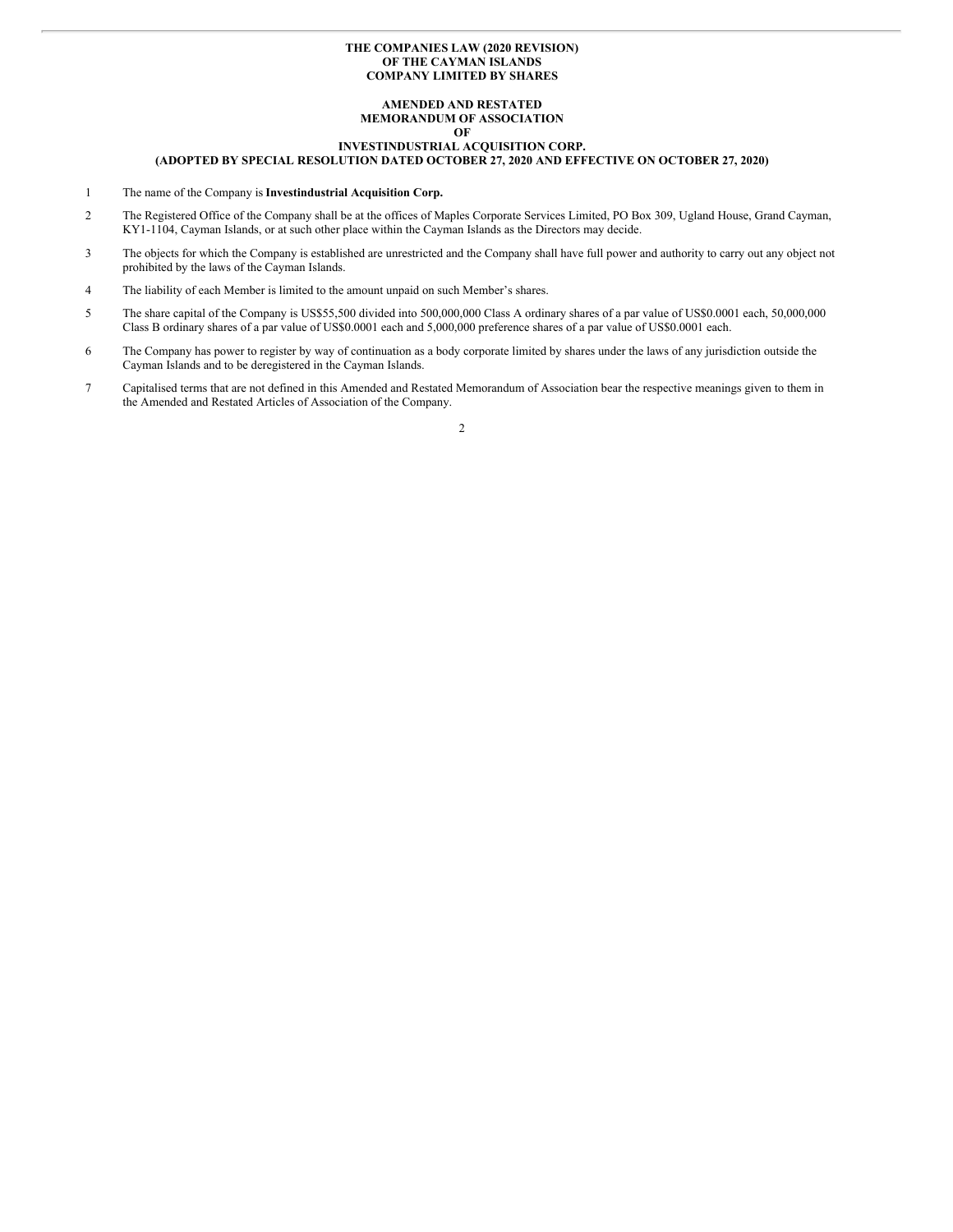# **THE COMPANIES LAW (2020 REVISION) OF THE CAYMAN ISLANDS COMPANY LIMITED BY SHARES**

# **AMENDED AND RESTATED ARTICLES OF ASSOCIATION OF**

## **INVESTINDUSTRIAL ACQUISITION CORP.**

#### **(ADOPTED BY SPECIAL RESOLUTION DATED OCTOBER 27, 2020 AND EFFECTIVE ON OCTOBER 27, 2020)**

# **1 Interpretation**

1.1 In the Articles Table A in the First Schedule to the Statute does not apply and, unless there is something in the subject or context inconsistent therewith:

| "Affiliate"       | in respect of a person, means any other person that, directly or indirectly, through one or more<br>intermediaries, controls, is controlled by, or is under common control with, such person, and<br>(a) in the case of a natural person, shall include, without limitation, such person's spouse,<br>parents, children, siblings, mother-in-law and father-in-law and brothers and sisters-in-law,<br>whether by blood, marriage or adoption or anyone residing in such person's home, a trust for<br>the benefit of any of the foregoing, a company, partnership or any natural person or entity<br>wholly or jointly owned by any of the foregoing and (b) in the case of an entity, shall include a<br>partnership, a corporation or any natural person or entity which directly, or indirectly through<br>one or more intermediaries, controls, is controlled by, or is under common control with, such<br>entity. |
|-------------------|-------------------------------------------------------------------------------------------------------------------------------------------------------------------------------------------------------------------------------------------------------------------------------------------------------------------------------------------------------------------------------------------------------------------------------------------------------------------------------------------------------------------------------------------------------------------------------------------------------------------------------------------------------------------------------------------------------------------------------------------------------------------------------------------------------------------------------------------------------------------------------------------------------------------------|
| "Applicable Law"  | means, with respect to any person, all provisions of laws, statutes, ordinances, rules,<br>regulations, permits, certificates, judgments, decisions, decrees or orders of any governmental<br>authority applicable to such person.                                                                                                                                                                                                                                                                                                                                                                                                                                                                                                                                                                                                                                                                                      |
| "Articles"        | means these amended and restated articles of association of the Company.                                                                                                                                                                                                                                                                                                                                                                                                                                                                                                                                                                                                                                                                                                                                                                                                                                                |
| "Audit Committee" | means the audit committee of the board of directors of the Company established pursuant to the<br>Articles, or any successor committee.                                                                                                                                                                                                                                                                                                                                                                                                                                                                                                                                                                                                                                                                                                                                                                                 |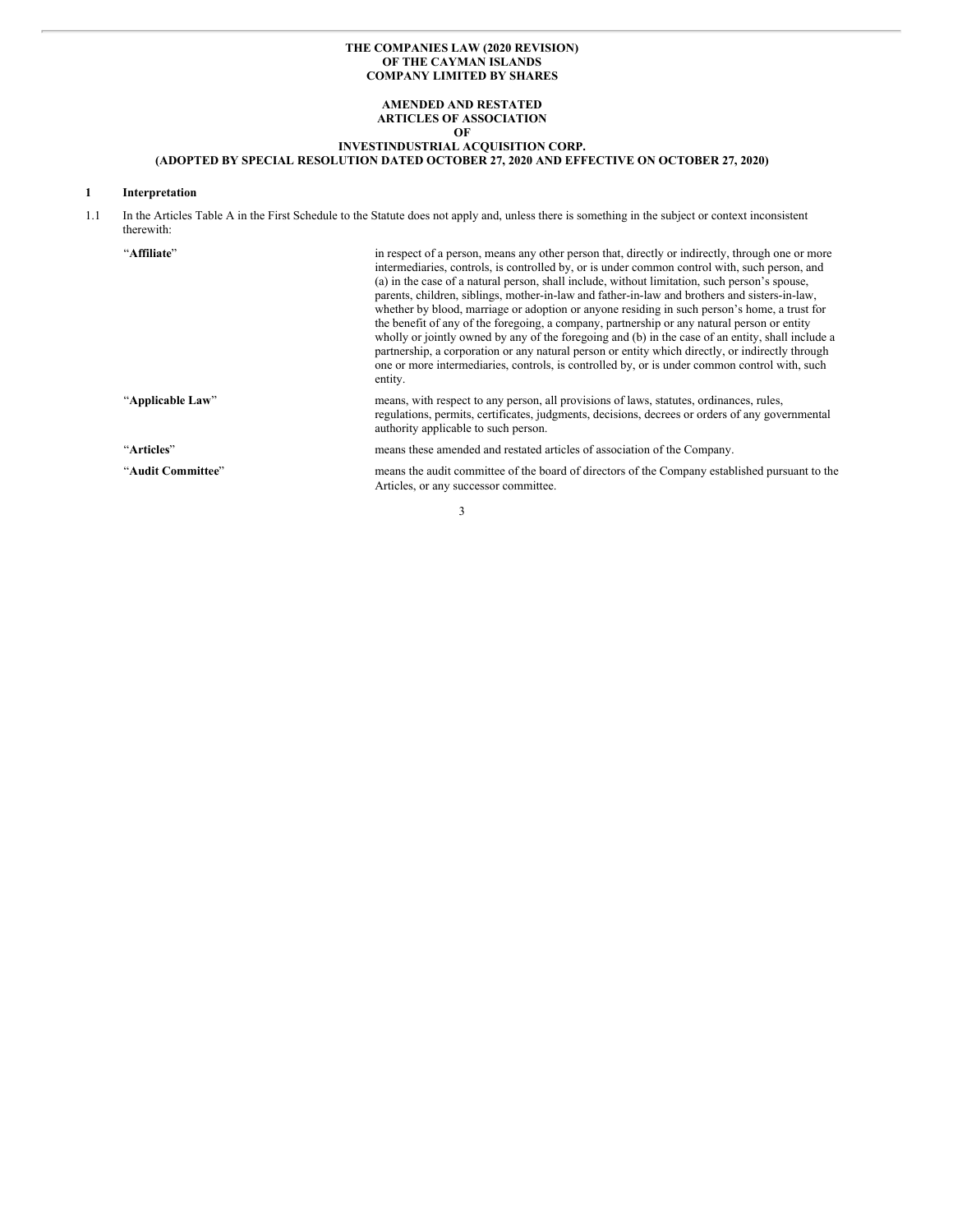| "Auditor"                | means the person for the time being performing the duties of auditor of the Company (if any).                                                                                                                                                                                                                                                                                                                                                                                                                                                                                                                                                                                                                                                                                                                                                                            |
|--------------------------|--------------------------------------------------------------------------------------------------------------------------------------------------------------------------------------------------------------------------------------------------------------------------------------------------------------------------------------------------------------------------------------------------------------------------------------------------------------------------------------------------------------------------------------------------------------------------------------------------------------------------------------------------------------------------------------------------------------------------------------------------------------------------------------------------------------------------------------------------------------------------|
| "Business Combination"   | means a merger, amalgamation, share exchange, asset acquisition, share purchase,<br>reorganisation or similar business combination involving the Company, with one or more<br>businesses or entities (the "target business"), which Business Combination: (a) as long as the<br>securities of the Company are listed on the New York Stock Exchange, must occur with one or<br>more target businesses that together have an aggregate fair market value of at least 80 per cent<br>of the assets held in the Trust Account (excluding the deferred underwriting commissions and<br>taxes payable on the income earned on the Trust Account) at the time of the signing of the<br>definitive agreement to enter into such Business Combination; and (b) must not be solely<br>effectuated with another blank cheque company or a similar company with nominal operations. |
| "business day"           | means any day other than a Saturday, a Sunday or a legal holiday or a day on which banking<br>institutions or trust companies are authorised or obligated by law to close in New York City.                                                                                                                                                                                                                                                                                                                                                                                                                                                                                                                                                                                                                                                                              |
| "Clearing House"         | means a clearing house recognised by the laws of the jurisdiction in which the Shares (or<br>depositary receipts therefor) are listed or quoted on a stock exchange or interdealer quotation<br>system in such jurisdiction.                                                                                                                                                                                                                                                                                                                                                                                                                                                                                                                                                                                                                                             |
| "Class A Share"          | means a Class A ordinary share of a par value of US\$0.0001 in the share capital of the<br>Company.                                                                                                                                                                                                                                                                                                                                                                                                                                                                                                                                                                                                                                                                                                                                                                      |
| "Class B Share"          | means a Class B ordinary share of a par value of US\$0.0001 in the share capital of the<br>Company.                                                                                                                                                                                                                                                                                                                                                                                                                                                                                                                                                                                                                                                                                                                                                                      |
| "Company"                | means the above named company.                                                                                                                                                                                                                                                                                                                                                                                                                                                                                                                                                                                                                                                                                                                                                                                                                                           |
| "Company's Website"      | means the website of the Company and/or its web-address or domain name (if any).                                                                                                                                                                                                                                                                                                                                                                                                                                                                                                                                                                                                                                                                                                                                                                                         |
| "Compensation Committee" | means the compensation committee of the board of directors of the Company established<br>pursuant to the Articles, or any successor committee.                                                                                                                                                                                                                                                                                                                                                                                                                                                                                                                                                                                                                                                                                                                           |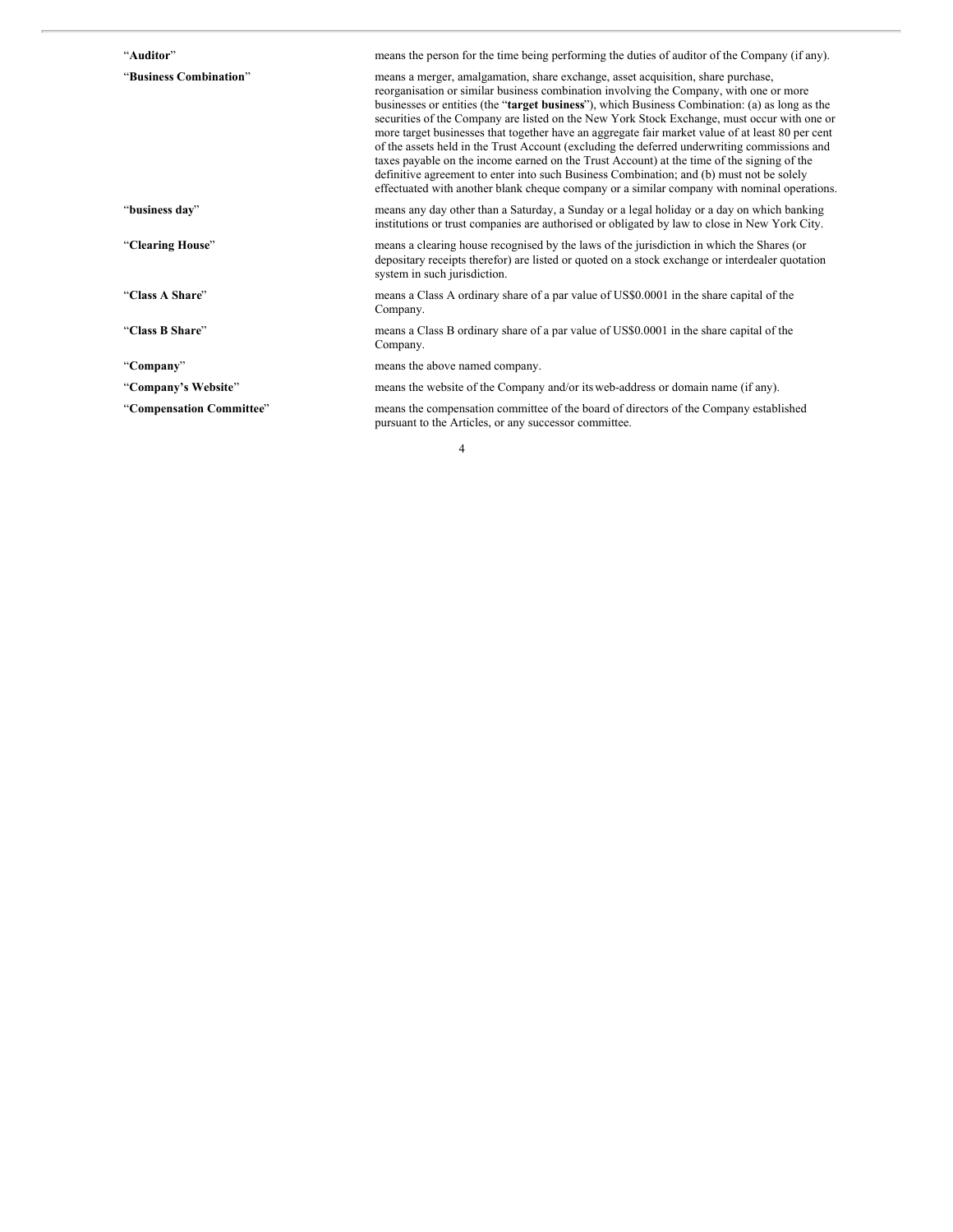| "Designated Stock Exchange"   | means any United States national securities exchange on which the securities of the Company<br>are listed for trading, including the New York Stock Exchange.                                                                                                                                                                      |
|-------------------------------|------------------------------------------------------------------------------------------------------------------------------------------------------------------------------------------------------------------------------------------------------------------------------------------------------------------------------------|
| "Directors"                   | means the directors for the time being of the Company.                                                                                                                                                                                                                                                                             |
| "Dividend"                    | means any dividend (whether interim or final) resolved to be paid on Shares pursuant to the<br>Articles.                                                                                                                                                                                                                           |
| "Electronic Communication"    | means a communication sent by electronic means, including electronic posting to the<br>Company's Website, transmission to any number, address or internet website (including the<br>website of the Securities and Exchange Commission) or other electronic delivery methods as<br>otherwise decided and approved by the Directors. |
| "Electronic Record"           | has the same meaning as in the Electronic Transactions Law.                                                                                                                                                                                                                                                                        |
| "Electronic Transactions Law" | means the Electronic Transactions Law (2003 Revision) of the Cayman Islands.                                                                                                                                                                                                                                                       |
| "Equity-linked Securities"    | means any debt or equity securities that are convertible, exercisable or exchangeable for<br>Class A Shares issued in a financing transaction in connection with a Business Combination,<br>including but not limited to a private placement of equity or debt.                                                                    |
| "Exchange Act"                | means the United States Securities Exchange Act of 1934, as amended, or any similar U.S.<br>federal statute and the rules and regulations of the Securities and Exchange Commission<br>thereunder, all as the same shall be in effect at the time.                                                                                 |
| "Founders"                    | means all Members immediately prior to the consummation of the IPO.                                                                                                                                                                                                                                                                |
| "Forward Purchase Agreement"  | means an agreement that provides for the sale of equity securities in a private placement that<br>will close substantially concurrently with the closing of a Business Combination.                                                                                                                                                |
| "Forward Purchase Share"      | means a Class A Shares to be issued pursuant to a Forward Purchase Agreement.                                                                                                                                                                                                                                                      |
| "Independent Director"        | has the same meaning as in the rules and regulations of the Designated Stock Exchange or in<br>Rule 10A-3 under the Exchange Act, as the case may be.                                                                                                                                                                              |
| "IPO $"$                      | means the Company's initial public offering of securities.                                                                                                                                                                                                                                                                         |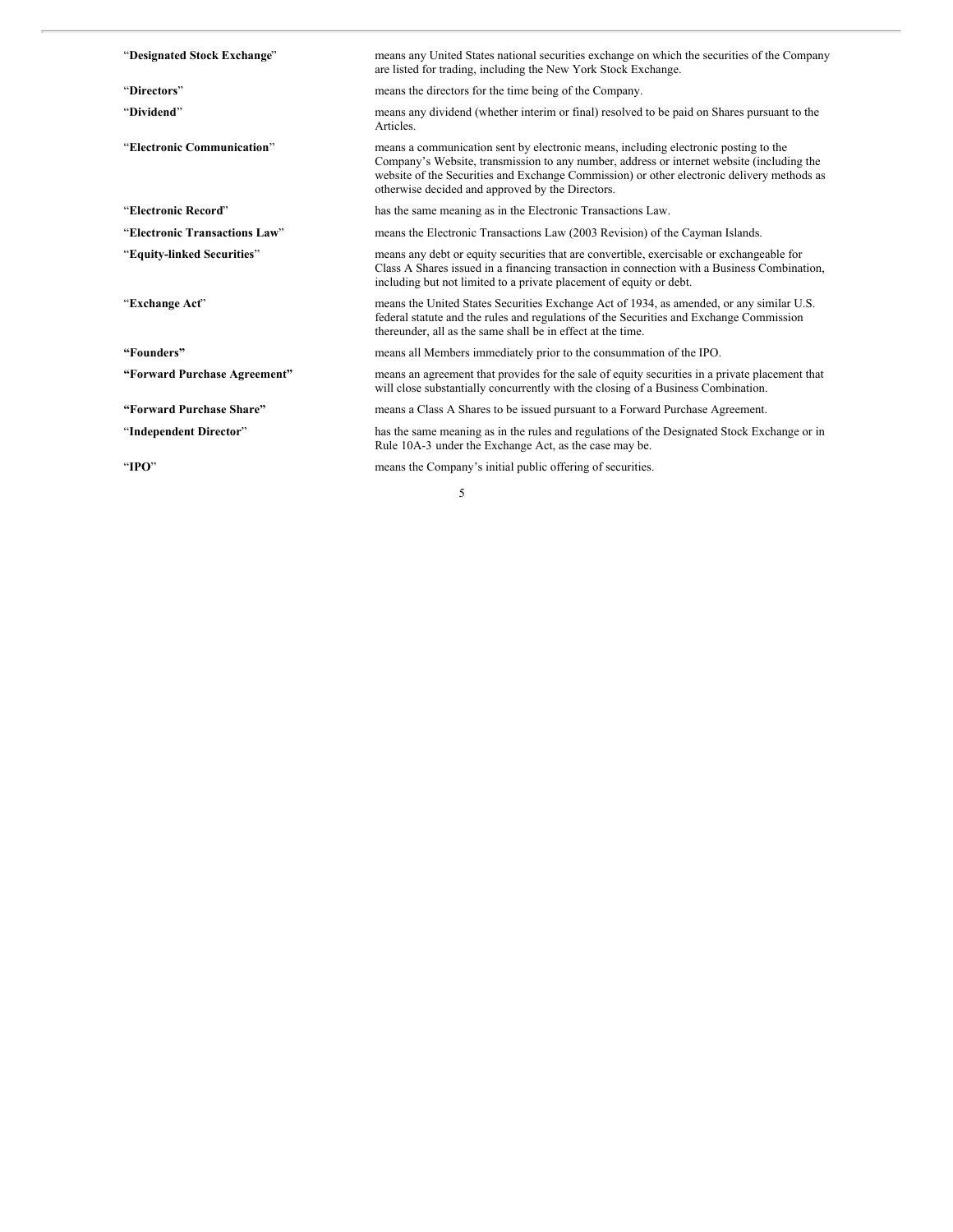| "Member"                                           | has the same meaning as in the Statute.                                                                                                                                                                                                                                                                                                                                      |
|----------------------------------------------------|------------------------------------------------------------------------------------------------------------------------------------------------------------------------------------------------------------------------------------------------------------------------------------------------------------------------------------------------------------------------------|
| "Memorandum"                                       | means the amended and restated memorandum of association of the Company.                                                                                                                                                                                                                                                                                                     |
| "Nominating and Corporate Governance<br>Committee" | means the nominating and corporate governance committee of the board of directors of the<br>Company established pursuant to the Articles, or any successor committee.                                                                                                                                                                                                        |
| "Officer"                                          | means a person appointed to hold an office in the Company.                                                                                                                                                                                                                                                                                                                   |
| "Ordinary Resolution"                              | means a resolution passed by a simple majority of the Members as, being entitled to do so, vote<br>in person or, where proxies are allowed, by proxy at a general meeting, and includes a<br>unanimous written resolution. In computing the majority when a poll is demanded regard shall<br>be had to the number of votes to which each Member is entitled by the Articles. |
| "Over-Allotment Option"                            | means the option of the Underwriters to purchase up to an additional 15 per cent of the firm<br>units (as described in the Articles) issued in the IPO at a price equal to US\$10 per unit, less<br>underwriting discounts and commissions.                                                                                                                                  |
| "Preference Share"                                 | means a preference share of a par value of US\$0.0001 in the share capital of the Company.                                                                                                                                                                                                                                                                                   |
| "Public Share"                                     | means a Class A Share issued as part of the units (as described in the Articles) issued in the<br>IPO.                                                                                                                                                                                                                                                                       |
| "Redemption Notice"                                | means a notice in a form approved by the Company by which a holder of Public Shares is<br>entitled to require the Company to redeem its Public Shares, subject to any conditions<br>contained therein.                                                                                                                                                                       |
| "Register of Members"                              | means the register of Members maintained in accordance with the Statute and includes (except<br>where otherwise stated) any branch or duplicate register of Members.                                                                                                                                                                                                         |
| "Registered Office"                                | means the registered office for the time being of the Company.                                                                                                                                                                                                                                                                                                               |
| "Representative"                                   | means a representative of the Underwriters.                                                                                                                                                                                                                                                                                                                                  |
| "Seal"                                             | means the common seal of the Company and includes every duplicate seal.                                                                                                                                                                                                                                                                                                      |
| 6                                                  |                                                                                                                                                                                                                                                                                                                                                                              |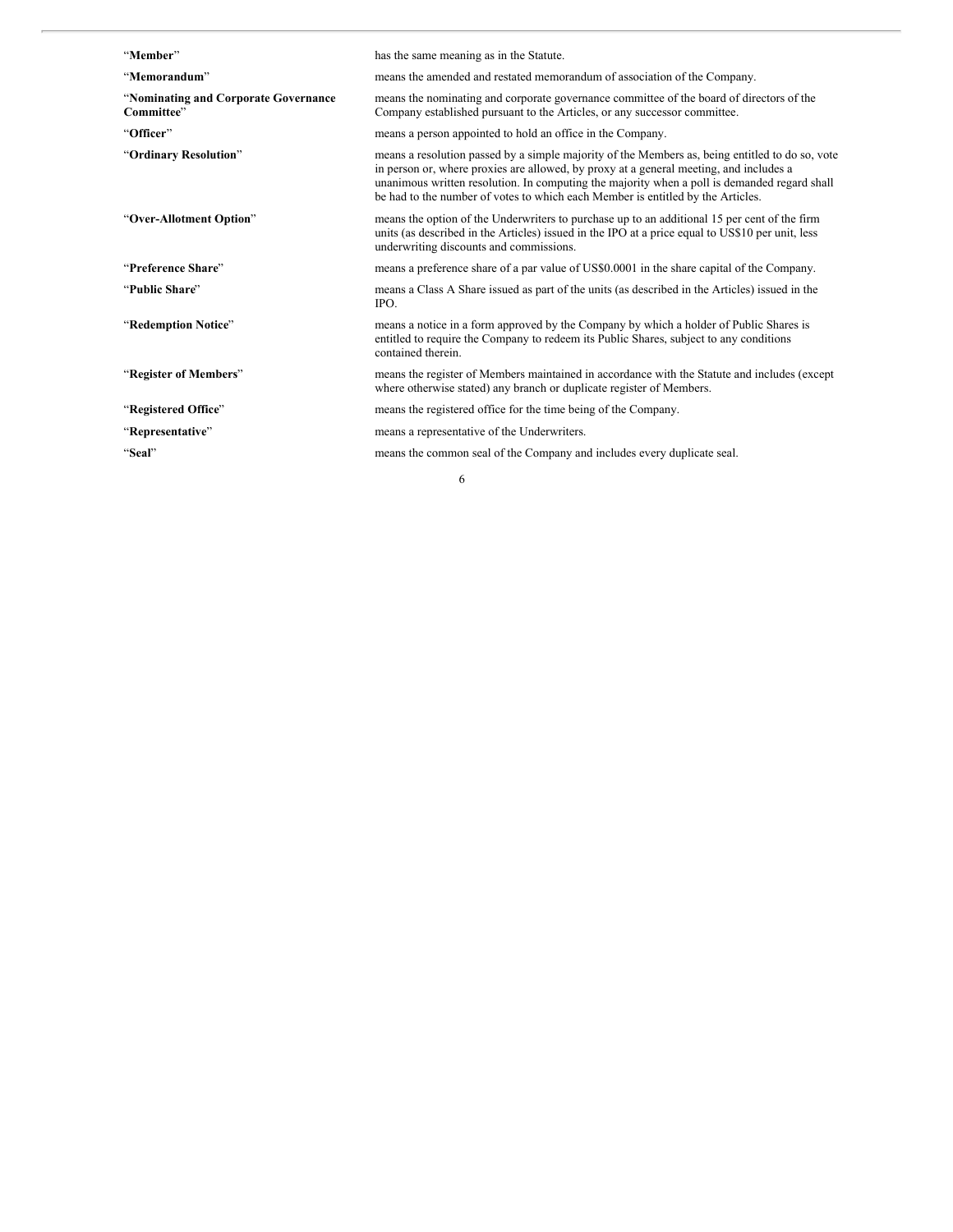| "Securities and Exchange Commission" | means the United States Securities and Exchange Commission.                                                                                                                                                                                                                                                        |
|--------------------------------------|--------------------------------------------------------------------------------------------------------------------------------------------------------------------------------------------------------------------------------------------------------------------------------------------------------------------|
| "Share"                              | means a Class A Share, a Class B Share or a Preference Share and includes a fraction of a<br>share in the Company.                                                                                                                                                                                                 |
| "Special Resolution"                 | has the same meaning as in the Statute, and includes a unanimous written resolution.                                                                                                                                                                                                                               |
| "Sponsor"                            | means Investindustrial Acquisition Corp. L.P., a limited partnership incorporated in England<br>and Wales, and its successors or assigns.                                                                                                                                                                          |
| "Statute"                            | means the Companies Law (2020 Revision) of the Cayman Islands.                                                                                                                                                                                                                                                     |
| "Treasury Share"                     | means a Share held in the name of the Company as a treasury share in accordance with the<br>Statute.                                                                                                                                                                                                               |
| "Trust Account"                      | means the trust account established by the Company upon the consummation of its IPO and<br>into which a certain amount of the net proceeds of the IPO, together with a certain amount of<br>the proceeds of a private placement of warrants simultaneously with the closing date of the<br>IPO, will be deposited. |
| "Underwriter"                        | means an underwriter of the IPO from time to time and any successor underwriter.                                                                                                                                                                                                                                   |

1.2 In the Articles:

- (a) words importing the singular number include the plural number and vice versa;
- (b) words importing the masculine gender include the feminine gender;
- (c) words importing persons include corporations as well as any other legal or natural person;
- (d) "written" and "in writing" include all modes of representing or reproducing words in visible form, including in the form of an Electronic Record;
- (e) "shall" shall be construed as imperative and "may" shall be construed as permissive;
- (f) references to provisions of any law or regulation shall be construed as references to those provisions as amended, modified,re-enacted or replaced;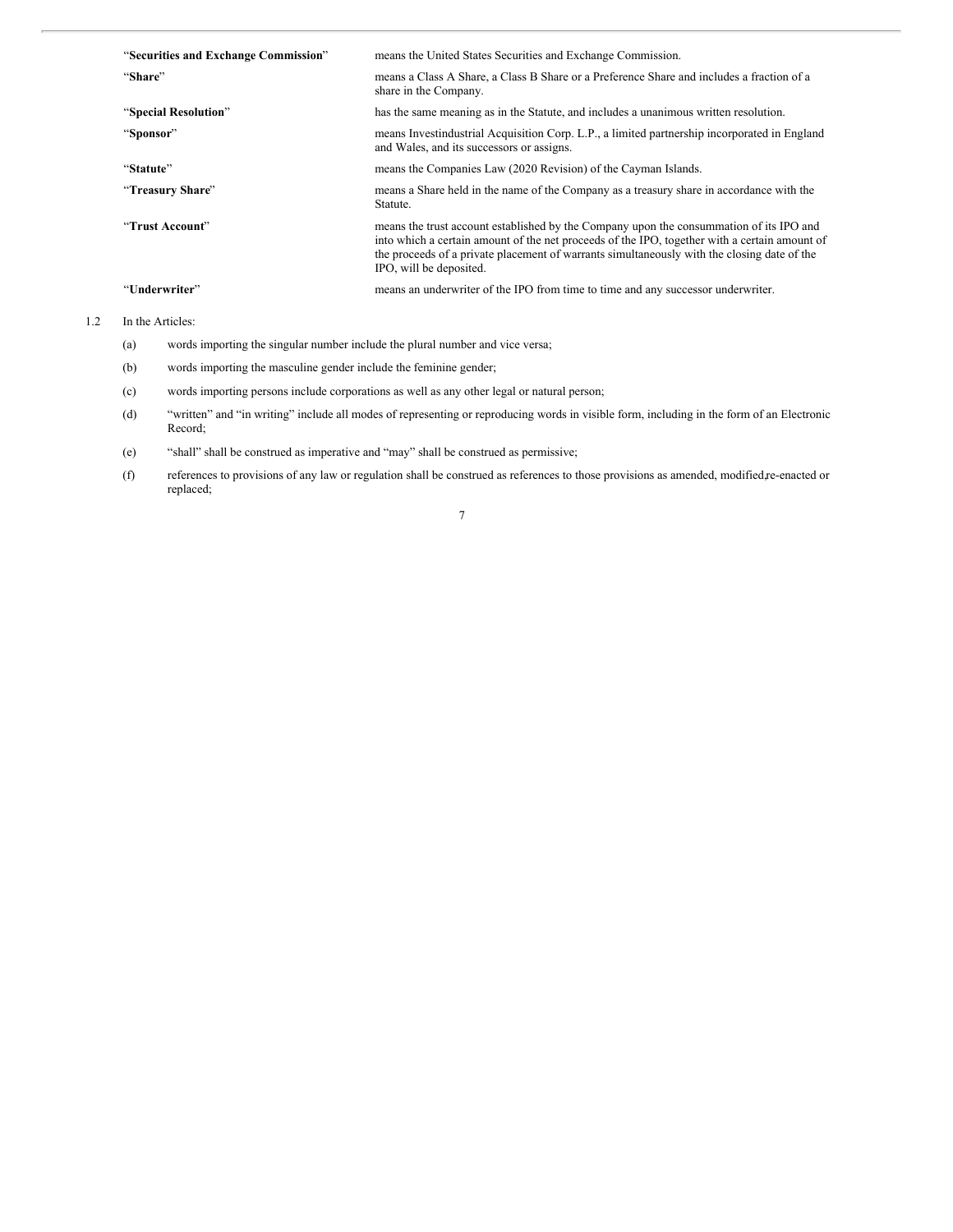- (g) any phrase introduced by the terms "including", "include", "in particular" or any similar expression shall be construed as illustrative and shall not limit the sense of the words preceding those terms;
- (h) the term "and/or" is used herein to mean both "and" as well as "or." The use of "and/or" in certain contexts in no respects qualifies or modifies the use of the terms "and" or "or" in others. The term "or" shall not be interpreted to be exclusive and the term "and" shall not be interpreted to require the conjunctive (in each case, unless the context otherwise requires);
- (i) headings are inserted for reference only and shall be ignored in construing the Articles;
- (j) any requirements as to delivery under the Articles include delivery in the form of an Electronic Record;
- (k) any requirements as to execution or signature under the Articles including the execution of the Articles themselves can be satisfied in the form of an electronic signature as defined in the Electronic Transactions Law;
- (l) sections 8 and 19(3) of the Electronic Transactions Law shall not apply;
- (m) the term "clear days" in relation to the period of a notice means that period excluding the day when the notice is received or deemed to be received and the day for which it is given or on which it is to take effect; and
- (n) the term "holder" in relation to a Share means a person whose name is entered in the Register of Members as the holder of such Share.

# **2 Commencement of Business**

- 2.1 The business of the Company may be commenced as soon after incorporation of the Company as the Directors shall see fit.
- 2.2 The Directors may pay, out of the capital or any other monies of the Company, all expenses incurred in or about the formation and establishment of the Company, including the expenses of registration.

#### **3 Issue of Shares and other Securities**

3.1 Subject to the provisions, if any, in the Memorandum (and to any direction that may be given by the Company in general meeting) and, where applicable, the rules and regulations of the Designated Stock Exchange, the Securities and Exchange Commission and/or any other competent regulatory authority or otherwise under Applicable Law, and without prejudice to any rights attached to any existing Shares, the Directors may allot, issue, grant options over or otherwise dispose of Shares (including fractions of a Share) with or without preferred, deferred or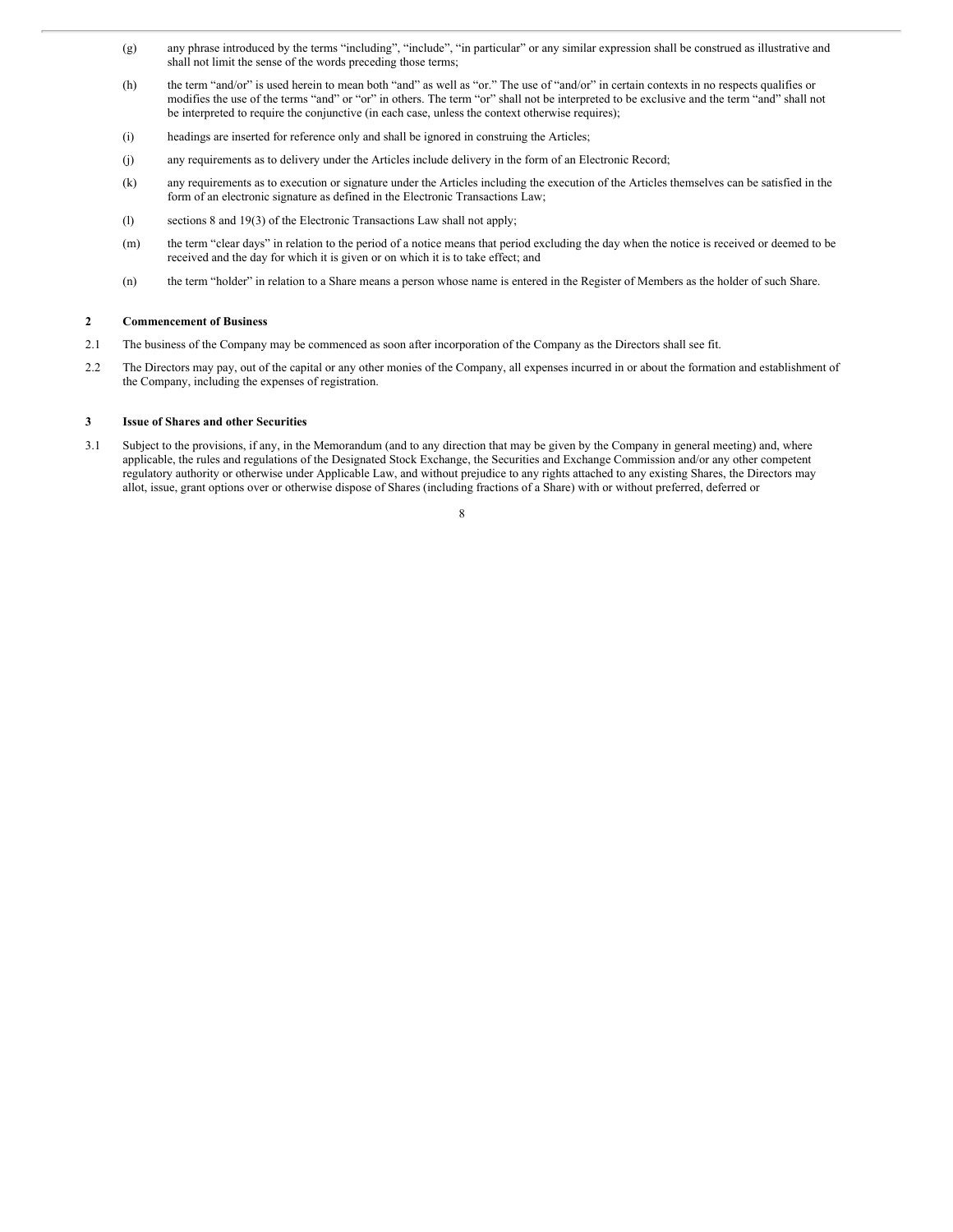other rights or restrictions, whether in regard to Dividends or other distributions, voting, return of capital or otherwise and to such persons, at such times and on such other terms as they think proper, and may also (subject to the Statute and the Articles) vary such rights, save that the Directors shall not allot, issue, grant options over or otherwise dispose of Shares (including fractions of a Share) to the extent that it may affect the ability of the Company to carry out a Class B Share Conversion set out in the Articles.

- 3.2 The Company may issue rights, options, warrants or convertible securities or securities of similar nature conferring the right upon the holders thereof to subscribe for, purchase or receive any class of Shares or other securities in the Company on such terms as the Directors may from time to time determine.
- 3.3 The Company may issue units of securities in the Company, which may be comprised of whole or fractional Shares, rights, options, warrants or convertible securities or securities of similar nature conferring the right upon the holders thereof to subscribe for, purchase or receive any class of Shares or other securities in the Company, upon such terms as the Directors may from time to time determine.
- 3.4 The Company shall not issue Shares to bearer.

# **4 Register of Members**

- 4.1 The Company shall maintain or cause to be maintained the Register of Members in accordance with the Statute.
- 4.2 The Directors may determine that the Company shall maintain one or more branch registers of Members in accordance with the Statute. The Directors may also determine which register of Members shall constitute the principal register and which shall constitute the branch register or registers, and to vary such determination from time to time.

#### **5 Closing Register of Members or Fixing Record Date**

5.1 For the purpose of determining Members entitled to notice of, or to vote at any meeting of Members or any adjournment thereof, or Members entitled to receive payment of any Dividend or other distribution, or in order to make a determination of Members for any other purpose, the Directors may, after notice has been given by advertisement in an appointed newspaper or any other newspaper or by any other means in accordance with the rules and regulations of the Designated Stock Exchange, the Securities and Exchange Commission and/or any other competent regulatory authority or otherwise under Applicable Law, provide that the Register of Members shall be closed for transfers for a stated period which shall not in any case exceed forty days.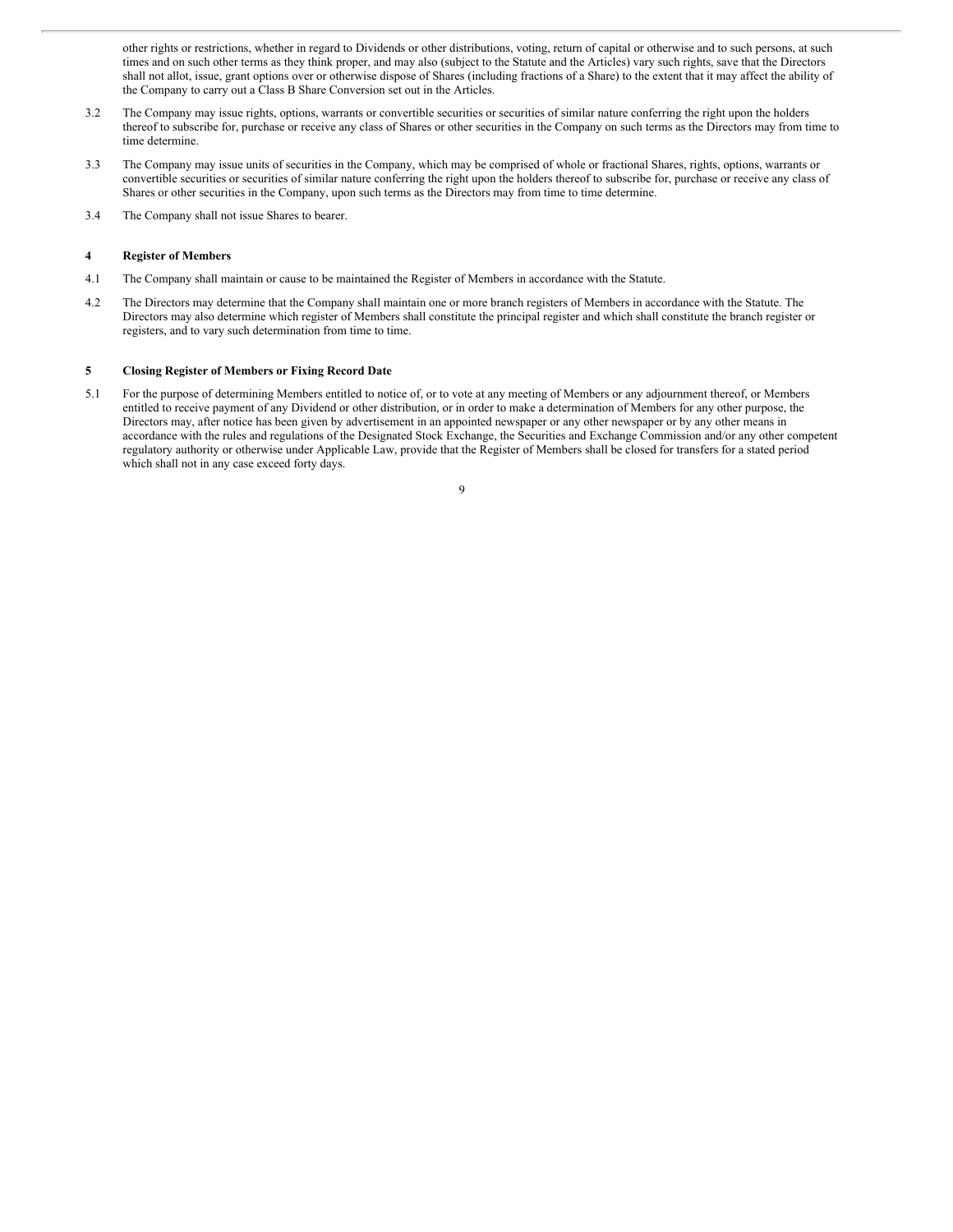- 5.2 In lieu of, or apart from, closing the Register of Members, the Directors may fix in advance or arrears a date as the record date for any such determination of Members entitled to notice of, or to vote at any meeting of the Members or any adjournment thereof, or for the purpose of determining the Members entitled to receive payment of any Dividend or other distribution, or in order to make a determination of Members for any other purpose.
- 5.3 If the Register of Members is not so closed and no record date is fixed for the determination of Members entitled to notice of, or to vote at, a meeting of Members or Members entitled to receive payment of a Dividend or other distribution, the date on which notice of the meeting is sent or the date on which the resolution of the Directors resolving to pay such Dividend or other distribution is passed, as the case may be, shall be the record date for such determination of Members. When a determination of Members entitled to vote at any meeting of Members has been made as provided in this Article, such determination shall apply to any adjournment thereof.

## **6 Certificates for Shares**

- 6.1 A Member shall only be entitled to a share certificate if the Directors resolve that share certificates shall be issued. Share certificates representing Shares, if any, shall be in such form as the Directors may determine. Share certificates shall be signed by one or more Directors or other person authorised by the Directors. The Directors may authorise certificates to be issued with the authorised signature(s) affixed by mechanical process. All certificates for Shares shall be consecutively numbered or otherwise identified and shall specify the Shares to which they relate. All certificates surrendered to the Company for transfer shall be cancelled and, subject to the Articles, no new certificate shall be issued until the former certificate representing a like number of relevant Shares shall have been surrendered and cancelled.
- 6.2 The Company shall not be bound to issue more than one certificate for Shares held jointly by more than one person and delivery of a certificate to one joint holder shall be a sufficient delivery to all of them.
- 6.3 If a share certificate is defaced, worn out, lost or destroyed, it may be renewed on such terms (if any) as to evidence and indemnity and on the payment of such expenses reasonably incurred by the Company in investigating evidence, as the Directors may prescribe, and (in the case of defacement or wearing out) upon delivery of the old certificate.
- 6.4 Every share certificate sent in accordance with the Articles will be sent at the risk of the Member or other person entitled to the certificate. The Company will not be responsible for any share certificate lost or delayed in the course of delivery.
- 6.5 Share certificates shall be issued within the relevant time limit as prescribed by the Statute, if applicable, or as the rules and regulations of the Designated Stock Exchange, the Securities and Exchange Commission and/or any other competent regulatory authority or otherwise under Applicable Law may from time to time determine, whichever is shorter, after the allotment or, except in the case of a Share transfer which the Company is for the time being entitled to refuse to register and does not register, after lodgement of a Share transfer with the Company.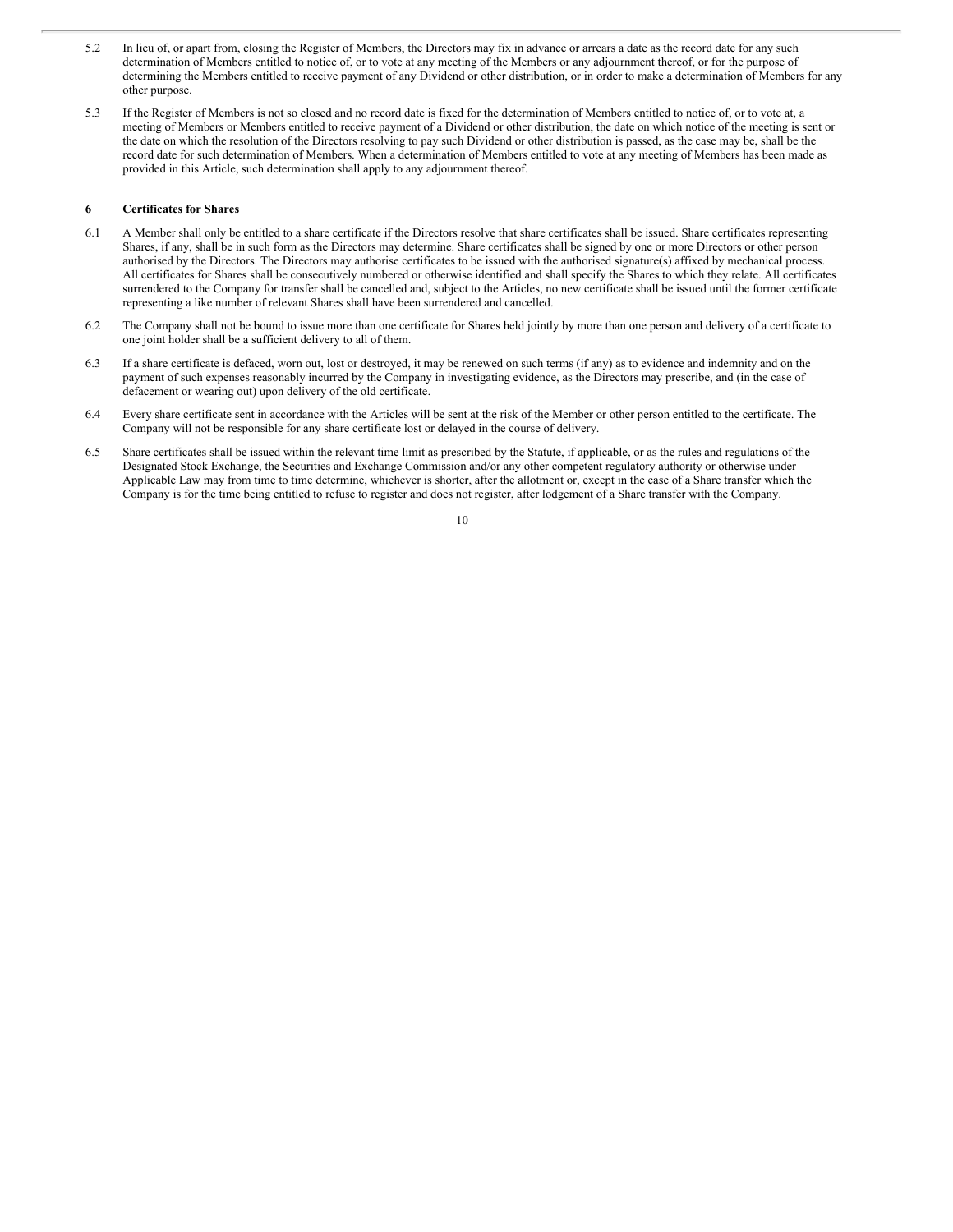# **7 Transfer of Shares**

- 7.1 Subject to the terms of the Articles, any Member may transfer all or any of his Shares by an instrument of transfer provided that such transfer complies with the rules and regulations of the Designated Stock Exchange, the Securities and Exchange Commission and/or any other competent regulatory authority or otherwise under Applicable Law. If the Shares in question were issued in conjunction with rights, options or warrants issued pursuant to the Articles on terms that one cannot be transferred without the other, the Directors shall refuse to register the transfer of any such Share without evidence satisfactory to them of the like transfer of such option or warrant.
- 7.2 The instrument of transfer of any Share shall be in writing in the usual or common form or in a form prescribed by the rules and regulations of the Designated Stock Exchange, the Securities and Exchange Commission and/or any other competent regulatory authority or otherwise under Applicable Law or in any other form approved by the Directors and shall be executed by or on behalf of the transferor (and if the Directors so require, signed by or on behalf of the transferee) and may be under hand or, if the transferor or transferee is a Clearing House or its nominee(s), by hand or by machine imprinted signature or by such other manner of execution as the Directors may approve from time to time. The transferor shall be deemed to remain the holder of a Share until the name of the transferee is entered in the Register of Members.

# **8 Redemption, Repurchase and Surrender of Shares**

- 8.1 Subject to the provisions of the Statute, and, where applicable, the rules and regulations of the Designated Stock Exchange, the Securities and Exchange Commission and/or any other competent regulatory authority or otherwise under Applicable Law, the Company may issue Shares that are to be redeemed or are liable to be redeemed at the option of the Member or the Company. The redemption of such Shares, except Public Shares, shall be effected in such manner and upon such other terms as the Company may, by Special Resolution, determine before the issue of such Shares. With respect to redeeming or repurchasing the Shares:
	- (a) Members who hold Public Shares are entitled to request the redemption of such Shares in the circumstances described in the Business Combination Article hereof;
	- (b) Class B Shares held by the Sponsor shall be surrendered by the Sponsor for no consideration to the extent that the Over-Allotment Option is not exercised in full so that the number of Class B Shares will equal 20 per cent of the Company's issued Shares after the IPO (exclusive of any securities issued in a private placement simultaneously with the IPO); and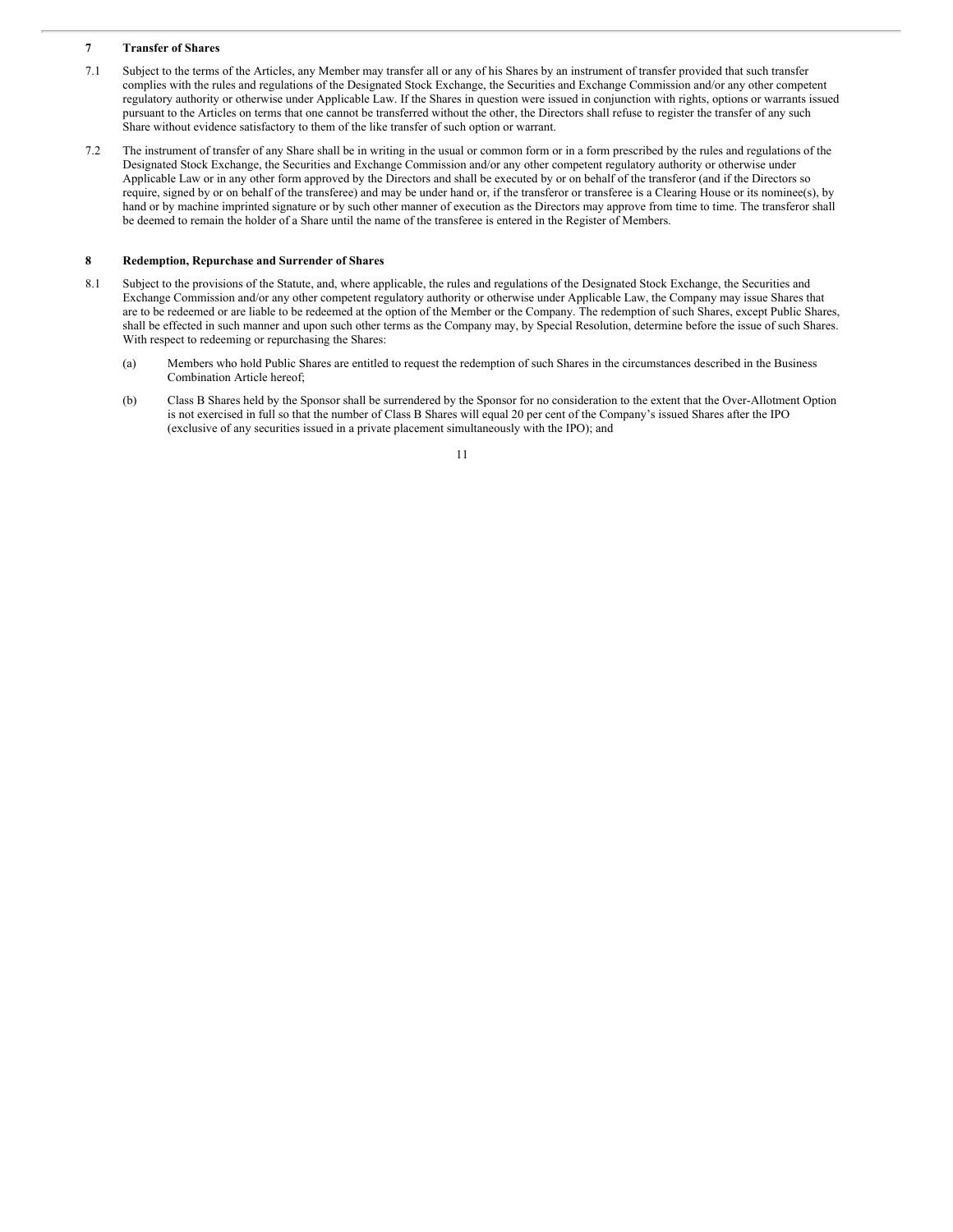- (c) Public Shares shall be repurchased by the Company in the circumstances set out in the Business Combination Article hereof.
- 8.2 Subject to the provisions of the Statute, and, where applicable, the rules and regulations of the Designated Stock Exchange, the Securities and Exchange Commission and/or any other competent regulatory authority or otherwise under Applicable Law, the Company may purchase its own Shares (including any redeemable Shares) in such manner and on such other terms as the Directors may agree with the relevant Member. For the avoidance of doubt, redemptions, repurchases and surrenders of Shares in the circumstances described in the Article above shall not require further approval of the Members.
- 8.3 The Company may make a payment in respect of the redemption or purchase of its own Shares in any manner permitted by the Statute, including out of capital.
- 8.4 The Directors may accept the surrender for no consideration of any fully paid Share.

#### **9 Treasury Shares**

- 9.1 The Directors may, prior to the purchase, redemption or surrender of any Share, determine that such Share shall be held as a Treasury Share.
- 9.2 The Directors may determine to cancel a Treasury Share or transfer a Treasury Share on such terms as they think proper (including, without limitation, for nil consideration).

#### **10 Variation of Rights of Shares**

10.1 Subject to Article 3.1, if at any time the share capital of the Company is divided into different classes of Shares, all or any of the rights attached to any class (unless otherwise provided by the terms of issue of the Shares of that class) may, whether or not the Company is being wound up, be varied without the consent of the holders of the issued Shares of that class where such variation is considered by the Directors not to have a material adverse effect upon such rights; otherwise, any such variation shall be made only with the consent in writing of the holders of not less than two thirds of the issued Shares of that class (other than with respect to a waiver of the provisions of the Class B Share Conversion Article hereof, which as stated therein shall only require the consent in writing of the holders of a majority of the issued Shares of that class), or with the approval of a resolution passed by a majority of not less than two thirds of the votes cast at a separate meeting of the holders of the Shares of that class. For the avoidance of doubt, the Directors reserve the right, notwithstanding that any such variation may not have a material adverse effect, to obtain consent from the holders of Shares of the relevant class. To any such meeting all the provisions of the Articles relating to general meetings shall apply *mutatis mutandis*, except that the necessary quorum shall be one person holding or representing by proxy at least one third of the issued Shares of the class and that any holder of Shares of the class present in person or by proxy may demand a poll.

| v |
|---|
|   |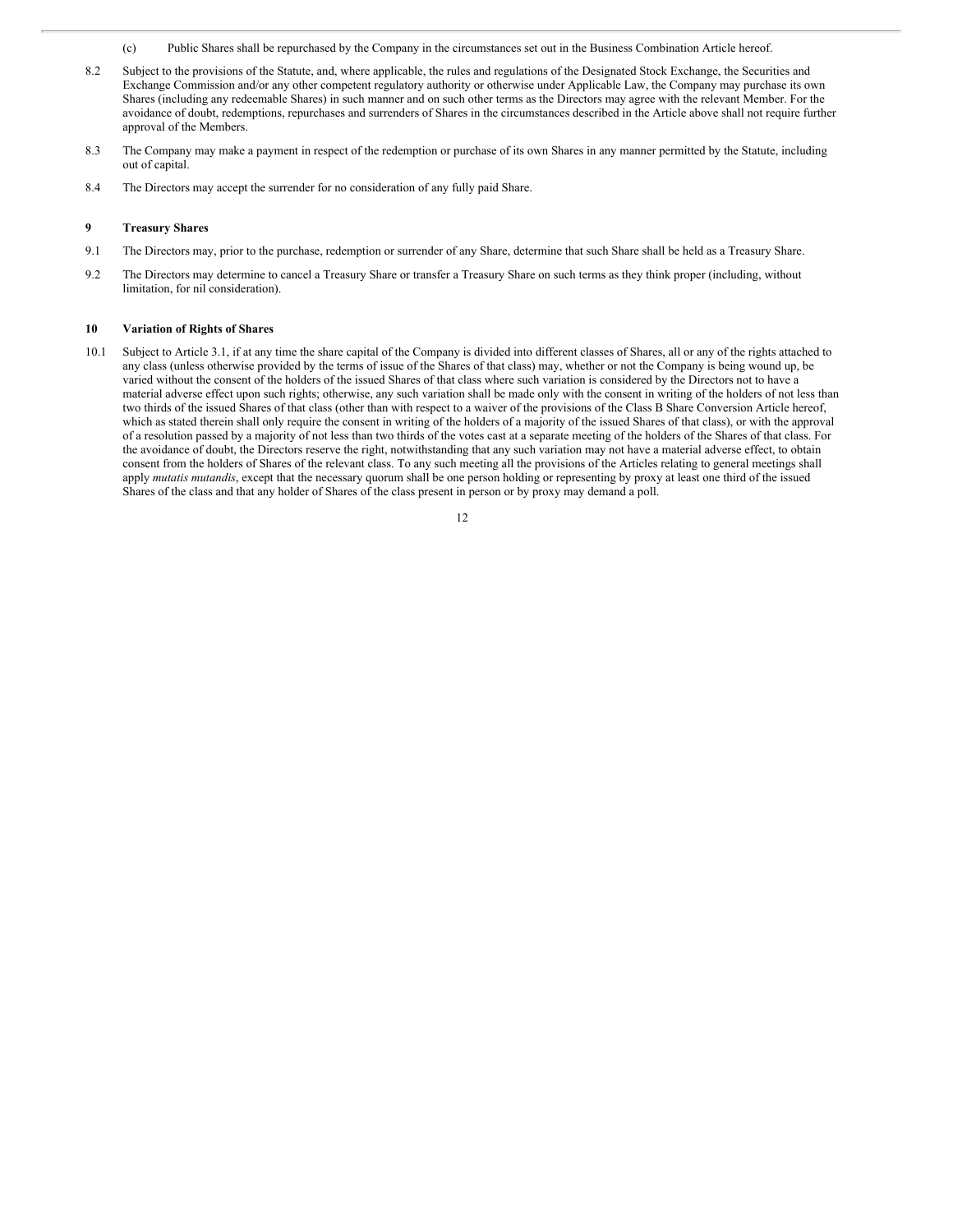- 10.2 For the purposes of a separate class meeting, the Directors may treat two or more or all the classes of Shares as forming one class of Shares if the Directors consider that such class of Shares would be affected in the same way by the proposals under consideration, but in any other case shall treat them as separate classes of Shares.
- 10.3 The rights conferred upon the holders of the Shares of any class issued with preferred or other rights shall not, unless otherwise expressly provided by the terms of issue of the Shares of that class, be deemed to be varied by the creation or issue of further Shares ranking pari passu therewith or Shares issued with preferred or other rights.

#### **11 Commission on Sale of Shares**

The Company may, in so far as the Statute permits, pay a commission to any person in consideration of his subscribing or agreeing to subscribe (whether absolutely or conditionally) or procuring or agreeing to procure subscriptions (whether absolutely or conditionally) for any Shares. Such commissions may be satisfied by the payment of cash and/or the issue of fully or partly paid-up Shares. The Company may also on any issue of Shares pay such brokerage as may be lawful.

# **12 Non Recognition of Trusts**

The Company shall not be bound by or compelled to recognise in any way (even when notified) any equitable, contingent, future or partial interest in any Share, or (except only as is otherwise provided by the Articles or the Statute) any other rights in respect of any Share other than an absolute right to the entirety thereof in the holder.

#### **13 Lien on Shares**

- 13.1 The Company shall have a first and paramount lien on all Shares (whether fully paid-up or not) registered in the name of a Member (whether solely or jointly with others) for all debts, liabilities or engagements to or with the Company (whether presently payable or not) by such Member or his estate, either alone or jointly with any other person, whether a Member or not, but the Directors may at any time declare any Share to be wholly or in part exempt from the provisions of this Article. The registration of a transfer of any such Share shall operate as a waiver of the Company's lien thereon. The Company's lien on a Share shall also extend to any amount payable in respect of that Share.
- 13.2 The Company may sell, in such manner as the Directors think fit, any Shares on which the Company has a lien, if a sum in respect of which the lien exists is presently payable, and is not paid within fourteen clear days after notice has been received or deemed to have been received by the holder of the Shares, or to the person entitled to it in consequence of the death or bankruptcy of the holder, demanding payment and stating that if the notice is not complied with the Shares may be sold.

| ı      |
|--------|
| ı<br>× |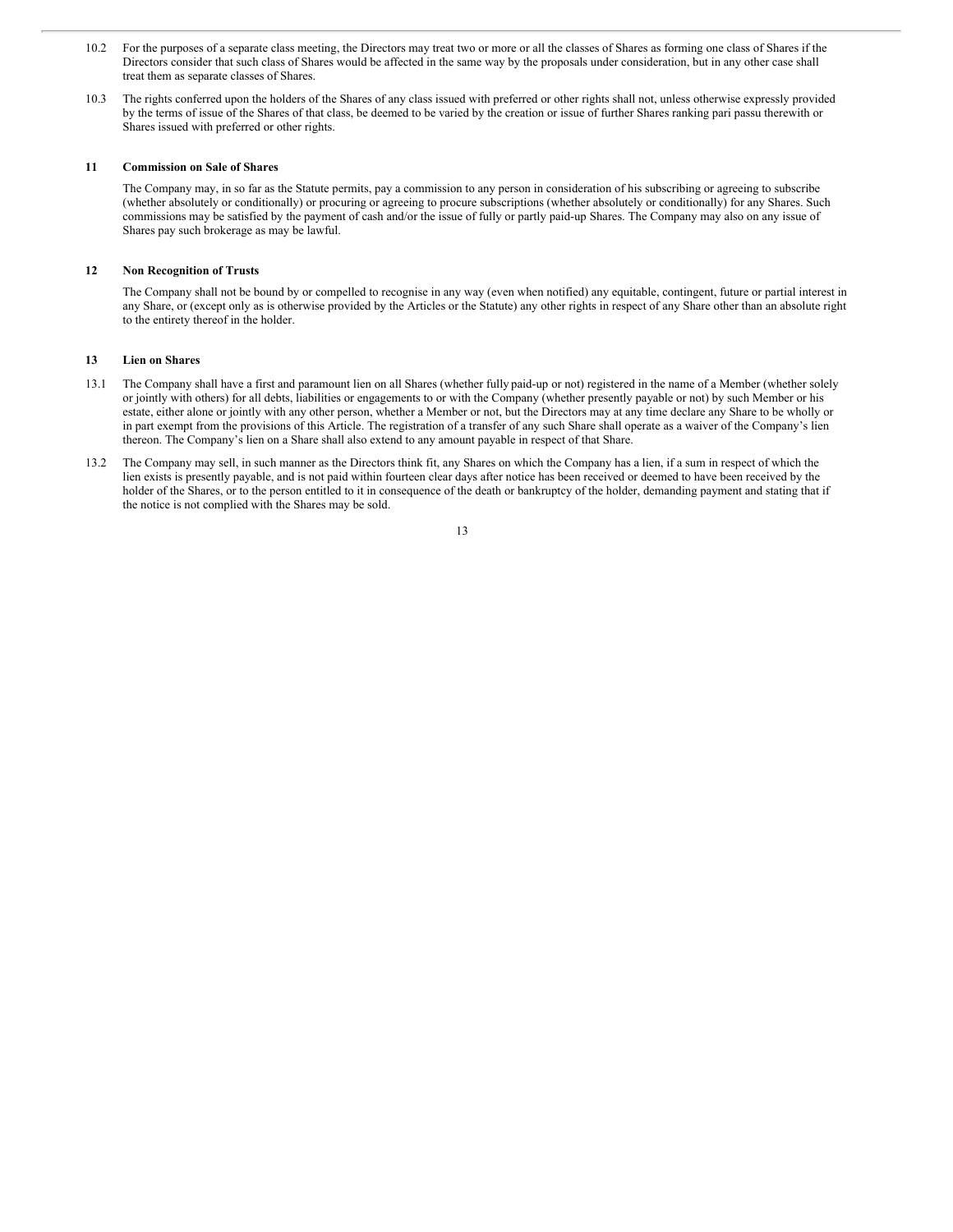- 13.3 To give effect to any such sale the Directors may authorise any person to execute an instrument of transfer of the Shares sold to, or in accordance with the directions of, the purchaser. The purchaser or his nominee shall be registered as the holder of the Shares comprised in any such transfer, and he shall not be bound to see to the application of the purchase money, nor shall his title to the Shares be affected by any irregularity or invalidity in the sale or the exercise of the Company's power of sale under the Articles.
- 13.4 The net proceeds of such sale after payment of costs, shall be applied in payment of such part of the amount in respect of which the lien exists as is presently payable and any balance shall (subject to a like lien for sums not presently payable as existed upon the Shares before the sale) be paid to the person entitled to the Shares at the date of the sale.

# **14 Call on Shares**

- 14.1 Subject to the terms of the allotment and issue of any Shares, the Directors may make calls upon the Members in respect of any monies unpaid on their Shares (whether in respect of par value or premium), and each Member shall (subject to receiving at least fourteen clear days' notice specifying the time or times of payment) pay to the Company at the time or times so specified the amount called on the Shares. A call may be revoked or postponed, in whole or in part, as the Directors may determine. A call may be required to be paid by instalments. A person upon whom a call is made shall remain liable for calls made upon him notwithstanding the subsequent transfer of the Shares in respect of which the call was made.
- 14.2 A call shall be deemed to have been made at the time when the resolution of the Directors authorising such call was passed.
- 14.3 The joint holders of a Share shall be jointly and severally liable to pay all calls in respect thereof.
- 14.4 If a call remains unpaid after it has become due and payable, the person from whom it is due shall pay interest on the amount unpaid from the day it became due and payable until it is paid at such rate as the Directors may determine (and in addition all expenses that have been incurred by the Company by reason of such non-payment), but the Directors may waive payment of the interest or expenses wholly or in part.
- 14.5 An amount payable in respect of a Share on issue or allotment or at any fixed date, whether on account of the par value of the Share or premium or otherwise, shall be deemed to be a call and if it is not paid all the provisions of the Articles shall apply as if that amount had become due and payable by virtue of a call.
- 14.6 The Directors may issue Shares with different terms as to the amount and times of payment of calls, or the interest to be paid.
- 14.7 The Directors may, if they think fit, receive an amount from any Member willing to advance all or any part of the monies uncalled and unpaid upon any Shares held by him, and may (until the amount would otherwise become payable) pay interest at such rate as may be agreed upon between the Directors and the Member paying such amount in advance.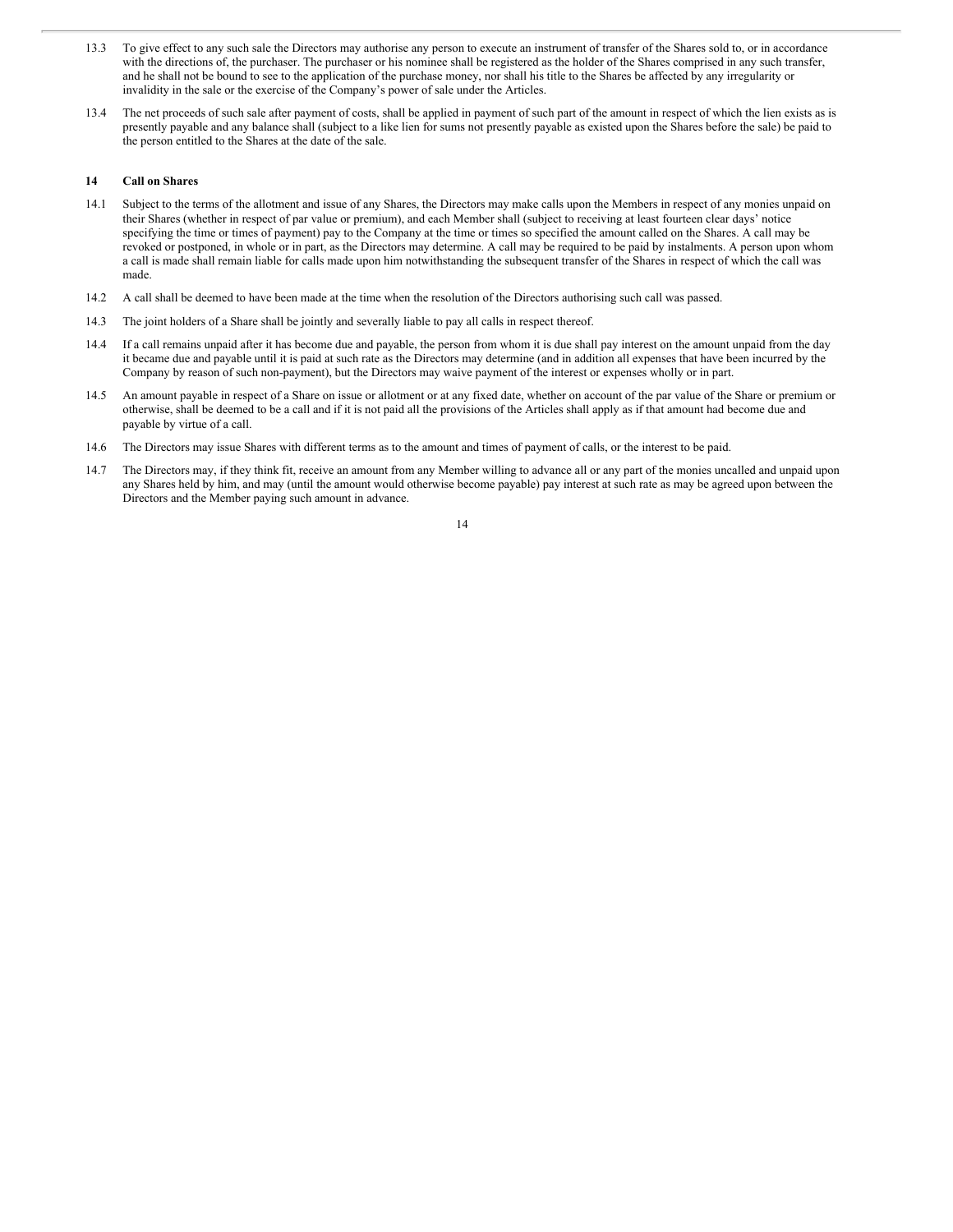14.8 No such amount paid in advance of calls shall entitle the Member paying such amount to any portion of a Dividend or other distribution payable in respect of any period prior to the date upon which such amount would, but for such payment, become payable.

# **15 Forfeiture of Shares**

- 15.1 If a call or instalment of a call remains unpaid after it has become due and payable the Directors may give to the person from whom it is due not less than fourteen clear days' notice requiring payment of the amount unpaid together with any interest which may have accrued and any expenses incurred by the Company by reason of such non-payment. The notice shall specify where payment is to be made and shall state that if the notice is not complied with the Shares in respect of which the call was made will be liable to be forfeited.
- 15.2 If the notice is not complied with, any Share in respect of which it was given may, before the payment required by the notice has been made, be forfeited by a resolution of the Directors. Such forfeiture shall include all Dividends, other distributions or other monies payable in respect of the forfeited Share and not paid before the forfeiture.
- 15.3 A forfeited Share may be sold,re-allotted or otherwise disposed of on such terms and in such manner as the Directors think fit and at any time before a sale, re-allotment or disposition the forfeiture may be cancelled on such terms as the Directors think fit. Where for the purposes of its disposal a forfeited Share is to be transferred to any person the Directors may authorise some person to execute an instrument of transfer of the Share in favour of that person.
- 15.4 A person any of whose Shares have been forfeited shall cease to be a Member in respect of them and shall surrender to the Company for cancellation the certificate for the Shares forfeited and shall remain liable to pay to the Company all monies which at the date of forfeiture were payable by him to the Company in respect of those Shares together with interest at such rate as the Directors may determine, but his liability shall cease if and when the Company shall have received payment in full of all monies due and payable by him in respect of those Shares.
- 15.5 A certificate in writing under the hand of one Director or Officer that a Share has been forfeited on a specified date shall be conclusive evidence of the facts stated in it as against all persons claiming to be entitled to the Share. The certificate shall (subject to the execution of an instrument of transfer) constitute a good title to the Share and the person to whom the Share is sold or otherwise disposed of shall not be bound to see to the application of the purchase money, if any, nor shall his title to the Share be affected by any irregularity or invalidity in the proceedings in reference to the forfeiture, sale or disposal of the Share.
- 15.6 The provisions of the Articles as to forfeiture shall apply in the case of non payment of any sum which, by the terms of issue of a Share, becomes payable at a fixed time, whether on account of the par value of the Share or by way of premium as if it had been payable by virtue of a call duly made and notified.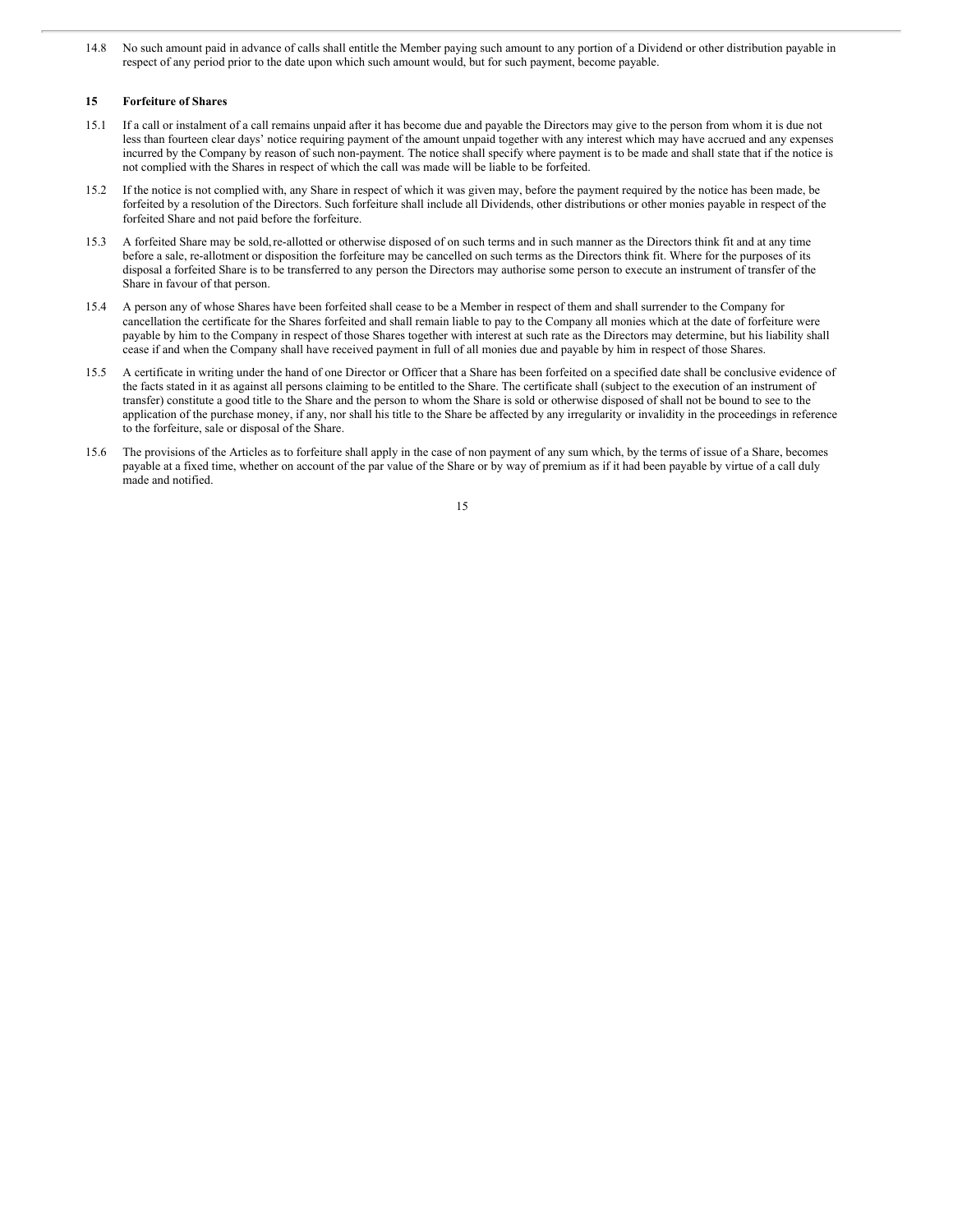#### **16 Transmission of Shares**

- 16.1 If a Member dies, the survivor or survivors (where he was a joint holder), or his legal personal representatives (where he was a sole holder), shall be the only persons recognised by the Company as having any title to his Shares. The estate of a deceased Member is not thereby released from any liability in respect of any Share, for which he was a joint or sole holder.
- 16.2 Any person becoming entitled to a Share in consequence of the death or bankruptcy or liquidation or dissolution of a Member (or in any other way than by transfer) may, upon such evidence being produced as may be required by the Directors, elect, by a notice in writing sent by him to the Company, either to become the holder of such Share or to have some person nominated by him registered as the holder of such Share. If he elects to have another person registered as the holder of such Share he shall sign an instrument of transfer of that Share to that person. The Directors shall, in either case, have the same right to decline or suspend registration as they would have had in the case of a transfer of the Share by the relevant Member before his death or bankruptcy or liquidation or dissolution, as the case may be.
- 16.3 A person becoming entitled to a Share by reason of the death or bankruptcy or liquidation or dissolution of a Member (or in any other case than by transfer) shall be entitled to the same Dividends, other distributions and other advantages to which he would be entitled if he were the holder of such Share. However, he shall not, before becoming a Member in respect of a Share, be entitled in respect of it to exercise any right conferred by membership in relation to general meetings of the Company and the Directors may at any time give notice requiring any such person to elect either to be registered himself or to have some person nominated by him be registered as the holder of the Share (but the Directors shall, in either case, have the same right to decline or suspend registration as they would have had in the case of a transfer of the Share by the relevant Member before his death or bankruptcy or liquidation or dissolution or any other case than by transfer, as the case may be). If the notice is not complied with within ninety days of being received or deemed to be received (as determined pursuant to the Articles), the Directors may thereafter withhold payment of all Dividends, other distributions, bonuses or other monies payable in respect of the Share until the requirements of the notice have been complied with.

# **17 Class B Share Conversion**

- 17.1 The rights attaching to the Class A Shares and Class B Shares shall rank *pari passu* in all respects, and the Class A Shares and Class B Shares shall vote together as a single class on all matters (subject to the Variation of Rights of Shares Article and the Appointment and Removal of Directors Article hereof) with the exception that the holder of a Class B Share shall have the conversion rights referred to in this Article.
- 17.2 Class B Shares shall automatically convert into Class A Shares on a one-for-one basis (the "**Initial Conversion Ratio**"): (a) at any time and from time to time at the option of the holders thereof; and (b) automatically on the day of the closing of a Business Combination.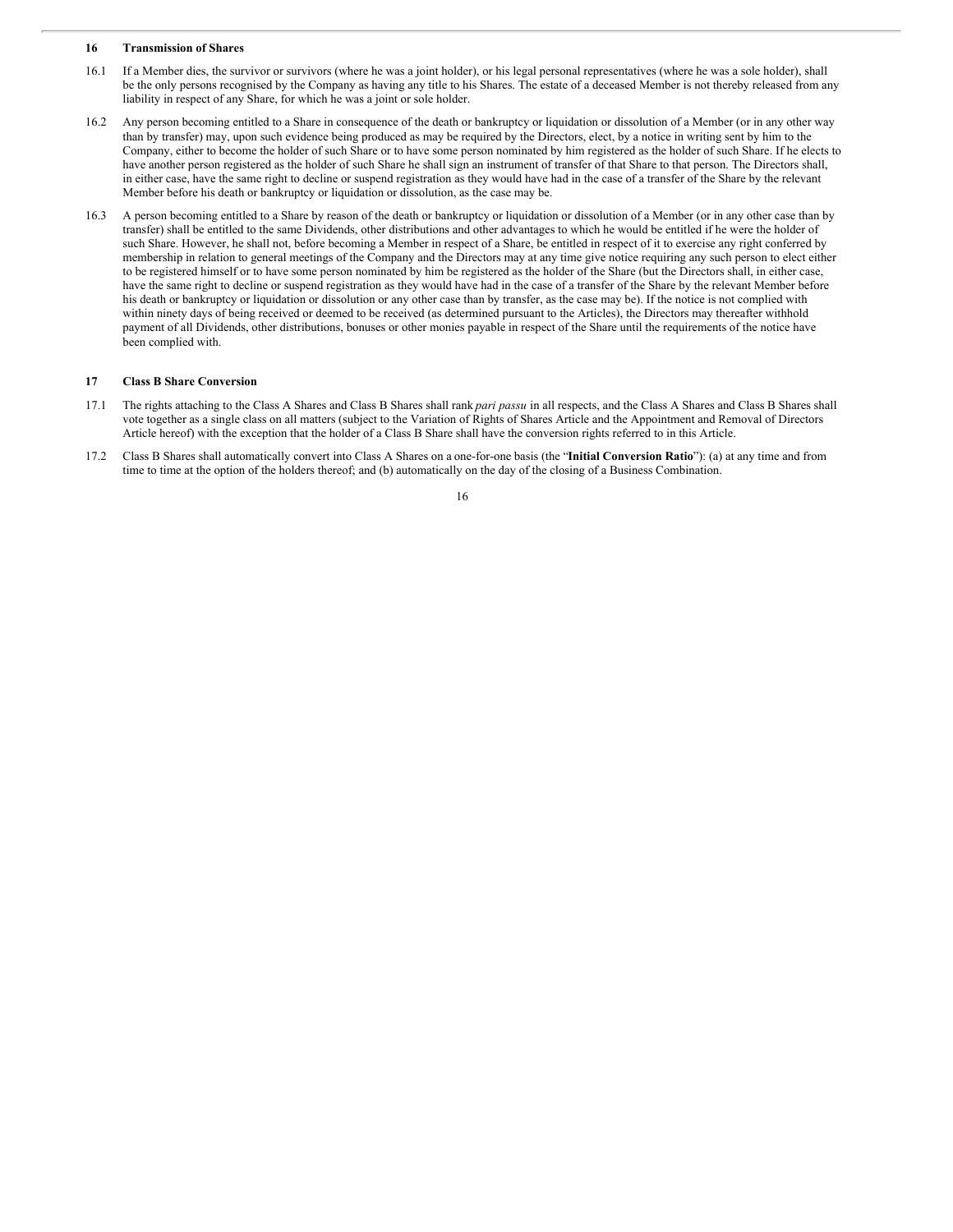- 17.3 Notwithstanding the Initial Conversion Ratio, in the case that additional Class A Shares or any other Equity-linked Securities, are issued, or deemed issued, by the Company in excess of the amounts offered in the IPO and related to the closing of a Business Combination, all Class B Shares in issue shall automatically convert into Class A Shares at the time of the closing of a Business Combination at a ratio for which the Class B Shares shall convert into Class A Shares will be adjusted (unless the holders of a majority of the Class B Shares in issue agree to waive such antidilution adjustment with respect to any such issuance or deemed issuance) so that the number of Class A Shares issuable upon conversion of all Class B Shares will equal, on an as-converted basis, in the aggregate, 20 per cent of the sum of all Class A Shares and Class B Shares in issue upon completion of the IPO plus all Class A Shares and Equity-linked Securities issued or deemed issued in connection with a Business Combination (including any Forward Purchase Shares), excluding any Shares or Equity-linked Securities issued, or to be issued, to any seller in a Business Combination and any private placement warrants issued to the Sponsor or its Affiliates upon conversion of working capital loans made to the Company.
- 17.4 Notwithstanding anything to the contrary contained herein, the foregoing adjustment to the Initial Conversion Ratio may be waived as to any particular issuance or deemed issuance of additional Class A Shares or Equity-linked Securities by the written consent or agreement of holders of a majority of the Class B Shares then in issue consenting or agreeing separately as a separate class in the manner provided in the Variation of Rights of Shares Article hereof.
- 17.5 The foregoing conversion ratio shall also be adjusted to account for any subdivision (by share split, subdivision, exchange, capitalisation, rights issue, reclassification, recapitalisation or otherwise) or combination (by reverse share split, share consolidation, exchange, reclassification, recapitalisation or otherwise) or similar reclassification or recapitalisation of the Class A Shares in issue into a greater or lesser number of shares occurring after the original filing of the Articles without a proportionate and corresponding subdivision, combination or similar reclassification or recapitalisation of the Class B Shares in issue.
- 17.6 Each Class B Share shall convert into its pro rata number of Class A Shares pursuant to this Article. The pro rata share for each holder of Class B Shares will be determined as follows: each Class B Share shall convert into such number of Class A Shares as is equal to the product of 1 multiplied by a fraction, the numerator of which shall be the total number of Class A Shares into which all of the Class B Shares in issue shall be converted pursuant to this Article and the denominator of which shall be the total number of Class B Shares in issue at the time of conversion.
- 17.7 References in this Article to "**converted**", "**conversion**" or "**exchange**" shall mean the compulsory redemption without notice of Class B Shares of any Member and, on behalf of such Members, automatic application of such redemption proceeds in paying for such new Class A Shares into which the Class B Shares have been converted or exchanged at a price per Class B Share necessary to give effect to a conversion or exchange calculated on the basis that the Class A Shares to be issued as part of the conversion or exchange will be issued at par. The Class A Shares to be issued on an exchange or conversion shall be registered in the name of such Member or in such name as the Member may direct.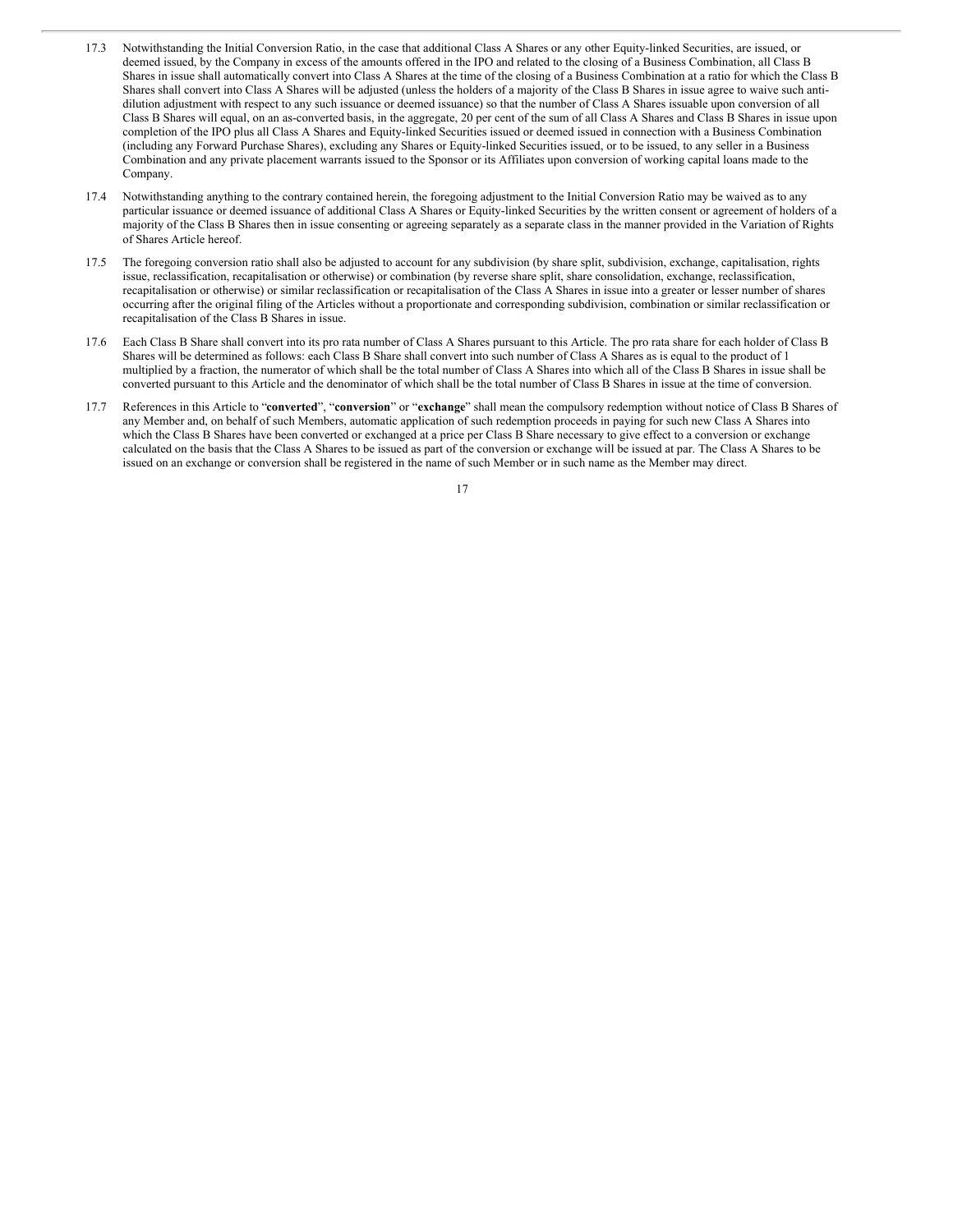17.8 Notwithstanding anything to the contrary in this Article, in no event may any Class B Share convert into Class A Shares at a ratio that is less than one-for-one.

## **18 Amendments of Memorandum and Articles of Association and Alteration of Capital**

- 18.1 The Company may by Ordinary Resolution:
	- (a) increase its share capital by such sum as the Ordinary Resolution shall prescribe and with such rights, priorities and privileges annexed thereto, as the Company in general meeting may determine;
	- (b) consolidate and divide all or any of its share capital into Shares of larger amount than its existing Shares;
	- (c) convert all or any of its paid-up Shares into stock, and reconvert that stock intopaid-up Shares of any denomination;
	- (d) by subdivision of its existing Shares or any of them divide the whole or any part of its share capital into Shares of smaller amount than is fixed by the Memorandum or into Shares without par value; and
	- (e) cancel any Shares that at the date of the passing of the Ordinary Resolution have not been taken or agreed to be taken by any person and diminish the amount of its share capital by the amount of the Shares so cancelled.
- 18.2 All new Shares created in accordance with the provisions of the preceding Article shall be subject to the same provisions of the Articles with reference to the payment of calls, liens, transfer, transmission, forfeiture and otherwise as the Shares in the original share capital.
- 18.3 Subject to the provisions of the Statute and the provisions of the Articles as regards the matters to be dealt with by Ordinary Resolution the Company may by Special Resolution:
	- (a) change its name;
	- (b) alter or add to the Articles;
	- (c) alter or add to the Memorandum with respect to any objects, powers or other matters specified therein; and
	- (d) reduce its share capital or any capital redemption reserve fund.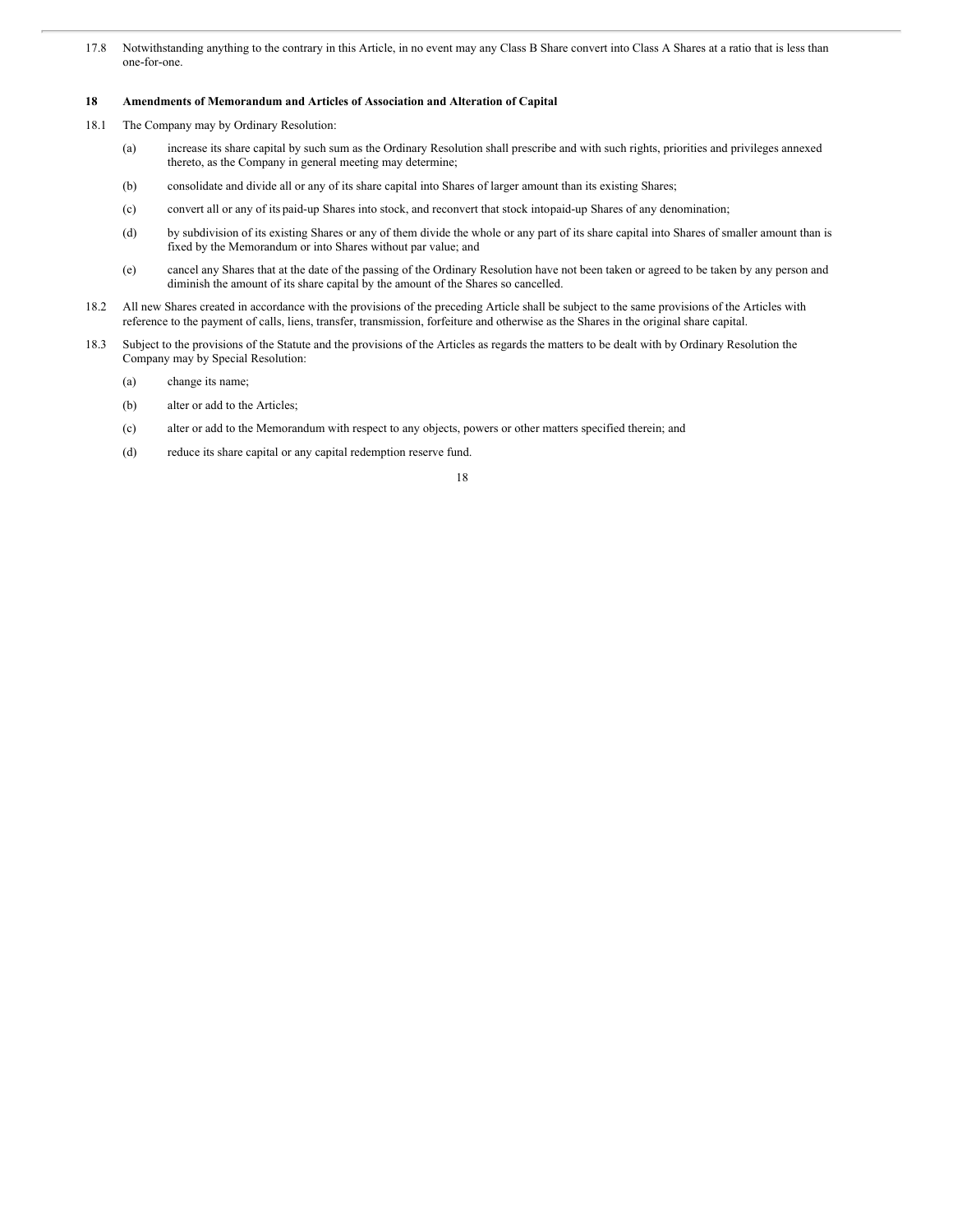#### **19 Offices and Places of Business**

Subject to the provisions of the Statute, the Company may by resolution of the Directors change the location of its Registered Office. The Company may, in addition to its Registered Office, maintain such other offices or places of business as the Directors determine.

#### **20 General Meetings**

- 20.1 All general meetings other than annual general meetings shall be called extraordinary general meetings.
- 20.2 The Company may, but shall not (unless required by the Statute) be obliged to, in each year hold a general meeting as its annual general meeting, and shall specify the meeting as such in the notices calling it. Any annual general meeting shall be held at such time and place as the Directors shall appoint. At these meetings the report of the Directors (if any) shall be presented.
- 20.3 The Directors, the chief executive officer or the chairman of the board of Directors may call general meetings, and, for the avoidance of doubt, Members shall not have the ability to call general meetings.
- 20.4 Members seeking to bring business before the annual general meeting or to nominate candidates for appointment as Directors at the annual general meeting must deliver notice to the principal executive offices of the Company not less than 120 calendar days before the date of the Company's proxy statement released to Members in connection with the previous year's annual general meeting or, if the Company did not hold an annual general meeting the previous year, or if the date of the current year's annual general meeting has been changed by more than 30 days from the date of the previous year's annual general meeting, then the deadline shall be set by the board of Directors with such deadline being a reasonable time before the Company begins to print and send its related proxy materials.

## **21 Notice of General Meetings**

- 21.1 At least five clear days' notice shall be given of any general meeting. Every notice shall specify the place, the day and the hour of the meeting and the general nature of the business to be conducted at the general meeting and shall be given in the manner hereinafter mentioned or in such other manner if any as may be prescribed by the Company, provided that a general meeting of the Company shall, whether or not the notice specified in this Article has been given and whether or not the provisions of the Articles regarding general meetings have been complied with, be deemed to have been duly convened if it is so agreed:
	- (a) in the case of an annual general meeting, by all of the Members entitled to attend and vote thereat; and
	- (b) in the case of an extraordinary general meeting, by a majority in number of the Members having a right to attend and vote at the meeting, together holding not less than ninety-five per cent in par value of the Shares giving that right.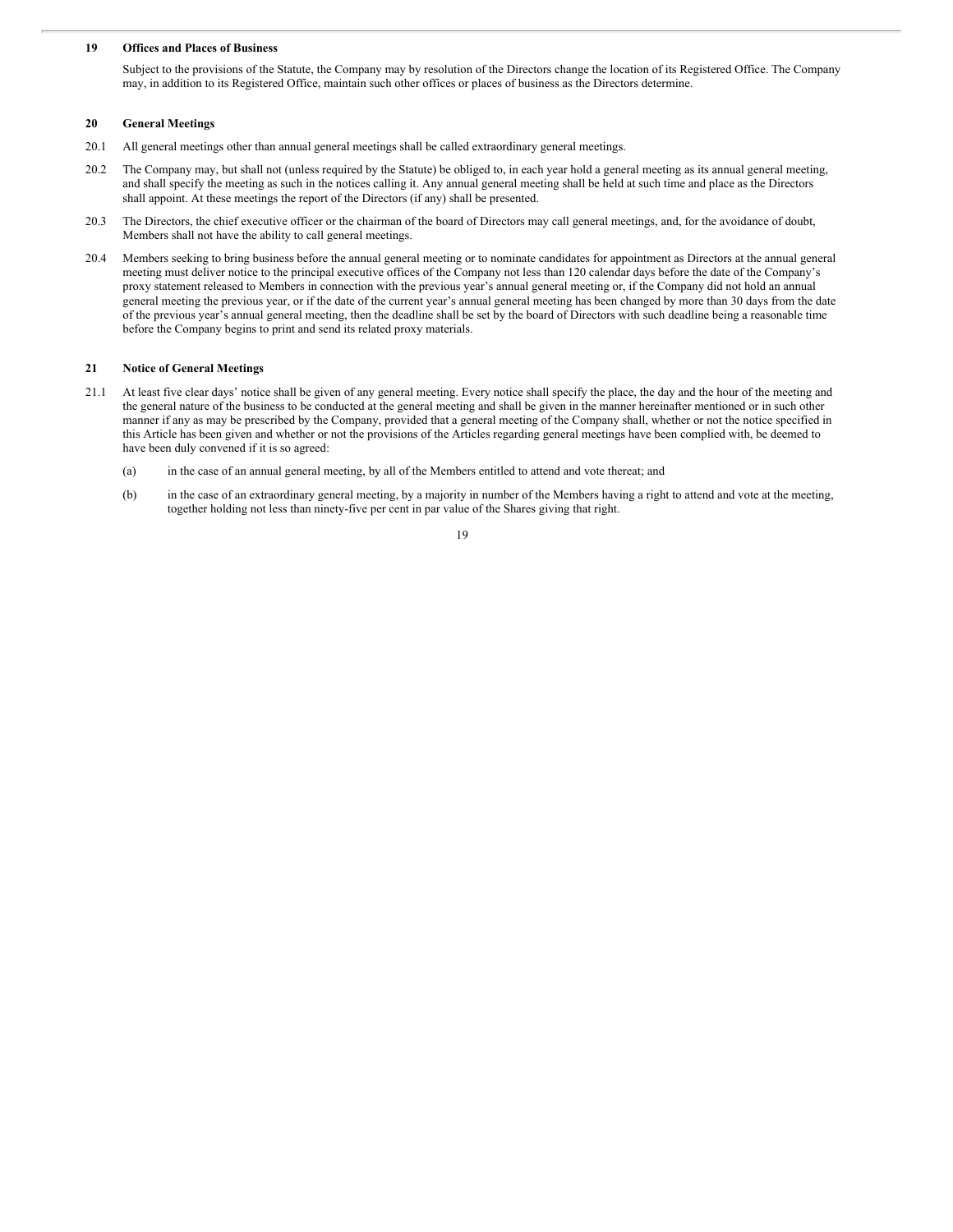21.2 The accidental omission to give notice of a general meeting to, or the non receipt of notice of a general meeting by, any person entitled to receive such notice shall not invalidate the proceedings of that general meeting.

#### **22 Proceedings at General Meetings**

- 22.1 No business shall be transacted at any general meeting unless a quorum is present. The holders of a majority of the Shares being individuals present in person or by proxy or if a corporation or other non-natural person by its duly authorised representative or proxy shall be a quorum.
- 22.2 A person may participate at a general meeting by conference telephone or other communications equipment by means of which all the persons participating in the meeting can communicate with each other. Participation by a person in a general meeting in this manner is treated as presence in person at that meeting.
- 22.3 A resolution (including a Special Resolution) in writing (in one or more counterparts) signed by or on behalf of all of the Members for the time being entitled to receive notice of and to attend and vote at general meetings (or, being corporations or other non-natural persons, signed by their duly authorised representatives) shall be as valid and effective as if the resolution had been passed at a general meeting of the Company duly convened and held.
- 22.4 If a quorum is not present within half an hour from the time appointed for the meeting to commence, the meeting shall stand adjourned to the same day in the next week at the same time and/or place or to such other day, time and/or place as the Directors may determine, and if at the adjourned meeting a quorum is not present within half an hour from the time appointed for the meeting to commence, the Members present shall be a quorum.
- 22.5 The Directors may, at any time prior to the time appointed for the meeting to commence, appoint any person to act as chairman of a general meeting of the Company or, if the Directors do not make any such appointment, the chairman, if any, of the board of Directors shall preside as chairman at such general meeting. If there is no such chairman, or if he shall not be present within fifteen minutes after the time appointed for the meeting to commence, or is unwilling to act, the Directors present shall elect one of their number to be chairman of the meeting.
- 22.6 If no Director is willing to act as chairman or if no Director is present within fifteen minutes after the time appointed for the meeting to commence, the Members present shall choose one of their number to be chairman of the meeting.
- 22.7 The chairman may, with the consent of a meeting at which a quorum is present (and shall if so directed by the meeting) adjourn the meeting from time to time and from place to place, but no business shall be transacted at any adjourned meeting other than the business left unfinished at the meeting from which the adjournment took place.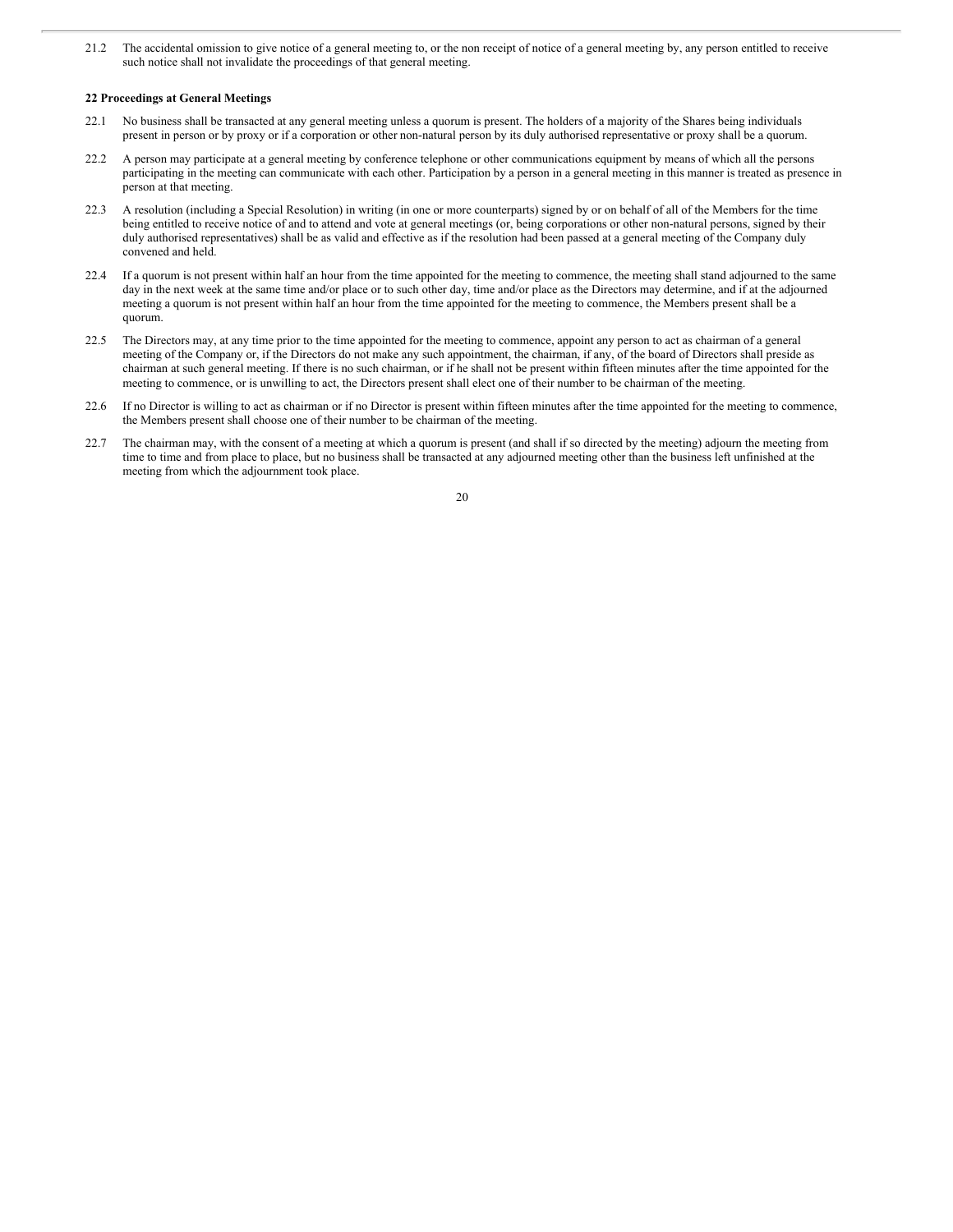- 22.8 When a general meeting is adjourned for thirty days or more, notice of the adjourned meeting shall be given as in the case of an original meeting. Otherwise it shall not be necessary to give any such notice of an adjourned meeting.
- 22.9 If, prior to a Business Combination, a notice is issued in respect of a general meeting and the Directors, in their absolute discretion, consider that it is impractical or undesirable for any reason to hold that general meeting at the place, the day and the hour specified in the notice calling such general meeting, the Directors may postpone the general meeting to another place, day and/or hour provided that notice of the place, the day and the hour of the rearranged general meeting is promptly given to all Members. No business shall be transacted at any postponed meeting other than the business specified in the notice of the original meeting.
- 22.10 When a general meeting is postponed for thirty days or more, notice of the postponed meeting shall be given as in the case of an original meeting. Otherwise it shall not be necessary to give any such notice of a postponed meeting. All proxy forms submitted for the original general meeting shall remain valid for the postponed meeting. The Directors may postpone a general meeting which has already been postponed.
- 22.11 A resolution put to the vote of the meeting shall be decided on a poll.
- 22.12 A poll shall be taken as the chairman directs, and the result of the poll shall be deemed to be the resolution of the general meeting at which the poll was demanded.
- 22.13 A poll demanded on the election of a chairman or on a question of adjournment shall be taken forthwith. A poll demanded on any other question shall be taken at such date, time and place as the chairman of the general meeting directs, and any business other than that upon which a poll has been demanded or is contingent thereon may proceed pending the taking of the poll.
- 22.14 In the case of an equality of votes the chairman shall be entitled to a second or casting vote.

#### **23 Votes of Members**

- 23.1 Subject to any rights or restrictions attached to any Shares, every Member present in any such manner shall have one vote for every Share of which he is the holder.
- 23.2 In the case of joint holders the vote of the senior holder who tenders a vote, whether in person or by proxy (or, in the case of a corporation or other non-natural person, by its duly authorised representative or proxy), shall be accepted to the exclusion of the votes of the other joint holders, and seniority shall be determined by the order in which the names of the holders stand in the Register of Members.
- 23.3 A Member of unsound mind, or in respect of whom an order has been made by any court, having jurisdiction in lunacy, may vote by his committee, receiver, curator bonis, or other person on such Member's behalf appointed by that court, and any such committee, receiver, curator bonis or other person may vote by proxy.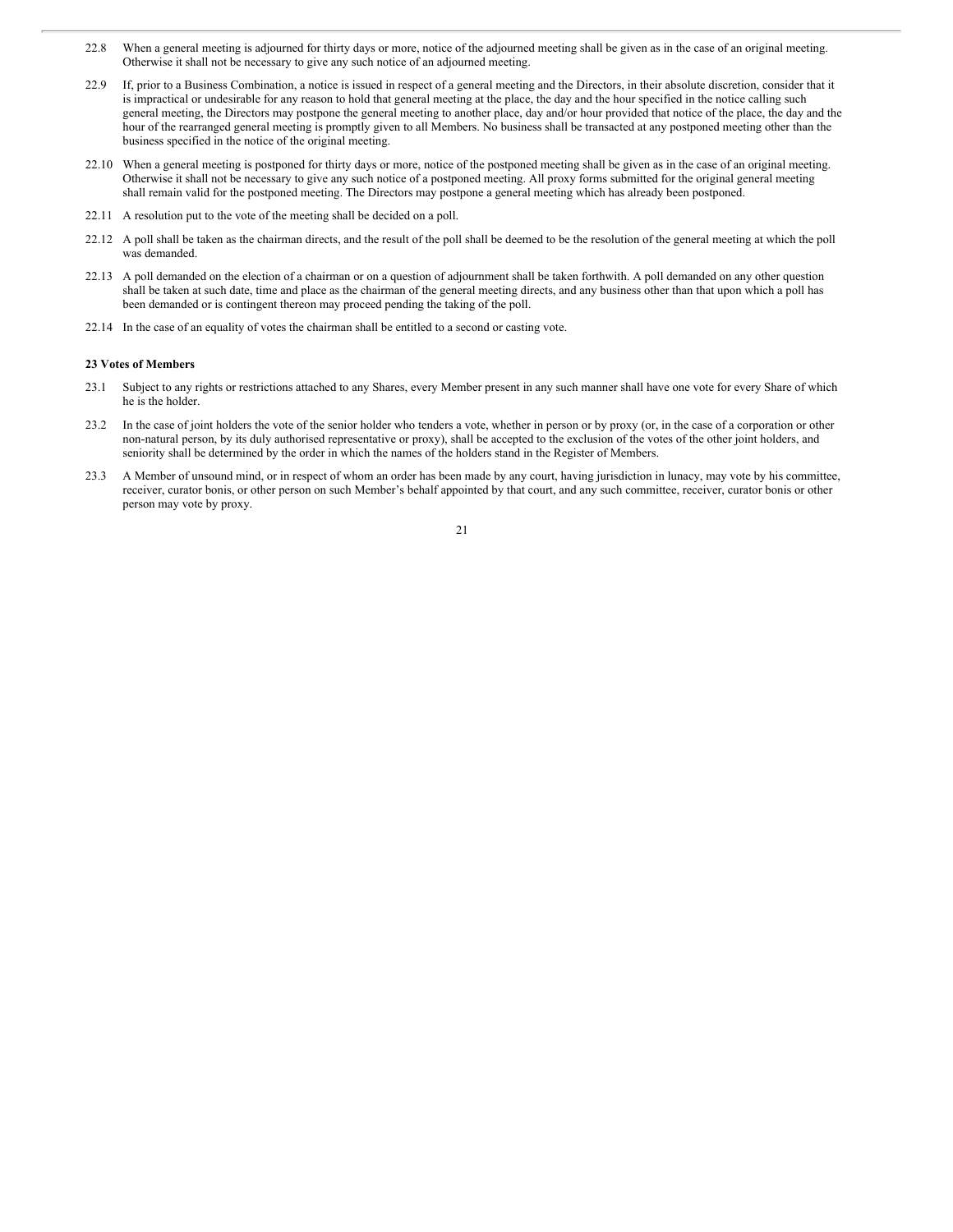- 23.4 No person shall be entitled to vote at any general meeting unless he is registered as a Member on the record date for such meeting nor unless all calls or other monies then payable by him in respect of Shares have been paid.
- 23.5 No objection shall be raised as to the qualification of any voter except at the general meeting or adjourned general meeting at which the vote objected to is given or tendered and every vote not disallowed at the meeting shall be valid. Any objection made in due time in accordance with this Article shall be referred to the chairman whose decision shall be final and conclusive.
- 23.6 Votes may be cast either personally or by proxy (or in the case of a corporation or othernon-natural person by its duly authorised representative or proxy). A Member may appoint more than one proxy or the same proxy under one or more instruments to attend and vote at a meeting. Where a Member appoints more than one proxy the instrument of proxy shall specify the number of Shares in respect of which each proxy is entitled to exercise the related votes.
- 23.7 A Member holding more than one Share need not cast the votes in respect of his Shares in the same way on any resolution and therefore may vote a Share or some or all such Shares either for or against a resolution and/or abstain from voting a Share or some or all of the Shares and, subject to the terms of the instrument appointing him, a proxy appointed under one or more instruments may vote a Share or some or all of the Shares in respect of which he is appointed either for or against a resolution and/or abstain from voting a Share or some or all of the Shares in respect of which he is appointed.

#### **24 Proxies**

- 24.1 The instrument appointing a proxy shall be in writing and shall be executed under the hand of the appointor or of his attorney duly authorised in writing, or, if the appointor is a corporation or other non natural person, under the hand of its duly authorised representative. A proxy need not be a Member.
- 24.2 The Directors may, in the notice convening any meeting or adjourned meeting, or in an instrument of proxy sent out by the Company, specify the manner by which the instrument appointing a proxy shall be deposited and the place and the time (being not later than the time appointed for the commencement of the meeting or adjourned meeting to which the proxy relates) at which the instrument appointing a proxy shall be deposited. In the absence of any such direction from the Directors in the notice convening any meeting or adjourned meeting or in an instrument of proxy sent out by the Company, the instrument appointing a proxy shall be deposited physically at the Registered Office not less than 48 hours before the time appointed for the meeting or adjourned meeting to commence at which the person named in the instrument proposes to vote.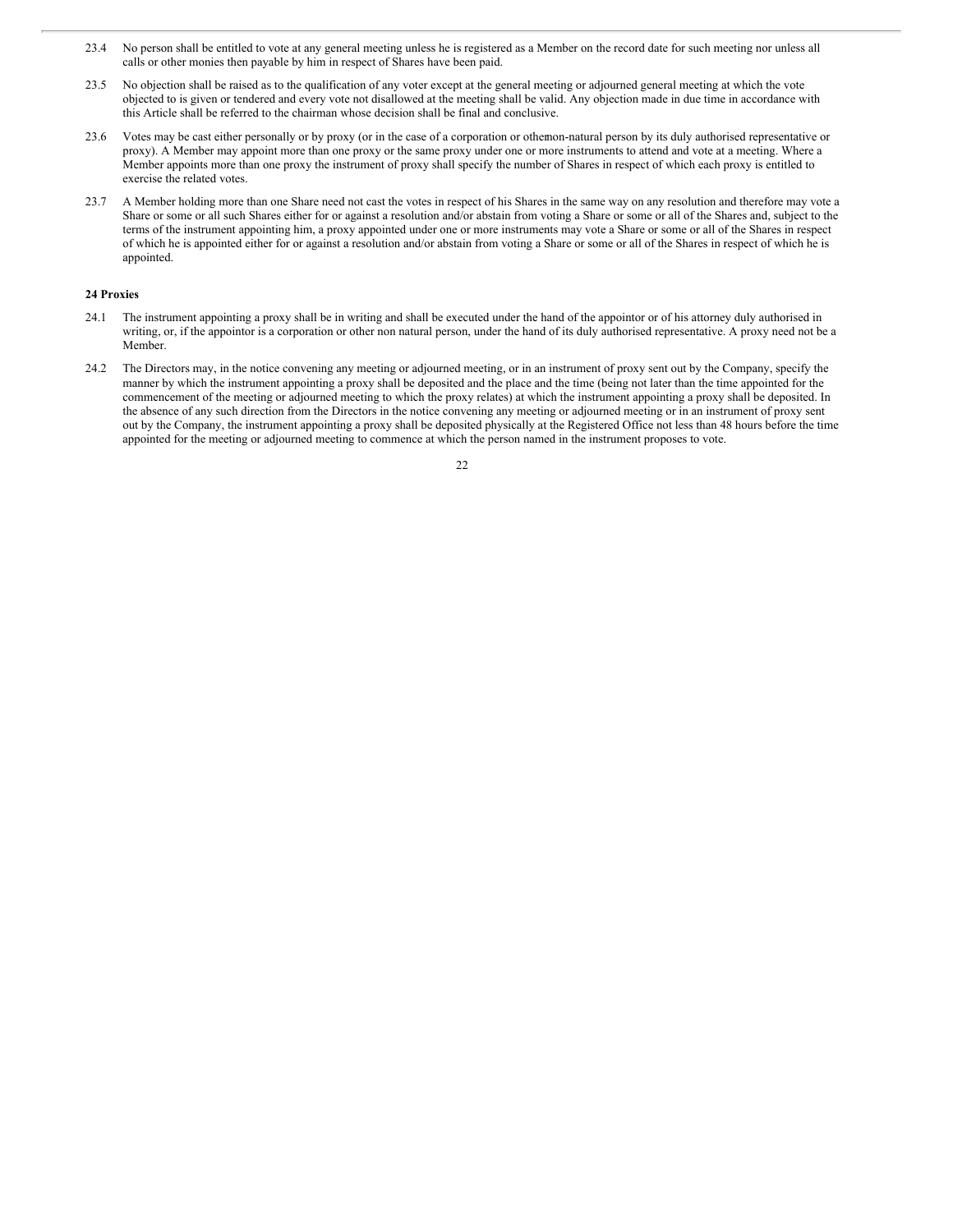- 24.3 The chairman may in any event at his discretion declare that an instrument of proxy shall be deemed to have been duly deposited. An instrument of proxy that is not deposited in the manner permitted, or which has not been declared to have been duly deposited by the chairman, shall be invalid.
- 24.4 The instrument appointing a proxy may be in any usual or common form (or such other form as the Directors may approve) and may be expressed to be for a particular meeting or any adjournment thereof or generally until revoked. An instrument appointing a proxy shall be deemed to include the power to demand or join or concur in demanding a poll.
- 24.5 Votes given in accordance with the terms of an instrument of proxy shall be valid notwithstanding the previous death or insanity of the principal or revocation of the proxy or of the authority under which the proxy was executed, or the transfer of the Share in respect of which the proxy is given unless notice in writing of such death, insanity, revocation or transfer was received by the Company at the Registered Office before the commencement of the general meeting, or adjourned meeting at which it is sought to use the proxy.

#### **25 Corporate Members**

- 25.1 Any corporation or other non-natural person which is a Member may in accordance with its constitutional documents, or in the absence of such provision by resolution of its directors or other governing body, authorise such person as it thinks fit to act as its representative at any meeting of the Company or of any class of Members, and the person so authorised shall be entitled to exercise the same powers on behalf of the corporation which he represents as the corporation could exercise if it were an individual Member.
- 25.2 If a Clearing House (or its nominee(s)), being a corporation, is a Member, it may authorise such persons as it sees fit to act as its representative at any meeting of the Company or at any meeting of any class of Members provided that the authorisation shall specify the number and class of Shares in respect of which each such representative is so authorised. Each person so authorised under the provisions of this Article shall be deemed to have been duly authorised without further evidence of the facts and be entitled to exercise the same rights and powers on behalf of the Clearing House (or its nominee(s)) as if such person was the registered holder of such Shares held by the Clearing House (or its nominee(s)).

# **26 Shares that May Not be Voted**

Shares in the Company that are beneficially owned by the Company shall not be voted, directly or indirectly, at any meeting and shall not be counted in determining the total number of outstanding Shares at any given time.

#### **27 Directors**

27.1 There shall be a board of Directors consisting of not less than one person provided however that the Company may by Ordinary Resolution increase or reduce the limits in the number of Directors.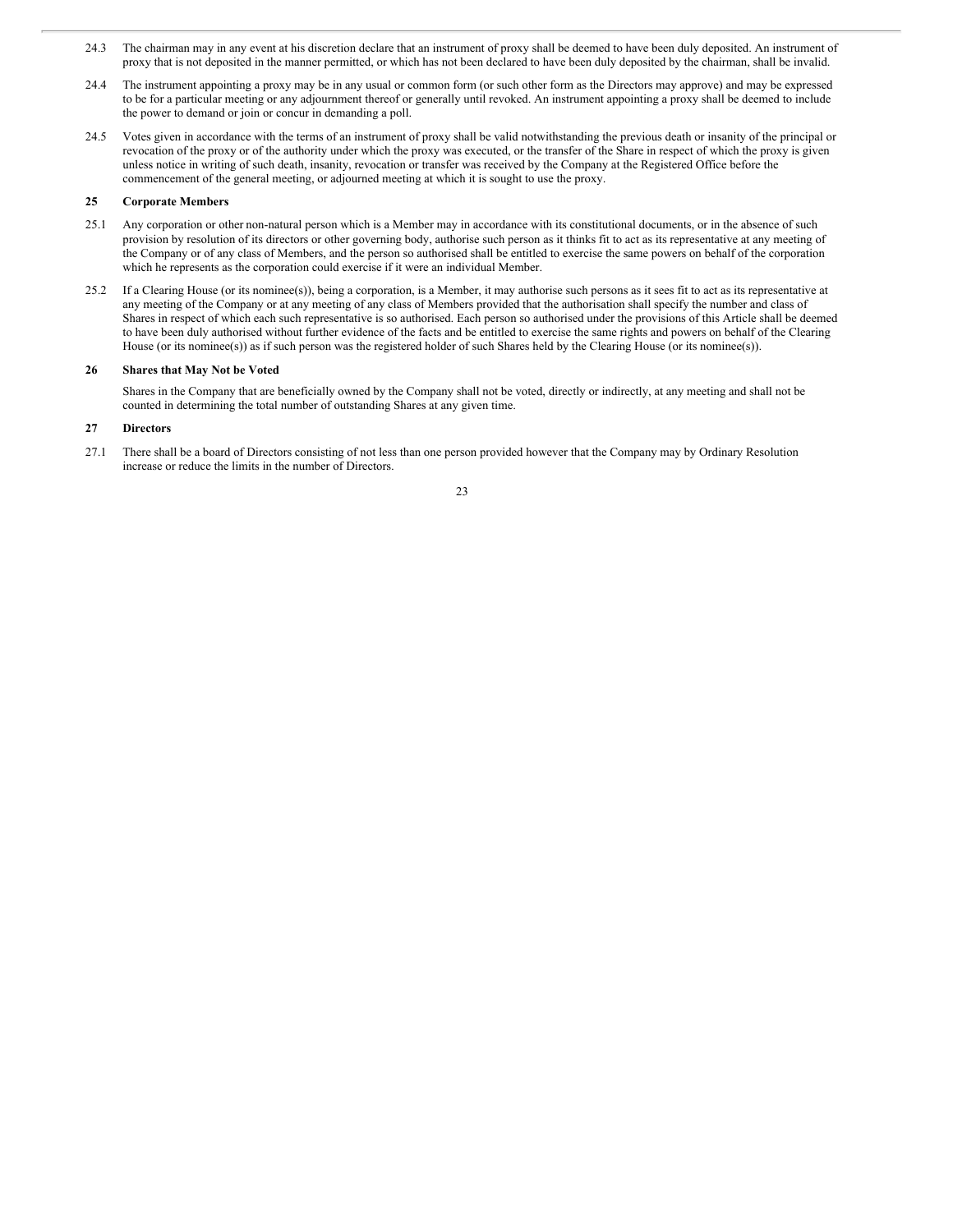27.2 The Directors shall be divided into three classes: Class I, Class II and Class III. The number of Directors in each class shall be as nearly equal as possible. Upon the adoption of the Articles, the existing Directors shall by resolution classify themselves as Class I, Class II or Class III Directors. The Class I Directors shall stand appointed for a term expiring at the Company's first annual general meeting, the Class II Directors shall stand appointed for a term expiring at the Company's second annual general meeting and the Class III Directors shall stand appointed for a term expiring at the Company's third annual general meeting. Commencing at the Company's first annual general meeting, and at each annual general meeting thereafter, Directors appointed to succeed those Directors whose terms expire shall be appointed for a term of office to expire at the third succeeding annual general meeting after their appointment. Except as the Statute or other Applicable Law may otherwise require, in the interim between annual general meetings or extraordinary general meetings called for the appointment of Directors and/or the removal of one or more Directors and the filling of any vacancy in that connection, additional Directors and any vacancies in the board of Directors, including unfilled vacancies resulting from the removal of Directors for cause, may be filled by the vote of a majority of the remaining Directors then in office, although less than a quorum (as defined in the Articles), or by the sole remaining Director. All Directors shall hold office until the expiration of their respective terms of office and until their successors shall have been appointed and qualified. A Director appointed to fill a vacancy resulting from the death, resignation or removal of a Director shall serve for the remainder of the full term of the Director whose death, resignation or removal shall have created such vacancy and until his successor shall have been appointed and qualified.

#### **28 Powers of Directors**

- 28.1 Subject to the provisions of the Statute, the Memorandum and the Articles and to any directions given by Special Resolution, the business of the Company shall be managed by the Directors who may exercise all the powers of the Company. No alteration of the Memorandum or Articles and no such direction shall invalidate any prior act of the Directors which would have been valid if that alteration had not been made or that direction had not been given. A duly convened meeting of Directors at which a quorum is present may exercise all powers exercisable by the Directors.
- 28.2 All cheques, promissory notes, drafts, bills of exchange and other negotiable or transferable instruments and all receipts for monies paid to the Company shall be signed, drawn, accepted, endorsed or otherwise executed as the case may be in such manner as the Directors shall determine by resolution.
- 28.3 The Directors on behalf of the Company may pay a gratuity or pension or allowance on retirement to any Director who has held any other salaried office or place of profit with the Company or to his widow or dependants and may make contributions to any fund and pay premiums for the purchase or provision of any such gratuity, pension or allowance.
- 28.4 The Directors may exercise all the powers of the Company to borrow money and to mortgage or charge its undertaking, property and assets (present and future) and uncalled capital or any part thereof and to issue debentures, debenture stock, mortgages, bonds and other such securities whether outright or as security for any debt, liability or obligation of the Company or of any third party.

<sup>24</sup>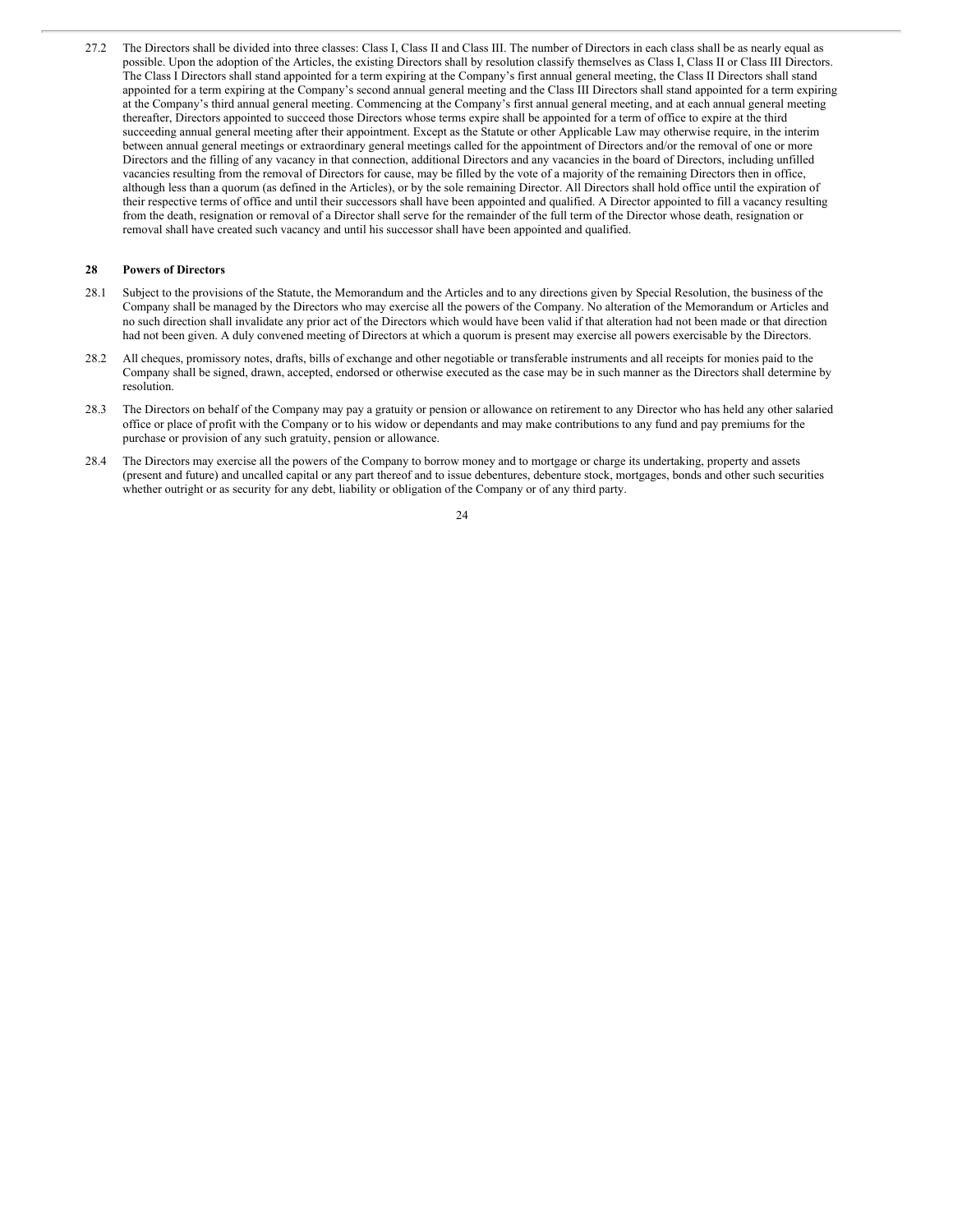#### **29 Appointment and Removal of Directors**

- 29.1 The Directors may appoint any person to be a Director, either to fill a vacancy or as an additional Director provided that the appointment does not cause the number of Directors to exceed any number fixed by or in accordance with the Articles as the maximum number of Directors.
- 29.2 The Company may by Ordinary Resolution appoint any person to be a Director or may by Ordinary Resolution remove any Director.

# **30 Vacation of Office of Director**

The office of a Director shall be vacated if:

- (a) the Director gives notice in writing to the Company that he resigns the office of Director; or
- (b) the Director absents himself (for the avoidance of doubt, without being represented by proxy) from three consecutive meetings of the board of Directors without special leave of absence from the Directors, and the Directors pass a resolution that he has by reason of such absence vacated office; or
- (c) the Director dies, becomes bankrupt or makes any arrangement or composition with his creditors generally; or
- (d) the Director is found to be or becomes of unsound mind; or
- (e) all of the other Directors (being not less than two in number) determine that he should be removed as a Director, either by a resolution passed by all of the other Directors at a meeting of the Directors duly convened and held in accordance with the Articles or by a resolution in writing signed by all of the other Directors.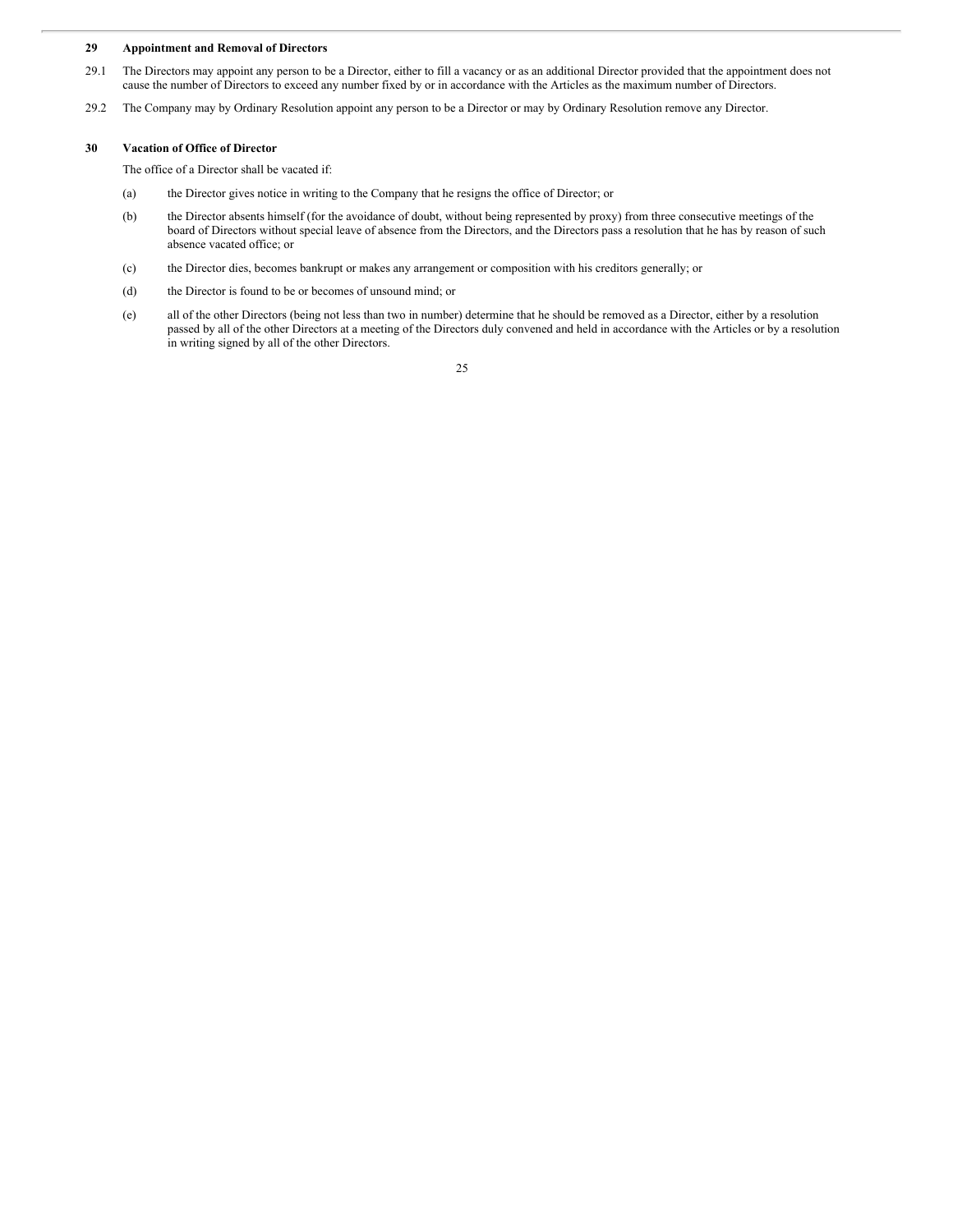# **31 Proceedings of Directors**

- 31.1 The quorum for the transaction of the business of the Directors may be fixed by the Directors, and unless so fixed shall be a majority of the Directors then in office.
- 31.2 Subject to the provisions of the Articles, the Directors may regulate their proceedings as they think fit. Questions arising at any meeting shall be decided by a majority of votes. In the case of an equality of votes, the chairman shall have a second or casting vote.
- 31.3 A person may participate in a meeting of the Directors or any committee of Directors by conference telephone or other communications equipment by means of which all the persons participating in the meeting can communicate with each other at the same time. Participation by a person in a meeting in this manner is treated as presence in person at that meeting. Unless otherwise determined by the Directors, the meeting shall be deemed to be held at the place where the chairman is located at the start of the meeting.
- 31.4 A resolution in writing (in one or more counterparts) signed by all the Directors or all the members of a committee of the Directors or, in the case of a resolution in writing relating to the removal of any Director or the vacation of office by any Director, all of the Directors other than the Director who is the subject of such resolution shall be as valid and effectual as if it had been passed at a meeting of the Directors, or committee of Directors as the case may be, duly convened and held.
- 31.5 A Director may, or other Officer on the direction of a Director shall, call a meeting of the Directors by at least two days' notice in writing to every Director which notice shall set forth the general nature of the business to be considered unless notice is waived by all the Directors either at, before or after the meeting is held. To any such notice of a meeting of the Directors all the provisions of the Articles relating to the giving of notices by the Company to the Members shall apply *mutatis mutandis.*
- 31.6 The continuing Directors (or a sole continuing Director, as the case may be) may act notwithstanding any vacancy in their body, but if and so long as their number is reduced below the number fixed by or pursuant to the Articles as the necessary quorum of Directors the continuing Directors or Director may act for the purpose of increasing the number of Directors to be equal to such fixed number, or of summoning a general meeting of the Company, but for no other purpose.
- 31.7 The Directors may elect a chairman of their board and determine the period for which he is to hold office; but if no such chairman is elected, or if at any meeting the chairman is not present within five minutes after the time appointed for the meeting to commence, the Directors present may choose one of their number to be chairman of the meeting.
- 31.8 All acts done by any meeting of the Directors or of a committee of the Directors shall, notwithstanding that it is afterwards discovered that there was some defect in the appointment of any Director, and/or that they or any of them were disqualified, and/or had vacated their office and/or were not entitled to vote, be as valid as if every such person had been duly appointed and/or not disqualified to be a Director and/or had not vacated their office and/or had been entitled to vote, as the case may be.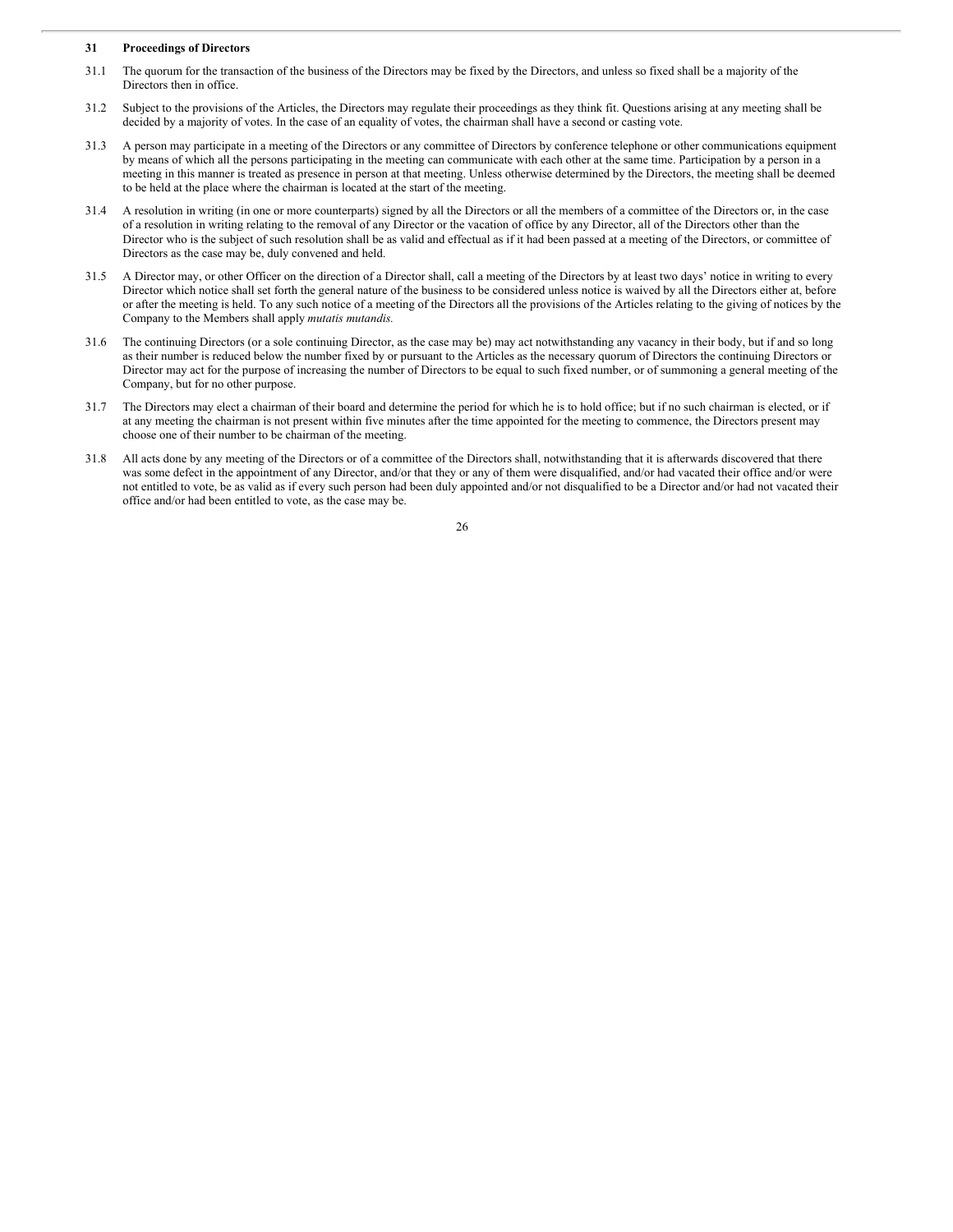31.9 A Director may be represented at any meetings of the board of Directors by a proxy appointed in writing by him. The proxy shall count towards the quorum and the vote of the proxy shall for all purposes be deemed to be that of the appointing Director.

### **32 Presumption of Assent**

A Director who is present at a meeting of the board of Directors at which action on any Company matter is taken shall be presumed to have assented to the action taken unless his dissent shall be entered in the minutes of the meeting or unless he shall file his written dissent from such action with the person acting as the chairman or secretary of the meeting before the adjournment thereof or shall forward such dissent by registered post to such person immediately after the adjournment of the meeting. Such right to dissent shall not apply to a Director who voted in favour of such action.

## **33 Directors' Interests**

- 33.1 A Director may hold any other office or place of profit under the Company (other than the office of Auditor) in conjunction with his office of Director for such period and on such terms as to remuneration and otherwise as the Directors may determine.
- 33.2 A Director may act by himself or by, through or on behalf of his firm in a professional capacity for the Company and he or his firm shall be entitled to remuneration for professional services as if he were not a Director.
- 33.3 A Director may be or become a director or other officer of or otherwise interested in any company promoted by the Company or in which the Company may be interested as a shareholder, a contracting party or otherwise, and no such Director shall be accountable to the Company for any remuneration or other benefits received by him as a director or officer of, or from his interest in, such other company.
- 33.4 No person shall be disqualified from the office of Director or prevented by such office from contracting with the Company, either as vendor, purchaser or otherwise, nor shall any such contract or any contract or transaction entered into by or on behalf of the Company in which any Director shall be in any way interested be or be liable to be avoided, nor shall any Director so contracting or being so interested be liable to account to the Company for any profit realised by or arising in connection with any such contract or transaction by reason of such Director holding office or of the fiduciary relationship thereby established. A Director shall be at liberty to vote in respect of any contract or transaction in which he is interested provided that the nature of the interest of any Director in any such contract or transaction shall be disclosed by him at or prior to its consideration and any vote thereon.

| - |
|---|
|   |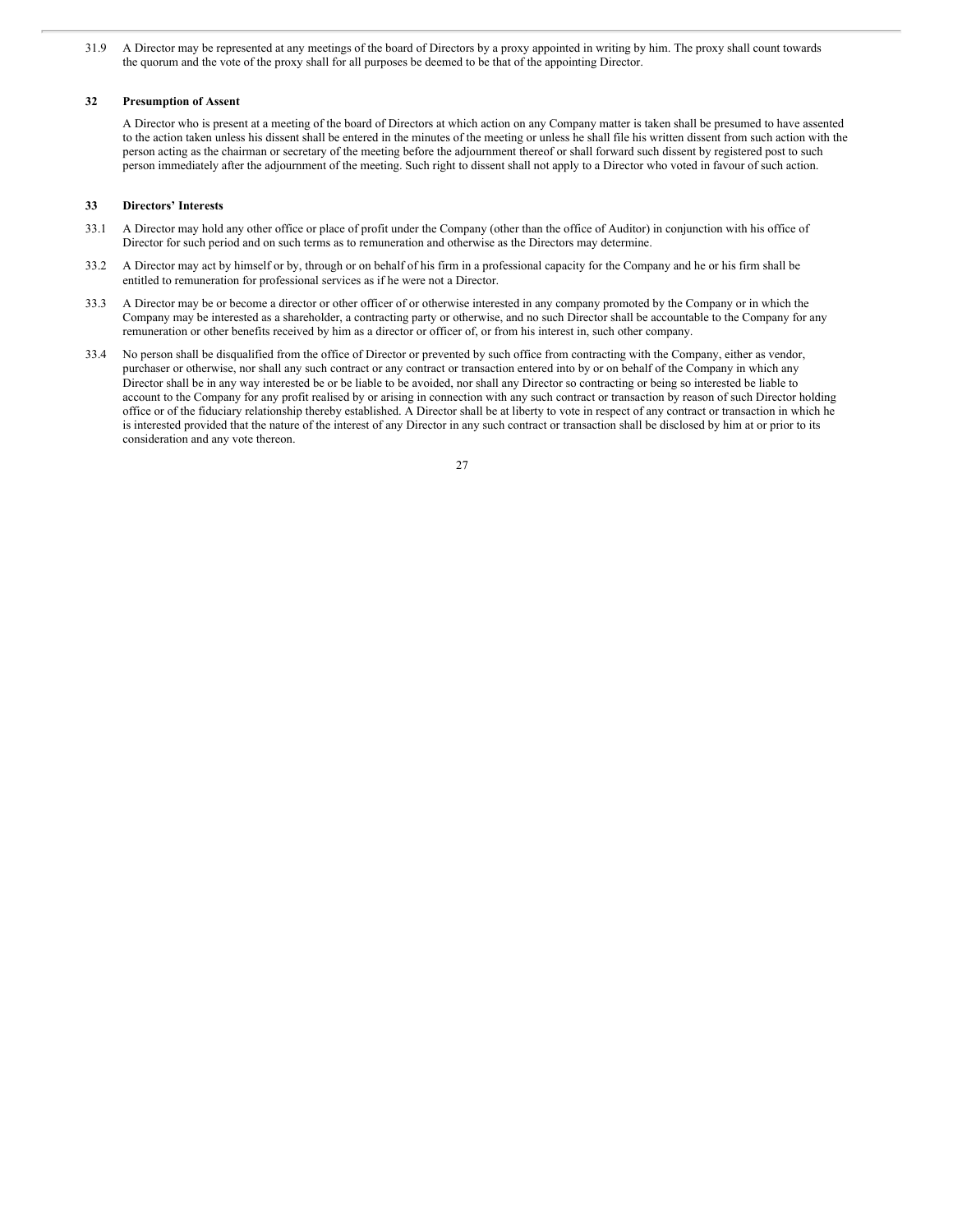33.5 A general notice that a Director is a shareholder, director, officer or employee of any specified firm or company and is to be regarded as interested in any transaction with such firm or company shall be sufficient disclosure for the purposes of voting on a resolution in respect of a contract or transaction in which he has an interest, and after such general notice it shall not be necessary to give special notice relating to any particular transaction.

## **34 Minutes**

The Directors shall cause minutes to be made in books kept for the purpose of recording all appointments of Officers made by the Directors, all proceedings at meetings of the Company or the holders of any class of Shares and of the Directors, and of committees of the Directors, including the names of the Directors present at each meeting.

## **35 Delegation of Directors' Powers**

- 35.1 The Directors may delegate any of their powers, authorities and discretions, including the power tosub-delegate, to any committee consisting of one or more Directors (including, without limitation, the Audit Committee, the Compensation Committee and the Nominating and Corporate Governance Committee). Any such delegation may be made subject to any conditions the Directors may impose and either collaterally with or to the exclusion of their own powers and any such delegation may be revoked or altered by the Directors. Subject to any such conditions, the proceedings of a committee of Directors shall be governed by the Articles regulating the proceedings of Directors, so far as they are capable of applying.
- 35.2 The Directors may establish any committees, local boards or agencies or appoint any person to be a manager or agent for managing the affairs of the Company and may appoint any person to be a member of such committees, local boards or agencies. Any such appointment may be made subject to any conditions the Directors may impose, and either collaterally with or to the exclusion of their own powers and any such appointment may be revoked or altered by the Directors. Subject to any such conditions, the proceedings of any such committee, local board or agency shall be governed by the Articles regulating the proceedings of Directors, so far as they are capable of applying.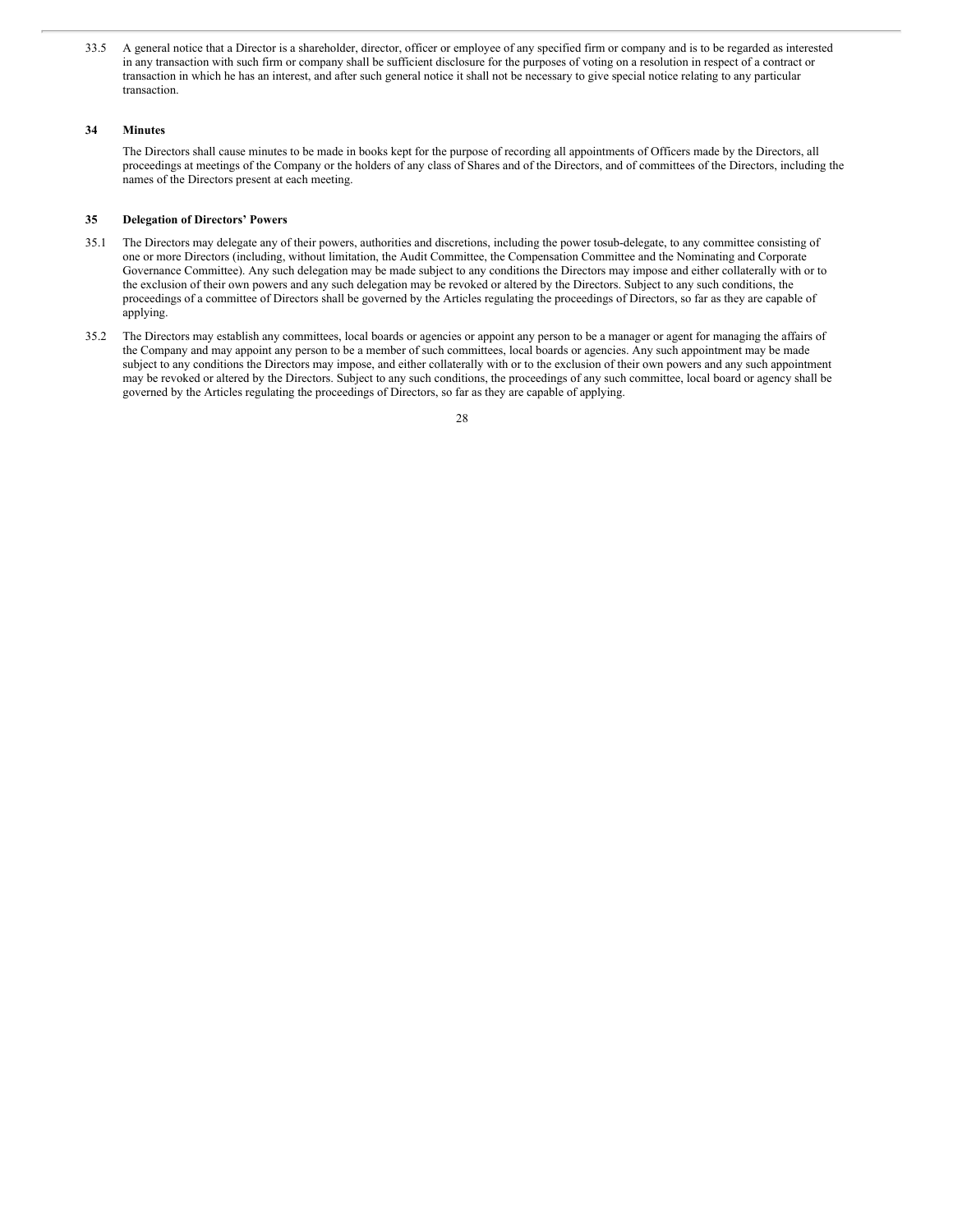- 35.3 The Directors may by power of attorney or otherwise appoint any person to be the agent of the Company on such conditions as the Directors may determine, provided that the delegation is not to the exclusion of their own powers and may be revoked by the Directors at any time.
- 35.4 The Directors may by power of attorney or otherwise appoint any company, firm, person or body of persons, whether nominated directly or indirectly by the Directors, to be the attorney or authorised signatory of the Company for such purpose and with such powers, authorities and discretions (not exceeding those vested in or exercisable by the Directors under the Articles) and for such period and subject to such conditions as they may think fit, and any such powers of attorney or other appointment may contain such provisions for the protection and convenience of persons dealing with any such attorneys or authorised signatories as the Directors may think fit and may also authorise any such attorney or authorised signatory to delegate all or any of the powers, authorities and discretions vested in him.
- 35.5 The Directors may appoint such Officers as they consider necessary on such terms, at such remuneration and to perform such duties, and subject to such provisions as to disqualification and removal as the Directors may think fit. Unless otherwise specified in the terms of his appointment an Officer may be removed by resolution of the Directors or Members. An Officer may vacate his office at any time if he gives notice in writing to the Company that he resigns his office.

#### **36 No Minimum Shareholding**

The Company in general meeting may fix a minimum shareholding required to be held by a Director, but unless and until such a shareholding qualification is fixed a Director is not required to hold Shares.

### **37 Remuneration of Directors**

- 37.1 The remuneration to be paid to the Directors, if any, shall be such remuneration as the Directors shall determine, provided that no cash remuneration shall be paid to any Director by the Company prior to the consummation of a Business Combination. The Directors shall also, whether prior to or after the consummation of a Business Combination, be entitled to be paid all travelling, hotel and other expenses properly incurred by them in connection with their attendance at meetings of Directors or committees of Directors, or general meetings of the Company, or separate meetings of the holders of any class of Shares or debentures of the Company, or otherwise in connection with the business of the Company or the discharge of their duties as a Director, or to receive a fixed allowance in respect thereof as may be determined by the Directors, or a combination partly of one such method and partly the other.
- 37.2 The Directors may by resolution approve additional remuneration to any Director for any services which in the opinion of the Directors go beyond his ordinary routine work as a Director. Any fees paid to a Director who is also counsel, attorney or solicitor to the Company, or otherwise serves it in a professional capacity shall be in addition to his remuneration as a Director.

<sup>29</sup>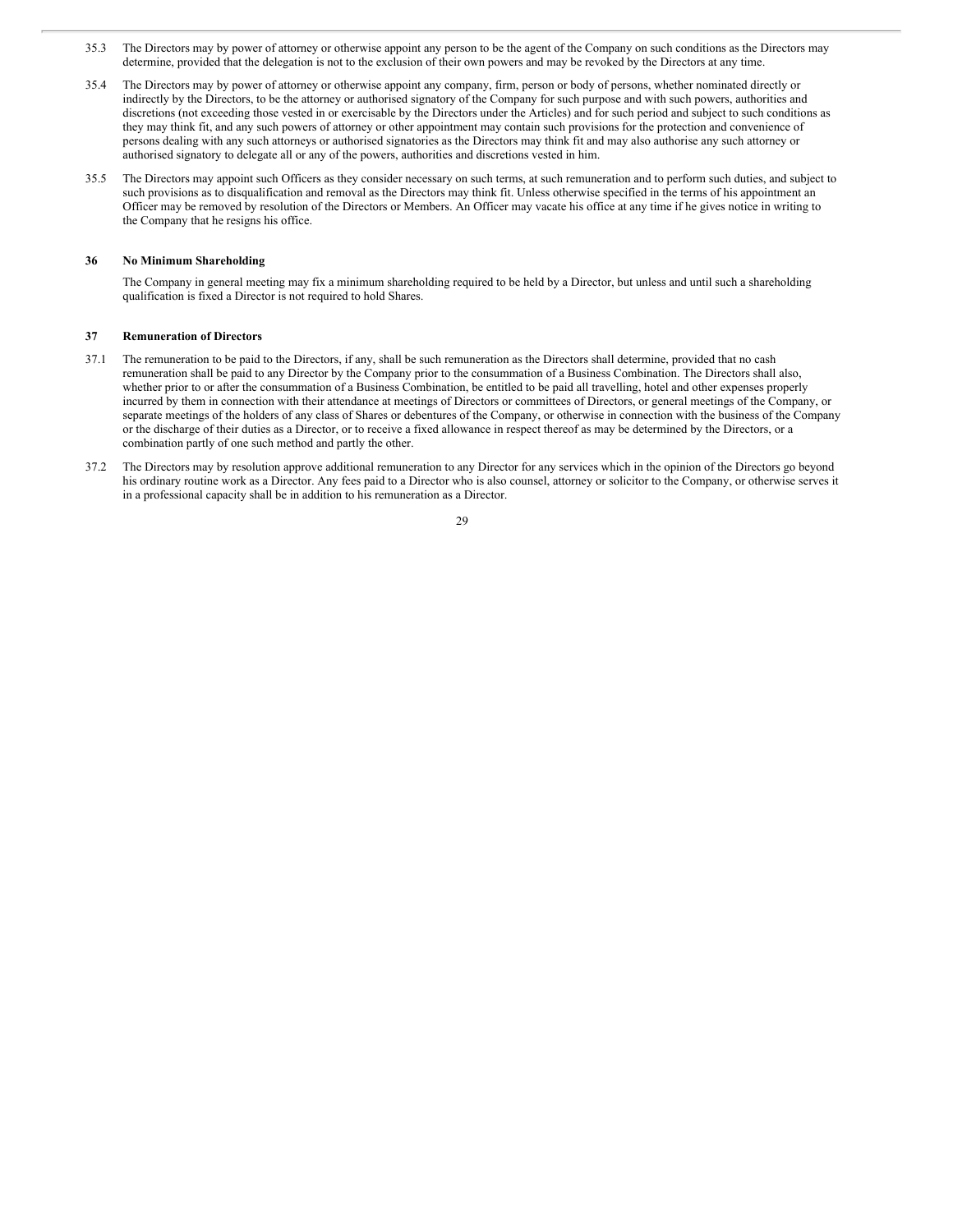- **38 Seal**
- 38.1 The Company may, if the Directors so determine, have a Seal. The Seal shall only be used by the authority of the Directors or of a committee of the Directors authorised by the Directors. Every instrument to which the Seal has been affixed shall be signed by at least one person who shall be either a Director or some Officer or other person appointed by the Directors for the purpose.
- 38.2 The Company may have for use in any place or places outside the Cayman Islands a duplicate Seal or Seals each of which shall be a facsimile of the common Seal of the Company and, if the Directors so determine, with the addition on its face of the name of every place where it is to be used.
- 38.3 A Director or Officer, representative or attorney of the Company may without further authority of the Directors affix the Seal over his signature alone to any document of the Company required to be authenticated by him under seal or to be filed with the Registrar of Companies in the Cayman Islands or elsewhere wheresoever.

### **39 Dividends, Distributions and Reserve**

- 39.1 Subject to the Statute and this Article and except as otherwise provided by the rights attached to any Shares, the Directors may resolve to pay Dividends and other distributions on Shares in issue and authorise payment of the Dividends or other distributions out of the funds of the Company lawfully available therefor. A Dividend shall be deemed to be an interim Dividend unless the terms of the resolution pursuant to which the Directors resolve to pay such Dividend specifically state that such Dividend shall be a final Dividend. No Dividend or other distribution shall be paid except out of the realised or unrealised profits of the Company, out of the share premium account or as otherwise permitted by law.
- 39.2 Except as otherwise provided by the rights attached to any Shares, all Dividends and other distributions shall be paid according to the par value of the Shares that a Member holds. If any Share is issued on terms providing that it shall rank for Dividend as from a particular date, that Share shall rank for Dividend accordingly.
- 39.3 The Directors may deduct from any Dividend or other distribution payable to any Member all sums of money (if any) then payable by him to the Company on account of calls or otherwise.
- 39.4 The Directors may resolve that any Dividend or other distribution be paid wholly or partly by the distribution of specific assets and in particular (but without limitation) by the distribution of shares, debentures, or securities of any other company or in any one or more of such ways and where any difficulty arises in regard to such distribution, the Directors may settle the same as they think expedient and in particular may issue fractional Shares and may fix the value for distribution of such specific assets or any part thereof and may determine that cash payments shall be made to any Members upon the basis of the value so fixed in order to adjust the rights of all Members and may vest any such specific assets in trustees in such manner as may seem expedient to the Directors.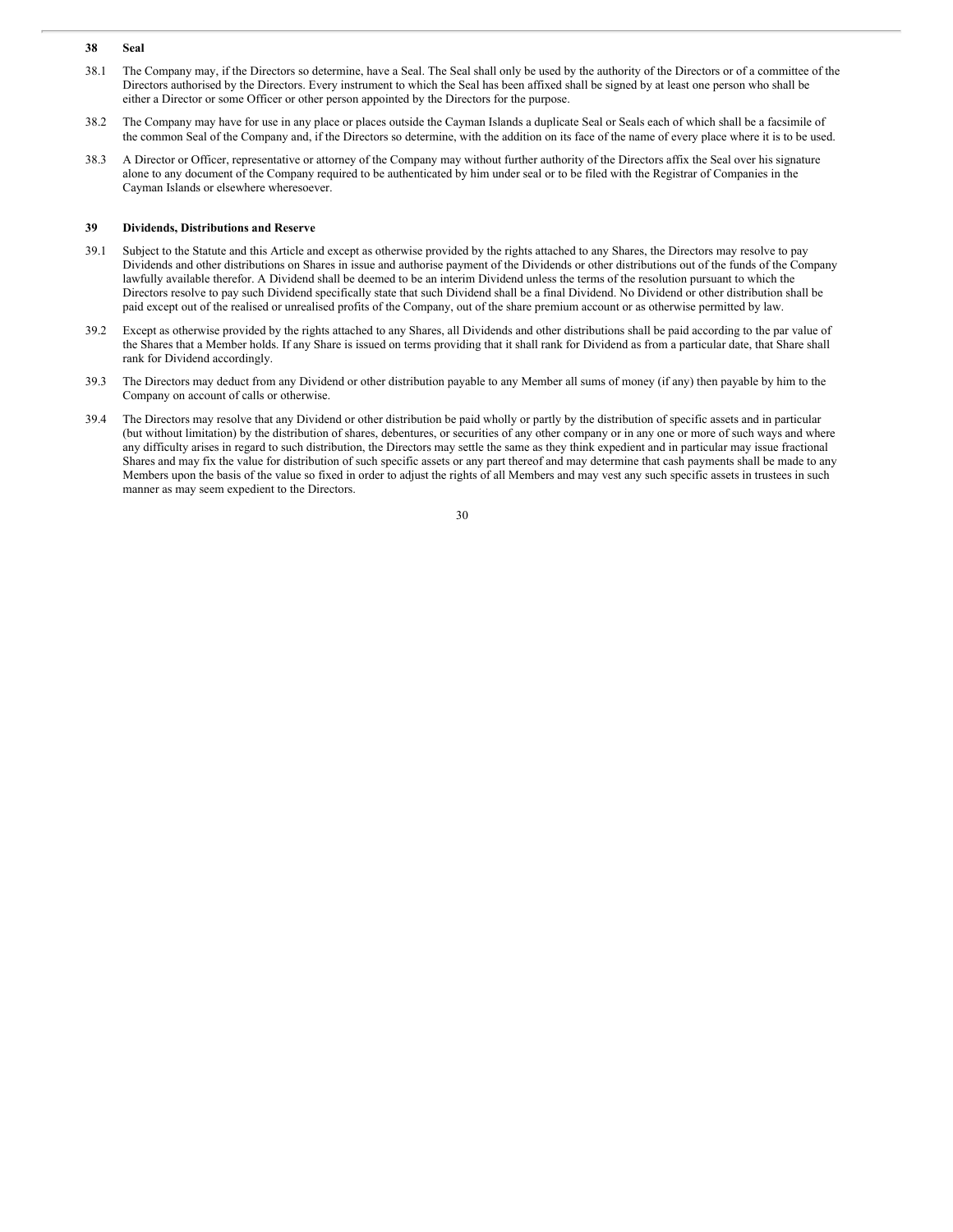- 39.5 Except as otherwise provided by the rights attached to any Shares, Dividends and other distributions may be paid in any currency. The Directors may determine the basis of conversion for any currency conversions that may be required and how any costs involved are to be met.
- 39.6 The Directors may, before resolving to pay any Dividend or other distribution, set aside such sums as they think proper as a reserve or reserves which shall, at the discretion of the Directors, be applicable for any purpose of the Company and pending such application may, at the discretion of the Directors, be employed in the business of the Company.
- 39.7 Any Dividend, other distribution, interest or other monies payable in cash in respect of Shares may be paid by wire transfer to the holder or by cheque or warrant sent through the post directed to the registered address of the holder or, in the case of joint holders, to the registered address of the holder who is first named on the Register of Members or to such person and to such address as such holder or joint holders may in writing direct. Every such cheque or warrant shall be made payable to the order of the person to whom it is sent. Any one of two or more joint holders may give effectual receipts for any Dividends, other distributions, bonuses, or other monies payable in respect of the Share held by them as joint holders.
- 39.8 No Dividend or other distribution shall bear interest against the Company.
- 39.9 Any Dividend or other distribution which cannot be paid to a Member and/or which remains unclaimed after six months from the date on which such Dividend or other distribution becomes payable may, in the discretion of the Directors, be paid into a separate account in the Company's name, provided that the Company shall not be constituted as a trustee in respect of that account and the Dividend or other distribution shall remain as a debt due to the Member. Any Dividend or other distribution which remains unclaimed after a period of six years from the date on which such Dividend or other distribution becomes payable shall be forfeited and shall revert to the Company.

### **40 Capitalisation**

The Directors may at any time capitalise any sum standing to the credit of any of the Company's reserve accounts or funds (including the share premium account and capital redemption reserve fund) or any sum standing to the credit of the profit and loss account or otherwise available for distribution; appropriate such sum to Members in the proportions in which such sum would have been divisible amongst such Members had the same been a distribution of profits by way of Dividend or other distribution; and apply such sum on their behalf in paying up in full unissued Shares for allotment and distribution credited as fully paid-up to and amongst them in the proportion aforesaid. In such event the Directors shall do all acts and things required to give effect to such capitalisation, with full power given to the Directors to make such provisions as they think fit in the case of Shares becoming distributable in fractions (including provisions whereby the benefit of fractional entitlements accrue to the Company rather than to the Members concerned). The Directors may authorise any person to enter on behalf of all of the Members interested into an agreement with the Company providing for such capitalisation and matters incidental or relating thereto and any agreement made under such authority shall be effective and binding on all such Members and the Company.

| I<br>I<br>i<br>۰. |  |
|-------------------|--|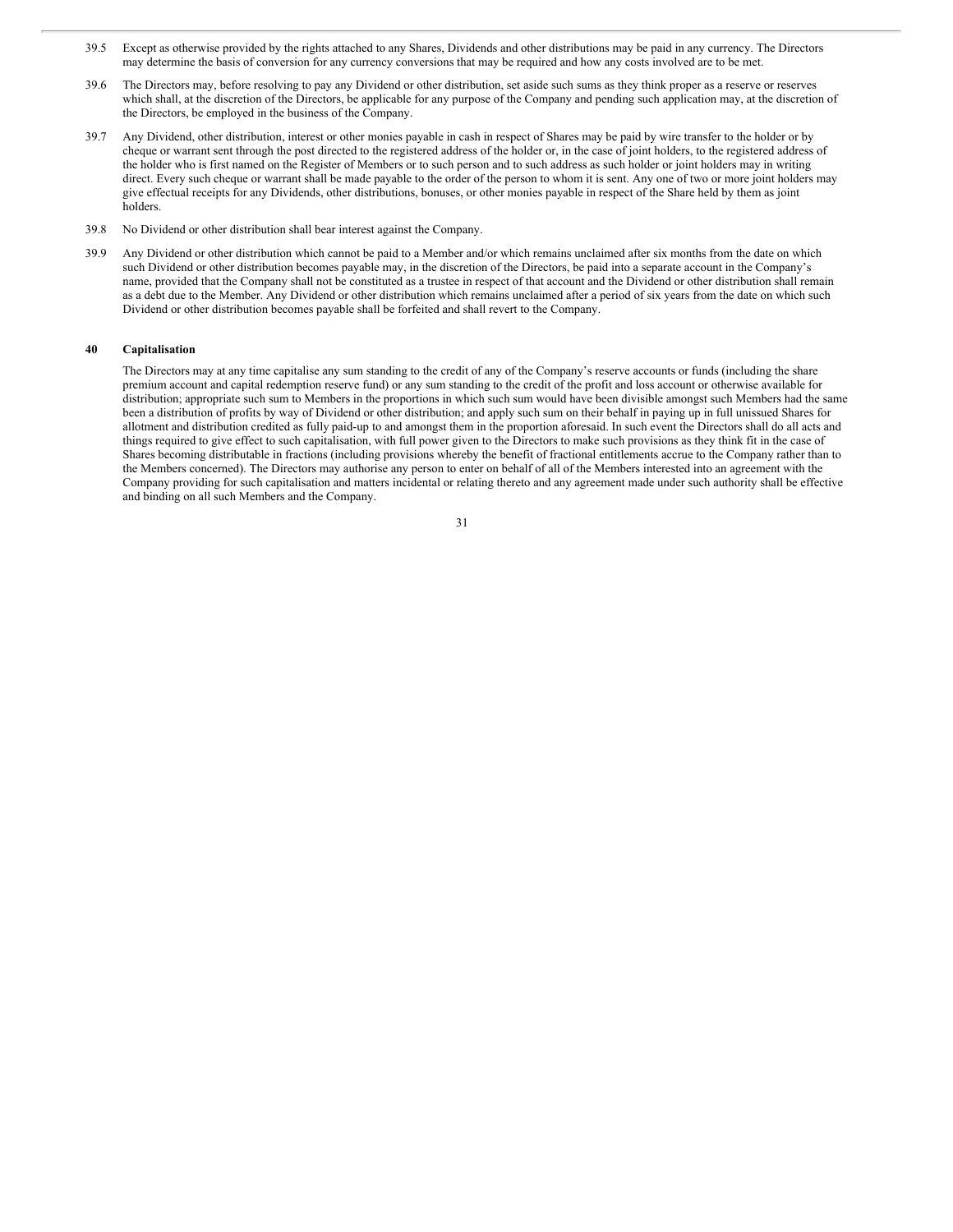### **41 Books of Account**

- 41.1 The Directors shall cause proper books of account (including, where applicable, material underlying documentation including contracts and invoices) to be kept with respect to all sums of money received and expended by the Company and the matters in respect of which the receipt or expenditure takes place, all sales and purchases of goods by the Company and the assets and liabilities of the Company. Such books of account must be retained for a minimum period of five years from the date on which they are prepared. Proper books shall not be deemed to be kept if there are not kept such books of account as are necessary to give a true and fair view of the state of the Company's affairs and to explain its transactions.
- 41.2 The Directors shall determine whether and to what extent and at what times and places and under what conditions or regulations the accounts and books of the Company or any of them shall be open to the inspection of Members not being Directors and no Member (not being a Director) shall have any right of inspecting any account or book or document of the Company except as conferred by Statute or authorised by the Directors or by the Company in general meeting.
- 41.3 The Directors may cause to be prepared and to be laid before the Company in general meeting profit and loss accounts, balance sheets, group accounts (if any) and such other reports and accounts as may be required by law.

### **42 Audit**

- 42.1 The Directors may appoint an Auditor of the Company who shall hold office on such terms as the Directors determine.
- 42.2 Without prejudice to the freedom of the Directors to establish any other committee, if the Shares (or depositary receipts therefor) are listed or quoted on the Designated Stock Exchange, and if required by the rules and regulations of the Designated Stock Exchange, the Securities and Exchange Commission and/or any other competent regulatory authority or otherwise under Applicable Law, the Directors shall establish and maintain an Audit Committee as a committee of the Directors and shall adopt a formal written Audit Committee charter and review and assess the adequacy of the formal written charter on an annual basis. The composition and responsibilities of the Audit Committee shall comply with the rules and regulations of the Designated Stock Exchange, the Securities and Exchange Commission and/or any other competent regulatory authority or otherwise under Applicable Law. The Audit Committee shall meet at least once every financial quarter, or more frequently as circumstances dictate.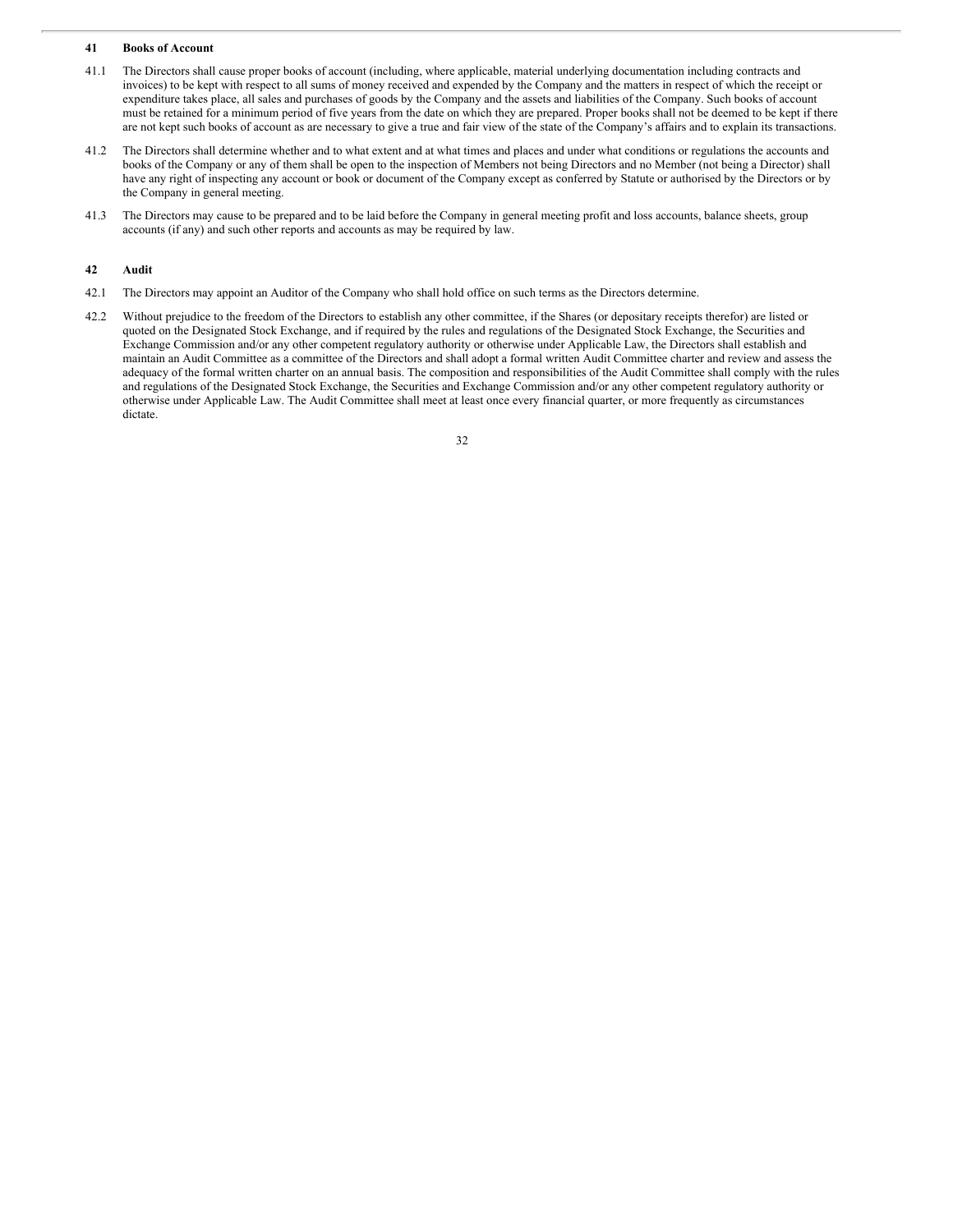- 42.3 If the Shares (or depositary receipts therefor) are listed or quoted on the Designated Stock Exchange, the Company shall conduct an appropriate review of all related party transactions on an ongoing basis and shall utilise the Audit Committee for the review and approval of potential conflicts of interest.
- 42.4 The remuneration of the Auditor shall be fixed by the Audit Committee (if one exists).
- 42.5 If the office of Auditor becomes vacant by resignation or death of the Auditor, or by his becoming incapable of acting by reason of illness or other disability at a time when his services are required, the Directors shall fill the vacancy and determine the remuneration of such Auditor.
- 42.6 Every Auditor of the Company shall have a right of access at all times to the books and accounts and vouchers of the Company and shall be entitled to require from the Directors and Officers such information and explanation as may be necessary for the performance of the duties of the Auditor.
- 42.7 Auditors shall, if so required by the Directors, make a report on the accounts of the Company during their tenure of office at the next annual general meeting following their appointment in the case of a company which is registered with the Registrar of Companies as an ordinary company, and at the next extraordinary general meeting following their appointment in the case of a company which is registered with the Registrar of Companies as an exempted company, and at any other time during their term of office, upon request of the Directors or any general meeting of the Members.

## **43 Notices**

43.1 Notices shall be in writing and may be given by the Company to any Member either personally or by sending it by courier, post, cable, telex, fax or e-mail to him or to his address as shown in the Register of Members (or where the notice is given bye-mail by sending it to thee-mail address provided by such Member). Notice may also be served by Electronic Communication in accordance with the rules and regulations of the Designated Stock Exchange, the Securities and Exchange Commission and/or any other competent regulatory authority or by placing it on the Company's Website.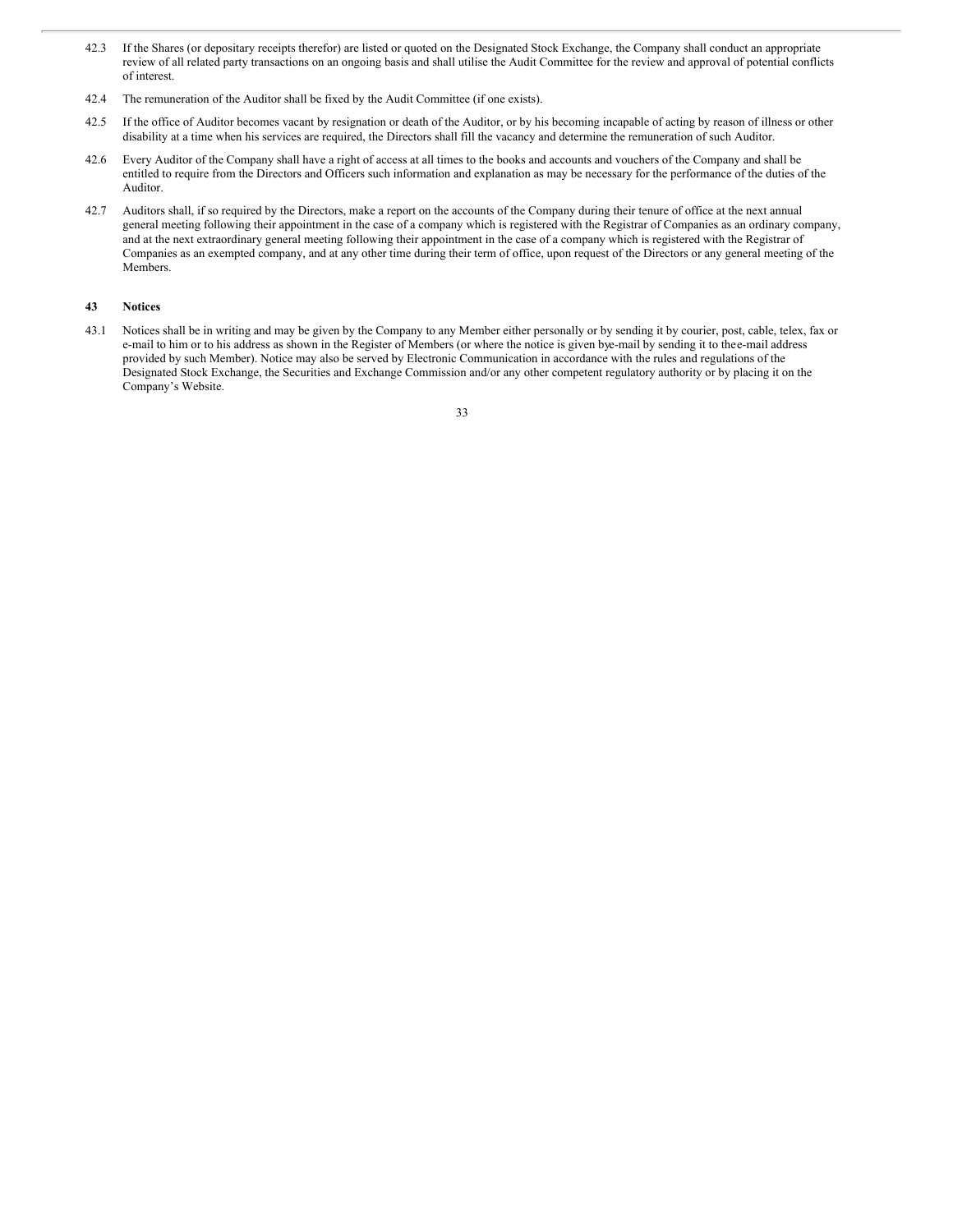43.2 Where a notice is sent by:

- (a) courier; service of the notice shall be deemed to be effected by delivery of the notice to a courier company, and shall be deemed to have been received on the third day (not including Saturdays or Sundays or public holidays) following the day on which the notice was delivered to the courier;
- (b) post; service of the notice shall be deemed to be effected by properly addressing, pre paying and posting a letter containing the notice, and shall be deemed to have been received on the fifth day (not including Saturdays or Sundays or public holidays in the Cayman Islands) following the day on which the notice was posted;
- (c) cable, telex or fax; service of the notice shall be deemed to be effected by properly addressing and sending such notice and shall be deemed to have been received on the same day that it was transmitted;
- (d) e-mail or other Electronic Communication; service of the notice shall be deemed to be effected by transmitting thee-mail to the e-mail address provided by the intended recipient and shall be deemed to have been received on the same day that it was sent, and it shall not be necessary for the receipt of the e-mail to be acknowledged by the recipient; and
- (e) placing it on the Company's Website; service of the notice shall be deemed to have been effected one hour after the notice or document was placed on the Company's Website.
- 43.3 A notice may be given by the Company to the person or persons which the Company has been advised are entitled to a Share or Shares in consequence of the death or bankruptcy of a Member in the same manner as other notices which are required to be given under the Articles and shall be addressed to them by name, or by the title of representatives of the deceased, or trustee of the bankrupt, or by any like description at the address supplied for that purpose by the persons claiming to be so entitled, or at the option of the Company by giving the notice in any manner in which the same might have been given if the death or bankruptcy had not occurred.
- 43.4 Notice of every general meeting shall be given in any manner authorised by the Articles to every holder of Shares carrying an entitlement to receive such notice on the record date for such meeting except that in the case of joint holders the notice shall be sufficient if given to the joint holder first named in the Register of Members and every person upon whom the ownership of a Share devolves by reason of his being a legal personal representative or a trustee in bankruptcy of a Member where the Member but for his death or bankruptcy would be entitled to receive notice of the meeting, and no other person shall be entitled to receive notices of general meetings.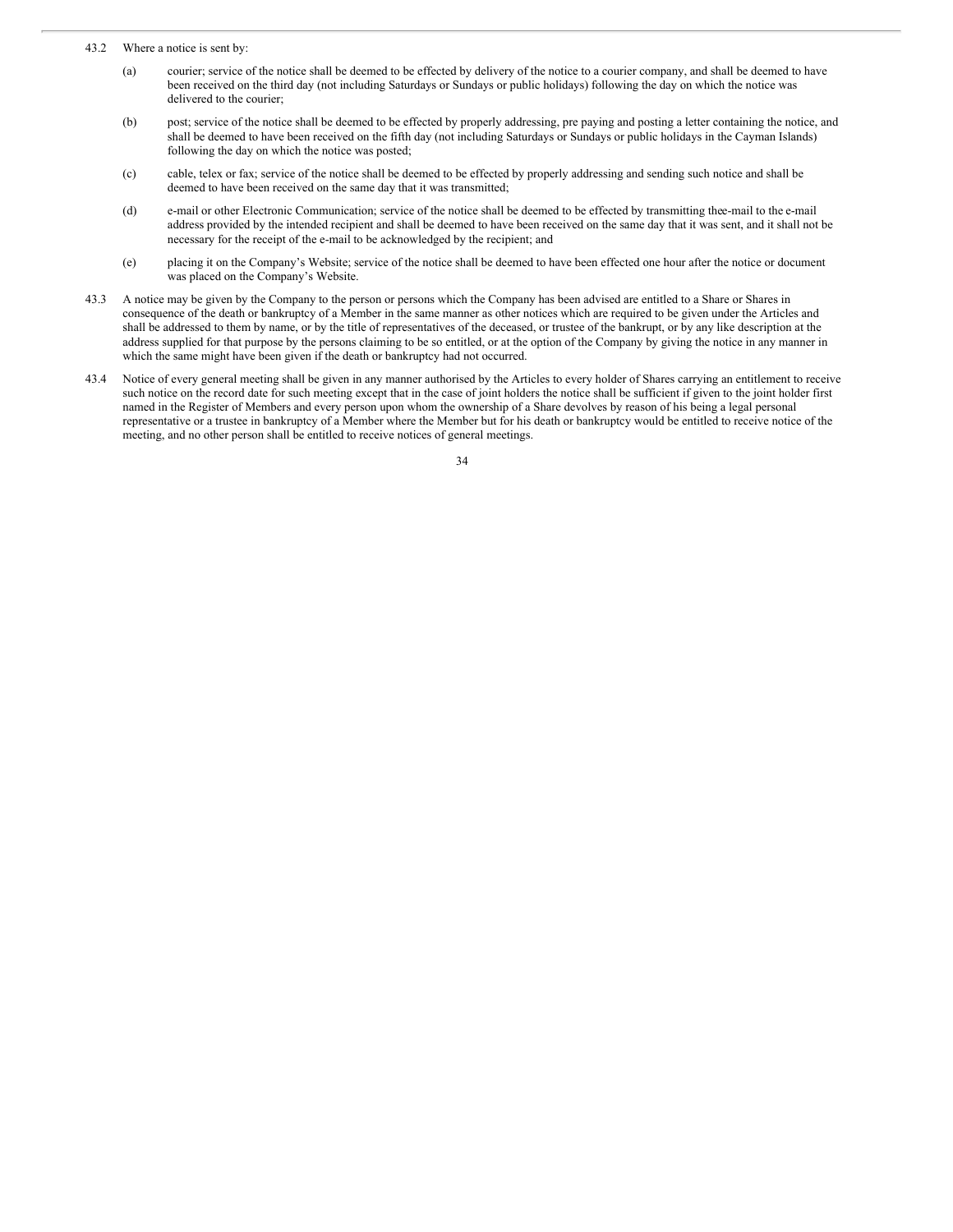### **44 Winding Up**

- 44.1 If the Company shall be wound up, the liquidator shall apply the assets of the Company in satisfaction of creditors' claims in such manner and order as such liquidator thinks fit. Subject to the rights attaching to any Shares, in a winding up:
- (a) if the assets available for distribution amongst the Members shall be insufficient to repay the whole of the Company's issued share capital, such assets shall be distributed so that, as nearly as may be, the losses shall be borne by the Members in proportion to the par value of the Shares held by them; or
- (b) if the assets available for distribution amongst the Members shall be more than sufficient to repay the whole of the Company's issued share capital at the commencement of the winding up, the surplus shall be distributed amongst the Members in proportion to the par value of the Shares held by them at the commencement of the winding up subject to a deduction from those Shares in respect of which there are monies due, of all monies payable to the Company for unpaid calls or otherwise.
- 44.2 If the Company shall be wound up the liquidator may, subject to the rights attaching to any Shares and with the approval of a Special Resolution of the Company and any other approval required by the Statute, divide amongst the Members in kind the whole or any part of the assets of the Company (whether such assets shall consist of property of the same kind or not) and may for that purpose value any assets and determine how the division shall be carried out as between the Members or different classes of Members. The liquidator may, with the like approval, vest the whole or any part of such assets in trustees upon such trusts for the benefit of the Members as the liquidator, with the like approval, shall think fit, but so that no Member shall be compelled to accept any asset upon which there is a liability.

#### **45 Indemnity and Insurance**

45.1 Every Director and Officer (which for the avoidance of doubt, shall not include auditors of the Company), together with every former Director and former Officer (each an "**Indemnified Person**") shall be indemnified out of the assets of the Company against any liability, action, proceeding, claim, demand, costs, damages or expenses, including legal expenses, whatsoever which they or any of them may incur as a result of any act or failure to act in carrying out their functions other than such liability (if any) that they may incur by reason of their own actual fraud, wilful neglect or wilful default. No Indemnified Person shall be liable to the Company for any loss or damage incurred by the Company as a result (whether direct or indirect) of the carrying out of their functions unless that liability arises through the actual fraud, wilful neglect or wilful default of such Indemnified Person. No person shall be found to have committed actual fraud, wilful neglect or wilful default under this Article unless or until a court of competent jurisdiction shall have made a finding to that effect.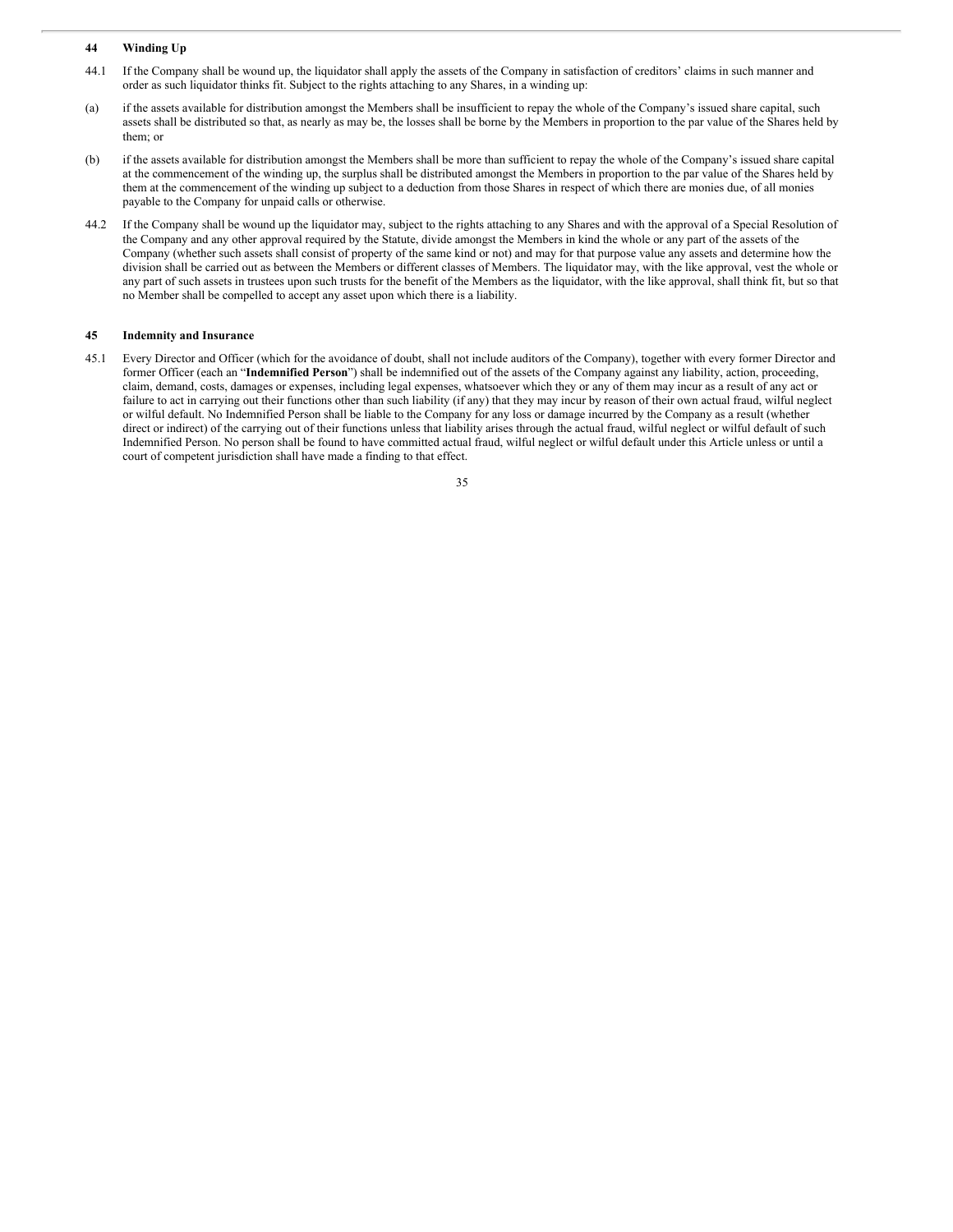- 45.2 The Company shall advance to each Indemnified Person reasonable attorneys' fees and other costs and expenses incurred in connection with the defence of any action, suit, proceeding or investigation involving such Indemnified Person for which indemnity will or could be sought. In connection with any advance of any expenses hereunder, the Indemnified Person shall execute an undertaking to repay the advanced amount to the Company if it shall be determined by final judgment or other final adjudication that such Indemnified Person was not entitled to indemnification pursuant to this Article. If it shall be determined by a final judgment or other final adjudication that such Indemnified Person was not entitled to indemnification with respect to such judgment, costs or expenses, then such party shall not be indemnified with respect to such judgment, costs or expenses and any advancement shall be returned to the Company (without interest) by the Indemnified Person.
- 45.3 The Directors, on behalf of the Company, may purchase and maintain insurance for the benefit of any Director or Officer against any liability which, by virtue of any rule of law, would otherwise attach to such person in respect of any negligence, default, breach of duty or breach of trust of which such person may be guilty in relation to the Company.

### **46 Financial Year**

Unless the Directors otherwise prescribe, the financial year of the Company shall end on 31st December in each year and, following the year of incorporation, shall begin on 1st January in each year.

## **47 Transfer by Way of Continuation**

If the Company is exempted as defined in the Statute, it shall, subject to the provisions of the Statute and with the approval of a Special Resolution, have the power to register by way of continuation as a body corporate under the laws of any jurisdiction outside the Cayman Islands and to be deregistered in the Cayman Islands.

#### **48 Mergers and Consolidations**

The Company shall have the power to merge or consolidate with one or more other constituent companies (as defined in the Statute) upon such terms as the Directors may determine and (to the extent required by the Statute) with the approval of a Special Resolution.

#### **49 Business Combination**

- 49.1 Notwithstanding any other provision of the Articles, this Article shall apply during the period commencing upon the adoption of the Articles and terminating upon the first to occur of the consummation of a Business Combination and the full distribution of the Trust Account pursuant to this Article. In the event of a conflict between this Article and any other Articles, the provisions of this Article shall prevail.
- 49.2 Prior to the consummation of a Business Combination, the Company shall either:
	- (a) submit such Business Combination to its Members for approval; or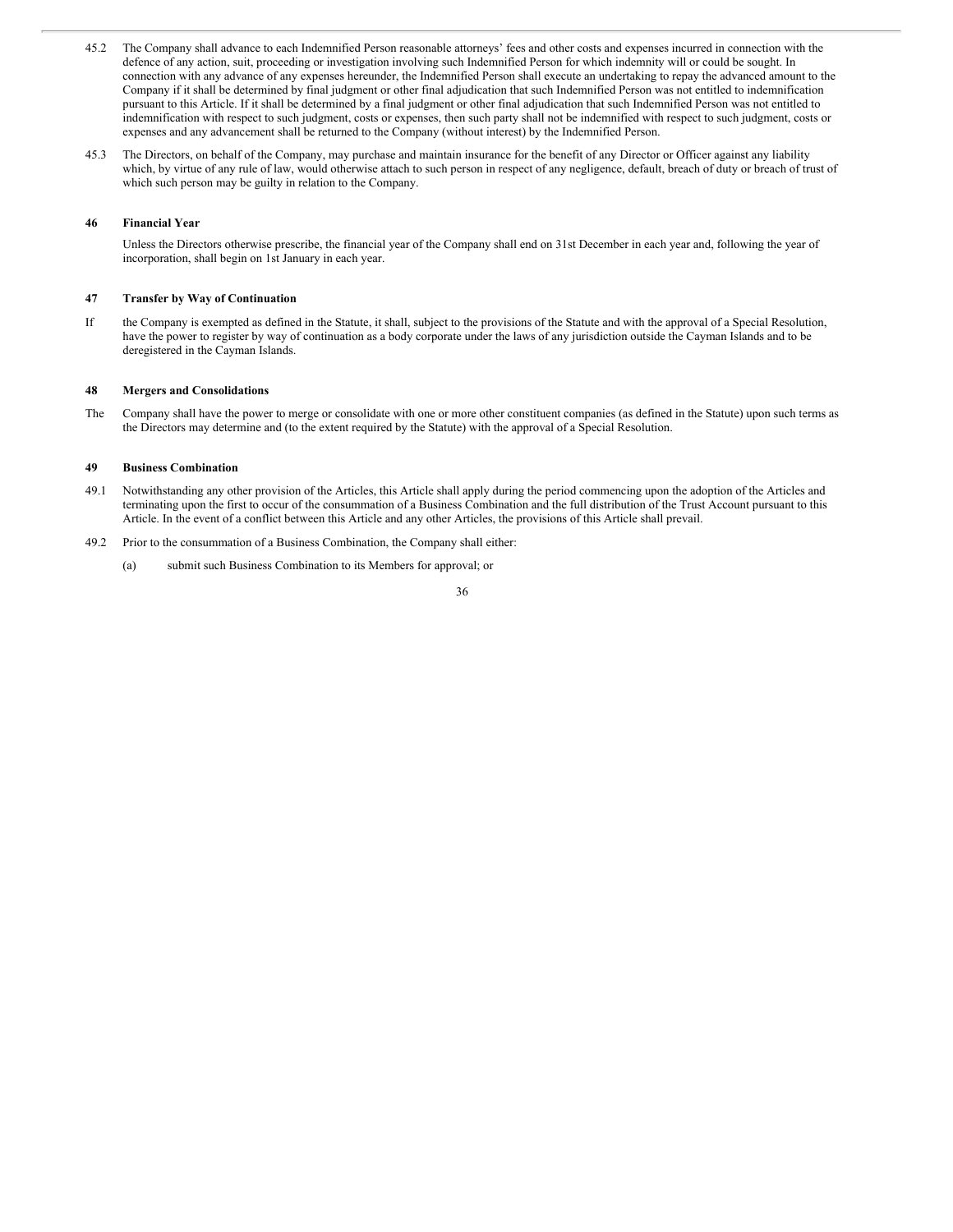- (b) provide Members with the opportunity to have their Shares repurchased by means of a tender offer for aper-Share repurchase price payable in cash, equal to the aggregate amount then on deposit in the Trust Account, calculated as of two business days prior to the consummation of such Business Combination, including interest earned on the Trust Account (net of taxes paid or payable, if any), divided by the number of then issued Public Shares, provided that the Company shall not repurchase Public Shares in an amount that would cause the Company's net tangible assets to be less than US\$5,000,001 following such repurchases. Such obligation to repurchase Shares is subject to the completion of the proposed Business Combination to which it relates.
- 49.3 If the Company initiates any tender offer in accordance with Rule13e-4 and Regulation 14E of the Exchange Act in connection with a proposed Business Combination, it shall file tender offer documents with the Securities and Exchange Commission prior to completing such Business Combination which contain substantially the same financial and other information about such Business Combination and the redemption rights as is required under Regulation 14A of the Exchange Act. If, alternatively, the Company holds a general meeting to approve a proposed Business Combination, the Company will conduct any redemptions in conjunction with a proxy solicitation pursuant to Regulation 14A of the Exchange Act, and not pursuant to the tender offer rules, and file proxy materials with the Securities and Exchange Commission.
- 49.4 At a general meeting called for the purposes of approving a Business Combination pursuant to this Article, in the event that such Business Combination is approved by Ordinary Resolution, the Company shall be authorised to consummate such Business Combination, provided that the Company shall not consummate such Business Combination unless the Company has net tangible assets of at least US\$5,000,001immediately prior to, or upon such consummation of, or any greater net tangible asset or cash requirement that may be contained in the agreement relating to, such Business Combination.
- 49.5 Any Member holding Public Shares who is not the Sponsor, a Founder, an Officer or a Director may, in connection with any vote on a Business Combination, elect to have their Public Shares redeemed for cash, in accordance with any applicable requirements provided for in the related proxy materials (the "**IPO Redemption**"), provided that no such Member acting together with any Affiliate of his or any other person with whom he is acting in concert or as a partnership, limited partnership, syndicate, or other group for the purposes of acquiring, holding, or disposing of Shares may exercise this redemption right with respect to more than 15 per cent of the Public Shares in the aggregate without the prior consent of the Company and provided further that any beneficial owner of Public Shares on whose behalf a redemption right is being exercised must identify itself to the Company in connection with any redemption election in order to validly redeem such Public Shares. If so demanded, the Company shall pay any such redeeming Member, regardless of whether he/she votes or is voting for or against such proposed Business Combination, a per-Share redemption price payable in cash, equal to the aggregate amount then on deposit in the Trust Account calculated as of two business days prior to the consummation of the Business Combination, including interest earned on the Trust Account (such interest shall be net of taxes payable) and not previously released to the Company to pay its taxes, divided by the number of then issued Public Shares (such redemption price being referred to herein as the "**Redemption Price**"), but only in the event that the applicable proposed Business Combination is approved and consummated. The Company shall not redeem Public Shares that would cause the Company's net tangible assets to be less than US\$5,000,001 following such redemptions (the "**Redemption Limitation**").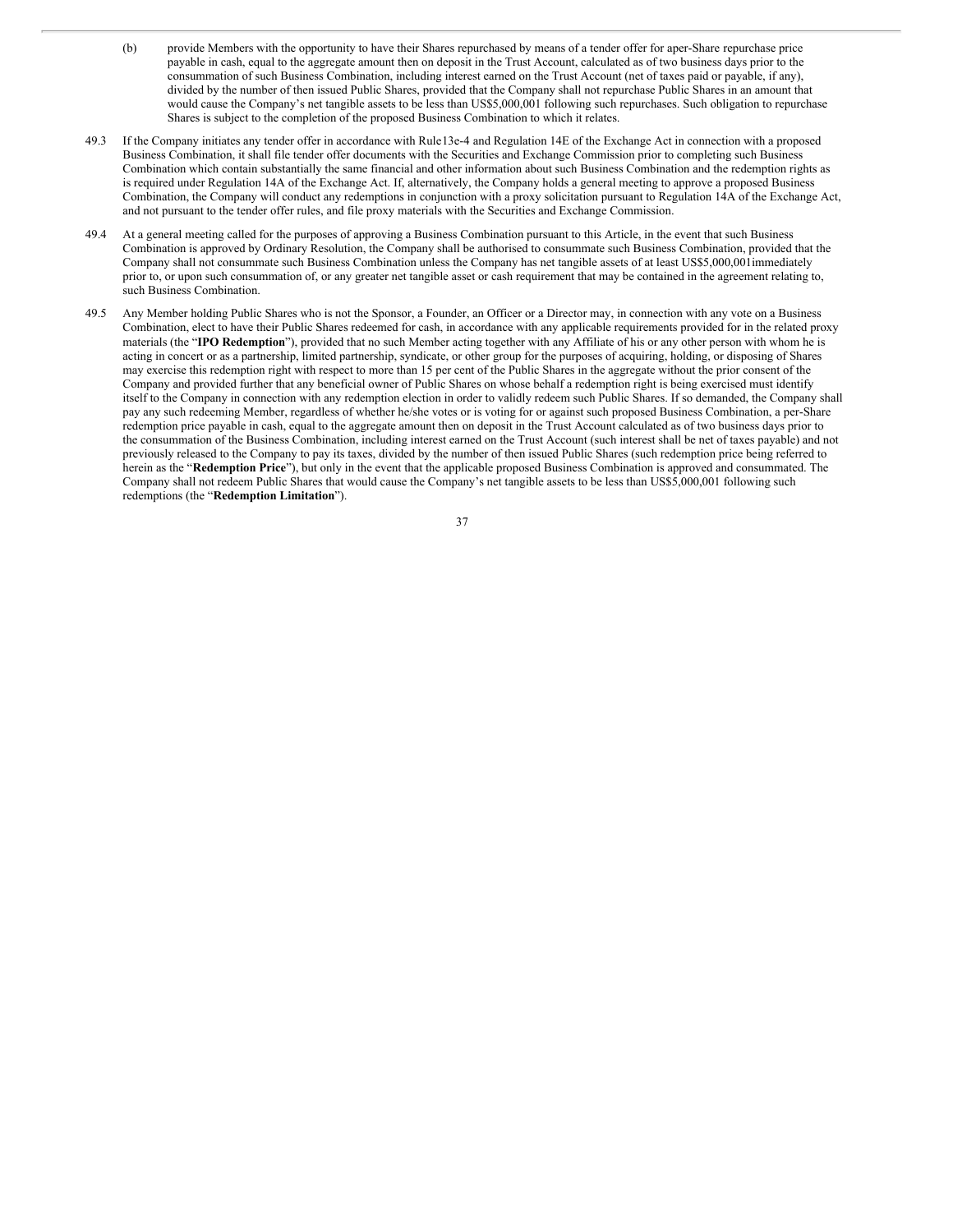- 49.6 A Member may not withdraw a Redemption Notice, following the deadline for such Redemption Notice, once submitted to the Company unless the Directors determine (in their sole discretion) to permit the withdrawal of such redemption request (which they may do in whole or in part).
- 49.7 In the event that the Company does not consummate a Business Combination by 24 months from the consummation of the IPO, or such later time as the Members may approve in accordance with the Articles, the Company shall:
	- (a) cease all operations except for the purpose of winding up;
	- (b) as promptly as reasonably possible but not more than ten business days thereafter, redeem the Public Shares, at aper-Share price, payable in cash, equal to the aggregate amount then on deposit in the Trust Account, including interest earned on the funds held in the Trust Account and not previously released to the Company (less taxes payable and up to US\$100,000 of interest to pay dissolution expenses), divided by the number of then Public Shares in issue, which redemption will completely extinguish public Members' rights as Members (including the right to receive further liquidation distributions, if any); and
	- (c) as promptly as reasonably possible following such redemption, subject to the approval of the Company's remaining Members and the Directors, liquidate and dissolve,

subject in the case of (b) and (c) above to its obligations under Cayman Islands law to provide for claims of creditors and in all cases subject to the other requirements of Applicable Law.

- 49.8 In the event that any amendment is made to the Articles:
	- (a) to modify the substance or timing of the Company's obligation to allow redemption in connection with a Business Combination or redeem 100 per cent of the Public Shares if the Company does not consummate a Business Combination within 24 months from the consummation of the IPO; or
	- (b) with respect to any other provision relating to Members' rights orpre-Business Combination activity,

each holder of Public Shares who is not the Sponsor, a Founder an Officer or a Director shall be provided with the opportunity to redeem their Public Shares upon the approval or effectiveness of any such amendment at a per-Share price, payable in cash, equal to the aggregate amount then on deposit in the Trust Account, including interest earned on the funds held in the Trust Account and not previously released to the Company to pay its taxes, divided by the number of then outstanding Public Shares. The Company's ability to provide such redemption in this Article is subject to the Redemption Limitation.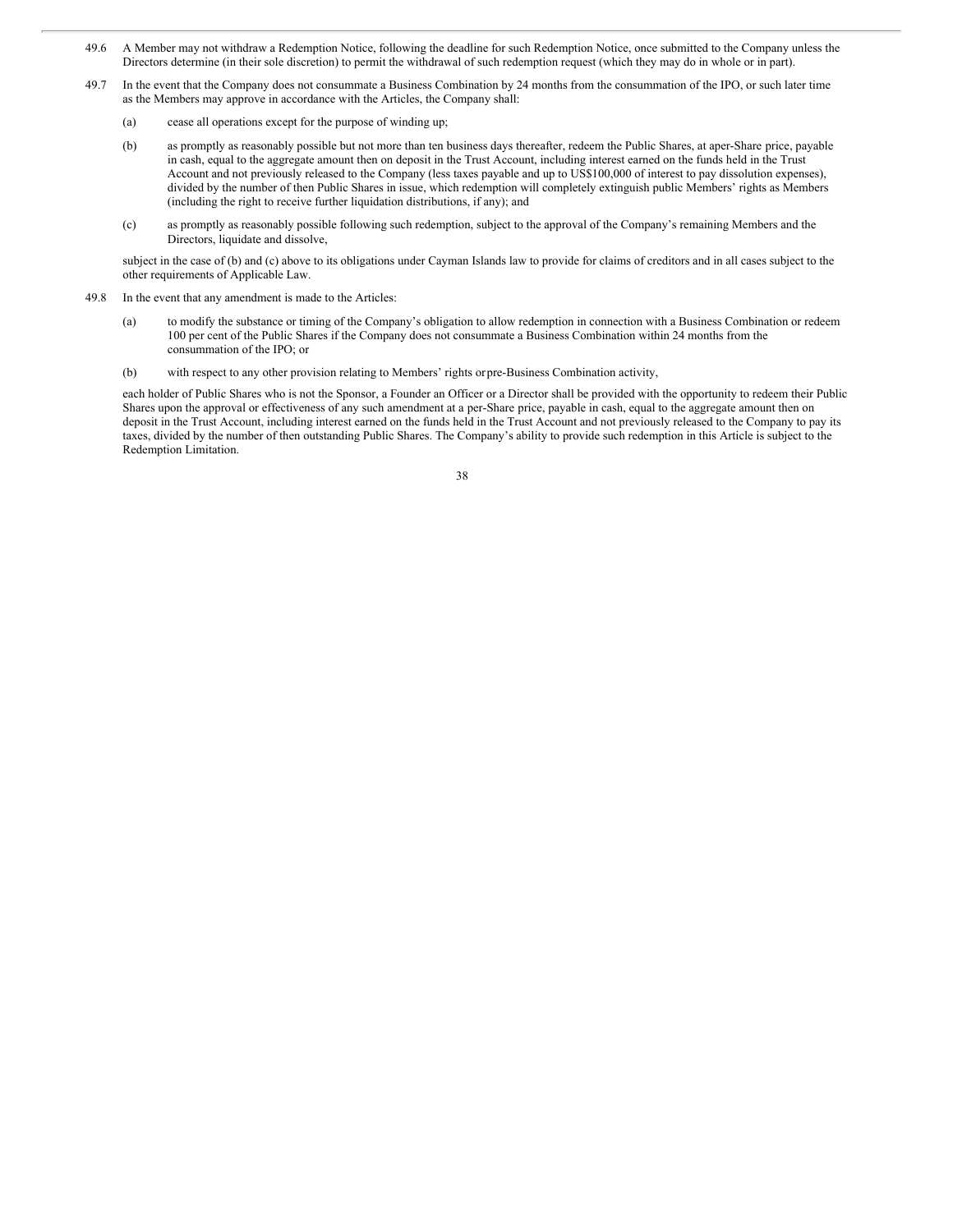- 49.9 A holder of Public Shares shall be entitled to receive distributions from the Trust Account only in the event of an IPO Redemption, a repurchase of Shares by means of a tender offer pursuant to this Article, or a distribution of the Trust Account pursuant to this Article. In no other circumstance shall a holder of Public Shares have any right or interest of any kind in the Trust Account.
- 49.10 After the issue of Public Shares, and prior to the consummation of a Business Combination, the Company shall not issue additional Shares or any other securities that would entitle the holders thereof to:
	- (a) receive funds from the Trust Account; or
	- (b) vote as a class with Public Shares on a Business Combination.
- 49.11 A Director may vote in respect of a Business Combination in which such Director has a conflict of interest with respect to the evaluation of such Business Combination. Such Director must disclose such interest or conflict to the other Directors.
- 49.12 As long as the securities of the Company are listed on the New York Stock Exchange, the Company must complete one or more Business Combinations having an aggregate fair market value of at least 80 per cent of the assets held in the Trust Account (excluding the amount of deferred underwriting discounts held in the Trust Account and taxes payable on income earner on the Trust Account) at the time of the Company's signing a definitive agreement in connection with a Business Combination. A Business Combination must not be effectuated solely with another blank cheque company or a similar company with nominal operations.
- 49.13 The Company may enter into a Business Combination with a target business that is Affiliated with the Sponsor, a Founder a Director or an Officer. In the event the Company seeks to complete a Business Combination with a target that is Affiliated with the Sponsor, a Founder a Director or an Officer, the Company, or a committee of Independent Directors, will obtain an opinion from an independent investment banking firm or another independent entity that commonly renders fairness opinions that such a Business Combination is fair to the Company from a financial point of view.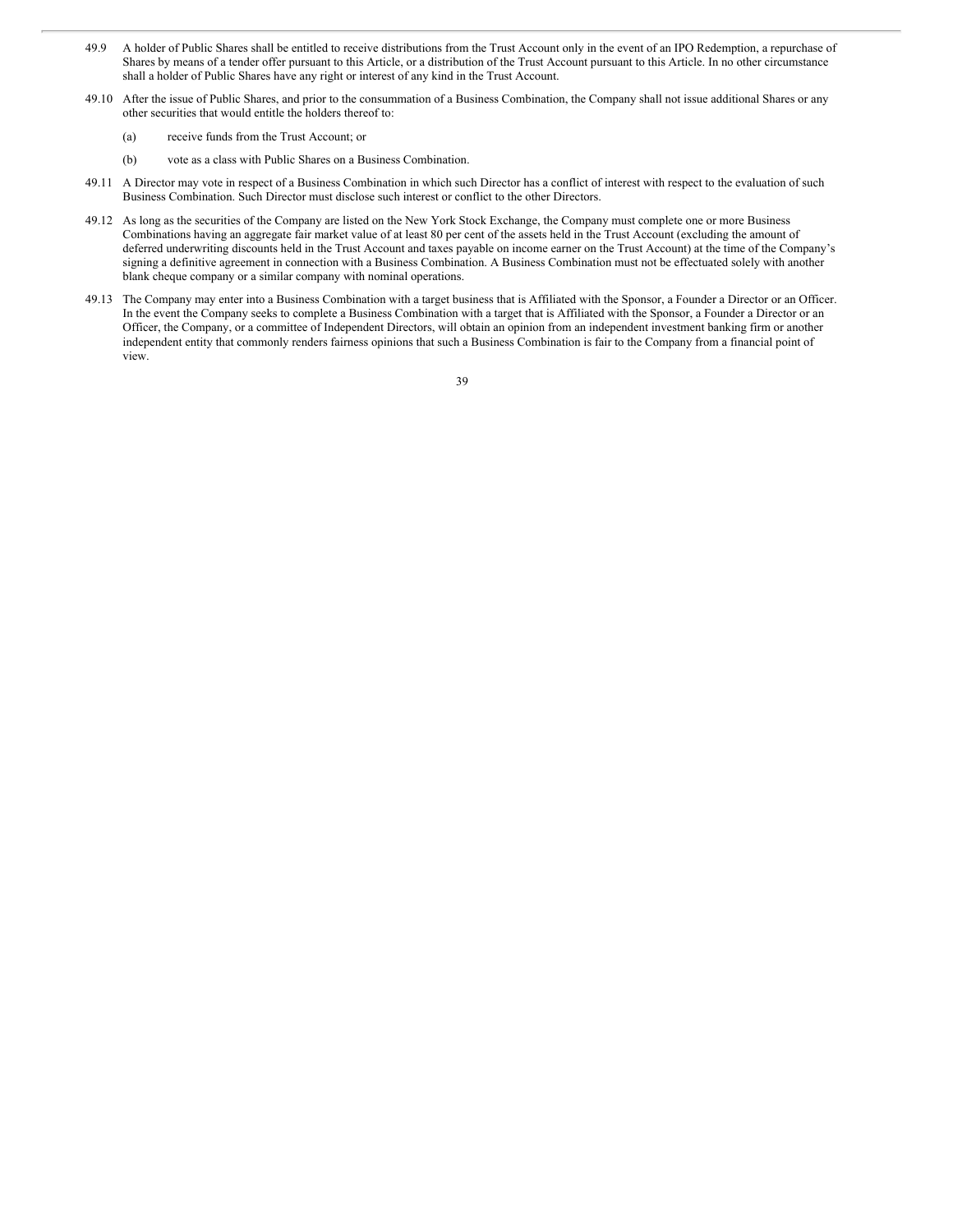#### **50 Business Opportunities**

- 50.1 To the fullest extent permitted by Applicable Law, no individual serving as a Director or an Officer ("**Management**") shall have any duty, except and to the extent expressly assumed by contract, to refrain from engaging directly or indirectly in the same or similar business activities or lines of business as the Company. To the fullest extent permitted by Applicable Law, the Company renounces any interest or expectancy of the Company in, or in being offered an opportunity to participate in, any potential transaction or matter which may be a corporate opportunity for Management, on the one hand, and the Company, on the other. Except to the extent expressly assumed by contract, to the fullest extent permitted by Applicable Law, Management shall have no duty to communicate or offer any such corporate opportunity to the Company and shall not be liable to the Company or its Members for breach of any fiduciary duty as a Member, Director and/or Officer solely by reason of the fact that such party pursues or acquires such corporate opportunity for itself, himself or herself, directs such corporate opportunity to another person, or does not communicate information regarding such corporate opportunity to the Company.
- 50.2 Except as provided elsewhere in this Article, the Company hereby renounces any interest or expectancy of the Company in, or in being offered an opportunity to participate in, any potential transaction or matter which may be a corporate opportunity for both the Company and Management, about which a Director and/or Officer who is also a member of Management acquires knowledge.
- 50.3 To the extent a court might hold that the conduct of any activity related to a corporate opportunity that is renounced in this Article to be a breach of duty to the Company or its Members, the Company hereby waives, to the fullest extent permitted by Applicable Law, any and all claims and causes of action that the Company may have for such activities. To the fullest extent permitted by Applicable Law, the provisions of this Article apply equally to activities conducted in the future and that have been conducted in the past.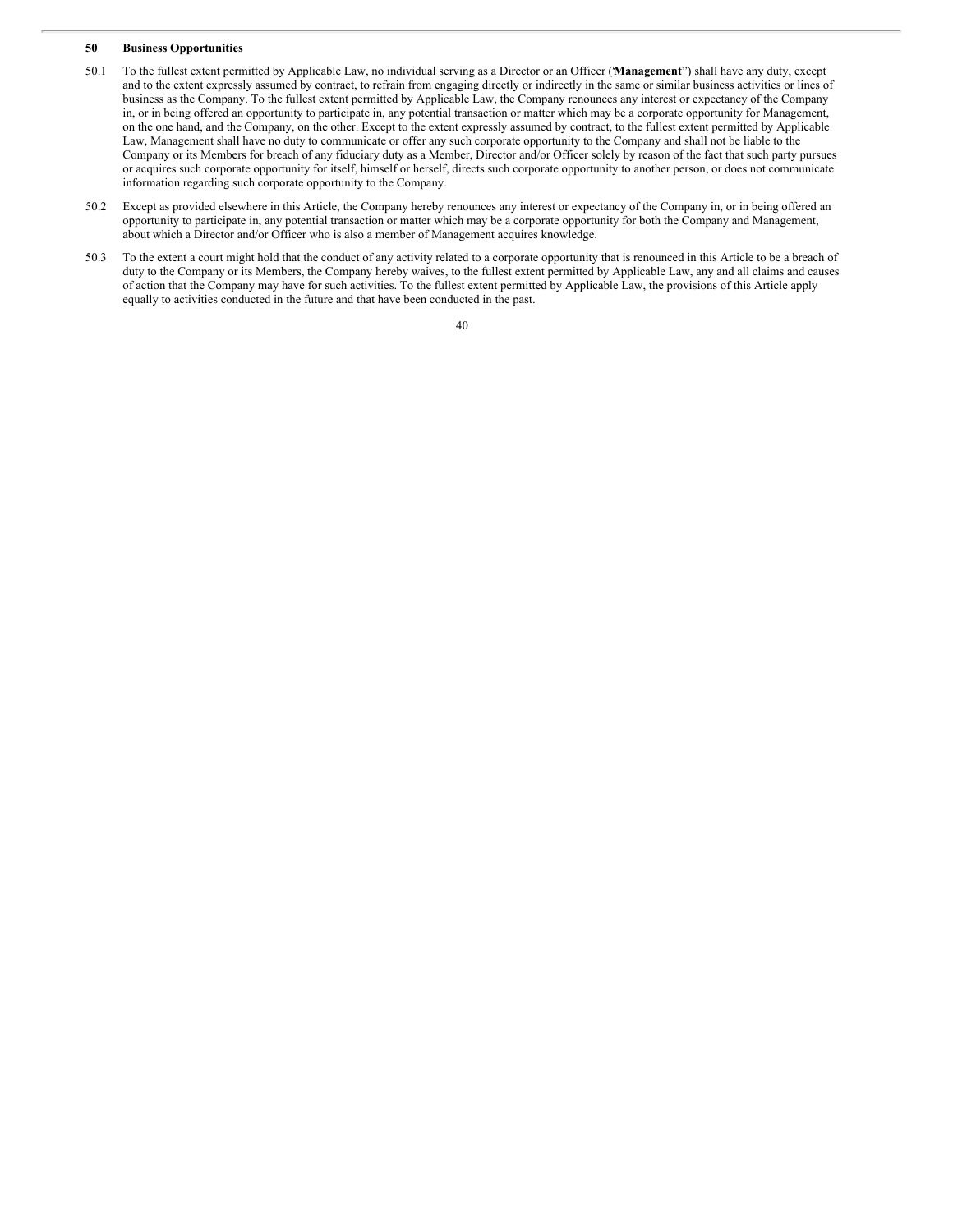### WARRANT AGREEMENT

### INVESTINDUSTRIAL ACQUISITION CORP.

and

## CONTINENTAL STOCK TRANSFER & TRUST COMPANY

### Dated November 23, 2020

THIS WARRANT AGREEMENT (this "*Agreement*"), dated November 23, 2020, is by and between Investindustrial Acquisition Corp., a Cayman Islands exempted company (the "*Company*"), and Continental Stock Transfer & Trust Company, a New York corporation, as warrant agent (in such capacity, the "*Warrant Agent*").

WHEREAS, it is proposed that the Company enter into that certain Sponsor Warrants Purchase Agreement, with Investindustrial Acquisition Corp. L.P., a limited partnership incorporated in England and Wales (the "*Sponsor*"), pursuant to which the Sponsor will purchase an aggregate of 6,000,000 warrants (or up to 6,700,000 warrants if the underwriters in the Public Offering (defined below) exercise their Over-allotment Option (as defined below) in full) simultaneously with the closing of the Offering (and the closing of the Over-allotment Option, if applicable), bearing the legend set forth in Exhibit B hereto (the "*Private Placement Warrants*") at a purchase price of \$1.50 per Private Placement Warrant. Each Private Placement Warrant entitles the holder thereof to purchase one Ordinary Share (as defined below) at a price of \$11.50 per share, subject to adjustment as described herein; and

WHEREAS, in order to finance the Company's transaction costs in connection with an intended initial merger, share exchange, asset acquisition, share purchase, reorganization or similar business combination, involving the Company and one or more businesses (a "*Business Combination*"), the Sponsor or an affiliate of the Sponsor or certain of the Company's officers and directors may, but are not obligated to, loan the Company funds as the Company may require, of which up to \$1,500,000 of such loans may be convertible into up to an additional 1,000,000 Private Placement Warrants at a price of \$1.50 per Private Placement Warrant; and

WHEREAS, the Company is engaged in an initial public offering (the 'Offering') of units of the Company's equity securities, each such unit comprised of one Ordinary Share and one-third of one Public Warrant (as defined below) (the "*Units*") and, in connection therewith, has determined to issue and deliver up to 13,416,667 redeemable warrants (including up to 1,750,000 redeemable warrants subject to the Over-allotment Option) to public investors in the Offering (the "*Public Warrants*" and, together with the Private Placement Warrants, the "*Warrants*"). Each whole Warrant entitles the holder thereof to purchase one Class A ordinary share of the Company, par value \$0.0001 per share ("*Ordinary Shares*"), for \$11.50 per share, subject to adjustment as described herein. Only whole Warrants are exercisable. A holder of the Public Warrants will not be able to exercise any fraction of a Warrant; and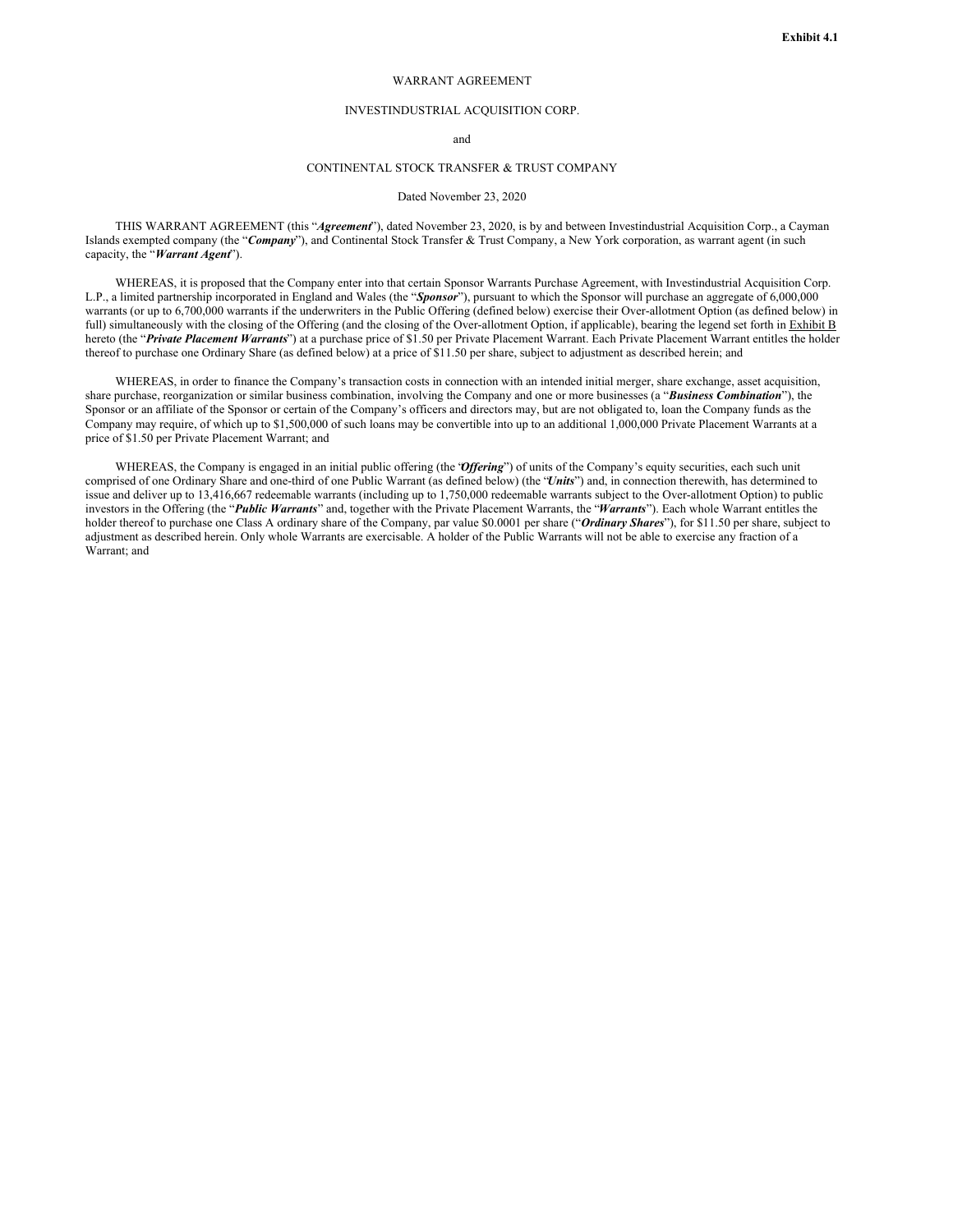WHEREAS, the Company has filed with the Securities and Exchange Commission (the "*Commission*") a registration statement on FormS-1, File No. 333-249462 and prospectus (the "*Prospectus*"), for the registration, under the Securities Act of 1933, as amended (the "*Securities Act*"), of the Units, the Public Warrants and the Ordinary Shares included in the Units; and

WHEREAS, the Company desires the Warrant Agent to act on behalf of the Company, and the Warrant Agent is willing to so act, in connection with the issuance, registration, transfer, exchange, redemption and exercise of the Warrants; and

WHEREAS, the Company desires to provide for the form and provisions of the Warrants, the terms upon which they shall be issued and exercised, and the respective rights, limitation of rights, and immunities of the Company, the Warrant Agent and the holders of the Warrants; and

WHEREAS, all acts and things have been done and performed which are necessary to make the Warrants, when executed on behalf of the Company and countersigned by or on behalf of the Warrant Agent (if a physical certificate is issued), as provided herein, the valid, binding and legal obligations of the Company, and to authorize the execution and delivery of this Agreement.

NOW, THEREFORE, in consideration of the mutual agreements herein contained, the parties hereto agree as follows:

1. Appointment of Warrant Agent. The Company hereby appoints the Warrant Agent to act as agent for the Company for the Warrants, and the Warrant Agent hereby accepts such appointment and agrees to perform the same in accordance with the terms and conditions set forth in this Agreement.

## 2. Warrants.

2.1. Form of Warrant. Each Warrant shall initially be issued in registered form only.

2.2. Effect of Countersignature. If a physical certificate is issued, unless and until countersigned by the Warrant Agent pursuant to this Agreement, a certificated Warrant shall be invalid and of no effect and may not be exercised by the holder thereof.

#### 2.3. Registration.

2.3.1. Warrant Register. The Warrant Agent shall maintain books (the "*Warrant Register*"), for the registration of original issuance and the registration of transfer of the Warrants. Upon the initial issuance of the Warrants in book-entry form, the Warrant Agent shall issue and register the Warrants in the names of the respective holders thereof in such denominations and otherwise in accordance with instructions delivered to the Warrant Agent by the Company. Ownership of beneficial interests in the Public Warrants shall be shown on, and the transfer of such ownership shall be effected through, records maintained by institutions that have accounts with The Depository Trust Company (the "*Depositary*") (such institution, with respect to a Warrant in its account, a "*Participant*").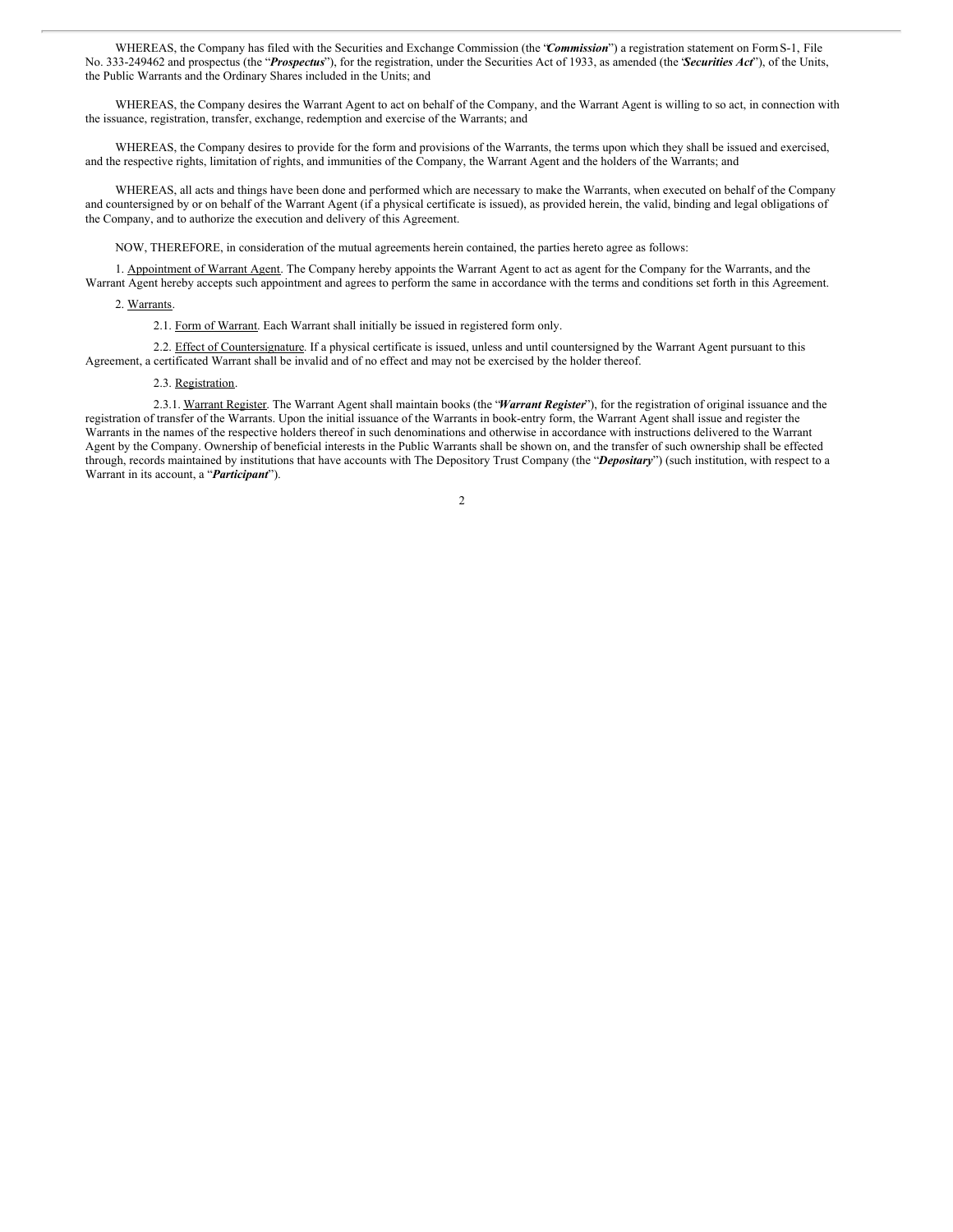If the Depositary subsequently ceases to make its book-entry settlement system available for the Public Warrants, the Company may instruct the Warrant Agent regarding making other arrangements for book-entry settlement. In the event that the Public Warrants are not eligible for, or it is no longer necessary to have the Public Warrants available in, book-entry form, the Warrant Agent shall provide written instructions to the Depositary to deliver to the Warrant Agent for cancellation each book-entry Public Warrant, and the Company shall instruct the Warrant Agent to deliver to the Depositary definitive certificates in physical form evidencing such Warrants ("*Definitive Warrant Certificates*") which shall be in the form annexed hereto asExhibit A.

Physical certificates, if issued, shall be signed by, or bear the facsimile signature of, the Chairman of the Board, Chief Executive Officer, President, Chief Financial Officer, Chief Operating Officer, General Counsel, Secretary or other principal officer of the Company. In the event the person whose facsimile signature has been placed upon any Warrant shall have ceased to serve in the capacity in which such person signed the Warrant before such Warrant is issued, it may be issued with the same effect as if he or she had not ceased to be such at the date of issuance.

2.3.2. Registered Holder. Prior to due presentment for registration of transfer of any Warrant, the Company and the Warrant Agent may deem and treat the person in whose name such Warrant is registered in the Warrant Register (the "*Registered Holder*") as the absolute owner of such Warrant and of each Warrant represented thereby, for the purpose of any exercise thereof, and for all other purposes, and neither the Company nor the Warrant Agent shall be affected by any notice to the contrary.

2.4. Detachability of Warrants. The Ordinary Shares and Public Warrants comprising the Units shall begin separate trading on the 52nd day following the date of the Prospectus or, if such 52nd day is not on a day, other than a Saturday, Sunday or federal holiday, on which banks in New York City are generally open for normal business (a "*Business Day*"), then on the immediately succeeding Business Day following such date, or earlier (the "*Detachment Date*") with the consent of Deutsche Bank Securities Inc., but in no event shall the Ordinary Shares and the Public Warrants comprising the Units be separately traded until (A) the Company has filed a Current Report on Form 8-K with the Commission containing an audited balance sheet reflecting the receipt by the Company of the gross proceeds of the Offering, including the proceeds then received by the Company from the exercise by the underwriters of their right to purchase additional Units in the Offering (the "*Over-allotment Option*"), if the Over-allotment Option is exercised prior to the filing of the Current Report on Form 8-K, and (B) the Company issues a press release announcing when such separate trading shall begin.

2.5. Fractional Warrants. The Company shall not issue fractional Warrants other than as part of the Units, each of which is comprised of one Ordinary Share and one-third of one whole Public Warrant. If, upon the detachment of Public Warrants from the Units or otherwise, a holder of Warrants would be entitled to receive a fractional Warrant, the Company shall round down to the nearest whole number the number of Warrants to be issued to such holder.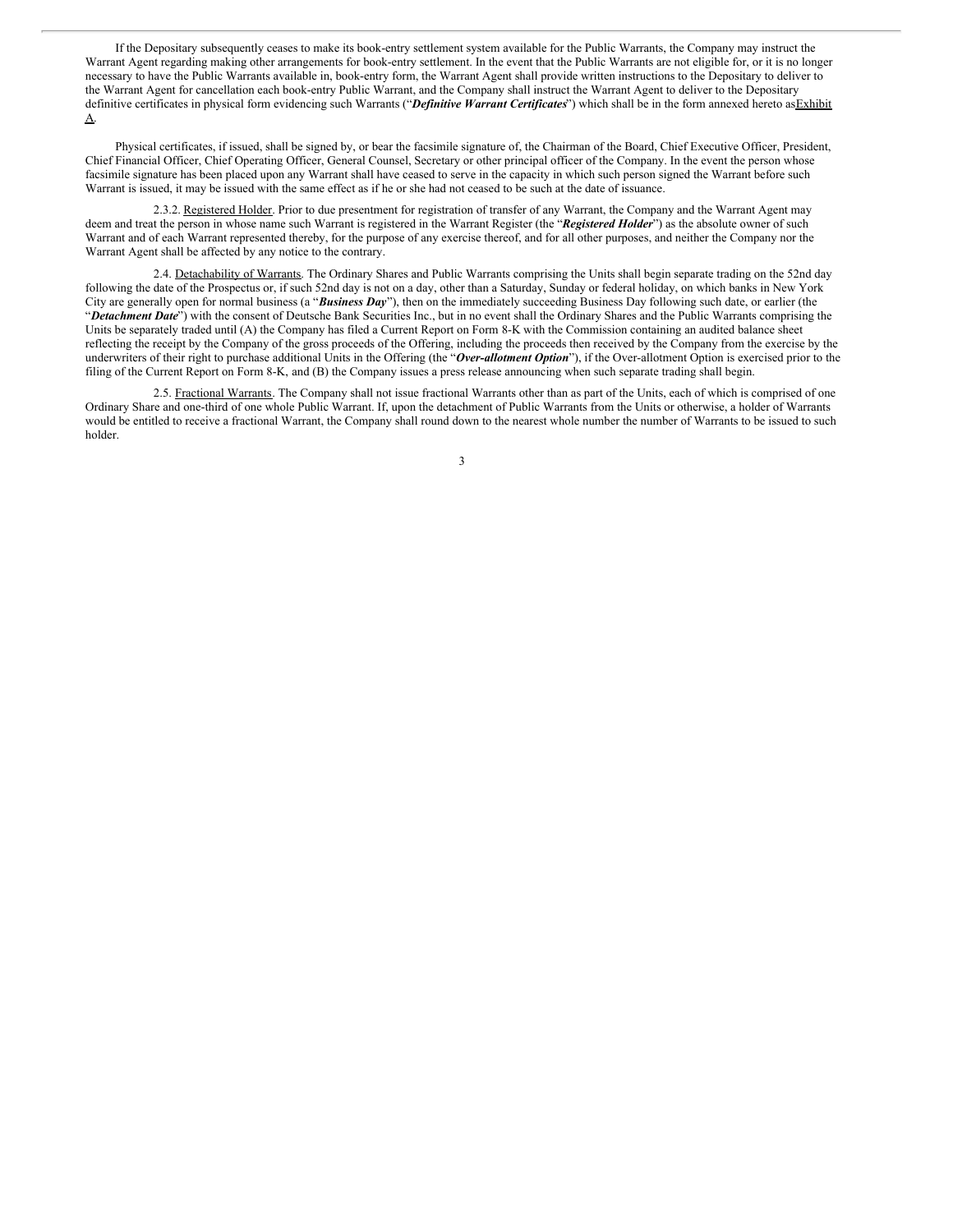2.6. Private Placement Warrants. The Private Placement Warrants shall be identical to the Public Warrants, except that so long as they are held by the Sponsor or any of its Permitted Transferees (as defined below) the Private Placement Warrants: (i) may be exercised for cash or on a "cashless basis," pursuant to subsection 3.3.1(c) hereof, (ii) including the Ordinary Shares issuable upon exercise of the Private Placement Warrants, may not be transferred, assigned or sold until thirty (30) days after the completion by the Company of an initial Business Combination, (iii) shall not be redeemable by the Company pursuant to Section 6.1 hereof and (iv) shall only be redeemable by the Company pursuant to Section 6.2 if the Reference Value (as defined below) is less than \$18.00 per share (subject to adjustment in compliance with Section 4 hereof); provided, however, that in the case of (ii), the Private Placement Warrants and any Ordinary Shares issued upon exercise of the Private Placement Warrants may be transferred by the holders thereof:

(a) to the Company's officers or directors, any affiliates or family members of any of the Company's officers or directors, any members or partners of the Sponsor or their affiliates, any affiliates of the Sponsor, or any employees of such affiliates;

(b) in the case of an individual, by gift to a member of one of the individual's immediate family or to a trust, the beneficiary of which is a member of the individual's immediate family, an affiliate of such person or to a charitable organization;

(c) in the case of an individual, by virtue of laws of descent and distribution upon death of the individual;

(d) in the case of an individual, pursuant to a qualified domestic relations order;

(e) by private sales or transfers made in connection with the consummation of the Company's Business Combination at prices no greater than the price at which the Private Placement Warrants or Ordinary Shares, as applicable, were originally purchased;

(f) by virtue of the Sponsor's organizational documents upon liquidation or dissolution of the Sponsor;

(g) to the Company for no value for cancellation in connection with the consummation of our initial Business Combination;

(h) in the event of the Company's liquidation prior to the completion of its initial Business Combination; or

(i) in the event of the Company's completion of a liquidation, merger, share exchange or other similar transaction which results in all of the public shareholders having the right to exchange their Ordinary Shares for cash, securities or other property subsequent to the completion of the Company's initial Business Combination;

provided, however, that, in the case of clauses (a) through (f), these permitted transferees (the *'Permitted Transferees*') must enter into a written agreement with the Company agreeing to be bound by the transfer restrictions in this Agreement.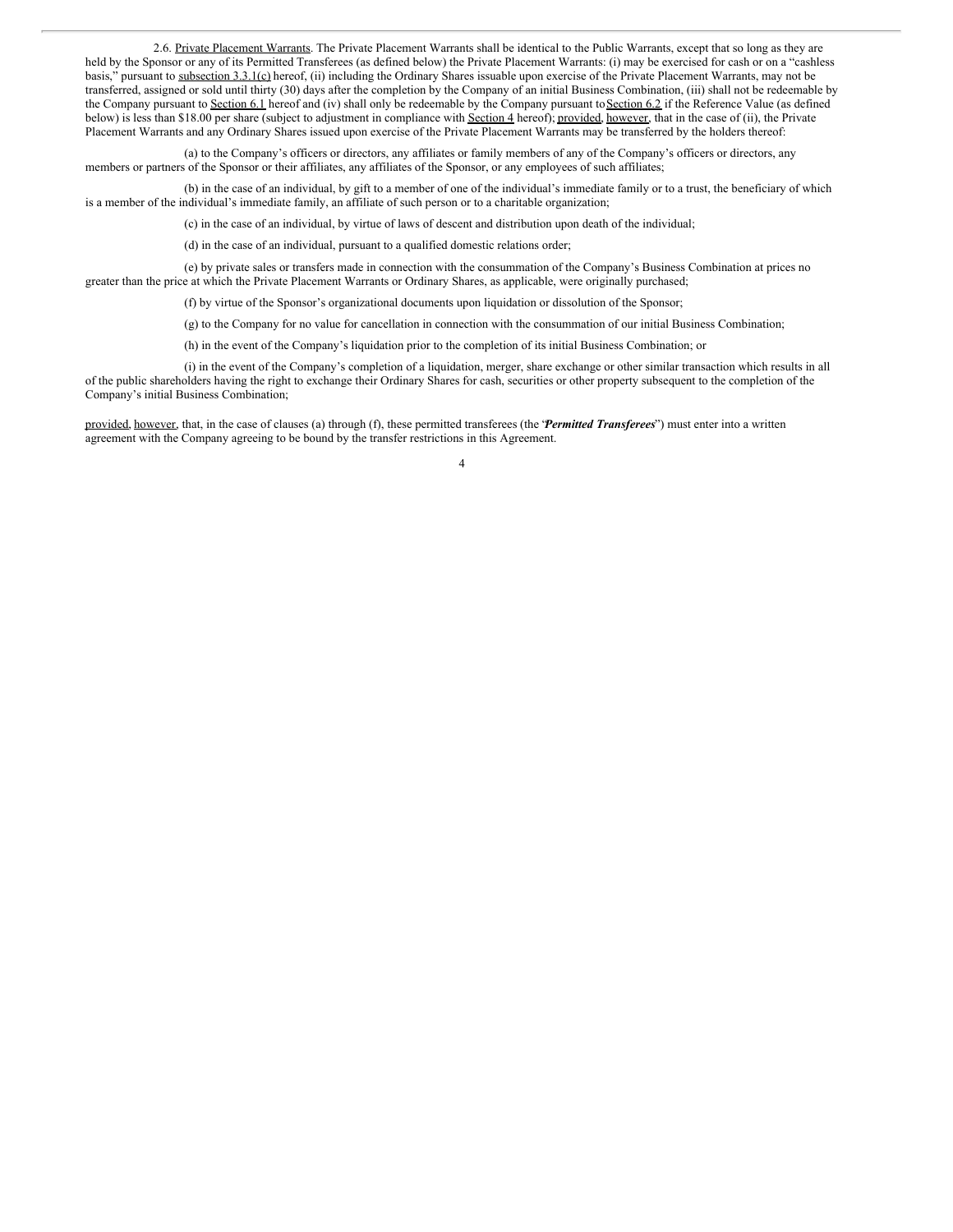#### 3. Terms and Exercise of Warrants.

3.1. Warrant Price. Each whole Warrant shall entitle the Registered Holder thereof, subject to the provisions of such Warrant and of this Agreement, to purchase from the Company the number of Ordinary Shares stated therein, at the price of \$11.50 per share, subject to the adjustments provided in Section 4 hereof and in the last sentence of this Section 3.1. The term "*Warrant Price*" as used in this Agreement shall mean the price per share (including in cash or by payment of Warrants pursuant to a "cashless exercise," to the extent permitted hereunder) described in the prior sentence at which Ordinary Shares may be purchased at the time a Warrant is exercised. The Company in its sole discretion may lower the Warrant Price at any time prior to the Expiration Date (as defined below) for a period of not less than fifteen Business Days (unless otherwise required by the Commission, any national securities exchange on which the Warrants are listed or applicable law); provided that the Company shall provide at least five days' prior written notice of such reduction to Registered Holders of the Warrants; and provided further, that any such reduction shall be identical among all of the Warrants.

3.2. Duration of Warrants. A Warrant may be exercised only during the period (the "*Exercise Period*") (A) commencing on the later of: (i) the date that is thirty (30) days after the first date on which the Company completes a Business Combination, and (ii) the date that is twelve (12) months from the date of the closing of the Offering, and (B) terminating at the earliest to occur of (x) 5:00 p.m., New York City time on the date that is five (5) years after the date on which the Company completes its initial Business Combination, (y) the liquidation of the Company in accordance with the Company's amended and restated memorandum and articles of association, as amended from time to time, if the Company fails to complete a Business Combination, and (z) other than with respect to the Private Placement Warrants then held by the Sponsor or its Permitted Transferees with respect to a redemption pursuant to Section 6.1 hereof or, if the Reference Value equals or exceeds \$18.00 per share (subject to adjustment in compliance with Section 4 hereof), Section 6.2 hereof, 5:00 p.m., New York City time on the Redemption Date (as defined below) as provided inSection 6.3 hereof (the "*Expiration Date*"); provided, however, that the exercise of any Warrant shall be subject to the satisfaction of any applicable conditions, as set forth in subsection 3.3.2 below, with respect to an effective registration statement or a valid exemption therefrom being available. Except with respect to the right to receive the Redemption Price (as defined below) (other than with respect to a Private Placement Warrant then held by the Sponsor or its Permitted Transferees in connection with a redemption pursuant to Section 6.1 hereof or, if the Reference Value equals or exceeds \$18.00 per share (subject to adjustment in compliance with Section 4 hereof), Section 6.2 hereof) in the event of a redemption (as set forth inSection 6 hereof), each Warrant (other than a Private Placement Warrant then held by the Sponsor or its Permitted Transferees in the event of a redemption pursuant to Section 6.1 hereof or, if the Reference Value equals or exceeds \$18.00 per share (subject to adjustment in compliance with Section 4 hereof), Section 6.2 hereof) not exercised on or before the Expiration Date shall become void, and all rights thereunder and all rights in respect thereof under this Agreement shall cease at 5:00 p.m. New York City time on the Expiration Date. The Company in its sole discretion may extend the duration of the Warrants by delaying the Expiration Date; provided that the Company shall provide at least twenty (20) days prior written notice of any such extension to Registered Holders of the Warrants and, provided further that any such extension shall be identical in duration among all the Warrants.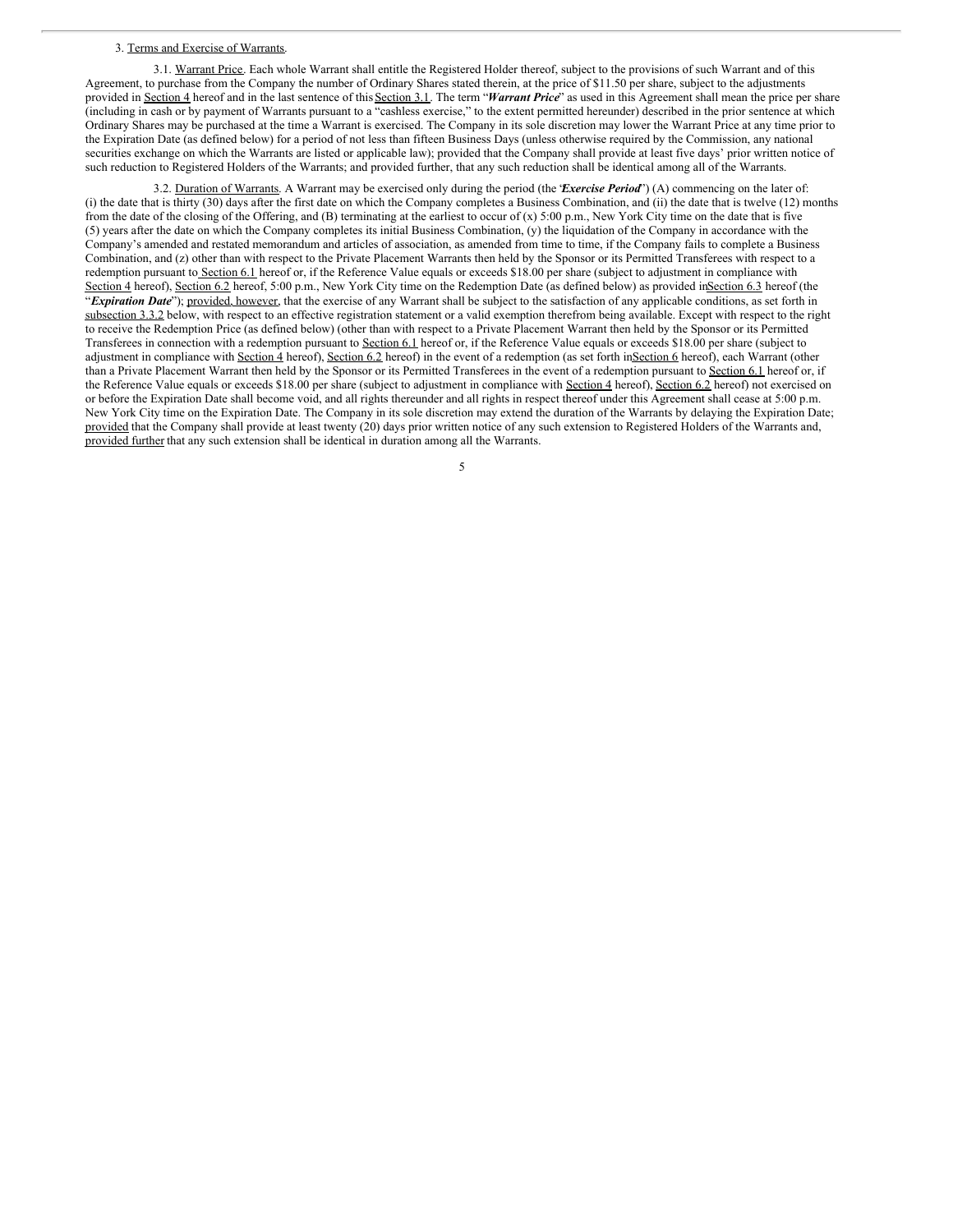#### 3.3. Exercise of Warrants.

3.3.1. Payment. Subject to the provisions of the Warrant and this Agreement, a Warrant may be exercised by the Registered Holder thereof by delivering to the Warrant Agent at its corporate trust department (i) the Definitive Warrant Certificate evidencing the Warrants to be exercised, or, in the case of a Warrant represented by a book-entry, the Warrants to be exercised (the "*Book-Entry Warrants*") on the records of the Depositary to an account of the Warrant Agent at the Depositary designated for such purposes in writing by the Warrant Agent to the Depositary from time to time, (ii) an election to purchase ("*Election to Purchase*") any Ordinary Shares pursuant to the exercise of a Warrant, properly completed and executed by the Registered Holder on the reverse of the Definitive Warrant Certificate or, in the case of a Book-Entry Warrant, properly delivered by the Participant in accordance with the Depositary's procedures, and (iii) the payment in full of the Warrant Price for each Ordinary Share as to which the Warrant is exercised and any and all applicable taxes due in connection with the exercise of the Warrant, the exchange of the Warrant for the Ordinary Shares and the issuance of such Ordinary Shares, as follows:

- (a) in lawful money of the United States, in good certified check or good bank draft payable to the order of the Warrant Agent;
- (b) [Reserved];

(c) with respect to any Private Placement Warrant, so long as such Private Placement Warrant is held by the Sponsor or a Permitted Transferee, by surrendering the Warrants for that number of Ordinary Shares equal to (i) if in connection with a redemption of Private Placement Warrants pursuant to Section 6.2 hereof, as provided in Section 6.2 hereof with respect to a Make-Whole Exercise and (ii) in all other scenarios the quotient obtained by dividing (x) the product of the number of Ordinary Shares underlying the Warrants, multiplied by the excess of the "*Sponsor Exercise Fair Market Value*" (as defined in thissubsection 3.3.1(c)) less the Warrant Price by (y) the Sponsor Exercise Fair Market Value. Solely for purposes of thissubsection 3.3.1(c), the "*Sponsor Fair Market Value*" shall mean the average last reported sale price of the Ordinary Shares for the ten (10) trading days ending on the third (3rd) trading day prior to the date on which notice of exercise of the Private Placement Warrant is sent to the Warrant Agent;

- (d) as provided in Section 6.2 hereof with respect to a Make-Whole Exercise; or
- (e) as provided inSection 7.4 hereof.

3.3.2. Issuance of Ordinary Shares on Exercise. As soon as practicable after the exercise of any Warrant and the clearance of the funds in payment of the Warrant Price (if payment is pursuant to subsection 3.3.1(a)), the Company shall issue to the Registered Holder of such Warrant a bookentry position or certificate, as applicable, for the number of Ordinary Shares to which he, she or it is entitled, registered in such name or names as may be directed by him, her or it on the register of members of the Company, and if such Warrant shall not have been exercised in full, a new book-entry position or countersigned Warrant, as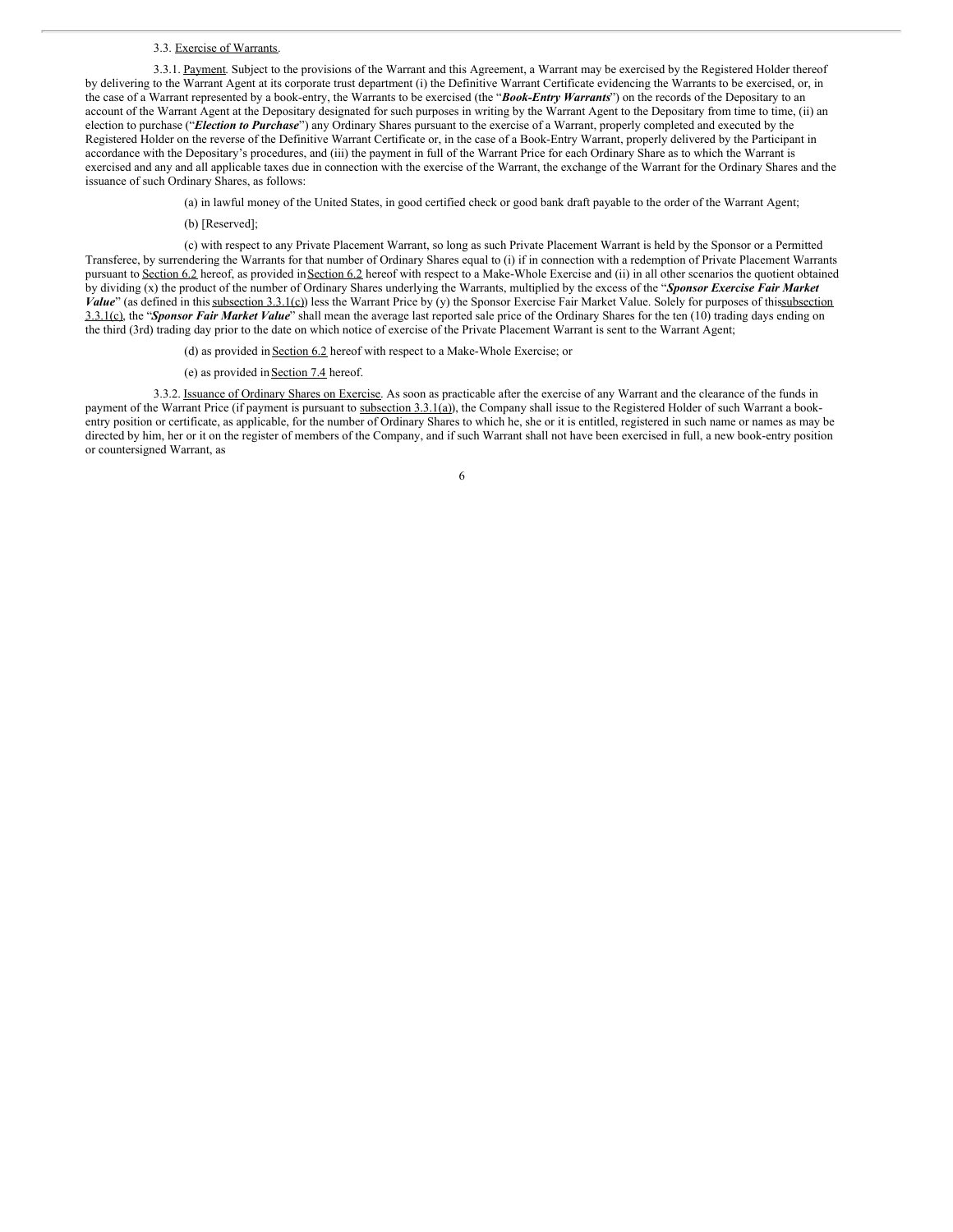applicable, for the number of shares as to which such Warrant shall not have been exercised. Notwithstanding the foregoing, the Company shall not be obligated to deliver any Ordinary Shares pursuant to the exercise of a Warrant and shall have no obligation to settle such Warrant exercise unless a registration statement under the Securities Act with respect to the Ordinary Shares underlying the Public Warrants is then effective and a prospectus relating thereto is current, subject to the Company's satisfying its obligations under Section 7.4 or a valid exemption from registration is available. No Warrant shall be exercisable and the Company shall not be obligated to issue Ordinary Shares upon exercise of a Warrant unless the Ordinary Shares issuable upon such Warrant exercise have been registered, qualified or deemed to be exempt from registration or qualification under the securities laws of the state of residence of the Registered Holder of the Warrants. Subject to Section 4.6 of this Agreement, a Registered Holder of Warrants may exercise its Warrants only for a whole number of Ordinary Shares. The Company may require holders of Public Warrants to settle the Warrant on a "cashless basis" pursuant to Section 7.4. If, by reason of any exercise of Warrants on a "cashless basis", the holder of any Warrant would be entitled, upon the exercise of such Warrant, to receive a fractional interest in an Ordinary Share, the Company shall round down to the nearest whole number, the number of Ordinary Shares to be issued to such holder.

3.3.3. Valid Issuance. All Ordinary Shares issued upon the proper exercise of a Warrant in conformity with this Agreement shall be validly issued, fully paid and nonassessable.

3.3.4. Date of Issuance. Each person in whose name any book-entry position or certificate, as applicable, for Ordinary Shares is issued and who is registered in the register of members of the Company shall for all purposes be deemed to have become the holder of record of such Ordinary Shares on the date on which the Warrant, or book-entry position representing such Warrant, was surrendered and payment of the Warrant Price was made, irrespective of the date of delivery of such certificate in the case of a certificated Warrant, except that, if the date of such surrender and payment is a date when the register of members of the Company or book-entry system of the Warrant Agent are closed, such person shall be deemed to have become the holder of such shares at the close of business on the next succeeding date on which the share transfer books or book-entry system are open.

3.3.5. Maximum Percentage. A holder of a Warrant may notify the Company in writing in the event it elects to be subject to the provisions contained in this subsection 3.3.5; however, no holder of a Warrant shall be subject to this subsection 3.3.5 unless he, she or it makes such election. If the election is made by a holder, the Warrant Agent shall not effect the exercise of the holder's Warrant, and such holder shall not have the right to exercise such Warrant, to the extent that after giving effect to such exercise, such person (together with such person's affiliates), to the Warrant Agent's actual knowledge, would beneficially own in excess of 9.8% (or such other amount as the holder may specify) (the "*Maximum Percentage*") of the Ordinary Shares outstanding immediately after giving effect to such exercise. For purposes of the foregoing sentence, the aggregate number of Ordinary Shares beneficially owned by such person and its affiliates shall include the number of Ordinary Shares issuable upon exercise of the Warrant with respect to which the determination of such sentence is being made, but shall exclude Ordinary Shares that would be issuable upon (x) exercise of the remaining, unexercised portion of the Warrant beneficially owned by such person and its affiliates and (y) exercise or conversion of the unexercised or unconverted portion of any other securities of the Company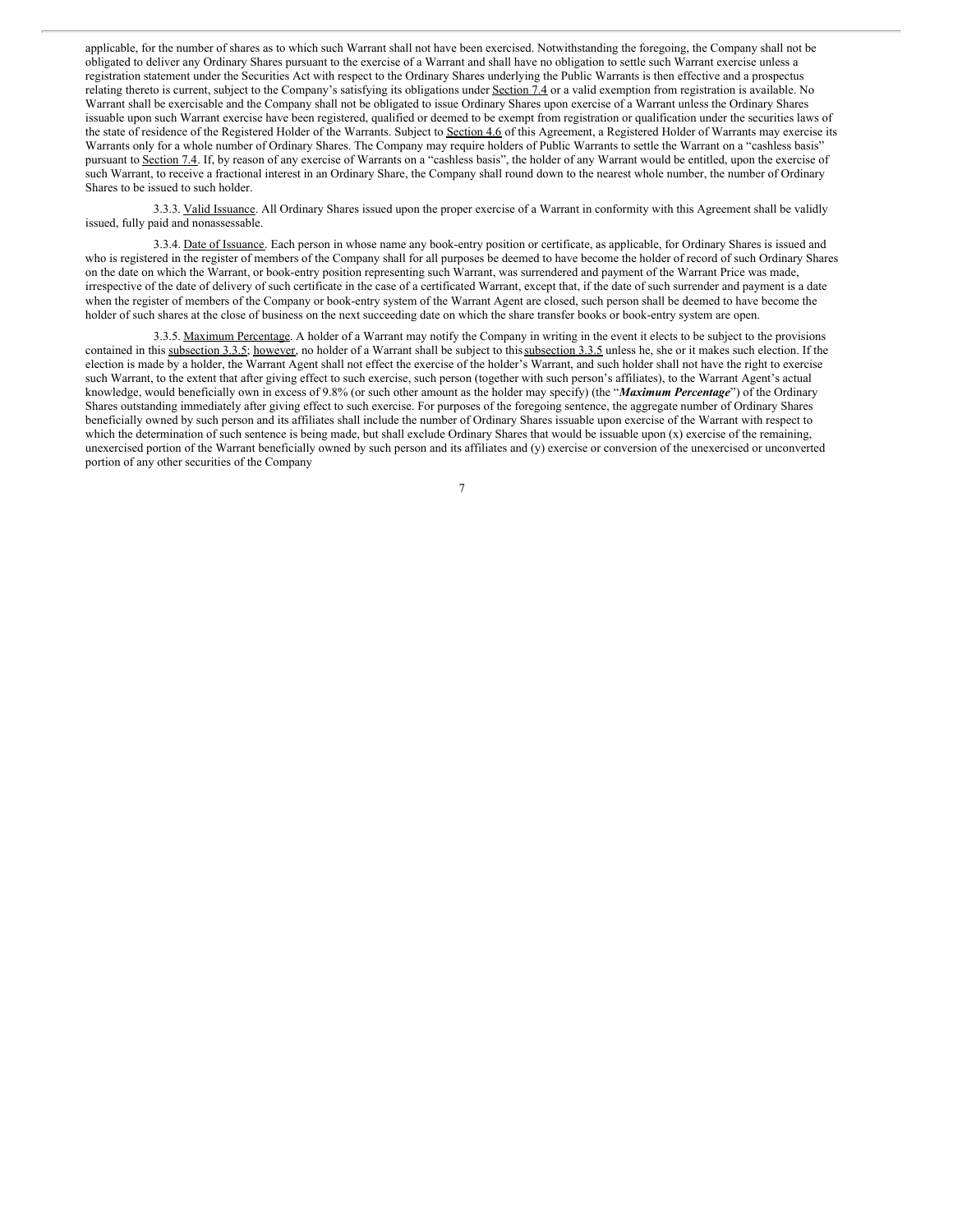beneficially owned by such person and its affiliates (including, without limitation, any convertible notes or convertible preferred shares or warrants) subject to a limitation on conversion or exercise analogous to the limitation contained herein. Except as set forth in the preceding sentence, for purposes of this paragraph, beneficial ownership shall be calculated in accordance with Section 13(d) of the Securities Exchange Act of 1934, as amended (the "*Exchange Act*"). For purposes of the Warrant, in determining the number of outstanding Ordinary Shares, the holder may rely on the number of outstanding Ordinary Shares as reflected in (1) the Company's most recent Annual Report on Form 10-K, Quarterly Report on Form10-Q, Current Report on Form 8-K or other public filing with the Commission as the case may be, (2) a more recent public announcement by the Company or (3) any other notice by the Company or Continental Stock Transfer & Trust Company, as transfer agent (in such capacity, the "*Transfer Agent*"), setting forth the number of Ordinary Shares outstanding. For any reason at any time, upon the written request of the holder of the Warrant, the Company shall, within two (2) Business Days, confirm orally and in writing to such holder the number of Ordinary Shares then outstanding. In any case, the number of issued and outstanding Ordinary Shares shall be determined after giving effect to the conversion or exercise of equity securities of the Company by the holder and its affiliates since the date as of which such number of issued and outstanding Ordinary Shares was reported. By written notice to the Company, the holder of a Warrant may from time to time increase or decrease the Maximum Percentage applicable to such holder to any other percentage specified in such notice; provided, however, that any such increase shall not be effective until the sixty-first (61st) day after such notice is delivered to the Company.

## 4. Adjustments.

## 4.1. Share Capitalizations.

4.1.1. Sub-Divisions. If after the date hereof, and subject to the provisions of Section 4.6 below, the number of issued and outstanding Ordinary Shares is increased by a capitalization or share dividend of Ordinary Shares, or by a sub-division of Ordinary Shares or other similar event, then, on the effective date of such share capitalization, sub-division or similar event, the number of Ordinary Shares issuable on exercise of each Warrant shall be increased in proportion to such increase in the issued and outstanding Ordinary Shares. A rights offering made to all or substantially all holders of Ordinary Shares entitling holders to purchase Ordinary Shares at a price less than the "Historical Fair Market Value" (as defined below) shall be deemed a capitalization of a number of Ordinary Shares equal to the product of (i) the number of Ordinary Shares actually sold in such rights offering (or issuable under any other equity securities sold in such rights offering that are convertible into or exercisable for the Ordinary Shares) multiplied by (ii) one (1) minus the quotient of (x) the price per Ordinary Share paid in such rights offering divided by (y) the Historical Fair Market Value. For purposes of this subsection 4.1.1, (i) if the rights offering is for securities convertible into or exercisable for Ordinary Shares, in determining the price payable for Ordinary Shares, there shall be taken into account any consideration received for such rights, as well as any additional amount payable upon exercise or conversion and (ii) "Historical Fair Market Value" means the volume weighted average price of the Ordinary Shares during the ten (10) trading day period ending on the trading day prior to the first date on which the Ordinary Shares trade on the applicable exchange or in the applicable market, regular way, without the right to receive such rights. No Ordinary Shares shall be issued at less than their par value.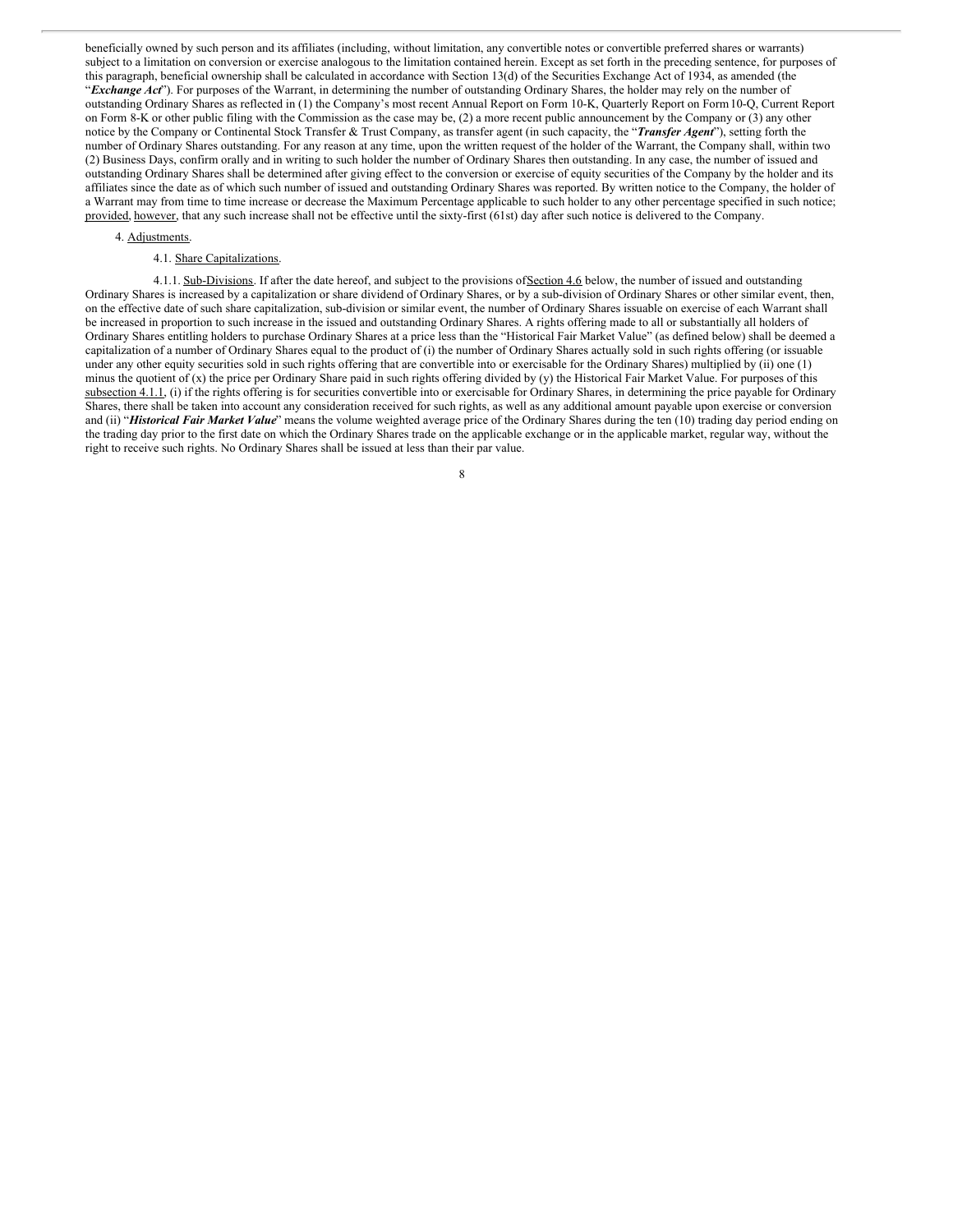4.1.2. Extraordinary Dividends. If the Company, at any time while the Warrants are outstanding and unexpired, pays to all or substantially all of the holders of the Ordinary Shares a dividend or makes a distribution in cash, securities or other assets on account of such Ordinary Shares (or other shares into which the Warrants are convertible), other than (a) as described in subsection 4.1.1 above, (b) Ordinary Cash Dividends (as defined below), (c) to satisfy the redemption rights of the holders of the Ordinary Shares in connection with a proposed initial Business Combination, (d) to satisfy the redemption rights of the holders of the Ordinary Shares in connection with a shareholder vote to amend the Company's amended and restated memorandum and articles of association (i) that would modify the substance or timing of the Company's obligation to provide holders of Ordinary Shares the right to have their shares redeemed in connection with the Company's initial Business Combination or to redeem 100% of the Company's public shares if it does not complete its initial Business Combination within the time period required by the Company's Amended and Restated Memorandum and Articles of Association, as amended from time to time, or (ii) with respect to any other provision relating to the rights of holders of Ordinary Shares or (e) in connection with the redemption of public shares upon the failure of the Company to complete its initial Business Combination and any subsequent distribution of its assets upon its liquidation (any such non-excluded event being referred to herein as an "*Extraordinary Dividend*"), then the Warrant Price shall be decreased, effective immediately after the effective date of such Extraordinary Dividend, by the amount of cash and/or the fair market value (as determined by the Company's board of directors (the "Board"), in good faith) of any securities or other assets paid on each Ordinary Share in respect of such Extraordinary Dividend. For purposes of this subsection 4.1.2, "Ordinary Cash Dividends" means any cash dividend or cash distribution which, when combined on a per share basis, with the per share amounts of all other cash dividends and cash distributions paid on the Ordinary Shares during the 365-day period ending on the date of declaration of such dividend or distribution to the extent it does not exceed \$0.50 (which amount shall be adjusted to appropriately reflect any of the events referred to in other subsections of this Section 4 and excluding cash dividends or cash distributions that resulted in an adjustment to the Warrant Price or to the number of Ordinary Shares issuable on exercise of each Warrant).

4.2. Aggregation of Shares. If after the date hereof, and subject to the provisions of Section 4.6 hereof, the number of issued and outstanding Ordinary Shares is decreased by a consolidation, combination, reverse share split or reclassification of Ordinary Shares or other similar event, then, on the effective date of such consolidation, combination, reverse share split, reclassification or similar event, the number of Ordinary Shares issuable on exercise of each Warrant shall be decreased in proportion to such decrease in issued and outstanding Ordinary Shares.

4.3. Adjustments in Exercise Price. Whenever the number of Ordinary Shares purchasable upon the exercise of the Warrants is adjusted, as provided in subsection 4.1.1 or Section 4.2 above, the Warrant Price shall be adjusted (to the nearest cent) by multiplying such Warrant Price immediately prior to such adjustment by a fraction (x) the numerator of which shall be the number of Ordinary Shares purchasable upon the exercise of the Warrants immediately prior to such adjustment, and (y) the denominator of which shall be the number of Ordinary Shares so purchasable immediately thereafter.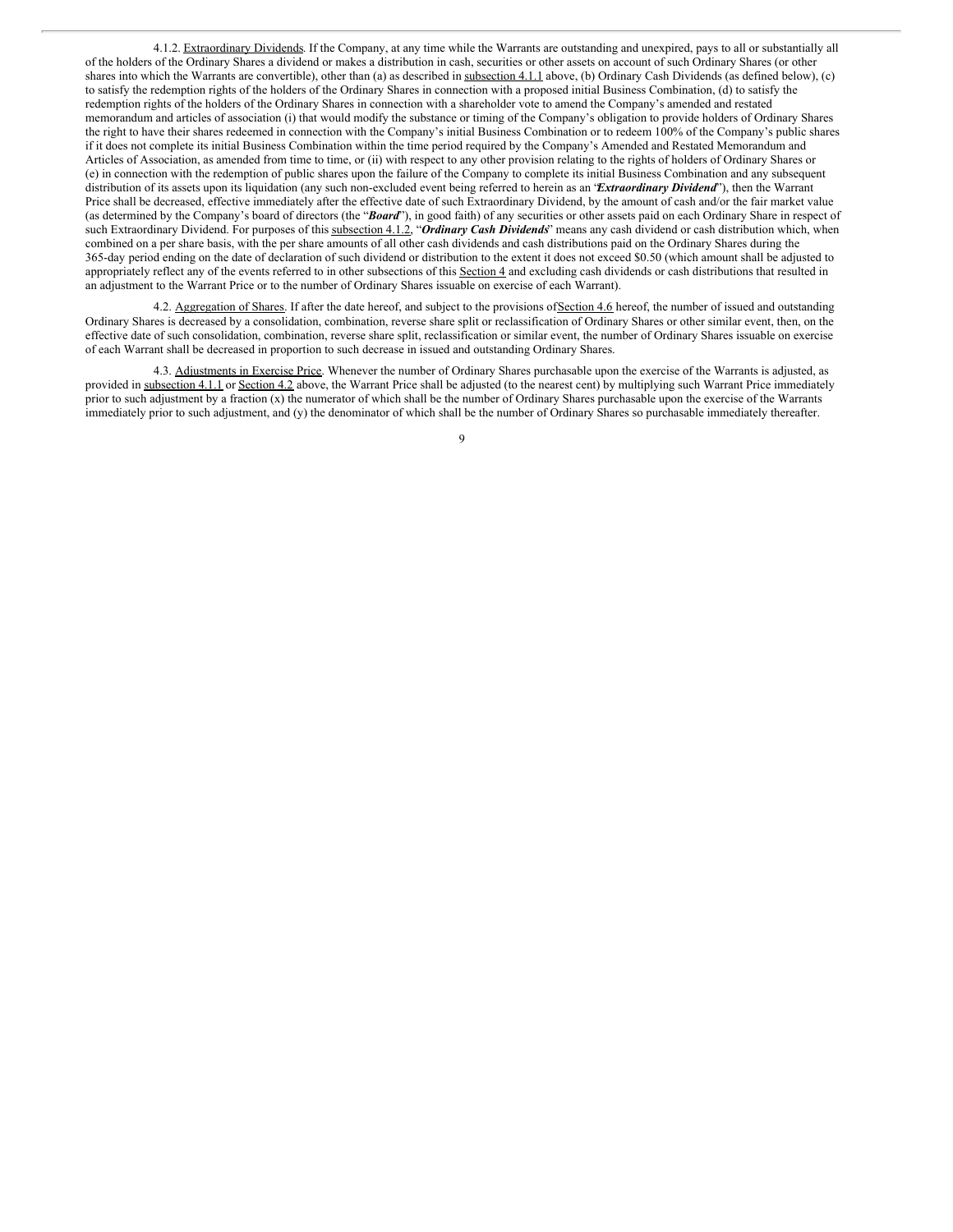4.4. Raising of the Capital in Connection with the Initial Business Combination. If (x) the Company issues additional Ordinary Shares or equity-linked securities for capital raising purposes in connection with the closing of its initial Business Combination at an issue price or effective issue price of less than \$9.20 per Ordinary Share (with such issue price or effective issue price to be determined in good faith by the Board and, in the case of any such issuance to the Sponsor or its affiliates, without taking into account any Class B ordinary shares, par value \$0.0001 per share, of the Company held by the Sponsor or such affiliates, as applicable, prior to such issuance) (the "*Newly Issued Price*"), (y) the aggregate gross proceeds from such issuances represent more than 60% of the total equity proceeds, and interest thereon, available for the funding of the Company's initial Business Combination on the date of the completion of the Company's initial Business Combination (net of redemptions), and (z) the volume-weighted average trading price of Ordinary Shares during the twenty (20) trading day period starting on the trading day prior to the day on which the Company consummates its initial Business Combination (such price, the "*Market Value*") is below \$9.20 per share, the Warrant Price shall be adjusted (to the nearest cent) to be equal to 115% of the higher of the Market Value and the Newly Issued Price, the \$18.00 per share redemption trigger price described in Section 6.1 and Section 6.2 shall be adjusted (to the nearest cent) to be equal to 180% of the higher of the Market Value and the Newly Issued Price and the \$10.00 per share redemption trigger price described in Section 6.2 shall be adjusted (to the nearest cent) to be equal to the higher of the Market Value and the Newly Issued Price.

4.5. Replacement of Securities upon Reorganization, etc. In case of any reclassification or reorganization of the issued and outstanding Ordinary Shares (other than a change under Section 4.1 or Section 4.2 hereof or that solely affects the par value of such Ordinary Shares), or in the case of any merger or consolidation of the Company with or into another corporation (other than a consolidation or merger in which the Company is the continuing corporation and that does not result in any reclassification or reorganization of the issued and outstanding Ordinary Shares), or in the case of any sale or conveyance to another corporation or entity of the assets or other property of the Company as an entirety or substantially as an entirety in connection with which the Company is dissolved, the holders of the Warrants shall thereafter have the right to purchase and receive, upon the basis and upon the terms and conditions specified in the Warrants and in lieu of the Ordinary Shares of the Company immediately theretofore purchasable and receivable upon the exercise of the rights represented thereby, the kind and amount of shares or stock or other securities or property (including cash) receivable upon such reclassification, reorganization, merger or consolidation, or upon a dissolution following any such sale or transfer, that the holder of the Warrants would have received if such holder had exercised his, her or its Warrant(s) immediately prior to such event (the "*Alternative Issuance*"); provided, however, that(i) if the holders of the Ordinary Shares were entitled to exercise a right of election as to the kind or amount of securities, cash or other assets receivable upon such consolidation or merger, then the kind and amount of securities, cash or other assets constituting the Alternative Issuance for which each Warrant shall become exercisable shall be deemed to be the weighted average of the kind and amount received per share by the holders of the Ordinary Shares in such consolidation or merger that affirmatively make such election, and (ii) if a tender, exchange or redemption offer shall have been made to and accepted by the holders of the Ordinary Shares (other than a tender, exchange or redemption offer made by the Company in connection with redemption rights held by shareholders of the Company as provided for in the Company's amended and restated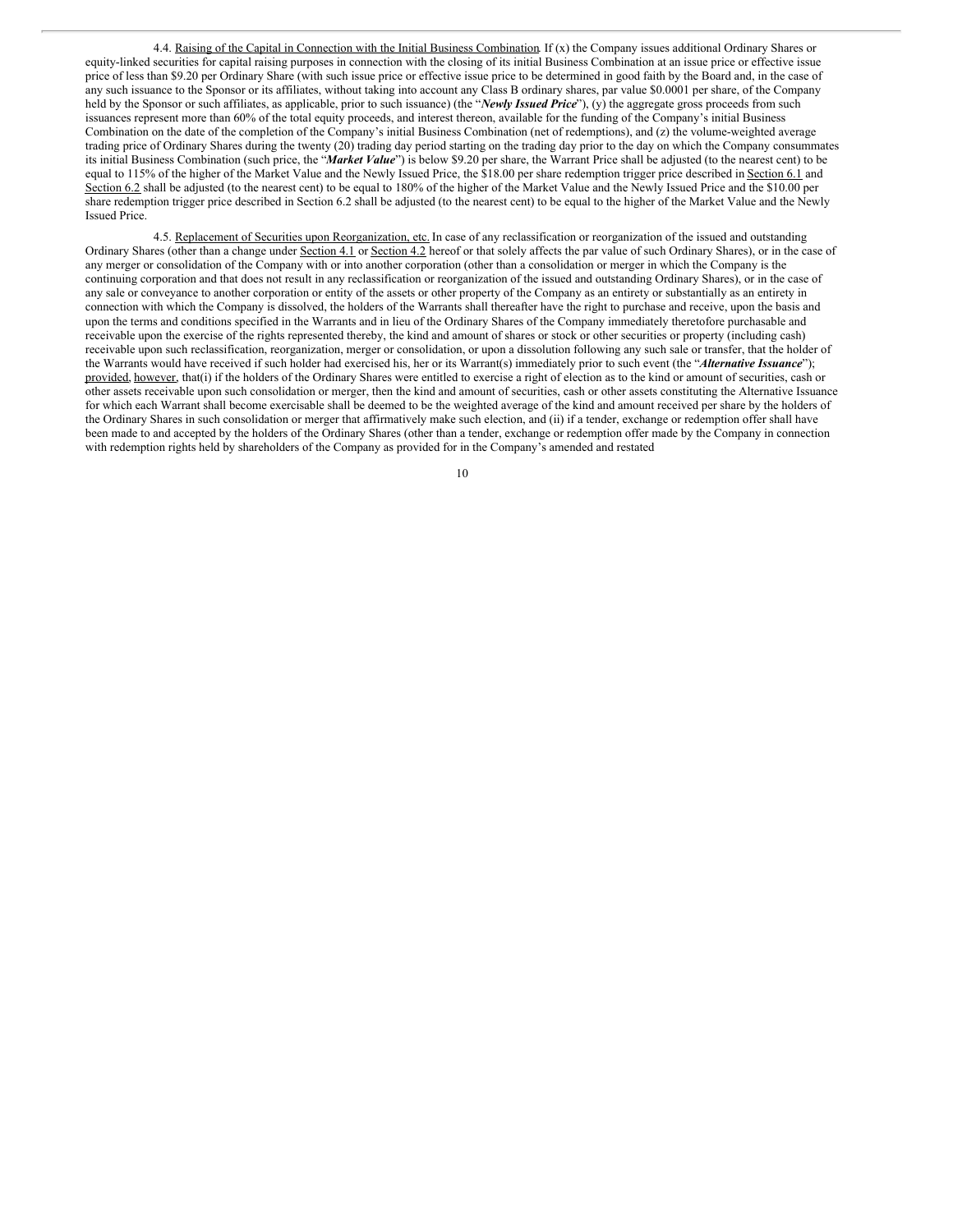memorandum and articles of association or as a result of the repurchase of Ordinary Shares by the Company if a proposed initial Business Combination is presented to the shareholders of the Company for approval) under circumstances in which, upon completion of such tender or exchange offer, the maker thereof, together with members of any group (within the meaning of Rule 13d-5(b)(1) under the Exchange Act) of which such maker is a part, and together with any affiliate or associate of such maker (within the meaning of Rule 12b-2 under the Exchange Act) and any members of any such group of which any such affiliate or associate is a part, own beneficially (within the meaning of Rule 13d-3 under the Exchange Act) more than 50% of the issued and outstanding Ordinary Shares, the holder of a Warrant shall be entitled to receive as the Alternative Issuance, the highest amount of cash, securities or other property to which such holder would actually have been entitled as a shareholder if such Warrant holder had exercised the Warrant prior to the expiration of such tender or exchange offer, accepted such offer and all of the Ordinary Shares held by such holder had been purchased pursuant to such tender or exchange offer, subject to adjustments (from and after the consummation of such tender or exchange offer) as nearly equivalent as possible to the adjustments provided for in this Section 4; provided further that if less than 70% of the consideration receivable by the holders of the Ordinary Shares in the applicable event is payable in the form of shares in the successor entity that is listed for trading on a national securities exchange or is quoted in an established over-the-counter market, or is to be so listed for trading or quoted immediately following such event, and if the Registered Holder properly exercises the Warrant within thirty (30) days following the public disclosure of the consummation of such applicable event by the Company pursuant to a Current Report on Form 8-K filed with the Commission, the Warrant Price shall be reduced by an amount (in dollars) equal to the difference of (i) the Warrant Price in effect prior to such reduction minus (ii) (A) the Per Share Consideration (as defined below) (but in no event less than zero) minus (B) the Black-Scholes Warrant Value (as defined below). The "*Black-Scholes Warrant Value*" means the value of a Warrant immediately prior to the consummation of the applicable event based on the Black-Scholes Warrant Model for a Capped American Call on Bloomberg Financial Markets (assuming zero dividends) ("*Bloomberg*"). For purposes of calculating such amount, (i)Section 6 of this Agreement shall be taken into account, (ii) the price of each Ordinary Share shall be the volume weighted average price of the Ordinary Shares during the ten (10) trading day period ending on the trading day prior to the effective date of the applicable event, (iii) the assumed volatility shall be the 90 day volatility obtained from the HVT function on Bloomberg determined as of the trading day immediately prior to the day of the announcement of the applicable event and (iv) the assumed risk-free interest rate shall correspond to the U.S. Treasury rate for a period equal to the remaining term of the Warrant. "*Per Share Consideration*" means (i) if the consideration paid to holders of the Ordinary Shares consists exclusively of cash, the amount of such cash per Ordinary Share, and (ii) in all other cases, the volume weighted average price of the Ordinary Shares during the ten (10) trading day period ending on the trading day prior to the effective date of the applicable event. If any reclassification or reorganization also results in a change in Ordinary Shares covered by subsection 4.1.1, then such adjustment shall be made pursuant to subsection 4.1.1 or Sections 4.2, 4.3 and this Section 4.4. The provisions of this Section 4.4 shall similarly apply to successive reclassifications, reorganizations, mergers or consolidations, sales or other transfers. In no event shall the Warrant Price be reduced to less than the par value per share issuable upon exercise of such Warrant.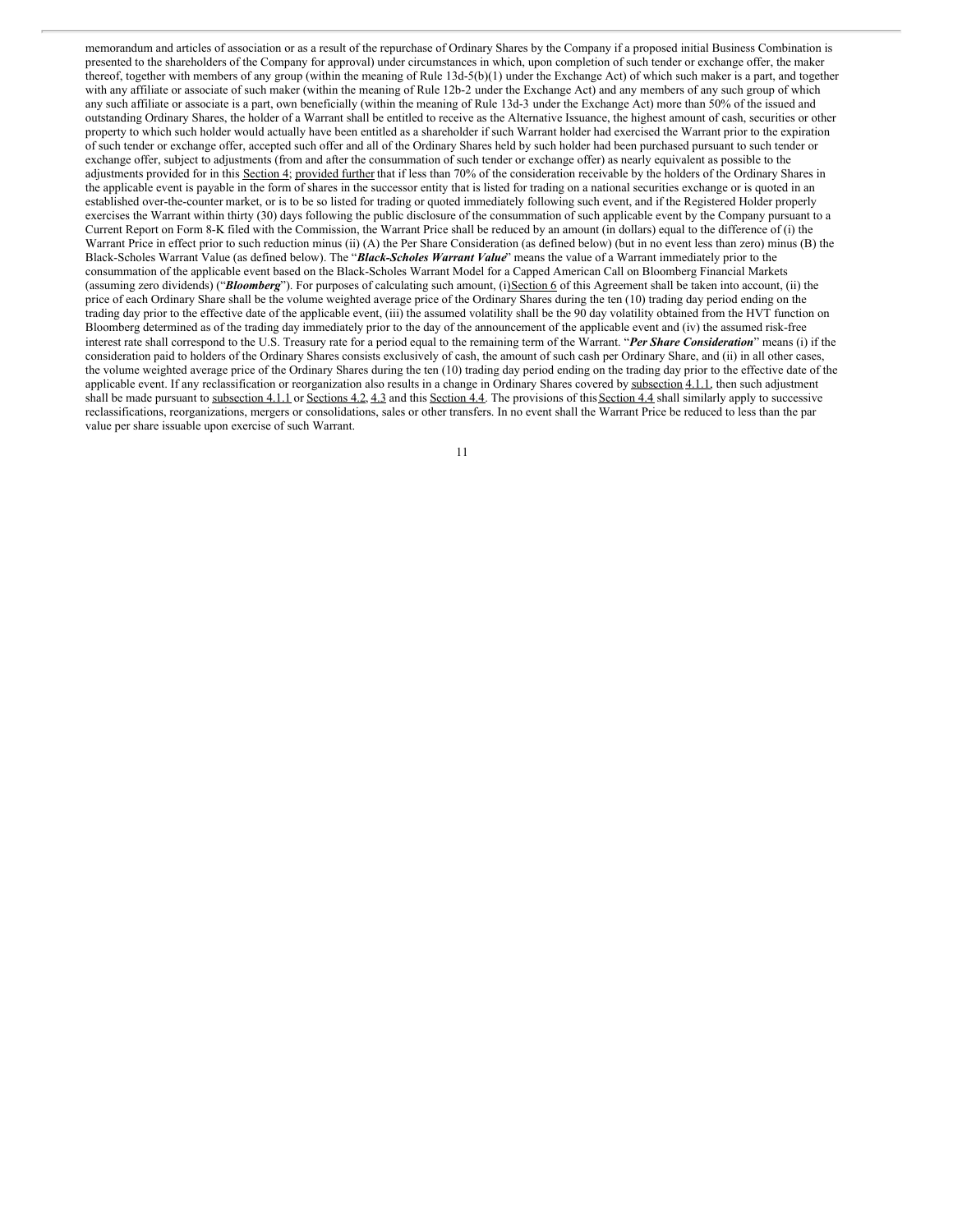4.6. Notices of Changes in Warrant. Upon every adjustment of the Warrant Price or the number of shares issuable upon exercise of a Warrant, the Company shall give written notice thereof to the Warrant Agent, which notice shall state the Warrant Price resulting from such adjustment and the increase or decrease, if any, in the number of shares purchasable at such price upon the exercise of a Warrant, setting forth in reasonable detail the method of calculation and the facts upon which such calculation is based. Upon the occurrence of any event specified in Sections 4.1, 4.2, 4.3, 4.4 or 4.5, the Company shall give written notice of the occurrence of such event to each holder of a Warrant, at the last address set forth for such holder in the Warrant Register, of the record date or the effective date of the event. Failure to give such notice, or any defect therein, shall not affect the legality or validity of such event.

4.7. No Fractional Shares. Notwithstanding any provision contained in this Agreement to the contrary, the Company shall not issue fractional shares upon the exercise of Warrants. If, by reason of any adjustment made pursuant to this Section 4, the holder of any Warrant would be entitled, upon the exercise of such Warrant, to receive a fractional interest in a share, the Company shall, upon such exercise, round down to the nearest whole number the number of Ordinary Shares to be issued to such holder.

4.8. Form of Warrant. The form of Warrant need not be changed because of any adjustment pursuant to this Section 4, and Warrants issued after such adjustment may state the same Warrant Price and the same number of shares as is stated in the Warrants initially issued pursuant to this Agreement; provided, however, that the Company may at any time in its sole discretion make any change in the form of Warrant that the Company may deem appropriate and that does not affect the substance thereof, and any Warrant thereafter issued or countersigned, whether in exchange or substitution for an outstanding Warrant or otherwise, may be in the form as so changed.

#### 5. Transfer and Exchange of Warrants.

5.1. Registration of Transfer. The Warrant Agent shall register the transfer, from time to time, of any outstanding Warrant upon the Warrant Register, upon surrender of such Warrant for transfer, properly endorsed with signatures properly guaranteed and accompanied by appropriate instructions for transfer. Upon any such transfer, a new Warrant representing an equal aggregate number of Warrants shall be issued and the old Warrant shall be cancelled by the Warrant Agent. In the case of certificated Warrants, the Warrants so cancelled shall be delivered by the Warrant Agent to the Company from time to time upon request.

5.2. Procedure for Surrender of Warrants. Warrants may be surrendered to the Warrant Agent, together with a written request for exchange or transfer, and thereupon the Warrant Agent shall issue in exchange therefor one or more new Warrants as requested by the Registered Holder of the Warrants so surrendered, representing an equal aggregate number of Warrants; provided, however, that except as otherwise provided herein or with respect to any Book-Entry Warrant, each Book-Entry Warrant may be transferred only in whole and only to the Depositary, to another nominee of the Depositary, to a successor depository, or to a nominee of a successor depository; provided further, however that in the event that a Warrant surrendered for transfer bears a restrictive legend (as in the case of the Private Placement Warrants), the Warrant Agent shall not cancel such Warrant and issue new Warrants in exchange thereof until the Warrant Agent has received an opinion of counsel for the Company stating that such transfer may be made and indicating whether the new Warrants must also bear a restrictive legend.

| v |
|---|
|   |
|   |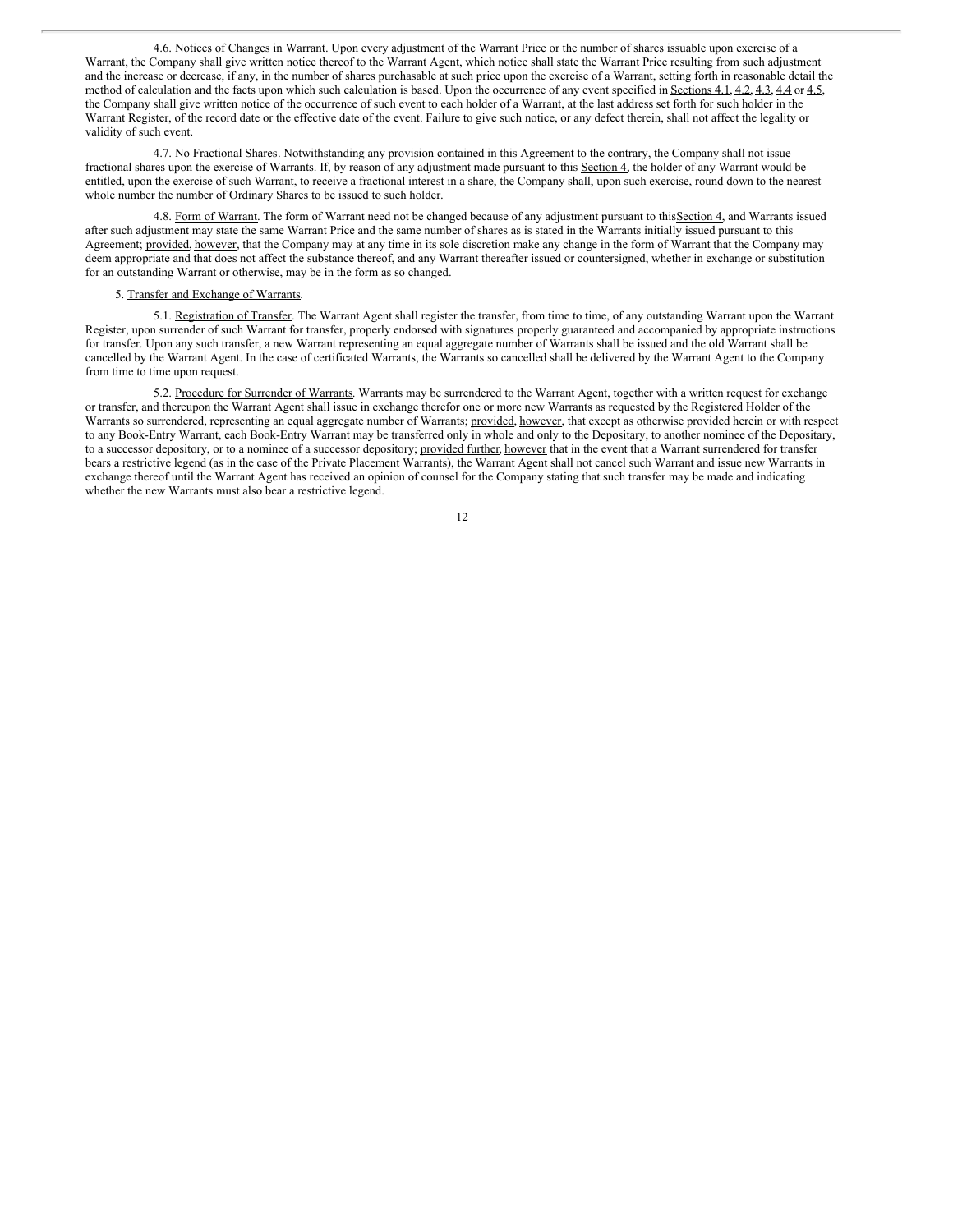5.3. Fractional Warrants. The Warrant Agent shall not be required to effect any registration of transfer or exchange which shall result in the issuance of a warrant certificate or book-entry position for a fraction of a warrant, except as part of the Units.

5.4. Service Charges. No service charge shall be made for any exchange or registration of transfer of Warrants.

5.5. Warrant Execution and Countersignature. The Warrant Agent is hereby authorized to countersign and to deliver, in accordance with the terms of this Agreement, the Warrants required to be issued pursuant to the provisions of this Section 5, and the Company, whenever required by the Warrant Agent, shall supply the Warrant Agent with Warrants duly executed on behalf of the Company for such purpose.

5.6. Transfer of Warrants. Prior to the Detachment Date, the Public Warrants may be transferred or exchanged only together with the Unit in which such Warrant is included, and only for the purpose of effecting, or in conjunction with, a transfer or exchange of such Unit. Furthermore, each transfer of a Unit on the register relating to such Units shall operate also to transfer the Warrants included in such Unit. Notwithstanding the foregoing, the provisions of this Section 5.6 shall have no effect on any transfer of Warrants on and after the Detachment Date.

## 6. Redemption.

6.1. Redemption of Warrants for Cash. Subject to Section 6.5 hereof, not less than all of the outstanding Warrants may be redeemed, at the option of the Company, at any time during the Exercise Period, at the office of the Warrant Agent, upon notice to the Registered Holders of the Warrants, as described in Section 6.3 below, at a Redemption Price of \$0.01 per Warrant, provided that (a) the Reference Value equals or exceeds \$18.00 per share (subject to adjustment in compliance with Section 4 hereof) and (b) there is an effective registration statement covering the issuance of the Ordinary Shares issuable upon exercise of the Warrants, and a current prospectus relating thereto, available throughout the 30-day Redemption Period (as defined in Section 6.3 below).

6.2. Redemption of Warrants for Ordinary Shares. Subject to Section 6.5 hereof, not less than all of the outstanding Warrants may be redeemed, at the option of the Company, at any time during the Exercise Period, at the office of the Warrant Agent, upon notice to the Registered Holders of the Warrants, as described in Section 6.3 below, at a Redemption Price of \$0.10 per Warrant, provided that (i) the Reference Value equals or exceeds \$10.00 per share (subject to adjustment in compliance with Section 4 hereof) and (ii) if the Reference Value is less than \$18.00 per share (subject to adjustment in compliance with Section 4 hereof), the Private Placement Warrants are also concurrently called for redemption on the same terms as the outstanding Public Warrants. During the 30-day Redemption Period in connection with a redemption pursuant to this Section 6.2, Registered Holders of the Warrants may elect to exercise their Warrants on a "cashless basis" pursuant to subsection 3.3.1 and receive a number of Ordinary Shares determined by reference to the table below, based on the Redemption Date

| I<br>I<br>×<br>v |
|------------------|
|                  |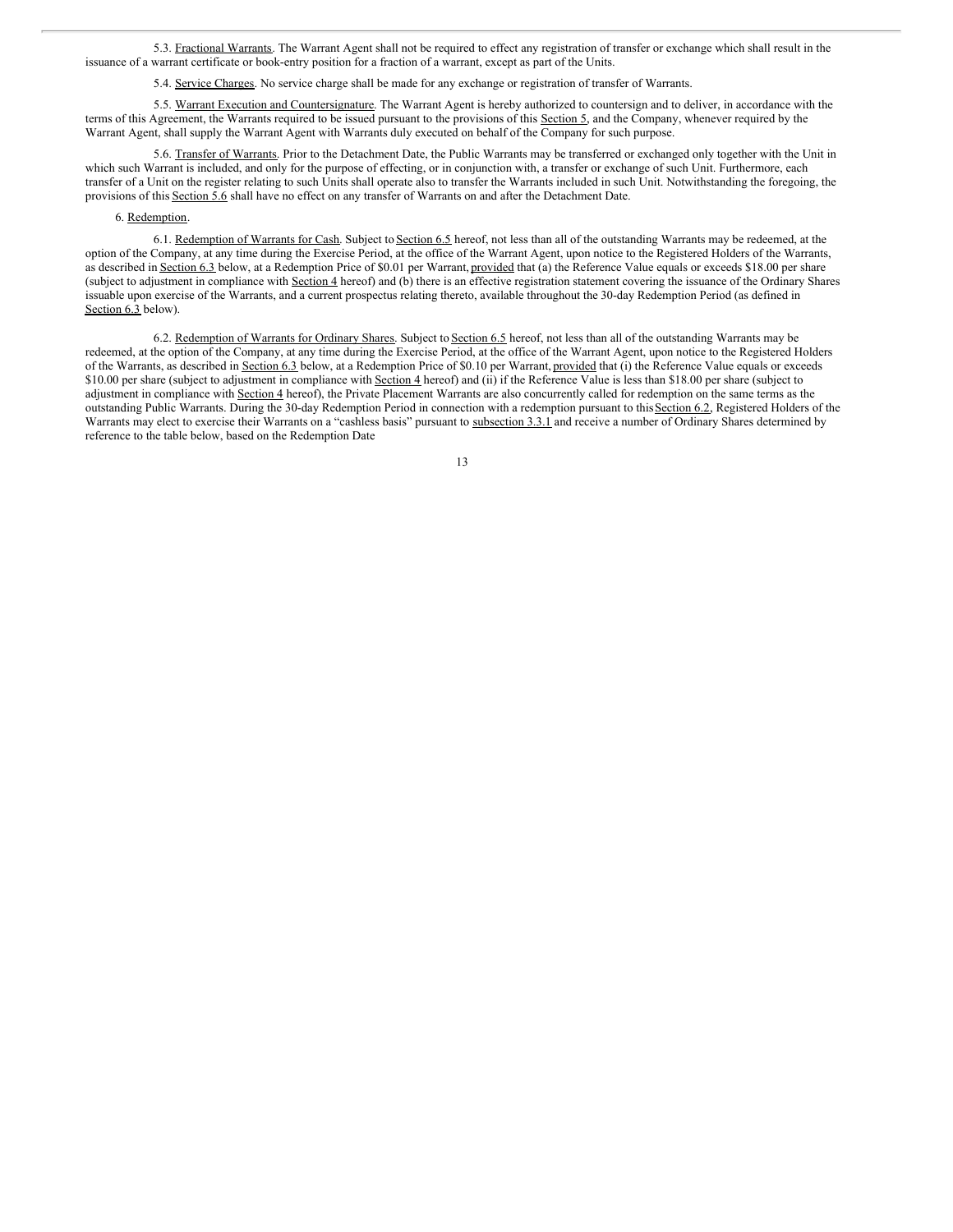(calculated for purposes of the table as the period to expiration of the Warrants) and the "Redemption Fair Market Value" (as such term is defined in this Section 6.2) (a "*Make-Whole Exercise*"). Solely for purposes of thisSection 6.2, the "*Redemption Fair Market Value*" shall mean the volume weighted average price of the Ordinary Shares for the ten (10) trading days immediately following the date on which notice of redemption pursuant to this Section 6.2 is sent to the Registered Holders. In connection with any redemption pursuant to this Section 6.2, the Company shall provide the Registered Holders with the Redemption Fair Market Value no later than one (1) Business Day after the ten (10) trading day period described above ends.

|                        | Redemption Fair Market Value of Ordinary Shares (period to expiration of<br>warrants) |       |       |       |       |       |       |       |        |
|------------------------|---------------------------------------------------------------------------------------|-------|-------|-------|-------|-------|-------|-------|--------|
| <b>Redemption Date</b> | £10.00                                                                                | 11.00 | 12.00 | 13.00 | 14.00 | 15.00 | 16.00 | 17.00 | 318.00 |
| 60 months              | 0.261                                                                                 | 0.281 | 0.297 | 0.311 | 0.324 | 0.337 | 0.348 | 0.358 | 0.361  |
| 57 months              | 0.257                                                                                 | 0.277 | 0.294 | 0.310 | 0.324 | 0.337 | 0.348 | 0.358 | 0.361  |
| 54 months              | 0.252                                                                                 | 0.272 | 0.291 | 0.307 | 0.322 | 0.335 | 0.347 | 0.357 | 0.361  |
| 51 months              | 0.246                                                                                 | 0.268 | 0.287 | 0.304 | 0.320 | 0.333 | 0.346 | 0.357 | 0.361  |
| 48 months              | 0.241                                                                                 | 0.263 | 0.283 | 0.301 | 0.317 | 0.332 | 0.344 | 0.356 | 0.361  |
| 45 months              | 0.235                                                                                 | 0.258 | 0.279 | 0.298 | 0.315 | 0.330 | 0.343 | 0.356 | 0.361  |
| 42 months              | 0.228                                                                                 | 0.252 | 0.274 | 0.294 | 0.312 | 0.328 | 0.342 | 0.355 | 0.361  |
| 39 months              | 0.221                                                                                 | 0.246 | 0.269 | 0.290 | 0.309 | 0.325 | 0.340 | 0.354 | 0.361  |
| 36 months              | 0.213                                                                                 | 0.239 | 0.263 | 0.285 | 0.305 | 0.323 | 0.339 | 0.353 | 0.361  |
| 33 months              | 0.205                                                                                 | 0.232 | 0.257 | 0.280 | 0.301 | 0.320 | 0.337 | 0.352 | 0.361  |
| 30 months              | 0.196                                                                                 | 0.224 | 0.250 | 0.274 | 0.297 | 0.316 | 0.335 | 0.351 | 0.361  |
| 27 months              | 0.185                                                                                 | 0.214 | 0.242 | 0.268 | 0.291 | 0.313 | 0.332 | 0.350 | 0.361  |
| 24 months              | 0.173                                                                                 | 0.204 | 0.233 | 0.260 | 0.285 | 0.308 | 0.329 | 0.348 | 0.361  |
| 21 months              | 0.161                                                                                 | 0.193 | 0.223 | 0.252 | 0.279 | 0.304 | 0.326 | 0.347 | 0.361  |
| 18 months              | 0.146                                                                                 | 0.179 | 0.211 | 0.242 | 0.271 | 0.298 | 0.322 | 0.345 | 0.361  |
| 15 months              | 0.130                                                                                 | 0.164 | 0.197 | 0.230 | 0.262 | 0.291 | 0.317 | 0.342 | 0.361  |
| 12 months              | 0.111                                                                                 | 0.146 | 0.181 | 0.216 | 0.250 | 0.282 | 0.312 | 0.339 | 0.361  |
| 9 months               | 0.090                                                                                 | 0.125 | 0.162 | 0.199 | 0.237 | 0.272 | 0.305 | 0.336 | 0.361  |
| 6 months               | 0.065                                                                                 | 0.099 | 0.137 | 0.178 | 0.219 | 0.259 | 0.296 | 0.331 | 0.361  |
| 3 months               | 0.034                                                                                 | 0.065 | 0.104 | 0.150 | 0.197 | 0.243 | 0.286 | 0.326 | 0.361  |
| 0 months               |                                                                                       |       | 0.042 | 0.115 | 0.179 | 0.233 | 0.281 | 0.323 | 0.361  |

The exact Redemption Fair Market Value and Redemption Date may not be set forth in the table above, in which case, if the Redemption Fair Market Value is between two values in the table or the Redemption Date is between two redemption dates in the table, the number of Ordinary Shares to be issued for each Warrant exercised in a Make-Whole Exercise shall be determined by a straight-line interpolation between the number of shares set forth for the higher and lower Redemption Fair Market Values and the earlier and later redemption dates, as applicable, based on a 365- or 366-day year, as applicable.

The share prices set forth in the column headings of the table above shall be adjusted as of any date on which the number of shares issuable upon exercise of a Warrant or the Exercise Price is adjusted pursuant to Section 4 hereof. If the number of shares issuable upon exercise of a Warrant is adjusted pursuant to Section 4 hereof, the adjusted share prices in the column headings shall equal the share prices immediately prior to such adjustment, multiplied by a fraction, the numerator of which is the number of shares deliverable upon exercise of a Warrant immediately prior to such adjustment and the denominator of which is the number of shares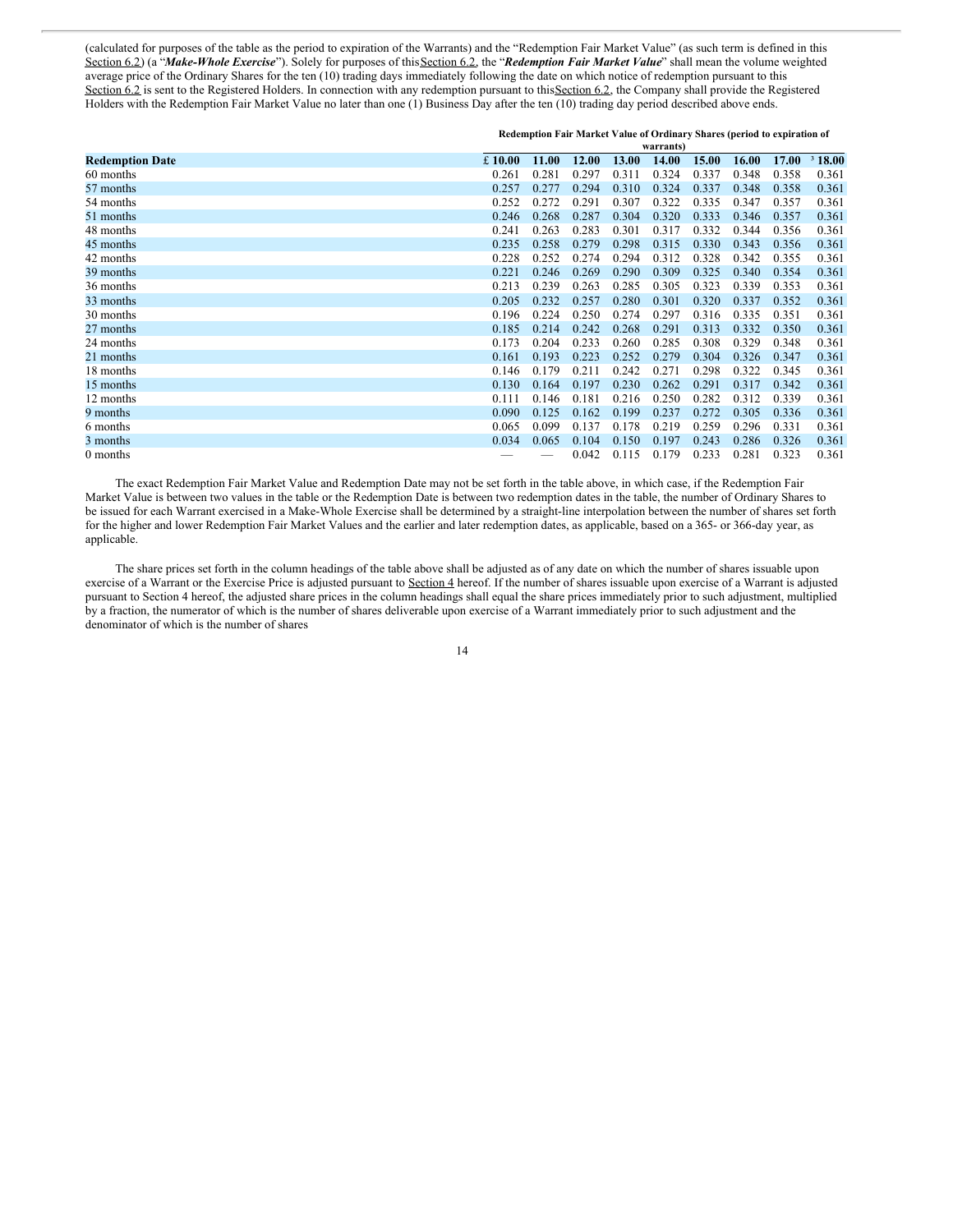deliverable upon exercise of a Warrant as so adjusted. The number of shares in the table above shall be adjusted in the same manner and at the same time as the number of shares issuable upon exercise of a Warrant. If the Exercise Price of a warrant is adjusted, (a) in the case of an adjustment pursuant to Section 4.4 hereof, the adjusted share prices in the column headings shall equal the share prices immediately prior to such adjustment multiplied by a fraction, the numerator of which is the higher of the Market Value and the Newly Issued Price and the denominator of which is \$10.00 and (b) in the case of an adjustment pursuant to Section 4.1.2 hereof, the adjusted share prices in the column headings shall equal the share prices immediately prior to such adjustment less the decrease in the Exercise Price pursuant to such Exercise Price adjustment. In no event shall the number of shares issued in connection with a Make-Whole Exercise exceed 0.361 Ordinary Shares per Warrant (subject to adjustment)

6.3. Date Fixed for, and Notice of, Redemption; Redemption Price; Reference Value. In the event that the Company elects to redeem the Warrants pursuant to Sections 6.1 or 6.2, the Company shall fix a date for the redemption (the "*Redemption Date*"). Notice of redemption shall be mailed by first class mail, postage prepaid, by the Company not less than thirty (30) days prior to the Redemption Date (the "*30-day Redemption Period*") to the Registered Holders of the Warrants to be redeemed at their last addresses as they shall appear on the registration books. Any notice mailed in the manner herein provided shall be conclusively presumed to have been duly given whether or not the Registered Holder received such notice. As used in this Agreement, (a) "*Redemption Price*" shall mean the price per Warrant at which any Warrants are redeemed pursuant to Sections 6.1 or 6.2 and (b) "*Reference Value*" shall mean the last reported sales price of the Ordinary Shares for any twenty (20) trading days within the thirty(30) trading-day period ending on the third trading day prior to the date on which notice of the redemption is given.

6.4. Exercise After Notice of Redemption. The Warrants may be exercised, for cash (or, if in connection with a redemption pursuant to Section 6.2 of this Agreement, on a "cashless basis" in accordance with such Section 6.2) at any time after notice of redemption shall have been given by the Company pursuant to Section 6.3 hereof and prior to the Redemption Date. On and after the Redemption Date, the record holder of the Warrants shall have no further rights except to receive, upon surrender of the Warrants, the Redemption Price.

6.5. Exclusion of Private Placement Warrants. The Company agrees that (a) the redemption rights provided in Section 6.1 hereof shall not apply to the Private Placement Warrants if at the time of the redemption such Private Placement Warrants continue to be held by the Sponsor or its Permitted Transferees and (b) if the Reference Value equals or exceeds \$18.00 per share (subject to adjustment in compliance with Section 4 hereof), the redemption rights provided in Section 6.2 hereof shall not apply to the Private Placement Warrants if at the time of the redemption such Private Placement Warrants continue to be held by the Sponsor or its Permitted Transferees. However, once such Private Placement Warrants are transferred (other than to Permitted Transferees in accordance with Section 2.6 hereof), the Company may redeem the Private Placement Warrants pursuant to Section 6.1 or 6.2 hereof, provided that the criteria for redemption are met, including the opportunity of the holder of such Private Placement Warrants to exercise the Private Placement Warrants prior to redemption pursuant to Section 6.4 hereof. Private Placement Warrants that are transferred to persons other than Permitted Transferees shall upon such transfer cease to be Private Placement Warrants and shall become Public Warrants under this Agreement, including for purposes of Section 9.8 hereof.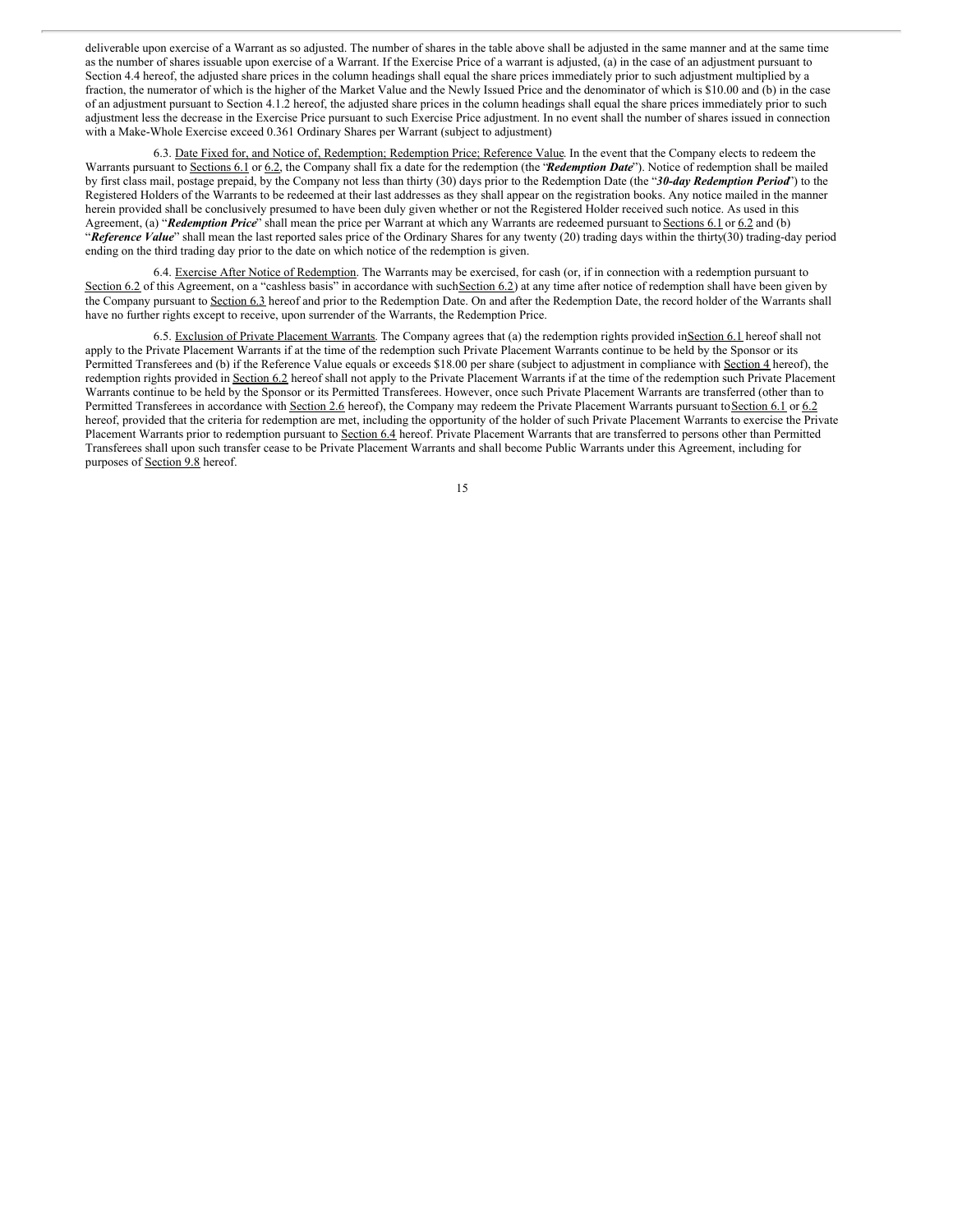#### 7. Other Provisions Relating to Rights of Holders of Warrants.

7.1. No Rights as Shareholder. A Warrant does not entitle the Registered Holder thereof to any of the rights of a shareholder of the Company, including, without limitation, the right to receive dividends, or other distributions, exercise any preemptive rights to vote or to consent or to receive notice as shareholders in respect of the meetings of shareholders or the election of directors of the Company or any other matter.

7.2. Lost, Stolen, Mutilated, or Destroyed Warrants. If any Warrant is lost, stolen, mutilated, or destroyed, the Company and the Warrant Agent may on such terms as to indemnity or otherwise as they may in their discretion impose (which shall, in the case of a mutilated Warrant, include the surrender thereof), issue a new Warrant of like denomination, tenor, and date as the Warrant so lost, stolen, mutilated, or destroyed. Any such new Warrant shall constitute a substitute contractual obligation of the Company, whether or not the allegedly lost, stolen, mutilated, or destroyed Warrant shall be at any time enforceable by anyone.

7.3. Reservation of Ordinary Shares. The Company shall at all times reserve and keep available a number of its authorized but unissued Ordinary Shares that shall be sufficient to permit the exercise in full of all outstanding Warrants issued pursuant to this Agreement.

7.4. Registration of Ordinary Shares; Cashless Exercise at Company's Option.

7.4.1. Registration of the Ordinary Shares. The Company agrees that as soon as practicable, but in no event later than twenty (20) Business Days after the closing of its initial Business Combination, it shall use its commercially reasonable efforts to file with the Commission a registration statement for the registration, under the Securities Act, of the Ordinary Shares issuable upon exercise of the Warrants. If the Warrants are exercisable for a security other than the Ordinary Shares pursuant to this Agreement, the Warrants may be exercised for such security. At such time as the Warrants become exercisable for a security other than the Ordinary Shares, the Company (or any successor company) will use its commercially reasonable efforts to register under the Securities Act the security issuable upon the exercise of the warrants within (20) twenty business days of the closing of an initial Business Combination. The Company shall use its commercially reasonable efforts to cause the same to become effective within sixty (60) Business Days following the closing of its initial Business Combination and to maintain the effectiveness of such registration statement, and a current prospectus relating thereto, until the expiration or redemption of the Warrants in accordance with the provisions of this Agreement. If any such registration statement has not been declared effective by the sixtieth (60th) Business Day following the closing of the Business Combination, holders of the Warrants shall have the right, during the period beginning on the sixty-first (61st) Business Day after the closing of the Business Combination and ending upon such registration statement being declared effective by the Commission, and during any other period when the Company shall fail to have maintained an effective registration statement covering the issuance of the Ordinary Shares issuable upon exercise of the Warrants, to exercise such Warrants on a "cashless basis," by exchanging the Warrants (in accordance with Section  $3(a)(9)$  of the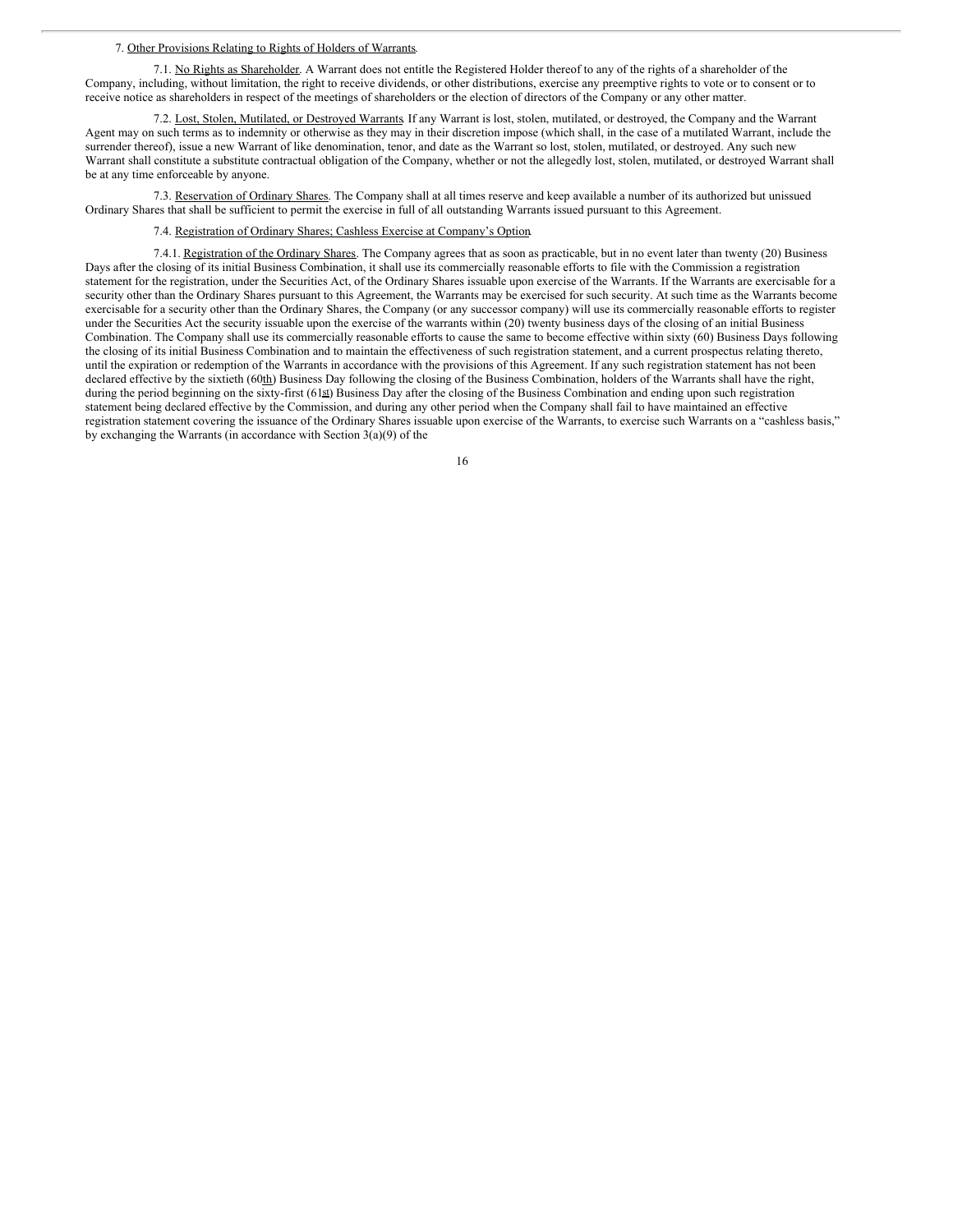Securities Act or another exemption) for that number of Ordinary Shares equal to the lesser of (A) the quotient obtained by dividing (x) the product of the number of Ordinary Shares underlying the Warrants, multiplied by the excess of the "Fair Market Value" (as defined below) less the Warrant Price by (y) the Fair Market Value and (B) 0.361 Ordinary Shares per Warrant. Solely for purposes of this subsection 7.4.1, "*Fair Market Value*" shall mean the volume-weighted average price of the Ordinary Shares during the ten (10) trading day period ending on the trading day prior to the date that notice of exercise is received by the Warrant Agent from the holder of such Warrants or its securities broker or intermediary. The date that notice of "cashless exercise" is received by the Warrant Agent shall be conclusively determined by the Warrant Agent. In connection with the "cashless exercise" of a Public Warrant, the Company shall, upon request, provide the Warrant Agent with an opinion of counsel for the Company (which shall be an outside law firm with securities law experience) stating that (i) the exercise of the Warrants on a "cashless basis" in accordance with this subsection 7.4.1 is not required to be registered under the Securities Act and (ii) the Ordinary Shares issued upon such exercise shall be freely tradable under United States federal securities laws by anyone who is not an affiliate (as such term is defined in Rule 144 under the Securities Act) of the Company and, accordingly, shall not be required to bear a restrictive legend. Except as provided in subsection 7.4.2, for the avoidance of doubt, unless and until all of the Warrants have been exercised or have expired, the Company shall continue to be obligated to comply with its registration obligations under the first three sentences of this subsection 7.4.1.

7.4.2. Cashless Exercise at Company's Option. If the Ordinary Shares are at the time of any exercise of a Public Warrant not listed on a national securities exchange such that they satisfy the definition of a "covered security" under Section 18(b)(1) of the Securities Act, the Company may, at its option, (i) require holders of Public Warrants who exercise Public Warrants to exercise such Public Warrants on a "cashless basis" in accordance with Section  $3(a)(9)$  of the Securities Act as described in subsection 7.4.1 and (ii) in the event the Company so elects, the Company shall (x) not be required to file or maintain in effect a registration statement for the registration, under the Securities Act, of the Ordinary Shares issuable upon exercise of the Warrants, notwithstanding anything in this Agreement to the contrary, and (y) use its commercially reasonable efforts to register or qualify for sale the Ordinary Shares issuable upon exercise of the Public Warrant under applicable blue sky laws to the extent an exemption is not available.

## 8. Concerning the Warrant Agent and Other Matters.

8.1. Payment of Taxes. The Company shall from time to time promptly pay all taxes and charges that may be imposed upon the Company or the Warrant Agent in respect of the issuance or delivery of Ordinary Shares upon the exercise of the Warrants, but the Company shall not be obligated to pay any transfer taxes in respect of the Warrants or such shares.

8.2. Resignation, Consolidation, or Merger of Warrant Agent.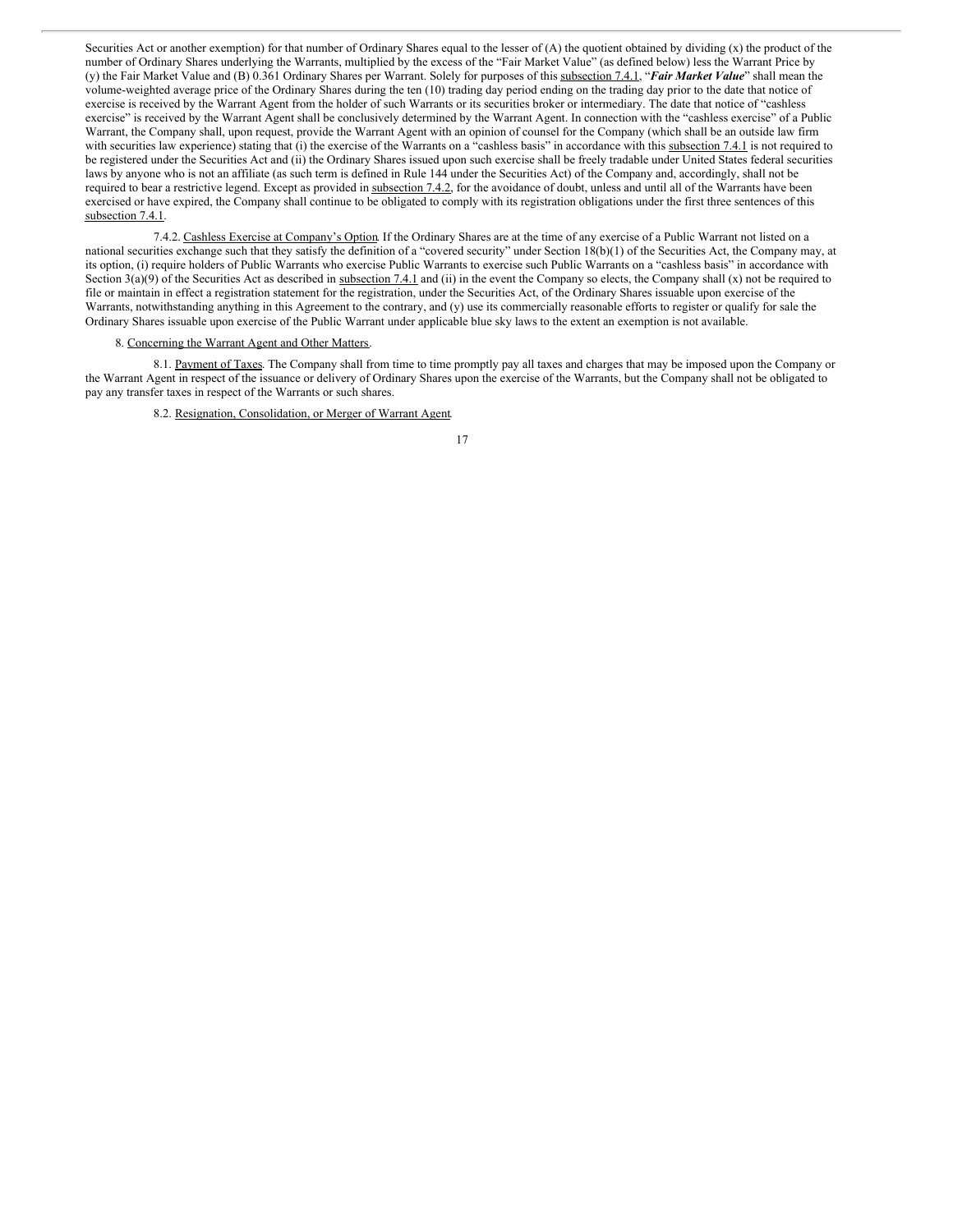8.2.1. Appointment of Successor Warrant Agent. The Warrant Agent, or any successor to it hereafter appointed, may resign its duties and be discharged from all further duties and liabilities hereunder after giving sixty (60) days' notice in writing to the Company. If the office of the Warrant Agent becomes vacant by resignation or incapacity to act or otherwise, the Company shall appoint in writing a successor Warrant Agent in place of the Warrant Agent. If the Company shall fail to make such appointment within a period of thirty (30) days after it has been notified in writing of such resignation or incapacity by the Warrant Agent or by the holder of a Warrant (who shall, with such notice, submit his, her or its Warrant for inspection by the Company), then the holder of any Warrant may apply to the Supreme Court of the State of New York for the County of New York for the appointment of a successor Warrant Agent at the Company's cost. Any successor Warrant Agent, whether appointed by the Company or by such court, shall be a corporation or other entity organized and existing under the laws of the State of New York, in good standing and having its principal office in the United States of America, and authorized under such laws to exercise corporate trust powers and subject to supervision or examination by federal or state authority. After appointment, any successor Warrant Agent shall be vested with all the authority, powers, rights, immunities, duties, and obligations of its predecessor Warrant Agent with like effect as if originally named as Warrant Agent hereunder, without any further act or deed; but if for any reason it becomes necessary or appropriate, the predecessor Warrant Agent shall execute and deliver, at the expense of the Company, an instrument transferring to such successor Warrant Agent all the authority, powers, and rights of such predecessor Warrant Agent hereunder; and upon request of any successor Warrant Agent the Company shall make, execute, acknowledge, and deliver any and all instruments in writing for more fully and effectually vesting in and confirming to such successor Warrant Agent all such authority, powers, rights, immunities, duties, and obligations.

8.2.2. Notice of Successor Warrant Agent. In the event a successor Warrant Agent shall be appointed, the Company shall give notice thereof to the predecessor Warrant Agent and the Transfer Agent for the Ordinary Shares not later than the effective date of any such appointment.

8.2.3. Merger or Consolidation of Warrant Agent. Any entity into which the Warrant Agent may be merged or with which it may be consolidated or any entity resulting from any merger or consolidation to which the Warrant Agent shall be a party shall be the successor Warrant Agent under this Agreement without any further act.

# 8.3. Fees and Expenses of Warrant Agent.

8.3.1. Remuneration. The Company agrees to pay the Warrant Agent reasonable remuneration for its services as such Warrant Agent hereunder and shall, pursuant to its obligations under this Agreement, reimburse the Warrant Agent upon demand for all expenditures that the Warrant Agent may reasonably incur in the execution of its duties hereunder.

8.3.2. Further Assurances. The Company agrees to perform, execute, acknowledge, and deliver or cause to be performed, executed, acknowledged, and delivered all such further and other acts, instruments, and assurances as may reasonably be required by the Warrant Agent for the carrying out or performing of the provisions of this Agreement.

8.4. Liability of Warrant Agent.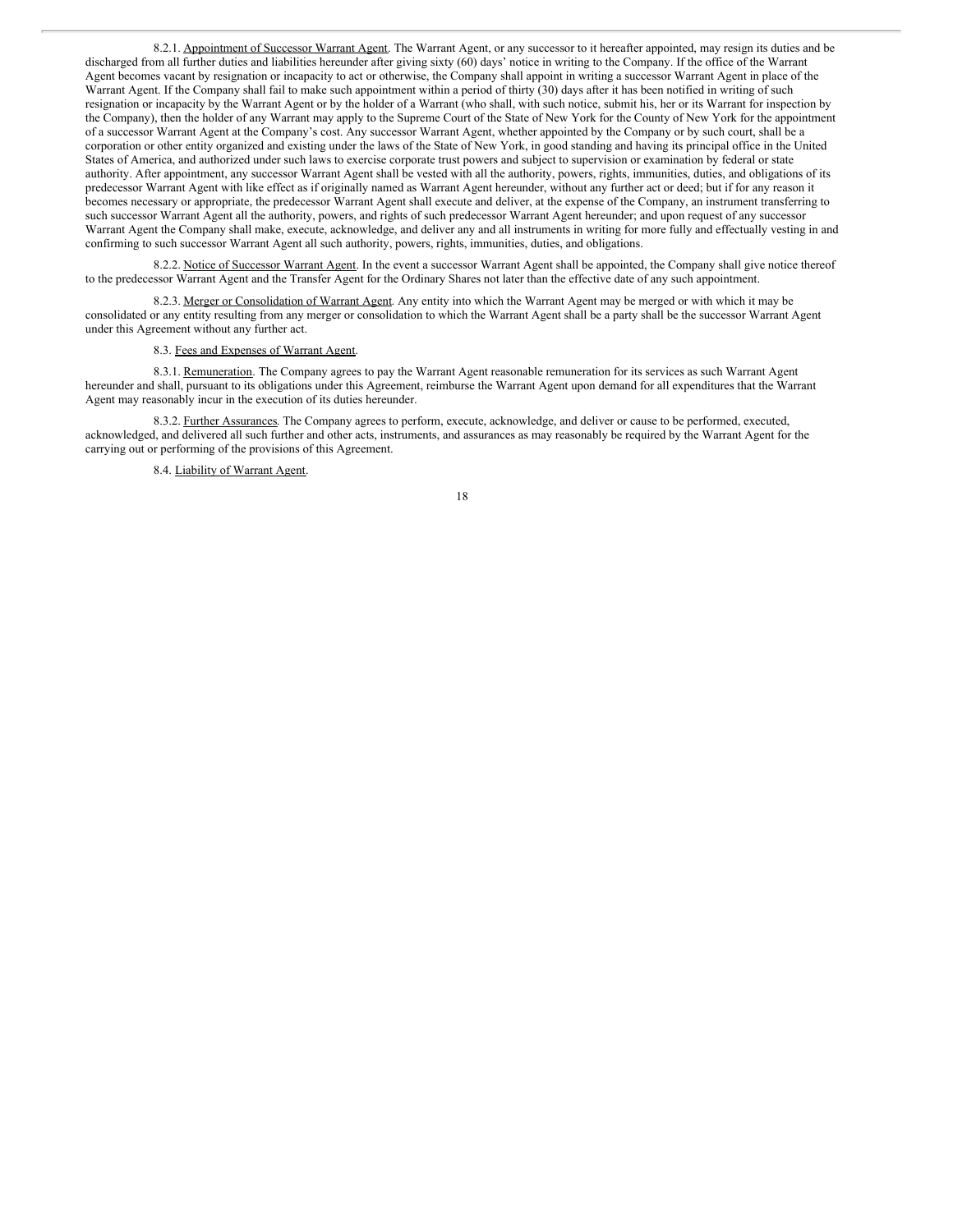8.4.1. Reliance on Company Statement. Whenever in the performance of its duties under this Agreement, the Warrant Agent shall deem it necessary or desirable that any fact or matter be proved or established by the Company prior to taking or suffering any action hereunder, such fact or matter (unless other evidence in respect thereof be herein specifically prescribed) may be deemed to be conclusively proved and established by a statement signed by the Chief Executive Officer, the President, the Chief Financial Officer, Chief Operating Officer, the General Counsel, the Secretary or the Chairman of the Board of the Company and delivered to the Warrant Agent. The Warrant Agent may rely upon such statement for any action taken or suffered in good faith by it pursuant to the provisions of this Agreement.

8.4.2. Indemnity. The Warrant Agent shall be liable hereunder only for its own gross negligence, willful misconduct, fraud or bad faith. The Company agrees to indemnify the Warrant Agent and save it harmless against any and all liabilities, including judgments, out-of-pocket costs and reasonable outside counsel fees, for anything done or omitted by the Warrant Agent in the execution of this Agreement, except as a result of the Warrant Agent's gross negligence, willful misconduct, fraud or bad faith.

8.4.3. Exclusions. The Warrant Agent shall have no responsibility with respect to the validity of this Agreement or with respect to the validity or execution of any Warrant (except its countersignature thereof). The Warrant Agent shall not be responsible for any breach by the Company of any covenant or condition contained in this Agreement or in any Warrant. The Warrant Agent shall not be responsible to make any adjustments required under the provisions of Section 4 hereof or responsible for the manner, method, or amount of any such adjustment or the ascertaining of the existence of facts that would require any such adjustment; nor shall it by any act hereunder be deemed to make any representation or warranty as to the authorization or reservation of any Ordinary Shares to be issued pursuant to this Agreement or any Warrant or as to whether any Ordinary Shares shall, when issued, be valid and fully paid and nonassessable.

8.5. Acceptance of Agency. The Warrant Agent hereby accepts the agency established by this Agreement and agrees to perform the same upon the terms and conditions herein set forth and among other things, shall account promptly to the Company with respect to Warrants exercised and concurrently account for, and pay to the Company, all monies received by the Warrant Agent for the purchase of Ordinary Shares through the exercise of the Warrants.

8.6. Waiver. The Warrant Agent has no right ofset-off or any other right, title, interest or claim of any kind ("*Claim*") in, or to any distribution of, the Trust Account (as defined in that certain Investment Management Trust Agreement, dated as of the date hereof, by and between the Company and Continental Stock Transfer & Trust Company as trustee thereunder) and hereby agrees not to seek recourse, reimbursement, payment or satisfaction for any Claim against the Trust Account for any reason whatsoever. The Warrant Agent hereby waives any and all Claims against the Trust Account and any and all rights to seek access to the Trust Account.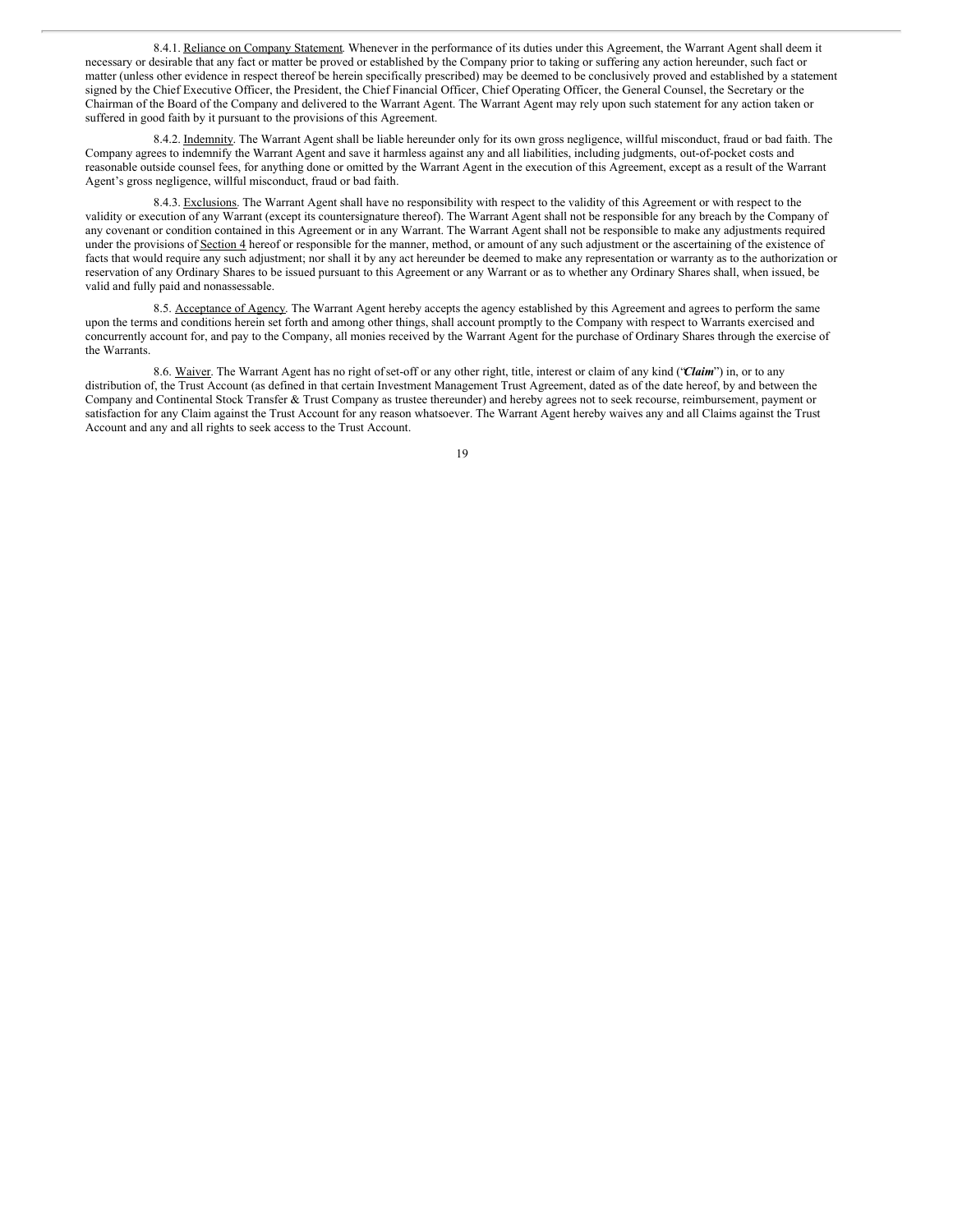#### 9. Miscellaneous Provisions.

9.1. Successors. All the covenants and provisions of this Agreement by or for the benefit of the Company or the Warrant Agent shall bind and inure to the benefit of their respective successors and assigns.

9.2. Notices. Any notice, statement or demand authorized by this Agreement to be given or made by the Warrant Agent or by the holder of any Warrant to or on the Company shall be sufficiently given when so delivered if by hand or overnight delivery or if sent by certified mail or private courier service within five (5) days after deposit of such notice, postage prepaid, addressed (until another address is filed in writing by the Company with the Warrant Agent), as follows:

Investindustrial Acquisition Corp. Suite 1, 3rd Floor, 11-12 St James's Square London SW1Y 4LB United Kingdom Attention: Chief Executive Officer

with a copy to:

Kirkland & Ellis LLP 601 Lexington Avenue New York, New York 10022 Attention: Christian O. Nagler

and

Kirkland & Ellis International LLP 30 St Mary Axe London EC3A 8AF United Kingdom Attention: Cedric Van den Borren

Any notice, statement or demand authorized by this Agreement to be given or made by the holder of any Warrant or by the Company to or on the Warrant Agent shall be sufficiently given when so delivered if by hand or overnight delivery or if sent by certified mail or private courier service within five (5) days after deposit of such notice, postage prepaid, addressed (until another address is filed in writing by the Warrant Agent with the Company), as follows:

Continental Stock Transfer & Trust Company One State Street, 30th Floor New York, NY 10004 Attention: Compliance Department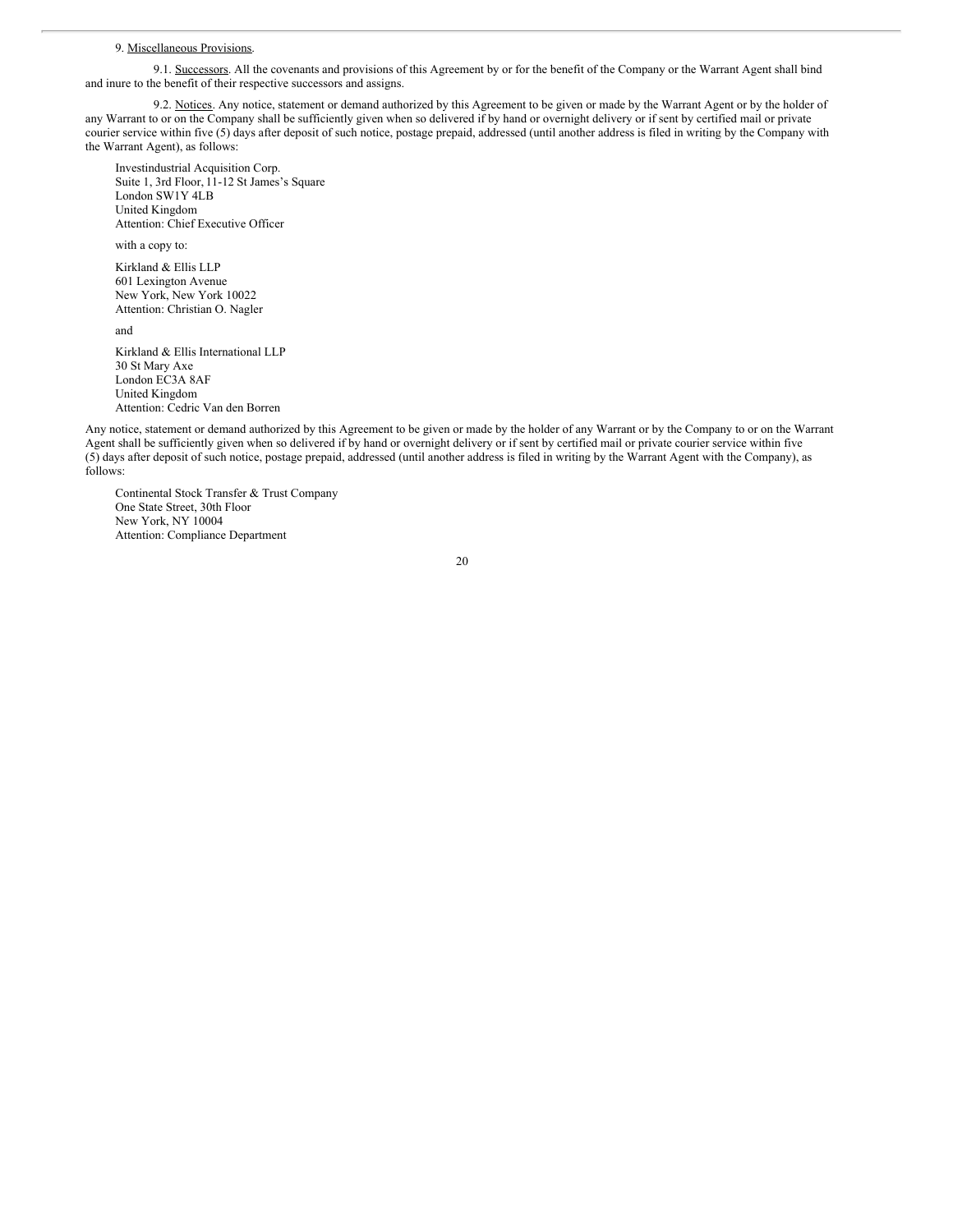9.3. Applicable Law and Exclusive Forum. The validity, interpretation, and performance of this Agreement and of the Warrants shall be governed in all respects by the laws of the State of New York. Subject to applicable law, the Company hereby agrees that any action, proceeding or claim against it arising out of or relating in any way to this Agreement shall be brought and enforced in the courts of the State of New York or the United States District Court for the Southern District of New York, and irrevocably submits to such jurisdiction, which jurisdiction shall be exclusive forum for any such action, proceeding or claim. The Company hereby waives any objection to such exclusive jurisdiction and that such courts represent an inconvenient forum. Notwithstanding the foregoing, the provisions of this paragraph will not apply to suits brought to enforce any liability or duty created by the Exchange Act or any other claim for which the federal district courts of the United States of America are the sole and exclusive forum.

Any person or entity purchasing or otherwise acquiring any interest in the Warrants shall be deemed to have notice of and to have consented to the forum provisions in this Section 9.3. If any action, the subject matter of which is within the scope the forum provisions above, is filed in a court other than a court located within the State of New York or the United States District Court for the Southern District of New York (a "foreign action") in the name of any warrant holder, such warrant holder shall be deemed to have consented to:  $(x)$  the personal jurisdiction of the state and federal courts located within the State of New York or the United States District Court for the Southern District of New York in connection with any action brought in any such court to enforce the forum provisions (an "enforcement action"), and (y) having service of process made upon such warrant holder in any such enforcement action by service upon such warrant holder's counsel in the foreign action as agent for such warrant holder.

9.4. Persons Having Rights under this Agreement. Nothing in this Agreement shall be construed to confer upon, or give to, any person, corporation or other entity other than the parties hereto and the Registered Holders of the Warrants any right, remedy, or claim under or by reason of this Agreement or of any covenant, condition, stipulation, promise, or agreement hereof. All covenants, conditions, stipulations, promises, and agreements contained in this Agreement shall be for the sole and exclusive benefit of the parties hereto and their successors and assigns and of the Registered Holders of the Warrants.

9.5. Examination of the Warrant Agreement. A copy of this Agreement shall be available at all reasonable times at the office of the Warrant Agent in the United States of America, for inspection by the Registered Holder of any Warrant. The Warrant Agent may require any such holder to submit such holder's Warrant for inspection by the Warrant Agent.

9.6. Counterparts. This Agreement may be executed in any number of original or facsimile counterparts and each of such counterparts shall for all purposes be deemed to be an original, and all such counterparts shall together constitute but one and the same instrument.

9.7. Effect of Headings. The section headings herein are for convenience only and are not part of this Agreement and shall not affect the interpretation thereof.

9.8. Amendments. This Agreement may be amended by the parties hereto without the consent of any Registered Holder for the purpose of(i) curing any ambiguity or to correct any mistake, including to conform the provisions hereof to the description of the terms of the Warrants and this Agreement set forth in the Prospectus, or defective provision contained herein, (ii) amending the definition of "Ordinary Cash Dividend" as contemplated by and in accordance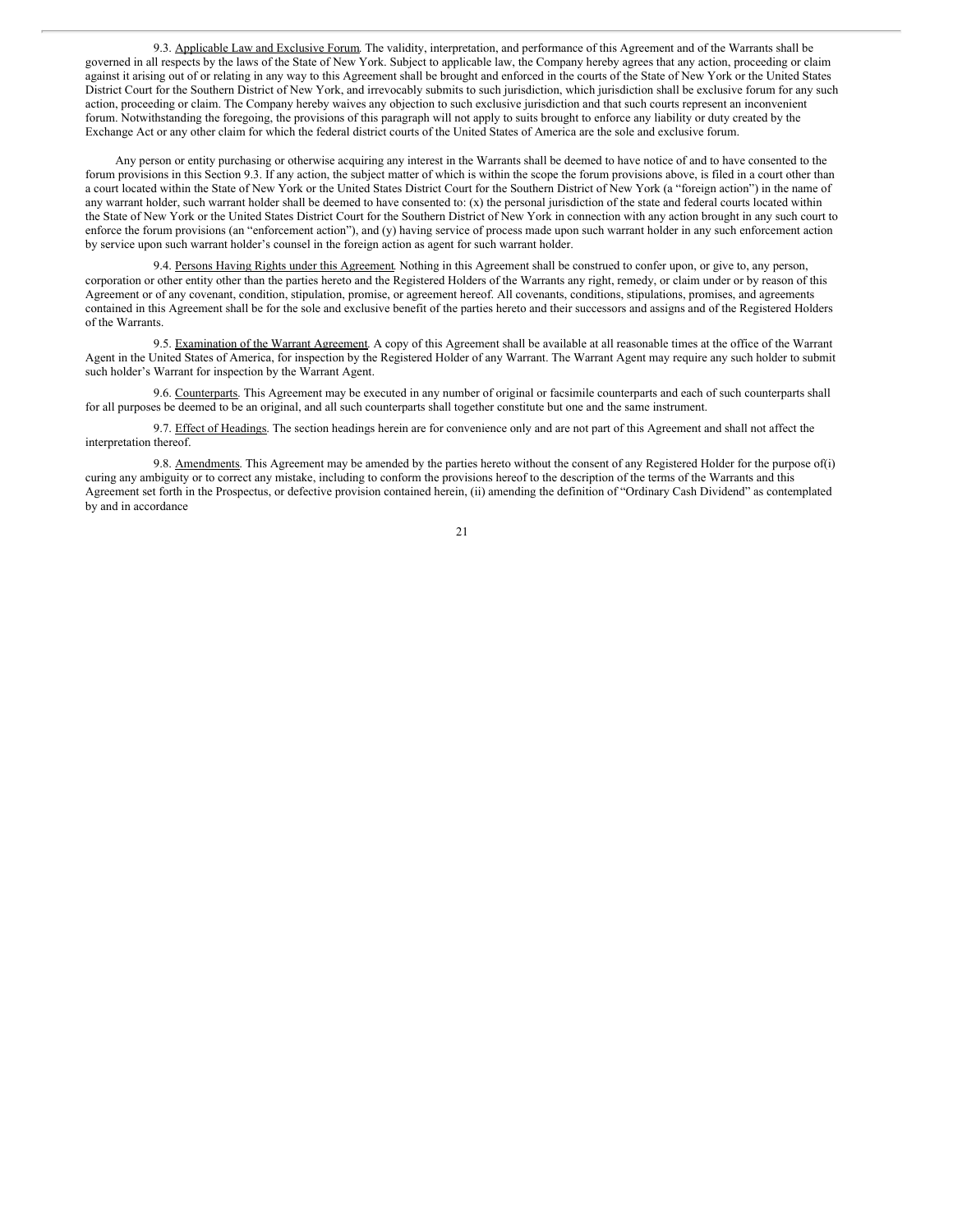with the second sentence of subsection 4.1.2 or (iii) adding or changing any provisions with respect to matters or questions arising under this Agreement as the parties may deem necessary or desirable and that the parties deem shall not adversely affect the rights of the Registered Holders under this Agreement. All other modifications or amendments, including any modification or amendment to increase the Warrant Price or shorten the Exercise Period and any amendment to the terms of only the Private Placement Warrants, shall require the vote or written consent of the Registered Holders of 50% of the thenoutstanding Public Warrants and, solely with respect to any amendment to the terms of the Private Placement Warrants or any provision of this Agreement with respect to the Private Placement Warrants, 50% of the then-outstanding Private Placement Warrants. Notwithstanding the foregoing, the Company may lower the Warrant Price or extend the duration of the Exercise Period pursuant to Sections 3.1 and 3.2, respectively, without the consent of the Registered Holders.

9.9. Severability. This Agreement shall be deemed severable, and the invalidity or unenforceability of any term or provision hereof shall not affect the validity or enforceability of this Agreement or of any other term or provision hereof. Furthermore, in lieu of any such invalid or unenforceable term or provision, the parties hereto intend that there shall be added as a part of this Agreement a provision as similar in terms to such invalid or unenforceable provision as may be possible and be valid and enforceable.

Exhibit A Form of Warrant Certificate

Exhibit B Legend — Private Placement Warrants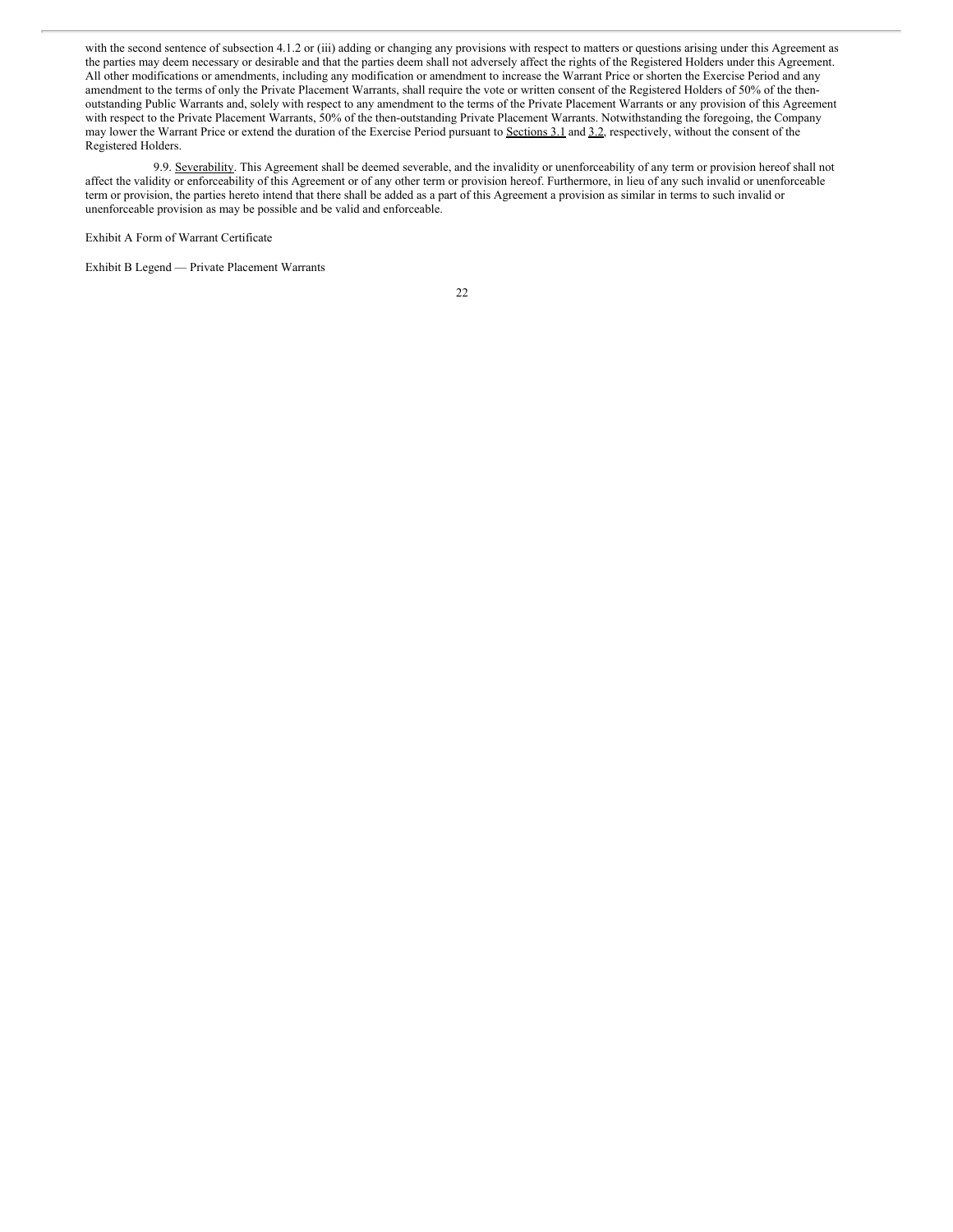IN WITNESS WHEREOF, the parties hereto have caused this Agreement to be duly executed as of the date first above written.

# INVESTINDUSTRIAL ACQUISITION CORP.

By: /s/ Roberto Ardagna Name: Roberto Ardagna Title: Chief Executive Officer

CONTINENTAL STOCK TRANSFER & TRUST COMPANY, as Warrant Agent

By: /s/ Steven Vacante

Name: Steven Vacante Title: Vice President

[*Signature Page to Warrant Agreement]*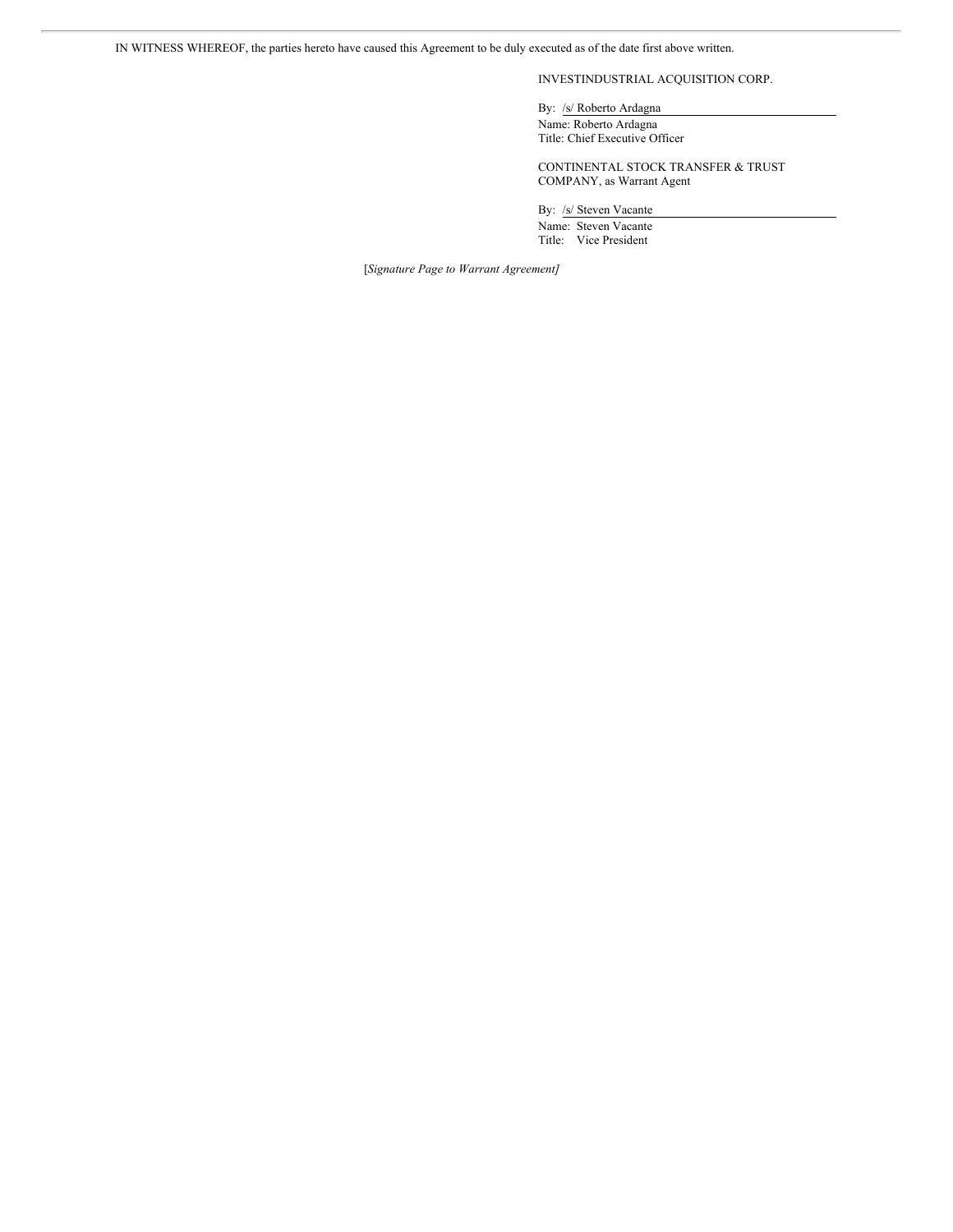EXHIBIT A

[FACE]

Warrants

### **THIS WARRANT SHALL BE VOID IF NOT EXERCISED PRIOR TO THE EXPIRATION OF THE EXERCISE PERIOD PROVIDED FOR IN THE WARRANT AGREEMENT DESCRIBED BELOW**

**Investindustrial Acquisition Corp.**

*Incorporated Under the Laws of the Cayman Islands*

CUSIP [●]

#### **Warrant Certificate**

*This Warrant Certificate certifies that* [  $\qquad \qquad$ ], or registered assigns, is the registered holder of [  $\qquad \qquad$  ] warrant(s) (the "*Warrants*" and each, a "Warrant") to purchase Class A ordinary shares, \$0.0001 par value ("Ordinary Shares"), of Investindustrial Acquisition Corp., a Cayman Islands exempted company (the "*Company*"). Each Warrant entitles the holder, upon exercise during the period set forth in the Warrant Agreement referred to below, to receive from the Company that number of fully paid and nonassessable Ordinary Shares as set forth below, at the exercise price (the "*Exercise Price*") as determined pursuant to the Warrant Agreement, payable in lawful money (or through "*cashless exercise*" as provided for in the Warrant Agreement) of the United States of America upon surrender of this Warrant Certificate and payment of the Exercise Price at the office or agency of the Warrant Agent referred to below, subject to the conditions set forth herein and in the Warrant Agreement. Defined terms used in this Warrant Certificate but not defined herein shall have the meanings given to them in the Warrant Agreement.

Each whole Warrant is initially exercisable for one fully paid andnon-assessable Ordinary Share. Fractional shares shall not be issued upon exercise of any Warrant. If, upon the exercise of Warrants, a holder would be entitled to receive a fractional interest in an Ordinary Share, the Company shall, upon exercise, round down to the nearest whole number the number of Ordinary Shares to be issued to the Warrant holder. The number of Ordinary Shares issuable upon exercise of the Warrants is subject to adjustment upon the occurrence of certain events as set forth in the Warrant Agreement.

The initial Exercise Price per one Ordinary Share for any Warrant is equal to \$11.50 per share. The Exercise Price is subject to adjustment upon the occurrence of certain events as set forth in the Warrant Agreement.

Subject to the conditions set forth in the Warrant Agreement, the Warrants may be exercised only during the Exercise Period and to the extent not exercised by the end of such Exercise Period, such Warrants shall become void. The Warrants may be redeemed, subject to certain conditions, as set forth in the Warrant Agreement.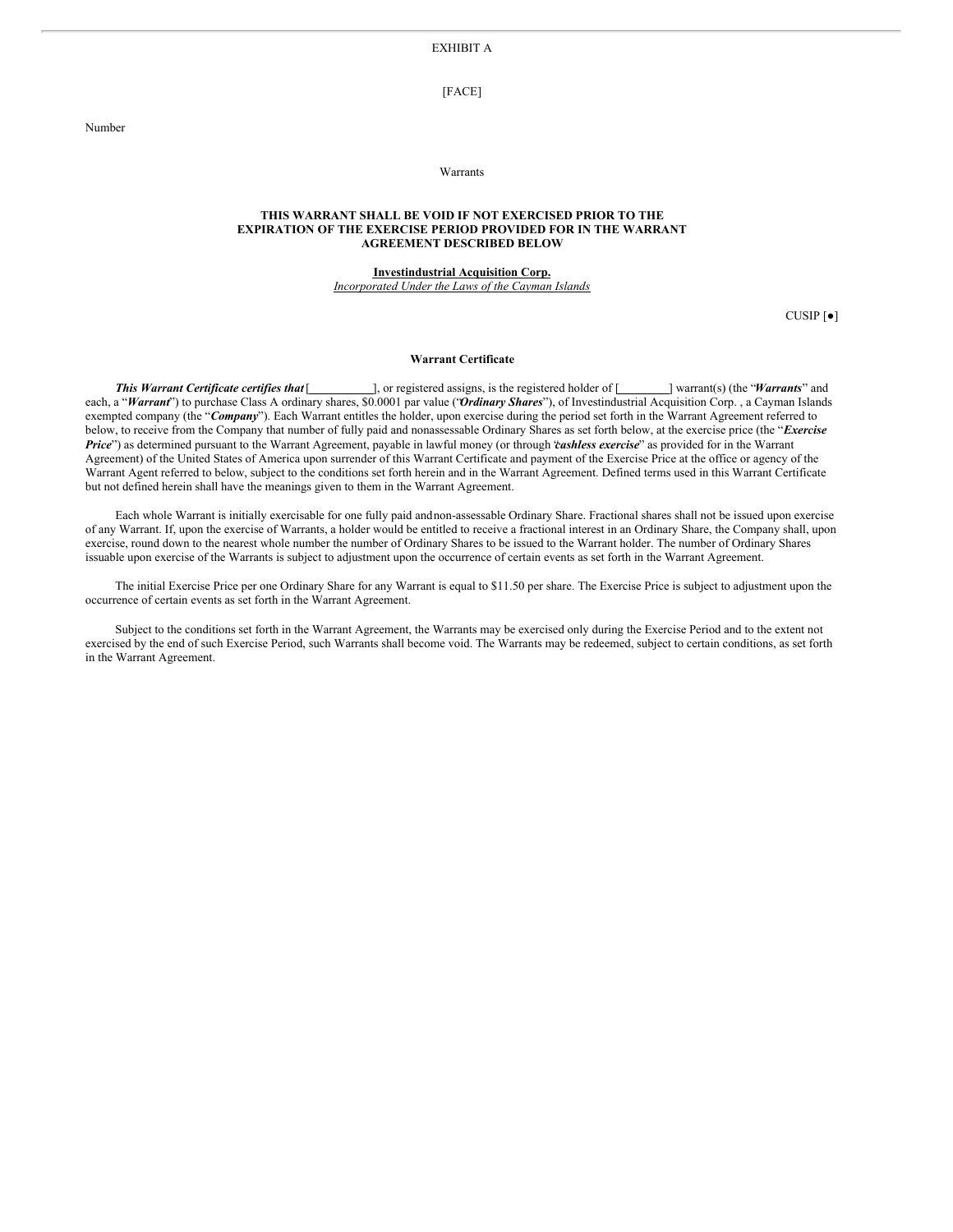Reference is hereby made to the further provisions of this Warrant Certificate set forth on the reverse hereof and such further provisions shall for all purposes have the same effect as though fully set forth at this place.

This Warrant Certificate shall not be valid unless countersigned by the Warrant Agent, as such term is used in the Warrant Agreement. This Warrant Certificate shall be governed by and construed in accordance with the internal laws of the State of New York.

INVESTINDUSTRIAL ACQUISITION CORP.

By:

Name: Title: Authorized Signatory

CONTINENTAL STOCK TRANSFER & TRUST COMPANY, AS WARRANT AGENT

By:

Name: Title: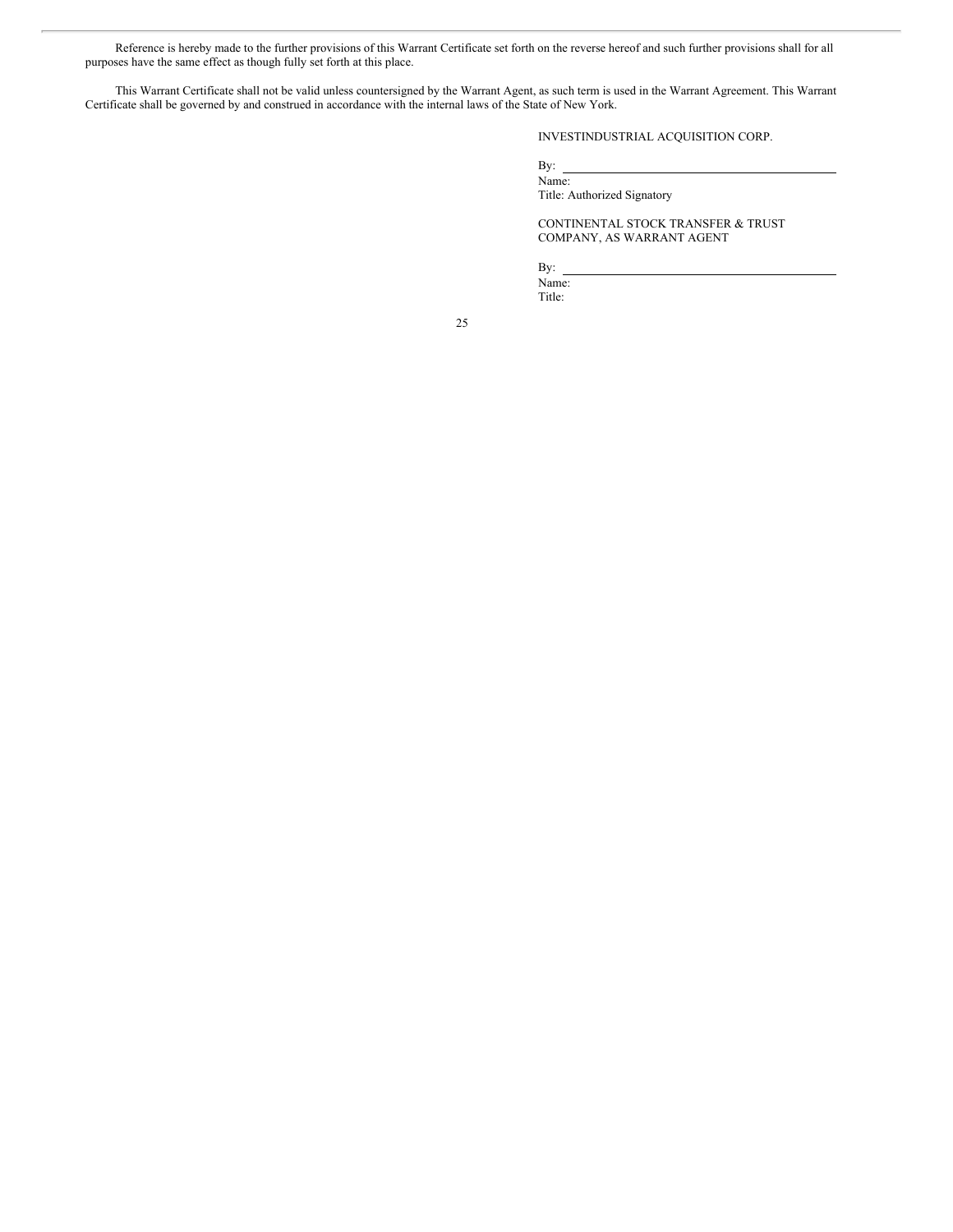### **[Form of Warrant Certificate]**

### **[REVERSE]**

The Warrants evidenced by this Warrant Certificate are part of a duly authorized issue of Warrants entitling the holder on exercise to receive<br>1 Ordinary Shares and are issued or to be issued pursuant to a Warrant Agreemen [  $\Box$  ] Ordinary Shares and are issued or to be issued pursuant to a Warrant Agreement dated as of [ executed and delivered by the Company to Continental Stock Transfer & Trust Company, a New York corporation, as warrant agent (the "*Warrant Agent*"), which Warrant Agreement is hereby incorporated by reference in and made a part of this instrument and is hereby referred to for a description of the rights, limitation of rights, obligations, duties and immunities thereunder of the Warrant Agent, the Company and the holders (the words "*holders*" or "*holder*" meaning the Registered Holders or Registered Holder, respectively) of the Warrants. A copy of the Warrant Agreement may be obtained by the holder hereof upon written request to the Company. Defined terms used in this Warrant Certificate but not defined herein shall have the meanings given to them in the Warrant Agreement.

Warrants may be exercised at any time during the Exercise Period set forth in the Warrant Agreement. The holder of Warrants evidenced by this Warrant Certificate may exercise them by surrendering this Warrant Certificate, with the form of Election to Purchase set forth hereon properly completed and executed, together with payment of the Exercise Price as specified in the Warrant Agreement (or through "*cashless exercise*" as provided for in the Warrant Agreement) at the principal corporate trust office of the Warrant Agent. In the event that upon any exercise of Warrants evidenced hereby the number of Warrants exercised shall be less than the total number of Warrants evidenced hereby, there shall be issued to the holder hereof or his, her or its assignee, a new Warrant Certificate evidencing the number of Warrants not exercised.

Notwithstanding anything else in this Warrant Certificate or the Warrant Agreement, no Warrant may be exercised unless at the time of exercise (i) a registration statement covering the issuance of the Ordinary Shares to be issued upon exercise is effective under the Securities Act and (ii) a prospectus thereunder relating to the Ordinary Shares is current, except through "*cashless exercise*" as provided for in the Warrant Agreement.

The Warrant Agreement provides that upon the occurrence of certain events the number of Ordinary Shares issuable upon exercise of the Warrants set forth on the face hereof may, subject to certain conditions, be adjusted. If, upon exercise of a Warrant, the holder thereof would be entitled to receive a fractional interest in an Ordinary Share, the Company shall, upon exercise, round down to the nearest whole number of Ordinary Shares to be issued to the holder of the Warrant.

Warrant Certificates, when surrendered at the principal corporate trust office of the Warrant Agent by the Registered Holder thereof in person or by legal representative or attorney duly authorized in writing, may be exchanged, in the manner and subject to the limitations provided in the Warrant Agreement, but without payment of any service charge, for another Warrant Certificate or Warrant Certificates of like tenor evidencing in the aggregate a like number of Warrants.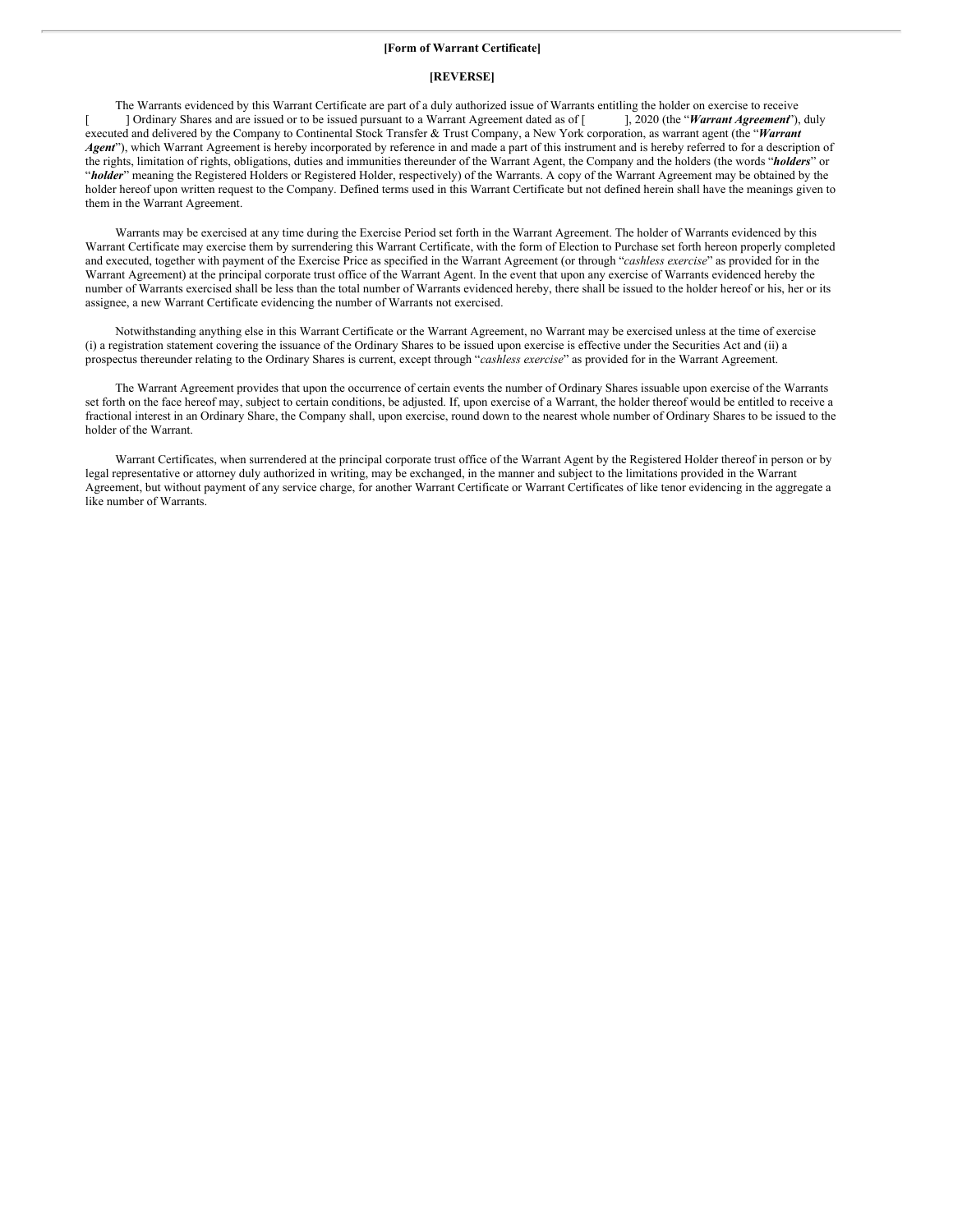Upon due presentation for registration of transfer of this Warrant Certificate at the office of the Warrant Agent a new Warrant Certificate or Warrant Certificates of like tenor and evidencing in the aggregate a like number of Warrants shall be issued to the transferee(s) in exchange for this Warrant Certificate, subject to the limitations provided in the Warrant Agreement, without charge except for any tax or other governmental charge imposed in connection therewith.

The Company and the Warrant Agent may deem and treat the Registered Holder(s) hereof as the absolute owner(s) of this Warrant Certificate (notwithstanding any notation of ownership or other writing hereon made by anyone), for the purpose of any exercise hereof, of any distribution to the holder(s) hereof, and for all other purposes, and neither the Company nor the Warrant Agent shall be affected by any notice to the contrary. Neither the Warrants nor this Warrant Certificate entitles any holder hereof to any rights of a shareholder of the Company.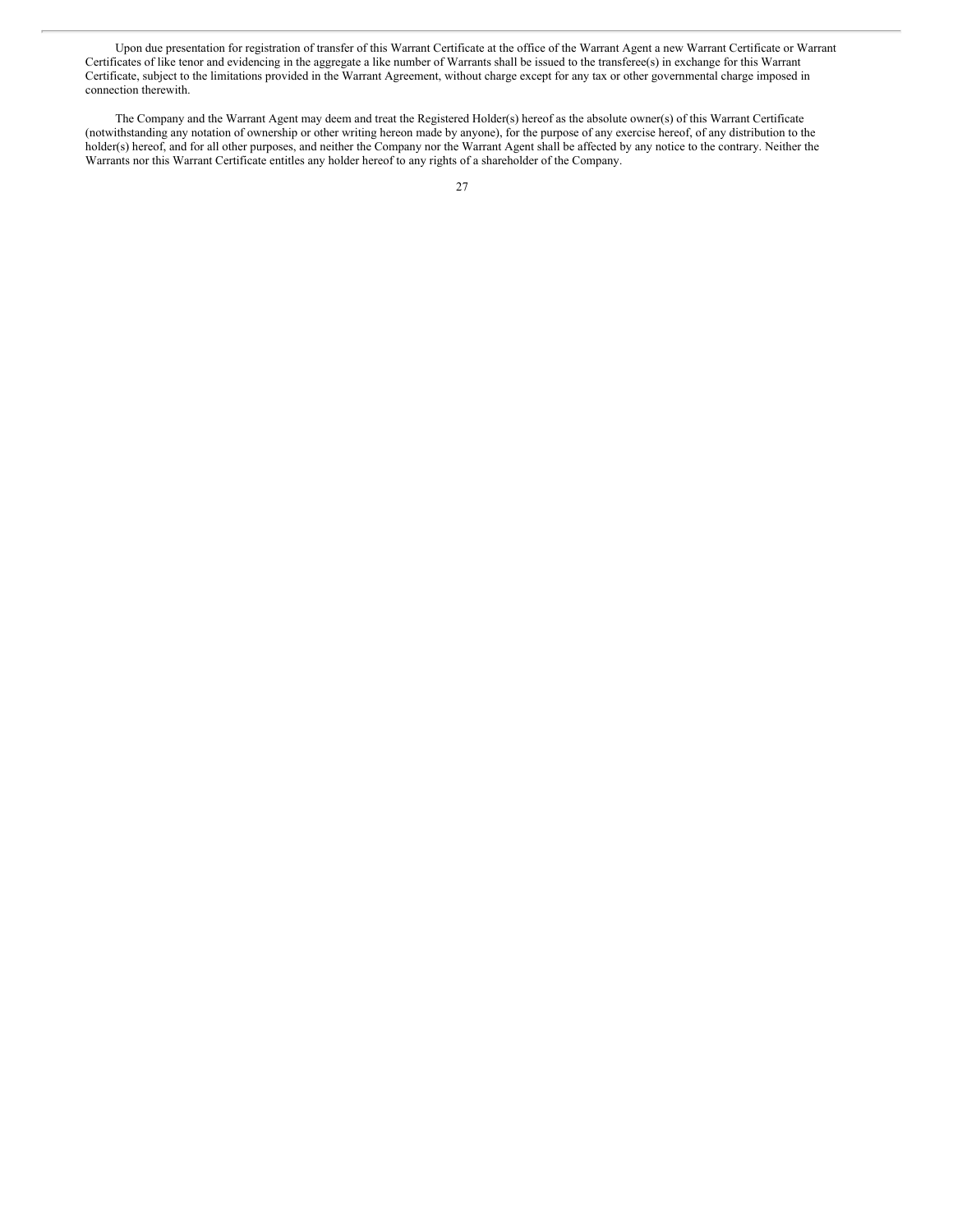#### Election to Purchase

#### (To Be Executed Upon Exercise of Warrant)

The undersigned hereby irrevocably elects to exercise the right, represented by this Warrant Certificate, to receive [  $\Box$  ] Ordinary Shares and herewith tenders payment for such Ordinary Shares to the order of Investindustrial Acquisition Corp. (the "*Company*") in the amount of \$[ ] in accordance with the terms hereof. The undersigned requests that a certificate for such Ordinary Shares be registered in the name of [ ], whose address is [ ] and that such Ordinary Shares be delivered to [ ] whose address is [ ]. If said [ number of Ordinary Shares is less than all of the Ordinary Shares purchasable hereunder, the undersigned requests that a new Warrant Certificate representing the remaining balance of such Ordinary Shares be registered in the name of [  $\qquad \qquad$ ], whose address is [  $\qquad \qquad$  and that such Warrant Certificate be delivered to  $[$   $]$ , whose address is  $[$   $]$ .

In the event that the Warrant has been called for redemption by the Company pursuant to**Section 6.2** of the Warrant Agreement and a holder thereof elects to exercise its Warrant pursuant to a Make-Whole Exercise, the number of Ordinary Shares that this Warrant is exercisable for shall be determined in accordance with subsection 3.3.1(c) or Section 6.2 of the Warrant Agreement, as applicable.

In the event that the Warrant is a Private Placement Warrant that is to be exercised on a "cashless" basis pursuant tosubsection 3.3.1(c) of the Warrant Agreement, the number of Ordinary Shares that this Warrant is exercisable for shall be determined in accordance with subsection 3.3.1(c) of the Warrant Agreement.

In the event that the Warrant is to be exercised on a "cashless" basis pursuant to Section 7.4 of the Warrant Agreement, the number of Ordinary Shares that this Warrant is exercisable for shall be determined in accordance with Section 7.4 of the Warrant Agreement.

In the event that the Warrant may be exercised, to the extent allowed by the Warrant Agreement, through cashless exercise (i) the number of Ordinary Shares that this Warrant is exercisable for would be determined in accordance with the relevant section of the Warrant Agreement which allows for such cashless exercise and (ii) the holder hereof shall complete the following: The undersigned hereby irrevocably elects to exercise the right, represented by this Warrant Certificate, through the cashless exercise provisions of the Warrant Agreement, to receive Ordinary Shares. If said number of shares is less than all of the Ordinary Shares purchasable hereunder (after giving effect to the cashless exercise), the undersigned requests that a new Warrant Certificate representing the remaining balance of such Ordinary Shares be registered in the name of [  $\qquad$  ], whose address is [ and that such Warrant Certificate be delivered to [ ], whose address is [ ].

[Signature Page Follows]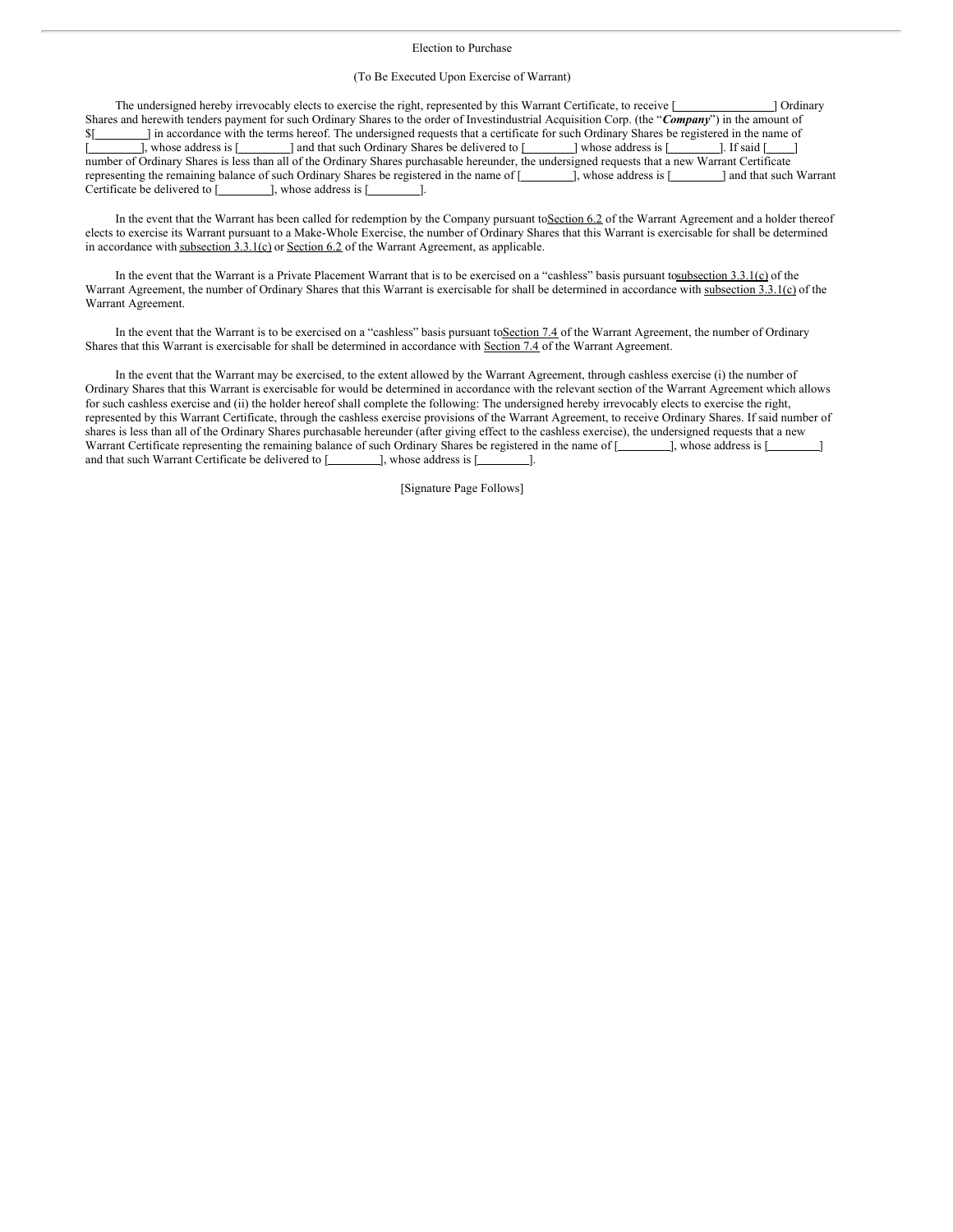Date: [ ], 20\_

(Signature)

(Address)

(Tax Identification Number)

Signature Guaranteed:

THE SIGNATURE(S) SHOULD BE GUARANTEED BY AN ELIGIBLE GUARANTOR INSTITUTION (BANKS, STOCKBROKERS, SAVINGS AND LOAN ASSOCIATIONS AND CREDIT UNIONS WITH MEMBERSHIP IN AN APPROVED SIGNATURE GUARANTEE MEDALLION PROGRAM, PURSUANT TO S.E.C. RULE 17Ad-15 UNDER THE SECURITIES EXCHANGE ACT OF 1934, AS AMENDED).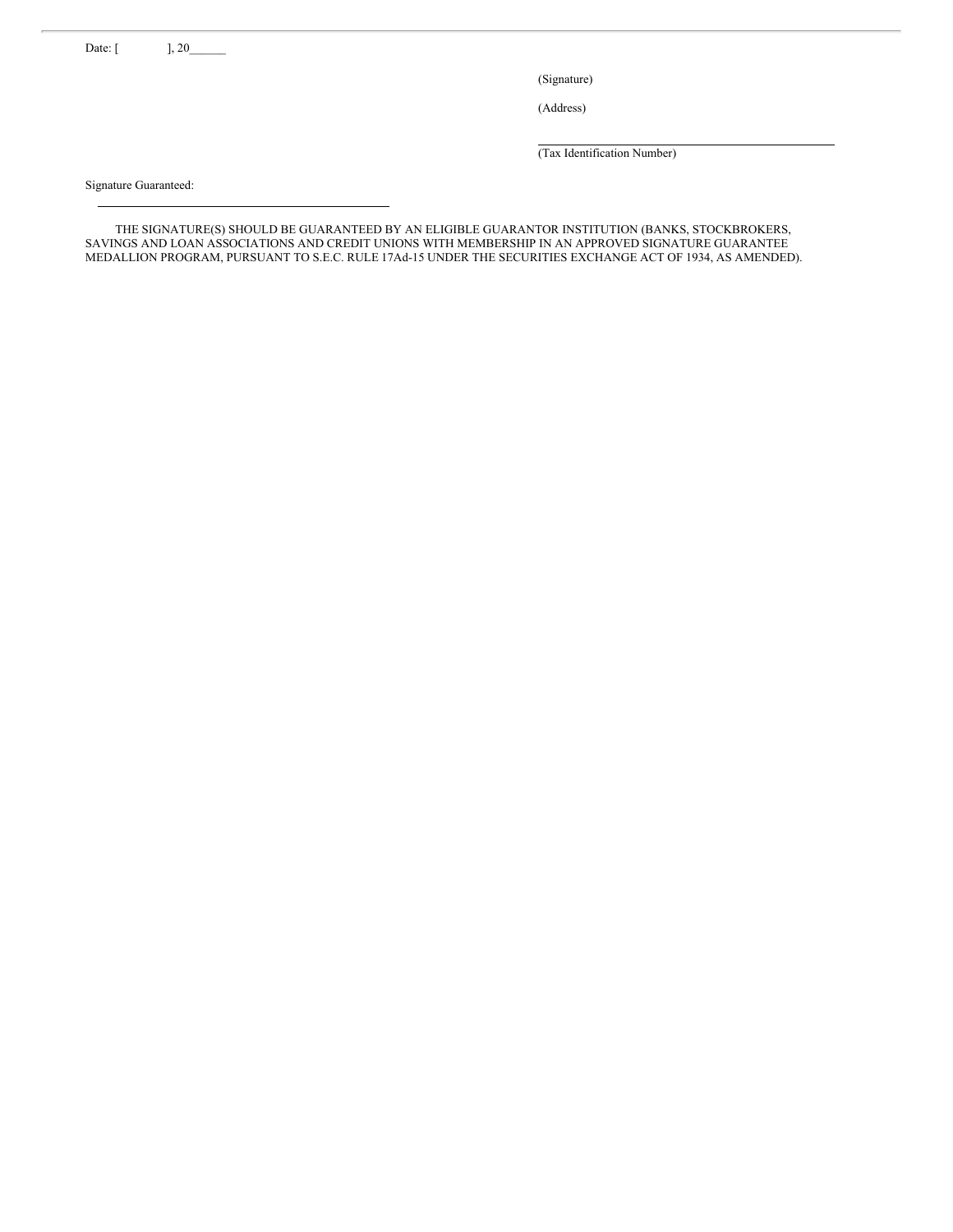# **EXHIBIT B**

### LEGEND

THE SECURITIES REPRESENTED HEREBY HAVE NOT BEEN REGISTERED UNDER THE SECURITIES ACT OF 1933, AS AMENDED, OR ANY STATE SECURITIES LAWS, AND MAY NOT BE OFFERED, SOLD, TRANSFERRED OR OTHERWISE DISPOSED OF UNLESS REGISTERED UNDER THE SECURITIES ACT OF 1933, AS AMENDED, AND ANY APPLICABLE STATE SECURITIES LAWS OR AN EXEMPTION FROM REGISTRATION IS AVAILABLE. IN ADDITION, SUBJECT TO ANY ADDITIONAL LIMITATIONS ON TRANSFER DESCRIBED IN THE LETTER AGREEMENT BY AND AMONG INVESTINDUSTRIAL ACQUISITION CORP. (THE "*COMPANY*"), INVESTINDUSTRIAL ACQUISITION CORP. L.P. AND THE OTHER PARTIES THERETO, THE SECURITIES REPRESENTED BY THIS CERTIFICATE MAY NOT BE SOLD OR TRANSFERRED PRIOR TO THE DATE THAT IS THIRTY (30) DAYS AFTER THE DATE UPON WHICH THE COMPANY COMPLETES ITS INITIAL BUSINESS COMBINATION (AS DEFINED IN THE RECITALS OF THE WARRANT AGREEMENT DATED [ ], 2020, BETWEEN INVESTINDUSTRIAL ACQUISITION CORP. AND CONTINENTAL STOCK TRANSFER & TRUST COMPANY (THE "*WARRANT AGREEMENT*") REFERRED TO HEREIN) EXCEPT TO A PERMITTED TRANSFEREE (AS DEFINED IN SECTION 3 OF THE WARRANT AGREEMENT) WHO AGREES IN WRITING WITH THE COMPANY TO BE SUBJECT TO SUCH TRANSFER PROVISIONS.

SECURITIES EVIDENCED HEREBY AND CLASS A ORDINARY SHARES OF THE COMPANY ISSUED UPON EXERCISE OF SUCH SECURITIES SHALL BE ENTITLED TO REGISTRATION RIGHTS UNDER A REGISTRATION AND SHAREHOLDER RIGHTS AGREEMENT TO BE EXECUTED BY THE COMPANY.

NO. [ ] WARRANT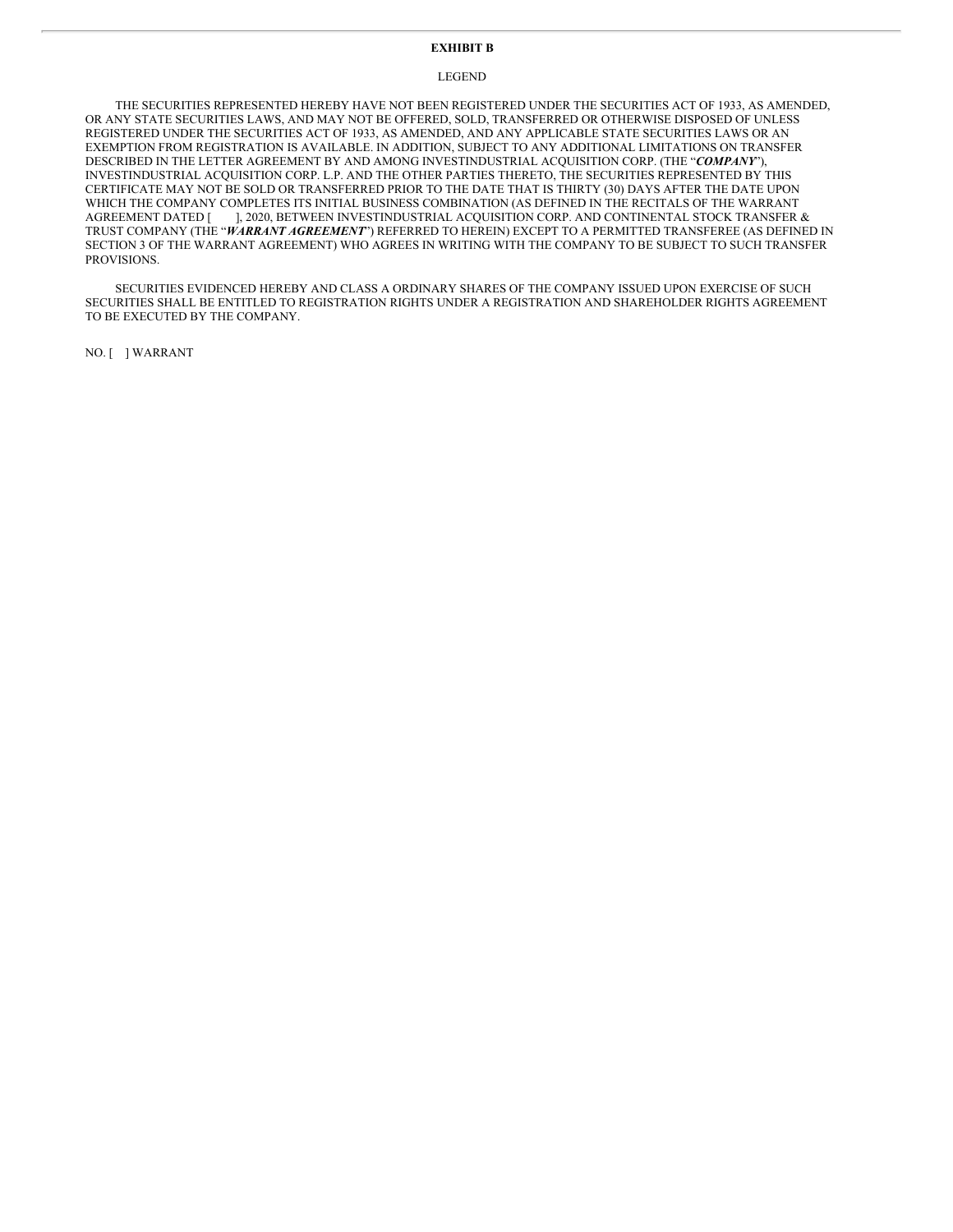## **PRIVATE PLACEMENT WARRANTS PURCHASE AGREEMENT**

THIS PRIVATE PLACEMENT WARRANTS PURCHASE AGREEMENT (as it may from time to time be amended and including all exhibits referenced herein, this **"***Agreement***"**), dated as of November 18, 2020, is entered into by and between Investindustrial Acquisition Corp., a Cayman Islands exempted company (the **"***Company***"**), and Investindustrial Acquisition Corp. L.P., a limited partnership incorporated in England and Wales (the *"Purchaser"*).

WHEREAS, the Company intends to consummate an initial public offering of the Company's units (the"*Public Offering*"), each unit consisting of one Class A ordinary share of the Company, par value \$0.0001 per share (each, a **"***Share***"**), and one-third of one redeemable warrant, each whole warrant entitling the holder to purchase one Share at an exercise price of \$11.50 per Share, as set forth in the Company's registration statement on Form S-l, filed with the U.S. Securities and Exchange Commission (the **"***SEC***"**), File Number 333-249462, under the Securities Act of 1933, as amended (the**"***Securities Act***"**).

WHEREAS, the Purchaser has agreed to purchase an aggregate of 6,000,000 warrants (and up to 700,000 additional redeemable warrants if the underwriters in the Public Offering exercise their option to purchase additional units in full) (the **"***Private Placement Warrants***"**), each Private Placement Warrant entitling the holder to purchase one Share at an exercise price of \$11.50 per Share, at a price of \$1.50 per warrant, subject to adjustment.

NOW THEREFORE, in consideration of the mutual promises contained in this Agreement and other good and valuable consideration, the receipt and sufficiency of which are hereby acknowledged, the parties to this Agreement hereby, intending legally to be bound, agree as follows:

# AGREEMENT

### **Section 1. Authorization, Purchase and Sale; Terms of the Private Placement Warrants.**

A. Authorization of the Private Placement Warrants. The Company has duly authorized the issuance and sale of the Private Placement Warrants to the Purchaser.

## B. Purchase and Sale of the Private Placement Warrants.

(i) On the date of the consummation of the Public Offering (the**"***IPO Closing Date***"**), the Company shall issue and sell to the Purchaser, and the Purchaser shall purchase from the Company, 6,000,000 Private Placement Warrants at a price of \$1.50 per warrant for an aggregate purchase price of \$9,000,000 (the *"Purchase Price"*). The Purchaser shall pay the Purchase Price by wire transfer of immediately available funds in the following amounts: (i) \$2,000,000 to the Company at a financial institution to be chosen by the Company, and (ii) \$7,000,000 to the trust account maintained by Continental Stock Transfer & Trust Company, acting as trustee (the **"***Trust Account***"**), in each case in accordance with the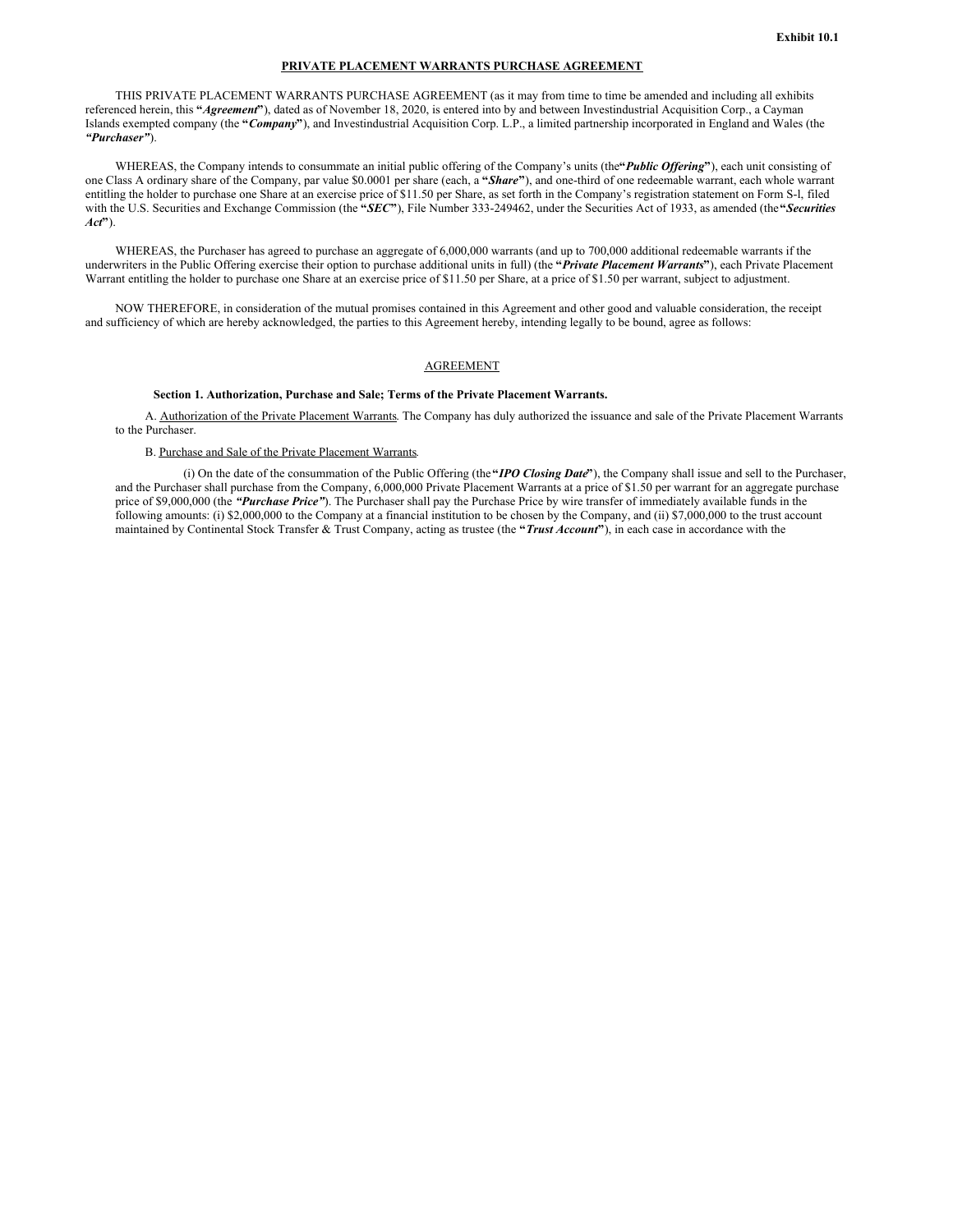Company's wiring instructions, at least one (1) business day prior to the IPO Closing Date. On the IPO Closing Date, subject to the receipt of funds pursuant to the immediately prior sentence, the Company, at its option, shall deliver a certificate evidencing the Private Placement Warrants purchased on such date duly registered in the Purchaser's name to the Purchaser or effect such delivery in book-entry form.

(ii) On the date of the closing of the option to purchase additional units, if any, in connection with the Public Offering or on such earlier time and date as may be mutually agreed by the Purchaser and the Company (the **"***Option Closing Date***"**, and each Option Closing Date (if any) and the IPO Closing Date, a **"***Closing Date***"**), the Company shall issue and sell to the Purchaser, and the Purchaser shall purchase from the Company, up to 700,000 Private Placement Warrants (or, to the extent the option to purchase additional units is not exercised in full, a lesser number of Private Placement Warrants in proportion to portion of the option that is exercised) at a price of \$1.50 per warrant for an aggregate purchase price of up to \$1,050,000 (the **"***Option Purchase Price***"**). The Purchaser shall pay the Option Purchase Price in accordance with the Company's wire instruction by wire transfer of immediately available funds to the Trust Account, at least one (1) business day prior to the Option Closing Date. On the Option Closing Date, subject to the receipt of funds pursuant to the immediately prior sentence, the Company shall, at its option, deliver a certificate evidencing the Private Placement Warrants purchased on such date duly registered in the Purchaser's name to the Purchaser or effect such delivery in book-entry form.

### C. Terms of the Private Placement Warrants.

(i) Each Private Placement Warrant shall have the terms set forth in a Warrant Agreement to be entered into by the Company and a warrant agent on the IPO Closing Date, in connection with the Public Offering (the **"***Warrant Agreement***"**).

(ii) On the IPO Closing Date, the Company and the Purchaser shall enter into a registration and shareholder rights agreement (the **"***Registration and Shareholder Rights Agreement***"**) pursuant to which the Company will grant certain registration rights to the Purchaser relating to the Private Placement Warrants and the Shares underlying the Private Placement Warrants.

**Section 2. Representations and Warranties of the Company.**As a material inducement to the Purchaser to enter into this Agreement and purchase the Private Placement Warrants, the Company hereby represents and warrants to the Purchaser (which representations and warranties shall survive each Closing Date) that:

A. Incorporation and Corporate Power. The Company is an exempted company duly incorporated, validly existing and in good standing under the laws of the Cayman Islands and is qualified to do business in every jurisdiction in which the failure to so qualify would reasonably be expected to have a material adverse effect on the financial condition, operating results or assets of the Company. The Company possesses all requisite corporate power and authority necessary to carry out the transactions contemplated by this Agreement and the Warrant Agreement.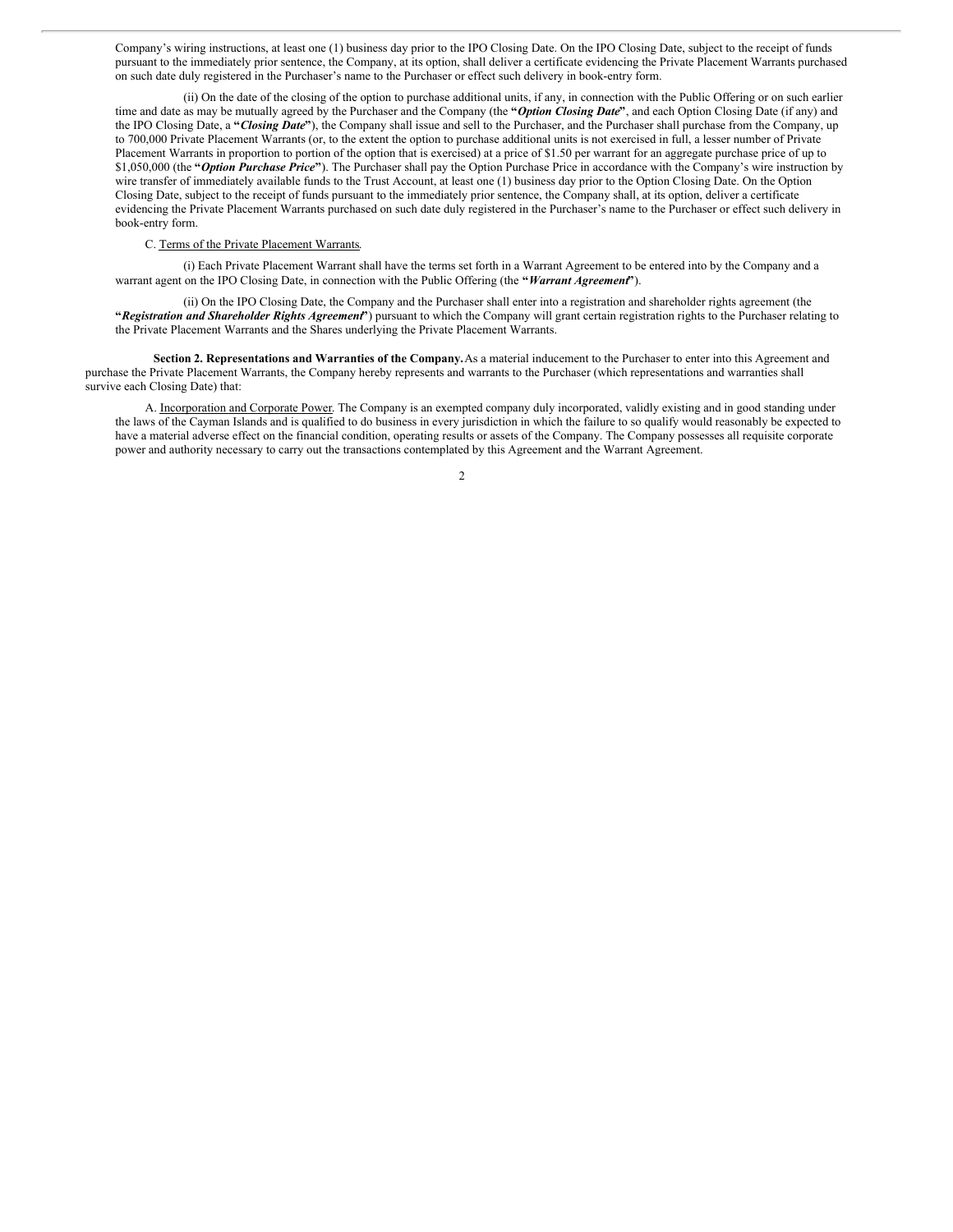B. Authorization: No Breach. The execution, delivery and performance of this Agreement and the Private Placement Warrants have been duly authorized by the Company as of the Closing Date. This Agreement constitutes the valid and binding obligation of the Company, enforceable in accordance with its terms, subject to bankruptcy, insolvency, fraudulent conveyance, reorganization, moratorium and other laws of general applicability relating to or affecting creditors' rights and to general equitable principles (whether considered in a proceeding in equity or law). Upon issuance in accordance with, and payment pursuant to, the terms of the Warrant Agreement and this Agreement, the Private Placement Warrants will constitute valid and binding obligations of the Company, enforceable in accordance with their terms as of the Closing Date.

(i) The execution and delivery by the Company of this Agreement and the Private Placement Warrants, the issuance and sale of the Private Placement Warrants, the issuance of the Shares upon exercise of the Private Placement Warrants and the fulfillment of and compliance with the respective terms hereof and thereof by the Company, do not and will not as of the Closing Date (a) conflict with or result in a breach of the terms, conditions or provisions of, (b) constitute a default under, (c) result in the creation of any lien, security interest, charge or encumbrance upon the Company's share capital or assets under, (d) result in a violation of, or (e) require any authorization, consent, approval, exemption or other action by or notice or declaration to, or filing with, any court or administrative or governmental body or agency pursuant to the memorandum and articles of association of the Company (in effect on the date hereof or as may be amended prior to completion of the Public Offering) or any material law, statute, rule or regulation to which the Company is subject, or any agreement, order, judgment or decree to which the Company is subject, except for any filings required after the date hereof under federal or state securities laws.

C. Title to Securities. Upon issuance in accordance with, and payment pursuant to, the terms hereof and the Warrant Agreement, and upon registration in the Company's register of members, the Shares issuable upon exercise of the Private Placement Warrants will be duly and validly issued, fully paid and nonassessable. On the date of issuance of the Private Placement Warrants, the Shares issuable upon exercise of the Private Placement Warrants shall have been reserved for issuance. Upon issuance in accordance with, and payment pursuant to, the terms hereof and the Warrant Agreement, and upon registration in the Company's register of members, the Purchaser will have good title to the Private Placement Warrants purchased by it and the Shares issuable upon exercise of such Private Placement Warrants, free and clear of all liens, claims and encumbrances of any kind, other than (i) transfer restrictions hereunder and under the other agreements contemplated hereby, (ii) transfer restrictions under federal and state securities laws, and (iii) liens, claims or encumbrances imposed due to the actions of the Purchaser.

D. Governmental Consents. No permit, consent, approval or authorization of, or declaration to or filing with, any governmental authority is required in connection with the execution, delivery and performance by the Company of this Agreement or the consummation by the Company of any other transactions contemplated hereby.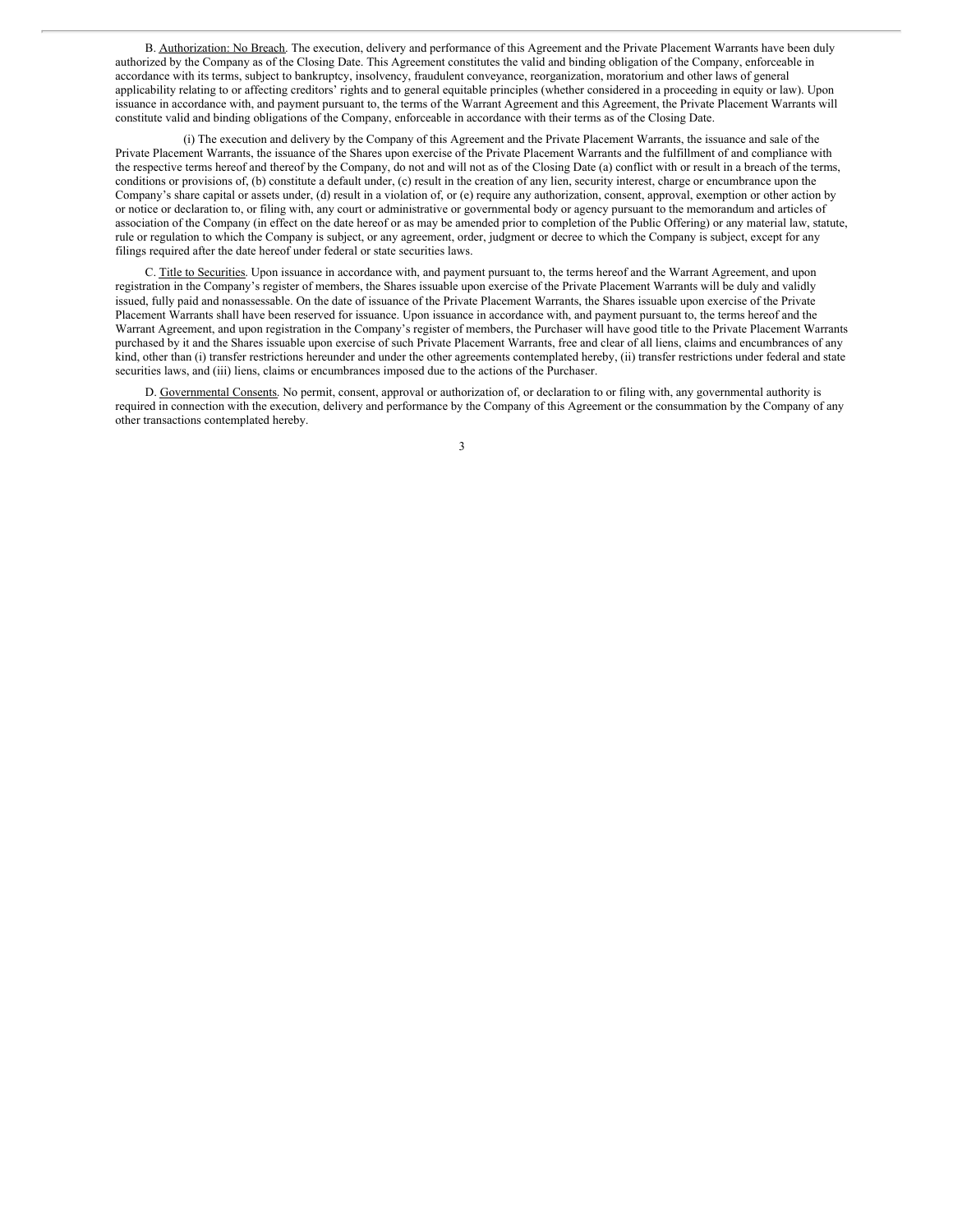E. Regulation D Qualification. Neither the Company nor, to its actual knowledge, any of its affiliates, members, officers, directors or beneficial shareholders of 20% or more of its outstanding securities, has experienced a disqualifying event as enumerated pursuant to Rule 506(d) of Regulation D under the Securities Act.

**Section 3. Representations and Warranties of the Purchaser.**As a material inducement to the Company to enter into this Agreement and issue and sell the Private Placement Warrants to the Purchaser, the Purchaser hereby represents and warrants to the Company (which representations and warranties shall survive each Closing Date) that:

A. Organization and Requisite Authority. The Purchaser possesses all requisite power and authority necessary to carry out the transactions contemplated by this Agreement.

### B. Authorization: No Breach.

(i) This Agreement constitutes a valid and binding obligation of the Purchaser, enforceable in accordance with its terms, subject to bankruptcy, insolvency, fraudulent conveyance, reorganization, moratorium and other laws of general applicability relating to or affecting creditors' rights and to general equitable principles (whether considered in a proceeding in equity or law).

(ii) The execution and delivery by the Purchaser of this Agreement and the fulfillment of and compliance with the terms hereof by the Purchaser does not and shall not as of each Closing Date (a) conflict with or result in a breach by the Purchaser of the terms, conditions or provisions of, (b) constitute a default under, (c) result in the creation of any lien, security interest, charge or encumbrance upon the Purchaser's equity or assets under, (d) result in a violation of, or (e) require authorization, consent, approval, exemption or other action by or notice or declaration to, or filing with, any court or administrative or governmental body or agency pursuant to the Purchaser's organizational documents in effect on the date hereof or as may be amended prior to completion of the contemplated Public Offering, or any material law, statute, rule or regulation to which the Purchaser is subject, or any agreement, instrument, order, judgment or decree to which the Purchaser is subject, except for any filings required after the date hereof under federal or state securities laws.

### C. Investment Representations.

(i) The Purchaser is acquiring the Private Placement Warrants and, upon exercise of the Private Placement Warrants, the Shares issuable upon such exercise (collectively, the **"***Securities***"** for its own account, for investment purposes only and not with a view towards, or for resale in connection with, any public sale or distribution thereof.

(ii) The Purchaser is an **"***accredited investor***"** as such term is defined in Rule 501(a)(3) of Regulation D, and the Purchaser has not experienced a disqualifying event as enumerated pursuant to Rule 506(d) of Regulation D under the Securities Act.

(iii) The Purchaser understands that the Securities are being offered and will be sold to it in reliance on specific exemptions from the registration requirements of the United States federal and state securities laws and that the Company is relying upon the truth and accuracy of, and the Purchaser's compliance with, the representations and warranties of the Purchaser set forth herein in order to determine the availability of such exemptions and the eligibility of the Purchaser to acquire such Securities.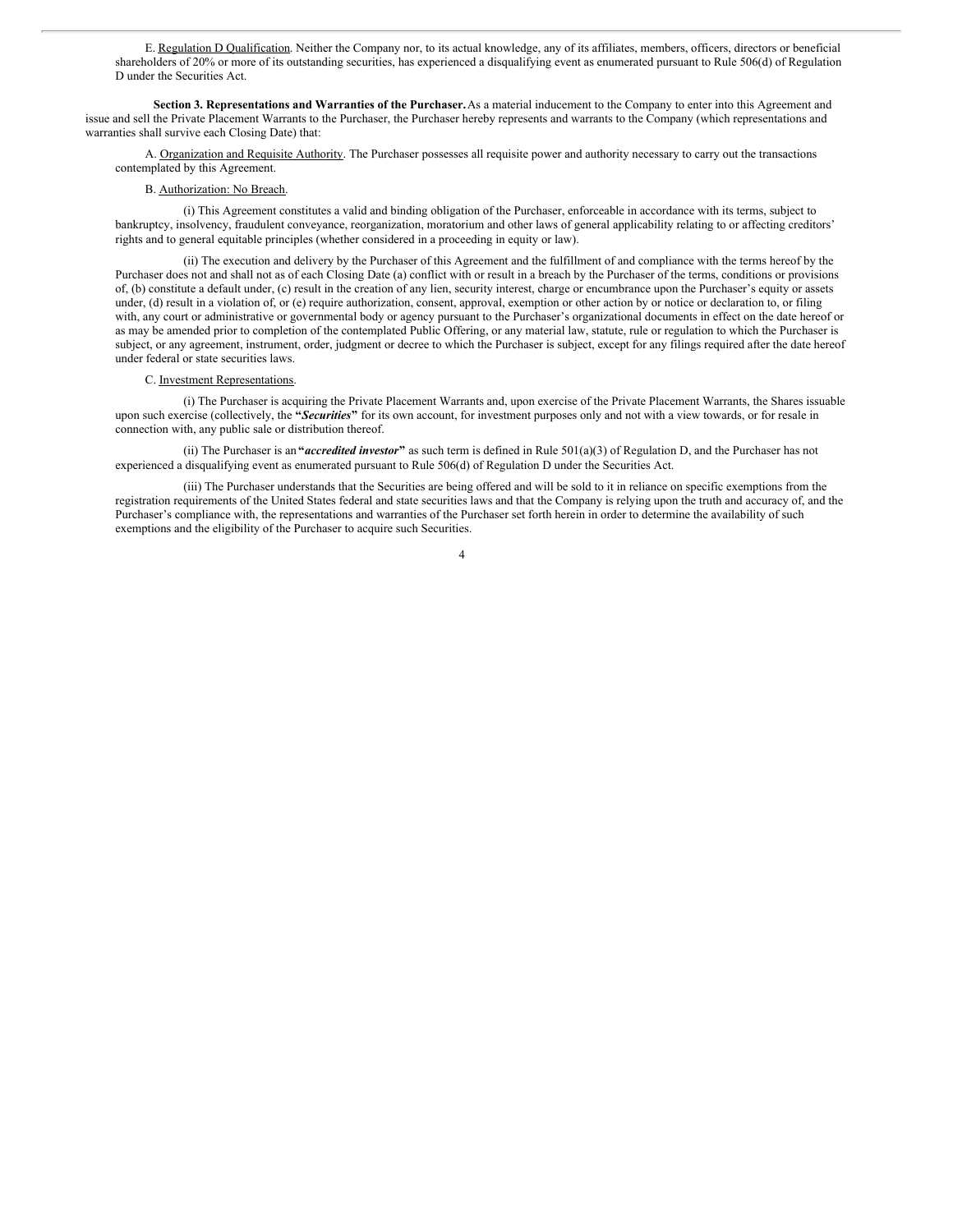(iv) The Purchaser did not decide to enter into this Agreement as a result of any general solicitation or general advertising within the meaning of Rule 502(c) under the Securities Act.

(v) The Purchaser has been furnished with all materials relating to the business, finances and operations of the Company and materials relating to the offer and sale of the Securities which have been requested by the Purchaser. The Purchaser has been afforded the opportunity to ask questions of the executive officers and directors of the Company. The Purchaser understands that its investment in the Securities involves a high degree of risk and it has sought such accounting, legal and tax advice as it has considered necessary to make an informed investment decision with respect to the acquisition of the Securities.

(vi) The Purchaser understands that no United States federal or state agency or any other government or governmental agency has passed on or made any recommendation or endorsement of the Securities or the fairness or suitability of the investment in the Securities by the Purchaser nor have such authorities passed upon or endorsed the merits of the offering of the Securities.

(vii) The Purchaser understands that: (a) the Securities have not been and are not being registered under the Securities Act or any state securities laws, and may not be offered for sale, sold, assigned or transferred unless (1) subsequently registered thereunder or (2) sold in reliance on an exemption therefrom; and (b) except as specifically set forth in the Registration and Shareholder Rights Agreement, neither the Company nor any other person is under any obligation to register the Securities under the Securities Act or any state securities laws or to comply with the terms and conditions of any exemption thereunder. In this regard, the Purchaser understands that the SEC has taken the position that promoters or affiliates of a blank check company and their transferees, both before and after an initial Business Combination, are deemed to be **"***underwriters***"** under the Securities Act when reselling the securities of a blank check company. Based on that position, Rule 144 adopted pursuant to the Securities Act would not be available for resale transactions of the Securities despite technical compliance with the requirements of such Rule, and the Securities can be resold only through a registered offering or in reliance upon another exemption from the registration requirements of the Securities Act.

(viii) The Purchaser has such knowledge and experience in financial and business matters, knowledge of the high degree of risk associated with investments in the securities of companies in the development stage such as the Company, is capable of evaluating the merits and risks of an investment in the Securities and is able to bear the economic risk of an investment in the Securities in the amount contemplated hereunder for an indefinite period of time. The Purchaser has adequate means of providing for its current financial needs and contingencies and will have no current or anticipated future needs for liquidity which would be jeopardized by the investment in the Securities. The Purchaser can afford a complete loss of its investments in the Securities.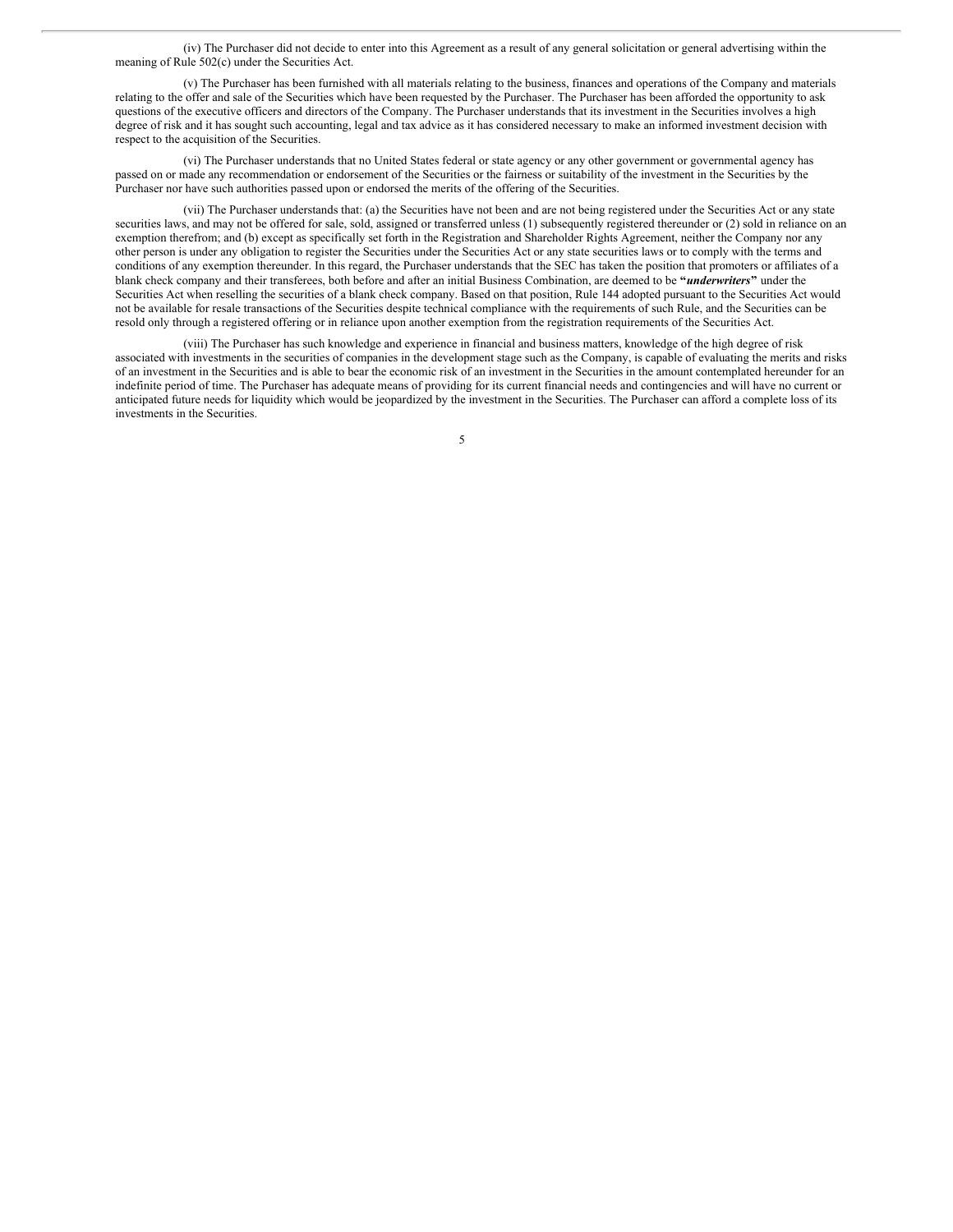(ix) The Purchaser understands that the Private Placement Warrants shall bear the legend substantially in the form set forth in the Warrant Agreement.

**Section 4. Conditions of the Purchaser's Obligations.** The obligations of the Purchaser to purchase and pay for the Private Placement Warrants are subject to the fulfillment, on or before each Closing Date, of each of the following conditions:

A. Representations and Warranties. The representations and warranties of the Company contained in Section 2 shall be true and correct at and as of the Closing Date as though then made.

B. Performance. The Company shall have performed and complied with all agreements, obligations and conditions contained in this Agreement that are required to be performed or complied with by it on or before such Closing Date.

C. No Injunction. No litigation, statute, rule, regulation, executive order, decree, ruling or injunction shall have been enacted, entered, promulgated or endorsed by or in any court or governmental authority of competent jurisdiction or any self-regulatory organization having authority over the matters contemplated hereby, which prohibits the consummation of any of the transactions contemplated by this Agreement or the Warrant Agreement.

D. Warrant Agreement and Registration and Shareholder Rights Agreement. The Company shall have entered into the Warrant Agreement, in the form of Exhibit A hereto, and the Registration and Shareholder Rights Agreement, in the form of Exhibit B hereto, in each case on terms satisfactory to the Purchaser.

**Section 5. Conditions of the Company's Obligations.** The obligations of the Company to the Purchaser under this Agreement are subject to the fulfillment, on or before each Closing Date, of each of the following conditions:

A. Representations and Warranties. The representations and warranties of the Purchaser contained in Section 3 shall be true and correct at and as of such Closing Date as though then made.

B. Performance. The Purchaser shall have performed and complied with all agreements, obligations and conditions contained in this Agreement that are required to be performed or complied with by the Purchaser on or before such Closing Date.

C. Corporate Consents. The Company shall have obtained the consent of its Board of Directors authorizing the execution, delivery and performance of this Agreement and the Warrant Agreement and the issuance and sale of the Private Placement Warrants hereunder.

D. No Injunction. No litigation, statute, rule, regulation, executive order, decree, ruling or injunction shall have been enacted, entered, promulgated or endorsed by or in any court or governmental authority of competent jurisdiction or any self-regulatory organization having authority over the matters contemplated hereby, which prohibits the consummation of any of the transactions contemplated by this Agreement or the Warrant Agreement.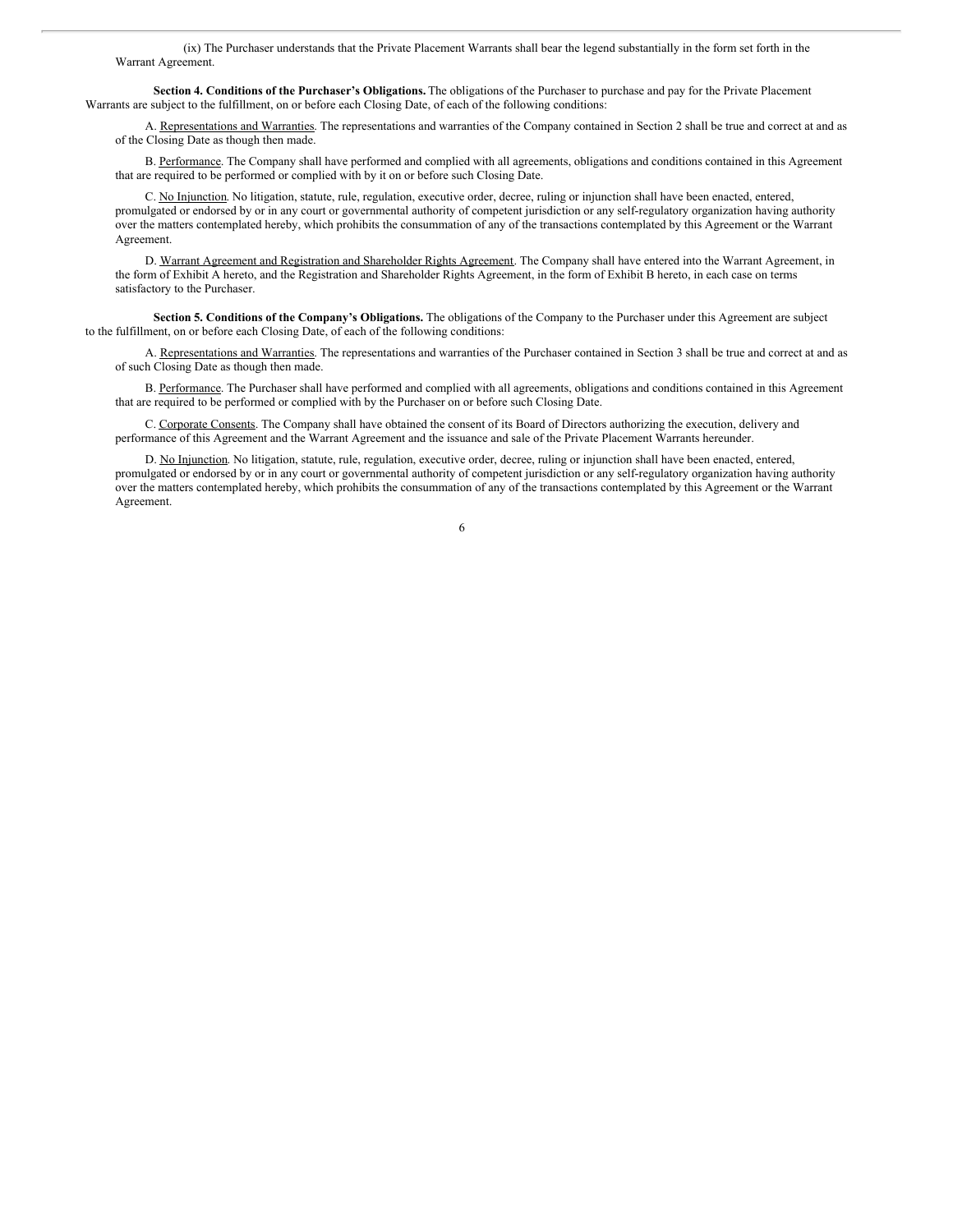### E. Warrant Agreement. The Company shall have entered into the Warrant Agreement.

#### **Section 6. Miscellaneous**.

A. Successors and Assigns. Except as otherwise expressly provided herein, all covenants and agreements contained in this Agreement by or on behalf of any of the parties hereto shall bind and inure to the benefit of the respective successors of the parties hereto whether so expressed or not. Notwithstanding the foregoing or anything to the contrary herein, the parties may not assign this Agreement, other than assignments by the Purchaser to affiliates thereof (including, without limitation one or more of its members).

B. Severability. Whenever possible, each provision of this Agreement shall be interpreted in such manner as to be effective and valid under applicable law, but if any provision of this Agreement is held to be prohibited by or invalid under applicable law, such provision shall be ineffective only to the extent of such prohibition or invalidity, without invalidating the remainder of this Agreement.

C. Counterparts. This Agreement may be executed simultaneously in two or more counterparts, none of which need contain the signatures of more than one party, but all such counterparts taken together shall constitute one and the same agreement. Signatures to this Agreement transmitted via facsimile or e-mail shall be valid and effective to bind the party so signing.

D. Descriptive Headings: Interpretation. The descriptive headings of this Agreement are inserted for convenience only and do not constitute a substantive part of this Agreement. The use of the word "including" in this Agreement shall be by way of example rather than by limitation.

E. Governing Law. This Agreement shall be deemed to be a contract made under the laws of the State of New York and for all purposes shall be construed in accordance with the internal laws of the State of New York, without giving effect to conflicts of law principles that would result in the application of the laws of another jurisdiction.

F. Amendments. This Agreement may not be amended, modified or waived as to any particular provision, except by a written instrument executed by the parties hereto.

*[Signature page follows]*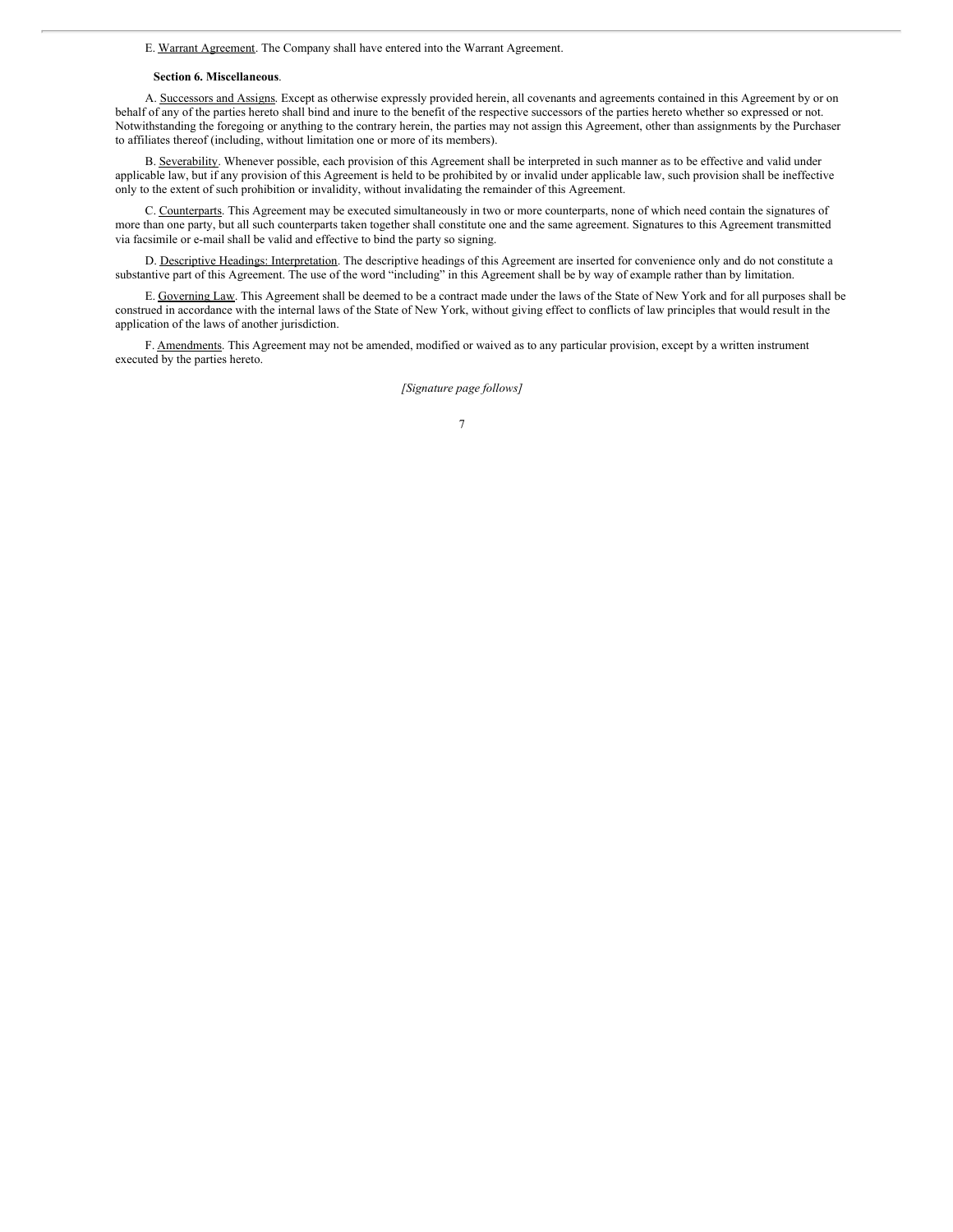# **COMPANY:**

# **INVESTINDUSTRIAL ACQUISITION CORP.**

By: /s/ Roberto Ardagna

Name: Roberto Ardagna Title: Chief Executive Officer

# **PURCHASER:**

# **INVESTINDUSTRIAL ACQUISITION CORP. L.P.**

By: /s/ Gayle Swanson

Name: Gayle Swanson Title: Director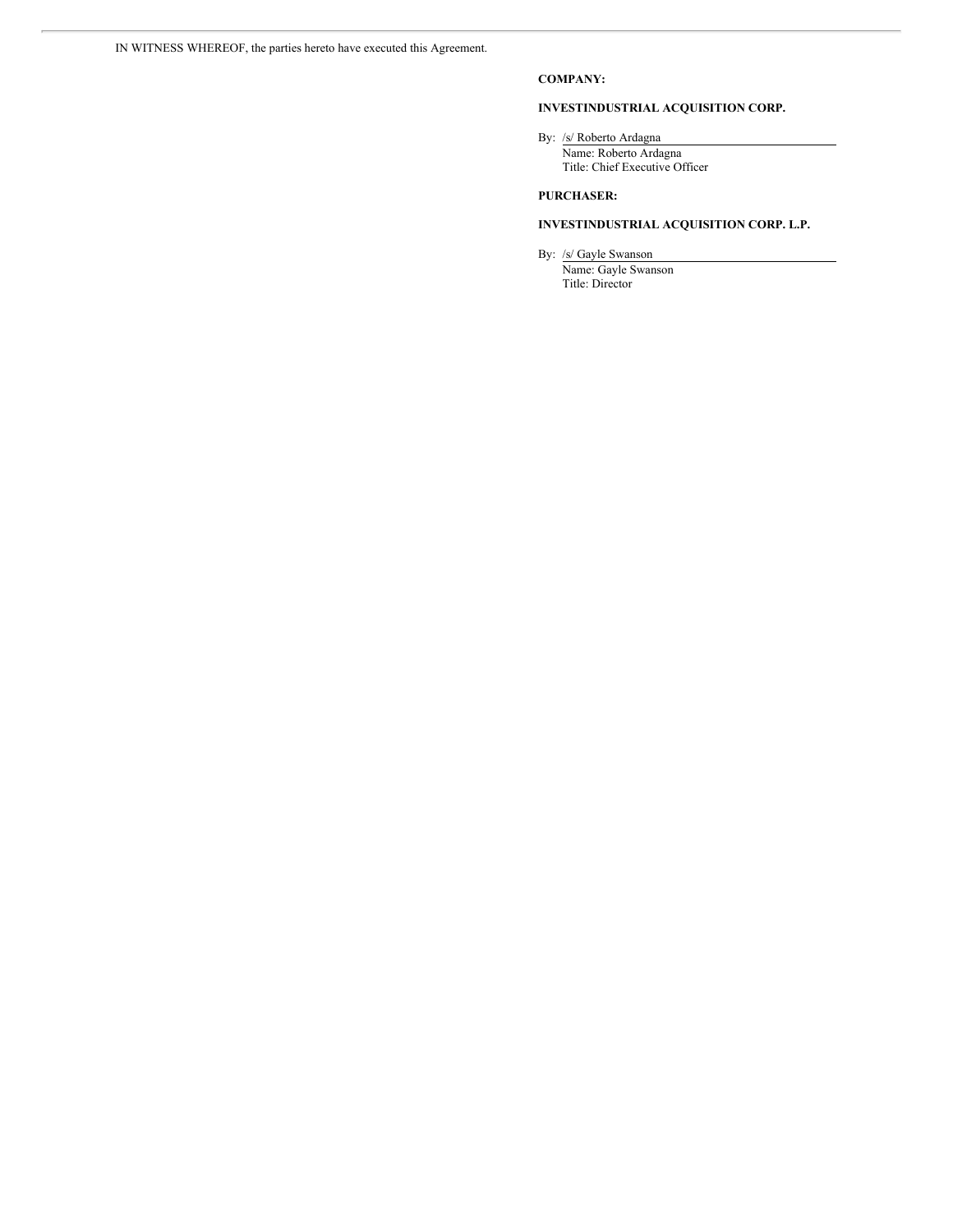# **EXHIBIT A**

**Warrant Agreement**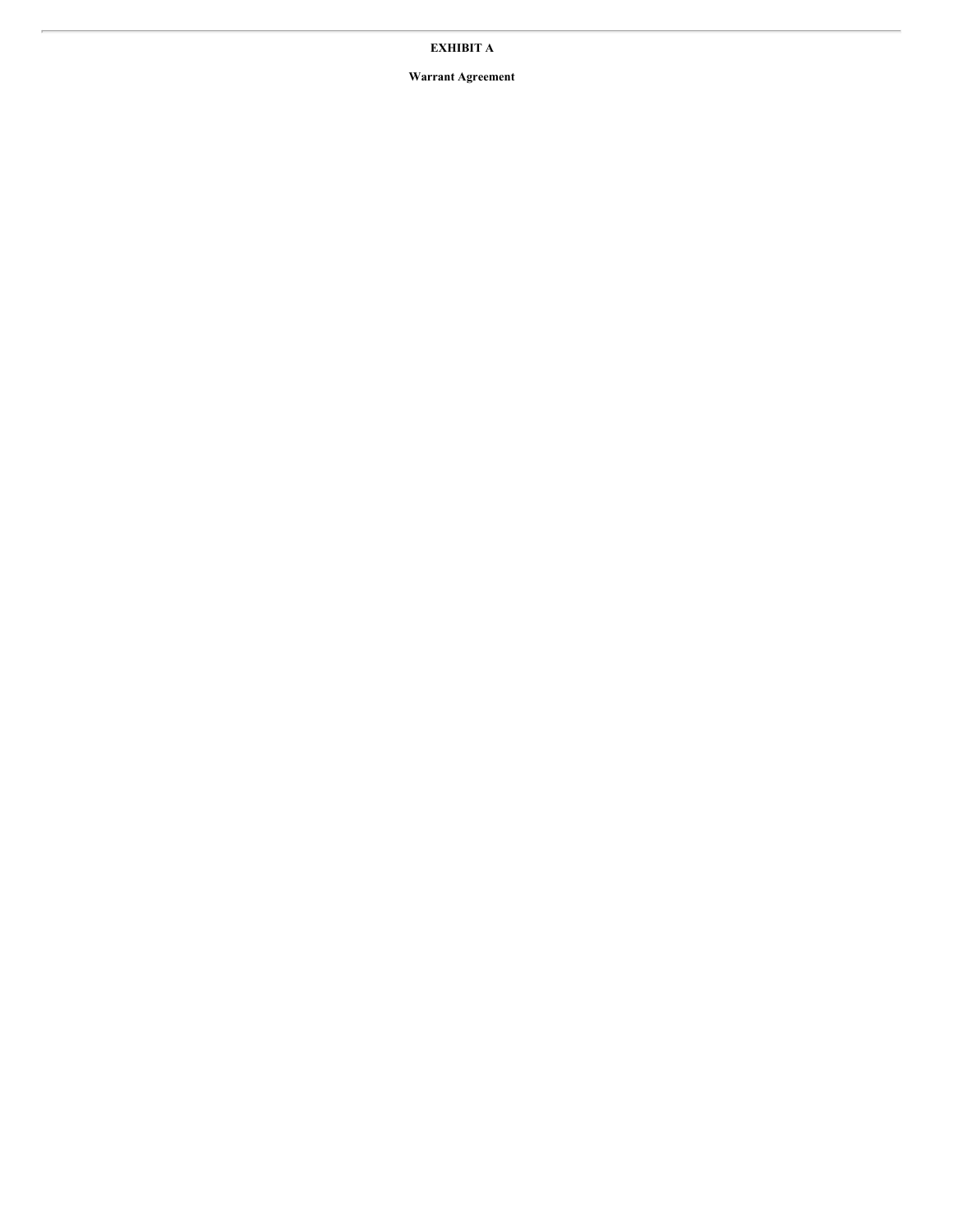# **EXHIBIT B**

**Registration and Shareholder Rights Agreement**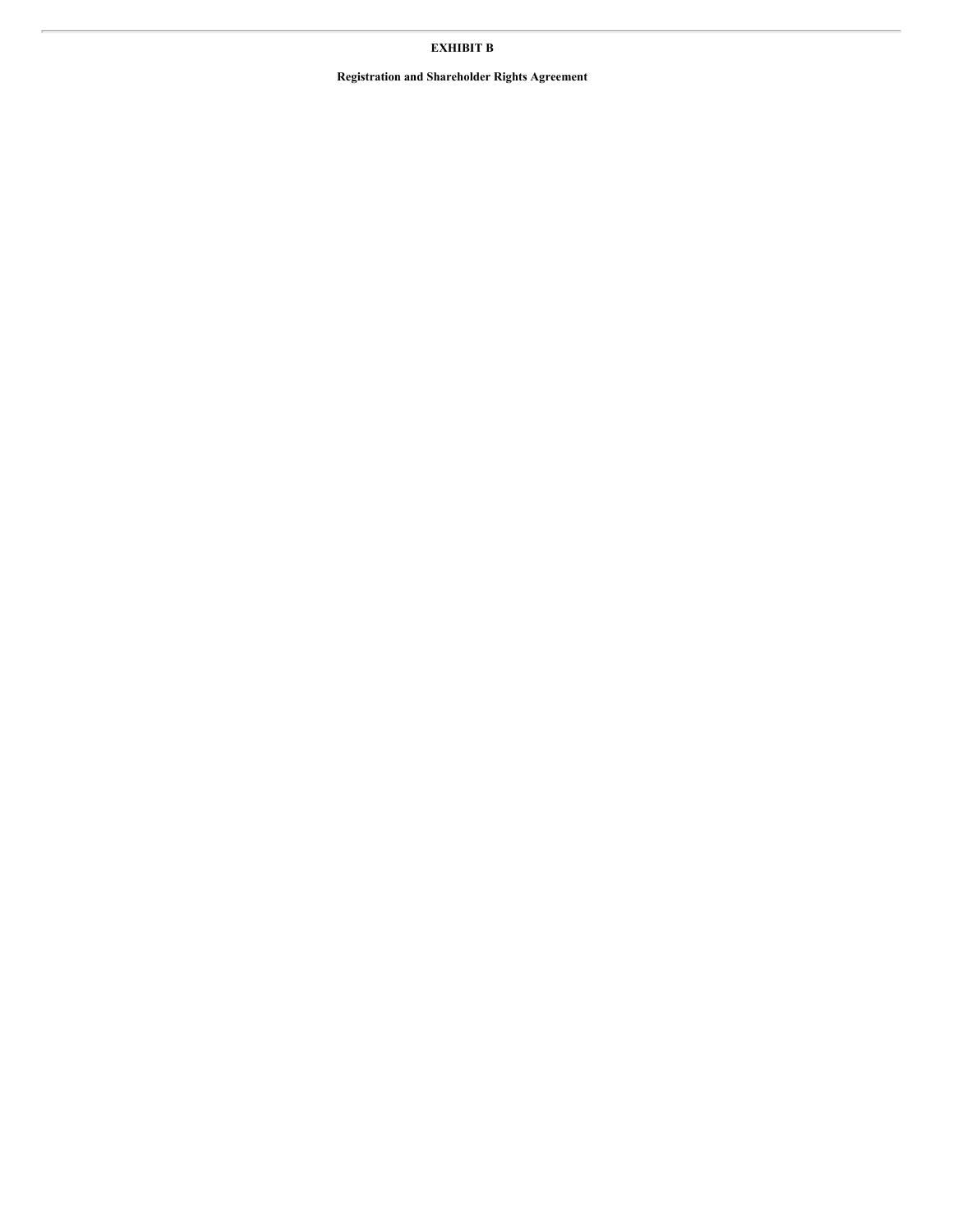#### **INVESTMENT MANAGEMENT TRUST AGREEMENT**

This Investment Management Trust Agreement (this "*Agreement*") is made effective as of November 23, 2020 by and between Investindustrial Acquisition Corp., a Cayman Islands exempted company (the "*Company*"), and Continental Stock Transfer & Trust Company, a New York corporation (the "*Trustee*").

WHEREAS, the Company's registration statement on FormS-1, File No. 333-249462 (the "*Registration Statement*") and prospectus (the "*Prospectus*") for the initial public offering of the Company's units (the "*Units*"), each of which consists of one of the Company's Class A ordinary shares, par value \$0.0001 per share (the "Ordinary Shares"), and one-third of one redeemable warrant, each whole warrant entitling the holder thereof to purchase one Ordinary Share (such initial public offering hereinafter referred to as the "*Of ering*"), has been declared effective as of the date hereof by the U.S. Securities and Exchange Commission; and

WHEREAS, the Company has entered into an Underwriting Agreement (the "*Underwriting Agreement*") with Deutsche Bank Securities Inc. and Goldman Sachs & Co. LLC as representatives of the several underwriters (the "*Underwriters*") named therein; and

WHEREAS, as described in the Prospectus, \$350,000,000 of the gross proceeds of the Offering and sale of the Private Placement Warrants (as defined in the Underwriting Agreement) (or \$402,500,000 if the Underwriter's option to purchase additional units is exercised in full) will be delivered to the Trustee to be deposited and held in a segregated trust account located at all times in the United States (the "*Trust Account*") for the benefit of the Company and the holders of the Ordinary Shares included in the Units issued in the Offering as hereinafter provided (the amount to be delivered to the Trustee (and any interest subsequently earned thereon) is referred to herein as the "*Property,*" the shareholders for whose benefit the Trustee shall hold the Property will be referred to as the "*Public Shareholders,*" and the Public Shareholders and the Company will be referred to together as the "*Beneficiaries*"); and

WHEREAS, pursuant to the Underwriting Agreement, a portion of the Property equal to \$12,250,000 or \$14,087,500 if the Underwriters' option to purchase additional units is exercised in full, is attributable to deferred underwriting discounts and commissions that will be payable by the Company to the Underwriters upon the consummation of the Business Combination (as defined below) (the "*Deferred Discount*"); and

WHEREAS, the Company and the Trustee desire to enter into this Agreement to set forth the terms and conditions pursuant to which the Trustee shall hold the Property.

### NOW THEREFORE, IT IS AGREED:

### 1. Agreements and Covenants of Trustee. The Trustee hereby agrees and covenants to:

(a) Hold the Property in trust for the Beneficiaries in accordance with the terms of this Agreement in the Trust Account established by the Trustee in the United States at J.P. Morgan Chase Bank, N.A. (or at another U.S. chartered commercial bank with consolidated assets of \$100 billion or more) in the United States, maintained by Trustee and at a brokerage institution selected by the Trustee that is reasonably satisfactory to the Company;

(b) Manage, supervise and administer the Trust Account subject to the terms and conditions set forth herein;

(c) In a timely manner, upon the written instruction of the Company, invest and reinvest the Property in United States government securities within the meaning of Section 2(a)(16) of the Investment Company Act of 1940, as amended, having a maturity of 185 days or less, or in money market funds meeting the conditions of paragraphs (d)(1), (d)(2), (d)(3) and (d)(4) of Rule 2a-7 promulgated under the Investment Company Act of 1940, as amended (or any successor rule), which invest only in direct U.S. government treasury obligations, as determined by the Company; the Trustee may not invest in any other securities or assets, it being understood that the Trust Account will earn no interest while account funds are uninvested awaiting the Company's instructions hereunder and the Trustee may earn bank credits or other consideration;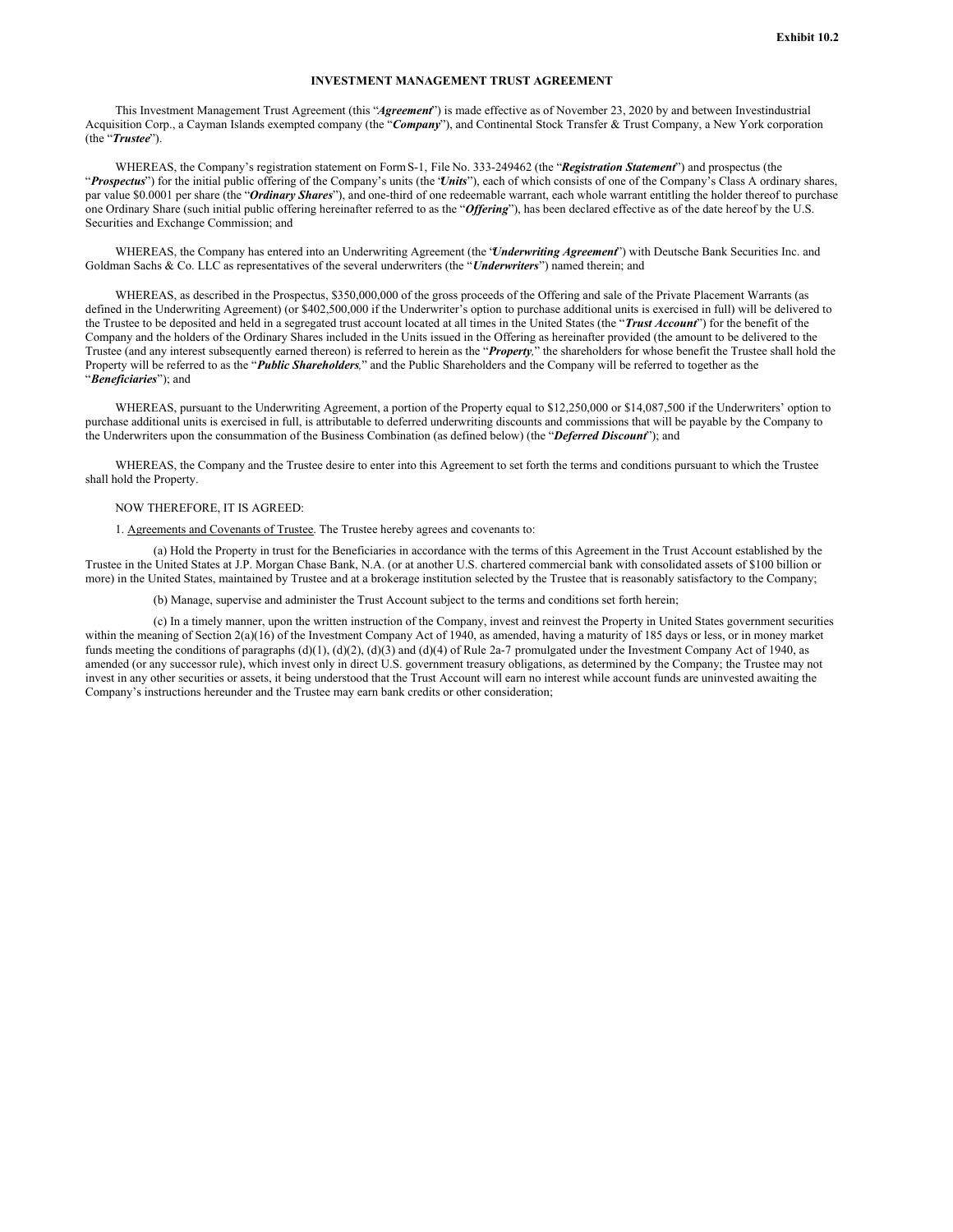(d) Collect and receive, when due, all principal, interest or other income arising from the Property, which shall become part of the "**Property**," as such term is used herein;

(e) Promptly notify the Company and the Underwriters of all communications received by the Trustee with respect to any Property requiring action by the Company;

(f) Supply any necessary information or documents as may be requested by the Company (or its authorized agents) in connection with the Company's preparation of the tax returns relating to assets held in the Trust Account;

(g) Participate in any plan or proceeding for protecting or enforcing any right or interest arising from the Property if, as and when instructed by the Company to do so;

(h) Render to the Company monthly written statements of the activities of, and amounts in, the Trust Account reflecting all receipts and disbursements of the Trust Account;

(i) Commence liquidation of the Trust Account only after and promptly after (x) receipt of, and only in accordance with, the terms of a letter from the Company ("*Termination Letter*") in a form substantially similar to that attached hereto as eitherExhibit A or Exhibit B, as applicable, signed on behalf of the Company by its Chief Executive Officer, Chief Financial Officer or other authorized officer of the Company, and complete the liquidation of the Trust Account and distribute the Property in the Trust Account, including interest earned on the funds held in the Trust Account and not previously released to us to pay our income taxes (less up to \$100,000 of interest to pay dissolution expenses), only as directed in the Termination Letter and the other documents referred to therein, or (y) upon the date which is the later of  $(1)$  24 months after the closing of the Offering and  $(2)$  such later date as may be approved by the Company's shareholders in accordance with the Company's amended and restated memorandum and articles of association, if a Termination Letter has not been received by the Trustee prior to such date, in which case the Trust Account shall be liquidated in accordance with the procedures set forth in the Termination Letter attached as Exhibit B and the Property in the Trust Account, including interest earned on the funds held in the Trust Account and not previously released to the Company to pay its income taxes (less up to \$100,000 of interest to pay dissolution expenses), shall be distributed to the Public Shareholders of record as of such date. It is acknowledged and agreed that there should be no reduction in the principal amount per share initially deposited in the Trust Account;

(j) Upon written request from the Company, which may be given from time to time in a form substantially similar to that attached hereto as Exhibit C (a "Tax Payment Withdrawal Instruction"), withdraw from the Trust Account and distribute to the Company the amount of interest earned on the Property requested by the Company to cover any tax obligation owed by the Company as a result of assets of the Company or interest or other income earned on the Property, which amount shall be delivered directly to the Company by electronic funds transfer or other method of prompt payment, and the Company shall forward such payment to the relevant taxing authority; provided, however, that to the extent there is not sufficient cash in the Trust Account to pay such tax obligation, the Trustee shall liquidate such assets held in the Trust Account as shall be designated by the Company in writing to make such distribution, so long as there is no reduction in the principal amount per share initially deposited in the Trust Account (it being acknowledged and agreed that any such amount in excess of interest income earned on the Property shall not be payable from the Trust Account). The written request of the Company referenced above shall constitute presumptive evidence that the Company is entitled to said funds, and the Trustee shall have no responsibility to look beyond said request;

(k) Upon written request from the Company, which may be given from time to time in a form substantially similar to that attached hereto as Exhibit D (a "*Shareholder Redemption Withdrawal Instruction*"), the Trustee shall distribute to the remitting brokers on behalf of Public Shareholders redeeming Ordinary Shares the amount required to pay redeemed Ordinary Shares from Public Shareholders pursuant to the Company's amended and restated memorandum and articles of association; and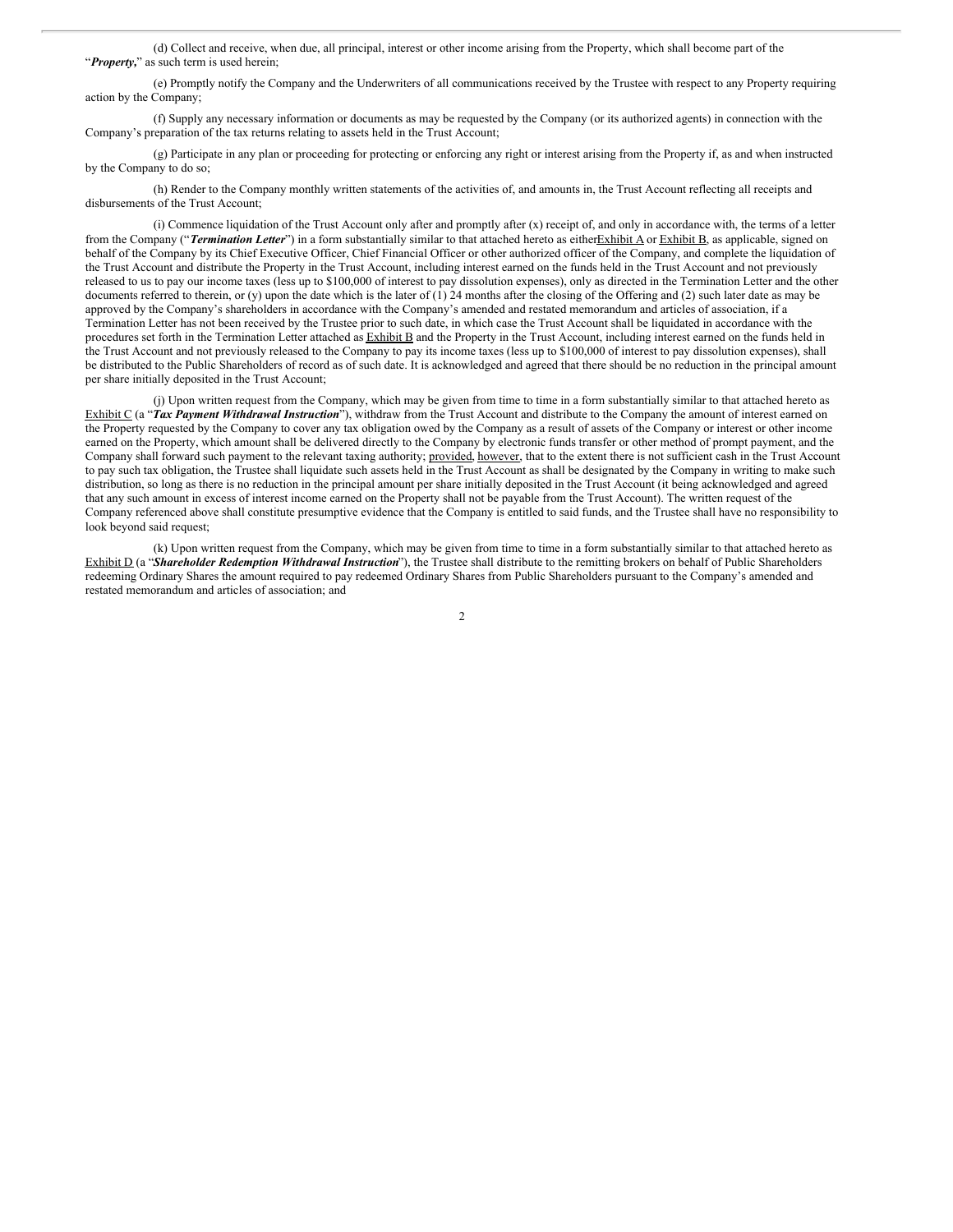(l) Not make any withdrawals or distributions from the Trust Account other than pursuant toSection 1(i), (j) or (k) above.

## 2. Agreements and Covenants of the Company. The Company hereby agrees and covenants to:

(a) Give all instructions to the Trustee hereunder in writing, signed by the Company's Chief Executive Officer, Chief Financial Officer or other authorized officer of the Company. In addition, except with respect to its duties under Sections  $1(i)$ ,  $(i)$  or  $(k)$  hereof, the Trustee shall be entitled to rely on, and shall be protected in relying on, any verbal or telephonic advice or instruction which it, in good faith and with reasonable care, believes to be given by any one of the persons authorized above to give written instructions, provided that the Company shall promptly confirm such instructions in writing;

(b) Subject to Section 4 hereof, hold the Trustee harmless and indemnify the Trustee from and against any and all expenses, including reasonable counsel fees and disbursements, or losses suffered by the Trustee in connection with any action taken by it hereunder and in connection with any action, suit or other proceeding brought against the Trustee involving any claim, or in connection with any claim or demand, which in any way arises out of or relates to this Agreement, the services of the Trustee hereunder, or the Property or any interest earned on the Property, except for expenses and losses resulting from the Trustee's gross negligence, fraud or willful misconduct. Promptly after the receipt by the Trustee of notice of demand or claim or the commencement of any action, suit or proceeding, pursuant to which the Trustee intends to seek indemnification under this Section 2(b), it shall notify the Company in writing of such claim (hereinafter referred to as the "*Indemnified Claim*"). The Trustee shall have the right to conduct and manage the defense against such Indemnified Claim; provided that the Trustee shall obtain the consent of the Company with respect to the selection of counsel, which consent shall not be unreasonably withheld. The Trustee may not agree to settle any Indemnified Claim without the prior written consent of the Company, which such consent shall not be unreasonably withheld. The Company may participate in such action with its own counsel;

(c) Pay the Trustee the fees set forth onSchedule A hereto, including an initial acceptance fee, annual administration fee, and transaction processing fee which fees shall be subject to modification by the parties from time to time. It is expressly understood that the Property shall not be used to pay such fees unless and until it is distributed to the Company pursuant to Sections 1(i) through 1(k) hereof. The Company shall pay the Trustee the initial acceptance fee and the first annual administration fee at the consummation of the Offering. The Trustee shall refund to the Company the annual administration fee (on a pro rata basis) with respect to any period after the liquidation of the Trust Account. The Company shall not be responsible for any other fees or charges of the Trustee except as set forth in this Section 2(c) and as may be provided in Section 2(b) hereof;

(d) In connection with any vote of the Company's shareholders regarding a merger, share exchange, asset acquisition, share purchase, reorganization or similar business combination involving the Company and one or more businesses (the "*Business Combination*"), provide to the Trustee an affidavit or certificate of the inspector of elections for the shareholder meeting verifying the vote of such shareholders regarding such Business Combination;

(e) Provide the Underwriters with a copy of any Termination Letter(s) and/or any other correspondence that is sent to the Trustee with respect to any proposed withdrawal from the Trust Account promptly after it issues the same;

(f) Unless otherwise agreed between the Company and the Underwriters, ensure that any Instruction Letter (as defined inExhibit A) delivered in connection with a Termination Letter in the form of Exhibit A expressly provides that the Deferred Discount is paid directly to the account or accounts directed by the Underwriters prior to any transfer of the funds held in the Trust Account to the Company or any other person;

(g) Instruct the Trustee to make only those distributions that are permitted under this Agreement, and refrain from instructing the Trustee to make any distributions that are not permitted under this Agreement;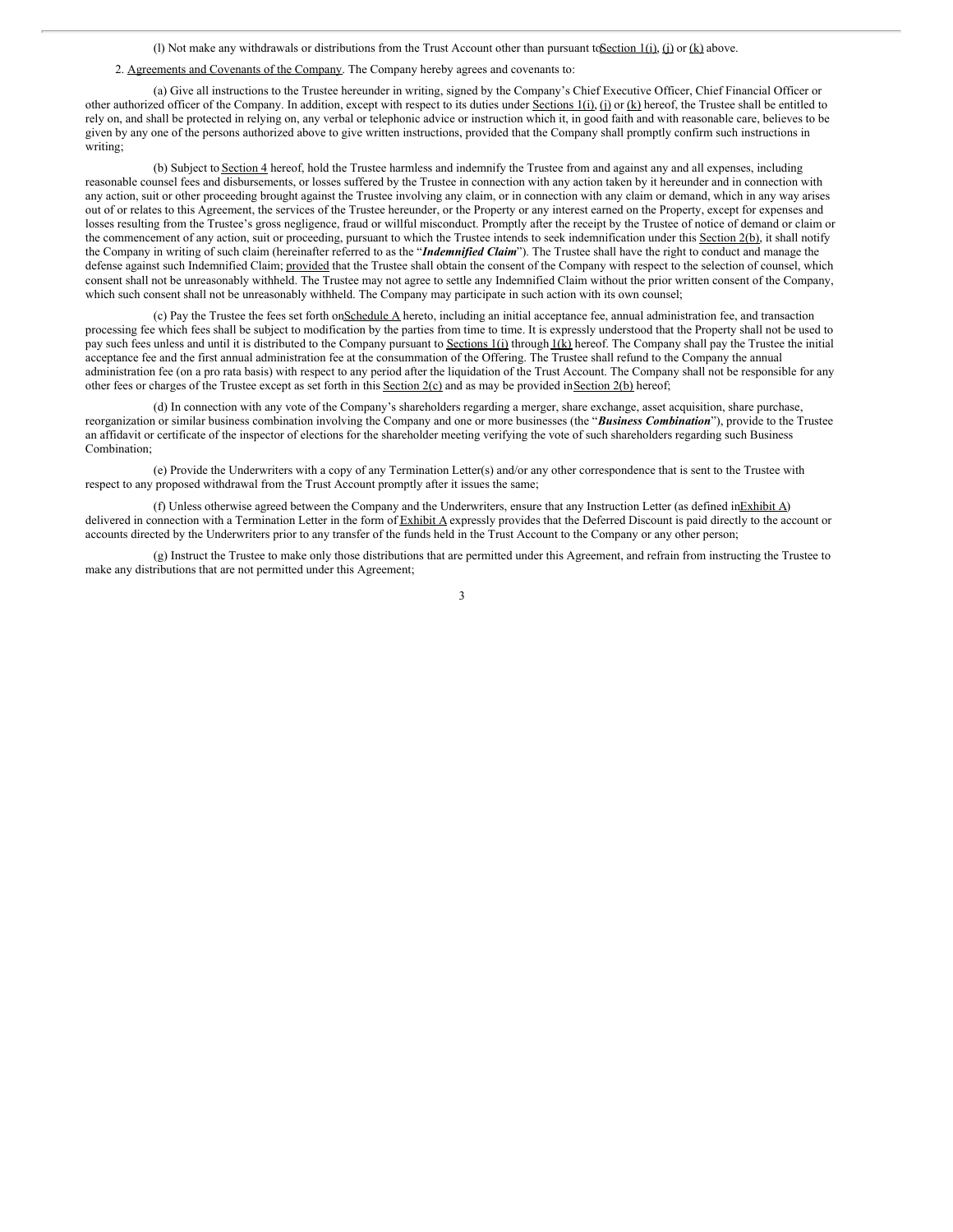(h) If the Company seeks to amend any provisions of its amended and restated memorandum and articles of association (A) that would modify the substance or timing of the Company's obligation to provide holders of the Ordinary Shares the right to have their shares redeemed in connection with the Company's initial Business Combination or to redeem 100% of the Ordinary Shares if the Company does not complete its initial Business Combination within the time period set forth therein or (B) with respect to any other provision relating to the rights of holders of the Ordinary Shares (in each case, an "*Amendment*"), the Company will provide the Trustee with a letter (an "*Amendment Notification Letter*") in the form of Exhibit D providing instructions for the distribution of funds to Public Shareholders who exercise their redemption option in connection with such Amendment; and

(i) Within five (5) business days after the Underwriters exercise their option to purchase additional units (or any unexercised portion thereof) or such option to purchase additional units expires, provide the Trustee with a notice in writing of the total amount of the Deferred Discount.

3. Limitations of Liability. The Trustee shall have no responsibility or liability to:

(a) Imply obligations, perform duties, inquire or otherwise be subject to the provisions of any agreement or document other than this Agreement and that which is expressly set forth herein;

(b) Take any action with respect to the Property, other than as directed in Section 1 hereof, and the Trustee shall have no liability to any third party except for liability arising out of the Trustee's gross negligence, fraud or willful misconduct;

(c) Institute any proceeding for the collection of any principal and income arising from, or institute, appear in or defend any proceeding of any kind with respect to, any of the Property unless and until it shall have received written instructions from the Company given as provided herein to do so and the Company shall have advanced or guaranteed to it funds sufficient to pay any expenses incident thereto;

(d) Change the investment of any Property, other than in compliance with Section 1 hereof;

(e) Refund any depreciation in principal of any Property;

(f) Assume that the authority of any person designated by the Company to give instructions hereunder shall not be continuing unless provided otherwise in such designation, or unless the Company shall have delivered a written revocation of such authority to the Trustee;

(g) The other parties hereto or to anyone else for any action taken or omitted by it, or any action suffered by it to be taken or omitted, in good faith and in the Trustee's best judgment, except for the Trustee's gross negligence, fraud or willful misconduct. The Trustee may rely conclusively and shall be protected in acting upon any order, notice, demand, certificate, opinion or advice of counsel (including counsel chosen by the Trustee, which counsel may be the Company's counsel), statement, instrument, report or other paper or document (not only as to its due execution and the validity and effectiveness of its provisions, but also as to the truth and acceptability of any information therein contained) which the Trustee believes, in good faith and with reasonable care, to be genuine and to be signed or presented by the proper person or persons. The Trustee shall not be bound by any notice or demand, or any waiver, modification, termination or rescission of this Agreement or any of the terms hereof, unless evidenced by a written instrument delivered to the Trustee, signed by the proper party or parties and, if the duties or rights of the Trustee are affected, unless it shall give its prior written consent thereto;

(h) Verify the accuracy of the information contained in the Registration Statement;

(i) Provide any assurance that any Business Combination entered into by the Company or any other action taken by the Company is as contemplated by the Registration Statement;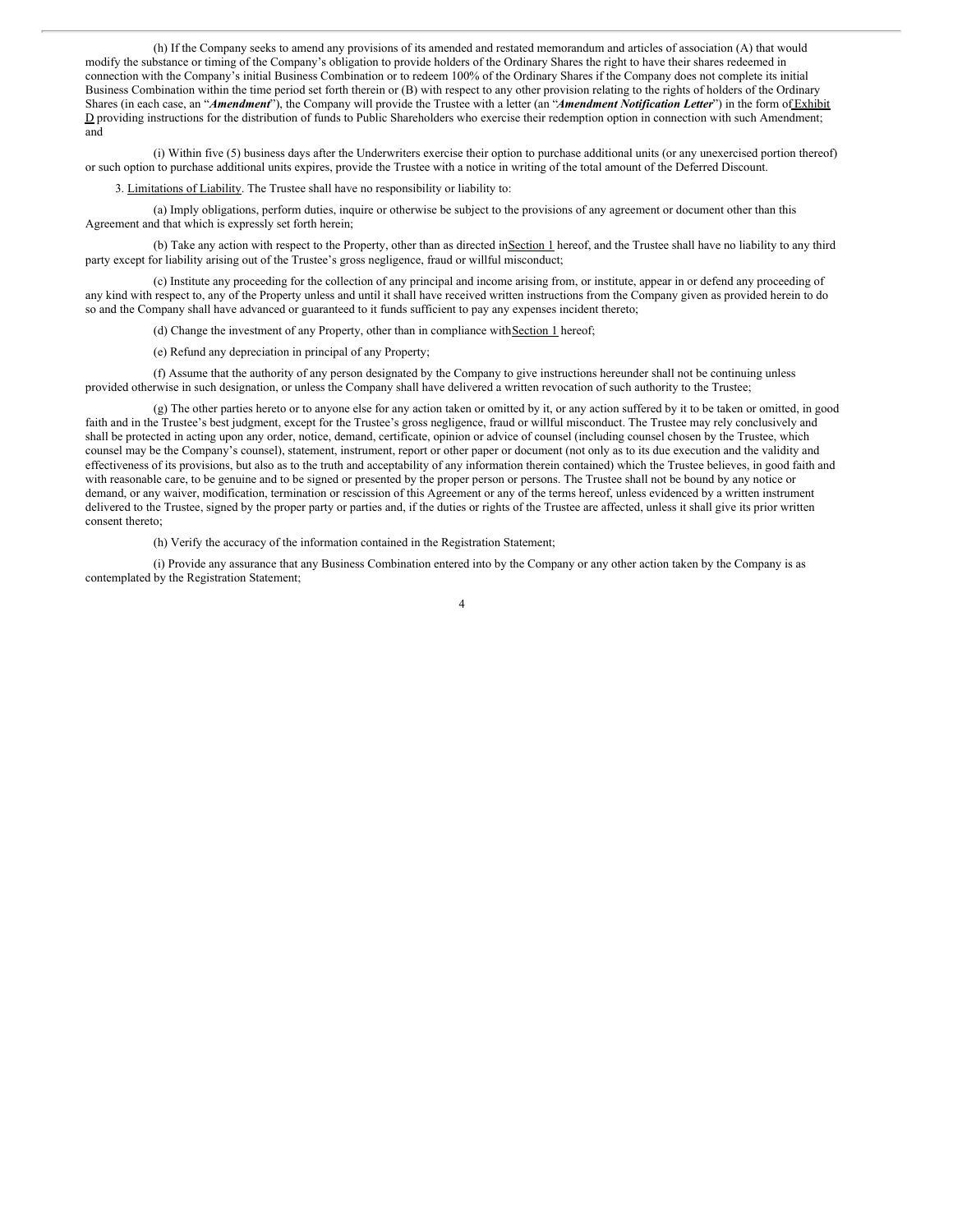(j) File information returns with respect to the Trust Account with any local, state or federal taxing authority or provide periodic written statements to the Company documenting the taxes payable by the Company, if any, relating to any interest income earned on the Property;

(k) Prepare, execute and file tax reports, income or other tax returns and pay any taxes with respect to any income generated by, and activities relating to, the Trust Account, regardless of whether such tax is payable by the Trust Account or the Company, including, but not limited to, income tax obligations, except pursuant to Section 1(j) hereof; or

(l) Verify calculations, qualify or otherwise approve the Company's written requests for distributions pursuant toSections 1(i), 1(j) or 1(k) hereof.

4. Trust Account Waiver. The Trustee has no right ofset-off or any right, title, interest or claim of any kind ("*Claim*") to, or to any monies in, the Trust Account, and hereby irrevocably waives any Claim to, or to any monies in, the Trust Account that it may have now or in the future. In the event the Trustee has any Claim against the Company under this Agreement, including, without limitation, under Section 2(b) or Section 2(c) hereof, the Trustee shall pursue such Claim solely against the Company and its assets outside the Trust Account and not against the Property or any monies in the Trust Account.

5. Termination. This Agreement shall terminate as follows:

(a) If the Trustee gives written notice to the Company that it desires to resign under this Agreement, the Company shall use its reasonable efforts to locate a successor trustee, pending which the Trustee shall continue to act in accordance with this Agreement. At such time that the Company notifies the Trustee that a successor trustee has been appointed by the Company and has agreed to become subject to the terms of this Agreement, the Trustee shall transfer the management of the Trust Account to the successor trustee, including but not limited to the transfer of copies of the reports and statements relating to the Trust Account, whereupon this Agreement shall terminate; provided, however, that in the event that the Company does not locate a successor trustee within ninety (90) days of receipt of the resignation notice from the Trustee, the Trustee may submit an application to have the Property deposited with any court in the State of New York or with the United States District Court for the Southern District of New York and upon such deposit, the Trustee shall be immune from any liability whatsoever; or

(b) At such time that the Trustee has completed the liquidation of the Trust Account and its obligations in accordance with the provisions of Section 1(i) hereof and distributed the Property in accordance with the provisions of the Termination Letter, this Agreement shall terminate except with respect to Section 2(b).

### 6. Miscellaneous.

(a) The Company and the Trustee each acknowledge that the Trustee will follow the security procedures set forth below with respect to funds transferred from the Trust Account. The Company and the Trustee will each restrict access to confidential information relating to such security procedures to authorized persons. Each party must notify the other party immediately if it has reason to believe unauthorized persons may have obtained access to such confidential information, or of any change in its authorized personnel. In executing funds transfers, the Trustee shall rely upon all information supplied to it by the Company, including, account names, account numbers, and all other identifying information relating to a Beneficiary, Beneficiary's bank or intermediary bank. Except for any liability arising out of the Trustee's gross negligence, fraud or willful misconduct, the Trustee shall not be liable for any loss, liability or expense resulting from any error in the information or transmission of the funds.

(b) This Agreement shall be governed by and construed and enforced in accordance with the laws of the State of New York, without giving effect to conflicts of law principles that would result in the application of the substantive laws of another jurisdiction. This Agreement may be executed in several original or facsimile counterparts, each one of which shall constitute an original, and together shall constitute but one instrument.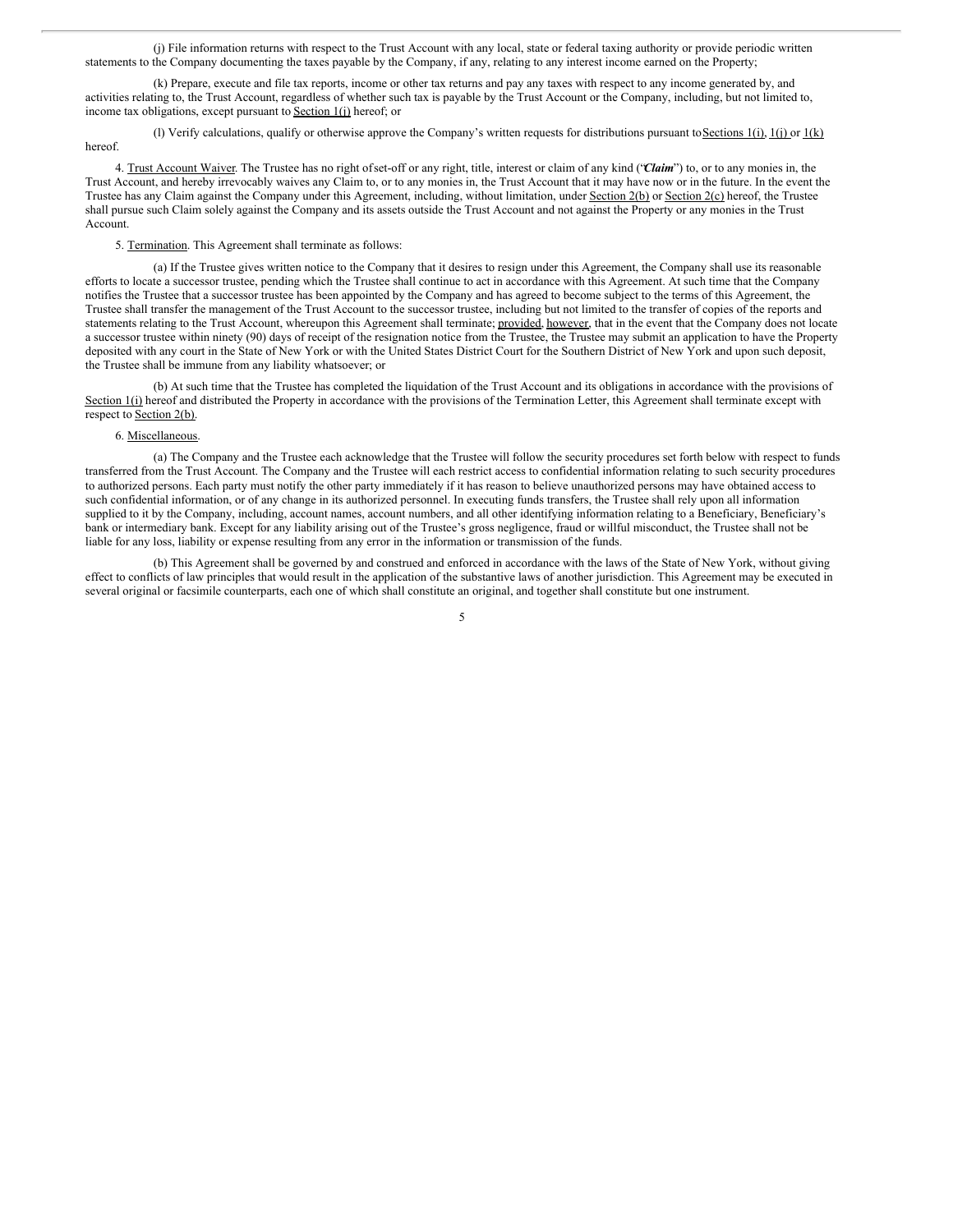(c) This Agreement contains the entire agreement and understanding of the parties hereto with respect to the subject matter hereof. Except for Section 1(i), 1(j) and 1(k) hereof (which sections may not be modified, amended or deleted without the affirmative vote of sixty-five percent (65%) of the then outstanding Ordinary Shares and Class B ordinary shares, par value \$0.0001 per share, of the Company, voting together as a single class; provided that no such amendment will affect any Public Shareholder who has properly elected to redeem his or her Ordinary Shares in connection with a shareholder vote to amend this Agreement (x) that would modify the substance or timing of the Company's obligation to provide for the redemption of the Ordinary Shares in connection with an initial Business Combination or an Amendment or to redeem 100% of its Ordinary Shares if the Company does not complete its initial Business Combination within the time frame specified in the Company's amended and restated memorandum and articles of association or (y) with respect to any other provision relating to the rights of Public Shareholders), this Agreement or any provision hereof may only be changed, amended or modified (other than to correct a typographical error) by a writing signed by each of the parties hereto.

(d) The parties hereto consent to the jurisdiction and venue of any state or federal court located in the City of New York, State of New York, for purposes of resolving any disputes hereunder. AS TO ANY CLAIM, CROSS-CLAIM OR COUNTERCLAIM IN ANY WAY RELATING TO THIS AGREEMENT, EACH PARTY WAIVES THE RIGHT TO TRIAL BY JURY.

(e) Any notice, consent or request to be given in connection with any of the terms or provisions of this Agreement shall be in writing and shall be sent by express mail or similar private courier service, by certified mail (return receipt requested), by hand delivery or by electronic mail:

6

if to the Trustee, to:

Continental Stock Transfer & Trust Company 1 State Street, 30th Floor New York, New York 10004 Attn: Francis E. Wolf, Jr. & Celeste Gonzalez Email: fwolf@continentalstock.com cgonzalez@continentalstock.com

if to the Company, to:

Investindustrial Acquisition Corp. Suite 1, 3rd Floor, 11-12 St James's Square London SW1Y 4LB United Kingdom Attn: Chief Executive Officer Email: RArdagna@investindustrial.com

in each case, with copies to:

Kirkland & Ellis LLP 601 Lexington Avenue New York, New York 10022 Attn: Christian O. Nagler E-mail: cnagler@kirkland.com Kirkland & Ellis International LLP 30 St Mary Axe London EC3A 8AF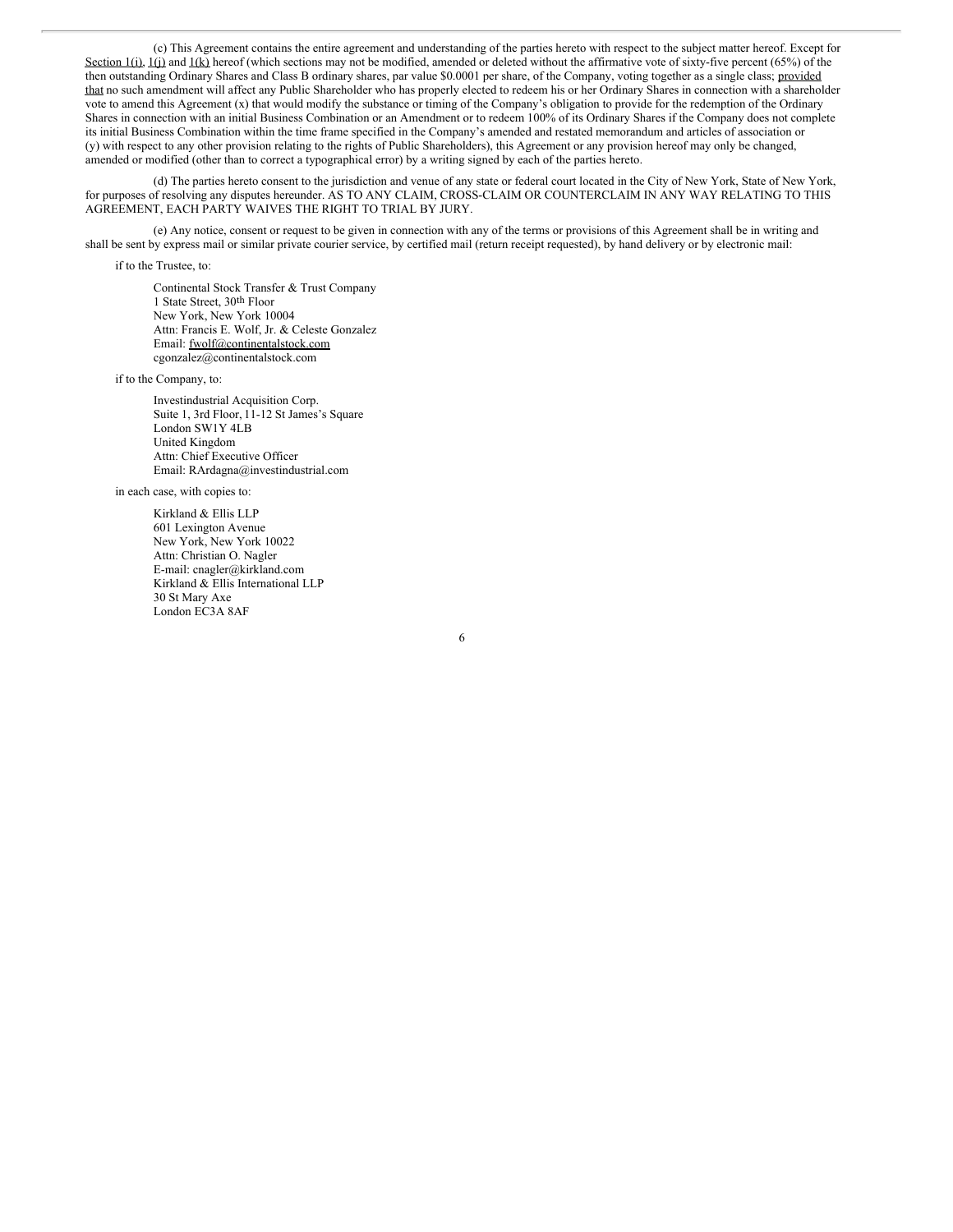United Kingdom Attn: Cedric Van den Borren E-mail: cedric.vandenborren@kirkland.com

and

Deutsche Bank Securities Inc. 60 Wall Street, 2nd Floor New York, New York 10005 Attn: Equity Capital Markets – Syndicate Desk

with a copy to:

Deutsche Bank Securities Inc. 60 Wall Street, 36th Floor New York, NY 10005 Attn: General Counsel Fax No.: (646) 374-1071

and

Goldman Sachs & Co. LLC 200 West Street New York, New York 10282 Attn: Registration Department

and

Ropes & Gray LLP 1211 Avenue of the Americas New York, NY 10036-8704 Attn.: Paul D. Tropp and Christopher Capuzzi Email: Paul.Tropp@ropesgray.com; Christopher.Capuzzi@ropesgray.com

(f) Each of the Company and the Trustee hereby represents that it has the full right and power and has been duly authorized to enter into this Agreement and to perform its respective obligations as contemplated hereunder. The Trustee acknowledges and agrees that it shall not make any claims or proceed against the Trust Account, including by way of set-off, and shall not be entitled to any funds in the Trust Account under any circumstance.

(g) This Agreement is the joint product of the Trustee and the Company and each provision hereof has been subject to the mutual consultation, negotiation and agreement of such parties and shall not be construed for or against any party hereto.

(h) This Agreement may be executed in any number of counterparts, each of which shall be deemed to be an original, but all such counterparts shall together constitute one and the same instrument. Delivery of a signed counterpart of this Agreement by facsimile or electronic transmission shall constitute valid and sufficient delivery thereof.

(i) Each of the Company and the Trustee hereby acknowledges and agrees that each Underwriter is a third-party beneficiary of this Agreement.

(j) Except as specified herein, no party to this Agreement may assign its rights or delegate its obligations hereunder to any other person or entity.

[*Signature Page Follows*]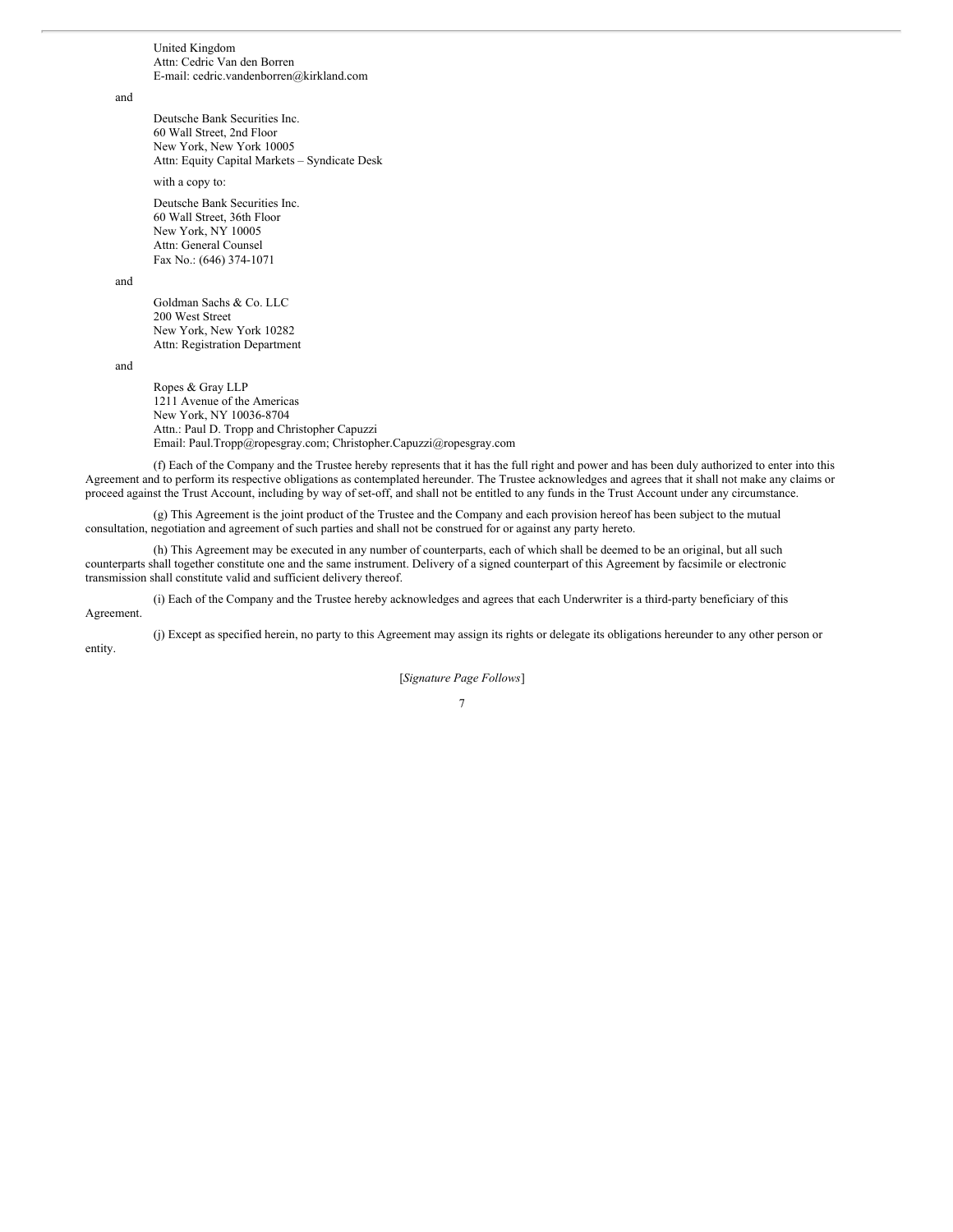**IN WITNESS WHEREOF**, the parties have duly executed this Investment Management Trust Agreement as of the date first written above.

# **CONTINENTAL STOCK TRANSFER & TRUST COMPANY,** as Trustee

By: /s/ Francis Wolf Name: Francis Wolf

Title: Vice President

# **INVESTINDUSTRIAL ACQUISITION CORP.**

By: /s/ Roberto Ardagna Name: Roberto Ardagna

Title: Chief Executive Officer

[*Signature Page to Investment Management Trust Agreement*]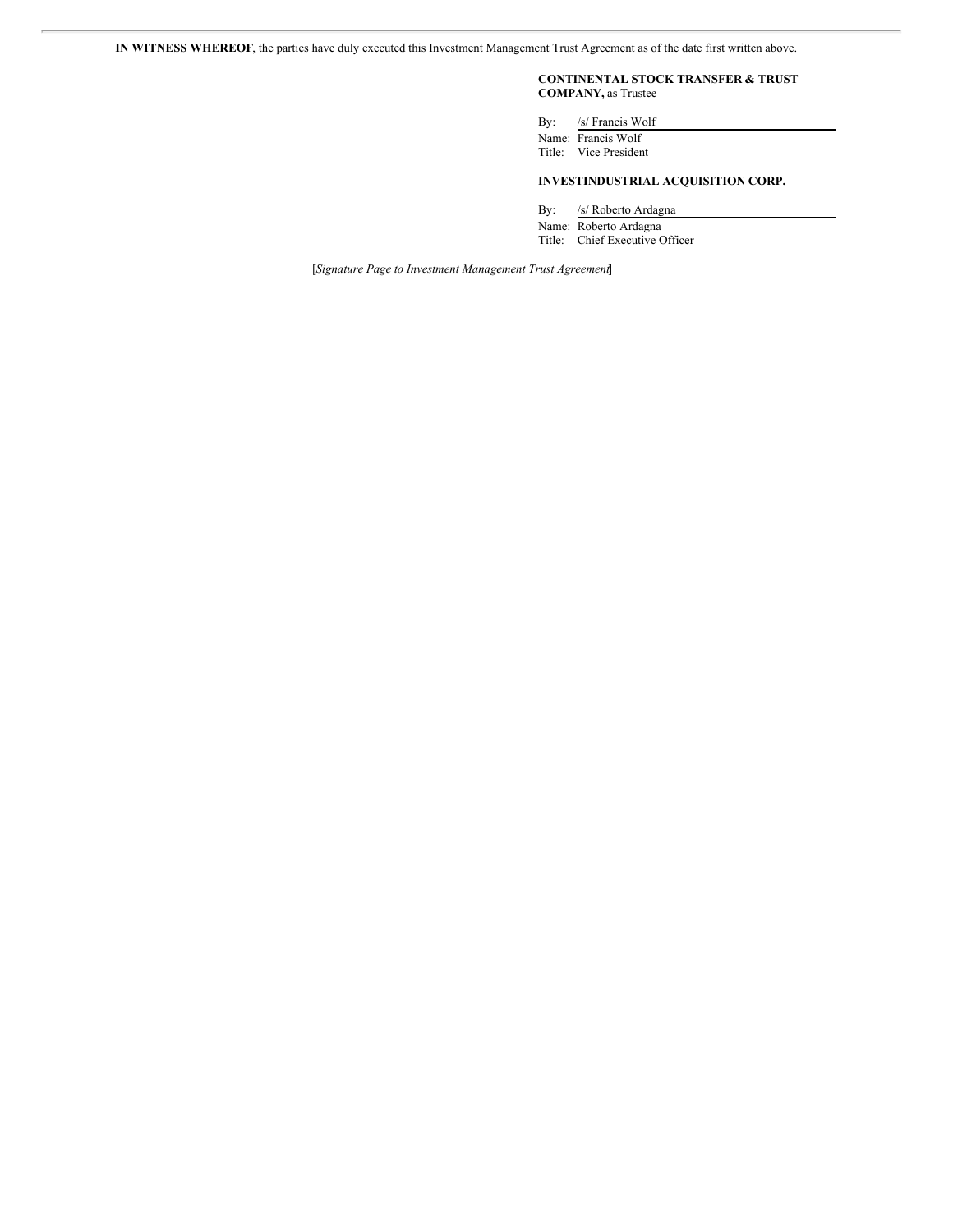# **SCHEDULE A**

| Fee Item                                                                                             | Time and method of payment                                                                                                                       | Amount           |
|------------------------------------------------------------------------------------------------------|--------------------------------------------------------------------------------------------------------------------------------------------------|------------------|
| Initial acceptance fee                                                                               | Initial closing of IPO by wire transfer                                                                                                          | \$3,500.00       |
| Annual fee                                                                                           | First year, initial closing of IPO by wire transfer; thereafter on the anniversary of the<br>effective date of the IPO by wire transfer or check | \$10,000.00      |
| Transaction processing fee for disbursements<br>to Company under Sections $1(i)$ , $(i)$ , and $(k)$ | Billed by Trustee to Company under Section 1                                                                                                     | \$250.00         |
| Paying Agent services as required pursuant to<br>Section $1(i)$ and $1(k)$                           | Billed to Company upon delivery of service pursuant to Section $1(i)$ and $1(k)$                                                                 | Prevailing rates |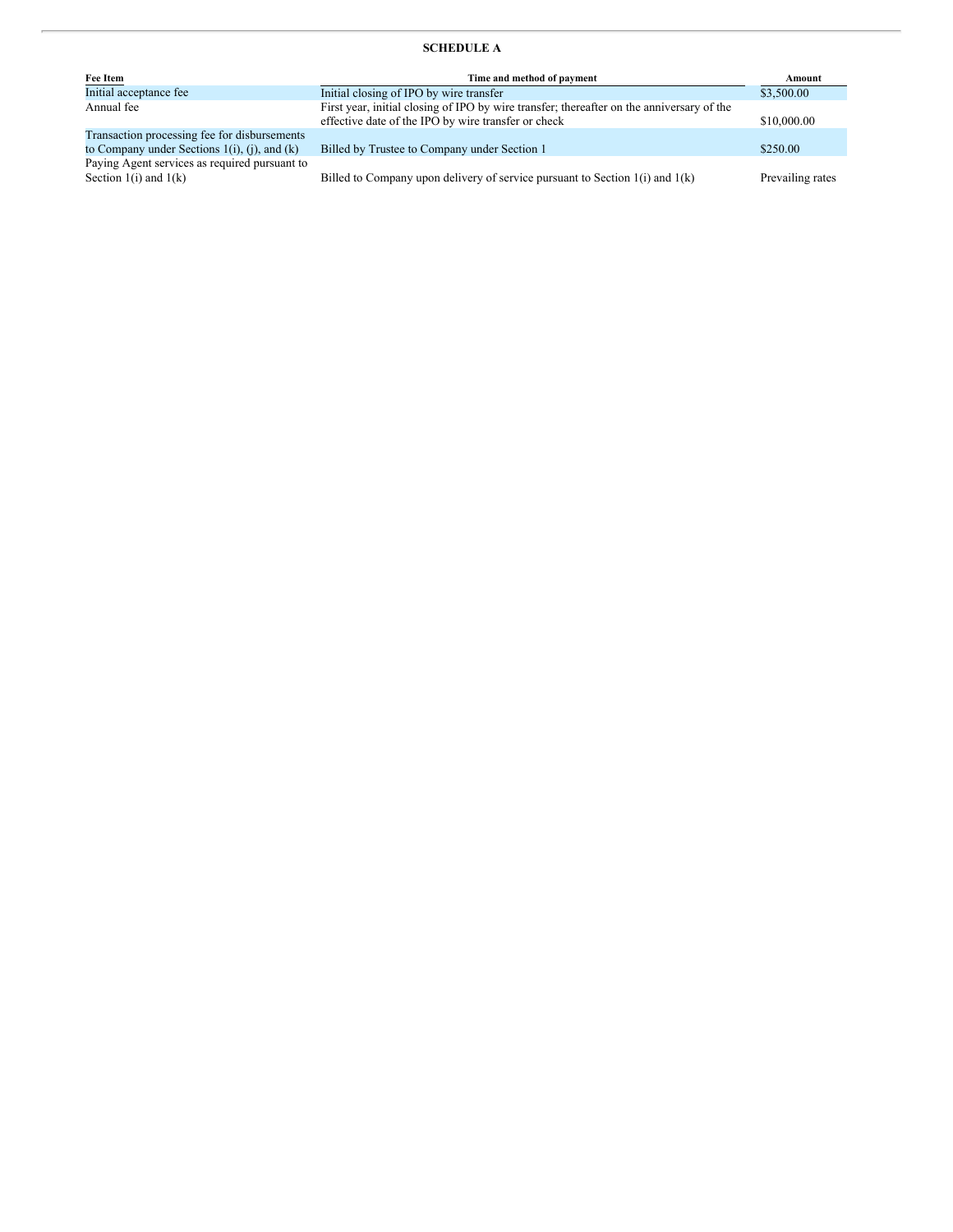# **EXHIBIT A**

#### **[Letterhead of Company]**

### **[Insert date]**

Continental Stock Transfer & Trust Company 1 State Street, 30th Floor New York, New York 10004 Attn: Francis Wolf & Celeste Gonzalez

#### Re: Trust Account - Termination Letter

### Dear Mr. Wolf and Ms. Gonzalez:

Pursuant to Section 1(i) of the Investment Management Trust Agreement between Investindustrial Acquisition Corp. (the "*Company*") and Continental Stock Transfer & Trust Company ("*Trustee*"), dated as of [●], 2020 (the "*Trust Agreement*"), this is to advise you that the Company has entered into an agreement with  $(the "Target Business")$  to consummate a business combination with Target Business (the *'Business'*) *Combination*") on or about **[insert date]**. The Company shall notify you at leastseventy-two (72) hours in advance of the actual date (or such shorter time period as you may agree) of the consummation of the Business Combination (the "*Consummation Date*"). Capitalized terms used but not defined herein shall have the meanings set forth in the Trust Agreement.

In accordance with the terms of the Trust Agreement, we hereby authorize you to commence to liquidate all of the assets of the Trust Account, and to transfer the proceeds into the trust operating account at J.P. Morgan Chase Bank, N.A. to the effect that, on the Consummation Date, all of the funds held in the Trust Account will be immediately available for transfer to the account or accounts that the Underwriters (with respect to the Deferred Discount) and the Company shall direct on the Consummation Date. It is acknowledged and agreed that while the funds are on deposit in said trust operating account at J.P. Morgan Chase Bank, N.A. awaiting distribution, neither the Company nor the Underwriters will earn any interest or dividends.

On the Consummation Date (i) counsel for the Company shall deliver to you written notification that the Business Combination has been consummated, or will be consummated substantially concurrently with your transfer of funds to the accounts as directed by the Company (the "*Notification*"), and (ii) the Company shall deliver to you (a) a certificate of the Chief Executive Officer, Chief Financial Officer or other authorized officer of the Company, which verifies that the Business Combination has been approved by a vote of the Company's shareholders, if a vote is held and (b) joint written instruction signed by the Company and the Underwriters with respect to the transfer of the funds held in the Trust Account, including payment of the Deferred Discount from the Trust Account (the "*Instruction Letter*"). You are hereby directed and authorized to transfer the funds held in the Trust Account immediately upon your receipt of the Notification and the Instruction Letter, in accordance with the terms of the Instruction Letter. In the event that certain deposits held in the Trust Account may not be liquidated by the Consummation Date without penalty, you will notify the Company in writing of the same and the Company shall direct you as to whether such funds should remain in the Trust Account and be distributed after the Consummation Date to the Company. Upon the distribution of all the funds, net of any payments necessary for reasonable unreimbursed expenses related to liquidating the Trust Account, your obligations under the Trust Agreement shall be terminated.

In the event that the Business Combination is not consummated on the Consummation Date described in the notice thereof and we have not notified you on or before the original Consummation Date of a new Consummation Date, then upon receipt by the Trustee of written instructions from the Company, the funds held in the Trust Account shall be reinvested as provided in Section 1(c) of the Trust Agreement on the business day immediately following the Consummation Date as set forth in such notice as soon thereafter as possible.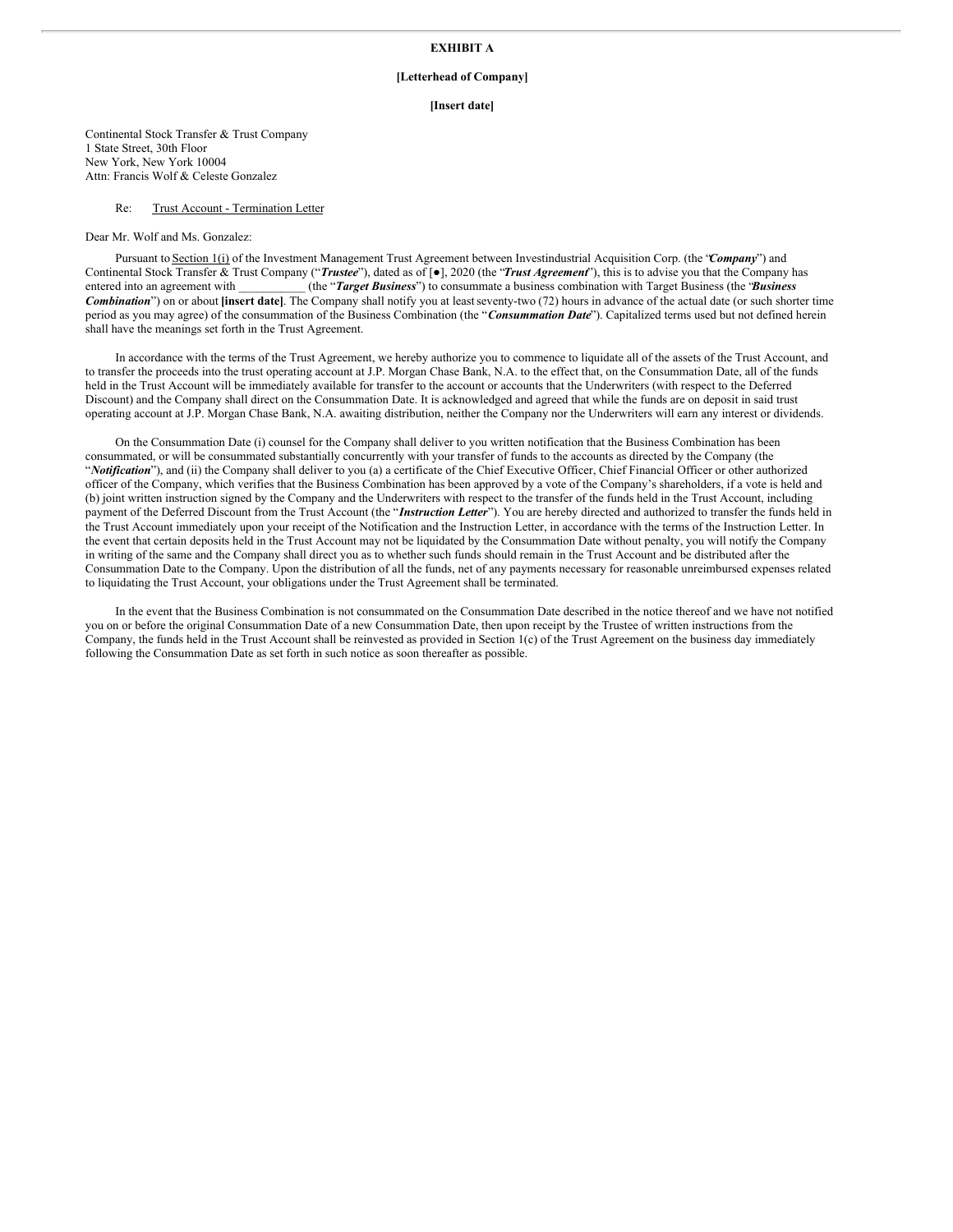Very truly yours,

Investindustrial Acquisition Corp.

By: Name: Title: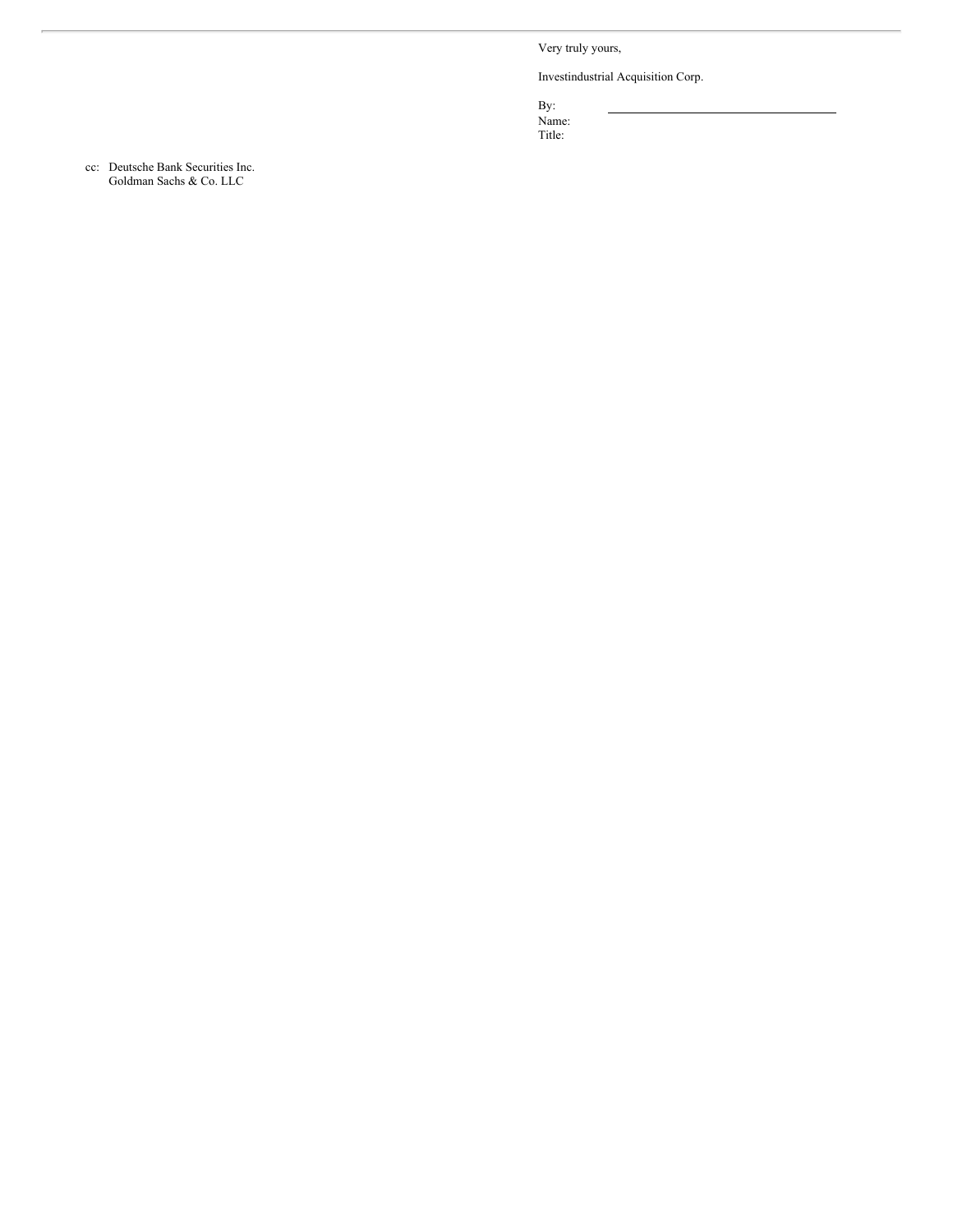# **EXHIBIT B**

### **[Letterhead of Company]**

### **[Insert date]**

Continental Stock Transfer & Trust Company 1 State Street, 30th Floor New York, New York 10004 Attn: Francis Wolf & Celeste Gonzalez

### Re: Trust Account - Termination Letter

Dear Mr. Wolf and Ms. Gonzalez:

Pursuant to Section 1(i) of the Investment Management Trust Agreement between Investindustrial Acquisition Corp. (the "*Company*") and Continental Stock Transfer & Trust Company (the "*Trustee*"), dated as of [●], 2020 (the "*Trust Agreement*"), this is to advise you that the Company has been unable to effect a business combination with a Target Business (the "*Business Combination*") within the time frame specified in the Company's Amended and Restated Memorandum and Articles of Association, as described in the Company's Prospectus relating to the Offering. Capitalized terms used but not defined herein shall have the meanings set forth in the Trust Agreement.

In accordance with the terms of the Trust Agreement, we hereby authorize you to liquidate all of the assets in the Trust Account and to transfer the total proceeds into the trust operating account at J.P. Morgan Chase Bank, N.A. to await distribution to the Public Shareholders. The Company has selected as the effective date for the purpose of determining when the Public Shareholders will be entitled to receive their share of the liquidation

proceeds. It is acknowledged that no interest will be earned by the Company on the liquidation proceeds while on deposit in the trust operating account. You agree to be the Paying Agent of record and, in your separate capacity as Paying Agent, agree to distribute said funds directly to the Company's Public Shareholders in accordance with the terms of the Trust Agreement and the Amended and Restated Memorandum and Articles of Association of the Company. Upon the distribution of all the funds, net of any payments necessary for reasonable unreimbursed expenses related to liquidating the Trust Account, your obligations under the Trust Agreement shall be terminated, except to the extent otherwise provided in Section 1(j) of the Trust Agreement.

Very truly yours,

Investindustrial Acquisition Corp.

By: Name: Title: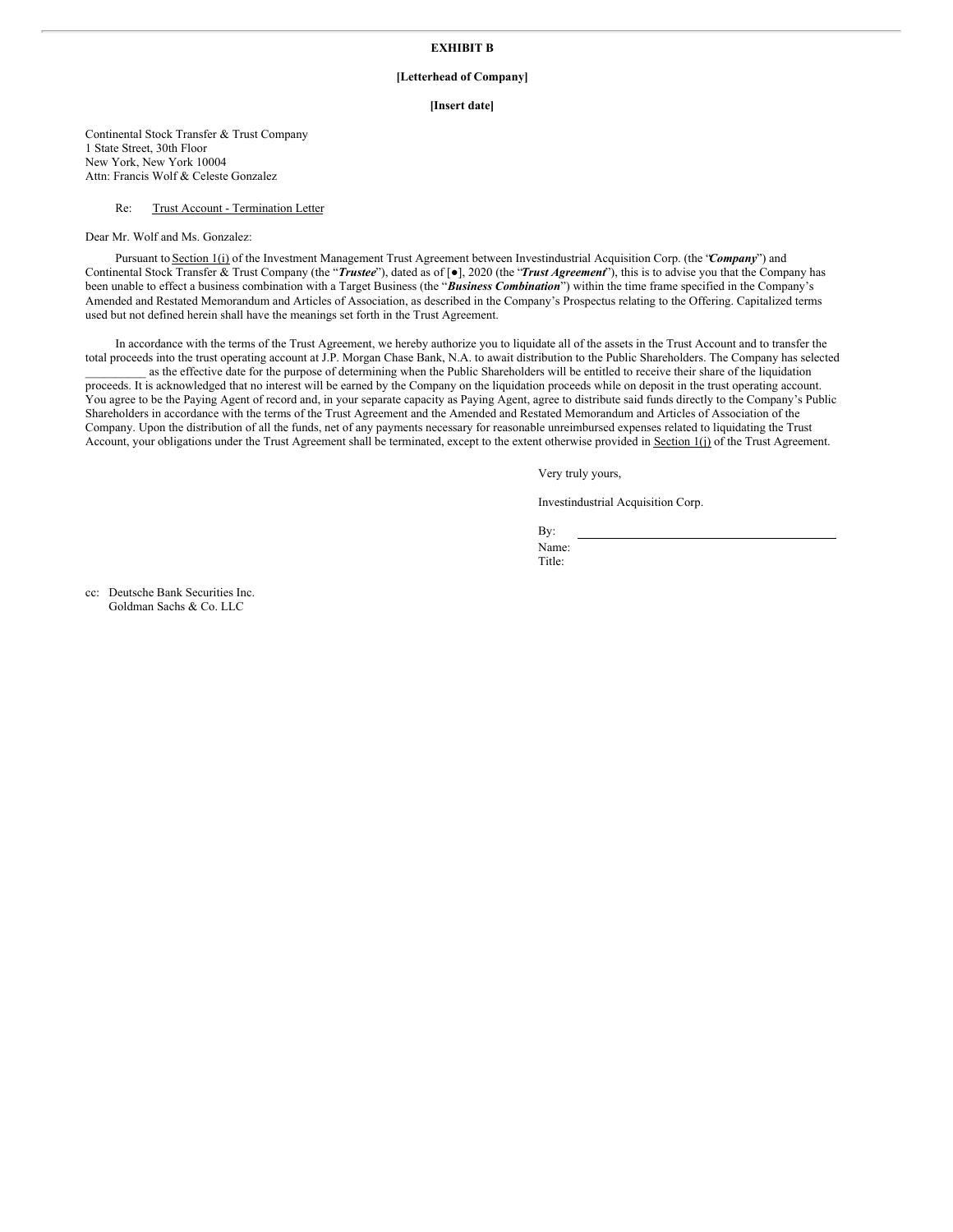# **EXHIBIT C**

## **[Letterhead of Company]**

### **[Insert date]**

Continental Stock Transfer & Trust Company 1 State Street, 30th Floor New York, New York 10004 Attn: Francis Wolf & Celeste Gonzalez

### Re: Trust Account - Tax Payment Withdrawal Instruction

Dear Mr. Wolf and Ms. Gonzalez:

Pursuant to Section 1(j) of the Investment Management Trust Agreement between Investindustrial Acquisition Corp. (the "*Company*") and Continental Stock Transfer & Trust Company (the "*Trustee*"), dated as of [●], 2020 (the "*Trust Agreement*"), the Company hereby requests that you deliver to the Company \$\_\_\_\_\_\_\_\_\_\_\_\_ of the interest income earned on the Property as of the date hereof. Capitalized terms used but not defined herein shall have the meanings set forth in the Trust Agreement.

The Company needs such funds to pay for the tax obligations as set forth on the attached tax return or tax statement. In accordance with the terms of the Trust Agreement, you are hereby directed and authorized to transfer (via wire transfer) such funds promptly upon your receipt of this letter to the Company's operating account at:

## **[WIRE INSTRUCTION INFORMATION]**

Very truly yours,

Investindustrial Acquisition Corp.

By: Name: Title: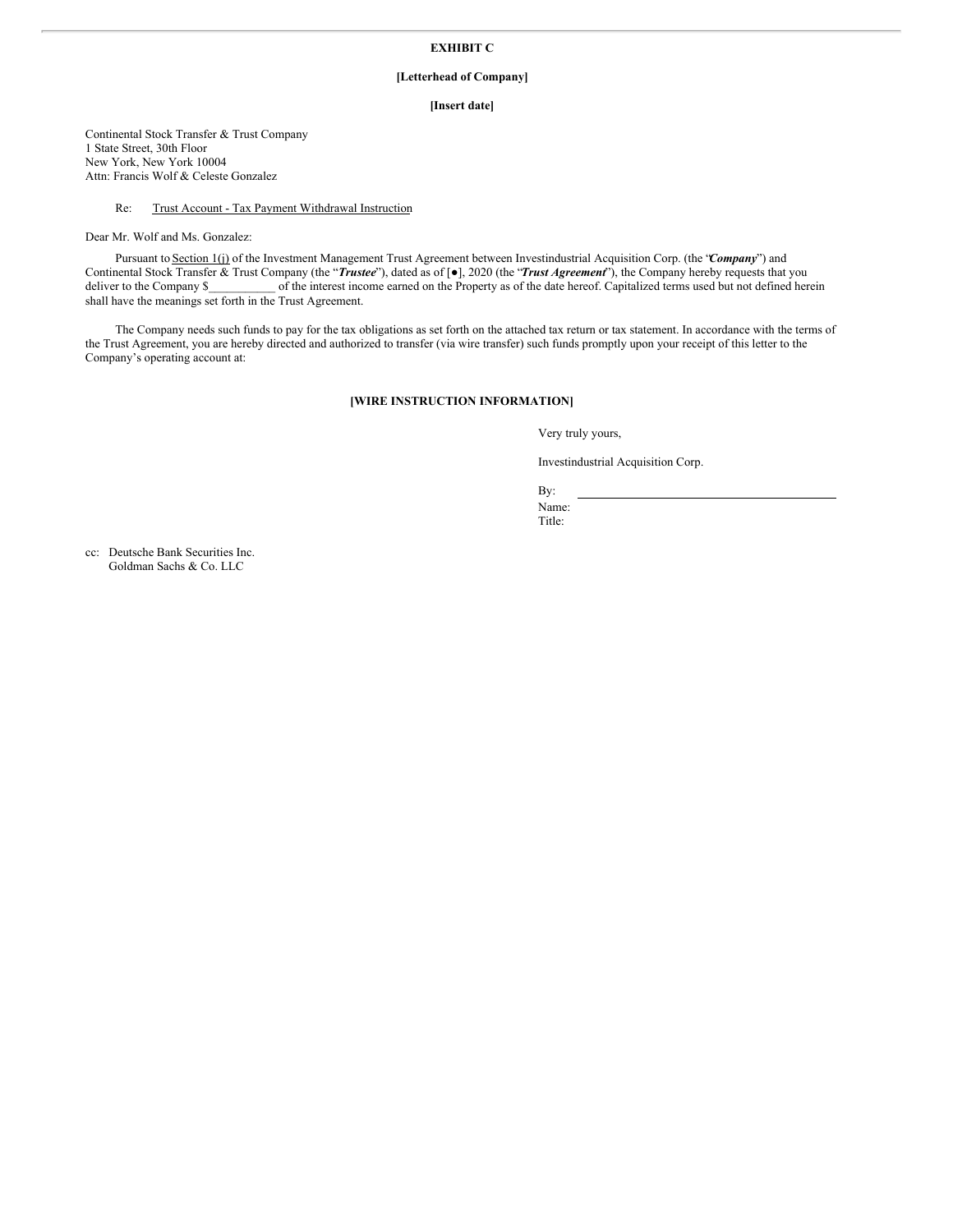# **EXHIBIT D**

## **[Letterhead of Company]**

#### **[Insert date]**

Continental Stock Transfer & Trust Company 1 State Street, 30th Floor New York, New York 10004 Attn: Francis Wolf & Celeste Gonzalez

### Re: Trust Account - Shareholder Redemption Withdrawal Instruction

Dear Mr. Wolf and Ms. Gonzalez:

Pursuant to Section 1(k) of the Investment Management Trust Agreement between Investindustrial Acquisition Corp. (the "*Company*") and Continental Stock Transfer & Trust Company (the "*Trustee*"), dated as of [●], 2020 (the "*Trust Agreement*"), the Company hereby requests that you deliver to the Company's shareholders \$\_\_\_\_\_\_\_\_\_\_\_\_ of the principal and interest income earned on the Property as of the date hereof. Capitalized terms used but not defined herein shall have the meanings set forth in the Trust Agreement.

Pursuant to Section 1(k) of the Trust Agreement, this is to advise you that the Company has sought an Amendment. Accordingly, in accordance with the terms of the Trust Agreement, we hereby authorize you to liquidate a sufficient portion of the Trust Account and to transfer \$[●] of the proceeds of the Trust Account to the trust operating account at J.P. Morgan Chase Bank, N.A. for distribution to the shareholders that have requested redemption of their shares in connection with such Amendment.

Very truly yours,

Investindustrial Acquisition Corp.

By: Name: Title: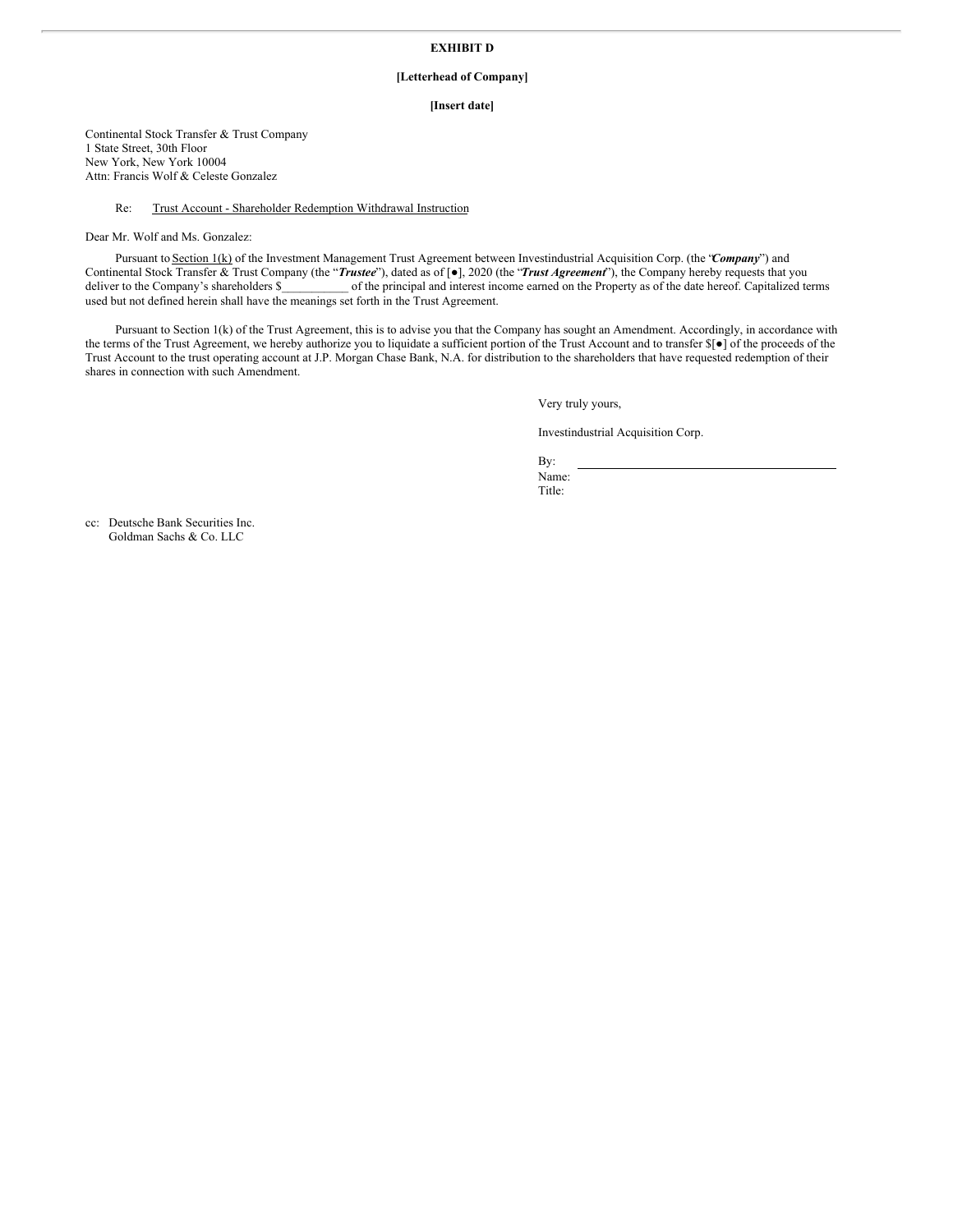### **REGISTRATION AND SHAREHOLDER RIGHTS AGREEMENT**

THIS REGISTRATION AND SHAREHOLDER RIGHTS AGREEMENT (this "*Agreement*"), dated as of November 23, 2020, is made and entered into by and among Investindustrial Acquisition Corp., a Cayman Islands exempted company (the "*Company*"), Investindustrial Acquisition Corp. L.P., a limited partnership incorporated in England and Wales (the "*Sponsor*"), and the undersigned parties listed under Holder on the signature page hereto (each such party, together with the Sponsor and any person or entity who hereafter becomes a party to this Agreement pursuant to Section 6.2 of this Agreement, a *"Holder*" and collectively the "*Holders*")*.*

### **RECITALS**

**WHEREAS**, the Sponsor currently owns 9,937,500 shares of the Company's Class B ordinary shares, par value \$0.0001 per share (the "*Class B Ordinary Shares*") and the other Holders currently own an aggregate of 125,000 Class B Ordinary Shares, which were received from the Sponsor;

**WHEREAS**, the Class B Ordinary Shares are convertible into the Company's Class A ordinary shares, par value \$0.0001 per share (the "*Ordinary Shares*"), at the time of the initial Business Combination (as defined below) on aone-for-one basis, subject to adjustment, on the terms and conditions provided in the Company's amended and restated memorandum and articles of association, as may be amended from time to time;

**WHEREAS**, on November 18, 2020, the Company and the Sponsor entered into that certain Private Placement Warrants Purchase Agreement, pursuant to which the Sponsor agreed to purchase 6,000,000 warrants (or up to 6,700,000 warrants if the Underwriters' (as defined below) option to purchase additional units in connection with the Company's initial public offering is exercised in full) (the "*Private Placement Warrants*")*,* in a private placement transaction occurring simultaneously with the closing of the Company's initial public offering;

WHEREAS, on November 18, 2020, the Company and certain affiliates of the Sponsor entered into that certain Forward Purchase Agreement, pursuant to which these certain affiliates of the Sponsor agreed to purchase up to 25,000,000 Ordinary Shares (the "*Forward Purchase Shares*") for an aggregate amount of up to \$250,000,000, in a private placement transaction that will close substantially concurrently with the closing of the initial Business Combination;

**WHEREAS**, in order to finance the Company's transaction costs in connection with an intended Business Combination (as defined below), the Sponsor or certain of the Company's officers or directors may, but are not obligated to, loan the Company funds as the Company may require, of which up to \$1,500,000 of such loans may be convertible into an additional 1,000,000 Private Placement Warrants (the "*Working Capital Warrants*")*;* and

**WHEREAS**, the Company and the Holders desire to enter into this Agreement, pursuant to which the Company shall grant the Holders certain registration rights with respect to certain securities of the Company, as set forth in this Agreement.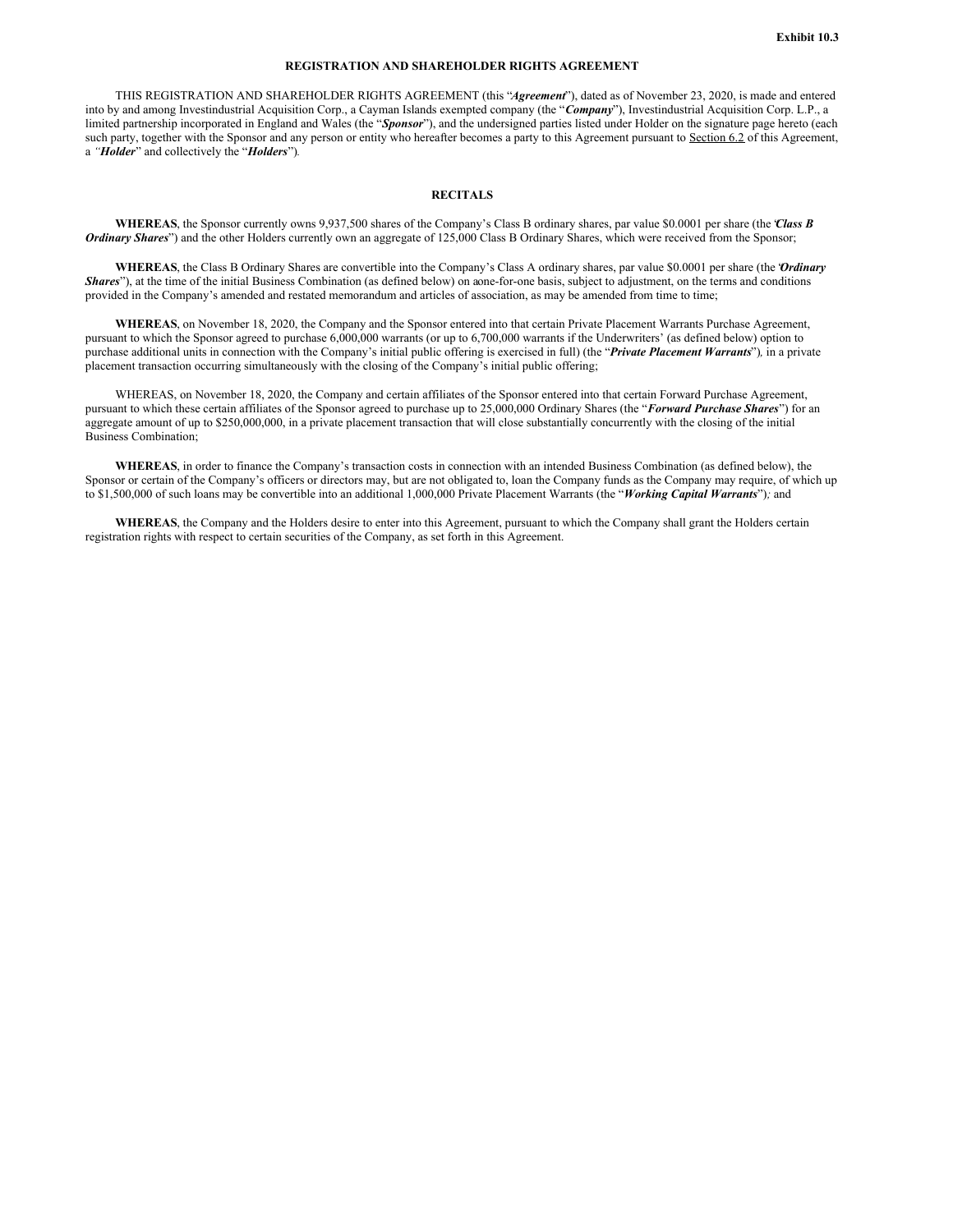**NOW**, **THEREFORE**, in consideration of the mutual representations, covenants and agreements contained herein, and certain other good and valuable consideration, the receipt and sufficiency of which are hereby acknowledged, the parties hereto, intending to be legally bound, hereby agree as follows:

### **ARTICLE 1 DEFINITIONS**

1.1 **Definitions**. The terms defined in this*Article I*shall, for all purposes of this Agreement, have the respective meanings set forth below:

"*Adverse Disclosure*" shall mean any public disclosure of material non-public information, which disclosure, in the good faith judgment of the principal executive officer or principal financial officer of the Company, after consultation with counsel to the Company, (i) would be required to be made in any Registration Statement or Prospectus in order for the applicable Registration Statement or Prospectus not to contain any untrue statement of a material fact or omit to state a material fact necessary to make the statements contained therein (in the case of any prospectus and any preliminary prospectus, in the light of the circumstances under which they were made) not misleading, (ii) would not be required to be made at such time if the Registration Statement were not being filed, and (iii) the Company has a bona fide business purpose for not making such information public.

"*Agreement*" shall have the meaning given in the Preamble.

*"Board"* shall mean the Board of Directors of the Company.

*"Business Combination*" shall mean any merger, share exchange, asset acquisition, share purchase, reorganization or other similar business combination with one or more businesses, involving the Company.

"*Commission*" shall mean the U.S. Securities and Exchange Commission.

*"Company*" shall have the meaning given in the Preamble.

*"Demand Registration*" shall have the meaning given in subsection 2.1.1.

*"Demanding Holder*" shall have the meaning given in subsection 2.1.1.

*"Exchange Act"* shall mean the Securities Exchange Act of 1934, as it may be amended from time to time.

*"Form S-1"* shall have the meaning given in subsection 2.1.1.

*"Form S-3"* shall have the meaning given in subsection 2.3.1.

*"Forward Purchase Shares" shall have the meaning given in the Recitals hereto.*

*"Founder Shares"* shall mean the Class B Ordinary Shares and shall be deemed to include the Ordinary Shares issuable upon conversion thereof.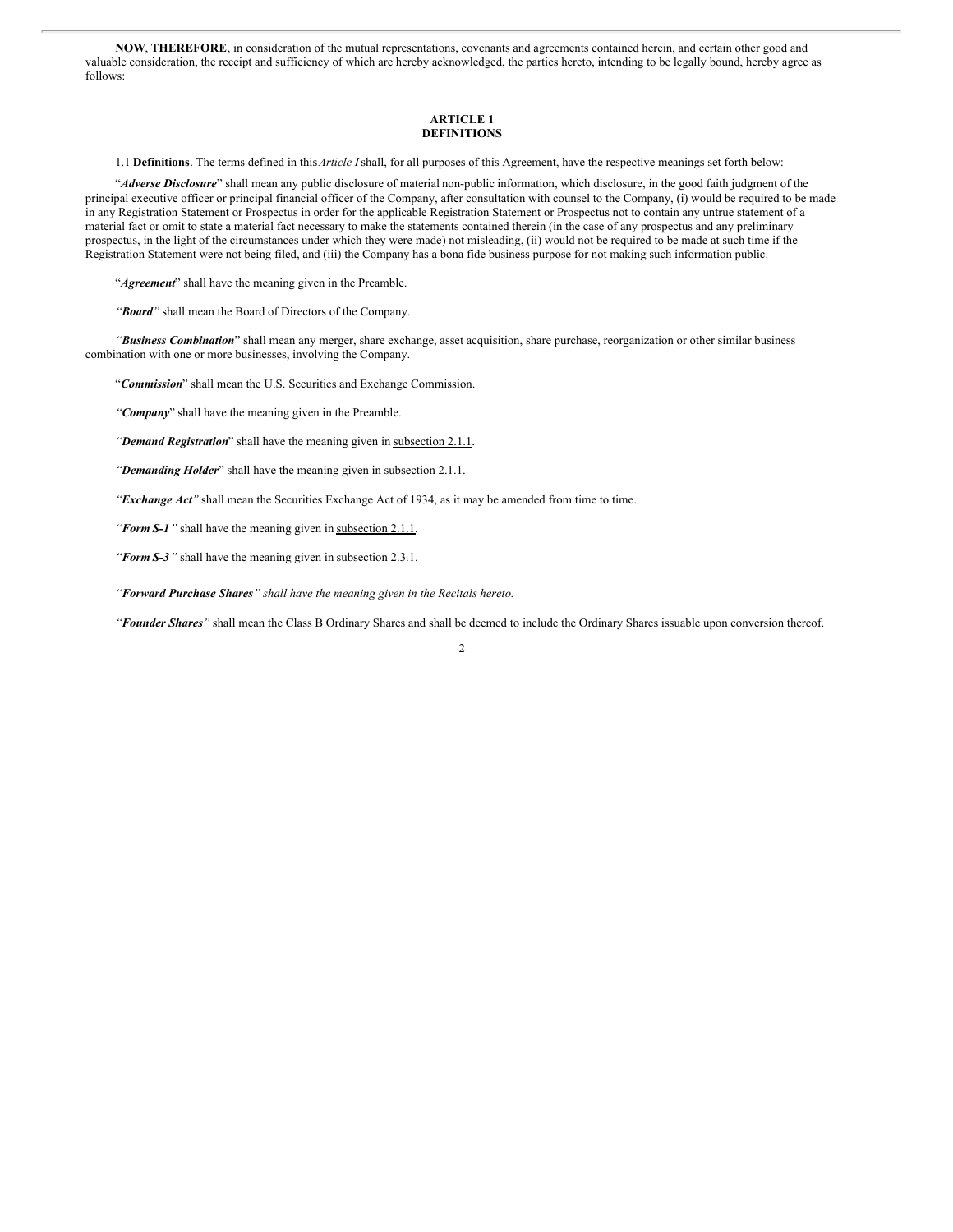*"Founder Shares Lock-up Period*" shall mean, with respect to the Founder Shares, the period ending on the earlier of (A) one year after the completion of the Company's initial Business Combination and (B) subsequent to the Business Combination, (x) if the last reported sales price of the Ordinary Shares equals or exceeds \$12.00 per share (as adjusted for share splits, share capitalizations, reorganizations, recapitalizations and the like) for any 20 trading days within any 30-trading day period commencing at least 150 days after the Company's initial Business Combination or (y) the date on which the Company completes a liquidation, merger, share exchange, reorganization or other similar transaction that results in all of the Company's shareholders having the right to exchange their Ordinary Shares for cash, securities or other property.

"*Holders*" shall have the meaning given in the Preamble.

*"Insider Letter*" shall mean that certain letter agreement, dated as of the date hereof, by and between the Company, the Sponsor and each of the Company's officers, directors and director nominees.

*"Maximum Number of Securities*" shall have the meaning given in subsection 2.1.4.

*"Misstatement*" shall mean an untrue statement of a material fact or an omission to state a material fact required to be stated in a Registration Statement or Prospectus, or necessary to make the statements in a Registration Statement or Prospectus (in the case of a Prospectus, in the light of the circumstances under which they were made) not misleading.

*"Nominee*" is defined in Section 6.1.

*"Ordinary Shares"* shall have the meaning given in the Recitals hereto.

*"Permitted Transferees*" shall mean a person or entity to whom a Holder of Registrable Securities is permitted to transfer such Registrable Securities prior to the expiration of the Founder Shares Lock-up Period or Private Placement Lock-up Period, as the case may be, under the Insider Letter and any other applicable agreement between such Holder and the Company, and to any transferee thereafter.

*"Piggyback Registration*" shall have the meaning given in subsection 2.2.1.

*"Private Placement Lock-up Period"* shall mean, with respect to Private Placement Warrants that are held by the initial purchasers of such Private Placement Warrants or their Permitted Transferees, and any of the Ordinary Shares issued or issuable upon the exercise or conversion of the Private Placement Warrants and that are held by the initial purchasers of the Private Placement Warrants or their Permitted Transferees, the period ending 30 days after the completion of the Company's initial Business Combination.

*"Private Placement Warrants"* shall have the meaning given in the Recitals hereto.

*"Prospectus*" shall mean the prospectus included in any Registration Statement, as supplemented by any and all prospectus supplements and as amended by any and all post-effective amendments and including all material incorporated by reference in such prospectus.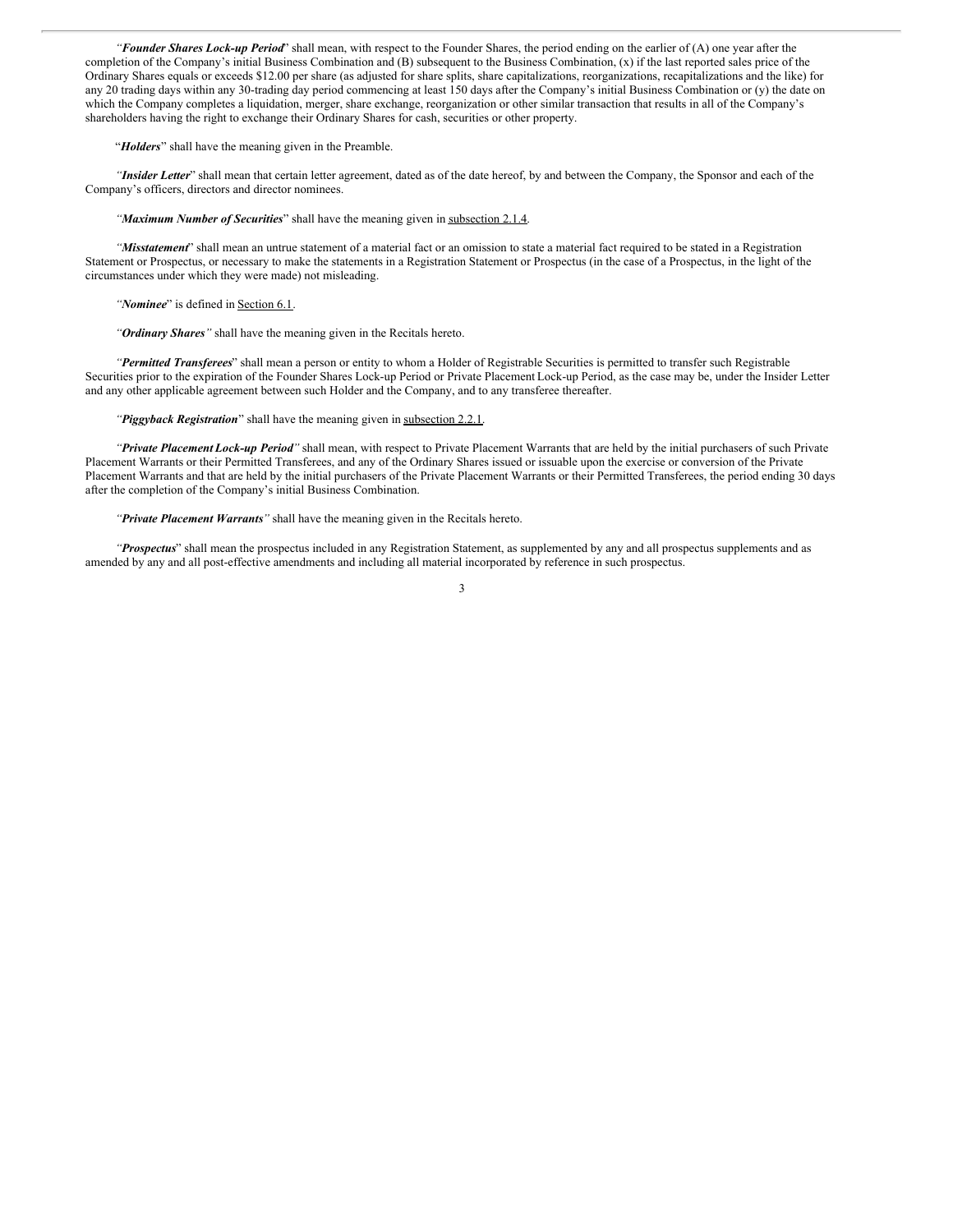*"Registrable Security*" shall mean (a) the Founder Shares (including any Ordinary Shares or other equivalent equity security issued or issuable upon the conversion of any such Founder Shares or exercisable for Ordinary Shares), (b) the Private Placement Warrants (including any Ordinary Shares issued or issuable upon the exercise of any such Private Placement Warrants), (c) the Forward Purchase Shares, (d) the Working Capital Warrants (including any Ordinary Shares issued or issuable upon the conversion of working capital loans), (e) any outstanding Ordinary Shares or any other equity security (including the Ordinary Shares issued or issuable upon the exercise of any other equity security) of the Company held by a Holder as of the date of this Agreement, and (f) any other equity security of the Company issued or issuable with respect to any such Ordinary Shares by way of a share capitalization or share split or in connection with a combination of shares, recapitalization, merger, consolidation or reorganization; provided, however, that, as to any particular Registrable Security, such securities shall cease to be Registrable Securities when: (i) a Registration Statement with respect to the sale of such securities shall have become effective under the Securities Act and such securities shall have been sold, transferred, disposed of or exchanged in accordance with such Registration Statement; (ii) such securities shall have been otherwise transferred, new certificates for such securities not bearing a legend restricting further transfer shall have been delivered by the Company and subsequent public distribution of such securities shall not require registration under the Securities Act; (iii) such securities shall have ceased to be outstanding; or (iv) such securities have been sold to, or through, a broker, dealer or underwriter in a public distribution or other public securities transaction.

"*Registration*" shall mean a registration effected by preparing and filing a registration statement or similar document in compliance with the requirements of the Securities Act, and the applicable rules and regulations promulgated thereunder, and such registration statement becoming effective.

"*Registration Expenses*" shall mean the out-of-pocket expenses of a Registration, including, without limitation, the following:

(A) all registration and filing fees (including fees with respect to filings required to be made with the Financial Industry Regulatory Authority, Inc.) and any securities exchange on which the Ordinary Shares are then listed;

(B) fees and expenses of compliance with securities or blue sky laws (including reasonable fees and disbursements of counsel for the Underwriters in connection with blue sky qualifications of Registrable Securities);

(C) printing, messenger, telephone and delivery expenses;

(D) reasonable fees and disbursements of counsel for the Company;

(E) reasonable fees and disbursements of all independent registered public accountants of the Company incurred specifically in connection with such Registration; and

(F) reasonable fees and expenses of one (1) legal counsel selected by the majority-in-interest of the Demanding Holders initiating a Demand Registration to be registered for offer and sale in the applicable Registration or the Takedown Requesting Holder initiating an Underwritten Shelf Takedown.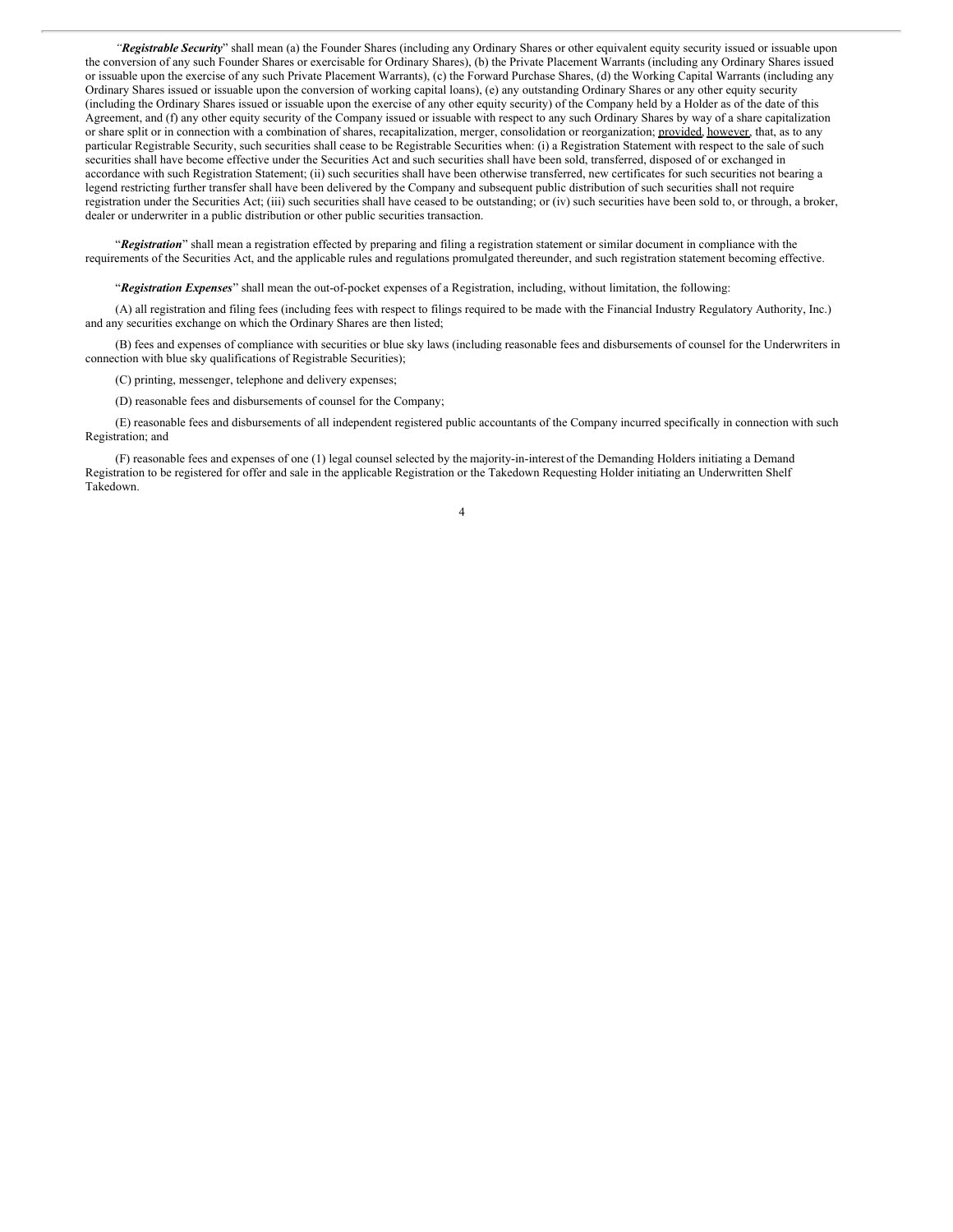"*Registration Statement*" shall mean any registration statement that covers the Registrable Securities pursuant to the provisions of this Agreement, including the Prospectus included in such registration statement, amendments (including post-effective amendments) and supplements to such registration statement, and all exhibits to and all material incorporated by reference in such registration statement.

*"Requesting Holder*" shall have the meaning given in subsection 2.1.1.

*"Securities Act*" shall mean the Securities Act of 1933, as amended from time to time.

*"Shelf"* shall have the meaning given in subsection 2.3.1.

*"Sponsor*" shall have the meaning given in the Recitals hereto.

"*Sponsor Director"* means an individual elected to the Board that has been nominated by the Sponsor pursuant to this Agreement.

"*Subsequent Shelf Registration*" shall have the meaning given in subsection 2.3.2.

"*Takedown Requesting Holder*" shall have the meaning given in subsection 2.3.3.

"*Underwriter*" shall mean a securities dealer who purchases any Registrable Securities as principal in an Underwritten Offering and not as part of such dealer's market-making activities.

"*Underwritten Registration*" or "*Underwritten Of ering*" shall mean a Registration in which securities of the Company are sold to an Underwriter in a firm commitment underwriting for distribution to the public.

"*Underwritten Shelf Takedown*" shall have the meaning given in subsection 2.3.3.

"*Working Capital Warrants*" shall have the meaning given in the Recitals hereto.

### **ARTICLE 2 REGISTRATIONS**

#### 2.1 Demand Registration.

2.1.1 Request for Registration. Subject to the provisions of subsection 2.1.4 and Section 2.4 hereof, at any time and from time to time on or after the date the Company consummates the Business Combination, the Holders of at least a majority in interest of the then-outstanding number of Registrable Securities (the *"Demanding Holders")* may make a written demand for Registration of all or part of their Registrable Securities, which written demand shall describe the amount and type of securities to be included in such Registration and the intended method(s) of distribution thereof (such written demand a *"Demand Registration").* The Company shall, within five (5) days of the Company's receipt of the Demand Registration, notify, in writing, all other Holders of Registrable Securities of such demand, and each Holder of Registrable Securities who thereafter wishes to include all or a portion of such Holder's Registrable Securities in a Registration pursuant to a Demand Registration (each such Holder that includes all or a portion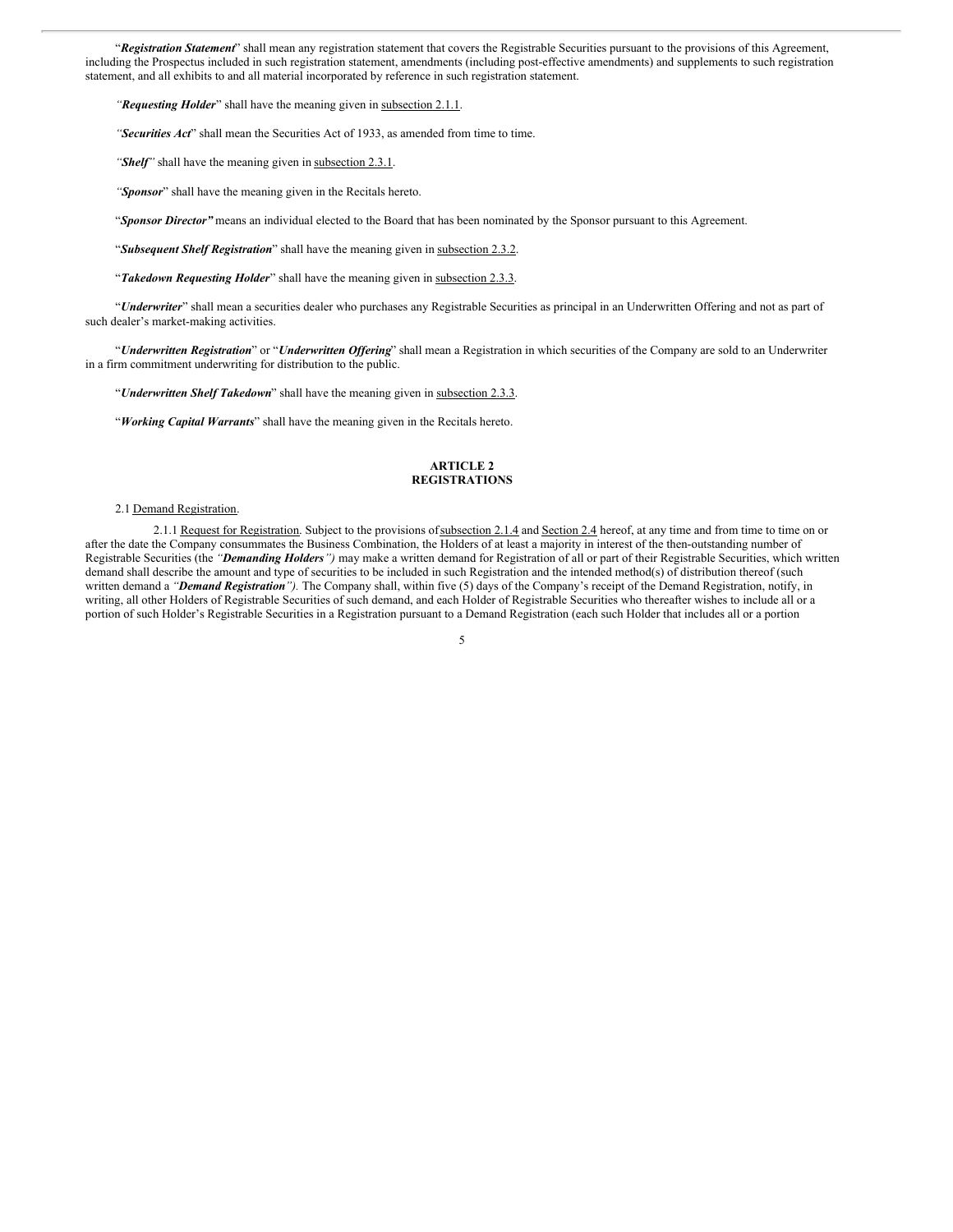of such Holder's Registrable Securities in such Registration, a *"Requesting Holder")* shall so notify the Company, in writing, within three (3) business days after the receipt by the Holder of the notice from the Company. Upon receipt by the Company of any such written notification from a Requesting Holder(s) to the Company, such Requesting Holder(s) shall be entitled to have their Registrable Securities included in a Registration pursuant to a Demand Registration and the Company shall effect, as soon thereafter as practicable, but not more than forty five (45) days immediately after the Company's receipt of the Demand Registration, the Registration of all Registrable Securities requested by the Demanding Holders and Requesting Holders pursuant to such Demand Registration. Under no circumstances shall the Company be obligated to effect more than an aggregate of three (3) Registrations pursuant to a Demand Registration under this subsection 2.1.1 with respect to any or all Registrable Securities; provided, however, that a Registration shall not be counted for such purposes unless a Form S-1 or any similar long-form registration statement that may be available at such time ("*Form S-1")* has become effective and all of the Registrable Securities requested by the Requesting Holders to be registered on behalf of the Requesting Holders in such Form S-1 Registration have been sold, in accordance with Section 3.1 of this Agreement; provided, further, that an Underwritten Shelf Takedown shall not count as a Demand Registration.

2.1.2 Effective Registration. Notwithstanding the provisions of subsection 2.1.1 above or any other part of this Agreement, a Registration pursuant to a Demand Registration shall not count as a Registration unless and until (i) the Registration Statement filed with the Commission with respect to a Registration pursuant to a Demand Registration has been declared effective by the Commission and (ii) the Company has complied with all of its obligations under this Agreement with respect thereto; provided, further, that if, after such Registration Statement has been declared effective, an offering of Registrable Securities in a Registration pursuant to a Demand Registration is subsequently interfered with by any stop order or injunction of the Commission, federal or state court or any other governmental agency the Registration Statement with respect to such Registration shall be deemed not to have been declared effective, unless and until, (i) such stop order or injunction is removed, rescinded or otherwise terminated and (ii) a majority-in-interest of the Demanding Holders initiating such Demand Registration thereafter affirmatively elect to continue with such Registration and accordingly notify the Company in writing, but in no event later than five (5) days, of such election; provided, further, that the Company shall not be obligated or required to file another Registration Statement until the Registration Statement that has been previously filed with respect to a Registration pursuant to a Demand Registration becomes effective or is subsequently terminated.

2.1.3 Underwritten Offering. Subject to the provisions of subsection 2.1.4 and Section 2.4 hereof, if a majority-in-interest of the Demanding Holders so advise the Company as part of their Demand Registration that the offering of the Registrable Securities pursuant to such Demand Registration shall be in the form of an Underwritten Offering, then the right of such Demanding Holder or Requesting Holder (if any) to include its Registrable Securities in such Registration shall be conditioned upon such Holder's participation in such Underwritten Offering and the inclusion of such Holder's Registrable Securities in such Underwritten Offering to the extent provided herein. All such Holders proposing to distribute their Registrable Securities through an Underwritten Offering under this subsection 2.1.3 shall enter into an underwriting agreement in customary form with the Underwriter(s) selected for such Underwritten Offering by the majority-in-interest of the Demanding Holders initiating the Demand Registration.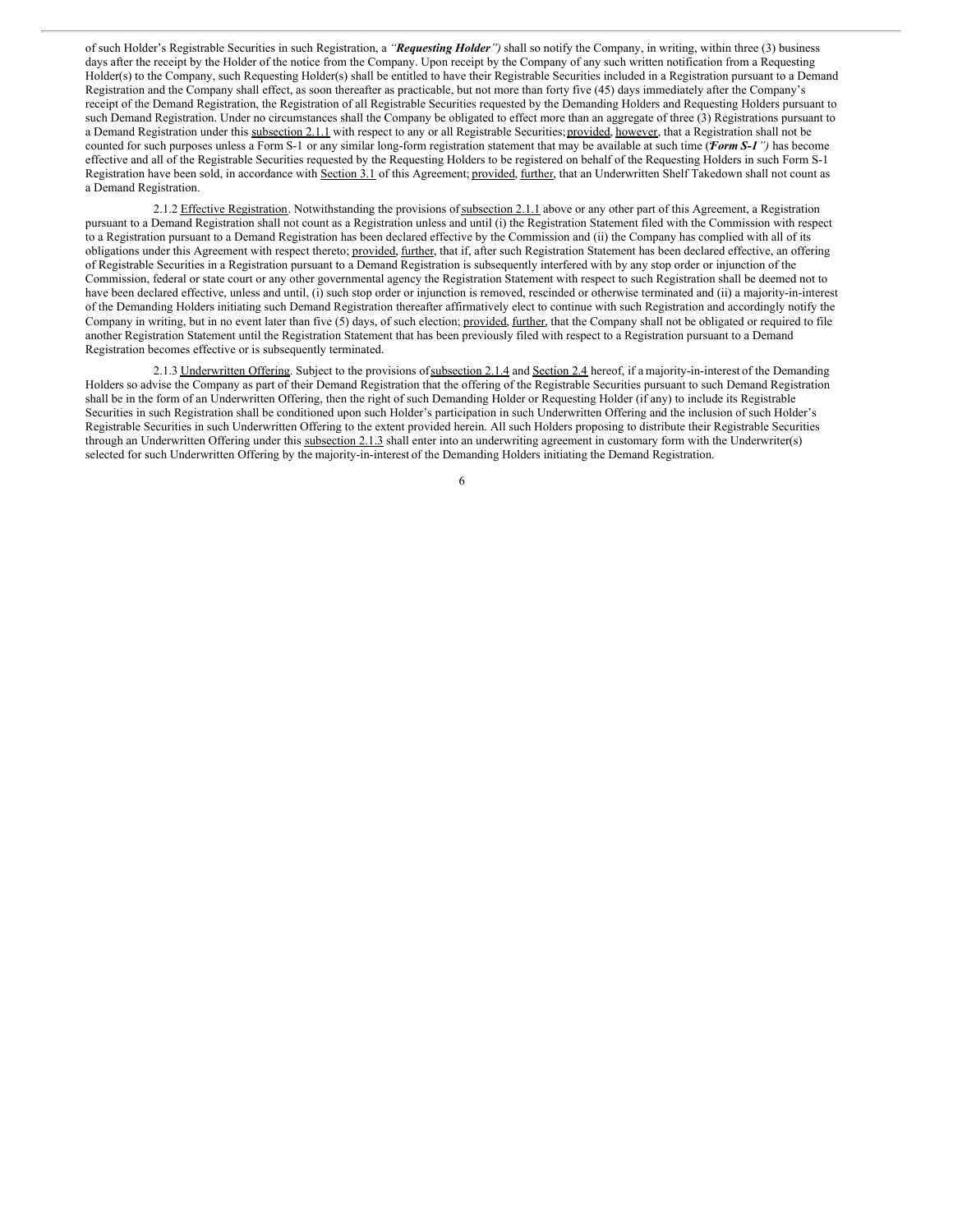2.1.4 Reduction of Underwritten Offering. If the managing Underwriter or Underwriters in an Underwritten Registration pursuant to a Demand Registration, in good faith, advises the Company, the Demanding Holders and the Requesting Holders (if any) in writing that the dollar amount or number of Registrable Securities that the Demanding Holders and the Requesting Holders (if any) desire to sell, taken together with all other Ordinary Shares or other equity securities that the Company desires to sell and the Ordinary Shares, if any, as to which a Registration has been requested pursuant to separate written contractual piggy-back registration rights held by any other shareholders who desire to sell, exceeds the maximum dollar amount or maximum number of equity securities that can be sold in the Underwritten Offering without adversely affecting the proposed offering price, the timing, the distribution method, or the probability of success of such offering (such maximum dollar amount or maximum number of such securities, as applicable, the *"Maximum Number of Securities"),* then the Company shall include in such Underwritten Offering, as follows: (i) first, the Registrable Securities of the Demanding Holders and the Requesting Holders (if any) (pro rata based on the respective number of Registrable Securities that each Demanding Holder and Requesting Holder (if any) has requested be included in such Underwritten Registration and the aggregate number of Registrable Securities that the Demanding Holders and Requesting Holders have requested be included in such Underwritten Registration (such proportion is referred to herein as *"Pro Rata"))* that can be sold without exceeding the Maximum Number of Securities; (ii) second, to the extent that the Maximum Number of Securities has not been reached under the foregoing clause (i), the Ordinary Shares or other equity securities that the Company desires to sell, which can be sold without exceeding the Maximum Number of Securities; and (iii) third, to the extent that the Maximum Number of Securities has not been reached under the foregoing clauses (i) and (ii), the Ordinary Shares or other equity securities of other persons or entities that the Company is obligated to register in a Registration pursuant to separate written contractual arrangements with such persons and that can be sold without exceeding the Maximum Number of Securities.

2.1.5 Demand Registration Withdrawal. A majority-in-interest of the Demanding Holders initiating a Demand Registration or a majority-in-interest of the Requesting Holders (if any), pursuant to a Registration undersubsection 2.1.1 shall have the right to withdraw from a Registration pursuant to such Demand Registration for any or no reason whatsoever upon written notification to the Company and the Underwriter or Underwriters (if any) of their intention to withdraw from such Registration prior to the effectiveness of the Registration Statement filed with the Commission with respect to the Registration of their Registrable Securities pursuant to such Demand Registration. Notwithstanding anything to the contrary in this Agreement, the Company shall be responsible for the Registration Expenses incurred in connection with a Registration pursuant to a Demand Registration prior to its withdrawal under this subsection 2.1.5.

### 2.2 Piggyback Registration.

2.2.1 Piggyback Rights. If, at any time on or after the date the Company consummates a Business Combination, the Company proposes to file a Registration Statement under the Securities Act with respect to an offering of equity securities, or securities or other obligations exercisable or exchangeable for, or convertible into equity securities, for its own account or for the account of shareholders of the Company (or by the Company and by the shareholders of the Company including, without limitation, pursuant to Section 2.1 hereof), other than a Registration Statement (i) filed in connection with any employee stock option or other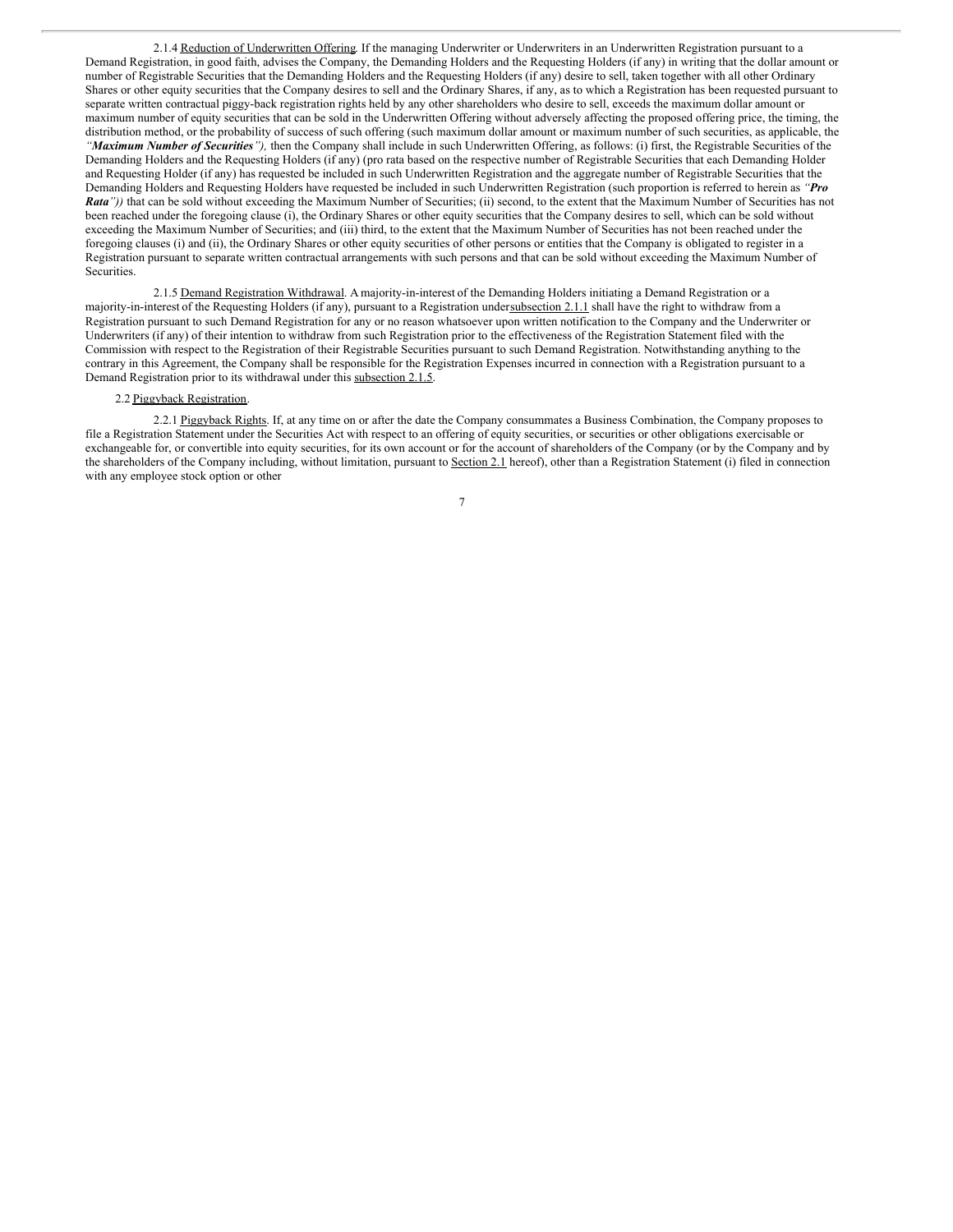benefit plan, (ii) for an exchange offer or offering of securities solely to the Company's existing shareholders, (iii) for an offering of debt that is convertible into equity securities of the Company or (iv) for a dividend reinvestment plan, then the Company shall give written notice of such proposed filing to all of the Holders of Registrable Securities as soon as practicable but not less than seven (7) days before the anticipated filing date of such Registration Statement, which notice shall (A) describe the amount and type of securities to be included in such offering, the intended method(s) of distribution, and the name of the proposed managing Underwriter or Underwriters, if any, in such offering, and (B) offer to all of the Holders of Registrable Securities the opportunity to register the sale of such number of Registrable Securities as such Holders may request in writing within three (3) business days after receipt of such written notice (such Registration a "*Piggyback Registration*")*.* The Company shall, in good faith, cause such Registrable Securities to be included in such Piggyback Registration and shall use its best efforts to cause the managing Underwriter or Underwriters of a proposed Underwritten Offering to permit the Registrable Securities requested by the Holders pursuant to this subsection 2.2.1 to be included in a Piggyback Registration on the same terms and conditions as any similar securities of the Company included in such Registration and to permit the sale or other disposition of such Registrable Securities in accordance with the intended method(s) of distribution thereof. All such Holders proposing to distribute their Registrable Securities through an Underwritten Offering under this subsection 2.2.1 shall enter into an underwriting agreement in customary form with the Underwriter(s) selected for such Underwritten Offering by the Company. The notice periods set forth in this subsection 2.2.1 shall not apply to an Underwritten Shelf Takedown conducted in accordance with subsection 2.3.3.

2.2.2 Reduction of Piggyback Registration. If the managing Underwriter or Underwriters in an Underwritten Registration that is to be a Piggyback Registration (other than Underwritten Shelf Takedown), in good faith, advises the Company and the Holders of Registrable Securities participating in the Piggyback Registration in writing that the dollar amount or number of the Ordinary Shares that the Company desires to sell, taken together with (i) the Ordinary Shares, if any, as to which Registration has been demanded pursuant to separate written contractual arrangements with persons or entities other than the Holders of Registrable Securities hereunder, (ii) the Registrable Securities as to which registration has been requested pursuant Section 2.2 hereof, and (iii) the Ordinary Shares, if any, as to which Registration has been requested pursuant to separate written contractual piggy-back registration rights of other shareholders of the Company, exceeds the Maximum Number of Securities, then:

(a) If the Registration is undertaken for the Company's account, the Company shall include in any such Registration (A) first, the Ordinary Shares or other equity securities that the Company desires to sell, which can be sold without exceeding the Maximum Number of Securities; and (B) second, to the extent that the Maximum Number of Securities has not been reached under the foregoing clause (A), the Registrable Securities of Holders exercising their rights to register their Registrable Securities pursuant to subsection 2.2.1 hereof, Pro Rata based on the respective number of Registrable Securities that each Holder has so requested exercising its rights to register its Registrable Securities pursuant to subsection 2.2.1 hereof, which can be sold without exceeding the Maximum Number of Securities; and (C) third, to the extent that the Maximum Number of Securities has not been reached under the foregoing clauses (A) and (B), the Ordinary Shares, if any, as to which Registration has been requested pursuant to written contractual piggy-back registration rights of other shareholders of the Company, which can be sold without exceeding the Maximum Number of Securities;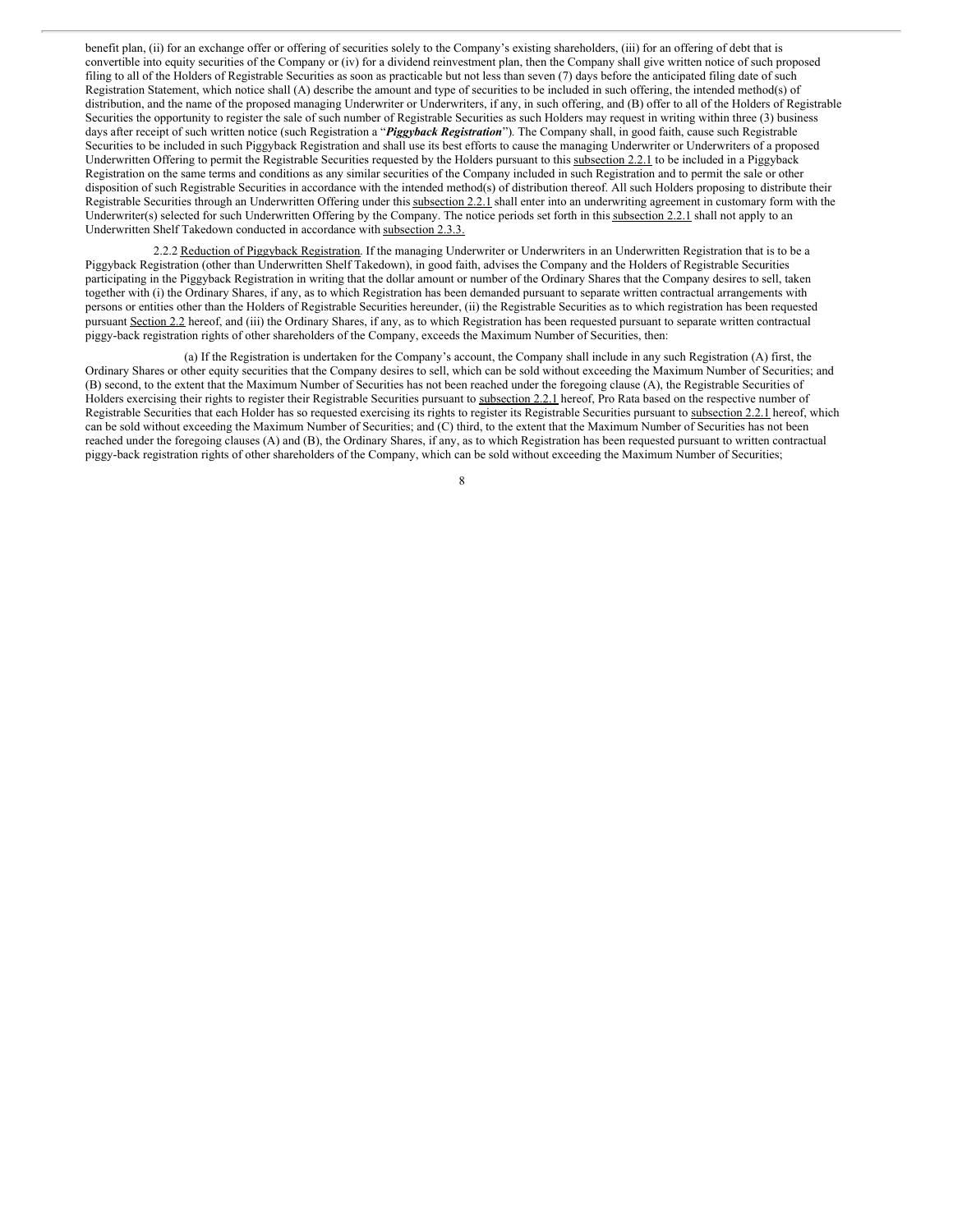(b) If the Registration is pursuant to a request by persons or entities other than the Holders of Registrable Securities, then the Company shall include in any such Registration (A) first, the Ordinary Shares or other equity securities, if any, of such requesting persons or entities, other than the Holders of Registrable Securities, which can be sold without exceeding the Maximum Number of Securities; (B) second, to the extent that the Maximum Number of Securities has not been reached under the foregoing clause (A), the Registrable Securities of Holders exercising their rights to register their Registrable Securities pursuant to subsection 2.2.1, Pro Rata, which can be sold without exceeding the Maximum Number of Securities; (C) third, to the extent that the Maximum Number of Securities has not been reached under the foregoing clauses (A) and (B), the Ordinary Shares or other equity securities that the Company desires to sell, which can be sold without exceeding the Maximum Number of Securities; and (D) fourth, to the extent that the Maximum Number of Securities has not been reached under the foregoing clauses (A), (B) and (C), the Ordinary Shares or other equity securities for the account of other persons or entities that the Company is obligated to register pursuant to separate written contractual arrangements with such persons or entities, which can be sold without exceeding the Maximum Number of Securities.

2.2.3 Piggyback Registration Withdrawal. Any Holder of Registrable Securities shall have the right to withdraw from a Piggyback Registration for any or no reason whatsoever upon written notification to the Company and the Underwriter or Underwriters (if any) of his, her or its intention to withdraw from such Piggyback Registration prior to the effectiveness of the Registration Statement filed with the Commission with respect to such Piggyback Registration. The Company (whether on its own good faith determination or as the result of a request for withdrawal by persons pursuant to separate written contractual obligations) may withdraw a Registration Statement filed with the Commission in connection with a Piggyback Registration at any time prior to the effectiveness of such Registration Statement. Notwithstanding anything to the contrary in this Agreement, the Company shall be responsible for the Registration Expenses incurred in connection with the Piggyback Registration prior to its withdrawal under this subsection 2.2.3.

2.2.4 Unlimited Piggyback Registration Rights. For purposes of clarity, any Registration effected pursuant to Section 2.2 hereof shall not be counted as a Registration pursuant to a Demand Registration effected under Section 2.1 hereof.

#### 2.3 Shelf Registrations.

2.3.1 The Holders of Registrable Securities may at any time, and from time to time, request in writing that the Company, pursuant to Rule 415 under the Securities Act (or any successor rule promulgated thereafter by the Commission), register the resale of any or all of their Registrable Securities on Form S-3 or similar short form registration statement that may be available at such time (*Form S-3*"), or if the Company is ineligible to use Form S-3, on Form S-1; a registration statement filed pursuant to this subsection 2.3.1 (a "Shelf") shall provide for the resale of the Registrable Securities included therein pursuant to any method or combination of methods legally available to, and requested by, any Holder. Within three (3) days of the Company's receipt of a written request from a Holder or Holders of Registrable Securities for a Registration on a Shelf, the Company shall promptly give written notice of the proposed Registration to all other Holders of Registrable Securities, and each Holder of Registrable Securities who thereafter

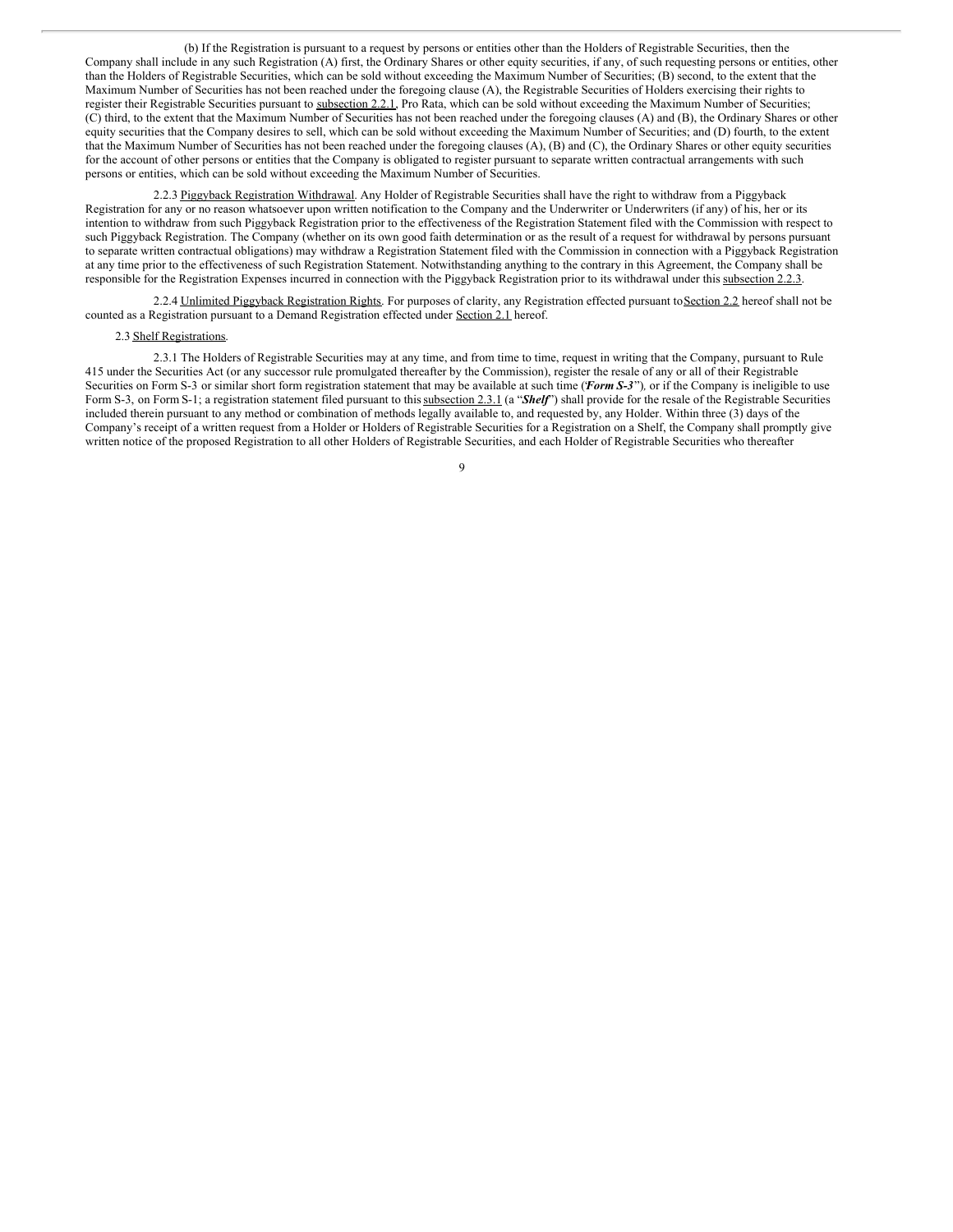wishes to include all or a portion of such Holder's Registrable Securities in such Registration shall so notify the Company, in writing, within three (3) business days after the receipt by the Holder of the notice from the Company. As soon as practicable thereafter, but not more than ten (10) days after the Company's initial receipt of such written request for a Registration on a Shelf, the Company shall register all or such portion of such Holder's Registrable Securities as are specified in such written request, together with all or such portion of Registrable Securities of any other Holder or Holders joining in such request as are specified in the written notification given by such Holder or Holders; provided, however, that the Company shall not be obligated to effect any such Registration pursuant to this subsection 2.3.1 if the Holders of Registrable Securities, together with the Holders of any other equity securities of the Company entitled to inclusion in such Registration, propose to sell the Registrable Securities and such other equity securities (if any) at any aggregate price to the public of less than \$10,000,000. The Company shall maintain each Shelf in accordance with the terms hereof, and shall prepare and file with the SEC such amendments, including post-effective amendments, and supplements as may be necessary to keep such Shelf continuously effective, available for use and in compliance with the provisions of the Securities Act until such time as there are no longer any Registrable Securities included on such Shelf. In the event the Company files a Shelf on Form S-1, the Company shall use its commercially reasonable efforts to convert the Form S-1 to a Form S-3 as soon as practicable after the Company is eligible to use FormS-3.

2.3.2 If any Shelf ceases to be effective under the Securities Act for any reason at any time while Registrable Securities included thereon are still outstanding, the Company shall use its commercially reasonable efforts to as promptly as is reasonably practicable cause such Shelf to again become effective under the Securities Act (including obtaining the prompt withdrawal of any order suspending the effectiveness of such Shelf), and shall use its commercially reasonable efforts to as promptly as is reasonably practicable amend such Shelf in a manner reasonably expected to result in the withdrawal of any order suspending the effectiveness of such Shelf or file an additional registration statement (a *"Subsequent Shelf Registration")* registering the resale of all Registrable Securities including on such Shelf, and pursuant to any method or combination of methods legally available to, and requested by, any Holder. If a Subsequent Shelf Registration is filed, the Company shall use its commercially reasonable efforts to (i) cause such Subsequent Shelf Registration to become effective under the Securities Act as promptly as is reasonably practicable after the filing thereof and (ii) keep such Subsequent Shelf Registration continuously effective, available for use and in compliance with the provisions of the Securities Act until such time as there are no longer any Registrable Securities included thereon. Any such Subsequent Shelf Registration shall be on Form S-3 to the extent that the Company is eligible to use such form. Otherwise, such Subsequent Shelf Registration shall be on another appropriate form. In the event that any Holder holds Registrable Securities that are not registered for resale on a delayed or continuous basis, the Company, upon request of a Holder shall promptly use its commercially reasonable efforts to cause the resale of such Registrable Securities to be covered by either, at the Company's option, a Shelf (including by means of a post-effective amendment) or a Subsequent Shelf Registration and cause the same to become effective as soon as practicable after such filing and such Shelf or Subsequent Shelf Registration shall be subject to the terms hereof; provided, however, the Company shall only be required to cause such Registrable Securities to be so covered once annually after inquiry of the Holders.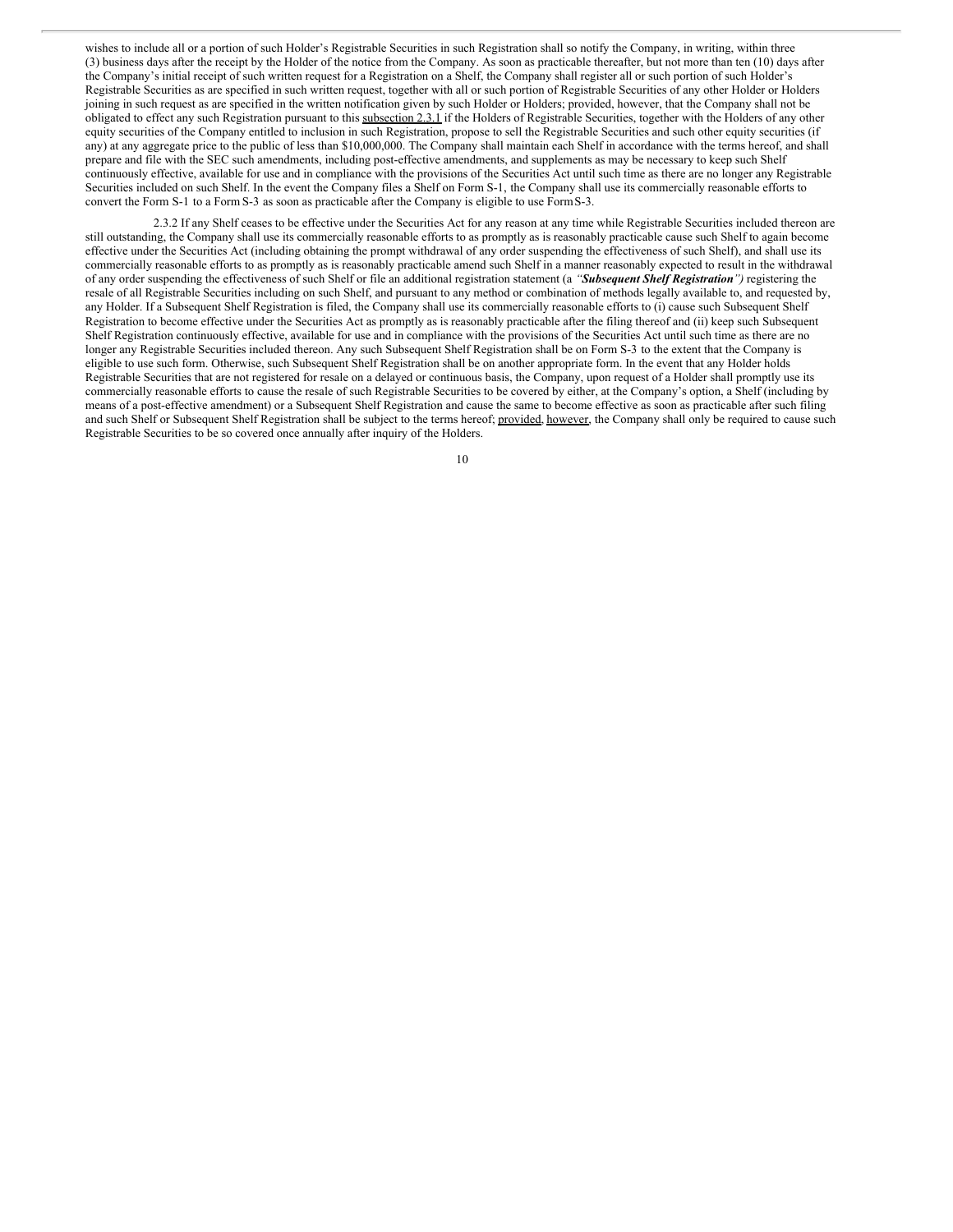2.3.3 At any time and from time to time after a Shelf has been declared effective by the Commission, the Sponsor may request to sell all or any portion of its Registrable Securities in an underwritten offering that is registered pursuant to the Shelf (each, an *"Underwritten Shelf Takedown*") provided that the Company shall only be obligated to effect an Underwritten Shelf Takedown if such offering shall include securities with a total offering price (including piggyback securities and before deduction of underwriting discounts) reasonably expected to exceed, in the aggregate, \$10,000,000. All requests for Underwritten Shelf Takedowns shall be made by giving written notice to the Company at least 48 hours prior to the public announcement of such Underwritten Shelf Takedown, which shall specify the approximate number of Registrable Securities proposed to be sold in the Underwritten Shelf Takedown and the expected price range (net of underwriting discounts and commissions) of such Underwritten Shelf Takedown. The Company shall include in any Underwritten Shelf Takedown the securities requested to be included by any holder (each a *"Takedown Requesting Holder*") at least 24 hours prior to the public announcement of such Underwritten Shelf Takedown pursuant to written contractual piggyback registration rights of such holder (including to those set forth herein). The Sponsor shall have the right to select the underwriter(s) for such offering (which shall consist of one or more reputable nationally recognized investment banks), subject to the Company's prior approval which shall not be unreasonably withheld, conditioned or delayed. For purposes of clarity, any Registration effected pursuant to this subsection 2.3.3 shall not be counted as a Registration pursuant to a Demand Registration effected under Section 2.1 hereof.

2.3.4 If the managing Underwriter or Underwriters (if any) in an Underwritten Shelf Takedown, in good faith, advises the Company, the Sponsor and the Takedown Requesting Holders (if any) in writing that the dollar amount or number of Registrable Securities that the Sponsor and the Takedown Requesting Holders (if any) desire to sell, taken together with all other Ordinary Shares or other equity securities that the Company desires to sell, exceeds the Maximum Number of Securities, then the Company shall include in such Underwritten Shelf Takedown, as follows: (i) first, the Registrable Securities of the Sponsor that can be sold without exceeding the Maximum Number of Securities; (ii) second, to the extent that the Maximum Number of Securities has not been reached under the foregoing clause (i), the Ordinary Shares or other equity securities that the Company desires to sell, which can be sold without exceeding the Maximum Number of Securities; and (iii) third, to the extent that the Maximum Number of Securities has not been reached under the foregoing clauses (i) and (ii), the Ordinary Shares or other equity securities of the Takedown Requesting Holders, if any, that can be sold without exceeding the Maximum Number of Securities, determined Pro Rata based on the respective number of Registrable Securities that each Takedown Requesting Holder has so requested to be included in such Underwritten Shelf Takedown.

2.3.5 The Sponsor shall have the right to withdraw from an Underwritten Shelf Takedown for any or no reason whatsoever upon written notification to the Company and the Underwriter or Underwriters (if any) of its intention to withdraw from such Underwritten Shelf Takedown prior to the public announcement of such Underwritten Shelf Takedown. Notwithstanding anything to the contrary in this Agreement, the Company shall be responsible for the Registration Expenses incurred in connection with an Underwritten Shelf Takedown prior to a withdrawal under this subsection 2.3.5.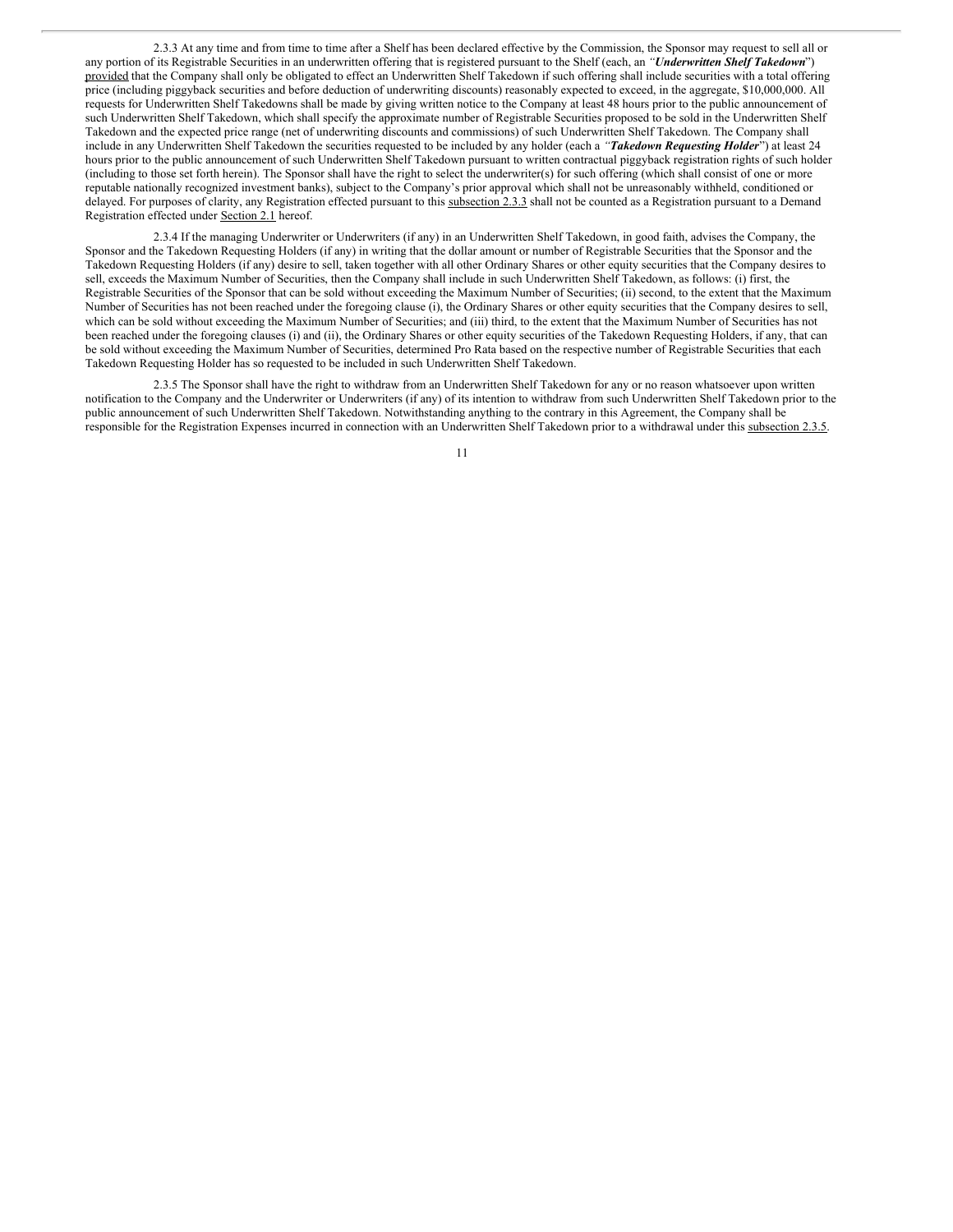2.4 Restrictions on Registration Rights. If (A) during the period starting with the date sixty (60) days prior to the Company's good faith estimate of the date of the filing of, and ending on a date one hundred and twenty (120) days after the effective date of, a Company initiated Registration and provided that the Company has delivered written notice to the Holders prior to receipt of a Demand Registration pursuant to subsection 2.1.1 and it continues to actively employ, in good faith, all reasonable efforts to cause the applicable Registration Statement to become effective; (B) the Holders have requested an Underwritten Registration and the Company and the Holders are unable to obtain the commitment of underwriters to firmly underwrite the offer; or (C) in the good faith judgment of the Board such Registration would be seriously detrimental to the Company and the Board concludes as a result that it is essential to defer the filing of such Registration Statement at such time, then in each case the Company shall furnish to such Holders a certificate signed by the Chairman of the Board stating that in the good faith judgment of the Board it would be seriously detrimental to the Company for such Registration Statement to be filed in the near future and that it is therefore essential to defer the filing of such Registration Statement. In such event, the Company shall have the right to defer such filing for a period of not more than thirty (30) days; provided, however, that the Company shall not defer its obligation in this manner more than once in any 12-month period. Notwithstanding anything to the contrary contained in this Agreement, no Registration shall be effected or permitted and no Registration Statement shall become effective, with respect to any Registrable Securities held by any Holder, until after the expiration of the Founder Shares Lock-Up Period or the Private Placement Lock-Up Period, as the case may be.

### **ARTICLE 3 COMPANY PROCEDURES**

3.1 General Procedures. If at any time on or after the date the Company consummates a Business Combination the Company is required to effect the Registration of Registrable Securities, the Company shall use its best efforts to effect such Registration to permit the sale of such Registrable Securities in accordance with the intended plan of distribution thereof, and pursuant thereto the Company shall, as expeditiously as possible:

3.1.1 prepare and file with the Commission as soon as practicable a Registration Statement with respect to such Registrable Securities and use its reasonable best efforts to cause such Registration Statement to become effective and remain effective until all Registrable Securities covered by such Registration Statement have been sold;

3.1.2 prepare and file with the Commission such amendments and post-effective amendments to the Registration Statement, and such supplements to the Prospectus, as may be requested by the Holders or any Underwriter of Registrable Securities or as may be required by the rules, regulations or instructions applicable to the registration form used by the Company or by the Securities Act or rules and regulations thereunder to keep the Registration Statement effective until all Registrable Securities covered by such Registration Statement are sold in accordance with the intended plan of distribution set forth in such Registration Statement or supplement to the Prospectus;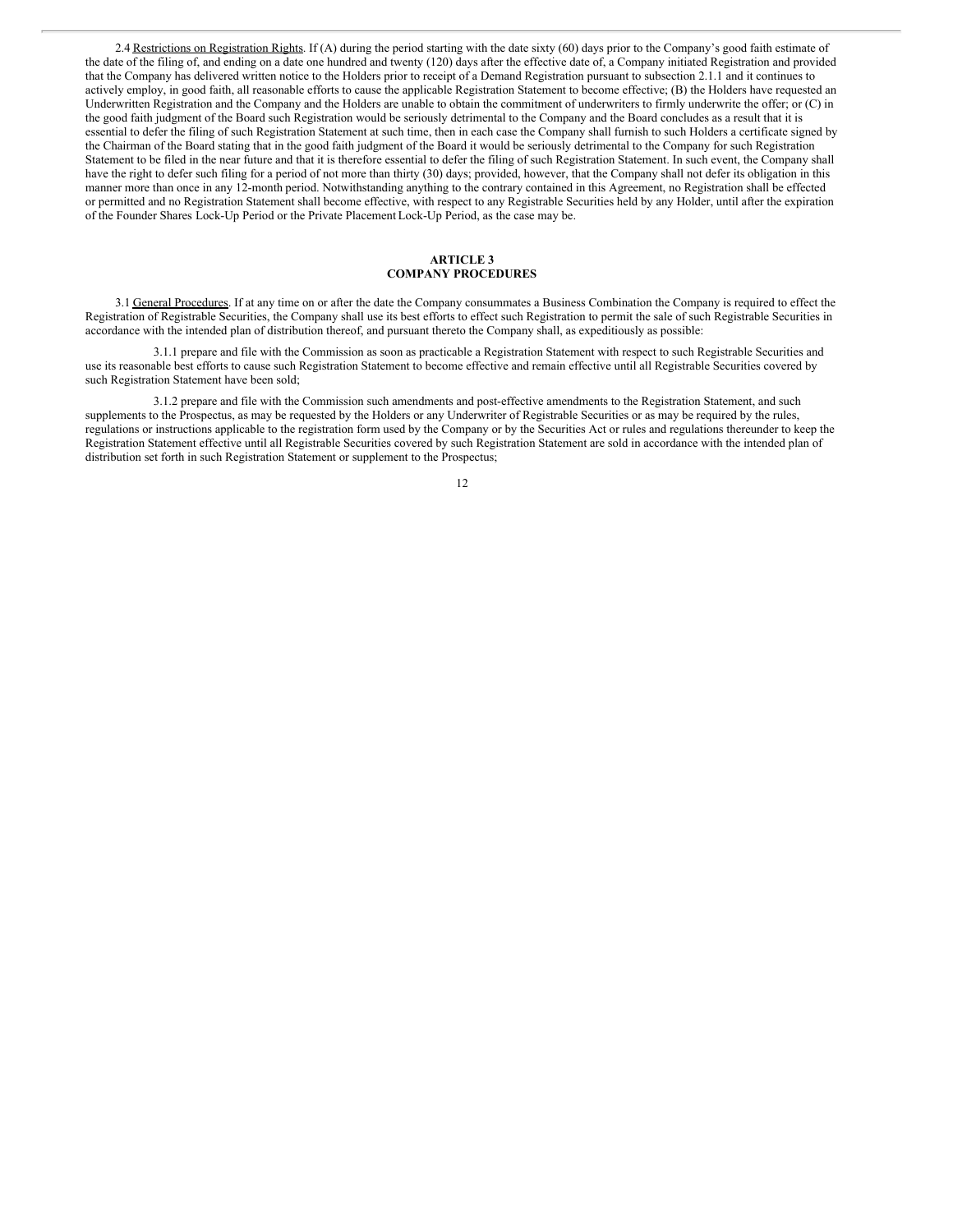3.1.3 prior to filing a Registration Statement or Prospectus, or any amendment or supplement thereto, furnish without charge to the Underwriters, if any, and the Holders of Registrable Securities included in such Registration, and such Holders' legal counsel, copies of such Registration Statement as proposed to be filed, each amendment and supplement to such Registration Statement (in each case including all exhibits thereto and documents incorporated by reference therein), the Prospectus included in such Registration Statement (including each preliminary Prospectus), and such other documents as the Underwriters and the Holders of Registrable Securities included in such Registration or the legal counsel for any such Holders may request in order to facilitate the disposition of the Registrable Securities owned by such Holders;

3.1.4 prior to any public offering of Registrable Securities, use its best efforts to (i) register or qualify the Registrable Securities covered by the Registration Statement under such securities or "blue sky" laws of such jurisdictions in the United States as the Holders of Registrable Securities included in such Registration Statement (in light of their intended plan of distribution) may request and (ii) take such action necessary to cause such Registrable Securities covered by the Registration Statement to be registered with or approved by such other governmental authorities as may be necessary by virtue of the business and operations of the Company and do any and all other acts and things that may be necessary or advisable to enable the Holders of Registrable Securities included in such Registration Statement to consummate the disposition of such Registrable Securities in such jurisdictions; provided, however, that the Company shall not be required to qualify generally to do business in any jurisdiction where it would not otherwise be required to qualify or take any action to which it would be subject to general service of process or taxation in any such jurisdiction where it is not then otherwise so subject;

3.1.5 cause all such Registrable Securities to be listed on each securities exchange or automated quotation system on which similar securities issued by the Company are then listed;

3.1.6 provide a transfer agent or warrant agent, as applicable, and registrar for all such Registrable Securities no later than the effective date of such Registration Statement;

3.1.7 advise each seller of such Registrable Securities, promptly after it shall receive notice or obtain knowledge thereof, of the issuance of any stop order by the Commission suspending the effectiveness of such Registration Statement or the initiation or threatening of any proceeding for such purpose and promptly use its reasonable best efforts to prevent the issuance of any stop order or to obtain its withdrawal if such stop order should be issued;

3.1.8 at least five (5) days prior to the filing of any Registration Statement or Prospectus or any amendment or supplement to such Registration Statement or Prospectus (other than by way of a document incorporated by reference) furnish a copy thereof to each seller of such Registrable Securities or its counsel;

3.1.9 notify the Holders at any time when a Prospectus relating to such Registration Statement is required to be delivered under the Securities Act, of the happening of any event as a result of which the Prospectus included in such Registration Statement, as then in effect, includes a Misstatement, and then to correct such Misstatement as set forth in Section 3.4 hereof;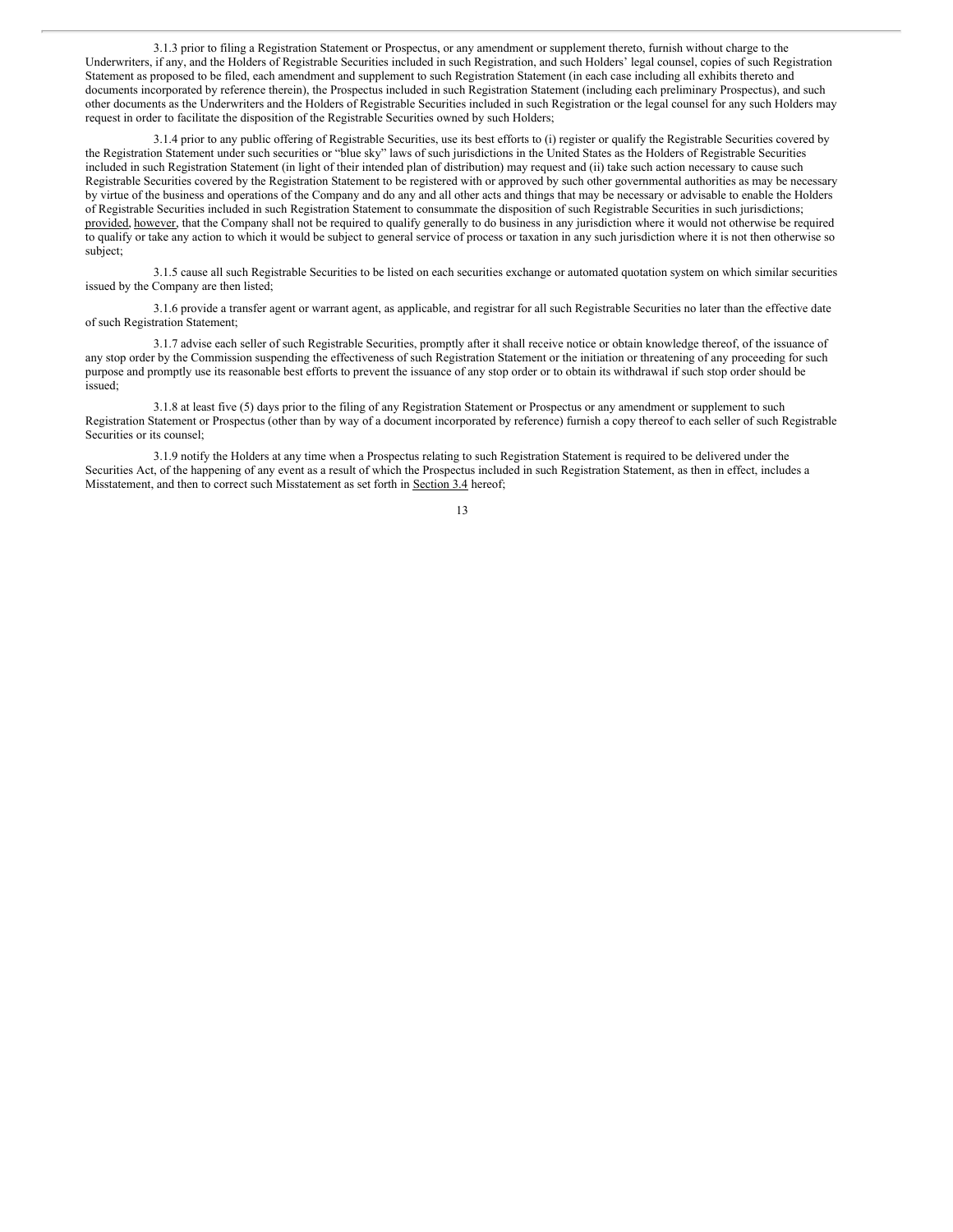3.1.10 permit a representative of the Holders, the Underwriters, if any, and any attorney or accountant retained by such Holders or Underwriters to participate, at each such person's own expense, in the preparation of the Registration Statement, and cause the Company's officers, directors and employees to supply all information reasonably requested by any such representative, Underwriter, attorney or accountant in connection with the Registration; provided, however, that such representatives or Underwriters enter into a confidentiality agreement, in form and substance reasonably satisfactory to the Company, prior to the release or disclosure of any such information;

3.1.11 obtain a "cold comfort" letter from the Company's independent registered public accountants in the event of an Underwritten Registration, in customary form and covering such matters of the type customarily covered by "cold comfort" letters as the managing Underwriter or Underwriters may reasonably request, and reasonably satisfactory to a majority-in-interest of the participating Holders;

3.1.12 on the date the Registrable Securities are delivered for sale pursuant to such Registration, obtain an opinion, dated such date, of counsel representing the Company for the purposes of such Registration, addressed to the Holders, the placement agent or sales agent, if any, and the Underwriters, if any, covering such legal matters with respect to the Registration in respect of which such opinion is being given as the Holders, placement agent, sales agent, or Underwriter may reasonably request and as are customarily included in such opinions and negative assurance letters, and reasonably satisfactory to a majority in interest of the participating Holders;

3.1.13 in the event of any Underwritten Offering, enter into and perform its obligations under an underwriting agreement, in usual and customary form, with the managing Underwriter or Underwriters of such offering;

3.1.14 make available to its security holders, as soon as reasonably practicable, an earnings statement covering the period of at least twelve (12) months beginning with the first day of the Company's first full calendar quarter after the effective date of the Registration Statement which satisfies the provisions of Section 11(a) of the Securities Act and Rule 158 thereunder (or any successor rule promulgated thereafter by the Commission);

3.1.15 if the Registration involves the Registration of Registrable Securities involving gross proceeds in excess of \$50,000,000, use its reasonable efforts to make available senior executives of the Company to participate in customary "road show" presentations that may be reasonably requested by the Underwriters in any Underwritten Offering; and

3.1.16 otherwise, in good faith, cooperate reasonably with, and take such customary actions as may reasonably be requested by the Holders, in connection with such Registration.

3.2 Registration Expenses. The Registration Expenses of all Registrations shall be borne by the Company. It is acknowledged by the Holders that the Holders shall bear all incremental selling expenses relating to the sale of Registrable Securities, such as Underwriters' commissions and discounts, brokerage fees, Underwriter marketing costs and, other than as set forth in the definition of "Registration Expenses," all reasonable fees and expenses of any legal counsel representing the Holders.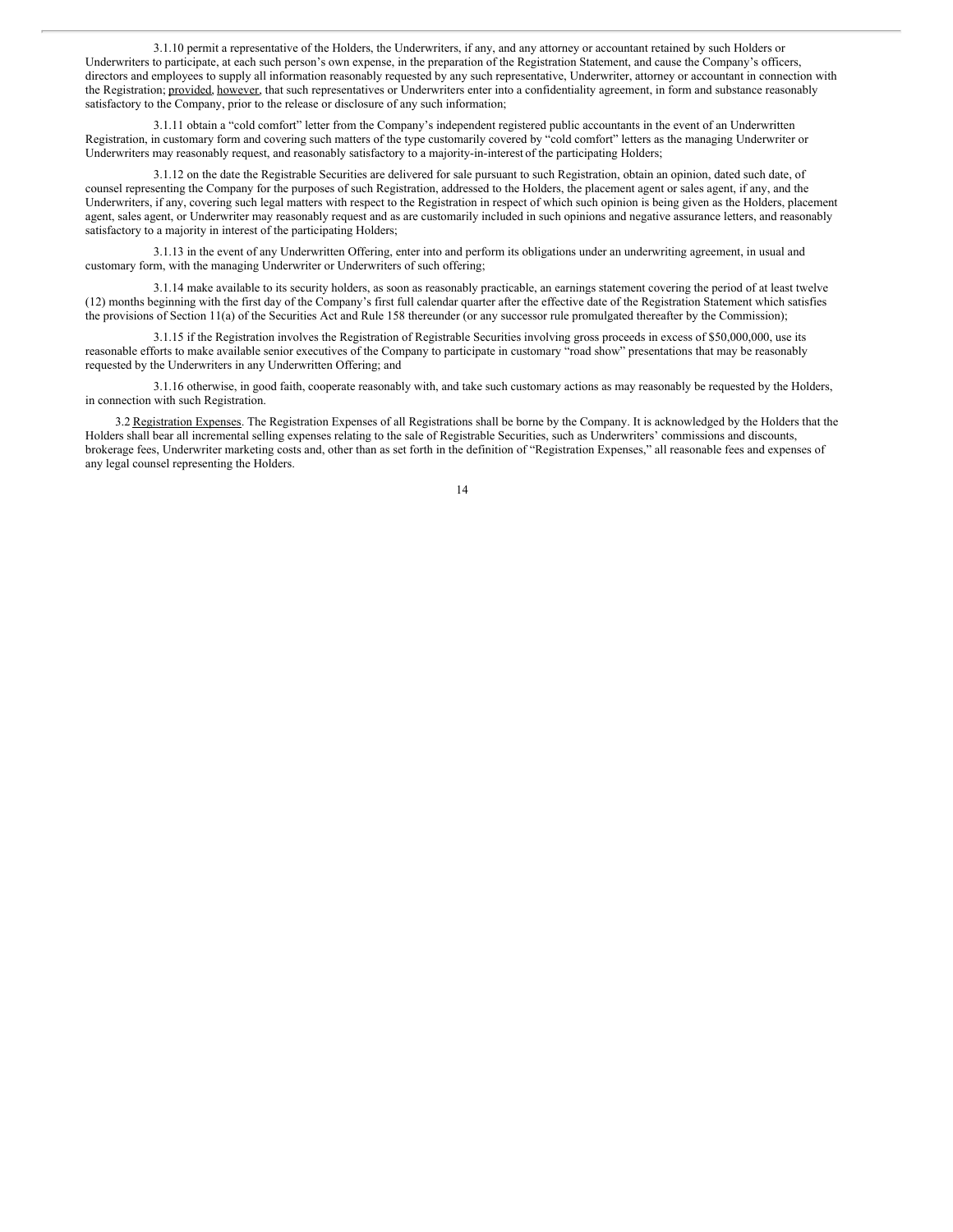3.3 Requirements for Participation in Underwritten Offerings No person may participate in any Underwritten Offering for equity securities of the Company pursuant to a Registration initiated by the Company hereunder unless such person (i) agrees to sell such person's securities on the basis provided in any underwriting arrangements approved by the Company and (ii) completes and executes all customary questionnaires, powers of attorney, indemnities, lock-up agreements, underwriting agreements and other customary documents as may be reasonably required under the terms of such underwriting arrangements.

3.4 Suspension of Sales; Adverse Disclosure. Upon receipt of written notice from the Company that a Registration Statement or Prospectus contains a Misstatement, each of the Holders shall forthwith discontinue disposition of Registrable Securities until it has received copies of a supplemented or amended Prospectus correcting the Misstatement (it being understood that the Company hereby covenants to prepare and file such supplement or amendment as soon as practicable after the time of such notice), or until it is advised in writing by the Company that the use of the Prospectus may be resumed. If the filing, initial effectiveness or continued use of a Registration Statement in respect of any Registration at any time would require the Company to make an Adverse Disclosure or would require the inclusion in such Registration Statement of financial statements that are unavailable to the Company for reasons beyond the Company's control, the Company may, upon giving prompt written notice of such action to the Holders, delay the filing or initial effectiveness of, or suspend use of, such Registration Statement for the shortest period of time, but in no event more than thirty (30) days, determined in good faith by the Company to be necessary for such purpose. In the event the Company exercises its rights under the preceding sentence, the Holders agree to suspend, immediately upon their receipt of the notice referred to above, their use of the Prospectus relating to any Registration in connection with any sale or offer to sell Registrable Securities. The Company shall immediately notify the Holders of the expiration of any period during which it exercised its rights under this Section 3.4.

3.5 Reporting Obligations. As long as any Holder shall own Registrable Securities, the Company, at all times while it shall be a reporting company under the Exchange Act, covenants to file timely (or obtain extensions in respect thereof and file within the applicable grace period) all reports required to be filed by the Company after the date hereof pursuant to Sections 13(a) or 15(d) of the Exchange Act and to promptly furnish the Holders with true and complete copies of all such filings. The Company further covenants that it shall take such further action as any Holder may reasonably request, all to the extent required from time to time to enable such Holder to sell Ordinary Shares held by such Holder without registration under the Securities Act within the limitation of the exemptions provided by Rule 144 promulgated under the Securities Act (or any successor rule promulgated thereafter by the Commission, to the extent that such rule or such successor rule is available to the Company), including providing any legal opinions. Upon the request of any Holder, the Company shall deliver to such Holder a written certification of a duly authorized officer as to whether it has complied with such requirements.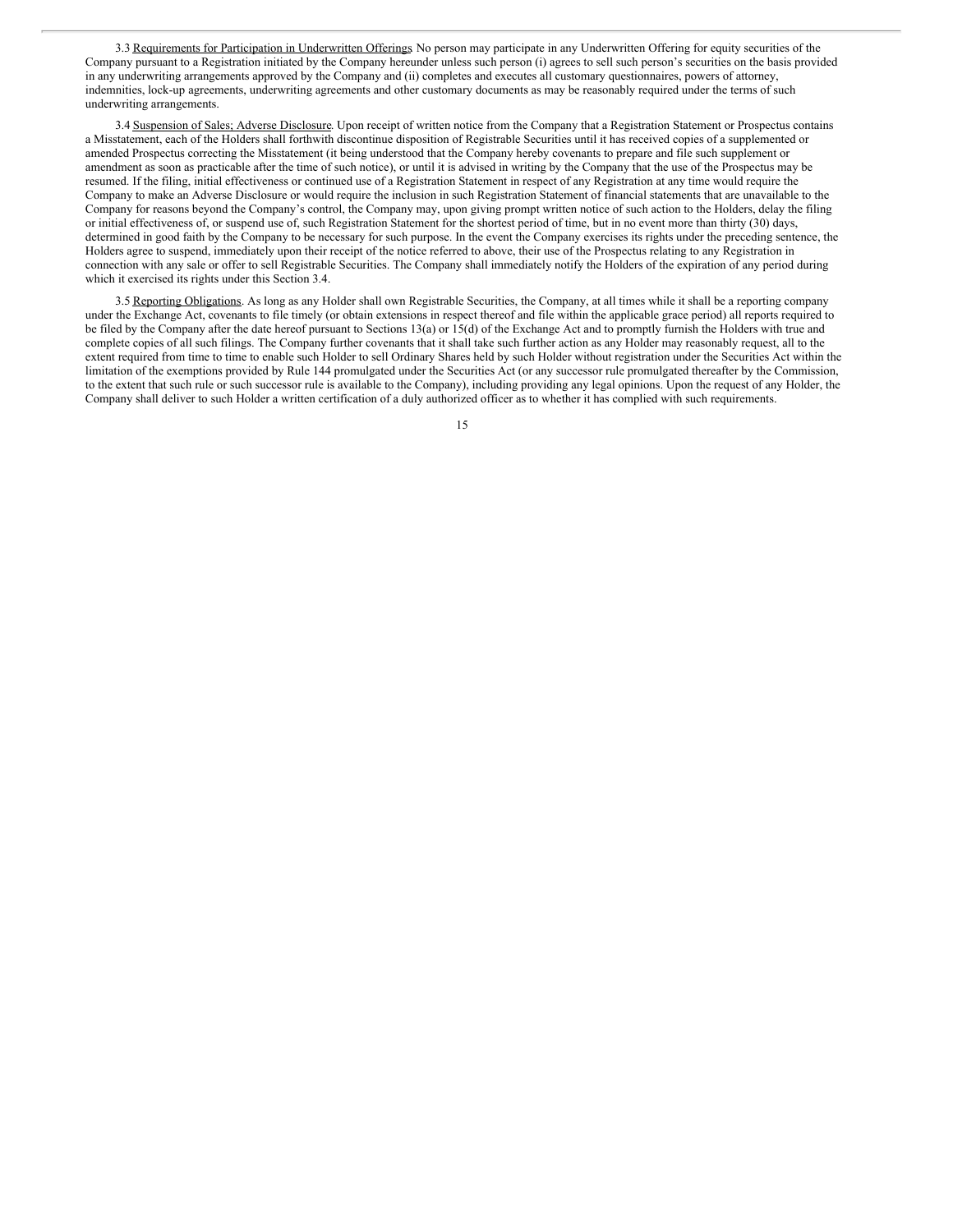### **ARTICLE 4 INDEMNIFICATION AND CONTRIBUTION**

## 4.1 Indemnification.

4.1.1 The Company agrees to indemnify, to the extent permitted by law, each Holder of Registrable Securities, its officers and directors and each person who controls such Holder (within the meaning of the Securities Act) against all losses, claims, damages, liabilities and expenses (including attorneys' fees) caused by any untrue or alleged untrue statement of material fact contained in any Registration Statement, Prospectus or preliminary Prospectus or any amendment thereof or supplement thereto or any omission or alleged omission of a material fact required to be stated therein or necessary to make the statements therein not misleading, except insofar as the same are caused by or contained in any information furnished in writing to the Company by such Holder expressly for use therein. The Company shall indemnify the Underwriters, their officers and directors and each person who controls such Underwriters (within the meaning of the Securities Act) to the same extent as provided in the foregoing with respect to the indemnification of the Holder.

4.1.2 In connection with any Registration Statement in which a Holder of Registrable Securities is participating, such Holder shall furnish to the Company in writing such information and affidavits as the Company reasonably requests for use in connection with any such Registration Statement or Prospectus and, to the extent permitted by law, shall indemnify the Company, its directors and officers and agents and each person who controls the Company (within the meaning of the Securities Act) against any losses, claims, damages, liabilities and expenses (including without limitation reasonable attorneys' fees) resulting from any untrue statement of material fact contained in the Registration Statement, Prospectus or preliminary Prospectus or any amendment thereof or supplement thereto or any omission of a material fact required to be stated therein or necessary to make the statements therein not misleading, but only to the extent that such untrue statement or omission is contained in any information or affidavit so furnished in writing by such Holder expressly for use therein; provided, however, that the obligation to indemnify shall be several, not joint and several, among such Holders of Registrable Securities, and the liability of each such Holder of Registrable Securities shall be in proportion to and limited to the net proceeds received by such Holder from the sale of Registrable Securities pursuant to such Registration Statement. The Holders of Registrable Securities shall indemnify the Underwriters, their officers, directors and each person who controls such Underwriters (within the meaning of the Securities Act) to the same extent as provided in the foregoing with respect to indemnification of the Company.

4.1.3 Any person entitled to indemnification herein shall (i) give prompt written notice to the indemnifying party of any claim with respect to which it seeks indemnification (provided that the failure to give prompt notice shall not impair any person's right to indemnification hereunder to the extent such failure has not materially prejudiced the indemnifying party) and (ii) unless in such indemnified party's reasonable judgment a conflict of interest between such indemnified and indemnifying parties may exist with respect to such claim, permit such indemnifying party to assume the defense of such claim with counsel reasonably satisfactory to the indemnified party. If such defense is assumed, the indemnifying party shall not be subject to any liability for any settlement made by the indemnified party without its consent (but such consent shall not be unreasonably withheld). An indemnifying party who is not entitled to, or elects not to, assume the defense of a claim shall not be obligated to pay the fees and expenses of more than one counsel for all parties indemnified by such indemnifying party with respect to such claim, unless in the reasonable judgment of any indemnified party a conflict of interest may exist between such indemnified party and any other of such indemnified parties with respect to such claim. No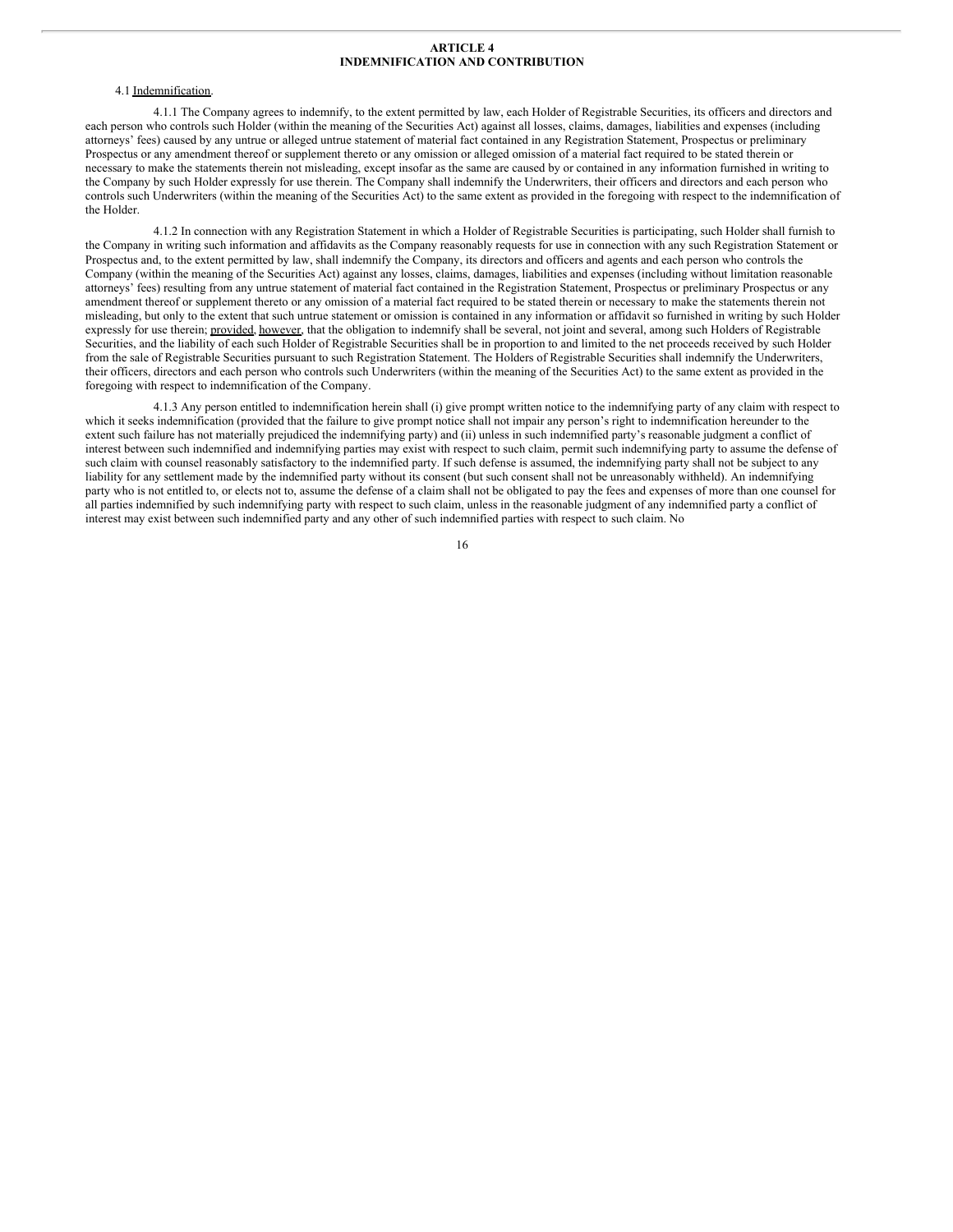indemnifying party shall, without the consent of the indemnified party, consent to the entry of any judgment or enter into any settlement which cannot be settled in all respects by the payment of money (and such money is so paid by the indemnifying party pursuant to the terms of such settlement) or which settlement does not include as an unconditional term thereof the giving by the claimant or plaintiff to such indemnified party of a release from all liability in respect to such claim or litigation.

4.1.4 The indemnification provided for under this Agreement shall remain in full force and effect regardless of any investigation made by or on behalf of the indemnified party or any officer, director or controlling person of such indemnified party and shall survive the transfer of securities. The Company and each Holder of Registrable Securities participating in an offering also agrees to make such provisions as are reasonably requested by any indemnified party for contribution to such party in the event the Company's or such Holder's indemnification is unavailable for any reason.

4.1.5 If the indemnification provided under Section 4.1 hereof from the indemnifying party is unavailable or insufficient to hold harmless an indemnified party in respect of any losses, claims, damages, liabilities and expenses referred to herein, then the indemnifying party, in lieu of indemnifying the indemnified party, shall contribute to the amount paid or payable by the indemnified party as a result of such losses, claims, damages, liabilities and expenses in such proportion as is appropriate to reflect the relative fault of the indemnifying party and the indemnified party, as well as any other relevant equitable considerations. The relative fault of the indemnifying party and indemnified party shall be determined by reference to, among other things, whether any action in question, including any untrue or alleged untrue statement of a material fact or omission or alleged omission to state a material fact, was made by, or relates to information supplied by, such indemnifying party or indemnified party, and the indemnifying party's and indemnified party's relative intent, knowledge, access to information and opportunity to correct or prevent such action; provided, however, that the liability of any Holder under this subsection 4.1.5 shall be limited to the amount of the net proceeds received by such Holder in such offering giving rise to such liability. The amount paid or payable by a party as a result of the losses or other liabilities referred to above shall be deemed to include, subject to the limitations set forth in subsections 4.1.1, 4.1.2 and 4.1.3 above, any legal or other fees, charges or expenses reasonably incurred by such party in connection with any investigation or proceeding. The parties hereto agree that it would not be just and equitable if contribution pursuant to this subsection 4.1.5 were determined by pro rata allocation or by any other method of allocation, which does not take account of the equitable considerations referred to in this subsection 4.1.5. No person guilty of fraudulent misrepresentation (within the meaning of Section 11(f) of the Securities Act) shall be entitled to contribution pursuant to this subsection 4.1.6 from any person who was not guilty of such fraudulent misrepresentation.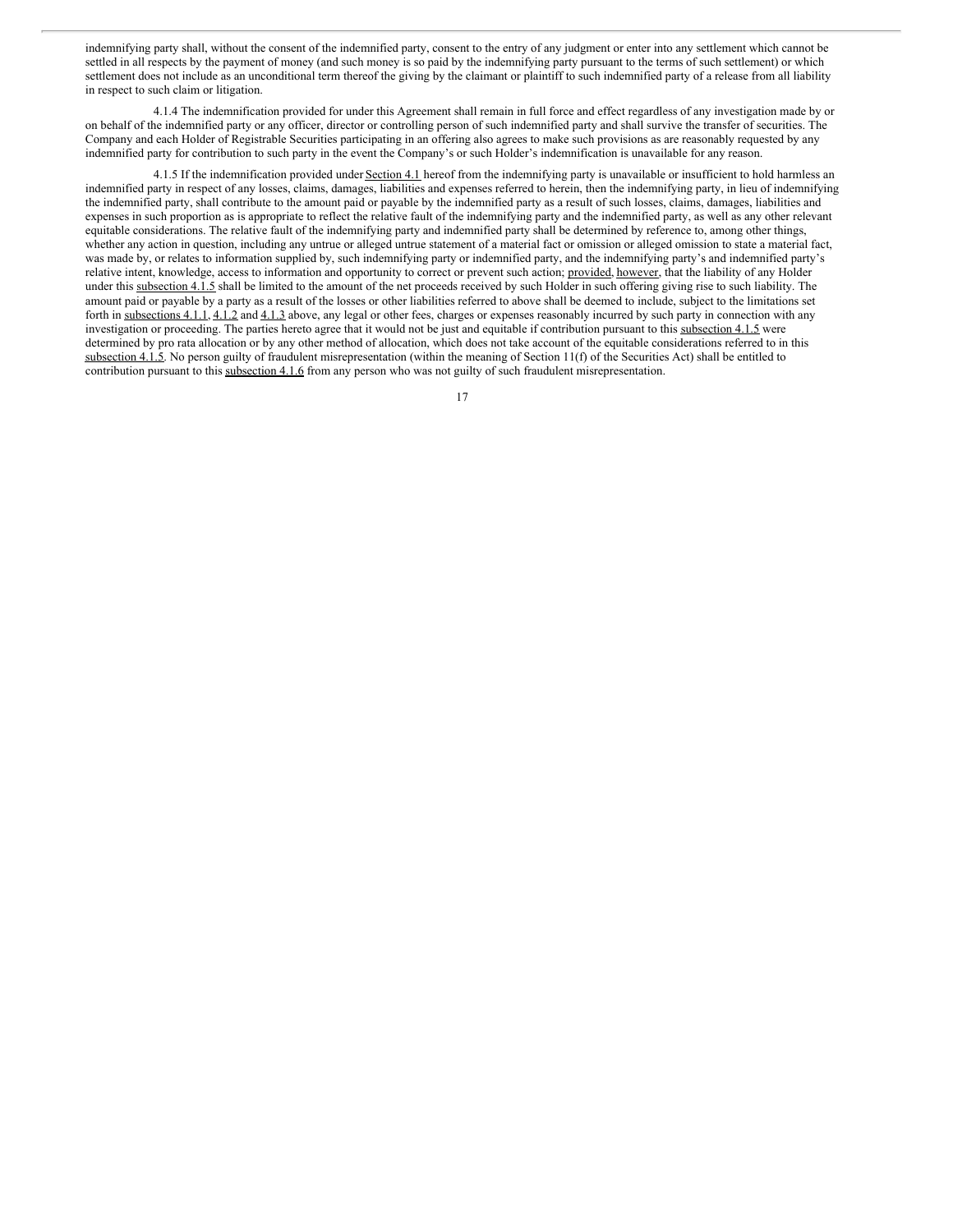### **ARTICLE 5 SHAREHOLDER RIGHTS**

5.1 Subject to the terms and conditions of this Agreement, at any time and from time to time on or after the date that the Company consummates a Business Combination and for so long as the Sponsor holds any Registrable Securities:

5.1.1 The Sponsor shall have the right, but not the obligation, to designate three individuals to be appointed or nominated, as the case may be, for election to the Board (including any successor, each, a "*Nominee*") by giving written notice to the Company on or before the time such information is reasonably requested by the Board or the Nominating Committee of the Board, as applicable, for inclusion in a proxy statement for a meeting of shareholders provided to the Sponsor.

5.1.2 The Company will, as promptly as practicable, use its best efforts to take all necessary and desirable actions (including, without limitation, calling special meetings of the Board and the shareholders and recommending, supporting and soliciting proxies) so that there are three Sponsor Directors serving on the Board at all times.

5.1.3 The Company shall, to the fullest extent permitted by applicable law, use its best efforts to take all actions necessary to ensure that: (i) each Nominee is included in the Board's slate of nominees to the shareholders of the Company for each election of Directors; and (ii) each Nominee is included in the proxy statement prepared by management of the Company in connection with soliciting proxies for every meeting of the shareholders of the Company called with respect to the election of members of the Board, and at every adjournment or postponement thereof, and on every action or approval by written consent of the shareholders of the Company or the Board with respect to the election of members of the Board.

5.1.4 If a vacancy occurs because of the death, disability, disqualification, resignation, or removal of a Sponsor Director or for any other reason, the Sponsor shall be entitled to designate such person's successor, and the Company will, as promptly as practicable following such designation, use its best efforts to take all necessary and desirable actions, to the fullest extent permitted by law, within its control such that such vacancy shall be filled with such successor Nominee.

5.1.5 If a Nominee is not elected because of such Nominee's death, disability, disqualification, withdrawal as a nominee or for any other reason, the Sponsor shall be entitled to designate promptly another Nominee and the Company will take all necessary and desirable actions within its control such that the director position for which such Nominee was nominated shall not be filled pending such designation or the size of the Board shall be increased by one and such vacancy shall be filled with such successor Nominee as promptly as practicable following such designation.

5.1.6 As promptly as reasonably practicable following the request of any Sponsor Director, the Company shall enter into an indemnification agreement with such Sponsor Director, in the form entered into with the other members of the Board. The Company shall pay the reasonable, documented out-of-pocket expenses incurred by the Sponsor Director in connection with his or her services provided to or on behalf of the Company, including attending meetings or events attended explicitly on behalf of the Company at the Company's request.

5.1.7 The Company shall (i) purchase directors' and officers' liability insurance in an amount determined by the Board to be reasonable and customary and (ii) for so long as a Sponsor Director serves as a Director of the Company, maintain such coverage with respect to such Sponsor Director; *provided that* upon removal or resignation of such Sponsor Director for any reason, the Company shall take all actions reasonably necessary to extend such directors' and officers' liability insurance coverage for a period of not less than six years from any such event in respect of any act or omission occurring at or prior to such event.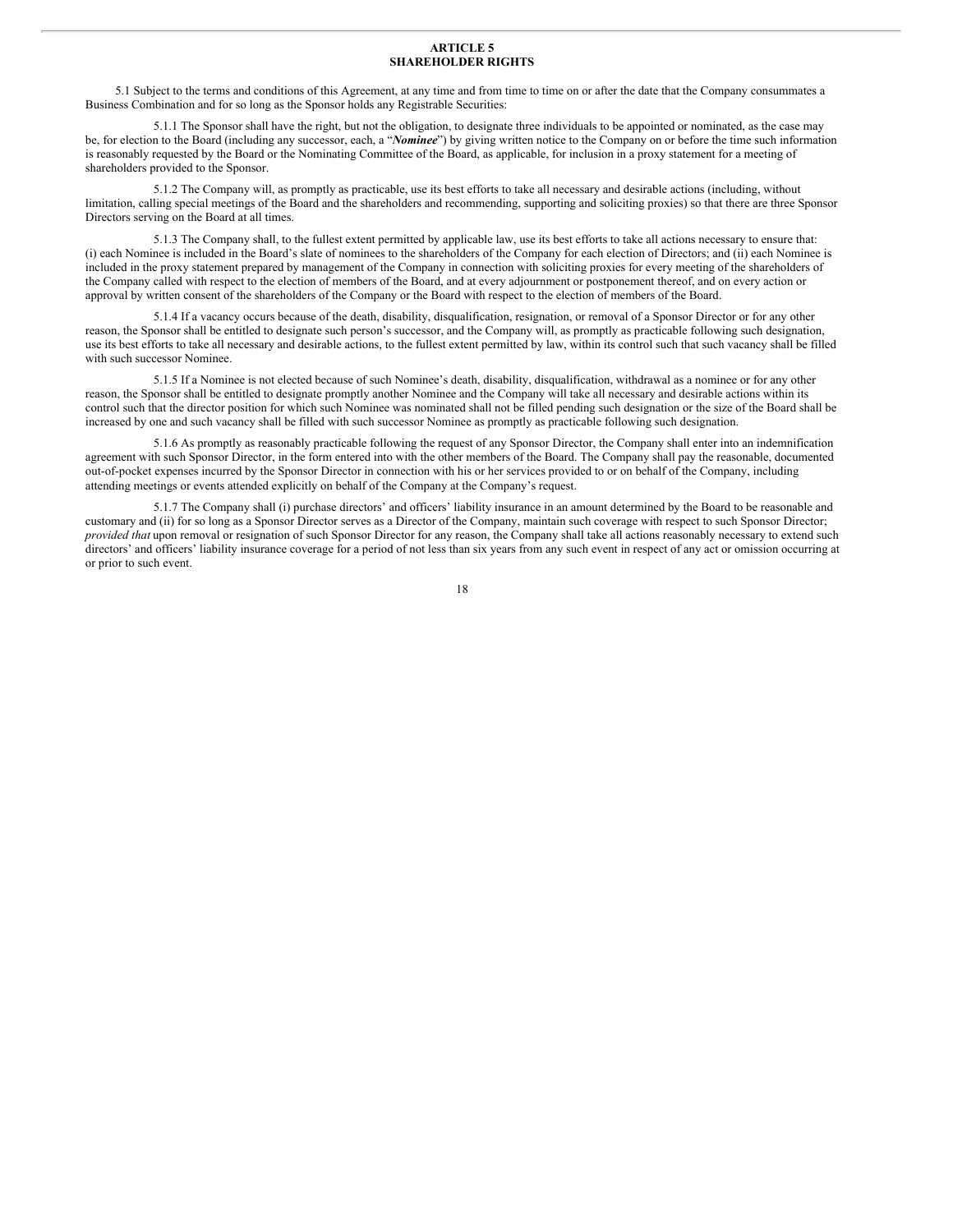5.1.8 For so long as a Sponsor Director serves as a Director of the Company, the Company shall not amend, alter or repeal any right to indemnification or exculpation covering or benefiting any Director nominated pursuant to this Agreement as and to the extent consistent with applicable law, whether such right is contained in the Company's amended and restated memorandum and articles of association, each as amended, or another document (except to the extent such amendment or alteration permits the Company to provide broader indemnification or exculpation rights on a retroactive basis than permitted prior thereto).

5.1.9 Each Nominee may, but does not need to qualify as "independent" pursuant to listing standards of the New York Stock Exchange (or such other national securities exchange upon which the Company's securities are then listed).

5.1.10 Any Nominee will be subject to the Company's customary due diligence process, including its review of a completed questionnaire and a background check. Based on the foregoing, the Company may object to any Nominee provided (a) it does so in good faith, and (b) such objection is based upon any of the following: (i) such Nominee was convicted in a criminal proceeding or is a named subject of a pending criminal proceeding (excluding traffic violations and other minor offenses), (ii) such Nominee was the subject of any order, judgment, or decree not subsequently reversed, suspended or vacated of any court of competent jurisdiction, permanently or temporarily enjoining such proposed director from, or otherwise limiting, the following activities: (A) engaging in any type of business practice, or (B) engaging in any activity in connection with the purchase or sale of any security or in connection with any violation of federal or state securities laws, (iii) such Nominee was the subject of any order, judgment or decree, not subsequently reversed, suspended or vacated, of any federal or state authority barring, suspending or otherwise limiting for more than 60 days the right of such person to engage in any activity described in clause (ii)(B), or to be associated with persons engaged in such activity, (iv) such proposed director was found by a court of competent jurisdiction in a civil action or by the Commission to have violated any federal or state securities law, and the judgment in such civil action or finding by the Commission has not been subsequently reversed, suspended or vacated, or (v) such proposed director was the subject of, or a party to any federal or state judicial or administrative order, judgment, decree, or finding, not subsequently reversed, suspended or vacated, relating to a violation of any federal or state securities laws or regulations. In the event the Board reasonably finds the Nominee to be unsuitable based upon one or more of the foregoing clauses (i) through (v) and reasonably objects to the identified director, Sponsor shall be entitled to propose a different nominee to the Board within 30 calendar days of the Company's notice to Sponsor of its objection to the Nominee and such replacement Nominee shall be subject to the review process outlined above.

5.1.11 The Company shall take all necessary action to cause a Nominee chosen by the Sponsor, at the request of such Nominee to be elected to the board of directors (or similar governing body) of each material operating subsidiary of the Company. The Nominee, as applicable, shall have the right to attend (in person or remotely) any meetings of the board of directors (or similar governing body or committee thereof) of each subsidiary of the Company.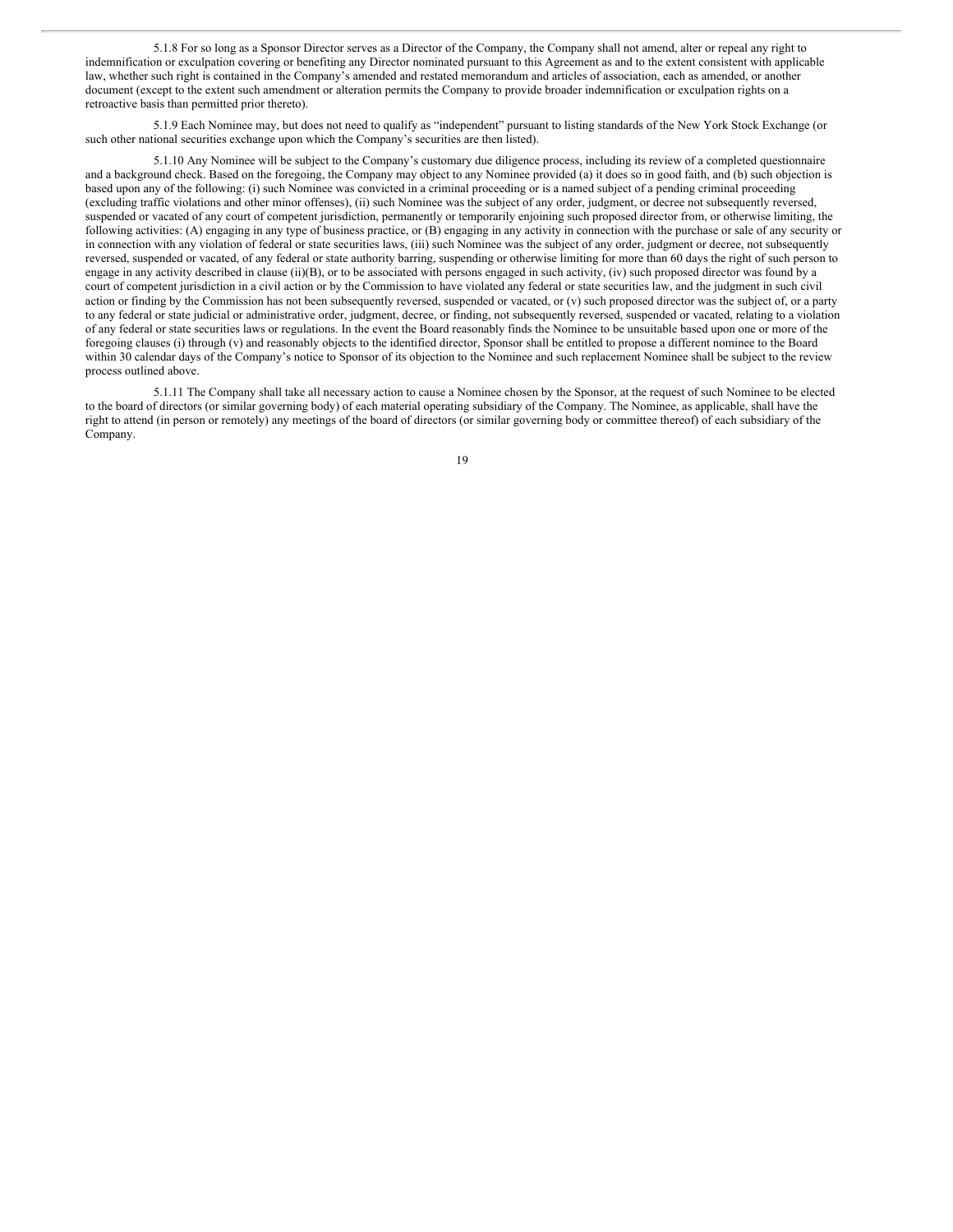### **ARTICLE 6 MISCELLANEOUS**

6.1 Notices. Any notice or communication under this Agreement must be in writing and given by (i) deposit in the United States mail, addressed to the party to be notified, postage prepaid and registered or certified with return receipt requested, (ii) delivery in person or by courier service providing evidence of delivery, or (iii) transmission by hand delivery, electronic mail, telecopy, telegram or facsimile. Each notice or communication that is mailed, delivered, or transmitted in the manner described above shall be deemed sufficiently given, served, sent, and received, in the case of mailed notices, on the third business day following the date on which it is mailed and, in the case of notices delivered by courier service, hand delivery, electronic mail, telecopy, telegram or facsimile, at such time as it is delivered to the addressee (with the delivery receipt or the affidavit of messenger) or at such time as delivery is refused by the addressee upon presentation. Any notice or communication under this Agreement must be addressed, if to the Company, to: Suite 1, 3rd Floor, 11-12 St James's Square, London SW1Y 4LB, United Kingdom, Attention: Chief Executive Officer, with copy to: Kirkland & Ellis LLP, 601 Lexington Avenue, New York, New York 10022, Attention: Christian O. Nagler and Kirkland & Ellis International LLP, 30 St Mary Axe, London EC3A 8AF, United Kingdom, Attention: Cedric Van den Borren, and, if to any Holder, at such Holder's address or facsimile number as set forth in the Company's books and records. Any party may change its address for notice at any time and from time to time by written notice to the other parties hereto, and such change of address shall become effective thirty (30) days after delivery of such notice as provided in this Section 6.1.

### 6.2 Assignment; No Third Party Beneficiaries.

6.2.1 This Agreement and the rights, duties and obligations of the Company hereunder may not be assigned or delegated by the Company in whole or in part.

6.2.2 Prior to the expiration of the Founder SharesLock-up Period or the Private Placement Lock-up Period, as the case may be, no Holder may assign or delegate such Holder's rights, duties or obligations under this Agreement, in whole or in part, except in connection with a transfer of Registrable Securities by such Holder to a Permitted Transferee.

6.2.3 This Agreement and the provisions hereof shall be binding upon and shall inure to the benefit of each of the parties and its successors and the permitted assigns of the Holders, which shall include Permitted Transferees.

6.2.4 This Agreement shall not confer any rights or benefits on any persons that are not parties hereto, other than as expressly set forth in this Agreement and Section 6.2 hereof.

6.2.5 No assignment by any party hereto of such party's rights, duties and obligations hereunder shall be binding upon or obligate the Company unless and until the Company shall have received (i) written notice of such assignment as provided in Section 6.1 hereof and (ii) the written agreement of the assignee, in a form reasonably satisfactory to the Company, to be bound by the terms and provisions of this Agreement (which may be accomplished by an addendum or certificate of joinder to this Agreement). Any transfer or assignment made other than as provided in this Section 6.2 shall be null and void.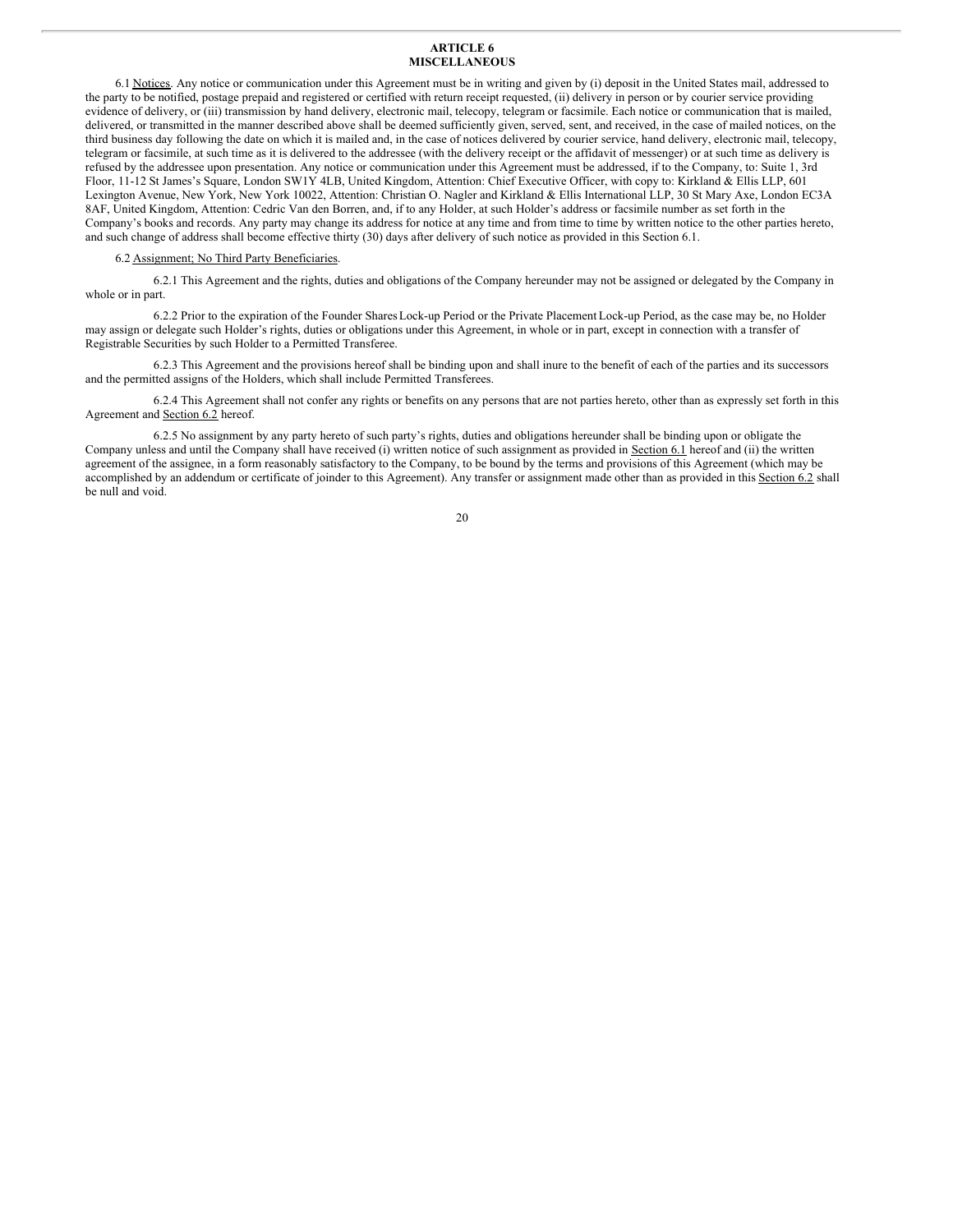6.3 Severability. This Agreement shall be deemed severable, and the invalidity or unenforceability of any term or provision hereof shall not affect the validity or enforceability of this Agreement or of any other term or provision hereof. Furthermore, in lieu of any such invalid or unenforceable term or provision, the parties hereto intend that there shall be added as a part of this Agreement a provision as similar in terms to such invalid or unenforceable provision as may be possible that is valid and enforceable.

6.4 Counterparts. This Agreement may be executed in multiple counterparts (including facsimile or PDF counterparts), each of which shall be deemed an original, and all of which together shall constitute the same instrument, but only one of which need be produced.

6.5 Entire Agreement. This Agreement (including all agreements entered into pursuant hereto and all certificates and instruments delivered pursuant hereto and thereto) constitute the entire agreement of the parties with respect to the subject matter hereof and supersede all prior and contemporaneous agreements, representations, understandings, negotiations and discussions between the parties, whether oral or written.

6.6 Governing Law; Venue. NOTWITHSTANDING THE PLACE WHERE THIS AGREEMENT MAY BE EXECUTED BY ANY OF THE PARTIES HERETO, THE PARTIES EXPRESSLY AGREE THAT THIS AGREEMENT SHALL BE GOVERNED BY AND CONSTRUED UNDER THE LAWS OF THE STATE OF NEW YORK AS APPLIED TO AGREEMENTS AMONG NEW YORK RESIDENTS ENTERED INTO AND TO BE PERFORMED ENTIRELY WITHIN NEW YORK, WITHOUT REGARD TO THE CONFLICT OF LAW PROVISIONS OF SUCH JURISDICTION.

### 6.7 **WAIVER OF TRIAL BY JURY. EACH PARTY HEREBY IRREVOCABLY AND UNCONDITIONALLY WAIVES THE RIGHT TO A TRIAL BY JURY IN ANY ACTION, SUIT, COUNTERCLAIM OR OTHER PROCEEDING (WHETHER BASED ON CONTRACT, TORT OR OTHERWISE) ARISING OUT OF, CONNECTED WITH OR RELATING TO THIS AGREEMENT, THE TRANSACTIONS CONTEMPLATED HEREBY, OR THE ACTIONS OF THE SPONSOR IN THE NEGOTIATION, ADMINISTRATION, PERFORMANCE OR ENFORCEMENT HEREOF.**

6.8 Amendments and Modifications. Upon the written consent of the Company and the Holders of at least a majority in interest of the Registrable Securities at the time in question, compliance with any of the provisions, covenants and conditions set forth in this Agreement may be waived, or any of such provisions, covenants or conditions may be amended or modified; provided, however, that notwithstanding the foregoing, any amendment hereto or waiver hereof that adversely affects one Holder, solely in its capacity as a holder of the shares of the Company, in a manner that is materially different from the other Holders (in such capacity) shall require the consent of the Holder so affected. No course of dealing between any Holder or the Company and any other party hereto or any failure or delay on the part of a Holder or the Company in exercising any rights or remedies under this Agreement shall operate as a waiver of any rights or remedies of any Holder or the Company. No single or partial exercise of any rights or remedies under this Agreement by a party shall operate as a waiver or preclude the exercise of any other rights or remedies hereunder or thereunder by such party.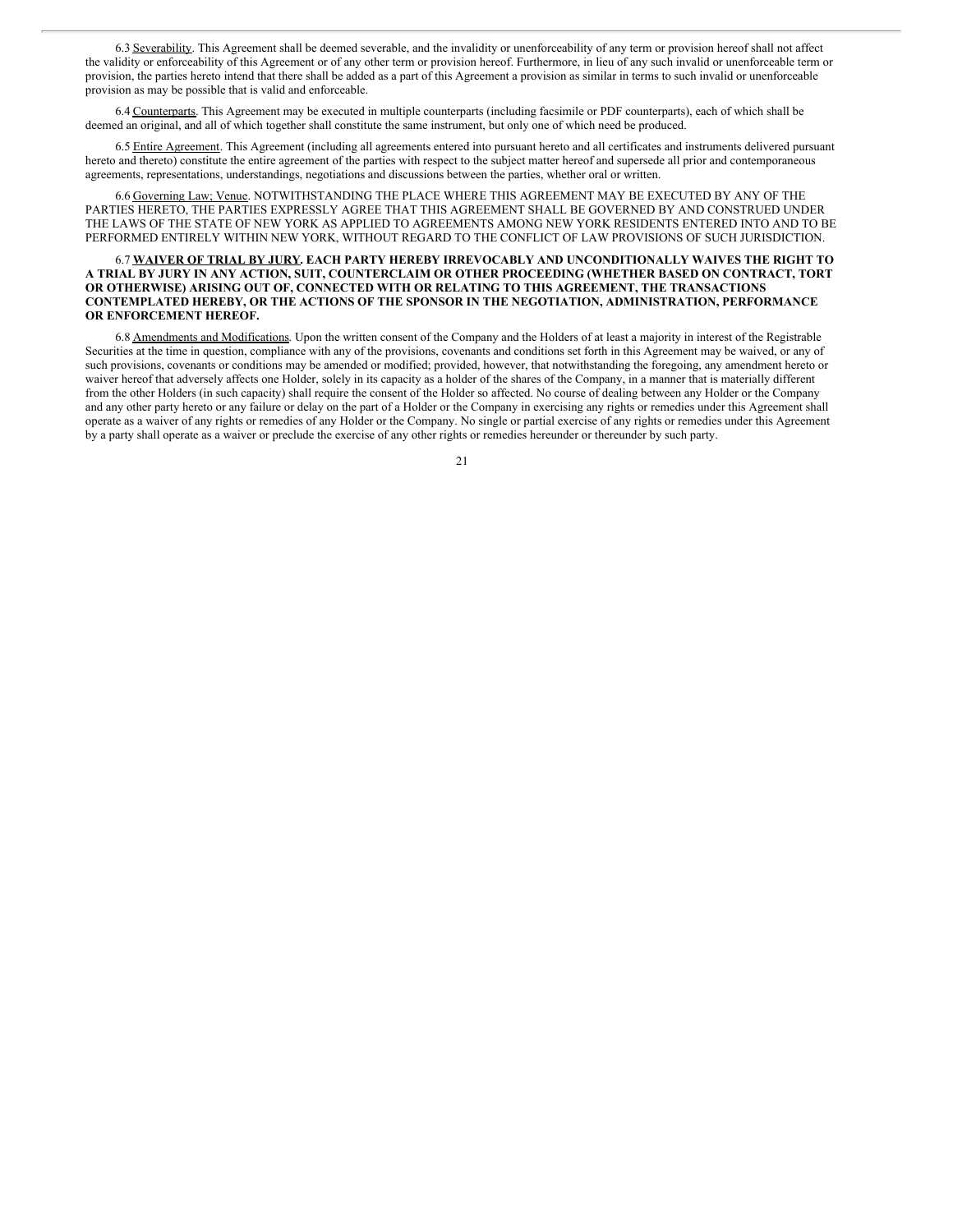6.9 Titles and Headings. Titles and headings of sections of this Agreement are for convenience only and shall not affect the construction of any provision of this Agreement.

6.10 Waivers and Extensions. Any party to this Agreement may waive any right, breach or default which such party has the right to waive, provided that such waiver will not be effective against the waiving party unless it is in writing, is signed by such party, and specifically refers to this Agreement. Waivers may be made in advance or after the right waived has arisen or the breach or default waived has occurred. Any waiver may be conditional. No waiver of any breach of any agreement or provision herein contained shall be deemed a waiver of any preceding or succeeding breach thereof nor of any other agreement or provision herein contained. No waiver or extension of time for performance of any obligations or acts shall be deemed a waiver or extension of the time for performance of any other obligations or acts.

6.11 Remedies Cumulative. In the event that the Company fails to observe or perform any covenant or agreement to be observed or performed under this Agreement, the Holders may proceed to protect and enforce its rights by suit in equity or action at law, whether for specific performance of any term contained in this Agreement or for an injunction against the breach of any such term or in aid of the exercise of any power granted in this Agreement or to enforce any other legal or equitable right, or to take any one or more of such actions, without being required to post a bond. None of the rights, powers or remedies conferred under this Agreement shall be mutually exclusive, and each such right, power or remedy shall be cumulative and in addition to any other right, power or remedy, whether conferred by this Agreement or now or hereafter available at law, in equity, by statute or otherwise.

6.12 Other Registration Rights. The Company represents and warrants that no person, other than a Holder of Registrable Securities, has any right to require the Company to register any securities of the Company for sale or to include such securities of the Company in any Registration filed by the Company for the sale of securities for its own account or for the account of any other person. Further, the Company represents and warrants that this Agreement supersedes any other registration rights agreement or agreement with similar terms and conditions and in the event of a conflict between any such agreement or agreements and this Agreement, the terms of this Agreement shall prevail.

6.13 Term. This Agreement shall terminate upon the earlier of (i) the tenth anniversary of the date of this Agreement and (ii) the date as of which no Registrable Securities remain outstanding. The provisions of Section 3.5 and *Article IV* shall survive any termination.

### **[***SIGNATURE PAGES FOLLOW***]**

<sup>22</sup>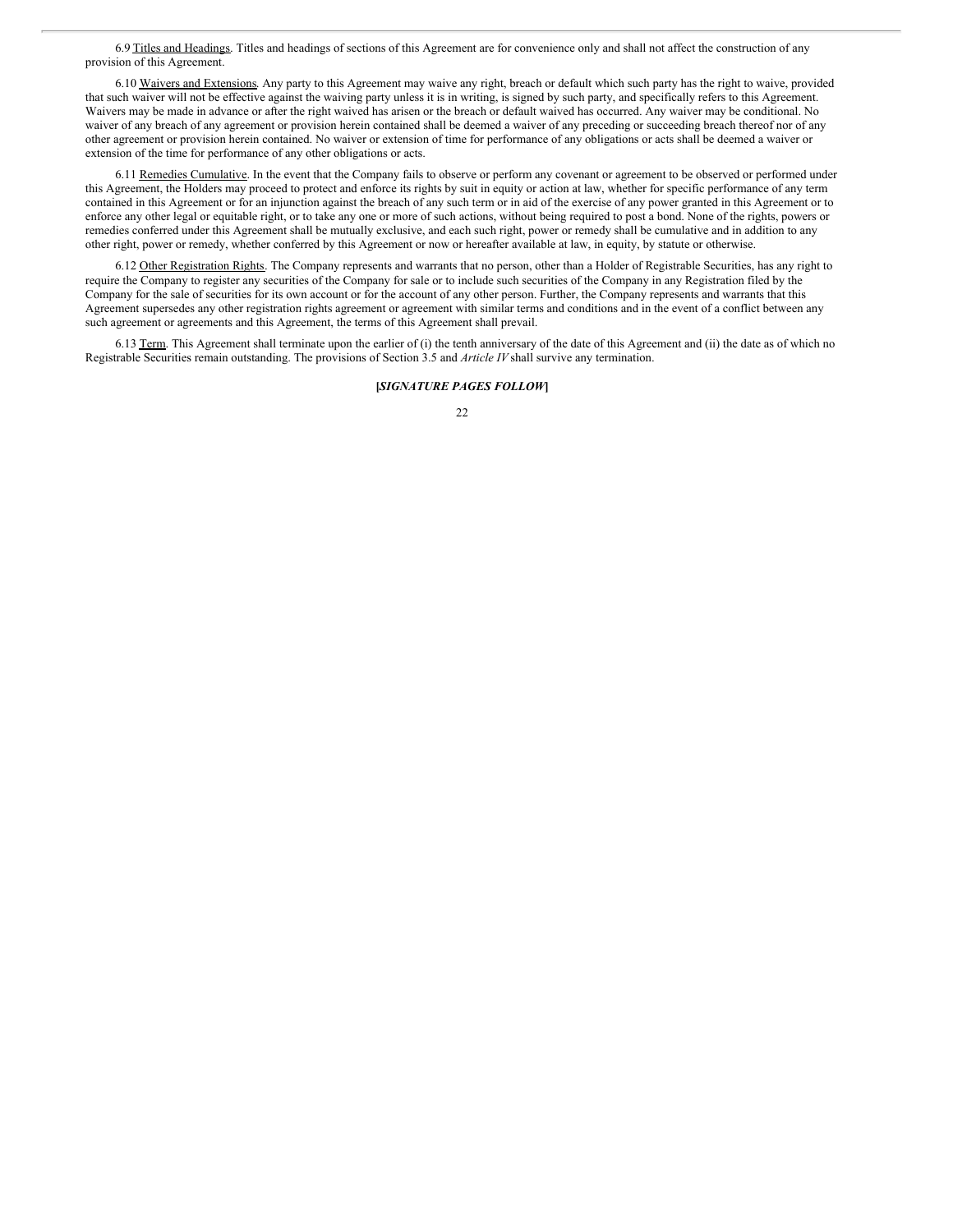# **COMPANY:**

# **INVESTINDUSTRIAL ACQUISITION CORP.**

By: /s/ Roberto Ardagna

Name: Roberto Ardagna Title: Chief Executive Officer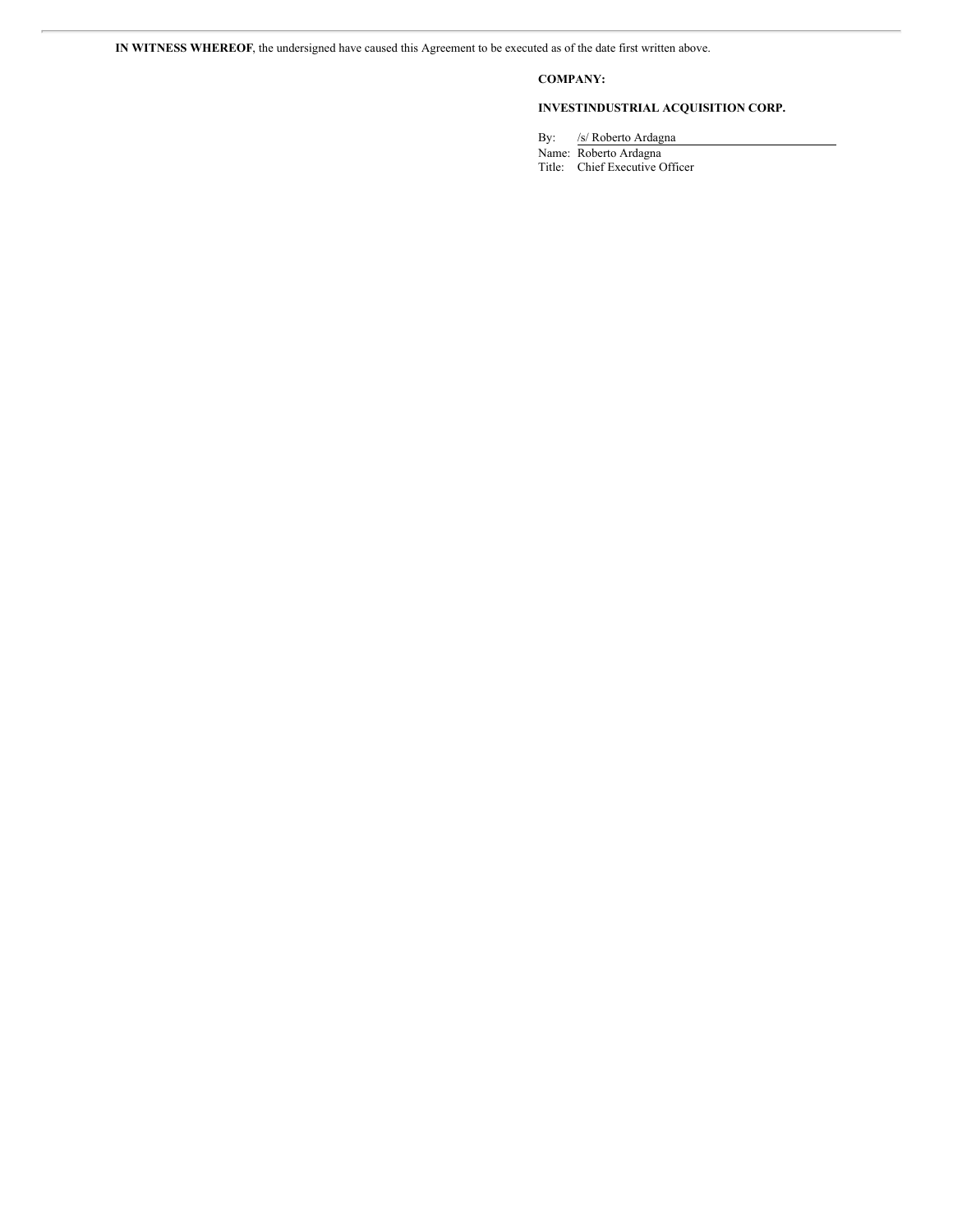# **HOLDERS:**

## **INVESTINDUSTRIAL ACQUISITION CORP. L.P. ACTING BY ITS GENERAL PARTNER, ACQUISITION CORP. GP LIMITED**

By: /s/ Gayle Swanson

Name: Gayle Swanson Title: Director

By:

Name: Title:

/s/ Dante Roscini

Dante Roscini

/s/ Tensie Whelan

Tensie Whelan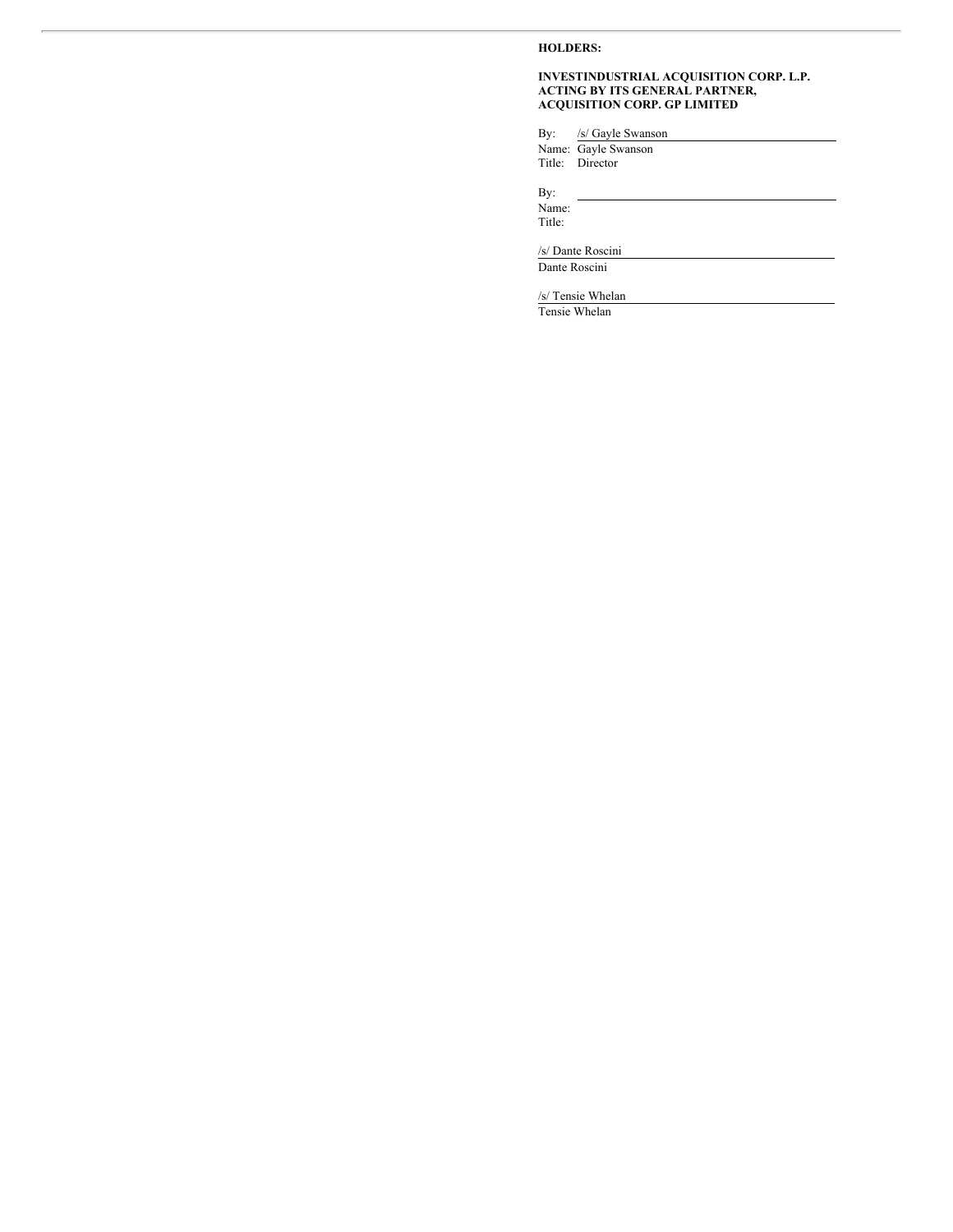**Exhibit 10.4**

Investindustrial Acquisition Corp. Suite 1, 3rd Floor, 11-12 St James' Square London SW1Y 4LB United Kingdom

### Re: Initial Public Offering

### Ladies and Gentlemen:

This letter (this "*Letter Agreement*") is being delivered to you in accordance with the Underwriting Agreement (the "*Underwriting Agreement*") entered into by and among Investindustrial Acquisition Corp., a Cayman Islands exempted company (the "*Company*"), Deutsche Bank Securities Inc., as representative (the "*Representative*") of the several underwriters (the "*Underwriters*"), relating to an underwritten initial public offering (the "*Public Of ering*") of 40,250,000 of the Company's units (including up to 5,250,000 units that may be purchased pursuant to the Underwriters' option to purchase additional units, the "*Units*"), each comprising of one of the Company's Class A ordinary shares, par value \$0.0001 per share (the "*Ordinary Shares*"), and one-third of one redeemable warrant (each whole warrant, a "Warrant"). Each Warrant entitles the holder thereof to purchase one Ordinary Share at a price of \$11.50 per share, subject to adjustment. The Units will be sold in the Public Offering pursuant to a registration statement on Form S-l (file number 333-249462)and a prospectus (the "*Prospectus*") filed by the Company with the U.S. Securities and Exchange Commission (the "*Commission*"). Certain capitalized terms used herein are defined in paragraph 1 hereof.

In order to induce the Company and the Underwriters to enter into the Underwriting Agreement and to proceed with the Public Offering and for other good and valuable consideration, the receipt and sufficiency of which are hereby acknowledged, Investindustrial Acquisition Corp. L.P. (the "*Sponsor*") and each of the undersigned (each, an "*Insider*" and, collectively, the "*Insiders*") hereby agree with the Company as follows:

**1. Definitions**. As used herein, (i) "*Business Combination*" shall mean a merger, share exchange, asset acquisition, share purchase, reorganization or similar business combination with one or more businesses or entities; (ii) "*Founder Shares*" shall mean the 10,062,500 Class B ordinary shares of the Company, par value \$0.0001 per share, outstanding prior to the consummation of the Public Offering; (iii) "*Private Placement Warrants*" shall mean the warrants to purchase Ordinary Shares of the Company that will be acquired by the Sponsor for an aggregate purchase price of \$9,000,000 (or up to \$10,050,000 if the Underwriters' exercise their option to purchase additional units), or \$1.50 per Warrant, in a private placement that shall close simultaneously with the consummation of the Public Offering (including Ordinary Shares issuable upon conversion thereof); (iv) "*Public Shareholders*" shall mean the holders of Ordinary Shares included in the Units issued in the Public Offering; (v) "*Public Shares*" shall mean the Ordinary Shares included in the Units issued in the Public Offering; (vi) "*Trust Account*" shall mean the trust account into which a portion of the net proceeds of the Public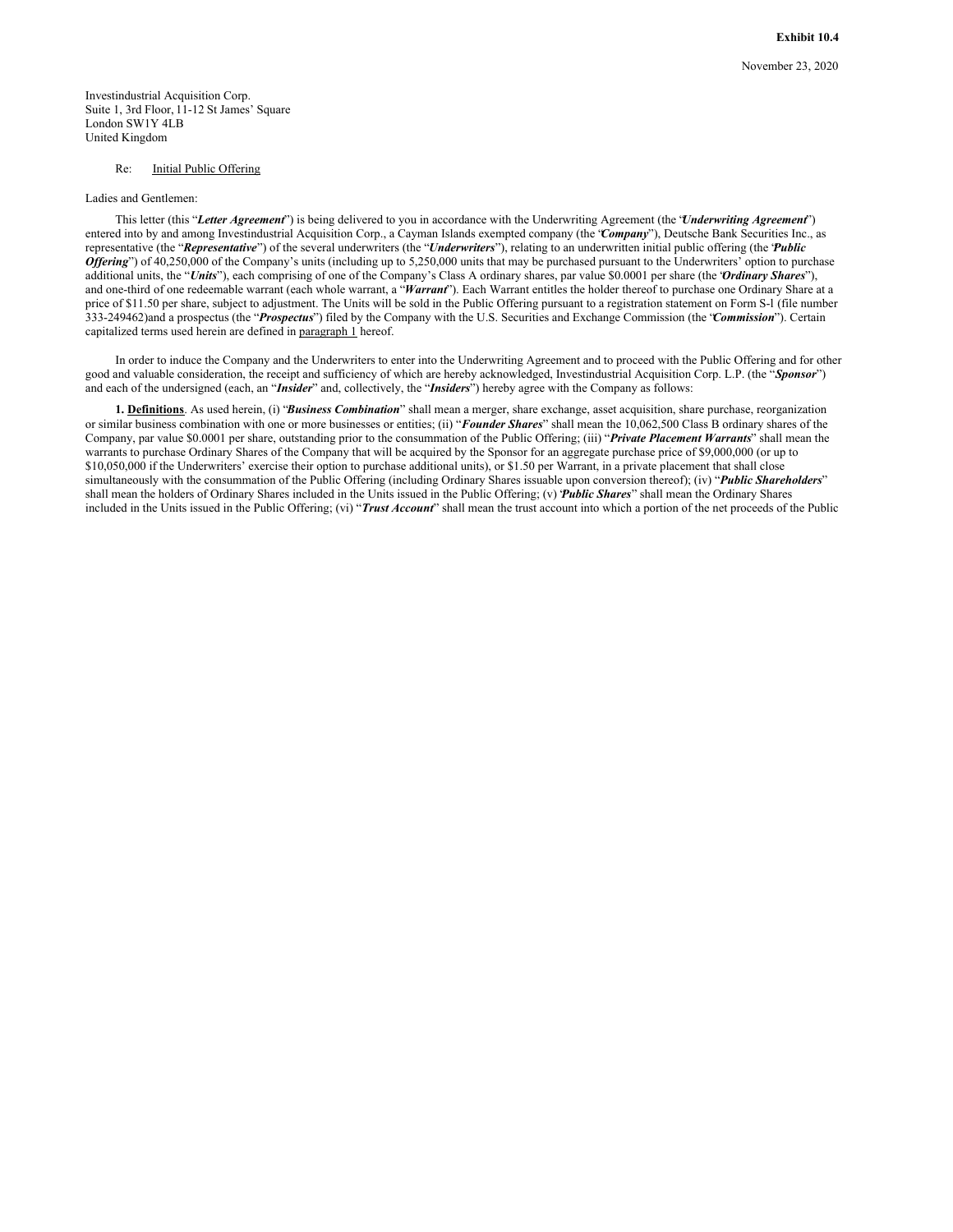Offering and the sale of the Private Placement Warrants shall be deposited; (vii) "*Transfer*" shall mean the (a) sale of, offer to sell, contract or agreement to sell, hypothecate, pledge, grant of any option to purchase or otherwise dispose of or agreement to dispose of, directly or indirectly, or establishment or increase of a put equivalent position or liquidation with respect to or decrease of a call equivalent position within the meaning of Section 16 of the Securities Exchange Act of 1934, as amended, and the rules and regulations of the Commission promulgated thereunder with respect to, any security, (b) entry into any swap or other arrangement that transfers to another, in whole or in part, any of the economic consequences of ownership of any security, whether any such transaction is to be settled by delivery of such securities, in cash or otherwise, or (c) public announcement of any intention to effect any transaction specified in clause (a) or (b); and (viii) "*Charter*" shall mean the Company's Amended and Restated Memorandum and Articles of Association, as the same may be amended from time to time.

### **2. Representation and Warranties**.

(a) The Sponsor and each Insider, with respect to itself, herself or himself, represent and warrant to the Company that it, she or he has the full right and power, without violating any agreement to which it, she or he is bound (including, without limitation, any non-competition or non-solicitation agreement with any employer or former employer), to enter into this Letter Agreement, as applicable, and to serve as an officer of the Company and/or a director on the Company's Board of Director (the "*Board*"), as applicable, and each Insider hereby consents to being named in the Prospectus, road show and any other materials as an officer and/or director of the Company, as applicable.

(b) Each Insider represents and warrants, with respect to herself or himself, that such Insider's biographical information furnished to the Company (including any such information included in the Prospectus) is true and accurate in all material respects and does not omit any material information with respect to such Insider's background. The Insider's questionnaire furnished to the Company is true and accurate in all material respects. Each Insider represents and warrants that such Insider is not subject to or a respondent in any legal action for, any injunction, cease-and-desist order or order or stipulation to desist or refrain from any act or practice relating to the offering of securities in any jurisdiction; such Insider has never been convicted of, or pleaded guilty to, any crime (i) involving fraud, (ii) relating to any financial transaction or handling of funds of another person, or (iii) pertaining to any dealings in any securities and such Insider is not currently a defendant in any such criminal proceeding; and such Insider has never been suspended or expelled from membership in any securities or commodities exchange or association or had a securities or commodities license or registration denied, suspended or revoked.

**3. Business Combination Vote**. It is acknowledged and agreed that the Company shall not enter into a definitive agreement regarding a proposed Business Combination without the prior consent of the Sponsor. The Sponsor and each Insider, with respect to itself or herself or himself, agrees that if the Company seeks shareholder approval of a proposed initial Business Combination, then in connection with such proposed initial Business Combination, it, she or he, as applicable, shall vote all Founder Shares and any Public Shares held by it, her or him, as applicable, in favor of such proposed initial Business Combination (including any proposals recommended by the Board in connection with such Business Combination) and not redeem any Public Shares held by it, her or him, as applicable, in connection with such shareholder approval.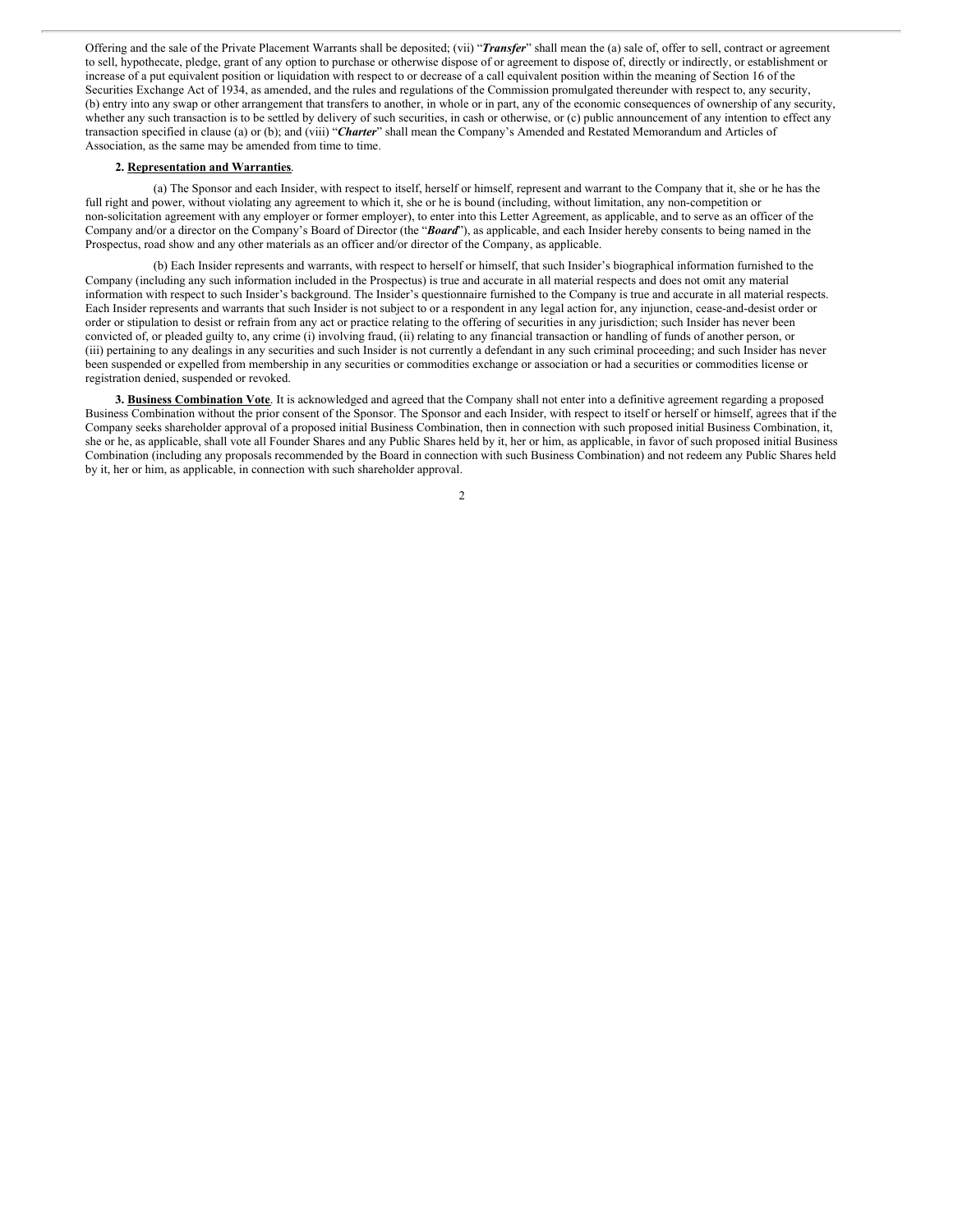### **4. Failure to Consummate a Business Combination: Trust Account Waiver**.

(a) The Sponsor and each Insider hereby agree, with respect to itself, herself or himself, that in the event that the Company fails to consummate its initial Business Combination within the time period set forth in the Charter, the Sponsor and each Insider shall take all reasonable steps to cause the Company to (i) cease all operations except for the purpose of winding up; (ii) as promptly as reasonably possible but not more than 10 business days thereafter, redeem 100% of the Public Shares, at a per-share price, payable in cash, equal to the aggregate amount then on deposit in the Trust Account, including interest earned on the funds held in the Trust Account and not previously release to the Company to pay income taxes (less up to \$100,000 of interest to pay dissolution expenses), divided by the number of then outstanding Public Shares, which redemption will completely extinguish Public Shareholders' rights as shareholders (including the right to receive further liquidation distributions, if any); and (iii) as promptly as reasonably possible following such redemption, subject to the approval of the Company's remaining shareholders and the Board, liquidate and dissolve, subject in the case of clauses (ii) and (iii) to the Company's obligations under Cayman Islands law to provide for claims of creditors and in all cases subject to the other requirements of applicable law. The Sponsor and each Insider agree not to propose any amendment to the Charter (i) that would modify the substance or timing of the Company's obligation to provide holders of the Public Shares the right to have their shares redeemed in connection with an initial Business Combination or to redeem 100% of the Public Shares if the Company does not complete an initial Business Combination within the required time period set forth in the Charter or (ii) with respect to any provision relating to the rights of holders of Public Shares unless the Company provides its Public Shareholders with the opportunity to redeem their Public Shares upon approval of any such amendment at a per-share price, payable in cash, equal to the aggregate amount then on deposit in the Trust Account, including interest earned on the funds held in the Trust Account and not previously released to the Company to pay taxes, if any, divided by the number of then-outstanding Public Shares.

(b) The Sponsor and each Insider, with respect to itself, herself or himself, acknowledges that it, she or he has no right, title, interest or claim of any kind in or to any monies held in the Trust Account or any other asset of the Company as a result of any liquidation of the Company with respect to the Founder Shares held by it, her or him, if any. The Sponsor and each of the Insiders hereby further waive, with respect to any Founder Shares and Public Shares held by it, her or him, as applicable, any redemption rights it, she or he may have in connection with the consummation of a Business Combination, including, without limitation, any such rights available in the context of a shareholder vote to approve such Business Combination or a shareholder vote to approve an amendment to the Charter (i) that would modify the substance or timing of the Company's obligation to provide holders of the Public Shares the right to have their shares redeemed in connection with an initial Business Combination or to redeem 100% of the Public Shares if the Company has not consummated an initial Business Combination within the time period set forth in the Charter or (ii) with respect to any provision relating to the rights of holders of Public Shares (although the Sponsor and the Insiders shall be entitled to liquidation rights with respect to any Public Shares they hold if the Company fails to consummate a Business Combination within the required time period set forth in the Charter).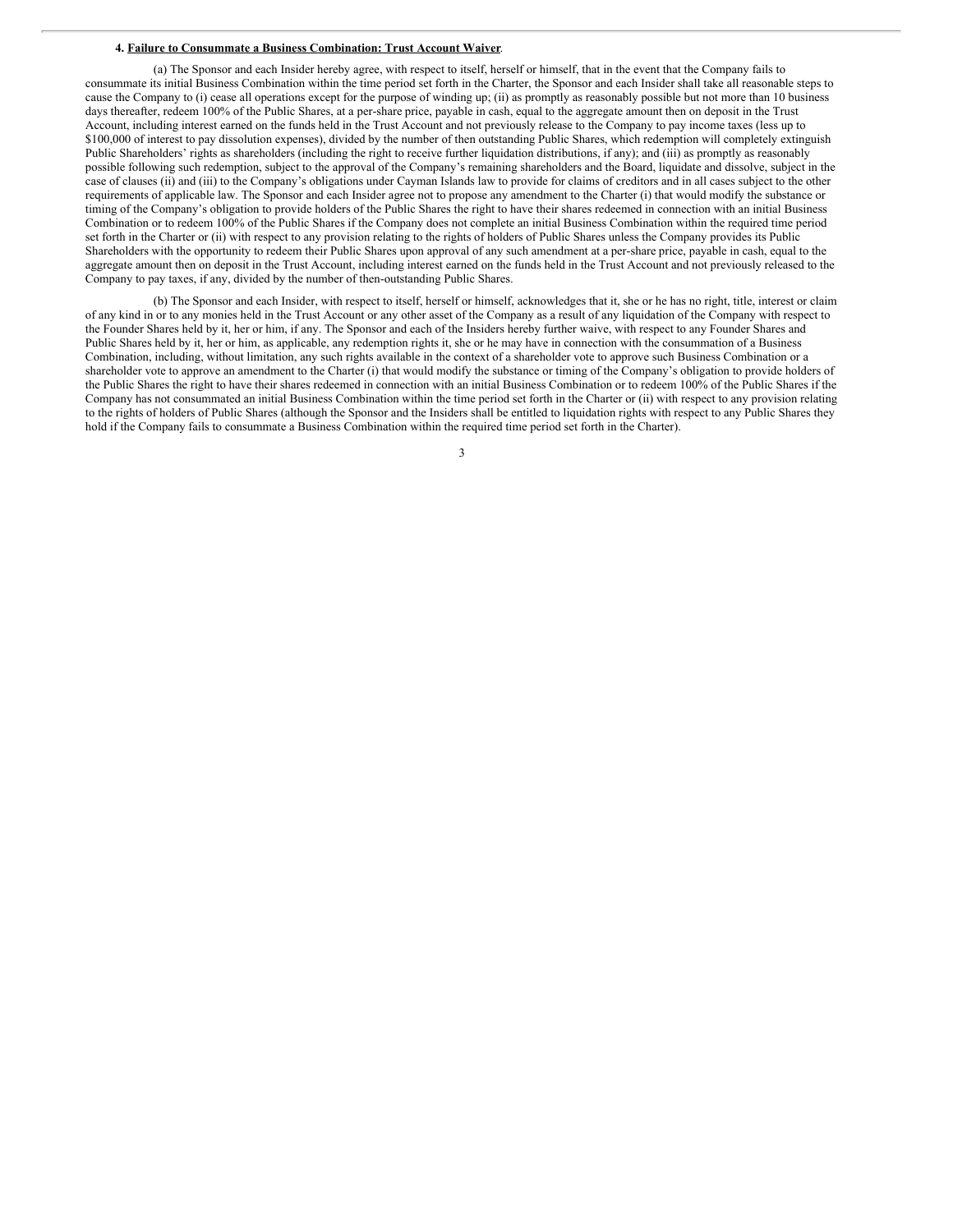### **5. Lock-up: Transfer Restrictions**.

(a) The Sponsor and the Insiders agree that they shall not Transfer any Founder Shares (the "*Founder Shares Lock-up*") until the earliest of (A) one year after the completion of an initial Business Combination and (B) the date following the completion of an initial Business Combination on which the Company completes a liquidation, merger, share exchange or other similar transaction that results in all of the Company's shareholders having the right to exchange their Ordinary Shares for cash, securities or other property (the "*Founder Shares Lock-up Period*"). Notwithstanding the foregoing, if, subsequent to a Business Combination, the closing price of the Ordinary Shares equals or exceeds \$12.00 per share (as adjusted for share sub-divisions, share capitalizations, share consolidations, reorganizations, recapitalizations and the like) for any 20 trading days within a 30-trading day period commencing at least 150 days after the Company's initial Business Combination, the Founder Shares shall be released from the Founder Shares Lock-up.

(b) The Sponsor and Insiders agree that they shall not effectuate any Transfer of Private Placement Warrants or Ordinary Shares underlying such warrants until 30 days after the completion of an initial Business Combination.

(c) Notwithstanding the provisions set forth in $\frac{1}{2}$  and  $\frac{1}{2}$  and  $\frac{1}{2}$ . Transfers of the Founder Shares, Private Placement Warrants and Ordinary Shares underlying the Private Placement Warrants are permitted (a) to the Company's officers or directors, any affiliate or family member of any of the Company's officers or directors, any members or partners of the Sponsor or their affiliates, any affiliates of the Sponsor, or any employees of such affiliates; (b) in the case of an individual, by gift to a member of one of the individual's immediate family or to a trust, the beneficiary of which is a member of the individual's immediate family, an affiliate of such person or to a charitable organization; (c) in the case of an individual, by virtue of laws of descent and distribution upon death of the individual; (d) in the case of an individual, pursuant to a qualified domestic relations order; (e) by private sales or transfers made in connection with the consummation of a Business Combination at prices no greater than the price at which the Founder Shares, Private Placement Warrants or Ordinary Shares, as applicable, were originally purchased; (f) by virtue of the Sponsor's organizational documents upon liquidation or dissolution of the Sponsor; (g) to the Company for no value for cancellation in connection with the consummation of an initial Business Combination, (h) in the event of the Company's liquidation prior to the completion of a Business Combination; or (i) in the event of completion of a liquidation, merger, share exchange or other similar transaction which results in all of the Company's Public Shareholders having the right to exchange their Ordinary Shares for cash, securities or other property subsequent to the completion of an initial Business Combination; provided, however, that in the case of clauses (a) through (f) these permitted transferees must enter into a written agreement agreeing to be bound by these transfer restrictions.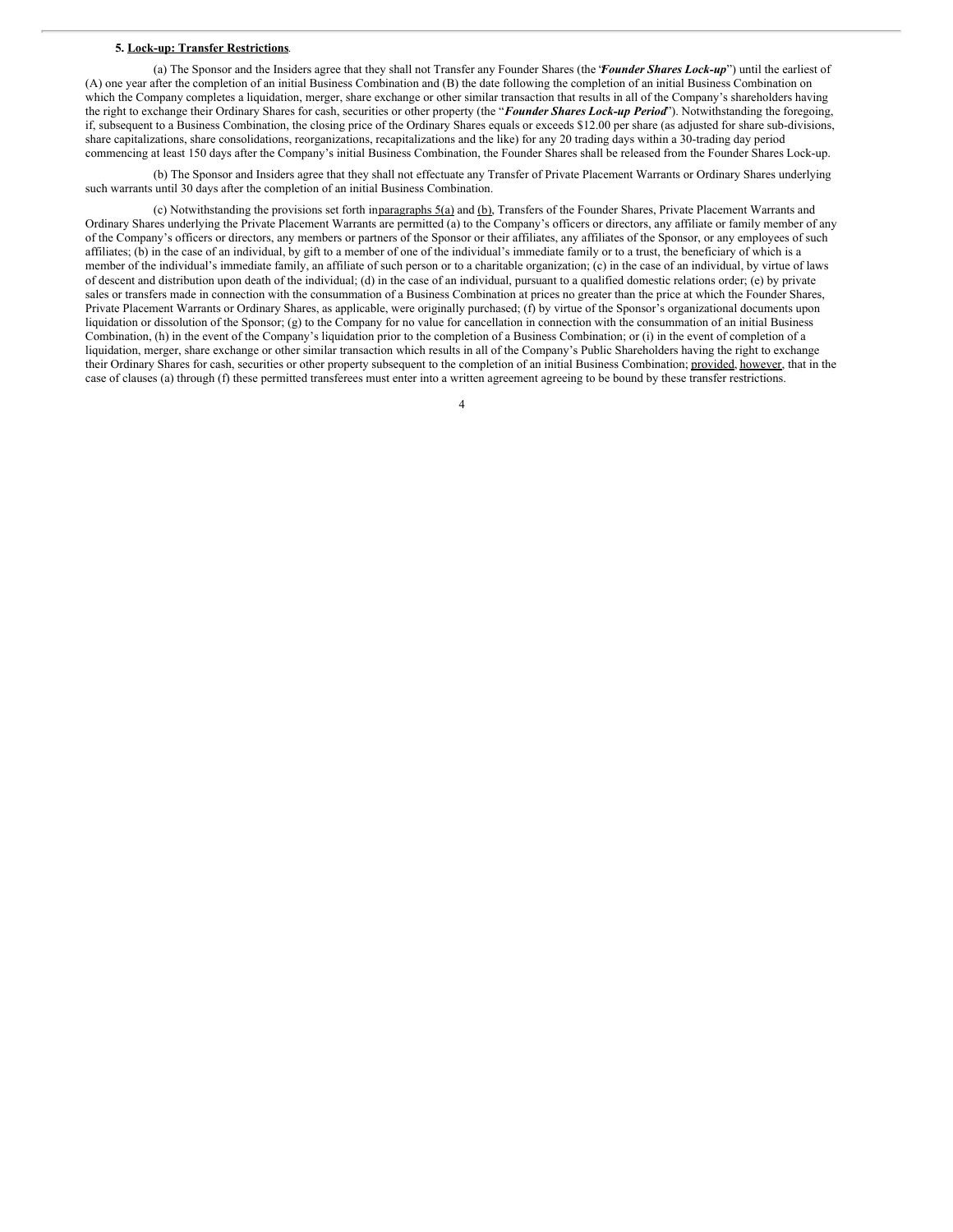(d) During the period commencing on the effective date of the Underwriting Agreement and ending 180 days after such date, the Sponsor and each Insider shall not, without the prior written consent of the Representative, Transfer any Units, Ordinary Shares, Warrants or any other securities convertible into, or exercisable or exchangeable for, Ordinary Shares held by it, her or him, as applicable, subject to certain exceptions enumerated in Section 5(h) of the Underwriting Agreement.

**6. Remedies**. The Sponsor and each of the Insiders hereby agree and acknowledge that (i) each of the Underwriters and the Company would be irreparably injured in the event of a breach by the Sponsor or such Insider of its, her or his obligations, as applicable under paragraphs  $\overline{3}$ .  $4$ ,  $\overline{5}$ ,  $\overline{7}$ ,  $\overline{10}$  and  $\overline{11}$ . (ii) monetary damages may not be an adequate remedy for such breach and (iii) the non-breaching party shall be entitled to injunctive relief, in addition to any other remedy that such party may have in law or in equity, in the event of such breach.

**7. Payments by the Company**. Except as disclosed in the Prospectus, neither the Sponsor nor any affiliate of the Sponsor nor any director or officer of the Company nor any affiliate of the officers shall receive from the Company any finder's fee, reimbursement, consulting fee, monies in respect of any payment of a loan or other compensation prior to, or in connection with any services rendered in order to effectuate the consummation of the Company's initial Business Combination (regardless of the type of transaction that it is).

**8. Director and Officer Liability Insurance**. The Company will maintain an insurance policy or policies providing directors' and officers' liability insurance, and the Insiders shall be covered by such policy or policies, in accordance with its or their terms, to the maximum extent of the coverage available for any of the Company's directors or officers.

**9. Termination**. This Letter Agreement shall terminate on the earlier of (i) the expiration of the Founder SharesLock-up Period and (ii) the liquidation of the Company.

**10. Indemnification**. In the event of the liquidation of the Trust Account upon the failure of the Company to consummate its initial Business Combination within the time period set forth in the Charter, the Sponsor (the "*Indemnitor*") agrees to indemnify and hold harmless the Company against any and all loss, liability, claim, damage and expense whatsoever (including, but not limited to, any and all legal or other expenses reasonably incurred in investigating, preparing or defending against any litigation, whether pending or threatened) to which the Company may become subject as a result of any claim by (i) any third party for services rendered or products sold to the Company (except for the Company's independent auditors) or (ii) any prospective target business with which the Company has discussed entering into a transaction agreement (a "*Target*"), provided, however, that such indemnification of the Company by the Indemnitor  $(x)$  shall apply only to the extent necessary to ensure that such claims by a third party for services rendered or products sold to the Company or a Target do not reduce the amount of funds in the Trust Account to below the lesser of (i) \$10.00 per Public Share and (ii) the actual amount per Public Share held in the Trust Account as of the date of the liquidation of the Trust Account if less than \$10.00 per Public Share due to reductions in the value of the trust assets, in each case net of interest that may be withdrawn to pay the Company's tax obligations, (y) shall not apply to any claims by a third party or Target who executed a waiver of any and all rights to the monies held in the Trust Account (whether or not such waiver is enforceable) and (z) shall not apply to any claims under the Company's indemnity of the Underwriters against certain liabilities, including liabilities under the Securities Act of 1933, as amended. The Indemnitor shall have the right to defend against any such claim with counsel of its choice reasonably satisfactory to the Company if, within 15 days following written receipt of notice of the claim to the Indemnitor, the Indemnitor notifies the Company in writing that it shall undertake such defense.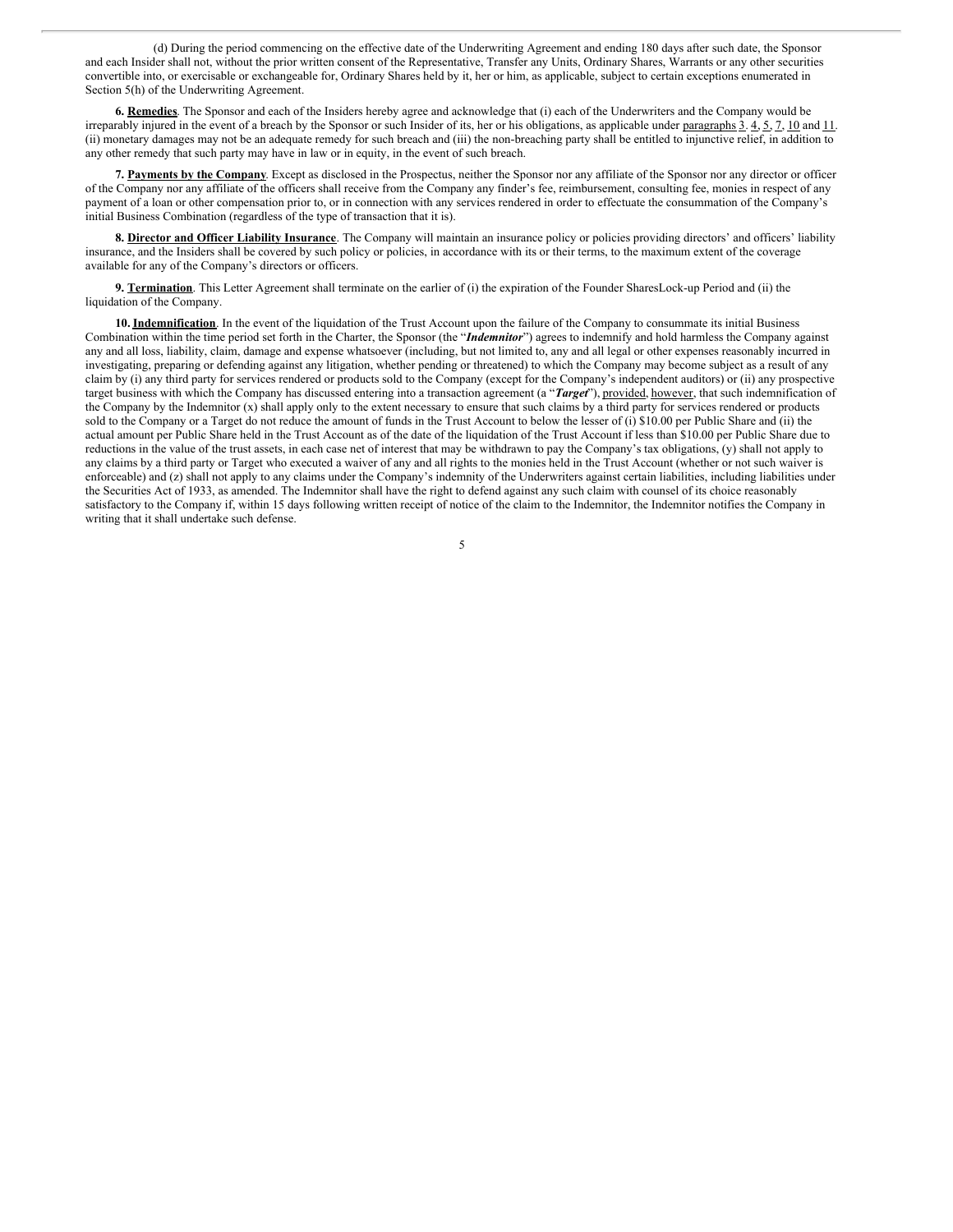**11. Forfeiture of Founder Shares**. To the extent that the Underwriters do not exercise their option to purchase additional Units within 45 days from the date of the Prospectus in full (as further described in the Prospectus), the Sponsor agrees to automatically surrender to the Company for no consideration, for cancellation at no cost, an aggregate number of Founder Shares so that the number of Founder Shares will equal of 20% of the sum of the total number of Ordinary Shares and Founder Shares outstanding at such time. The Sponsor and Insiders further agree that to the extent that the size of the Public Offering is increased or decreased, the Company will effect a share capitalization or a share repurchase, as applicable, with respect to the Founder Shares immediately prior to the consummation of the Public Offering in such amount as to maintain the number of Founder Shares at 20% of the sum of the total number of Ordinary Shares and Founder Shares outstanding at such time.

**12. Entire Agreement**. This Letter Agreement constitutes the entire agreement and understanding of the parties hereto in respect of the subject matter hereof and supersedes all prior understandings, agreements, or representations by or among the parties hereto, written or oral, to the extent they relate in any way to the subject matter hereof or the transactions contemplated hereby. This Letter Agreement may not be changed, amended, modified or waived (other than to correct a typographical error) as to any particular provision, except by a written instrument executed by all parties hereto.

**13. Assignment**. No party hereto may assign either this Letter Agreement or any of its rights, interests, or obligations hereunder without the prior written consent of the other parties. Any purported assignment in violation of this paragraph shall be void and ineffectual and shall not operate to transfer or assign any interest or title to the purported assignee. This Letter Agreement shall be binding on the Sponsor, each of the Insiders and each of their respective successors, heirs, personal representatives and assigns and permitted transferees.

**14. Counterparts**. This Letter Agreement may be executed in any number of original or facsimile counterparts, and each of such counterparts shall for all purposes be deemed to be an original, and all such counterparts shall together constitute but one and the same instrument.

**15. Effect of Headings**. The paragraph headings herein are for convenience only and are not part of this Letter Agreement and shall not affect the interpretation thereof.

**16. Severability**. This Letter Agreement shall be deemed severable, and the invalidity or unenforceability of any term or provision hereof shall not affect the validity or enforceability of this Letter Agreement or of any other term or provision hereof. Furthermore, in lieu of any such invalid or unenforceable term or provision, the parties hereto intend that there shall be added as a part of this Letter Agreement a provision as similar in terms to such invalid or unenforceable provision as may be possible and be valid and enforceable.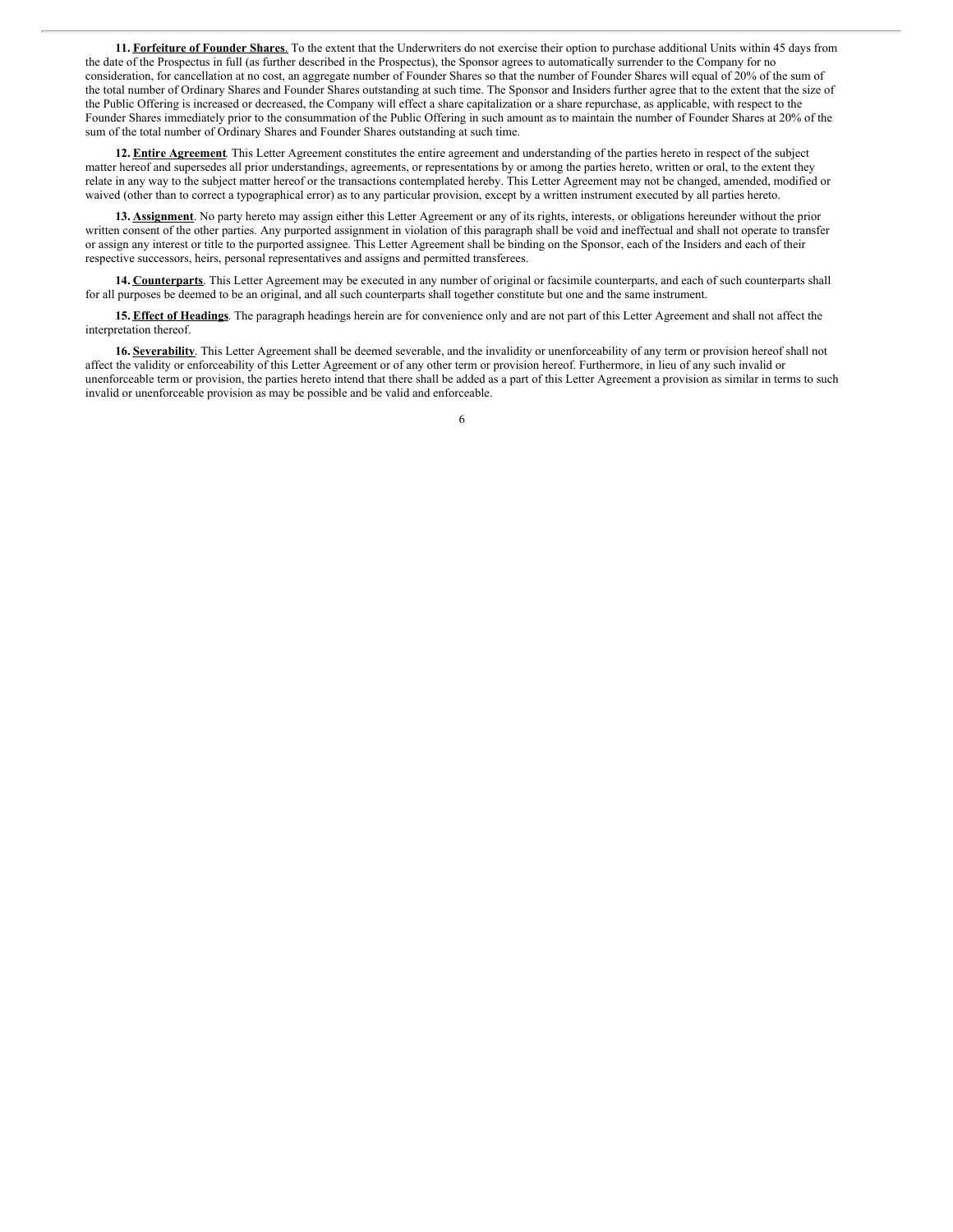**17. Governing Law**. This Letter Agreement shall be governed by and construed and enforced in accordance with the laws of the State of New York, without giving effect to conflicts of law principles that would result in the application of the substantive laws of another jurisdiction. The parties hereto (i) all agree that any action, proceeding, claim or dispute arising out of, or relating in any way to, this Letter Agreement shall be brought and enforced in the courts of New York City, in the State of New York, and irrevocably submit to such jurisdiction and venue, which jurisdiction and venue shall be exclusive, and (ii) waive any objection to such exclusive jurisdiction and venue or that such courts represent an inconvenient forum.

**18. Notices**. Any notice, consent or request to be given in connection with any of the terms or provisions of this Letter Agreement shall be in writing and shall be sent by express mail or similar private courier service, by certified mail (return receipt requested), by hand delivery or facsimile transmission.

*[Signature Page Follows]*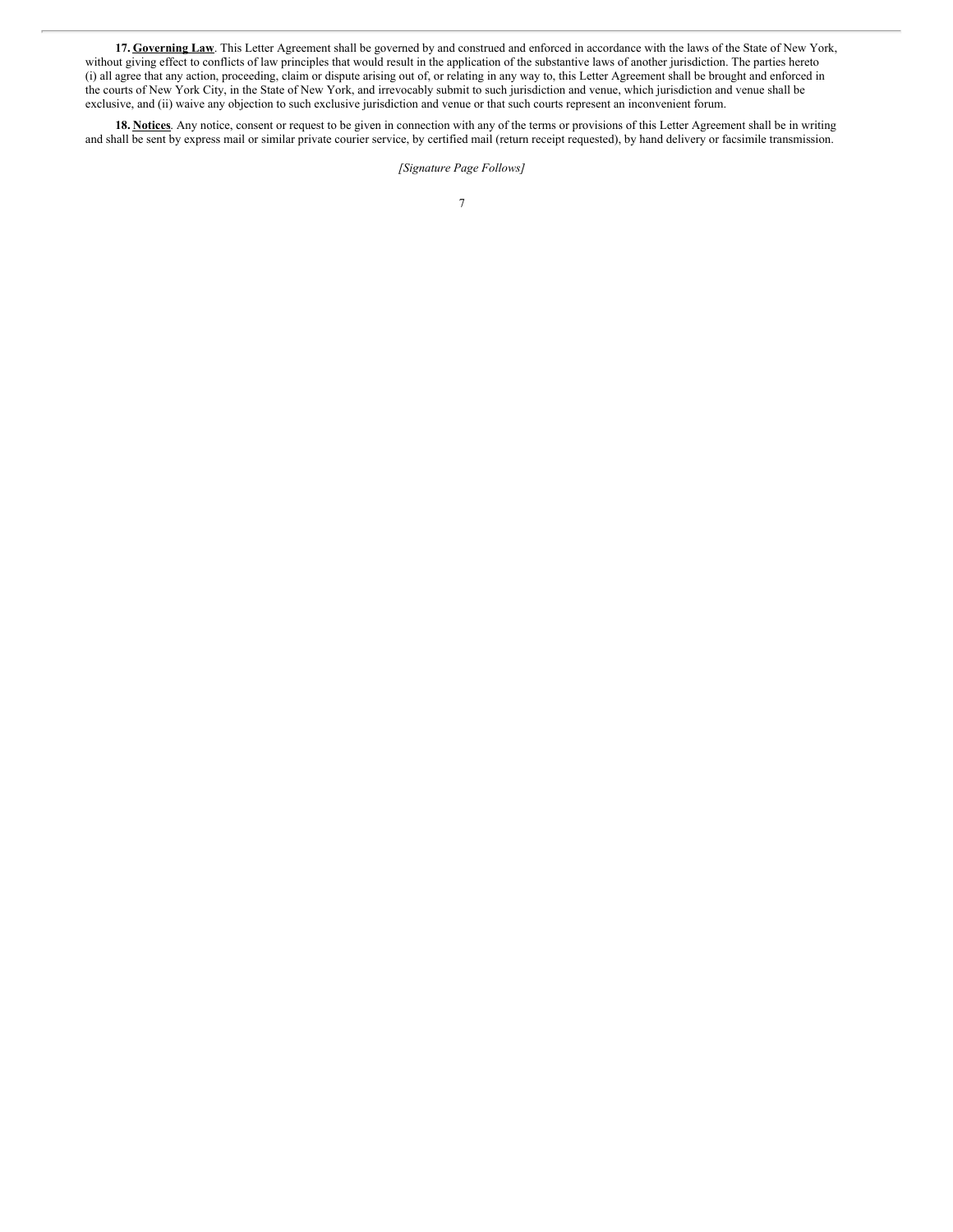### **INVESTINDUSTRIAL ACQUISITION CORP. L.P. ACTING BY ITS GENERAL PARTNER, ACQUISITION CORP. GP LIMITED**

By: /s/ Gayle Swanson

Name: Gayle Swanson Title: Director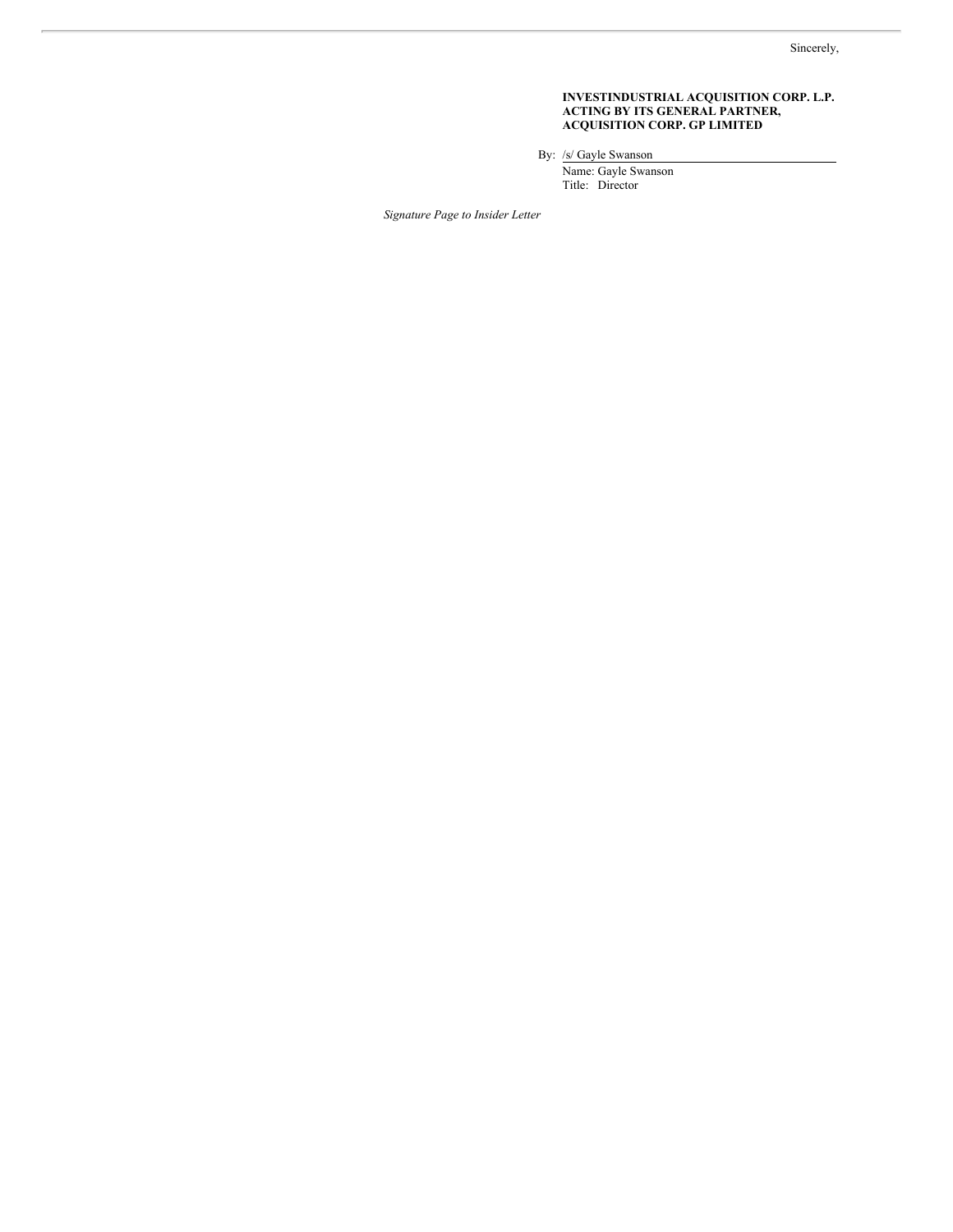/s/ Roberto Ardagna

Roberto Ardagna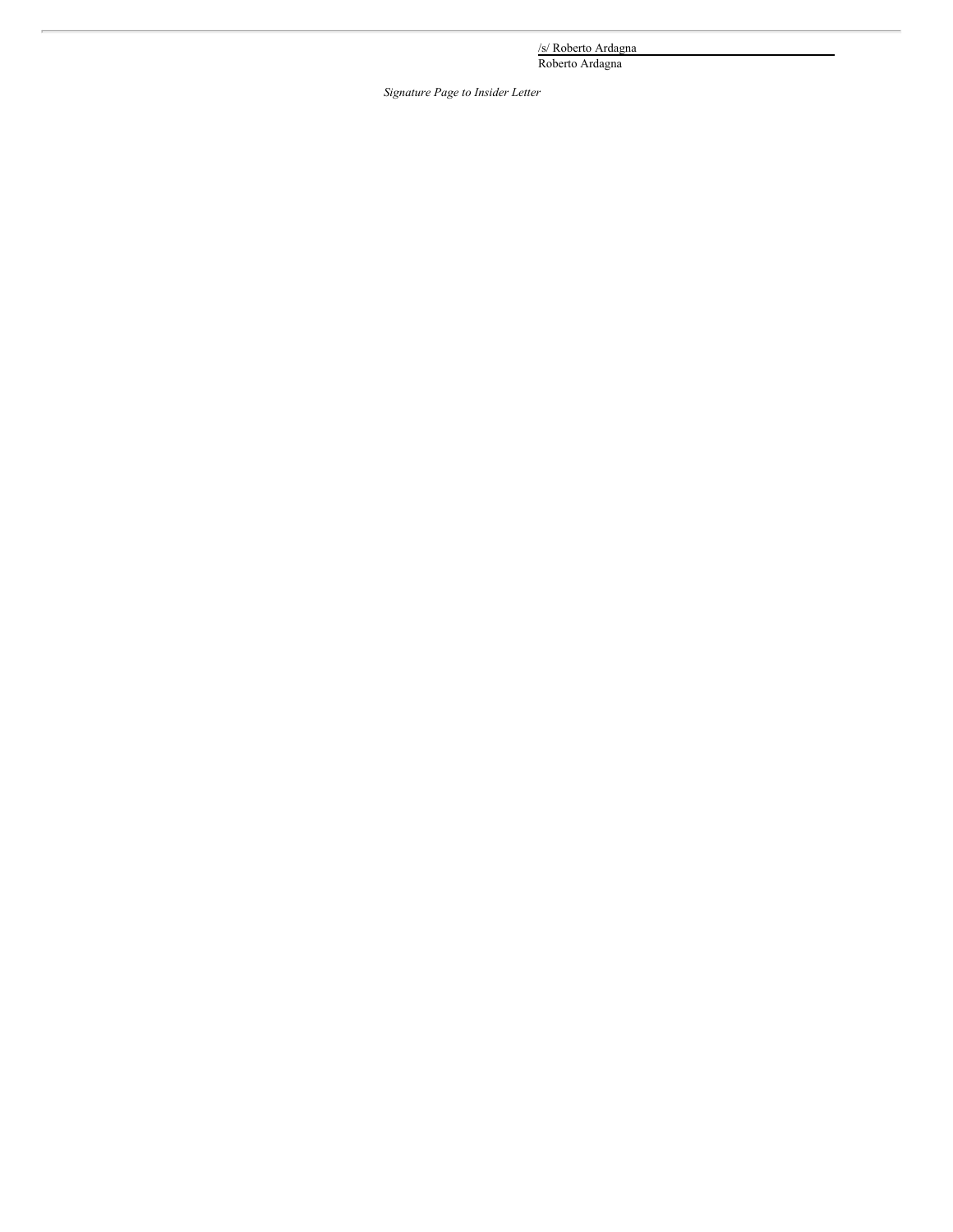/s/ Andrea Cicero

Andrea Cicero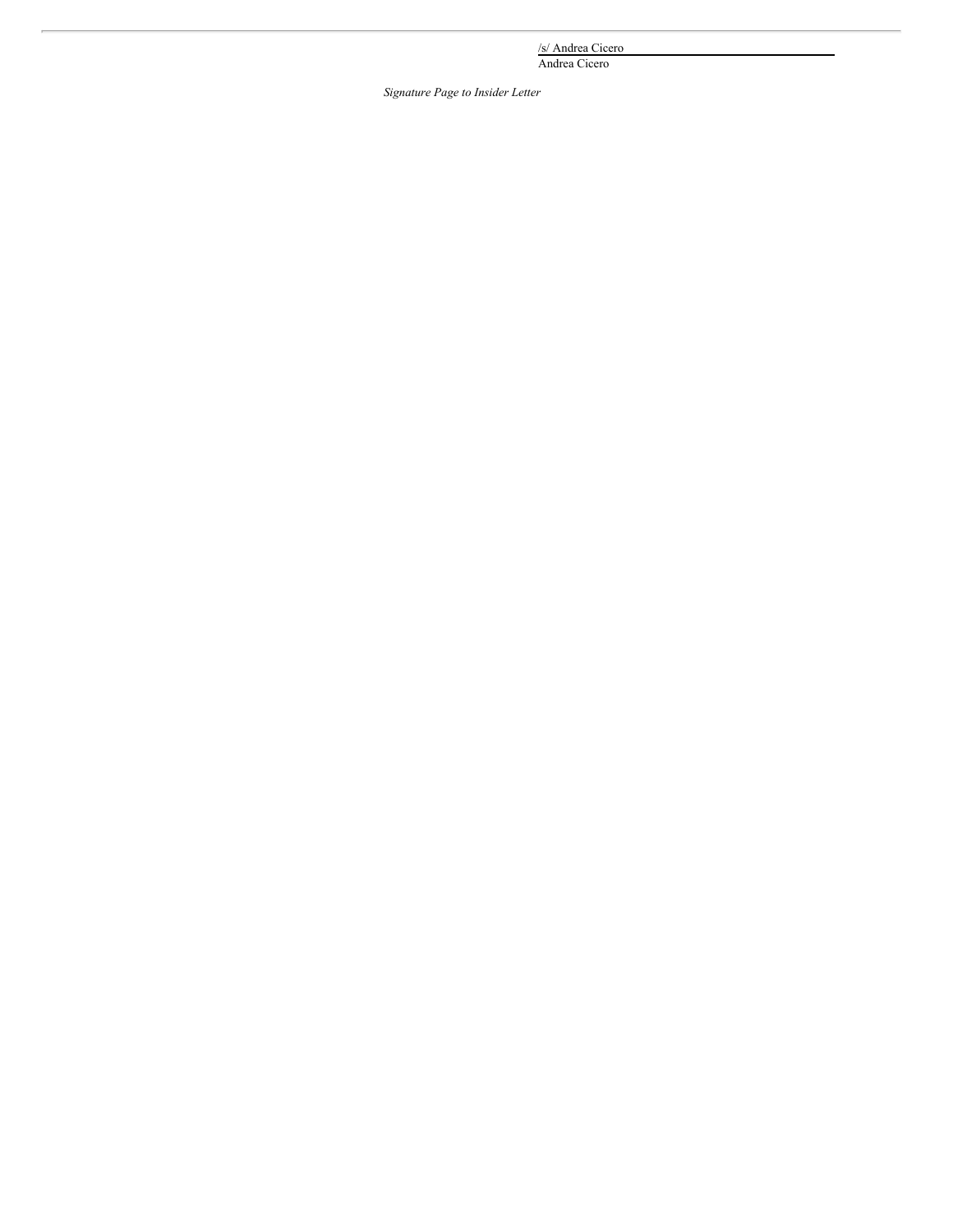/s/ Michael Karangelen

Michael Karangelen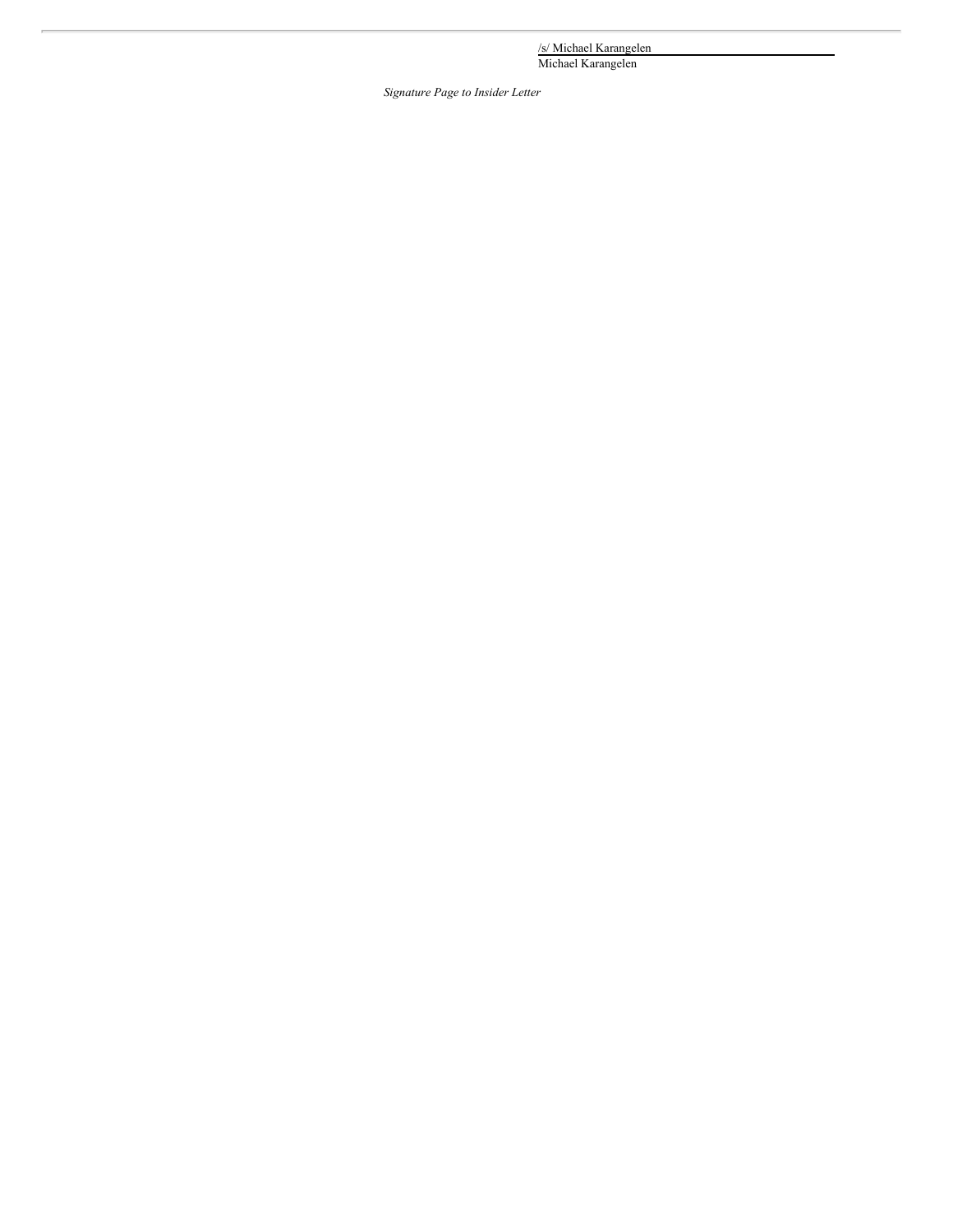/s/ Dante Roscini

Dante Roscini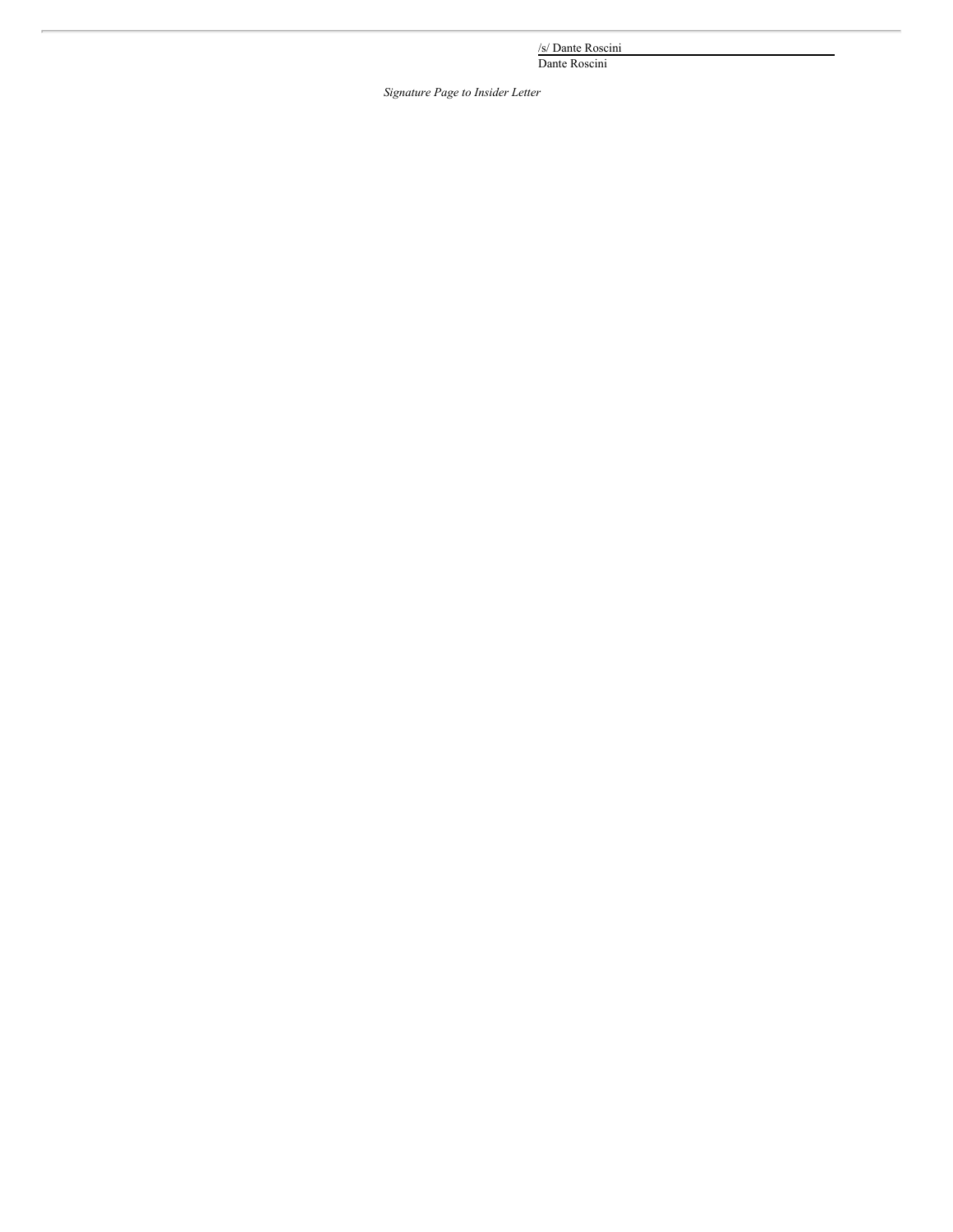/s/ Tensie Whelan

Tensie Whelan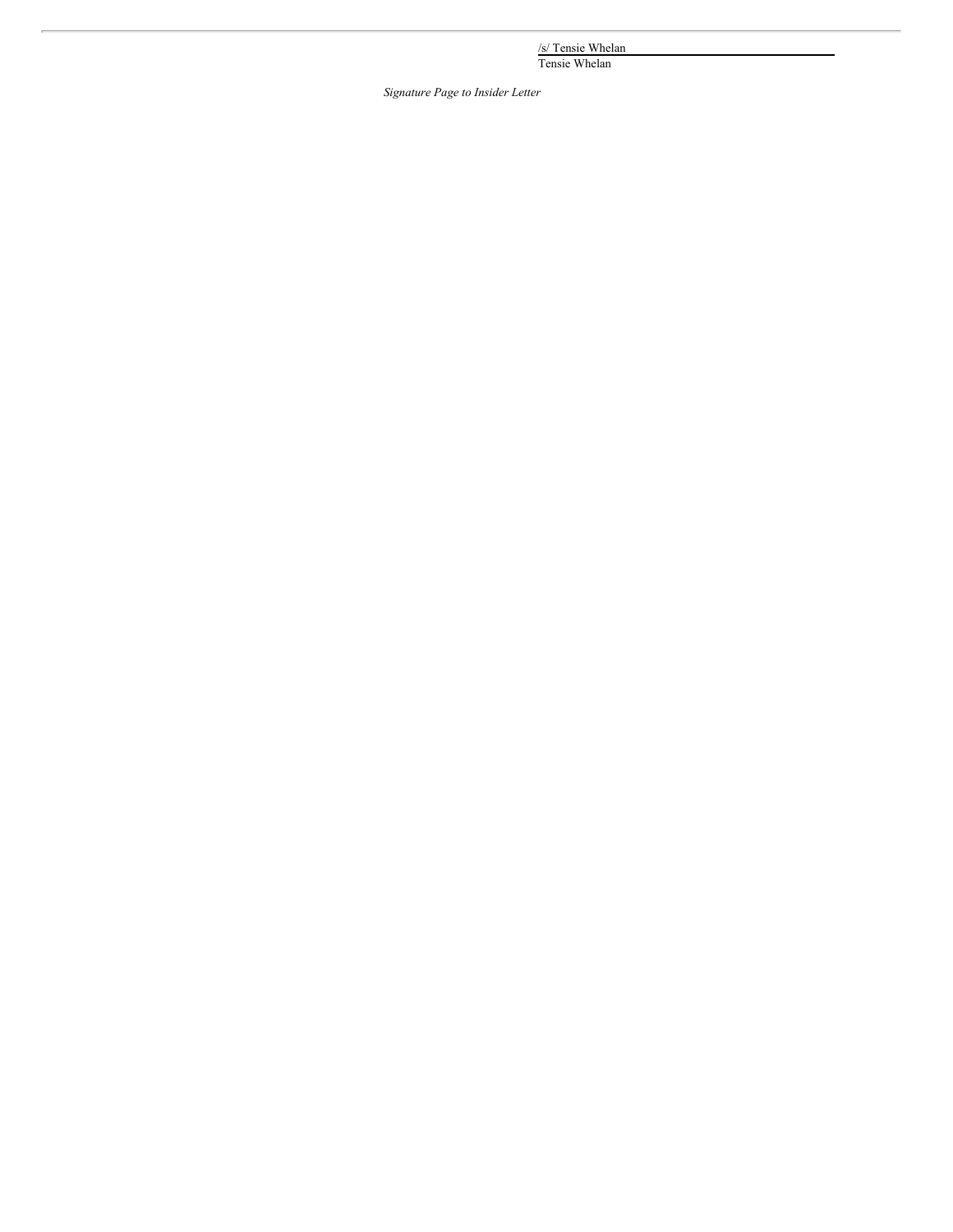Acknowledged and Agreed:

# **INVESTINDUSTRIAL ACQUISITION CORP**.

By: /s/ Roberto Ardagna

Name: Roberto Ardagna Title: Chief Executive Officer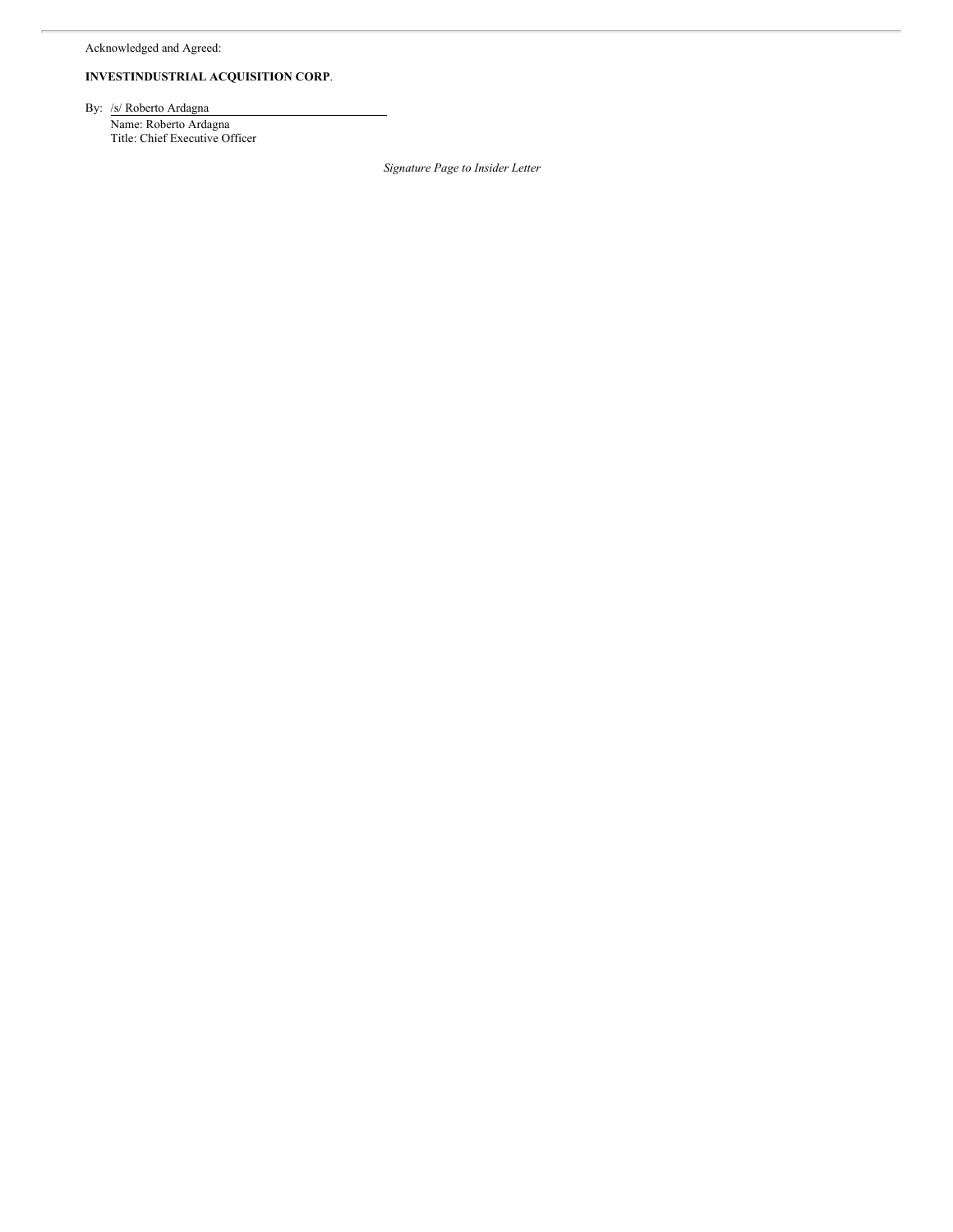### **INVESTINDUSTRIAL ACQUISITION CORP.** Suite 1, 3rd Floor, 11-12 St James' Square London SW1Y 4LB United Kingdom

November 23, 2020

Investindustrial Acquisition Corp. L.P. Suite 1, 3rd Floor, 11-12 St James' Square London SW1Y 4LB United Kingdom

### Ladies and Gentlemen:

This letter will confirm our agreement that, commencing on the effective date (the *'Effective Date'*) of the registration statement (the *'Registration Statement*") for the initial public offering (the '*IPO*") of the securities of Investindustrial Acquisition Corp. (the '*Company*") and continuing until the earlier of (i) the consummation by the Company of an initial business combination and (ii) the Company's liquidation (in each case as described in the Registration Statement) (such earlier date hereinafter referred to as the "*Termination Date*"), Investindustrial Acquisition Corp. L.P. (the "*Sponsor*") shall take steps directly or indirectly to make available to the Company certain office space, secretarial and administrative services as may be required by the Company from time to time, situated at Suite 1, 3rd Floor, 11-12 St James' Square, London SW1Y 4LB, United Kingdom (or any successor location). In exchange therefore, the Company shall pay the Sponsor a sum of up to \$10,000 per month on the Effective Date and continuing monthly thereafter until the Termination Date. The Sponsor hereby agrees that it does not have any right, title, interest or claim of any kind (a "*Claim*") in or to any monies that may be set aside in a trust account (the "*Trust Account*") that may be established upon the consummation of the IPO and hereby irrevocably waives any Claim it may have in the future as a result of, or arising out of, any negotiations, contracts or agreements with the Company and will not seek recourse against the Trust Account for any reason whatsoever.

This letter agreement constitutes the entire agreement and understanding of the parties hereto in respect of its subject matter and supersedes all prior understandings, agreements, or representations by or among the parties hereto, written or oral, to the extent they relate in any way to the subject matter hereof or the transactions contemplated hereby.

This letter agreement may not be amended, modified or waived as to any particular provision, except by a written instrument executed by the parties hereto.

The parties may not assign this letter agreement and any of their rights, interests, or obligations hereunder without the consent of the other party.

This letter agreement shall be governed by, construed in accordance with, and interpreted pursuant to the laws of the State of New York, without giving effect to its choice of laws principles that will apply the laws of another jurisdiction.

This letter agreement may be executed in one or more counterparts, each of which shall for all purposes be deemed to be an original but all of which together shall constitute one and the same agreement. Only one such counterpart signed by the party against whom enforceability is sought needs to be produced to evidence the existence of this letter agreement.

[*Signature Page Follows*]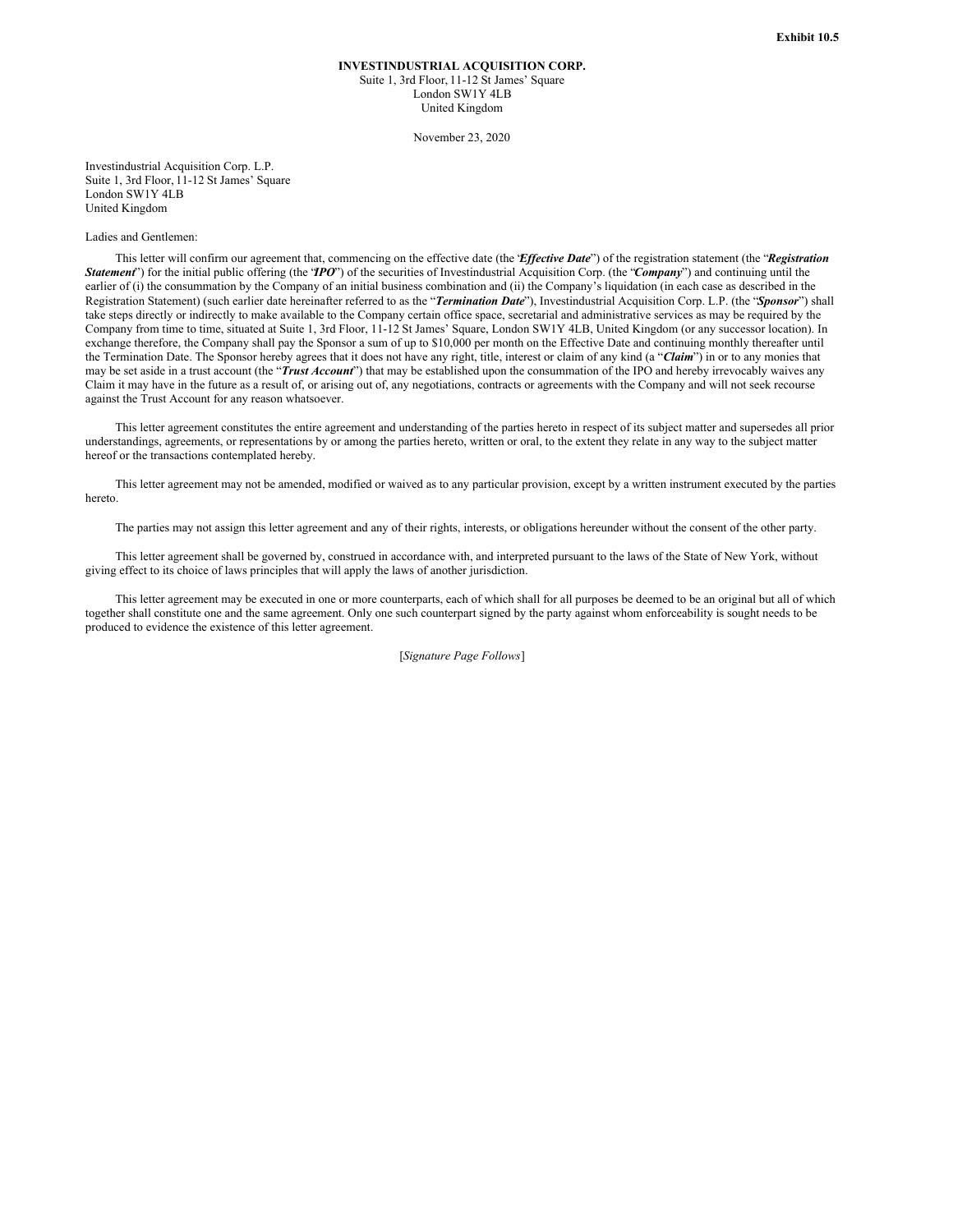Very truly yours,

# **INVESTINDUSTRIAL ACQUISITION CORP.**

By: /s/ Roberto Ardagna

Name: Roberto Ardagna Title: Chief Executive Officer

AGREED TO AND ACCEPTED BY:

**INVESTINDUSTRIAL ACQUISITION CORP. L.P. ACTING BY ITS GENERAL PARTNER, ACQUISITION CORP. GP LIMITED**

By: /s/ Gayle Swanson Name: Gayle Swanson Title: Director

By: Name:

Title: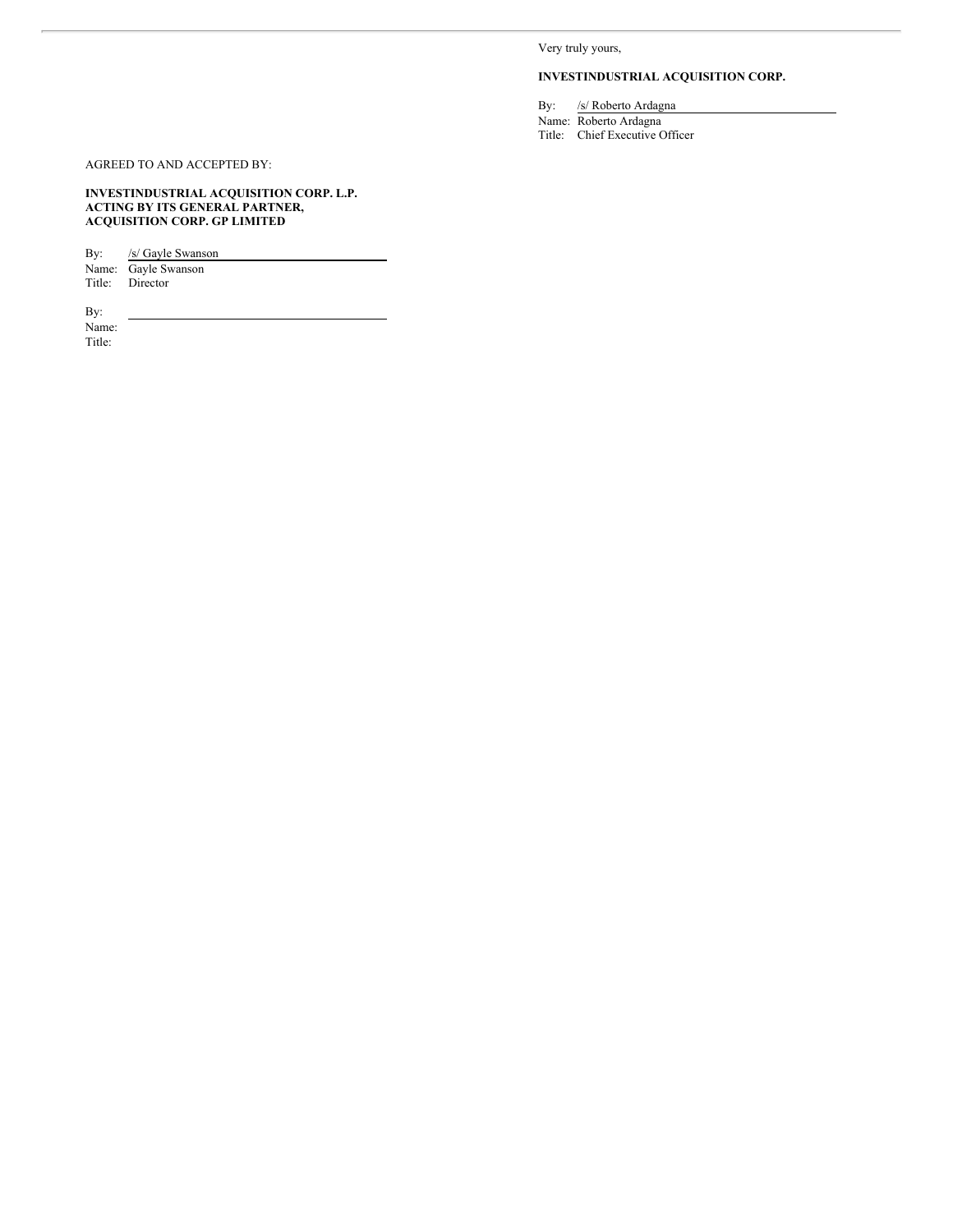## **FORWARD PURCHASE AGREEMENT**

This Forward Purchase Agreement (this "*Agreement*") is entered into as of November 18, 2020, by and between Investindustrial Acquisition Corp., a Cayman Islands exempted company (the "*Company*"), and the party listed as the purchaser on the signature page hereof (the "*Purchaser*").

WHEREAS, the Company was incorporated for the purpose of effecting a merger, share exchange, asset acquisition, share purchase, reorganization or similar business combination with one or more businesses (a "*Business Combination*");

WHEREAS, the Company has filed with the U.S. Securities and Exchange Commission (the "*SEC*") a registration statement on Form S-1 (the "*Registration Statement*") for its initial public offering ("*IPO*") of units (the "*Public Units*") at a price of \$10.00 per Public Unit, each comprised of one Class A ordinary share of the Company, par value \$0.0001 per share (the "*Class A Share(s)*"), and one-third of one redeemable warrant, where each whole redeemable warrant is exercisable to purchase one Class A Share at an exercise price of \$11.50 per share (the "*Warrant(s)*");

WHEREAS, following the closing of the IPO (the "*IPO Closing*"), the Company will seek to identify and consummate a Business Combination; and

WHEREAS, the parties wish to enter into this Agreement, pursuant to which immediately prior to the closing of the Company's initial Business Combination (the "*Business Combination Closing*"), the Company shall issue and sell, and the Purchaser shall purchase, on a private placement basis, up to \$25,000,000 of Class A ordinary shares, par value of \$0.0001 at a price of \$10.00 per share (the "*Forward Purchase Shares*") on the terms and conditions set forth herein.

NOW, THEREFORE, in consideration of the premises, representations, warranties and the mutual covenants contained in this Agreement, and for other good and valuable consideration, the receipt, sufficiency and adequacy of which are hereby acknowledged, the parties hereto agree as follows:

## **1. Sale and Purchase**.

#### (a) Forward Purchase Shares.

(i) The Company shall issue and sell to the Purchaser, and the Purchaser shall purchase from the Company, (1) the number of Forward Purchase Shares which is the quotient of (x) the amount of capital committed to the Purchaser and allocated to this Agreement as notified by the Purchaser to the Company as promptly as practicable after the date hereof and no later than five (5) Business Days prior to such time as any definitive agreement with respect to a Business Combination is executed by the Company (the "*Allocation Notice*"), which amount shall be no more than \$25,000,000, and (y) \$10.00 (the "*Number of Forward Purchase Shares*"), for an aggregate purchase price of \$10.00 multiplied by the number of Forward Purchase Shares issued and sold hereunder (the "*FPS Purchase Price*").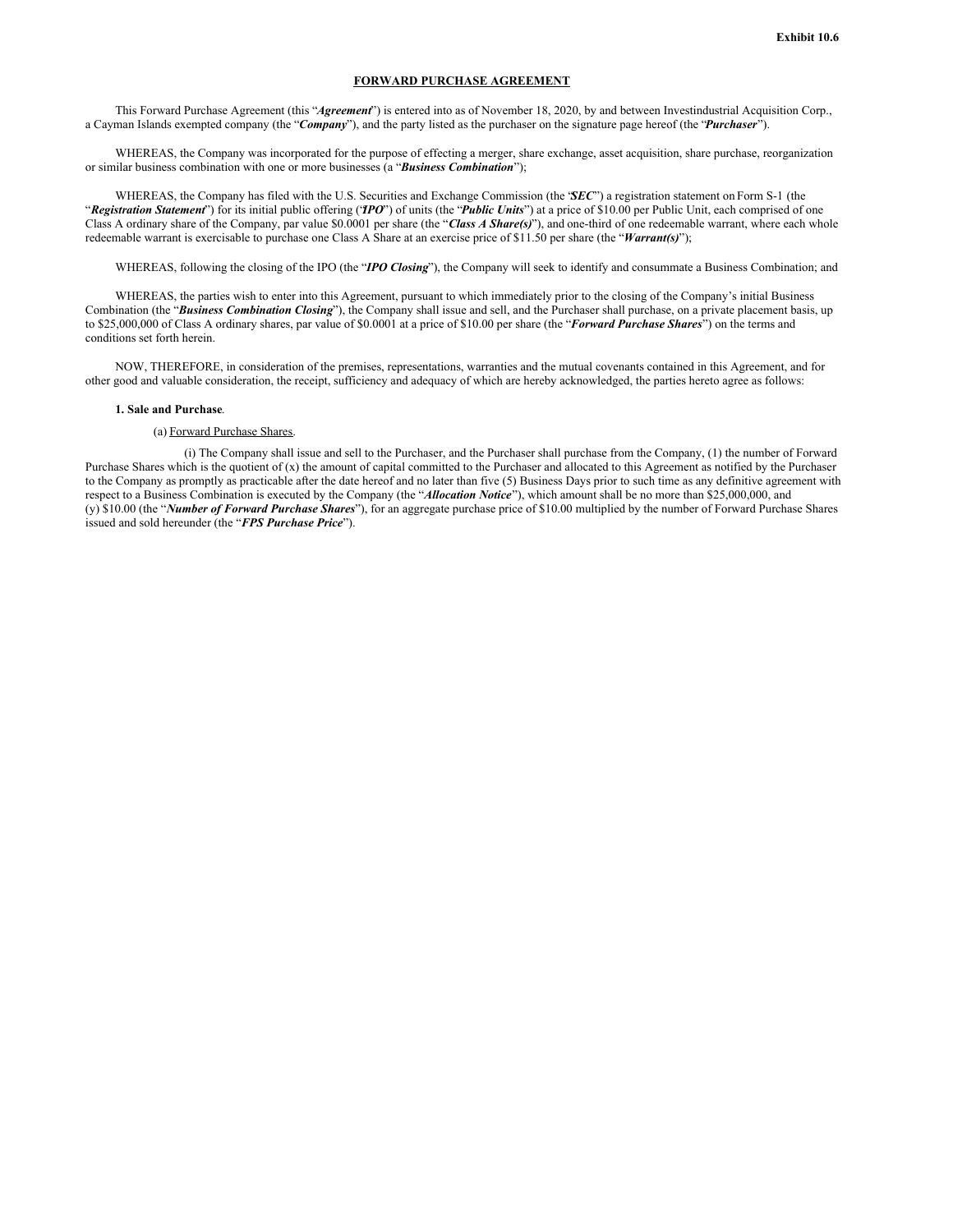(ii) The Company shall deliver written notice to the Purchaser as early as practicable, and in any case at least eleven (11) Business Days before the funding of the FPS Purchase Price, specifying the anticipated date of the Business Combination Closing, the aggregate FPS Purchase Price and instructions for wiring the FPS Purchase Price to the account of the Company. Two (2) Business Days before the anticipated date of the Business Combination Closing specified in such written notice, the Purchaser shall deliver the FPS Purchase Price in cash via wire transfer to the account specified in such written notice. If the Business Combination Closing does not occur within thirty (30) days after the Purchaser delivers the FPS Purchase Price to the Company, the Company shall automatically return to the Purchaser the FPS Purchase Price; provided that the return of the FPS Purchase Price shall not terminate the Agreement or otherwise relieve either party of any of its obligations hereunder. The Purchaser agrees that it shall cooperate in good faith and use reasonable best efforts to effect the funding of the FPS Purchase Price on such notice as necessary to facilitate the consummation of the proposed Business Combination. For the purposes of this Agreement, "*Business Day*" means any day, other than a Saturday or a Sunday, that is neither a legal holiday nor a day on which banking institutions are generally authorized or required by law or regulation to close in the City of New York, New York.

(iii) The closing of the sale of the Forward Purchase Shares (the "*FPS Closing*") shall be held on the same date as, and immediately prior to, the Business Combination Closing (such date being referred to as the "*Closing Date*"). At the FPS Closing, the Company will issue to the Purchaser the Forward Purchase Shares.

## (b) Delivery of Forward Purchase Shares.

(i) The Company shall register the Purchaser as the owner of the Forward Purchase Shares purchased by the Purchaser hereunder in the register of members of the Company, if applicable, and with the Company's transfer agent by book entry on or promptly after (but in no event more than two (2) Business Days after) the date of the FPS Closing.

(ii) Each register and book entry for the Forward Purchase Shares purchased by the Purchaser hereunder shall contain a notation, and each certificate (if any) evidencing the Forward Purchase Shares shall be stamped or otherwise imprinted with a legend, in substantially the following form:

## "THE SECURITIES REPRESENTED HEREBY HAVE NOT BEEN REGISTERED UNDER THE U.S. SECURITIES ACT OF 1933, AS AMENDED, OR THE SECURITIES LAWS OF ANY STATE OR OTHER JURISDICTION, AND MAY NOT BE TRANSFERRED IN VIOLATION OF SUCH ACT AND LAWS."

(c) Legend Removal. If the Forward Purchase Shares are eligible to be sold without restriction under, and without the Company being in compliance with the current public information requirements of, Rule 144 under the Securities Act of 1933, as amended (the "*Securities Act*"), then at the Purchaser's request, the Company will, at its sole expense, cause the Company's transfer agent to remove the legend set forth in Section 1(b)(ii) hereof. In connection therewith, if required by the Company's transfer agent, the Company will promptly

#### $\overline{2}$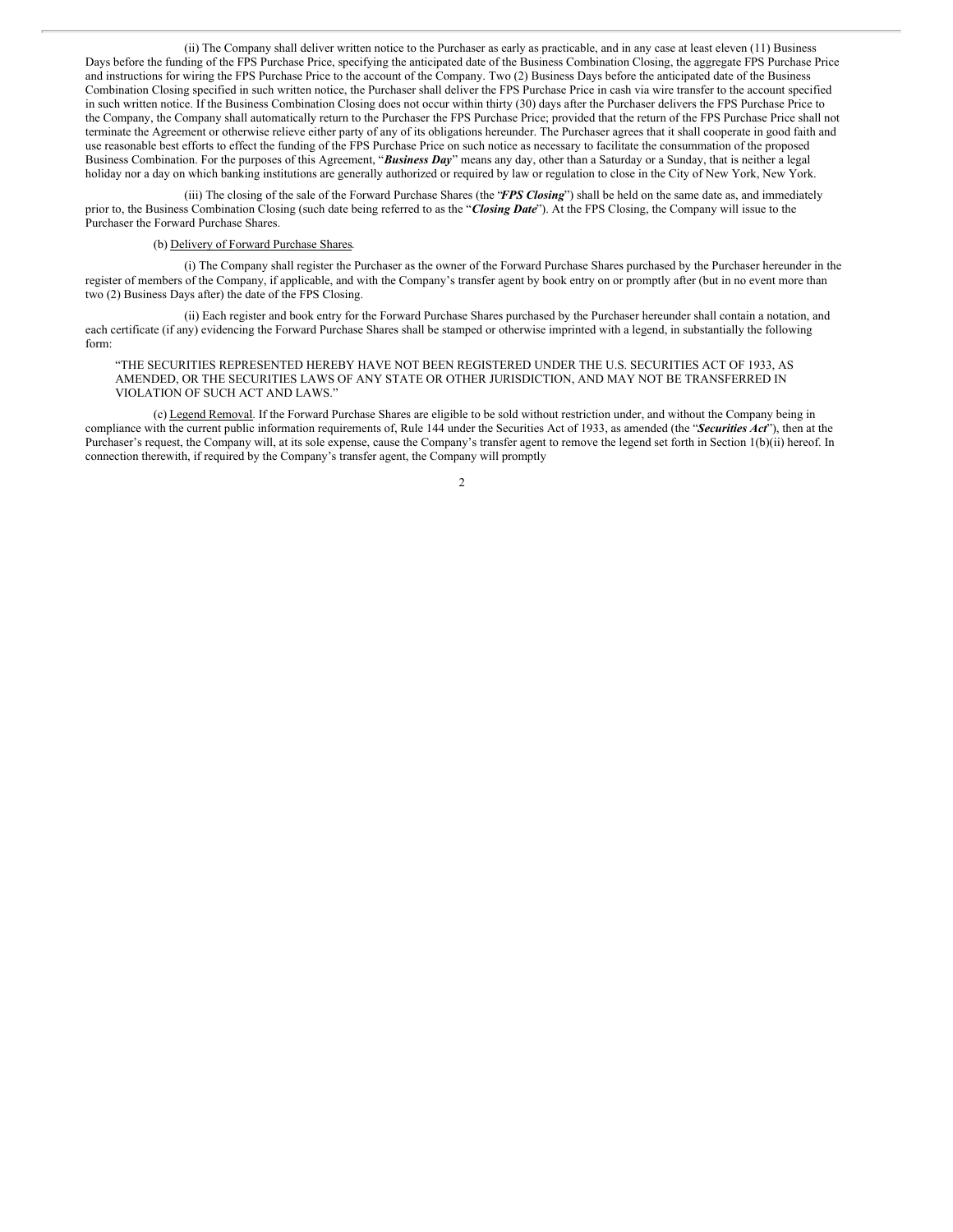cause an opinion of counsel to be delivered to and maintained with its transfer agent, together with any other authorizations, certificates and directions required by the transfer agent, that authorize and direct the transfer agent to transfer such Forward Purchase Shares without any such legend; provided, however, that the Company will not be required to deliver any such opinion, authorization or certificate or direction if it reasonably believes that removal of the legend could reasonably be expected to result in or facilitate transfers of Forward Purchase Shares in violation of applicable law.

(d) Registration Rights. The Purchaser shall have registration rights in accordance with the Registration and Shareholder Rights Agreement dated on or about the date hereof and between, among others, the Company and the Purchaser (the "*Registration Rights*").

#### **2. Representations and Warranties of the Purchaser**. The Purchaser represents and warrants to the Company as follows, as of the date hereof:

(a) Organization and Power. The Purchaser is duly organized, validly existing, and in good standing under the laws of the jurisdiction of its formation (if the concept of "good standing" is a recognized concept in such jurisdiction) and has all requisite power and authority to carry on its business as presently conducted and as proposed to be conducted.

(b) Authorization. The Purchaser has full power and authority to enter into this Agreement. This Agreement, when executed and delivered by the Purchaser, will constitute the valid and legally binding obligation of the Purchaser, enforceable in accordance with its terms, except (i) as limited by applicable bankruptcy, insolvency, reorganization, moratorium, fraudulent conveyance and any other laws of general application affecting enforcement of creditors' rights generally, (ii) as limited by laws relating to the availability of specific performance, injunctive relief or other equitable remedies, or (iii) to the extent the indemnification provisions contained in the Registration Rights may be limited by applicable federal or state securities laws.

(c) Governmental Consents and Filings. No consent, approval, order or authorization of, or registration, qualification, designation, declaration or filing with, any federal, state or local governmental authority is required on the part of the Purchaser in connection with the consummation of the transactions contemplated by this Agreement.

(d) Compliance with Other Instruments. The execution, delivery and performance by the Purchaser of this Agreement and the consummation by the Purchaser of the transactions contemplated by this Agreement will not result in any violation or default (i) of any provisions of its organizational documents, if applicable, (ii) of any instrument, judgment, order, writ or decree to which it is a party or by which it is bound, (iii) under any note, indenture or mortgage to which it is a party or by which it is bound, (iv) under any lease, agreement, contract or purchase order to which it is a party or by which it is bound or (v) of any provision of federal or state statute, rule or regulation applicable to the Purchaser, in each case (other than clause (i)), which would have a material adverse effect on the Purchaser or its ability to consummate the transactions contemplated by this Agreement.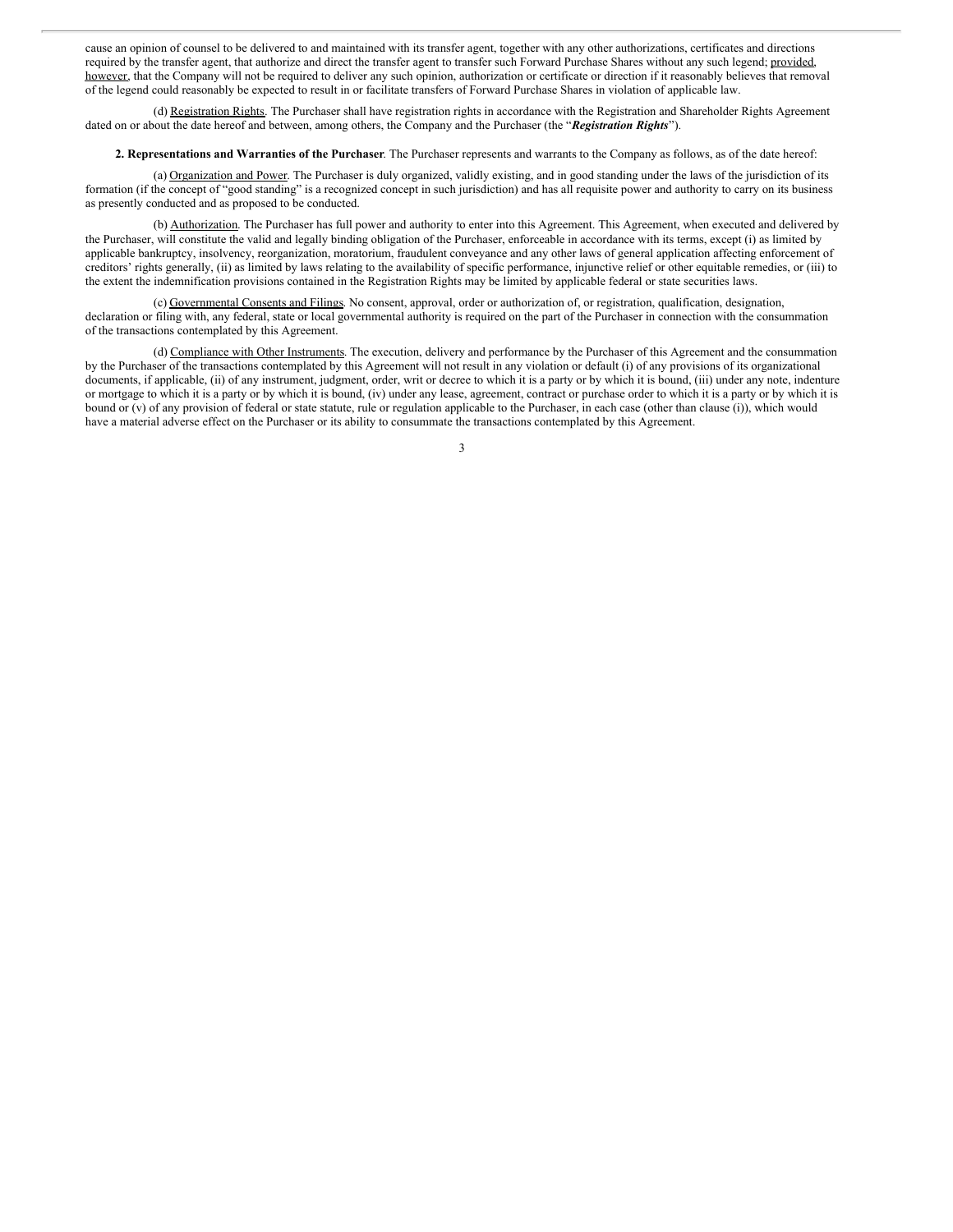(e) Purchase Entirely for Own Account. This Agreement is made with the Purchaser in reliance upon the Purchaser's representation to the Company, which by the Purchaser's execution of this Agreement, the Purchaser hereby confirms, that the Forward Purchase Shares to be acquired by the Purchaser will be acquired for investment for the Purchaser's own account, not as a nominee or agent, and not with a view to the resale or distribution of any part thereof, and that the Purchaser has no present intention of selling, granting any participation in, or otherwise distributing the same in violation of law. By executing this Agreement, the Purchaser further represents that the Purchaser does not presently have any contract, undertaking, agreement or arrangement with any Person to sell, transfer or grant participations to such Person or to any third Person, with respect to any of the Forward Purchase Shares. If the Purchaser was formed for the specific purpose of acquiring the Forward Purchase Shares, each of its equity owners is an accredited investor as defined in Rule 501(a) of Regulation D promulgated under the Securities Act. For purposes of this Agreement, "*Person*" means an individual, a limited liability company, a partnership, a joint venture, a corporation, a trust, an unincorporated organization, any other entity or any government or any department or agency thereof.

(f) Disclosure of Information. The Purchaser has had an opportunity to discuss the Company's business, management, financial affairs and the terms and conditions of the offering and sale of the Forward Purchase Shares, as well as the terms of the IPO, with the Company's management.

(g) Restricted Securities. The Purchaser understands that the offer and sale of the Forward Purchase Shares to the Purchaser has not been, and will not be, registered under the Securities Act, by reason of a specific exemption from the registration provisions of the Securities Act which depends upon, among other things, the bona fide nature of the investment intent and the accuracy of the Purchaser's representations as expressed herein. The Purchaser understands that the Forward Purchase Shares are "restricted securities" under applicable U.S. federal and state securities laws and that, pursuant to these laws, the Purchaser must hold the Forward Purchase Shares indefinitely unless they are registered with the SEC and qualified by state authorities, or an exemption from such registration and qualification requirements is available. The Purchaser acknowledges that the Company has no obligation to register or qualify the Forward Purchase Shares, for resale, except pursuant to the Registration Rights. The Purchaser further acknowledges that if an exemption from registration or qualification is available, it may be conditioned on various requirements including, but not limited to, the time and manner of sale, the holding period for the Forward Purchase Shares, and requirements relating to the Company which are outside of the Purchaser's control, and which the Company is under no obligation and may not be able to satisfy. The Purchaser acknowledges that the Company filed the Registration Statement for the IPO with the SEC. The Purchaser understands that the offering of the Forward Purchase Shares hereunder is not, and is not intended to be, part of the IPO, and that the Purchaser will not be able to rely on the protection of Section 11 of the Securities Act with respect to such offering of the Forward Purchase Shares.

(h) No Public Market. The Purchaser understands that no public market now exists for the Forward Purchase Shares, and that the Company has made no assurances that a public market will ever exist for the Forward Purchase Shares.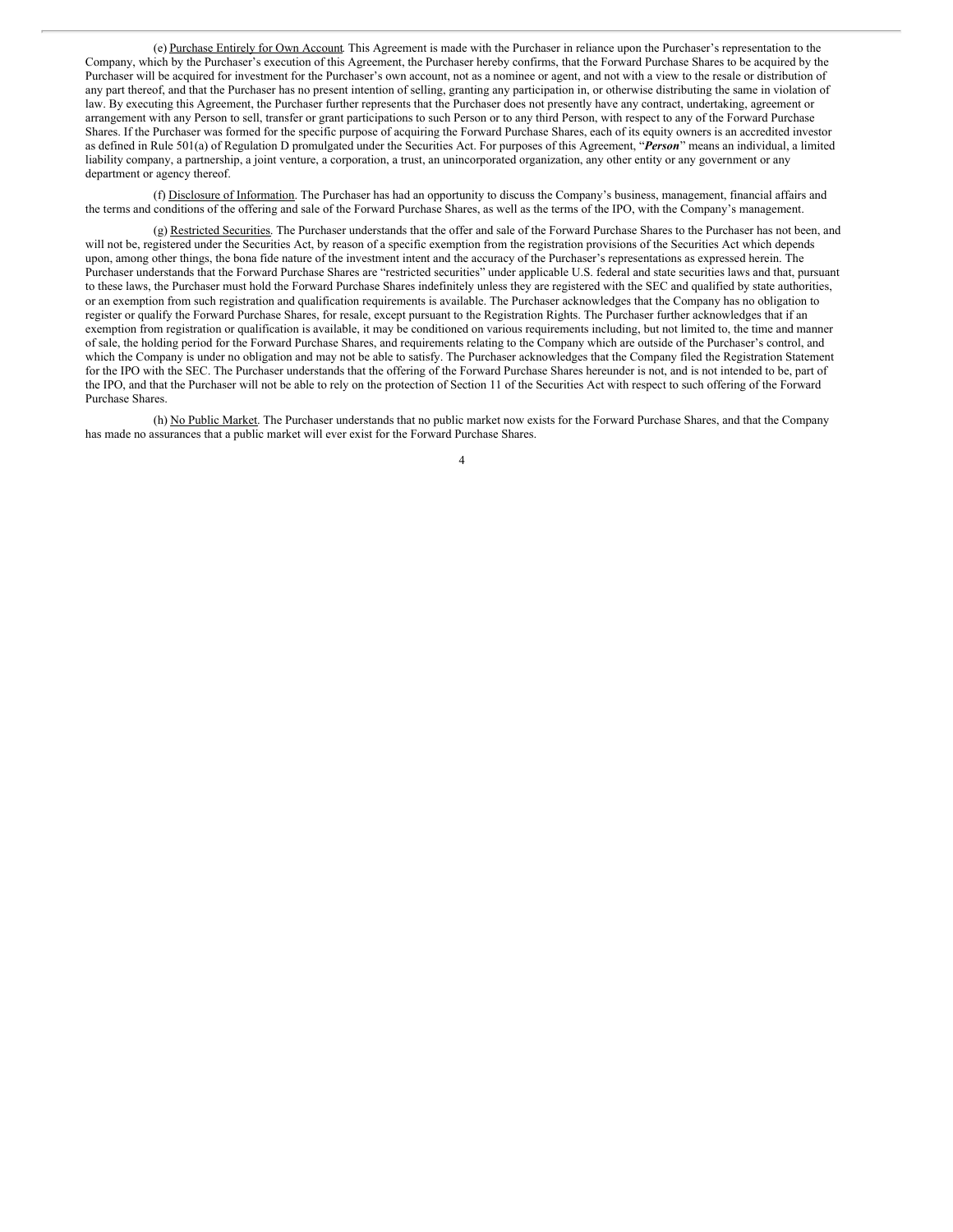(i) High Degree of Risk. The Purchaser understands that its agreement to purchase the Forward Purchase Shares involves a high degree of risk which could cause the Purchaser to lose all or part of its investment.

(j) Accredited Investor. The Purchaser is an "accredited investor" as defined in Rule 501(a) of Regulation D promulgated under the Securities Act.

(k) Foreign Investors. If the Purchaser is not a United States person (as defined by Section 7701(a)(30) of the U.S. Internal Revenue Code of 1986, as amended), the Purchaser hereby represents that it has satisfied itself as to the full observance of the laws of its jurisdiction in connection with any invitation to subscribe for the Forward Purchase Shares or any use of this Agreement, including (i) the legal requirements within its jurisdiction for the purchase of the Forward Purchase Shares, (ii) any foreign exchange restrictions applicable to such purchase, (iii) any governmental or other consents that may need to be obtained, and (iv) the income tax and other tax consequences, if any, that may be relevant to the purchase, holding, redemption, sale, or transfer of the Forward Purchase Shares. The Purchaser's subscription and payment for and continued beneficial ownership of the Forward Purchase Shares will not violate any applicable securities or other laws of the Purchaser's jurisdiction.

(l) No General Solicitation. Neither the Purchaser, nor any of its officers, directors, employees, agents, stockholders or partners has either directly or indirectly, including through a broker or finder, (i) to its knowledge, engaged in any general solicitation, or (ii) published any advertisement in connection with the offer and sale of the Forward Purchase Shares.

(m) Residence. The principal place of business of the Purchaser is the office located at the address of the Purchaser set forth on the signature page hereof.

(n) Non-Public Information. The Purchaser acknowledges its obligations under applicable securities laws with respect to the treatment of material non-public information relating to the Company.

(o) Adequacy of Financing. The Purchaser has, or will have, from and after receipt of capital commitments not subject toopt-out rights (or for which the party with such opt-out rights has agreed to fund in respect of this Agreement) in an aggregate amount not less than the FPS Purchase Price, available to it sufficient funds to satisfy its obligations under this Agreement.

(p) Affiliation of Certain FINRA Members. The Purchaser is neither a person associated nor affiliated with any underwriter of the IPO or, to its actual knowledge, any other member of the Financial Industry Regulatory Authority ("*FINRA*") that is participating in the IPO.

(q) No Other Representations and Warranties; Non-Reliance. Except for the specific representations and warranties contained in this Section 2 and in any certificate or agreement delivered pursuant hereto, none of the Purchaser nor any person acting on behalf of the Purchaser nor any of the Purchaser's affiliates (the "*Purchaser Parties*") has made, makes or shall be deemed to make any other express or implied representation or warranty with respect to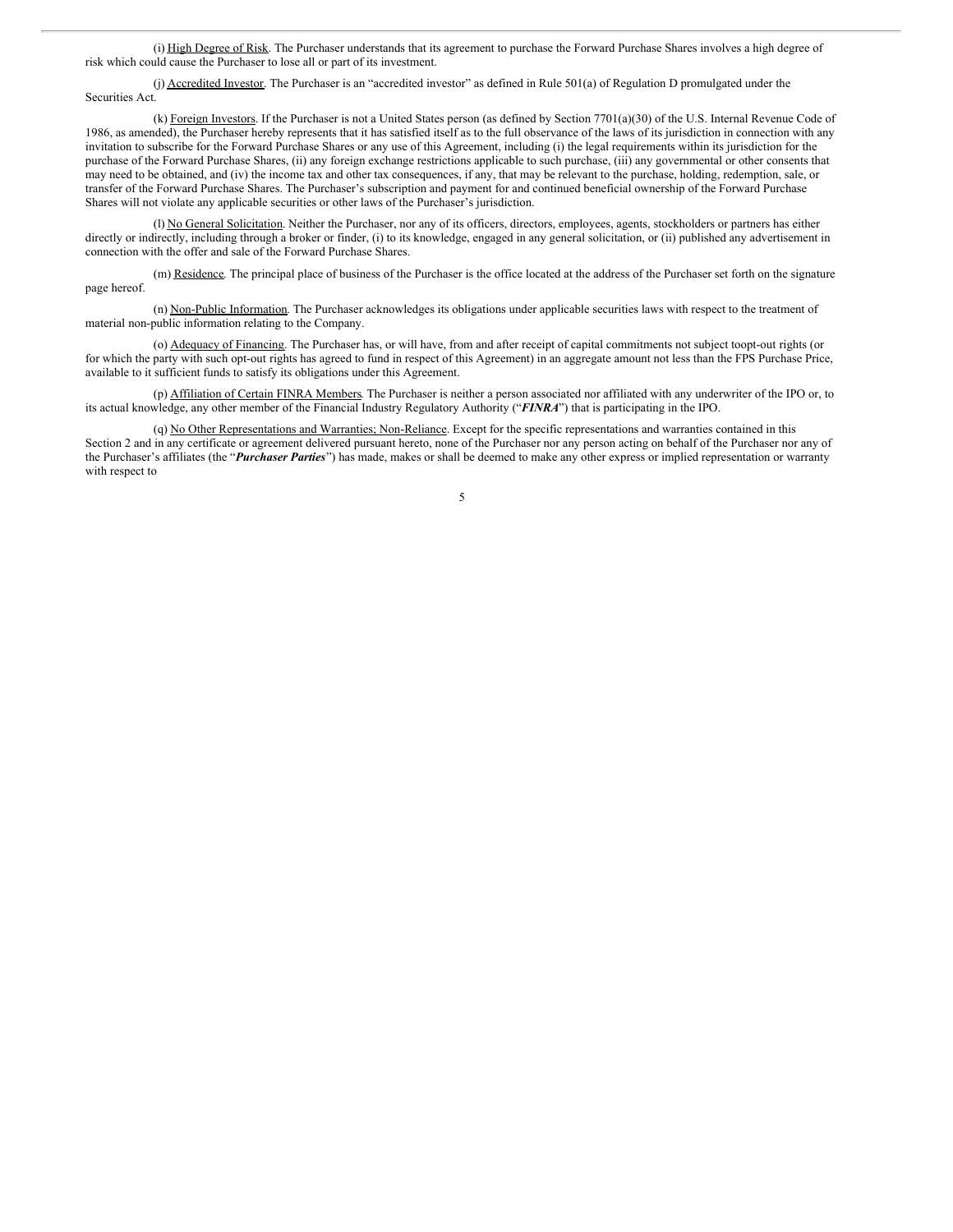the Purchaser and the offering, sale and purchase of the Forward Purchase Shares, and the Purchaser Parties disclaim any such representation or warranty. Except for the specific representations and warranties expressly made by the Company in Section 3 of this Agreement and in any certificate or agreement delivered pursuant hereto, the Purchaser Parties specifically disclaim that they are relying upon any other representations or warranties that may have been made by the Company, any person on behalf of the Company or any of the Company's affiliates (collectively, the "*Company Parties*").

**3. Represe**n**tations and Warranties of the Company**. The Company represents and warrants to the Purchaser as follows:

(a) Incorporation and Corporate Power. The Company is an exempted company duly incorporated and validly existing and in good standing under the laws of the Cayman Islands and has all requisite corporate power and authority to carry on its business as presently conducted and as proposed to be conducted. The Company has no subsidiaries.

(b) Capitalization. The authorized share capital of the Company consists, as of the date hereof, of:

(i) 500,000,000 Class A Shares, none of which are issued and outstanding;

(ii) 50,000,000 Class B ordinary shares of the Company, par value \$0.0001 per share ("*Class B Shares*"), 10,062,500 of which are issued and outstanding; and all of the outstanding Class B ordinary shares of the Company have been duly authorized, are fully paid and nonassessable and were issued in compliance with all applicable laws; and

(iii) 5,000,000 preference shares, par value \$0.0001 per share, none of which are issued and outstanding.

(c) Authorization. All corporate action required to be taken by the Company's Board of Directors and shareholders in order to authorize the Company to enter into this Agreement, and to issue the Forward Purchase Shares at the FPS Closing, has been taken or will be taken prior to the FPS Closing, as applicable. All action on the part of the shareholders, directors and officers of the Company necessary for the execution and delivery of this Agreement, the performance of all obligations of the Company under this Agreement to be performed as of the FPS Closing, and the issuance and delivery of the Forward Purchase Shares has been taken or will be taken prior to the FPS Closing, as applicable. This Agreement, when executed and delivered by the Company, shall constitute the valid and legally binding obligation of the Company, enforceable against the Company in accordance with its terms except (i) as limited by applicable bankruptcy, insolvency, reorganization, moratorium, fraudulent conveyance, or other laws of general application relating to or affecting the enforcement of creditors' rights generally, (ii) as limited by laws relating to the availability of specific performance, injunctive relief, or other equitable remedies, or (iii) to the extent the indemnification provisions contained in the Registration Rights may be limited by applicable federal or state securities laws.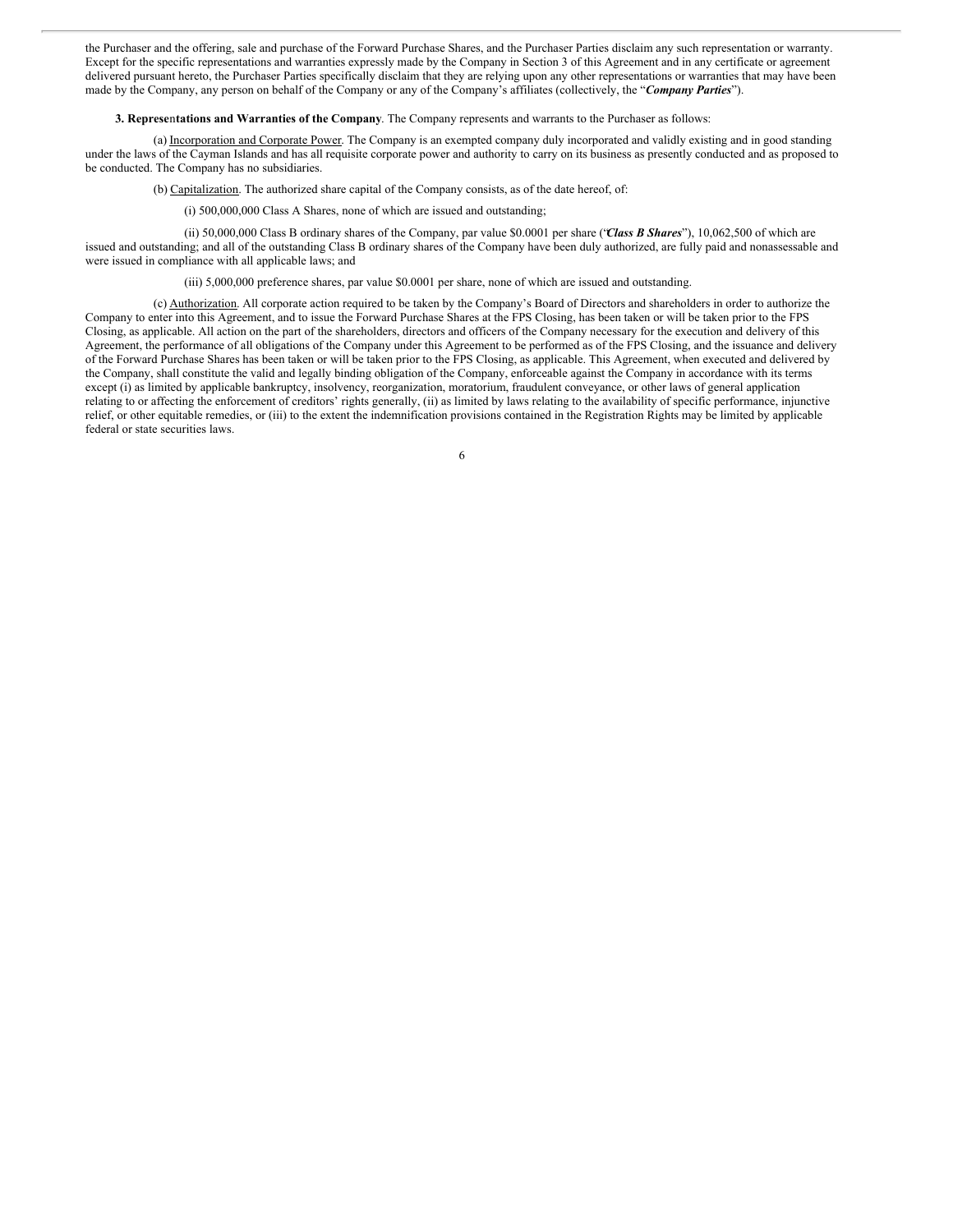#### (d) Valid Issuance of Forward Purchase Shares.

(i) The Forward Purchase Shares, when issued, sold and delivered in accordance with the terms and for the consideration set forth in this Agreement and registered in the register of members of the Company, will be validly issued, fully paid and nonassessable and free of all preemptive or similar rights, liens, encumbrances and charges with respect to the issue thereof and restrictions on transfer other than restrictions on transfer specified under this Agreement, applicable state and federal securities laws and liens or encumbrances created by or imposed by the Purchaser. Assuming the accuracy of the representations of the Purchaser in this Agreement and subject to the filings described in Section 3(e) below, the Forward Purchase Shares will be issued in compliance with all applicable federal and state securities laws.

(ii) No "bad actor" disqualifying event described in Rule 506(d)(1)(i)-(viii) of the Securities Act (a "*Disqualification Event*") is applicable to the Company or, to the Company's knowledge, any Company Covered Person (as defined below), except for a Disqualification Event as to which Rule 506(d)(2)(ii)—(iv) or (d)(3), is applicable. "*Company Covered Person*" means, with respect to the Company as an "issuer" for purposes of Rule 506 promulgated under the Securities Act, any Person listed in the first paragraph of Rule 506(d)(1).

(e) Governmental Consents and Filings. Assuming the accuracy of the representations and warranties made by the Purchaser in this Agreement, no consent, approval, order or authorization of, or registration, qualification, designation, declaration or filing with, any federal, state or local governmental authority is required on the part of the Company in connection with the consummation of the transactions contemplated by this Agreement, except for any filings pursuant to Regulation D of the Securities Act, applicable state securities laws, and pursuant to the Registration Rights.

(f) Compliance with Other Instruments. The execution, delivery and performance of this Agreement and the consummation of the transactions contemplated by this Agreement by the Company will not result in any violation or default (i) of any provisions of the Company's memorandum and articles of association, as they may be amended from time to time (the "*Articles*") or its other governing documents, (ii) of any instrument, judgment, order, writ or decree to which the Company is a party or by which the Company is bound, (iii) under any note, indenture or mortgage to which the Company is a party or by which the Company is bound, (iv) under any lease, agreement, contract or purchase order to which the Company is a party or by which the Company is bound or (v) of any provision of federal or state statute, rule or regulation applicable to the Company, in each case (other than clause (i)) which would have a material adverse effect on the Company or its ability to consummate the transactions contemplated by this Agreement.

(g) Operations. As of the date hereof, the Company has not conducted, and prior to the IPO Closing the Company will not conduct, any operations other than organizational activities and activities in connection with the IPO and offerings of the Forward Purchase Shares.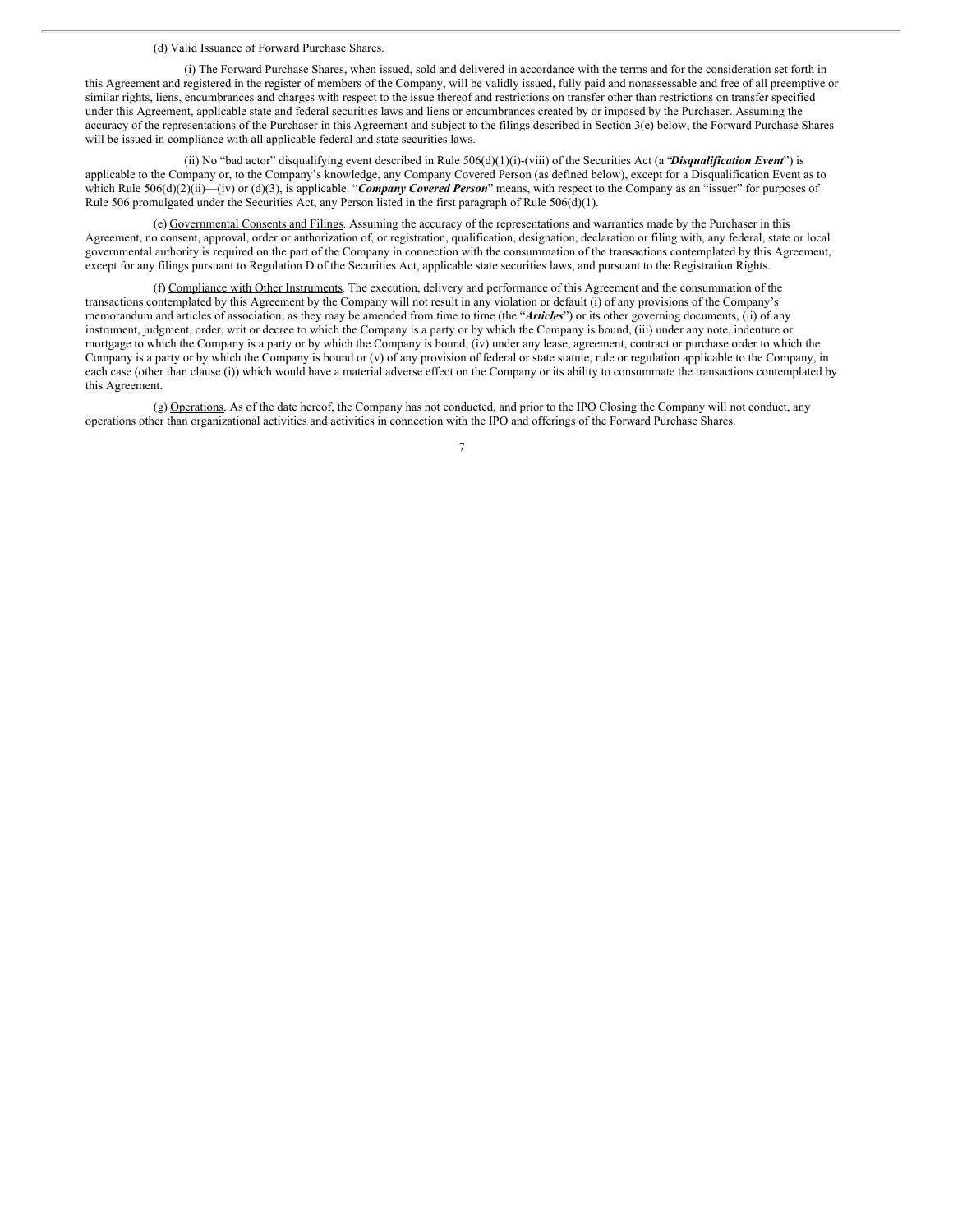(h) Foreign Corrupt Practices. Neither the Company, nor, to the knowledge of the Company, any director, officer, agent, employee or other Person acting on behalf of the Company has, in the course of its actions for, or on behalf of, the Company (i) used any corporate funds for any unlawful contribution, gift, entertainment or other unlawful expenses relating to political activity; (ii) made any direct or indirect unlawful payment to any foreign or domestic government official or employee from corporate funds; (iii) violated or is in violation of any provision of the U.S. Foreign Corrupt Practices Act of 1977, as amended; or (iv) made any unlawful bribe, rebate, payoff, influence payment, kickback or other unlawful payment to any foreign or domestic government official or employee.

(i) Compliance with Anti-Money Laundering Laws. The operations of the Company are and have been conducted at all times in compliance with applicable financial recordkeeping and reporting requirements and all applicable U.S. and non-U.S. anti-money laundering laws, rules and regulations, including those of the Currency and Foreign Transactions Reporting Act of 1970, as amended, the USA Patriot Act of 2001 and the applicable money laundering statutes of all applicable jurisdictions, the rules and regulations thereunder and any related or similar rules, regulations or guidelines, issued, administered or enforced by any governmental agency (collectively, the "*Anti-Money Laundering Laws*"), and no action, suit or proceeding by or before any court or governmental agency, authority or body or any arbitrator involving the Company with respect to the Anti-Money Laundering Laws is pending or, to the knowledge of the Company, threatened.

(j) Absence of Litigation. There is no action, suit, proceeding, inquiry or investigation before or by any court, public board, government agency, self-regulatory organization or body pending or, to the knowledge of the Company, threatened against or affecting the Company or any of the Company's officers or directors, whether of a civil or criminal nature or otherwise, in their capacities as such.

(k) No General Solicitation. Neither the Company, nor any of its officers, directors, employees, agents or shareholders has either directly or indirectly, including through a broker or finder, (i) engaged in any general solicitation, or (ii) published any advertisement in connection with the offer and sale of the Forward Purchase Shares.

(l) No Other Representations and Warranties; Non-Reliance. Except for the specific representations and warranties contained in this Section 3 and in any certificate or agreement delivered pursuant hereto, none of the Company Parties has made, makes or shall be deemed to make any other express or implied representation or warranty with respect to the Company, the offering, sale and purchase of the Forward Purchase Shares, the IPO or a potential Business Combination, and the Company Parties disclaim any such representation or warranty. Except for the specific representations and warranties expressly made by the Purchaser in Section 2 of this Agreement and in any certificate or agreement delivered pursuant hereto, the Company Parties specifically disclaim that they are relying upon any other representations or warranties that may have been made by any of the Purchaser Parties.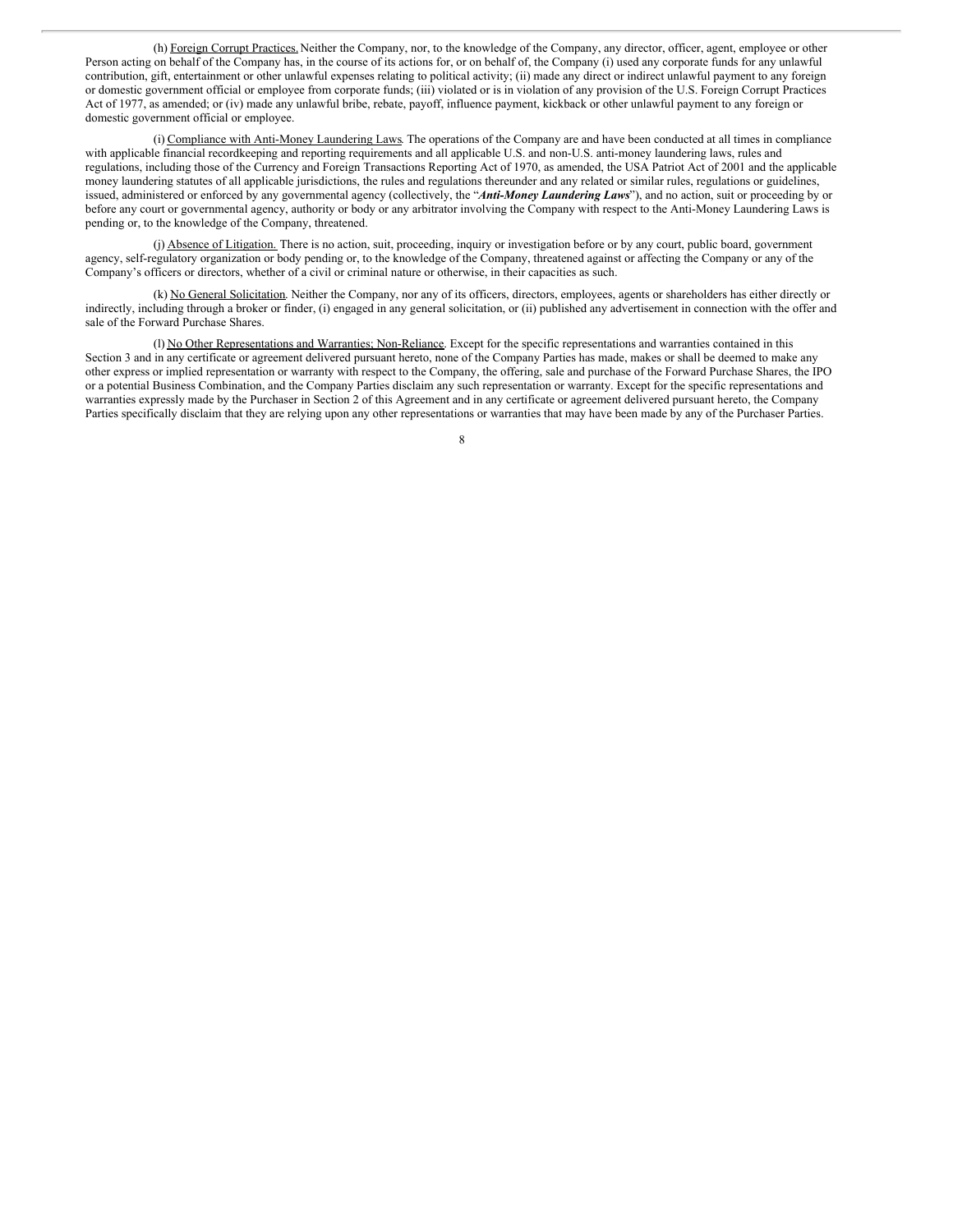## **4. Additional Agreements, Acknowledgements and Waivers of the Purchaser**.

## (a) Trust Account.

(i) The Purchaser hereby acknowledges that it is aware that the Company will establish a trust account (the *Trust Account*") for the benefit of its public shareholders upon the IPO Closing. The Purchaser, for itself and its affiliates, hereby agrees that it has no right, title, interest or claim of any kind in or to any monies held in the Trust Account, or any other asset of the Company as a result of any liquidation of the Company, except for redemption and liquidation rights, if any, the Purchaser may have in respect of any Class A Shares issued in the IPO (the "*Public Shares*") held by it.

(ii) The Purchaser hereby agrees that it shall have no right ofset-off or any right, title, interest or claim of any kind ("*Claim*") to, or to any monies in, the Trust Account, and hereby irrevocably waives any Claim to, or to any monies in, the Trust Account that it may have now or in the future, except for redemption and liquidation rights, if any, the Purchaser may have in respect of any Public Shares held by it. In the event the Purchaser has any Claim against the Company under this Agreement, the Purchaser shall not pursue such Claim against the Trust Account or against the property or any monies in the Trust Account, except for redemption and liquidation rights, if any, the Purchaser may have in respect of any Public Shares held by it.

(b) No Short Sales. The Purchaser hereby agrees that neither it, nor any person or entity acting on its behalf or pursuant to any understanding with it, will engage in any Short Sales with respect to securities of the Company prior to the Business Combination Closing. For purposes of this Section 4(b), "*Short Sales*" shall include, without limitation, all "short sales" as defined in Rule 200 promulgated under Regulation SHO under the Securities Exchange Act of 1934, as amended (the "*Exchange Act*"), and all types of direct and indirect stock pledges (other than pledges in the ordinary course of business as part of prime brokerage arrangements), forward sale contracts, options, puts, calls, swaps and similar arrangements (including on a total return basis), and sales and other transactions through non-U.S. broker dealers or foreign regulated brokers.

(c) Allocation Notice. The Purchaser shall deliver the Allocation Notice to the Company as promptly as practicable after the date hereof, and in any event immediately upon the allocation to this Agreement of capital which has been committed to the Purchaser (in accordance with all binding obligations of the Purchaser), which in no event shall be later than five (5) Business Days prior to such time as any definitive agreement with respect to a Business Combination is executed by the Company.

## **5. Additional Agreements of the Company**.

(a) No Material Non-Public Information. The Company agrees that no information provided to the Purchaser in connection with this Agreement will, upon the IPO Closing, constitute material non-public information of the Company.

(b) NYSE Listing. The Company will use commercially reasonable efforts to effect and maintain the listing of the Class A Shares on the NYSE (or another national securities exchange or internationally recognized foreign securities exchange).

(c) No Amendments to the Articles. The amended and restated memorandum and articles of association of the Company will be in substantially the same form of Exhibit A hereto and will not be amended in any material respect prior to the IPO Closing without the Purchaser's prior written consent.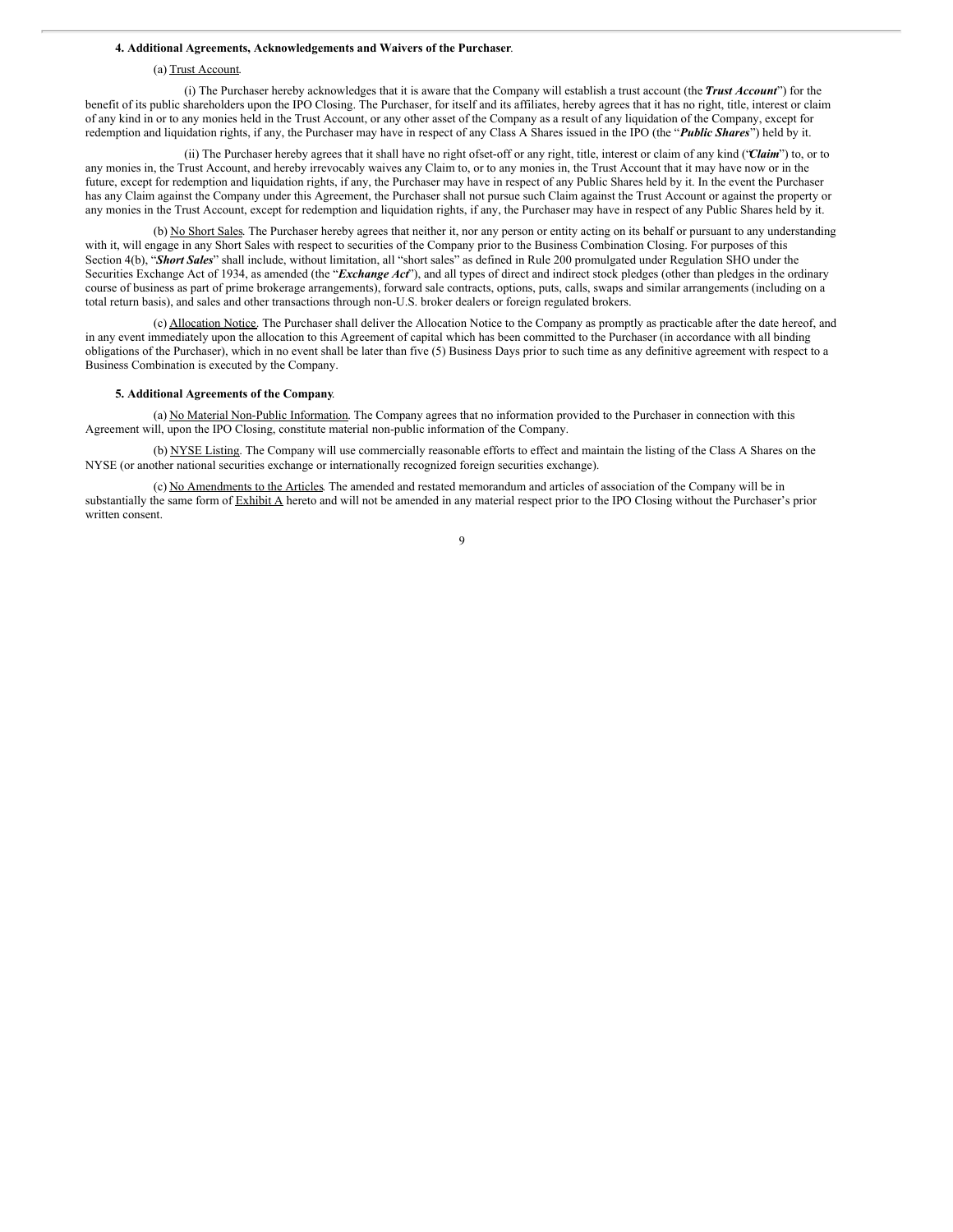#### **6. FPS Closing Conditions**.

(a) The obligation of the Purchaser to purchase the Forward Purchase Shares at the FPS Closing under this Agreement shall be subject to the fulfillment, at or prior to the FPS Closing of each of the following conditions, any of which, to the extent permitted by applicable laws, may be waived by the Purchaser:

(i) The Business Combination shall be consummated substantially concurrently with, and immediately following, the purchase of the Forward Purchase Shares;

(ii) The Company shall have delivered to such Purchaser a certificate evidencing the Company's good standing as a Cayman Islands exempted company, as of a date within ten (10) Business Days of the Closing Date;

(iii) The representations and warranties of the Company set forth in Section 3 of this Agreement shall have been true and correct as of the date hereof and shall be true and correct as of the FPS Closing, as applicable, with the same effect as though such representations and warranties had been made on and as of such date (other than any such representation or warranty that is made by its terms as of a specified date, which shall be true and correct as of such specified date), except where the failure to be so true and correct would not have a material adverse effect on the Company or its ability to consummate the transactions contemplated by this Agreement;

(iv) The Company shall have performed, satisfied and complied in all material respects with the covenants, agreements and conditions required by this Agreement to be performed, satisfied or complied with by the Company at or prior to the FPS Closing; and

(v) No order, writ, judgment, injunction, decree, determination, or award shall have been entered or threatened by or with any governmental, regulatory, or administrative authority or any court, tribunal, or judicial, or arbitral body, and no other legal restraint or prohibition shall be in effect or threatened, preventing the purchase by the Purchaser of the Forward Purchase Shares.

(b) The obligation of the Company to sell the Forward Purchase Shares at the FPS Closing under this Agreement shall be subject to the fulfillment, at or prior to the FPS Closing of each of the following conditions, any of which, to the extent permitted by applicable laws, may be waived by the Company:

(i) The Business Combination shall be consummated substantially concurrently with, and immediately following, the purchase of the Forward Purchase Shares;

(ii) The representations and warranties of the Purchaser set forth in Section 2 of this Agreement shall have been true and correct as of the date hereof and shall be true and correct as of the FPS Closing, as applicable, with the same effect as though such representations and warranties had been made on and as of such date (other than any such representation or warranty that is made by its terms as of a specified date, which shall be true and correct as of such specified date), except where the failure to be so true and correct would not have a material adverse effect on the Purchaser or its ability to consummate the transactions contemplated by this Agreement;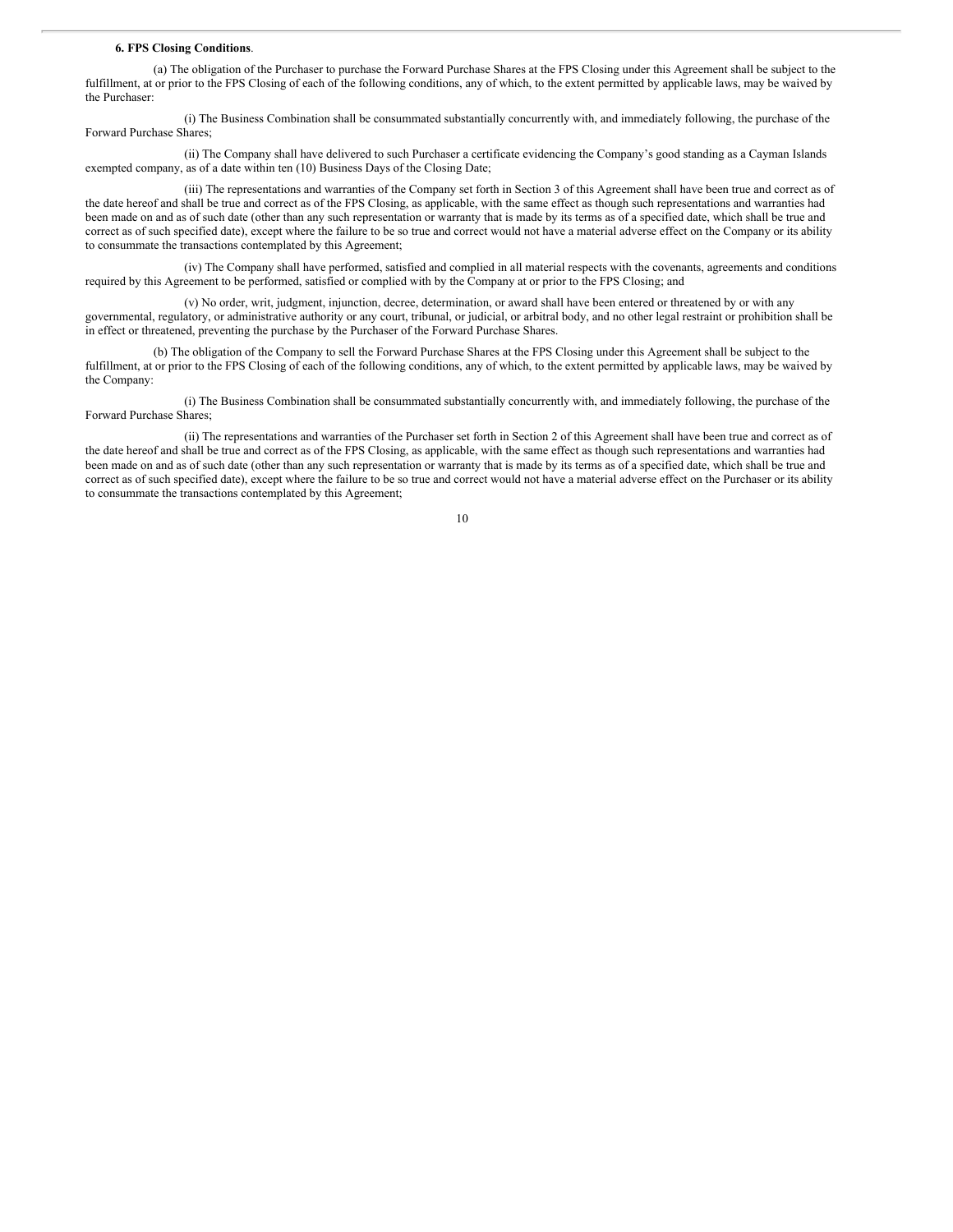(iii) The Purchaser shall have performed, satisfied and complied in all material respects with the covenants, agreements and conditions required by this Agreement to be performed, satisfied or complied with by the Purchaser at or prior to the FPS Closing; and

(iv) No order, writ, judgment, injunction, decree, determination, or award shall have been entered or threatened by or with any governmental, regulatory, or administrative authority or any court, tribunal, or judicial, or arbitral body, and no other legal restraint or prohibition shall be in effect or threatened, preventing the purchase by the Purchaser of the Forward Purchase Shares.

**7. Termination**. This Agreement may be terminated at any time prior to the FPS Closing:

(a) by mutual written consent of the Company and the Purchaser; or

(b) automatically

(i) if the IPO is not consummated on or prior to twelve months from the date of this Agreement; or

(ii) if the Business Combination is not consummated within 24 months from the IPO Closing, or such later date as may be approved by the Company's shareholders in accordance with the Articles.

In the event of any termination of this Agreement pursuant to this Section 7, the FPS Purchase Price (and interest thereon, if any), if previously paid, and all Purchaser's funds paid in connection herewith shall be promptly returned to the Purchaser in accordance with written instructions provided by the Purchaser to the Company, and thereafter this Agreement shall forthwith become null and void and have no effect, without any liability on the part of the Purchaser or the Company and their respective directors, officers, employees, partners, managers, members, or shareholders and all rights and obligations of each party shall cease; provided, however, that nothing contained in this Section 7 shall relieve either party from liabilities or damages arising out of any fraud or willful breach by such party of any of its representations, warranties, covenants or agreements contained in this Agreement. Section 4(a) shall survive termination of this Agreement.

#### **8. General Provisions**.

(a) Notices. All notices and other communications given or made pursuant to this Agreement shall be in writing and shall be deemed effectively given upon the earlier of actual receipt, or (a) personal delivery to the party to be notified, (b) when sent, if sent by electronic mail or facsimile (if any) during normal business hours of the recipient, and if not sent during normal business hours, then on the recipient's next Business Day, (c) five (5) Business Days after having been sent by registered or certified mail, return receipt requested, postage prepaid, or (d) one (1) Business Day after deposit with a nationally recognized overnight courier,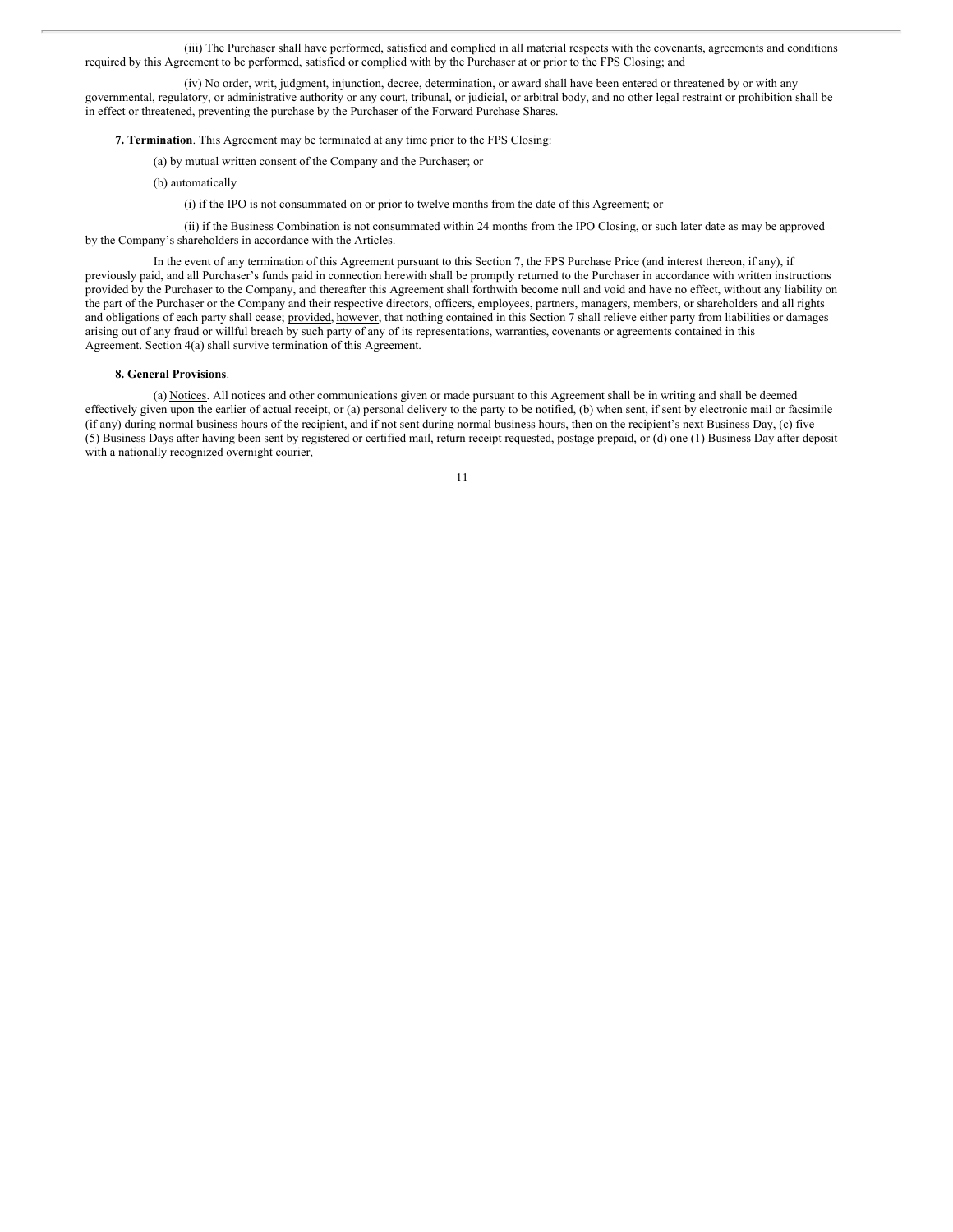freight prepaid, specifying next Business Day delivery, with written verification of receipt. All communications sent to the Company shall be sent to: Investindustrial Acquisition Corp., Suite 1, 3rd Floor, 11-12 St James' Square, London SW1Y 4LB, United Kingdom, Attn: Chief Executive Officer, email: RArdagna@investindustrial.com, with a copy to the Company's counsel at: Kirkland & Ellis LLP, 601 Lexington Avenue, New York, New York 10022, Attn: Christian O. Nagler, Esq., email: cnagler@kirkland.com, fax: (212) 446-4900.

All communications to the Purchaser shall be sent to the Purchaser's address as set forth on the signature page hereof, or to suche-mail address, facsimile number (if any) or address as subsequently modified by written notice given in accordance with this Section 8(a).

(b) No Finder's Fees. Other than fees payable to the underwriters of the IPO or any other investment bank or financial advisor who assists the Company in sourcing targets for a Business Combination, which fees shall be the responsibility of the Company, each party represents that it neither is nor will be obligated for any finder's fee or commission in connection with this transaction. The Purchaser agrees to indemnify and to hold harmless the Company from any liability for any commission or compensation in the nature of a finder's or broker's fee arising out of this transaction (and the costs and expenses of defending against such liability or asserted liability) for which the Purchaser or any of its officers, employees or representatives is responsible. The Company agrees to indemnify and hold harmless the Purchaser from any liability for any commission or compensation in the nature of a finder's or broker's fee arising out of this transaction (and the costs and expenses of defending against such liability or asserted liability) for which the Company or any of its officers, employees or representatives is responsible.

(c) Survival of Representations and Warranties. All of the representations and warranties contained herein shall survive the FPS Closing.

(d) Entire Agreement. This Agreement, together with any documents, instruments and writings that are delivered pursuant hereto or referenced herein, constitutes the entire agreement and understanding of the parties hereto in respect of the subject matter hereof and supersedes all prior understandings, agreements, or representations by or among the parties hereto, written or oral, to the extent they relate in any way to the subject matter hereof or the transactions contemplated hereby.

(e) Successors. All of the terms, agreements, covenants, representations, warranties, and conditions of this Agreement are binding upon, and inure to the benefit of and are enforceable by, the parties hereto and their respective successors. Nothing in this Agreement, express or implied, is intended to confer upon any party other than the parties hereto or their respective successors and assigns any rights, remedies, obligations or liabilities under or by reason of this Agreement, except as expressly provided in this Agreement.

(f) Assignments. Except as otherwise specifically provided herein, no party hereto may assign either this Agreement or any of its rights, interests, or obligations hereunder without the prior written consent of the other party. Notwithstanding the foregoing, the Purchaser may assign and delegate all or a portion of its rights and obligations to purchase the Forward Purchase Shares to one or more other persons upon the consent of the Company (which consent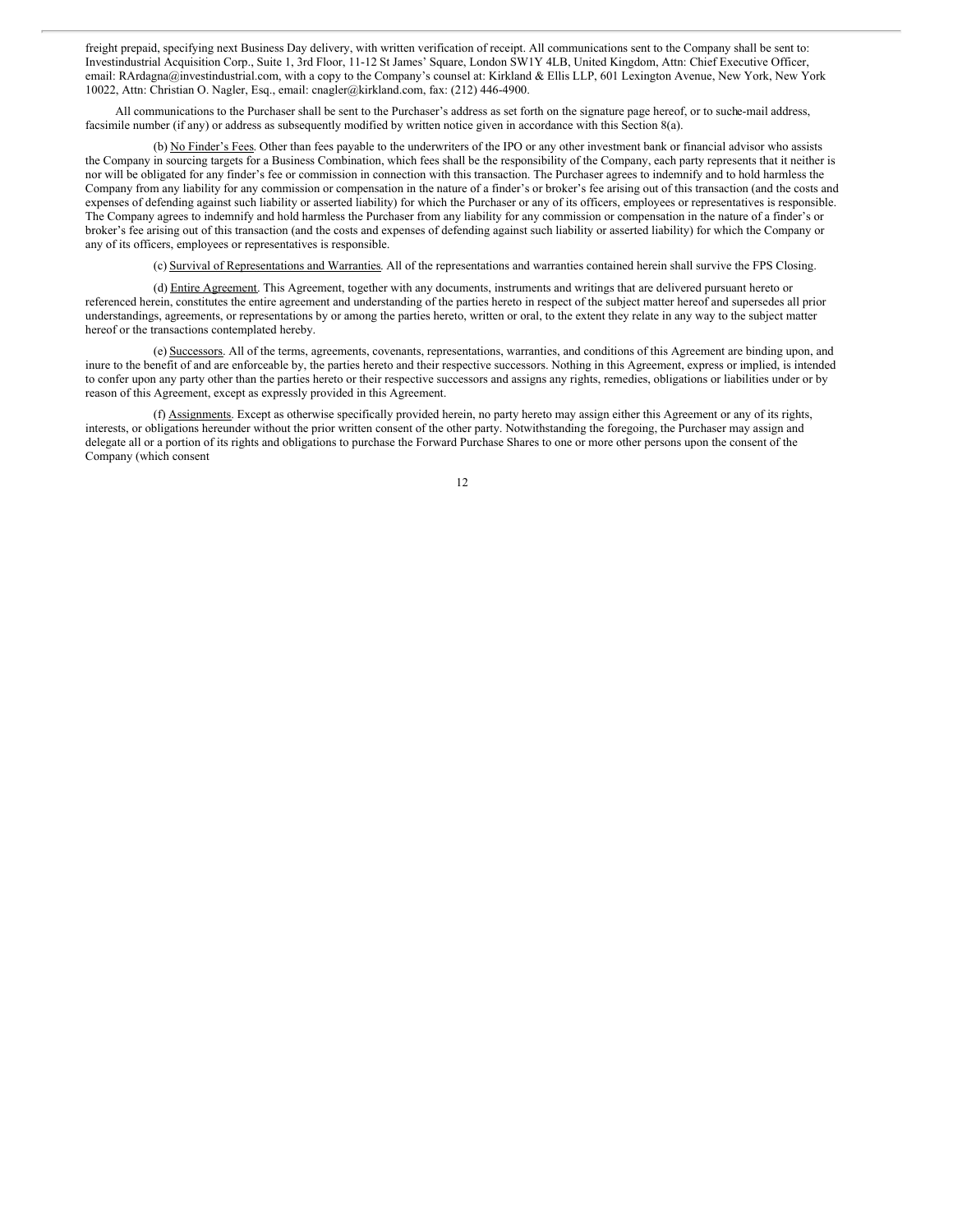shall not be unreasonably conditioned, withheld or delayed); provided, however, that no consent of the Company shall be required if such assignment or delegation is to an affiliate of Purchaser; provided, further, that no such assignment or delegation shall relieve the Purchaser of its obligations hereunder (including its obligation to purchase the Number of Forward Purchase Shares hereunder) and the Company shall be entitled to pursue all rights and remedies against the Purchaser subject to the terms and conditions hereof.

(g) Counterparts. This Agreement may be executed in two or more counterparts, each of which will be deemed an original but all of which together will constitute one and the same instrument.

(h) Headings. The section headings contained in this Agreement are inserted for convenience only and will not affect in any way the meaning or interpretation of this Agreement.

(i) Governing Law. This Agreement, the entire relationship of the parties hereto, and any dispute between the parties (whether grounded in contract, tort, statute, law or equity) shall be governed by, construed in accordance with, and interpreted pursuant to the laws of the State of New York, without giving effect to its choice of laws principles.

(j) Jurisdiction. The parties (i) hereby irrevocably and unconditionally submit to the jurisdiction of the state courts of New York and to the jurisdiction of the United States District Court for the Southern District of New York for the purpose of any suit, action or other proceeding arising out of or based upon this Agreement, (ii) agree not to commence any suit, action or other proceeding arising out of or based upon this Agreement except in state courts of New York or the United States District Court for the Southern District of New York, and (iii) hereby waive, and agree not to assert, by way of motion, as a defense, or otherwise, in any such suit, action or proceeding, any claim that it is not subject personally to the jurisdiction of the above-named courts, that its property is exempt or immune from attachment or execution, that the suit, action or proceeding is brought in an inconvenient forum, that the venue of the suit, action or proceeding is improper or that this Agreement or the subject matter hereof may not be enforced in or by such court.

(k) Waiver of Jury Trial. The parties hereto hereby waive any right to a jury trial in connection with any litigation pursuant to this Agreement and the transactions contemplated hereby.

(l) Amendments. This Agreement may not be amended, modified or waived as to any particular provision, except with the prior written consent of the Company and the Purchaser.

(m) Severability. The provisions of this Agreement will be deemed severable and the invalidity or unenforceability of any provision will not affect the validity or enforceability of the other provisions hereof; provided that if any provision of this Agreement, as applied to any party hereto or to any circumstance, is adjudged by a governmental authority, arbitrator, or mediator not to be enforceable in accordance with its terms, the parties hereto agree that the governmental authority, arbitrator, or mediator making such determination will have the power to modify the provision in a manner consistent with its objectives such that it is enforceable, and/or to delete specific words or phrases, and in its reduced form, such provision will then be enforceable and will be enforced.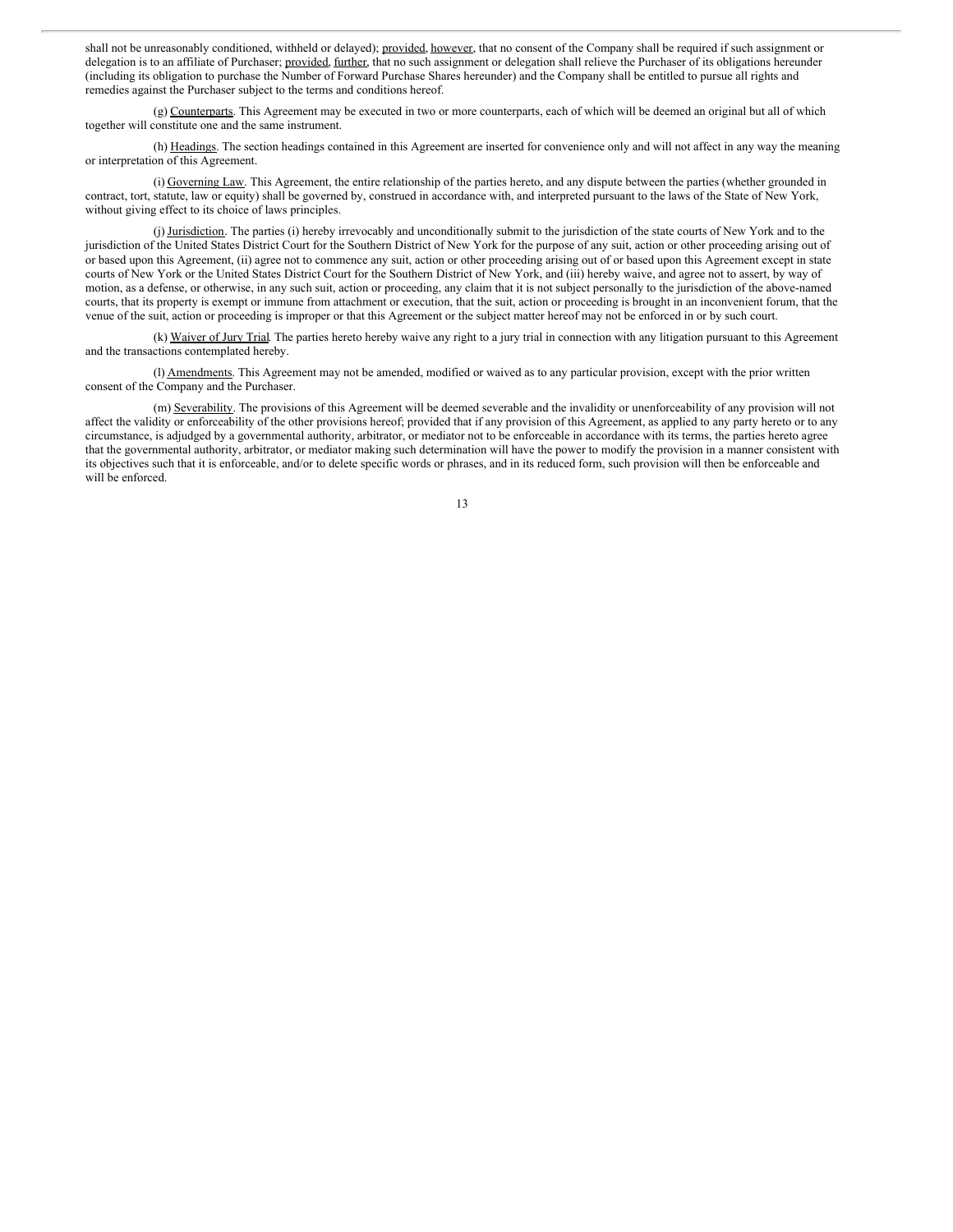(n) Expenses. Each of the Company and the Purchaser will be responsible for payment of its own costs and expenses incurred in connection with the preparation, execution and performance of this Agreement and the consummation of the transactions contemplated hereby, including all fees and expenses of agents, representatives, financial advisors, legal counsel and accountants. The Company shall be responsible for the fees of its transfer agent; stamp taxes and all of The Depository Trust Company's fees associated with the issuance and resale of the Forward Purchase Shares.

(o) Construction. The parties hereto have participated jointly in the negotiation and drafting of this Agreement. If an ambiguity or question of intent or interpretation arises, this Agreement will be construed as if drafted jointly by the parties hereto and no presumption or burden of proof will arise favoring or disfavoring any party hereto because of the authorship of any provision of this Agreement. Any reference to any federal, state, local, or foreign law will be deemed also to refer to law as amended and all rules and regulations promulgated thereunder, unless the context requires otherwise. The words "*include*," "*includes*," and "*including*" will be deemed to be followed by "*without limitation*." Pronouns in masculine, feminine, and neuter genders will be construed to include any other gender, and words in the singular form will be construed to include the plural and vice versa, unless the context otherwise requires. The words "*this Agreement*," "*herein*," "*hereof*," "*hereby*," "*hereunder*," and words of similar import refer to this Agreement as a whole and not to any particular subdivision unless expressly so limited. The parties hereto intend that each representation, warranty, and covenant contained herein will have independent significance. If any party hereto has breached any representation, warranty, or covenant contained herein in any respect, the fact that there exists another representation, warranty or covenant relating to the same subject matter (regardless of the relative levels of specificity) which such party hereto has not breached will not detract from or mitigate the fact that such party hereto is in breach of the first representation, warranty, or covenant.

(p) Waiver. No waiver by any party hereto of any default, misrepresentation, or breach of warranty or covenant hereunder, whether intentional or not, may be deemed to extend to any prior or subsequent default, misrepresentation, or breach of warranty or covenant hereunder or affect in any way any rights arising because of any prior or subsequent occurrence.

(q) Confidentiality. Except as may be required by law, regulation or applicable stock exchange listing requirements, unless and until the transactions contemplated hereby and the terms hereof are publicly announced or otherwise publicly disclosed by the Company, the parties hereto shall keep confidential and shall not publicly disclose the existence or terms of this Agreement.

(r) Specific Performance. The Purchaser agrees that irreparable damage may occur in the event any provision of this Agreement was not performed by the Purchaser in accordance with the terms hereof and that the Company shall be entitled to specific performance of the terms hereof, in addition to any other remedy at law or equity.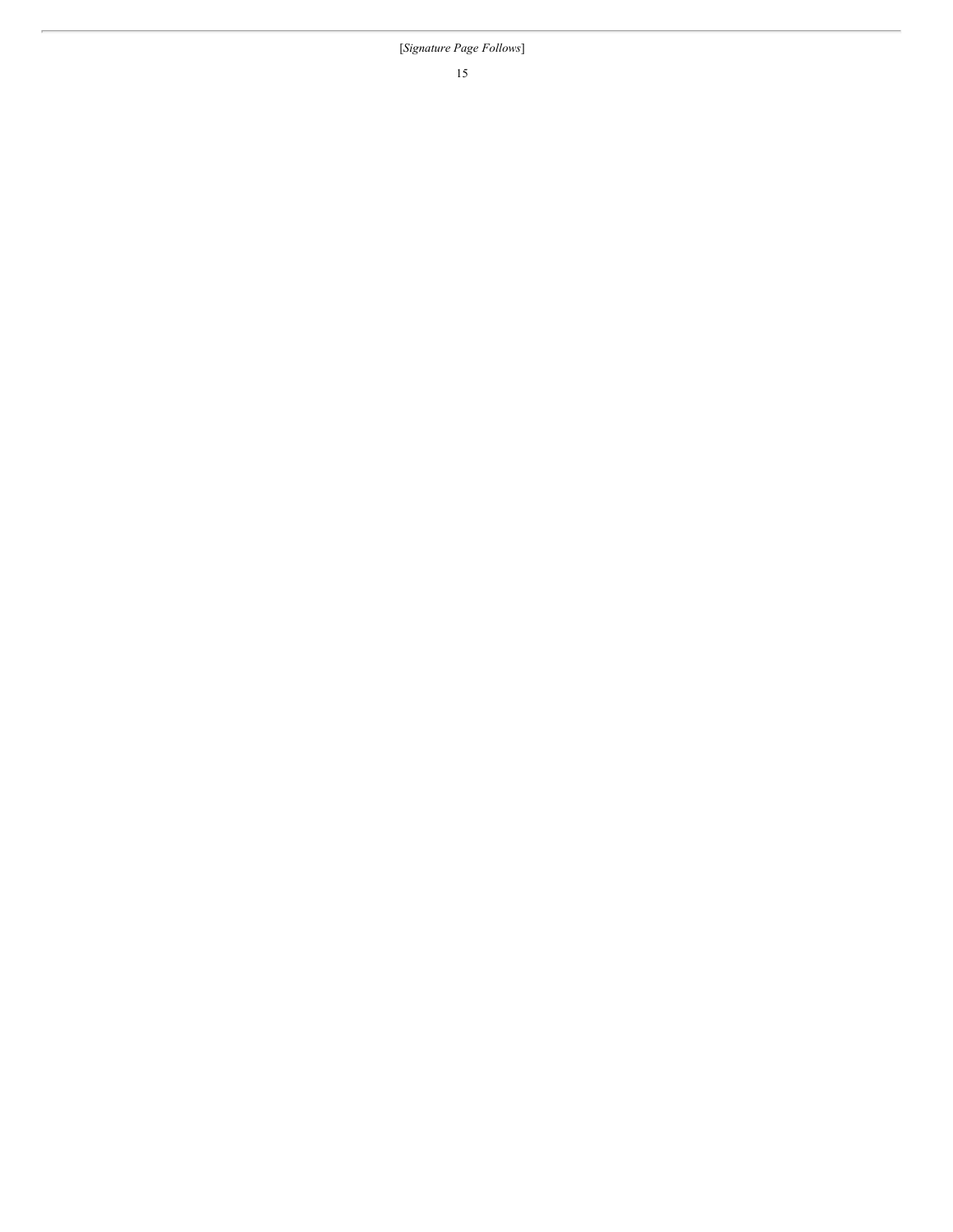# **PURCHASER**:

# **STRATEGIC HOLDING GROUP S.À R.L.**

By: /s/ Kamel Aliat Name: Kamel Aliat Title: Manager

Address for Notices:

Attention: Roberto Ardagna Email: rardagna@investindustrial.com

with a copy (which shall not constitute notice) to:

Kirkland & Ellis LLP 601 Lexington Avenue New York, New York 10022 Attn: Christian O. Nagler

and

Kirkland & Ellis International LLP 30 St Mary Axe London EC3A 8AF United Kingdom Attn: Cedric Van den Borren

# **COMPANY**:

**INVESTINDUSTRIAL ACQUISITION CORP.**

By: /s/ Roberto Ardagna Name: Roberto Ardagna Title: Chief Executive Officer

[*Signature Page to Forward Purchase Agreement*]